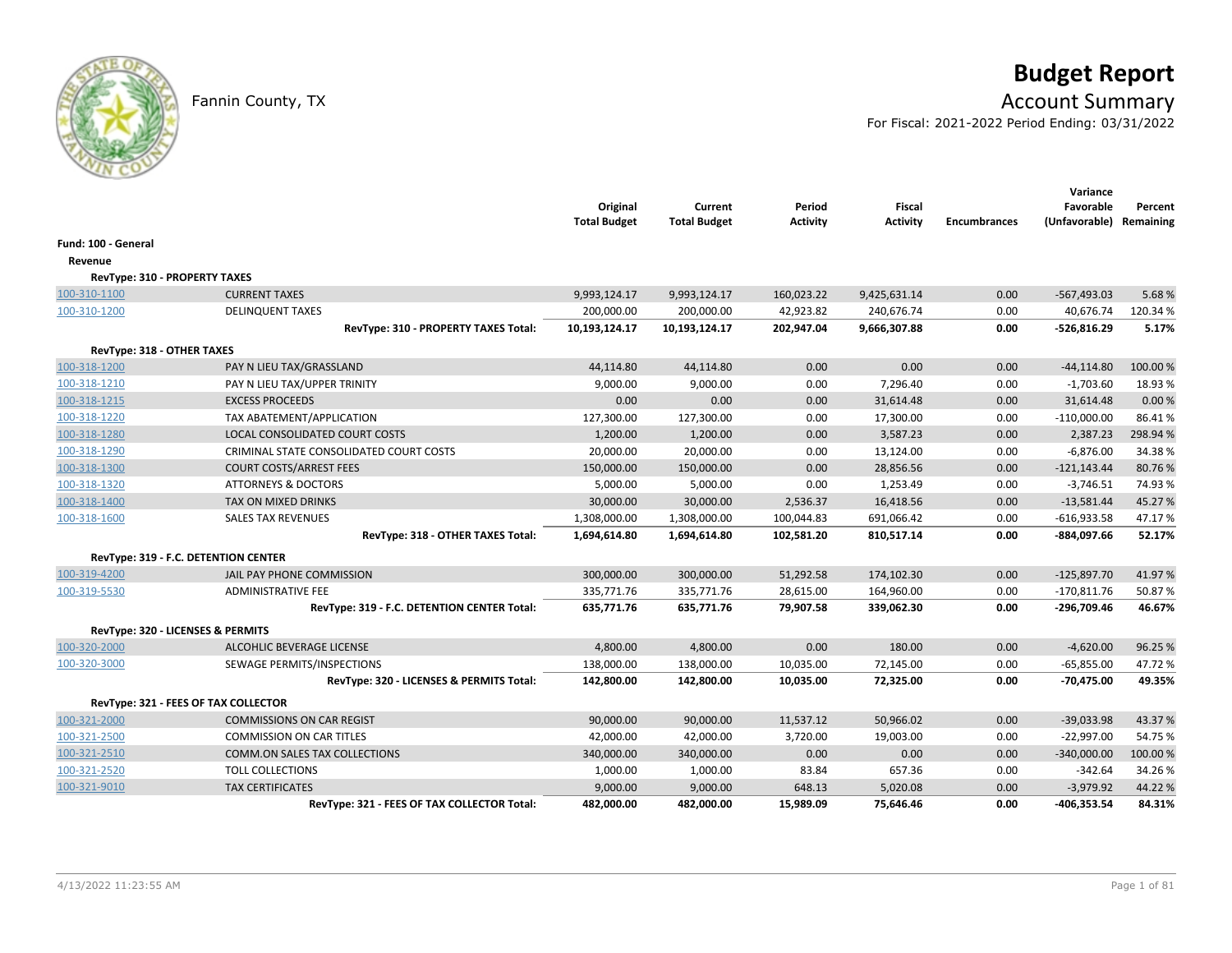|                               |                                            | Original<br><b>Total Budget</b> | Current<br><b>Total Budget</b> | Period<br><b>Activity</b> | <b>Fiscal</b><br><b>Activity</b> | <b>Encumbrances</b> | Variance<br>Favorable<br>(Unfavorable) Remaining | Percent  |
|-------------------------------|--------------------------------------------|---------------------------------|--------------------------------|---------------------------|----------------------------------|---------------------|--------------------------------------------------|----------|
| RevType: 330 - GRANTS         |                                            |                                 |                                |                           |                                  |                     |                                                  |          |
| 100-330-4370                  | <b>INDIGENT DEFENSE GRANT</b>              | 30,195.00                       | 30,195.00                      | 0.00                      | 10,063.75                        | 0.00                | $-20,131.25$                                     | 66.67%   |
| 100-330-5590                  | <b>TEXAS VINE PROGRAM</b>                  | 13,900.00                       | 13,900.00                      | 0.00                      | 9,290.85                         | 0.00                | $-4,609.15$                                      | 33.16%   |
|                               | RevType: 330 - GRANTS Total:               | 44,095.00                       | 44,095.00                      | 0.00                      | 19,354.60                        | 0.00                | $-24,740.40$                                     | 56.11%   |
| RevType: 340 - FEES OF OFFICE |                                            |                                 |                                |                           |                                  |                     |                                                  |          |
| 100-340-1350                  | <b>FAMILY PROTECTION FEE</b>               | 1,800.00                        | 1,800.00                       | 0.00                      | 510.00                           | 0.00                | $-1,290.00$                                      | 71.67%   |
| 100-340-4000                  | <b>COUNTY JUDGE FEES</b>                   | 200.00                          | 200.00                         | 0.00                      | 82.00                            | 0.00                | $-118.00$                                        | 59.00 %  |
| 100-340-4030                  | <b>COUNTY CLERK FEES</b>                   | 225,000.00                      | 225,000.00                     | 100.00                    | 27,143.11                        | 0.00                | -197,856.89                                      | 87.94%   |
| 100-340-4500                  | <b>DISTRICT CLERK FEES</b>                 | 65,000.00                       | 65,000.00                      | 0.00                      | 24,784.48                        | 0.00                | $-40,215.52$                                     | 61.87%   |
| 100-340-4550                  | J. P. #1 FEES                              | 15,000.00                       | 15,000.00                      | 0.00                      | 0.00                             | 0.00                | $-15,000.00$                                     | 100.00%  |
| 100-340-4560                  | J. P. #2 FEES                              | 4,000.00                        | 4,000.00                       | 0.00                      | 0.00                             | 0.00                | $-4,000.00$                                      | 100.00%  |
| 100-340-4570                  | J. P. #3 FEES                              | 6,500.00                        | 6,500.00                       | 0.00                      | 2,397.26                         | 0.00                | $-4,102.74$                                      | 63.12%   |
| 100-340-4750                  | <b>DISTRICT ATTORNEY FEES</b>              | 3,000.00                        | 3,000.00                       | 12.00                     | 503.93                           | 0.00                | $-2,496.07$                                      | 83.20%   |
| 100-340-4800                  | <b>BOND APPLICATION FEE</b>                | 500.00                          | 500.00                         | 0.00                      | 0.00                             | 0.00                | $-500.00$                                        | 100.00 % |
| 100-340-4840                  | <b>ELECTION REIMBURSEMENTS</b>             | 7,000.00                        | 7,000.00                       | 0.00                      | 0.00                             | 0.00                | $-7,000.00$                                      | 100.00%  |
| 100-340-5510                  | <b>CONSTABLE PCT. 1 FEES</b>               | 10,000.00                       | 10,000.00                      | 145.00                    | 660.00                           | 0.00                | $-9,340.00$                                      | 93.40%   |
| 100-340-5520                  | <b>CONSTABLE PCT. 2 FEES</b>               | 2,000.00                        | 2,000.00                       | 0.00                      | 520.00                           | 0.00                | $-1,480.00$                                      | 74.00 %  |
| 100-340-5530                  | <b>CONSTABLE PCT. 3 FEES</b>               | 3,000.00                        | 3,000.00                       | 0.00                      | 1,100.00                         | 0.00                | $-1,900.00$                                      | 63.33%   |
| 100-340-5600                  | SHERIFF FEES                               | 30,000.00                       | 30,000.00                      | 0.00                      | 6,256.54                         | 0.00                | $-23,743.46$                                     | 79.14 %  |
| 100-340-5730                  | <b>BOND SUPERVISION FEES</b>               | 108,000.00                      | 108,000.00                     | 7,953.00                  | 48,053.25                        | 0.00                | $-59,946.75$                                     | 55.51%   |
| 100-340-6000                  | D.C.6TH COURT OF APPEALS FEE               | 1,500.00                        | 1,500.00                       | 0.00                      | 510.00                           | 0.00                | $-990.00$                                        | 66.00 %  |
| 100-340-6010                  | C.C.6TH COURT OF APPEALS FEE               | 500.00                          | 500.00                         | 0.00                      | 80.00                            | 0.00                | $-420.00$                                        | 84.00%   |
| 100-340-6520                  | <b>SUBDIVISION FEES</b>                    | 8,000.00                        | 8,000.00                       | 1,925.00                  | 4,050.00                         | 0.00                | $-3,950.00$                                      | 49.38%   |
| 100-340-6530                  | ZONING APPLICATION FEES                    | 1,000.00                        | 1,000.00                       | 0.00                      | 2,863.00                         | 0.00                | 1,863.00                                         | 286.30%  |
| 100-340-6540                  | <b>DEVELOPMENT PERMIT</b>                  | 0.00                            | 0.00                           | 120.00                    | 960.00                           | 0.00                | 960.00                                           | 0.00%    |
| 100-340-6550                  | <b>BUILDING PERMITS</b>                    | 2,000.00                        | 2,000.00                       | 150.00                    | 1,500.00                         | 0.00                | $-500.00$                                        | 25.00%   |
|                               | RevType: 340 - FEES OF OFFICE Total:       | 494,000.00                      | 494,000.00                     | 10,405.00                 | 121,973.57                       | 0.00                | $-372,026.43$                                    | 75.31%   |
| RevType: 350 - FINES          |                                            |                                 |                                |                           |                                  |                     |                                                  |          |
| 100-350-4550                  | J. P. #1 FINES                             | 3,000.00                        | 3,000.00                       | 0.00                      | 0.00                             | 0.00                | $-3,000.00$                                      | 100.00%  |
| 100-350-4560                  | J. P. #2 FINES                             | 500.00                          | 500.00                         | 0.00                      | 0.00                             | 0.00                | $-500.00$                                        | 100.00 % |
| 100-350-4570                  | J. P. #3 FINES                             | 1,000.00                        | 1,000.00                       | 0.00                      | 708.49                           | 0.00                | $-291.51$                                        | 29.15 %  |
|                               | RevType: 350 - FINES Total:                | 4,500.00                        | 4,500.00                       | 0.00                      | 708.49                           | 0.00                | $-3,791.51$                                      | 84.26%   |
|                               | RevType: 352 - FINES & FORFEITURES         |                                 |                                |                           |                                  |                     |                                                  |          |
| 100-352-1000                  | SURETY BAIL BOND FEE                       | 500.00                          | 500.00                         | 0.00                      | 0.00                             | 0.00                | $-500.00$                                        | 100.00 % |
| 100-352-2010                  | <b>BOND FORFEITURES</b>                    | 5,000.00                        | 5,000.00                       | 0.00                      | 10.00                            | 0.00                | $-4,990.00$                                      | 99.80%   |
|                               | RevType: 352 - FINES & FORFEITURES Total:  | 5,500.00                        | 5,500.00                       | 0.00                      | 10.00                            | 0.00                | $-5,490.00$                                      | 99.82%   |
|                               |                                            |                                 |                                |                           |                                  |                     |                                                  |          |
|                               | RevType: 360 - INTEREST EARNINGS           |                                 |                                |                           |                                  |                     |                                                  |          |
| 100-360-1000                  | <b>INTEREST EARNINGS</b>                   | 500.00                          | 500.00                         | 451.32                    | 1,324.43                         | 0.00                | 824.43                                           | 264.89%  |
| 100-360-1100                  | <b>INTEREST EARNINGS BUSINESS MONEY FU</b> | 300.00                          | 300.00                         | 3.89                      | 19.70                            | 0.00                | $-280.30$                                        | 93.43 %  |
|                               | RevType: 360 - INTEREST EARNINGS Total:    | 800.00                          | 800.00                         | 455.21                    | 1,344.13                         | 0.00                | 544.13                                           | 68.02%   |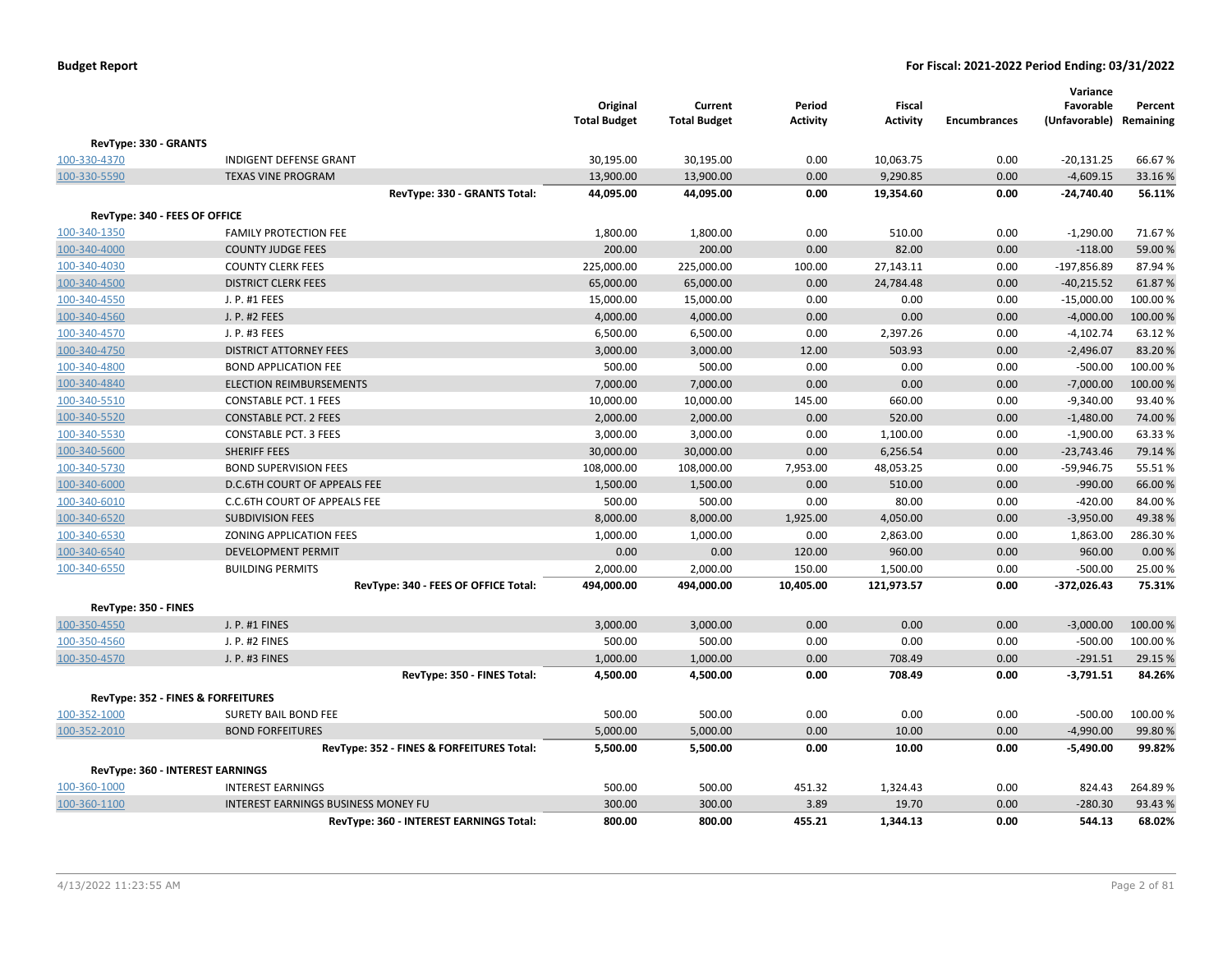|                                             |                                                           |                                                    | Original<br><b>Total Budget</b> | Current<br><b>Total Budget</b> | Period<br><b>Activity</b> | <b>Fiscal</b><br><b>Activity</b> | <b>Encumbrances</b> | Variance<br>Favorable<br>(Unfavorable) Remaining | Percent             |
|---------------------------------------------|-----------------------------------------------------------|----------------------------------------------------|---------------------------------|--------------------------------|---------------------------|----------------------------------|---------------------|--------------------------------------------------|---------------------|
| RevType: 364 - SALE OF ASSETS LAND/BUILDING |                                                           |                                                    |                                 |                                |                           |                                  |                     |                                                  |                     |
| 100-364-1630                                | <b>SALE OF EQUIPMENT</b>                                  |                                                    | 5,000.00                        | 5,000.00                       | 0.00                      | 0.00                             | 0.00                | $-5,000.00$                                      | 100.00 %            |
|                                             |                                                           | RevType: 364 - SALE OF ASSETS LAND/BUILDING Total: | 5,000.00                        | 5,000.00                       | 0.00                      | 0.00                             | 0.00                | $-5,000.00$                                      | 100.00%             |
|                                             |                                                           |                                                    |                                 |                                |                           |                                  |                     |                                                  |                     |
| RevType: 370 - MISCELLANEOUS                |                                                           |                                                    |                                 |                                |                           |                                  |                     |                                                  |                     |
| 100-370-1000<br>100-370-1120                | <b>KFYN-RADIO TOWER RENT</b><br><b>TOBACCO SETTLEMENT</b> |                                                    | 11,750.00<br>19,000.00          | 11,750.00<br>19,000.00         | 0.00<br>0.00              | 800.00<br>0.00                   | 0.00<br>0.00        | $-10,950.00$<br>$-19,000.00$                     | 93.19%<br>100.00%   |
| 100-370-1150                                | <b>RENT- VERIZON TOWER</b>                                |                                                    | 12,700.00                       | 12,700.00                      | 1,064.61                  | 6,387.66                         | 0.00                | $-6,312.34$                                      | 49.70%              |
| 100-370-1200                                | <b>CONTRIBUTION IHC TRUST</b>                             |                                                    | 17,000.00                       | 17,000.00                      | 0.00                      | 0.00                             | 0.00                | $-17,000.00$                                     | 100.00%             |
| 100-370-1300                                |                                                           | <b>REFUNDS &amp; MISCELLANEOUS</b>                 | 17,000.00                       | 17,000.00                      | 0.00                      | 1,041.49                         | 0.00                | $-15,958.51$                                     | 93.87%              |
| 100-370-1301                                | <b>IHC REIMBURSEMENTS</b>                                 |                                                    | 0.00                            | 0.00                           | 0.00                      | 409.20                           | 0.00                | 409.20                                           | 0.00%               |
| 100-370-1310                                |                                                           | AUTOMOBILE INSURANCE LOSS PAYMENTS                 | 0.00                            | 0.00                           | 779.75                    | 8,315.33                         | 0.00                | 8,315.33                                         | 0.00%               |
| 100-370-1350                                |                                                           | HEALTH INS. SURPLUS DISTRIBUTION                   | 4,000.00                        | 4,000.00                       | 0.00                      | 0.00                             | 0.00                | $-4,000.00$                                      | 100.00%             |
| 100-370-1390                                | <b>STATE JUROR REIMB.FEE</b>                              |                                                    | 4,000.00                        | 4,000.00                       | 0.00                      | 6,596.00                         | 0.00                | 2,596.00                                         | 164.90%             |
| 100-370-1420                                |                                                           | <b>CULVERT PERMITTING PROCESS</b>                  | 1,500.00                        | 1,500.00                       | 60.00                     | 320.00                           | 0.00                | $-1,180.00$                                      | 78.67%              |
| 100-370-1430                                | D.A.SALARY REIMB.                                         |                                                    | 27,500.00                       | 27,500.00                      | 0.00                      | 9,166.66                         | 0.00                | $-18,333.34$                                     | 66.67%              |
| 100-370-1470                                |                                                           | UTILITIES REIMBURSEMENT                            | 14,000.00                       | 14,000.00                      | 1,067.91                  | 5,914.48                         | 0.00                | $-8,085.52$                                      | 57.75 %             |
| 100-370-1510                                | ASST. DA LONGEVITY PAY                                    |                                                    | 4,400.00                        | 4,400.00                       | 0.00                      | 1,800.00                         | 0.00                | $-2,600.00$                                      | 59.09%              |
| 100-370-1620                                |                                                           | <b>COURT REPORTER SERVICE FEE</b>                  | 5,500.00                        | 5,500.00                       | 0.00                      | 1,795.29                         | 0.00                | $-3,704.71$                                      | 67.36%              |
| 100-370-4080                                |                                                           | <b>COUNTY WELLNESS PROGRAM</b>                     | 0.00                            | 3,290.00                       | 3,290.00                  | 3,290.00                         | 0.00                | 0.00                                             | 0.00%               |
| <b>Budget Adjustments</b>                   |                                                           |                                                    |                                 |                                |                           |                                  |                     |                                                  |                     |
| <b>Number</b>                               | Date                                                      | Description                                        | Adjustment                      |                                |                           |                                  |                     |                                                  |                     |
| BA0000121                                   | 04/07/2022                                                | Increase budget for 2021 TAC Employer R            | $-3,290.00$                     |                                |                           |                                  |                     |                                                  |                     |
|                                             |                                                           |                                                    |                                 |                                |                           |                                  |                     |                                                  |                     |
| 100-370-4100                                |                                                           | CO CT AT LAW SUPPLEMENT                            | 84,000.00                       | 84,000.00                      | 21,000.00                 | 42,000.00                        | 0.00                | $-42,000.00$                                     | 50.00%              |
| 100-370-4170                                | <b>EMS ALLOCATION</b>                                     |                                                    | 570,000.00                      | 570,000.00                     | 0.00                      | 570,000.00                       | 0.00                | 0.00                                             | 0.00%               |
| 100-370-4320                                |                                                           | PROCEEDS OF SALE OF LIVESTOCK                      | 252.49                          | 252.49                         | 3,699.13                  | 4,480.46                         | 0.00                |                                                  | 4,227.97 1,774.51 % |
| 100-370-4530                                | REIMB.CEC ODYSSEY SAAS                                    |                                                    | 29,154.15                       | 29,154.15                      | 0.00                      | 14,291.26                        | 0.00                | $-14,862.89$                                     | 50.98%              |
| 100-370-5620                                |                                                           | STATE REIMB.OFFENDER TRANSPORT                     | 10,000.00                       | 10,000.00                      | 0.00                      | 859.50                           | 0.00                | $-9,140.50$                                      | 91.41%              |
|                                             |                                                           | RevType: 370 - MISCELLANEOUS Total:                | 831,756.64                      | 835,046.64                     | 30,961.40                 | 677,467.33                       | 0.00                | $-157,579.31$                                    | 18.87%              |
|                                             |                                                           | <b>Revenue Total:</b>                              | 14,533,962.37                   | 14,537,252.37                  | 453,281.52                | 11,784,716.90                    | 0.00                | $-2,752,535.47$                                  | 18.93%              |
| Expense                                     |                                                           |                                                    |                                 |                                |                           |                                  |                     |                                                  |                     |
| Department: 400 - County Judge              |                                                           |                                                    |                                 |                                |                           |                                  |                     |                                                  |                     |
| 100-400-1010                                | SALARY ELECTED OFFICIAL                                   |                                                    | 71,854.92                       | 71,854.92                      | 5,322.58                  | 34,596.77                        | 0.00                | 37,258.15                                        | 51.85%              |
| 100-400-1050                                | <b>SALARY SECRETARY</b>                                   |                                                    | 32,966.53                       | 32,966.53                      | 2,441.97                  | 15,872.78                        | 0.00                | 17,093.75                                        | 51.85%              |
| 100-400-2010                                | SOCIAL SECURITY TAXES                                     |                                                    | 6,908.13                        | 6,908.13                       | 516.74                    | 3,341.76                         | 0.00                | 3,566.37                                         | 51.63%              |
| 100-400-2020                                |                                                           | <b>GROUP HEALTH INSURANCE</b>                      | 13,646.64                       | 13,646.64                      | 1,137.22                  | 6,823.32                         | 0.00                | 6,823.32                                         | 50.00 %             |
| 100-400-2030                                | <b>RETIREMENT</b>                                         |                                                    | 13,359.43                       | 13,359.43                      | 1,001.08                  | 6,421.98                         | 0.00                | 6,937.45                                         | 51.93%              |
| 100-400-2040                                |                                                           | <b>WORKERS' COMPENSATION</b>                       | 356.55                          | 356.55                         | 0.00                      | 140.24                           | 0.00                | 216.31                                           | 60.67%              |
| 100-400-2050                                | <b>MEDICARE TAX</b>                                       |                                                    | 1,615.61                        | 1,615.61                       | 120.84                    | 781.47                           | 0.00                | 834.14                                           | 51.63%              |
| 100-400-2250                                | <b>TRAVEL ALLOWANCE</b>                                   |                                                    | 4,200.00                        | 4,200.00                       | 350.00                    | 2,100.00                         | 0.00                | 2,100.00                                         | 50.00%              |
| 100-400-3100                                | <b>OFFICE SUPPLIES</b>                                    |                                                    | 800.00                          | 800.00                         | 311.94                    | 445.03                           | 0.00                | 354.97                                           | 44.37%              |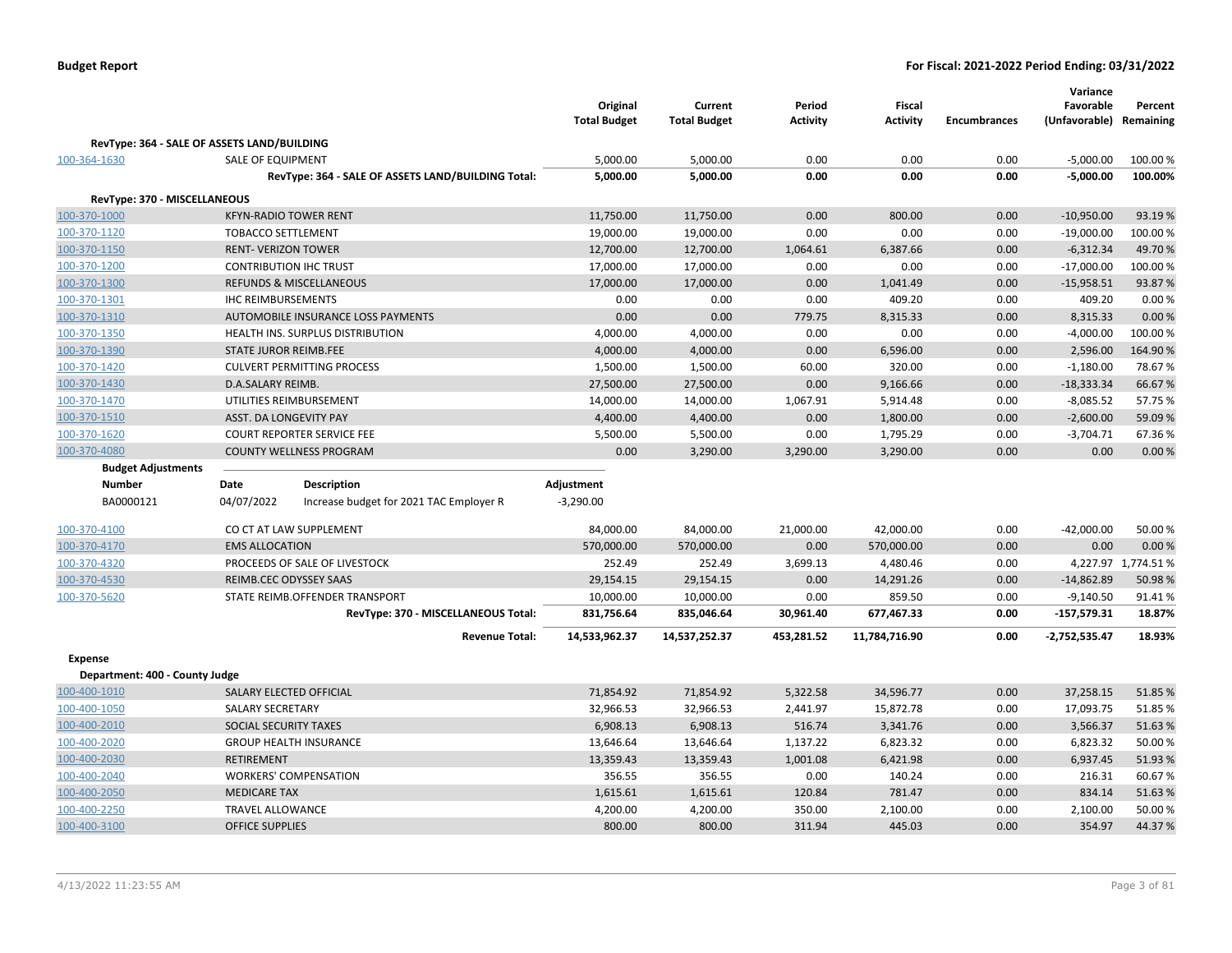|                                   |                              |                                          | Original<br><b>Total Budget</b> | Current<br><b>Total Budget</b> | Period<br><b>Activity</b> | Fiscal<br><b>Activity</b> | <b>Encumbrances</b> | Variance<br>Favorable<br>(Unfavorable) | Percent<br>Remaining |
|-----------------------------------|------------------------------|------------------------------------------|---------------------------------|--------------------------------|---------------------------|---------------------------|---------------------|----------------------------------------|----------------------|
| 100-400-3110                      | POSTAGE                      |                                          | 100.00                          | 100.00                         | 0.00                      | 0.00                      | 0.00                | 100.00                                 | 100.00%              |
| 100-400-4270                      |                              | OUT OF COUNTY TRAVEL/TRAINING            | 5,500.00                        | 5,500.00                       | $-73.10$                  | 2,649.06                  | 0.00                | 2,850.94                               | 51.84 %              |
| 100-400-4350                      | PRINTING                     |                                          | 200.00                          | 200.00                         | 0.00                      | 0.00                      | 0.00                | 200.00                                 | 100.00%              |
| 100-400-4680                      | <b>JUVENILE BOARD SALARY</b> |                                          | 2,400.00                        | 2,400.00                       | 200.00                    | 1,200.00                  | 0.00                | 1,200.00                               | 50.00 %              |
| 100-400-4810                      | <b>DUES</b>                  |                                          | 335.00                          | 335.00                         | 360.00                    | 395.00                    | 0.00                | $-60.00$                               | $-17.91%$            |
| 100-400-5720                      | <b>OFFICE EQUIPMENT</b>      |                                          | 200.00                          | 200.00                         | 0.00                      | 0.00                      | 0.00                | 200.00                                 | 100.00%              |
| 100-400-5900                      | <b>BOOKS</b>                 |                                          | 100.00                          | 100.00                         | 0.00                      | 0.00                      | 0.00                | 100.00                                 | 100.00%              |
|                                   |                              | Department: 400 - County Judge Total:    | 154,542.81                      | 154,542.81                     | 11,689.27                 | 74.767.41                 | 0.00                | 79,775.40                              | 51.62%               |
| Department: 401 - 911 Coordinator |                              |                                          |                                 |                                |                           |                           |                     |                                        |                      |
| 100-401-4030                      |                              | <b>TCOG RURAL ADDRESSING</b>             | 23,000.00                       | 23,000.00                      | 0.00                      | 23,000.00                 | 0.00                | 0.00                                   | 0.00%                |
|                                   |                              | Department: 401 - 911 Coordinator Total: | 23,000.00                       | 23,000.00                      | 0.00                      | 23,000.00                 | 0.00                | 0.00                                   | 0.00%                |
| Department: 403 - County Clerk    |                              |                                          |                                 |                                |                           |                           |                     |                                        |                      |
| 100-403-1010                      | SALARY ELECTED OFFICIAL      |                                          | 62,848.43                       | 62,848.43                      | 4,614.24                  | 29,992.56                 | 0.00                | 32,855.87                              | 52.28%               |
| 100-403-1030                      | <b>SALALRY CHIEF DEPUTY</b>  |                                          | 33,126.16                       | 33,126.16                      | 2,453.79                  | 15,949.62                 | 0.00                | 17,176.54                              | 51.85 %              |
| 100-403-1040                      | <b>SALARY DEPUTIES</b>       |                                          | 177,674.32                      | 177,674.32                     | 13,099.00                 | 77,282.36                 | 0.00                | 100,391.96                             | 56.50%               |
| 100-403-1070                      | <b>SALARY PART-TIME</b>      |                                          | 0.00                            | 0.00                           | 0.00                      | 1,044.00                  | 0.00                | $-1,044.00$                            | 0.00%                |
| 100-403-2010                      | SOCIAL SECURITY TAXES        |                                          | 16,966.23                       | 16,966.23                      | 1,207.43                  | 7,443.81                  | 0.00                | 9,522.42                               | 56.13%               |
| 100-403-2020                      |                              | <b>GROUP HEALTH INSURANCE</b>            | 106,204.16                      | 106,204.16                     | 7,762.60                  | 47,679.10                 | 0.00                | 58,525.06                              | 55.11%               |
| 100-403-2030                      | RETIREMENT                   |                                          | 32,810.50                       | 32,810.50                      | 2,428.10                  | 14,844.32                 | 0.00                | 17,966.18                              | 54.76%               |
| 100-403-2040                      |                              | <b>WORKERS COMPENSATION</b>              | 875.68                          | 875.68                         | 0.00                      | 330.46                    | 0.00                | 545.22                                 | 62.26%               |
| 100-403-2050                      | <b>MEDICARE TAX</b>          |                                          | 3,967.91                        | 3,967.91                       | 282.38                    | 1,740.86                  | 0.00                | 2,227.05                               | 56.13%               |
| 100-403-3100                      | <b>OFFICE SUPPLIES</b>       |                                          | 5,000.00                        | 5,000.00                       | 403.38                    | 3,393.95                  | 179.42              | 1,426.63                               | 28.53%               |
| 100-403-3110                      | POSTAGE                      |                                          | 1,500.00                        | 1,500.00                       | 19.80                     | 302.15                    | 0.00                | 1,197.85                               | 79.86%               |
| 100-403-4270                      |                              | OUT OF COUNTY TRAVEL/TRAINING            | 4,000.00                        | 4,000.00                       | 0.00                      | 2,041.96                  | 0.00                | 1,958.04                               | 48.95 %              |
| 100-403-4350                      | PRINTING                     |                                          | 1,500.00                        | 1,500.00                       | 756.01                    | 756.01                    | 0.00                | 743.99                                 | 49.60%               |
| 100-403-4800                      | <b>BOND</b>                  |                                          | 158.00                          | 158.00                         | 0.00                      | 0.00                      | 0.00                | 158.00                                 | 100.00%              |
| 100-403-4810                      | <b>DUES</b>                  |                                          | 175.00                          | 175.00                         | 175.00                    | 220.00                    | 0.00                | $-45.00$                               | $-25.71%$            |
| 100-403-5720                      | OFFICE EQUIPMENT             |                                          | 300.00                          | 300.00                         | 0.00                      | 0.00                      | 0.00                | 300.00                                 | 100.00 %             |
|                                   |                              | Department: 403 - County Clerk Total:    | 447,106.39                      | 447,106.39                     | 33,201.73                 | 203,021.16                | 179.42              | 243,905.81                             | 54.55%               |
| Department: 404 - Election        |                              |                                          |                                 |                                |                           |                           |                     |                                        |                      |
| 100-404-1090                      |                              | SALARY-ELECTION WORKERS                  | 18,000.00                       | 18,000.00                      | 6,914.00                  | 14,737.75                 | 0.00                | 3,262.25                               | 18.12 %              |
| 100-404-2010                      | SOCIAL SECURITY TAXES        |                                          | 625.00                          | 625.00                         | 0.00                      | 6.99                      | 0.00                | 618.01                                 | 98.88%               |
| 100-404-2030                      | RETIREMENT                   |                                          | 0.00                            | 0.00                           | 0.00                      | 3.74                      | 0.00                | $-3.74$                                | 0.00%                |
| 100-404-2050                      | <b>MEDICARE TAX</b>          |                                          | 175.00                          | 175.00                         | 0.00                      | 1.64                      | 0.00                | 173.36                                 | 99.06%               |
| 100-404-3100                      | <b>ELECTION SUPPLIES</b>     |                                          | 7,000.00                        | 7,000.00                       | 5,940.54                  | 8,523.47                  | 3,873.21            | $-5,396.68$                            | $-77.10%$            |
| 100-404-3110                      | <b>POSTAGE</b>               |                                          | 8,500.00                        | 8,500.00                       | 702.61                    | 8,308.44                  | 0.00                | 191.56                                 | 2.25 %               |
| 100-404-4200                      | <b>TELEPHONE</b>             |                                          | 0.00                            | 600.00                         | 30.19                     | 158.79                    | 0.00                | 441.21                                 | 73.54 %              |
| <b>Budget Adjustments</b>         |                              |                                          |                                 |                                |                           |                           |                     |                                        |                      |
| <b>Number</b>                     | Date                         | <b>Description</b>                       | Adjustment                      |                                |                           |                           |                     |                                        |                      |
| BA0000110                         | 11/10/2021                   | Moving money from cell phone to telepho  | 600.00                          |                                |                           |                           |                     |                                        |                      |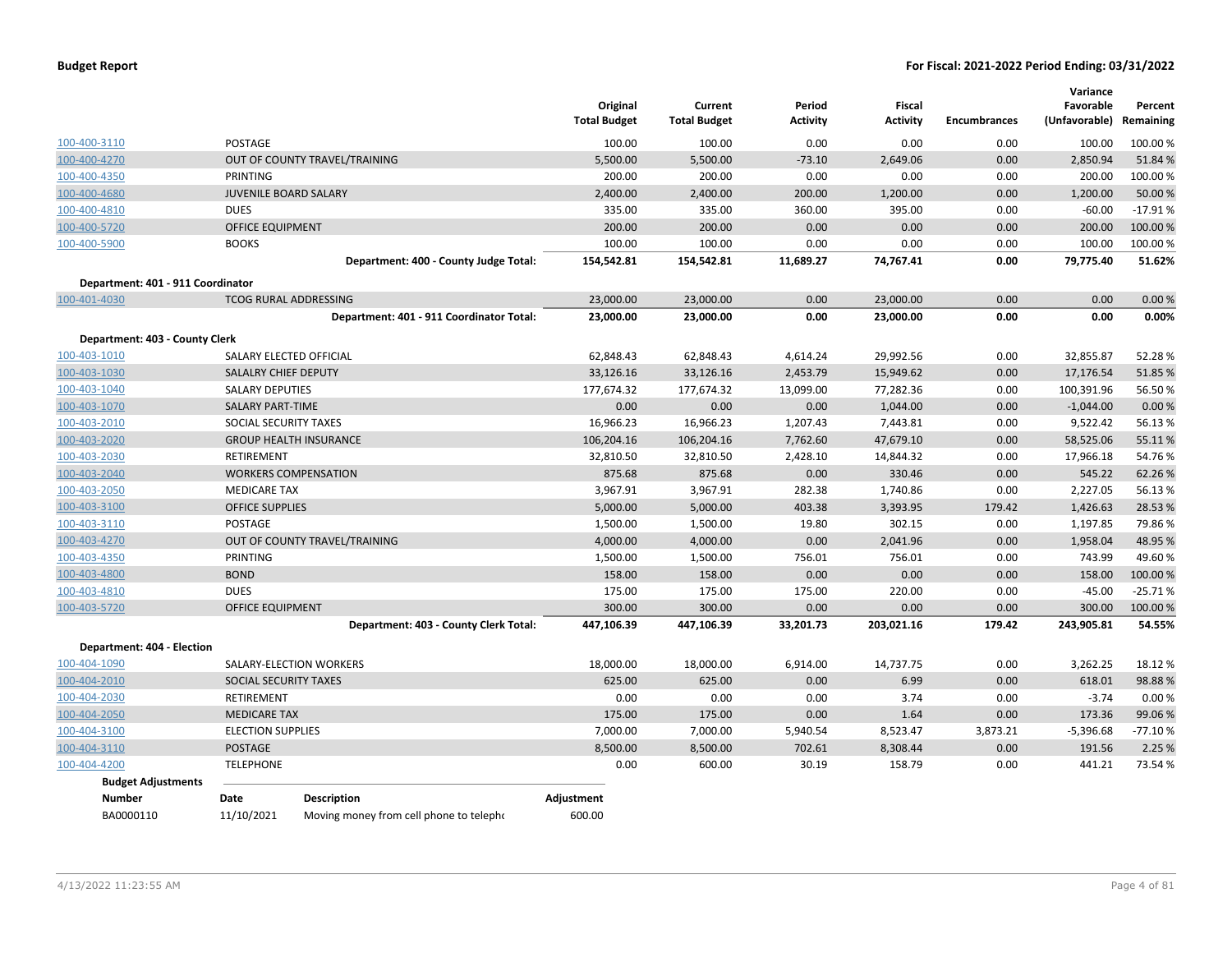|                                             |                                                       | Original<br><b>Total Budget</b> | Current<br><b>Total Budget</b> | Period<br><b>Activity</b> | <b>Fiscal</b><br><b>Activity</b> | <b>Encumbrances</b> | Variance<br>Favorable<br>(Unfavorable) | Percent<br>Remaining |
|---------------------------------------------|-------------------------------------------------------|---------------------------------|--------------------------------|---------------------------|----------------------------------|---------------------|----------------------------------------|----------------------|
| 100-404-4210                                | <b>ELECTION INTERNET</b>                              | 1,370.00                        | 1,370.00                       | 113.97                    | 683.82                           | 0.00                | 686.18                                 | 50.09%               |
| 100-404-4230                                | CELL PHONE ALLOWANCE                                  | 600.00                          | 0.00                           | 0.00                      | 0.00                             | 0.00                | 0.00                                   | 0.00%                |
| <b>Budget Adjustments</b>                   |                                                       |                                 |                                |                           |                                  |                     |                                        |                      |
| <b>Number</b>                               | Date<br><b>Description</b>                            | Adjustment                      |                                |                           |                                  |                     |                                        |                      |
| BA0000110                                   | 11/10/2021<br>Moving money from cell phone to telepho | $-600.00$                       |                                |                           |                                  |                     |                                        |                      |
| 100-404-4270                                | ELECTION TRAVEL/TRAINING                              | 2,500.00                        | 2,500.00                       | 250.86                    | 884.43                           | 0.00                | 1,615.57                               | 64.62%               |
| 100-404-4300                                | <b>BIDS AND NOTICES</b>                               | 600.00                          | 600.00                         | 0.00                      | 216.96                           | 0.00                | 383.04                                 | 63.84 %              |
| 100-404-4420                                | PROFESSIONAL SERVICE/TRANSLATOR                       | 300.00                          | 300.00                         | 0.00                      | 81.25                            | 0.00                | 218.75                                 | 72.92%               |
| 100-404-4810                                | <b>DUES</b>                                           | 300.00                          | 300.00                         | 0.00                      | 100.00                           | 0.00                | 200.00                                 | 66.67%               |
| 100-404-4830                                | <b>VOTER REGISTRATION</b>                             | 2,000.00                        | 2,000.00                       | 0.00                      | 1,558.58                         | 0.00                | 441.42                                 | 22.07%               |
| 100-404-4850                                | ELECTION MAINT. AGREEMENT                             | 18,125.00                       | 18,125.00                      | 0.00                      | 23,561.00                        | 0.00                | $-5,436.00$                            | -29.99%              |
| 100-404-4890                                | <b>LOCAL FUNDING 123</b>                              | 96,088.00                       | 96,088.00                      | 0.00                      | 0.00                             | 0.00                | 96,088.00                              | 100.00%              |
| 100-404-5730                                | <b>ELECTION EQUIPMENT</b>                             | 1,960.00                        | 1,960.00                       | 0.00                      | 0.00                             | 0.00                | 1,960.00                               | 100.00%              |
|                                             | Department: 404 - Election Total:                     | 158,143.00                      | 158,143.00                     | 13,952.17                 | 58,826.86                        | 3,873.21            | 95,442.93                              | 60.35%               |
| Department: 405 - Veterans' Service Officer |                                                       |                                 |                                |                           |                                  |                     |                                        |                      |
| 100-405-1020                                | SALARY VETERANS' SERVICE OFFICER                      | 43,186.71                       | 43,186.71                      | 3,199.02                  | 20,793.63                        | 0.00                | 22,393.08                              | 51.85%               |
| 100-405-2010                                | SOCIAL SECURITY TAXES                                 | 2,677.57                        | 2,677.57                       | 195.30                    | 1,270.97                         | 0.00                | 1,406.60                               | 52.53%               |
| 100-405-2020                                | <b>GROUP HEALTH INSURANCE</b>                         | 13,302.96                       | 13,302.96                      | 1,108.58                  | 6,651.48                         | 0.00                | 6,651.48                               | 50.00 %              |
| 100-405-2030                                | <b>RETIREMENT</b>                                     | 5,199.68                        | 5,199.68                       | 385.16                    | 2,483.38                         | 0.00                | 2,716.30                               | 52.24 %              |
| 100-405-2040                                | <b>WORKERS' COMPENSATION</b>                          | 138.20                          | 138.20                         | 0.00                      | 54.23                            | 0.00                | 83.97                                  | 60.76%               |
| 100-405-2050                                | <b>MEDICARE TAX</b>                                   | 626.21                          | 626.21                         | 45.68                     | 297.27                           | 0.00                | 328.94                                 | 52.53 %              |
| 100-405-3100                                | <b>OFFICE SUPPLIES</b>                                | 150.00                          | 150.00                         | 0.00                      | 112.73                           | 0.00                | 37.27                                  | 24.85%               |
| 100-405-3110                                | POSTAGE                                               | 50.00                           | 50.00                          | 0.00                      | 0.00                             | 0.00                | 50.00                                  | 100.00%              |
| 100-405-4210                                | <b>INTERNET</b>                                       | 480.00                          | 480.00                         | 37.99                     | 190.01                           | 0.00                | 289.99                                 | 60.41%               |
| 100-405-4270                                | OUT OF COUNTY TRAVEL/TRAINING                         | 1,250.00                        | 1,250.00                       | 0.00                      | 0.00                             | 0.00                | 1,250.00                               | 100.00%              |
| 100-405-5720                                | <b>OFFICE EQUIPMENT</b>                               | 200.00                          | 200.00                         | 0.00                      | 0.00                             | 0.00                | 200.00                                 | 100.00%              |
|                                             | Department: 405 - Veterans' Service Officer Total:    | 67,261.33                       | 67,261.33                      | 4,971.73                  | 31,853.70                        | 0.00                | 35,407.63                              | 52.64%               |
| Department: 406 - Emergency Management      |                                                       |                                 |                                |                           |                                  |                     |                                        |                      |
| 100-406-1020                                | SALARY-EMERGENCY MANAGEMENT COORDINATOR               | 35,535.83                       | 35,535.83                      | 2,632.28                  | 17,109.80                        | 0.00                | 18,426.03                              | 51.85%               |
| 100-406-1070                                | <b>SALARY PART-TIME</b>                               | 18,792.00                       | 18,792.00                      | 1,272.00                  | 7,056.00                         | 0.00                | 11,736.00                              | 62.45 %              |
| 100-406-2010                                | SOCIAL SECURITY TAXES                                 | 3,368.33                        | 3,368.33                       | 242.06                    | 1,498.26                         | 0.00                | 1,870.07                               | 55.52 %              |
| 100-406-2020                                | <b>GROUP HEALTH INSURANCE</b>                         | 13,302.96                       | 13,302.96                      | 1,108.58                  | 6,651.48                         | 0.00                | 6,651.48                               | 50.00 %              |
| 100-406-2030                                | <b>RETIREMENT</b>                                     | 6,513.91                        | 6,513.91                       | 470.07                    | 2,887.57                         | 0.00                | 3,626.34                               | 55.67%               |
| 100-406-2040                                | <b>WORKERS' COMPENSATION</b>                          | 173.85                          | 173.85                         | 0.00                      | 68.22                            | 0.00                | 105.63                                 | 60.76%               |
| 100-406-2050                                | <b>MEDICARE TAX</b>                                   | 787.75                          | 787.75                         | 56.60                     | 350.34                           | 0.00                | 437.41                                 | 55.53 %              |
| 100-406-3100                                | <b>OFFICE SUPPLIES</b>                                | 200.00                          | 200.00                         | 0.00                      | 133.34                           | 0.00                | 66.66                                  | 33.33 %              |
| 100-406-3300                                | AUTO EXPENSE-GAS & OIL                                | 1,500.00                        | 1,500.00                       | 98.70                     | 388.27                           | 0.00                | 1,111.73                               | 74.12%               |
| 100-406-4200                                | SATELLITE TELEPHONE                                   | 176.00                          | 176.00                         | 0.00                      | 0.00                             | 0.00                | 176.00                                 | 100.00%              |
| 100-406-4210                                | <b>EMERGENCY INTERNET</b>                             | 480.00                          | 480.00                         | 37.99                     | 227.94                           | 0.00                | 252.06                                 | 52.51%               |
| 100-406-4270                                | OUT OF COUNTY TRAVEL/TRAINING                         | 1,000.00                        | 1,000.00                       | 300.00                    | 300.00                           | 0.00                | 700.00                                 | 70.00 %              |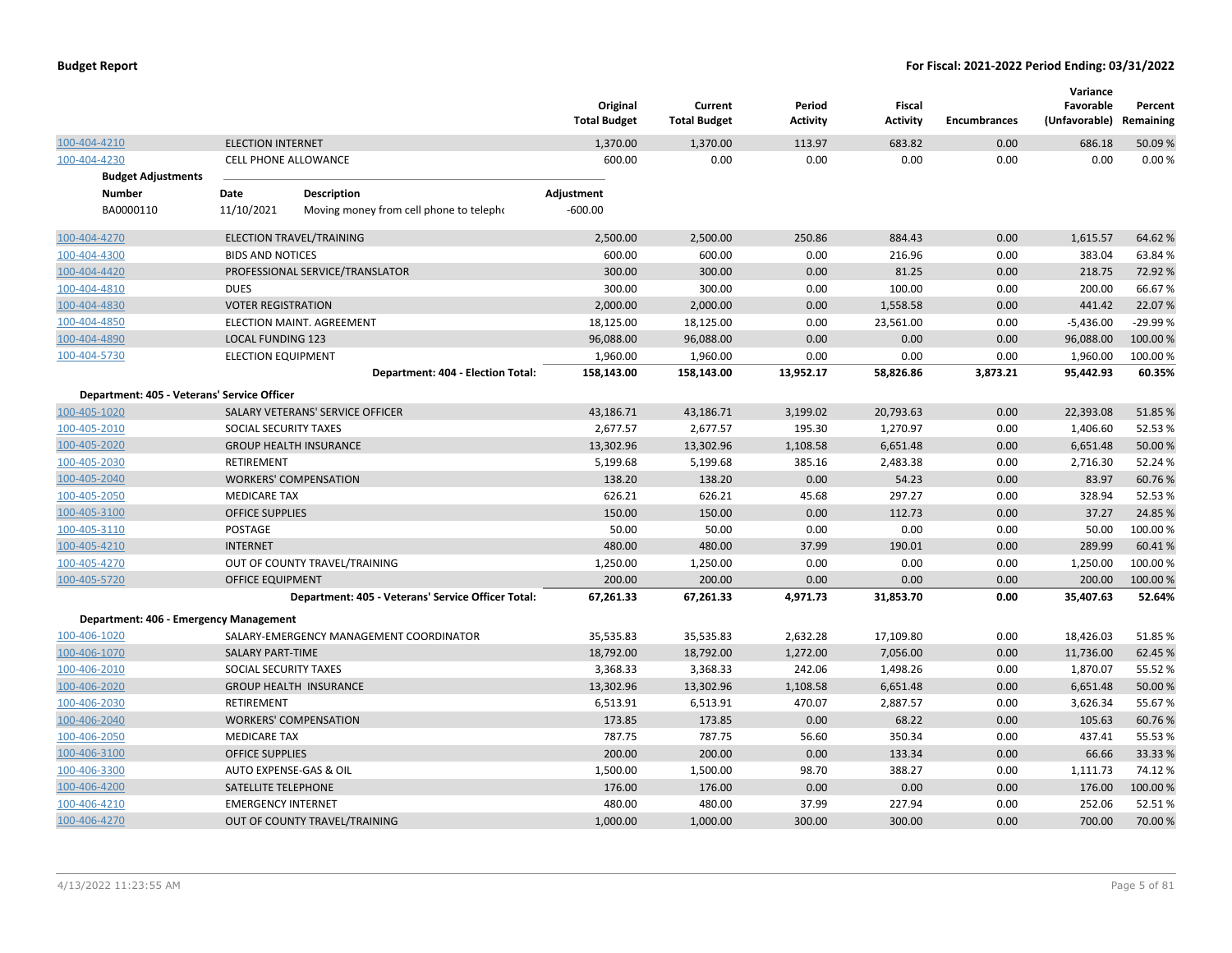|                                       |                               |                                                               | Original<br><b>Total Budget</b> | Current<br><b>Total Budget</b> | Period<br><b>Activity</b> | Fiscal<br><b>Activity</b> | <b>Encumbrances</b> | Variance<br>Favorable<br>(Unfavorable) Remaining | Percent  |
|---------------------------------------|-------------------------------|---------------------------------------------------------------|---------------------------------|--------------------------------|---------------------------|---------------------------|---------------------|--------------------------------------------------|----------|
| 100-406-4503                          |                               | FIRE EXTINGUISHER INSPECTION                                  | 306.00                          | 306.00                         | 0.00                      | 0.00                      | 0.00                | 306.00                                           | 100.00 % |
| 100-406-4530                          | <b>R&amp;M EQUIPMENT</b>      |                                                               | 200.00                          | 200.00                         | 0.00                      | 0.00                      | 0.00                | 200.00                                           | 100.00 % |
| 100-406-4540                          | <b>R&amp;M AUTO</b>           |                                                               | 200.00                          | 200.00                         | 0.00                      | 0.00                      | 0.00                | 200.00                                           | 100.00%  |
| 100-406-4870                          |                               | TRAILER/AUTO INSURANCE                                        | 650.00                          | 650.00                         | 0.00                      | 517.00                    | 0.00                | 133.00                                           | 20.46 %  |
| 100-406-4890                          |                               | CODE RED EARLY WARNING SYSTEM                                 | 14,277.82                       | 14,277.82                      | 0.00                      | 14,277.82                 | 0.00                | 0.00                                             | 0.00%    |
| 100-406-4900                          |                               | 911 RADIO TOWER BUILDING                                      | 200.00                          | 200.00                         | 0.00                      | 0.00                      | 0.00                | 200.00                                           | 100.00 % |
|                                       |                               | Department: 406 - Emergency Management Total:                 | 97,664.45                       | 97,664.45                      | 6,218.28                  | 51,466.04                 | 0.00                | 46,198.41                                        | 47.30%   |
| Department: 409 - Non-Departmental    |                               |                                                               |                                 |                                |                           |                           |                     |                                                  |          |
| 100-409-2040                          |                               | <b>WORKERS' COMPENSATION</b>                                  | 1,000.00                        | 1,000.00                       | 0.00                      | 515.36                    | 0.00                | 484.64                                           | 48.46%   |
| 100-409-2060                          |                               | <b>UNEMPLOYMENT EXPENSE</b>                                   | 7,500.00                        | 7,500.00                       | 0.00                      | 3,580.00                  | 0.00                | 3,920.00                                         | 52.27 %  |
| 100-409-3990                          | <b>CLAIMS SETTLEMENTS</b>     |                                                               | 5,000.00                        | 5,000.00                       | 199.50                    | 346.50                    | 0.00                | 4,653.50                                         | 93.07%   |
| 100-409-4000                          | <b>LEGAL FEES</b>             |                                                               | 13,000.00                       | 13,000.00                      | 0.00                      | 7,575.00                  | 0.00                | 5,425.00                                         | 41.73%   |
| 100-409-4010                          | <b>AUDIT EXPENSE</b>          |                                                               | 45,000.00                       | 45,000.00                      | 0.00                      | 32,625.00                 | 0.00                | 12,375.00                                        | 27.50 %  |
| 100-409-4040                          | 911 EMERGENCY SERVICE         |                                                               | 8,917.00                        | 8,917.00                       | 2,229.25                  | 4,458.50                  | 0.00                | 4,458.50                                         | 50.00 %  |
| 100-409-4055                          | PILT SCHOOL DISTRICTS         |                                                               | 25,192.00                       | 25,192.00                      | 0.00                      | 0.00                      | 0.00                | 25,192.00                                        | 100.00 % |
| 100-409-4060                          | <b>TAX APPRAISAL DISTRICT</b> |                                                               | 546,802.62                      | 546,802.62                     | 110,877.59                | 273,401.32                | 0.00                | 273,401.30                                       | 50.00 %  |
| 100-409-4080                          |                               | COUNTY WELLNESS PROGRAM                                       | 0.00                            | 3,290.00                       | 0.00                      | 0.00                      | 0.00                | 3,290.00                                         | 100.00 % |
| <b>Budget Adjustments</b>             |                               |                                                               |                                 |                                |                           |                           |                     |                                                  |          |
| <b>Number</b><br>BA0000121            | Date<br>04/07/2022            | <b>Description</b><br>Increase budget for 2021 TAC Employer R | Adjustment<br>3,290.00          |                                |                           |                           |                     |                                                  |          |
| 100-409-4260                          | PROFESSIONAL FEES             |                                                               | 20,000.00                       | 20,000.00                      | 0.00                      | 0.00                      | 0.00                | 20,000.00                                        | 100.00 % |
| 100-409-4300                          | <b>BIDS &amp; NOTICES</b>     |                                                               | 1,500.00                        | 1,500.00                       | 386.27                    | 1,475.60                  | 0.00                | 24.40                                            | 1.63 %   |
| 100-409-4500                          | R & M BUILDING                |                                                               | 0.00                            | 5,000.00                       | 1,505.29                  | 2,225.87                  | 0.00                | 2,774.13                                         | 55.48 %  |
| <b>Budget Adjustments</b>             |                               |                                                               |                                 |                                |                           |                           |                     |                                                  |          |
| <b>Number</b>                         | Date                          | Description                                                   | Adjustment                      |                                |                           |                           |                     |                                                  |          |
| BA0000114                             | 12/22/2021                    | Contingency to Non departmental                               | 5,000.00                        |                                |                           |                           |                     |                                                  |          |
| 100-409-4502                          | LAWN MAINTENANCE              |                                                               | 9,230.00                        | 9,230.00                       | 0.00                      | 0.00                      | 0.00                | 9,230.00                                         | 100.00%  |
| 100-409-4810                          | <b>DUES</b>                   |                                                               | 9,000.00                        | 9,000.00                       | 2,868.00                  | 7,341.53                  | 0.00                | 1,658.47                                         | 18.43 %  |
| 100-409-4830                          | PUBLIC OFFICIALS INS.         |                                                               | 16,000.00                       | 16,000.00                      | 0.00                      | 13,635.00                 | 0.00                | 2,365.00                                         | 14.78%   |
| 100-409-4840                          |                               | <b>GENERAL LIABILITY INSURANCE</b>                            | 7,500.00                        | 7,500.00                       | 0.00                      | 7,005.00                  | 0.00                | 495.00                                           | 6.60%    |
| 100-409-4850                          | <b>WATER SUPPLY AGENCY</b>    |                                                               | 1,700.00                        | 1,700.00                       | 0.00                      | 0.00                      | 0.00                | 1,700.00                                         | 100.00 % |
| 100-409-4890                          |                               | <b>COURT COSTS/ARREST FEES</b>                                | 180,000.00                      | 180,000.00                     | 290.97                    | 43,986.26                 | 0.00                | 136,013.74                                       | 75.56 %  |
| 100-409-4920                          |                               | 6TH COURT OF APPEALS FEE                                      | 2,500.00                        | 2,500.00                       | 0.00                      | 0.00                      | 0.00                | 2,500.00                                         | 100.00%  |
| 100-409-4940                          |                               | TCEQ PERMITS ENVIRONMENTAL DEV                                | 3,000.00                        | 3,000.00                       | 860.00                    | 1,560.00                  | 0.00                | 1,440.00                                         | 48.00 %  |
| 100-409-4990                          | <b>BANK SERVICE FEES</b>      |                                                               | 8,775.00                        | 8,775.00                       | $-20.00$                  | 2,100.00                  | 0.00                | 6,675.00                                         | 76.07%   |
|                                       |                               | Department: 409 - Non-Departmental Total:                     | 911,616.62                      | 919,906.62                     | 119,196.87                | 401,830.94                | 0.00                | 518,075.68                                       | 56.32%   |
| Department: 410 - County Court at Law |                               |                                                               |                                 |                                |                           |                           |                     |                                                  |          |
| 100-410-1010                          |                               | SALARY ELECTED OFFICIAL                                       | 173,423.08                      | 173,423.08                     | 12,846.16                 | 83,500.04                 | 0.00                | 89,923.04                                        | 51.85 %  |
| 100-410-1030                          |                               | SALARY COURT COORDINATOR                                      | 35,039.62                       | 35,039.62                      | 2,595.53                  | 16,870.94                 | 0.00                | 18,168.68                                        | 51.85 %  |
| 100-410-1100                          |                               | <b>SALARY COURT REPORTER</b>                                  | 71,664.23                       | 71,664.23                      | 5,308.45                  | 34,504.98                 | 0.00                | 37,159.25                                        | 51.85 %  |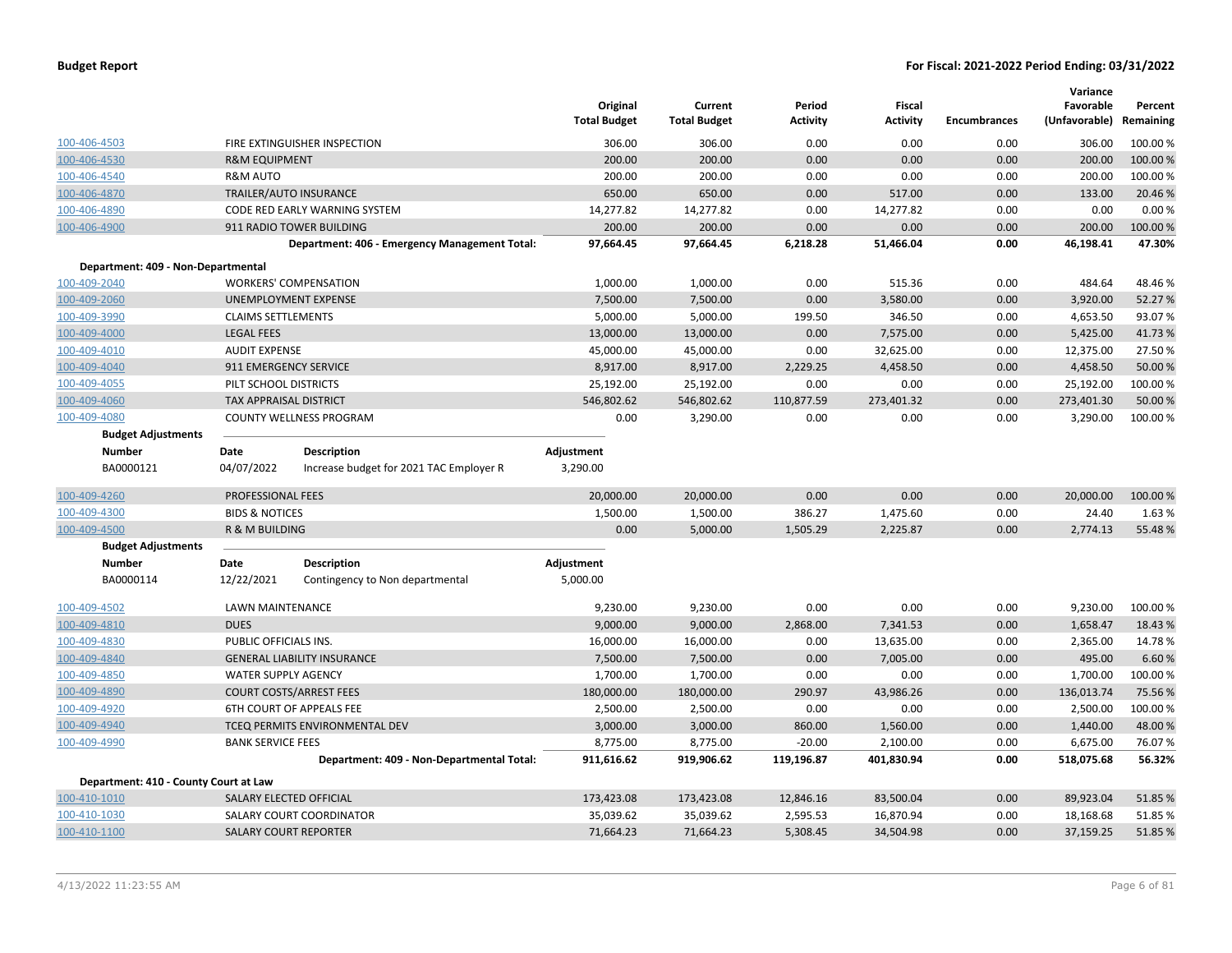|              |                                                       | Original<br><b>Total Budget</b> | Current<br><b>Total Budget</b> | Period<br><b>Activity</b> | <b>Fiscal</b><br><b>Activity</b> | <b>Encumbrances</b> | Variance<br>Favorable<br>(Unfavorable) Remaining | Percent    |
|--------------|-------------------------------------------------------|---------------------------------|--------------------------------|---------------------------|----------------------------------|---------------------|--------------------------------------------------|------------|
| 100-410-1300 | <b>BAILIFF</b>                                        | 43,713.48                       | 43,713.48                      | 3,238.04                  | 21,047.25                        | 0.00                | 22,666.23                                        | 51.85%     |
| 100-410-2010 | <b>SOCIAL SECURITY TAXES</b>                          | 19,507.71                       | 19,507.71                      | 1,467.36                  | 7,807.65                         | 0.00                | 11,700.06                                        | 59.98%     |
| 100-410-2020 | <b>GROUP HEALTH INSURANCE</b>                         | 46,560.36                       | 46,560.36                      | 3,913.62                  | 23,481.71                        | 0.00                | 23,078.65                                        | 49.57%     |
| 100-410-2030 | <b>RETIREMENT</b>                                     | 39,116.22                       | 39,116.22                      | 2,912.25                  | 18,765.39                        | 0.00                | 20,350.83                                        | 52.03%     |
| 100-410-2040 | <b>WORKERS COMPENSATION</b>                           | 1,043.97                        | 1,043.97                       | 0.00                      | 409.79                           | 0.00                | 634.18                                           | 60.75%     |
| 100-410-2050 | <b>MEDICARE TAX</b>                                   | 4,730.49                        | 4,730.49                       | 343.18                    | 2,237.59                         | 0.00                | 2,492.90                                         | 52.70%     |
| 100-410-3190 | <b>JURY EXPENSE</b>                                   | 1,200.00                        | 1,200.00                       | 360.00                    | 770.00                           | 0.00                | 430.00                                           | 35.83 %    |
| 100-410-4240 | <b>INDIGENT ATTORNEY FEES</b>                         | 55,000.00                       | 55,000.00                      | 5,650.00                  | 25,275.00                        | 0.00                | 29,725.00                                        | 54.05 %    |
| 100-410-4250 | PROFESSIONAL SERVICES                                 | 1,200.00                        | 1,200.00                       | 0.00                      | 2,443.00                         | 0.00                | $-1,243.00$                                      | $-103.58%$ |
| 100-410-4350 | <b>PRINTING</b>                                       | 150.00                          | 150.00                         | 0.00                      | 0.00                             | 0.00                | 150.00                                           | 100.00 %   |
| 100-410-4380 | <b>COURT REPORTER EXPENSE</b>                         | 2,500.00                        | 2,500.00                       | 0.00                      | 350.00                           | 0.00                | 2,150.00                                         | 86.00%     |
| 100-410-4390 | <b>WITNESS EXPENSE</b>                                | 500.00                          | 500.00                         | 0.00                      | 0.00                             | 0.00                | 500.00                                           | 100.00%    |
| 100-410-4530 | <b>COMPUTER SOFTWARE</b>                              | 3,000.00                        | 3,000.00                       | 0.00                      | 1,025.00                         | 0.00                | 1,975.00                                         | 65.83%     |
| 100-410-4670 | <b>VISITING JUDGE</b>                                 | 1,200.00                        | 1,200.00                       | 0.00                      | 0.00                             | 0.00                | 1,200.00                                         | 100.00%    |
| 100-410-4680 | JUVENILE BOARD SALARY                                 | 2,400.00                        | 2,400.00                       | 200.00                    | 1,200.00                         | 0.00                | 1,200.00                                         | 50.00 %    |
|              | Department: 410 - County Court at Law Total:          | 501,949.16                      | 501,949.16                     | 38,834.59                 | 239,688.34                       | 0.00                | 262,260.82                                       | 52.25%     |
|              | Department: 425 - Court Administration                |                                 |                                |                           |                                  |                     |                                                  |            |
| 100-425-3110 | <b>JURY POSTAGE</b>                                   | 2,800.00                        | 2,800.00                       | 594.66                    | 2,419.45                         | 0.00                | 380.55                                           | 13.59 %    |
| 100-425-3140 | PETIT JURY EXPENSE                                    | 20,000.00                       | 20,000.00                      | 3,250.00                  | 11,422.68                        | 0.00                | 8,577.32                                         | 42.89%     |
| 100-425-3180 | J.P. JURY EXPENSE                                     | 600.00                          | 600.00                         | 0.00                      | 0.00                             | 0.00                | 600.00                                           | 100.00%    |
| 100-425-4220 | REGIONAL INDIGENT DEFENSE PROGRAM                     | 14,461.00                       | 14,461.00                      | 0.00                      | 14,461.00                        | 0.00                | 0.00                                             | 0.00%      |
| 100-425-4350 | PRINTING-DISTRICT COURT JUROR CARDS                   | 1,200.00                        | 1,200.00                       | 96.78                     | 311.64                           | 0.00                | 888.36                                           | 74.03%     |
| 100-425-4650 | PHYSICAL EVID. ANALYSES                               | 500.00                          | 500.00                         | 0.00                      | 0.00                             | 0.00                | 500.00                                           | 100.00%    |
| 100-425-4660 | <b>AUTOPSIES</b>                                      | 50,000.00                       | 50,000.00                      | 2,926.25                  | 22,651.00                        | 0.00                | 27,349.00                                        | 54.70%     |
|              | Department: 425 - Court Administration Total:         | 89,561.00                       | 89,561.00                      | 6,867.69                  | 51,265.77                        | 0.00                | 38,295.23                                        | 42.76%     |
|              | Department: 435 - 336th District Court Administration |                                 |                                |                           |                                  |                     |                                                  |            |
| 100-435-1030 | <b>SALARY COURT COORDINATOR</b>                       | 40,616.90                       | 40,616.90                      | 3,008.65                  | 19,556.27                        | 0.00                | 21,060.63                                        | 51.85%     |
| 100-435-1100 | <b>SALARY COURT REPORTER</b>                          | 101,211.23                      | 101,211.23                     | 7,497.14                  | 48,442.30                        | 0.00                | 52,768.93                                        | 52.14%     |
| 100-435-1300 | <b>BAILIFF</b>                                        | 44,706.80                       | 44,706.80                      | 3,311.62                  | 21,525.51                        | 0.00                | 23,181.29                                        | 51.85%     |
| 100-435-2010 | <b>SOCIAL SECURITY</b>                                | 11,788.37                       | 11,788.37                      | 903.71                    | 5,857.57                         | 0.00                | 5,930.80                                         | 50.31%     |
| 100-435-2020 | <b>GROUP HEALTH INSURANCE</b>                         | 39,808.88                       | 39,808.88                      | 3,325.74                  | 19,954.44                        | 0.00                | 19,854.44                                        | 49.87%     |
| 100-435-2030 | <b>RETIREMENT</b>                                     | 22,797.18                       | 22,797.18                      | 1,699.74                  | 10,907.26                        | 0.00                | 11,889.92                                        | 52.16%     |
| 100-435-2040 | <b>WORKERS COMPENSATION</b>                           | 596.91                          | 596.91                         | 0.00                      | 234.24                           | 0.00                | 362.67                                           | 60.76%     |
| 100-435-2050 | <b>MEDICARE TAX</b>                                   | 2,756.96                        | 2,756.96                       | 211.35                    | 1,369.92                         | 0.00                | 1,387.04                                         | 50.31%     |
| 100-435-3100 | <b>OFFICE SUPPLIES</b>                                | 1,500.00                        | 1,500.00                       | 135.03                    | 909.08                           | 57.51               | 533.41                                           | 35.56%     |
| 100-435-3110 | POSTAGE                                               | 1,000.00                        | 1,000.00                       | 10.07                     | 755.98                           | 0.00                | 244.02                                           | 24.40 %    |
| 100-435-3120 | <b>DISTRICT JURY SUPPLIES</b>                         | 1,200.00                        | 1,200.00                       | 66.16                     | 278.57                           | 57.54               | 863.89                                           | 71.99%     |
| 100-435-3520 | <b>GPS/SCRAM MONITORS</b>                             | 1,500.00                        | 1,500.00                       | 0.00                      | 0.00                             | 0.00                | 1,500.00                                         | 100.00%    |
| 100-435-3950 | <b>BAILIFF UNIFORMS</b>                               | 400.00                          | 400.00                         | 0.00                      | 0.00                             | 0.00                | 400.00                                           | 100.00%    |
| 100-435-4270 | OUT OF CO TRAVEL/TRAINING                             | 6,000.00                        | 6,000.00                       | 75.00                     | 75.00                            | 0.00                | 5,925.00                                         | 98.75 %    |
| 100-435-4320 | <b>ATTORNEY FEES JUVENILE</b>                         | 20,000.00                       | 20,000.00                      | 2,915.00                  | 4,355.00                         | 0.00                | 15,645.00                                        | 78.23%     |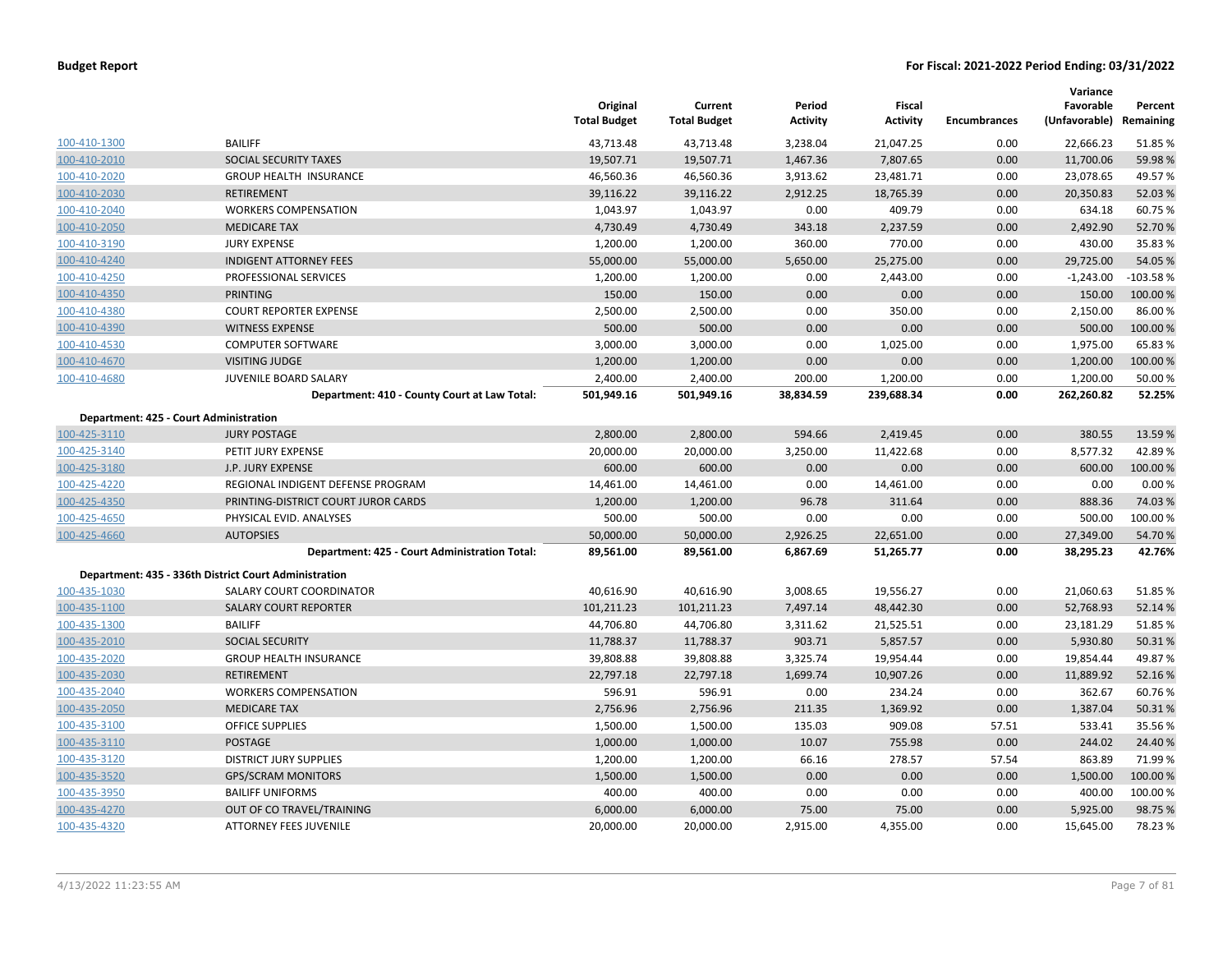|                                  |                                                              | Original<br><b>Total Budget</b> | Current<br><b>Total Budget</b> | Period<br><b>Activity</b> | Fiscal<br><b>Activity</b> | <b>Encumbrances</b> | Variance<br>Favorable<br>(Unfavorable) Remaining | Percent  |
|----------------------------------|--------------------------------------------------------------|---------------------------------|--------------------------------|---------------------------|---------------------------|---------------------|--------------------------------------------------|----------|
| 100-435-4340                     | APPEAL COURT TRANSCRIPTS                                     | 20,000.00                       | 20,000.00                      | 2,964.50                  | 4,301.00                  | 0.00                | 15,699.00                                        | 78.50 %  |
| 100-435-4350                     | ATTORNEYS FEES APPEALS CT                                    | 15,000.00                       | 15,000.00                      | 0.00                      | 2,835.73                  | 0.00                | 12,164.27                                        | 81.10%   |
| 100-435-4360                     | <b>ATTORNEY FEES- CPS CASES</b>                              | 375,000.00                      | 375,000.00                     | 30,638.75                 | 97,255.05                 | 0.00                | 277,744.95                                       | 74.07%   |
| 100-435-4370                     | <b>ATTORNEY FEES</b>                                         | 275,000.00                      | 275,000.00                     | 19,551.26                 | 87,246.50                 | 0.00                | 187,753.50                                       | 68.27%   |
| 100-435-4380                     | <b>COURT REPORTER EXPENSE</b>                                | 7,500.00                        | 7,500.00                       | 325.00                    | 2,640.56                  | 0.00                | 4,859.44                                         | 64.79%   |
| 100-435-4390                     | <b>INVESTIGATOR EXPENSE</b>                                  | 5,000.00                        | 5,000.00                       | 400.00                    | 2,038.75                  | 0.00                | 2,961.25                                         | 59.23 %  |
| 100-435-4391                     | PROFESSIONAL SERVICES                                        | 25,000.00                       | 25,000.00                      | 2,250.00                  | 9,783.25                  | 0.00                | 15,216.75                                        | 60.87%   |
| 100-435-4420                     | OTHER PROFESSIONAL SERV.                                     | 0.00                            | 0.00                           | 200.00                    | 725.00                    | 0.00                | $-725.00$                                        | 0.00%    |
| 100-435-4530                     | <b>COMPUTER SOFTWARE</b>                                     | 3,000.00                        | 3,000.00                       | 0.00                      | 1,076.24                  | 0.00                | 1,923.76                                         | 64.13%   |
| 100-435-4670                     | <b>VISITING JUDGE</b>                                        | 5,000.00                        | 5,000.00                       | 0.00                      | 177.95                    | 0.00                | 4,822.05                                         | 96.44 %  |
| 100-435-4680                     | <b>JUVENILE BOARD SALARY</b>                                 | 3,600.00                        | 3,600.00                       | 300.00                    | 1,800.00                  | 0.00                | 1,800.00                                         | 50.00 %  |
| 100-435-4810                     | <b>DUES</b>                                                  | 600.00                          | 600.00                         | 35.00                     | 35.00                     | 0.00                | 565.00                                           | 94.17%   |
| 100-435-5720                     | <b>OFFICE EQUIPMENT</b>                                      | 200.00                          | 200.00                         | 0.00                      | 79.98                     | 0.00                | 120.02                                           | 60.01%   |
| 100-435-5900                     | <b>DISTRICT JUDGE BOOKS</b>                                  | 500.00                          | 500.00                         | 0.00                      | 0.00                      | 0.00                | 500.00                                           | 100.00 % |
|                                  | Department: 435 - 336th District Court Administration Total: | 1,031,283.23                    | 1,031,283.23                   | 79,823.72                 | 344,216.15                | 115.05              | 686,952.03                                       | 66.61%   |
| Department: 450 - District Clerk |                                                              |                                 |                                |                           |                           |                     |                                                  |          |
| 100-450-1010                     | SALARY ELECTED OFFICIAL                                      | 62,848.43                       | 62,848.43                      | 4,655.44                  | 30,260.36                 | 0.00                | 32,588.07                                        | 51.85 %  |
| 100-450-1030                     | SALARY CHIEF DEPUTY                                          | 43,946.78                       | 43,946.78                      | 3,255.33                  | 21,159.61                 | 0.00                | 22,787.17                                        | 51.85 %  |
| 100-450-1040                     | <b>SALARIES DEPUTIES</b>                                     | 177,476.87                      | 177,476.87                     | 13,686.35                 | 88,961.11                 | 0.00                | 88,515.76                                        | 49.87%   |
| 100-450-1070                     | <b>SALARY PART-TIME</b>                                      | 18,792.00                       | 18,792.00                      | 1,392.00                  | 9,048.00                  | 0.00                | 9,744.00                                         | 51.85 %  |
| 100-450-2010                     | SOCIAL SECURITY TAXES                                        | 19,168.89                       | 19,168.89                      | 1,336.39                  | 8,731.15                  | 0.00                | 10,437.74                                        | 54.45 %  |
| 100-450-2020                     | <b>GROUP HEALTH INSURANCE</b>                                | 106,423.68                      | 106,423.68                     | 8,677.50                  | 52,065.00                 | 0.00                | 54,358.68                                        | 51.08%   |
| 100-450-2030                     | <b>RETIREMENT</b>                                            | 37,070.16                       | 37,070.16                      | 2,767.92                  | 17,846.49                 | 0.00                | 19,223.67                                        | 51.86%   |
| 100-450-2040                     | <b>WORKERS COMPENSATION</b>                                  | 989.36                          | 989.36                         | 0.00                      | 389.73                    | 0.00                | 599.63                                           | 60.61%   |
| 100-450-2050                     | <b>MEDICARE TAX</b>                                          | 4,483.05                        | 4,483.05                       | 312.54                    | 2,041.97                  | 0.00                | 2,441.08                                         | 54.45 %  |
| 100-450-3100                     | <b>OFFICE SUPPLIES</b>                                       | 3,500.00                        | 3,500.00                       | 119.91                    | 651.90                    | 295.28              | 2,552.82                                         | 72.94 %  |
| 100-450-3110                     | POSTAGE                                                      | 2,500.00                        | 2,500.00                       | 244.27                    | 1,247.22                  | 0.00                | 1,252.78                                         | 50.11%   |
| 100-450-4270                     | OUT OF COUNTY TRAVEL/TRAINING                                | 4,000.00                        | 4,000.00                       | 0.00                      | 60.00                     | 0.00                | 3,940.00                                         | 98.50%   |
| 100-450-4350                     | <b>PRINTING</b>                                              | 250.00                          | 250.00                         | 267.18                    | 267.18                    | 0.00                | $-17.18$                                         | $-6.87%$ |
| 100-450-4800                     | <b>BONDS</b>                                                 | 140.00                          | 140.00                         | 0.00                      | 0.00                      | 0.00                | 140.00                                           | 100.00 % |
| 100-450-4810                     | <b>DUES</b>                                                  | 175.00                          | 175.00                         | 0.00                      | 175.00                    | 0.00                | 0.00                                             | 0.00%    |
| 100-450-5720                     | OFFICE EQUIPMENT                                             | 200.00                          | 200.00                         | 0.00                      | 0.00                      | 0.00                | 200.00                                           | 100.00 % |
|                                  | Department: 450 - District Clerk Total:                      | 481,964.22                      | 481,964.22                     | 36,714.83                 | 232,904.72                | 295.28              | 248,764.22                                       | 51.61%   |
|                                  | Department: 455 - Justice of the Peace Pct. 1                |                                 |                                |                           |                           |                     |                                                  |          |
| 100-455-1010                     | SALARY ELECTED OFFICIAL                                      | 48,136.36                       | 48,136.36                      | 3,565.66                  | 23,176.79                 | 0.00                | 24,959.57                                        | 51.85 %  |
| 100-455-1030                     | SALARY CHIEF DEPUTY                                          | 42,714.17                       | 42,714.17                      | 3,164.01                  | 20,566.10                 | 0.00                | 22,148.07                                        | 51.85 %  |
| 100-455-1040                     | <b>SALARY DEPUTY</b>                                         | 30,121.57                       | 30,121.57                      | 2,231.22                  | 14,502.94                 | 0.00                | 15,618.63                                        | 51.85 %  |
| 100-455-2010                     | SOCIAL SECURITY TAXES                                        | 7,474.46                        | 7,474.46                       | 561.92                    | 3,649.31                  | 0.00                | 3,825.15                                         | 51.18%   |
| 100-455-2020                     | <b>GROUP HEALTH INSURANCE</b>                                | 39,908.88                       | 39,908.88                      | 2,219.70                  | 13,318.20                 | 0.00                | 26,590.68                                        | 66.63 %  |
| 100-455-2030                     | <b>RETIREMENT</b>                                            | 14,792.31                       | 14,792.31                      | 1,102.96                  | 7,099.70                  | 0.00                | 7,692.61                                         | 52.00 %  |
| 100-455-2040                     | <b>WORKERS' COMPENSATION</b>                                 | 387.11                          | 387.11                         | 0.00                      | 155.04                    | 0.00                | 232.07                                           | 59.95 %  |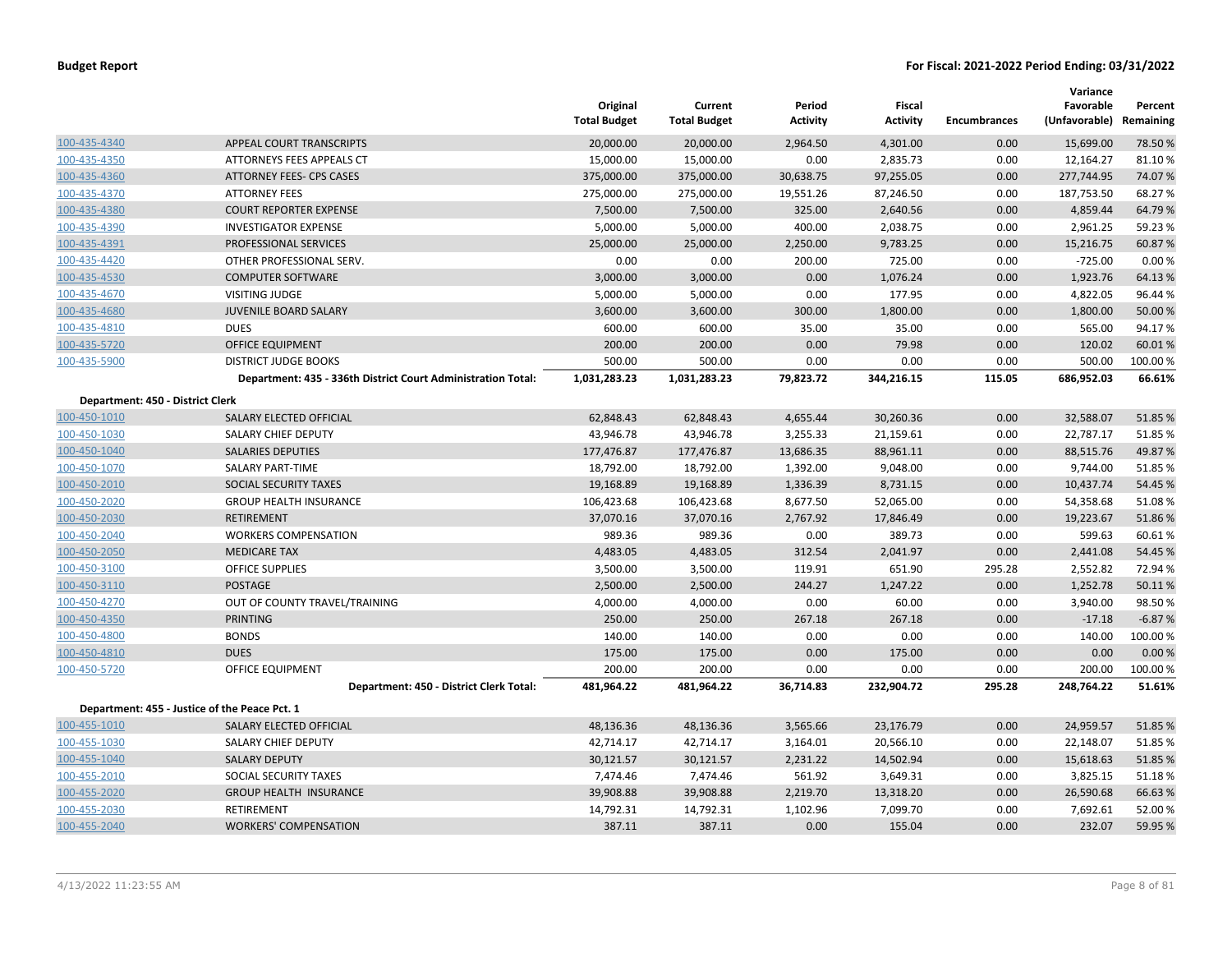|              |                                                      | Original<br><b>Total Budget</b> | Current<br><b>Total Budget</b> | Period<br><b>Activity</b> | Fiscal<br><b>Activity</b> | <b>Encumbrances</b> | Variance<br>Favorable<br>(Unfavorable) | Percent<br>Remaining |
|--------------|------------------------------------------------------|---------------------------------|--------------------------------|---------------------------|---------------------------|---------------------|----------------------------------------|----------------------|
| 100-455-2050 | <b>MEDICARE TAX</b>                                  | 1,788.90                        | 1,788.90                       | 131.42                    | 853.49                    | 0.00                | 935.41                                 | 52.29 %              |
| 100-455-2250 | <b>TRAVEL ALLOWANCE</b>                              | 2,400.00                        | 2,400.00                       | 200.00                    | 1,200.00                  | 0.00                | 1,200.00                               | 50.00 %              |
| 100-455-3100 | <b>OFFICE SUPPLIES</b>                               | 700.00                          | 700.00                         | 0.00                      | 196.39                    | 0.00                | 503.61                                 | 71.94 %              |
| 100-455-3110 | <b>POSTAGE</b>                                       | 400.00                          | 400.00                         | 64.42                     | 180.72                    | 0.00                | 219.28                                 | 54.82 %              |
| 100-455-4270 | OUT OF COUNTY TRAVEL/TRAINING                        | 3,000.00                        | 3,000.00                       | 502.86                    | 1,022.86                  | 0.00                | 1,977.14                               | 65.90%               |
| 100-455-4350 | <b>PRINTING</b>                                      | 300.00                          | 300.00                         | 0.00                      | 0.00                      | 0.00                | 300.00                                 | 100.00%              |
| 100-455-4800 | <b>BOND</b>                                          | 165.00                          | 165.00                         | 0.00                      | 0.00                      | 0.00                | 165.00                                 | 100.00%              |
| 100-455-4810 | <b>DUES</b>                                          | 60.00                           | 60.00                          | 0.00                      | 0.00                      | 0.00                | 60.00                                  | 100.00%              |
| 100-455-5720 | <b>OFFICE EQUIPMENT</b>                              | 200.00                          | 200.00                         | 0.00                      | 13.71                     | 0.00                | 186.29                                 | 93.15 %              |
|              | Department: 455 - Justice of the Peace Pct. 1 Total: | 192,548.76                      | 192,548.76                     | 13,744.17                 | 85,935.25                 | 0.00                | 106,613.51                             | 55.37%               |
|              | Department: 456 - Justice of the Peace Pct. 2        |                                 |                                |                           |                           |                     |                                        |                      |
| 100-456-1010 | SALARY ELECTED OFFICIAL                              | 48,136.36                       | 48,136.36                      | 3,565.66                  | 23,176.79                 | 0.00                | 24,959.57                              | 51.85 %              |
| 100-456-1030 | SALARY CHIEF DEPUTY                                  | 43,945.29                       | 43,945.29                      | 3,255.21                  | 21,158.84                 | 0.00                | 22,786.45                              | 51.85%               |
| 100-456-2010 | SOCIAL SECURITY TAXES                                | 5,857.86                        | 5,857.86                       | 435.30                    | 2,823.25                  | 0.00                | 3,034.61                               | 51.80%               |
| 100-456-2020 | GROUP HEALTH INSURANCE                               | 26,605.92                       | 26,605.92                      | 2,215.02                  | 13,290.83                 | 0.00                | 13,315.09                              | 50.05 %              |
| 100-456-2030 | <b>RETIREMENT</b>                                    | 11,328.35                       | 11,328.35                      | 845.30                    | 5,438.35                  | 0.00                | 5,890.00                               | 51.99%               |
| 100-456-2040 | <b>WORKERS' COMPENSATION</b>                         | 294.66                          | 294.66                         | 0.00                      | 118.76                    | 0.00                | 175.90                                 | 59.70%               |
| 100-456-2050 | <b>MEDICARE TAX</b>                                  | 1,369.98                        | 1,369.98                       | 101.80                    | 660.25                    | 0.00                | 709.73                                 | 51.81%               |
| 100-456-2250 | <b>TRAVEL ALLOWANCE</b>                              | 2,400.00                        | 2,400.00                       | 200.00                    | 1,200.00                  | 0.00                | 1,200.00                               | 50.00 %              |
| 100-456-3100 | <b>OFFICE SUPPLIES</b>                               | 600.00                          | 600.00                         | 0.00                      | 306.16                    | 103.95              | 189.89                                 | 31.65 %              |
| 100-456-3110 | POSTAGE                                              | 300.00                          | 300.00                         | 92.00                     | 92.00                     | 0.00                | 208.00                                 | 69.33 %              |
| 100-456-4210 | <b>INTERNET</b>                                      | 1,000.00                        | 1,000.00                       | 81.95                     | 491.70                    | 0.00                | 508.30                                 | 50.83 %              |
| 100-456-4250 | PROFESSIONAL SERVICES                                | 0.00                            | 0.00                           | 78.10                     | 78.10                     | 0.00                | $-78.10$                               | 0.00%                |
| 100-456-4270 | OUT OF COUNTY TRAVEL/TRAINING                        | 2,000.00                        | 2,000.00                       | 491.16                    | 1,066.16                  | 0.00                | 933.84                                 | 46.69%               |
| 100-456-4350 | PRINTING                                             | 200.00                          | 200.00                         | 0.00                      | 0.00                      | 26.00               | 174.00                                 | 87.00%               |
| 100-456-4600 | <b>OFFICE RENTAL</b>                                 | 4,200.00                        | 4,200.00                       | 350.00                    | 2,100.00                  | 0.00                | 2,100.00                               | 50.00 %              |
| 100-456-4800 | <b>BOND</b>                                          | 204.00                          | 204.00                         | 0.00                      | 100.00                    | 0.00                | 104.00                                 | 50.98%               |
| 100-456-4810 | <b>DUES</b>                                          | 95.00                           | 95.00                          | 0.00                      | 95.00                     | 0.00                | 0.00                                   | 0.00 %               |
| 100-456-5720 | <b>OFFICE EQUIPMENT</b>                              | 200.00                          | 200.00                         | 0.00                      | 0.00                      | 0.00                | 200.00                                 | 100.00%              |
|              | Department: 456 - Justice of the Peace Pct. 2 Total: | 148,737.42                      | 148,737.42                     | 11,711.50                 | 72,196.19                 | 129.95              | 76,411.28                              | 51.37%               |
|              | Department: 457 - Justice of the Peace Pct. 3        |                                 |                                |                           |                           |                     |                                        |                      |
| 100-457-1010 | SALARY ELECTED OFFICIAL                              | 48,136.36                       | 48,136.36                      | 3,565.66                  | 23,176.79                 | 0.00                | 24,959.57                              | 51.85 %              |
| 100-457-1030 | SALARY CHIEF DEPUTY                                  | 30,505.43                       | 30,505.43                      | 2,259.65                  | 14,687.77                 | 0.00                | 15,817.66                              | 51.85%               |
| 100-457-2010 | SOCIAL SECURITY TAXES                                | 5,024.59                        | 5,024.59                       | 373.58                    | 2,422.07                  | 0.00                | 2,602.52                               | 51.80%               |
| 100-457-2020 | <b>GROUP HEALTH INSURANCE</b>                        | 26,605.92                       | 26,605.92                      | 2,217.16                  | 13,302.96                 | 0.00                | 13,302.96                              | 50.00 %              |
| 100-457-2030 | <b>RETIREMENT</b>                                    | 9,716.91                        | 9,716.91                       | 725.44                    | 4,665.56                  | 0.00                | 5,051.35                               | 51.99 %              |
| 100-457-2040 | <b>WORKERS' COMPENSATION</b>                         | 251.65                          | 251.65                         | 0.00                      | 101.88                    | 0.00                | 149.77                                 | 59.52 %              |
| 100-457-2050 | <b>MEDICARE TAX</b>                                  | 1,175.11                        | 1,175.11                       | 87.36                     | 566.39                    | 0.00                | 608.72                                 | 51.80%               |
| 100-457-2250 | <b>TRAVEL ALLOWANCE</b>                              | 2,400.00                        | 2,400.00                       | 200.00                    | 1,200.00                  | 0.00                | 1,200.00                               | 50.00 %              |
| 100-457-3100 | <b>OFFICE SUPPLIES</b>                               | 500.00                          | 500.00                         | 0.00                      | 0.00                      | 0.00                | 500.00                                 | 100.00%              |
| 100-457-3110 | POSTAGE                                              | 350.00                          | 350.00                         | 0.00                      | 42.00                     | 0.00                | 308.00                                 | 88.00 %              |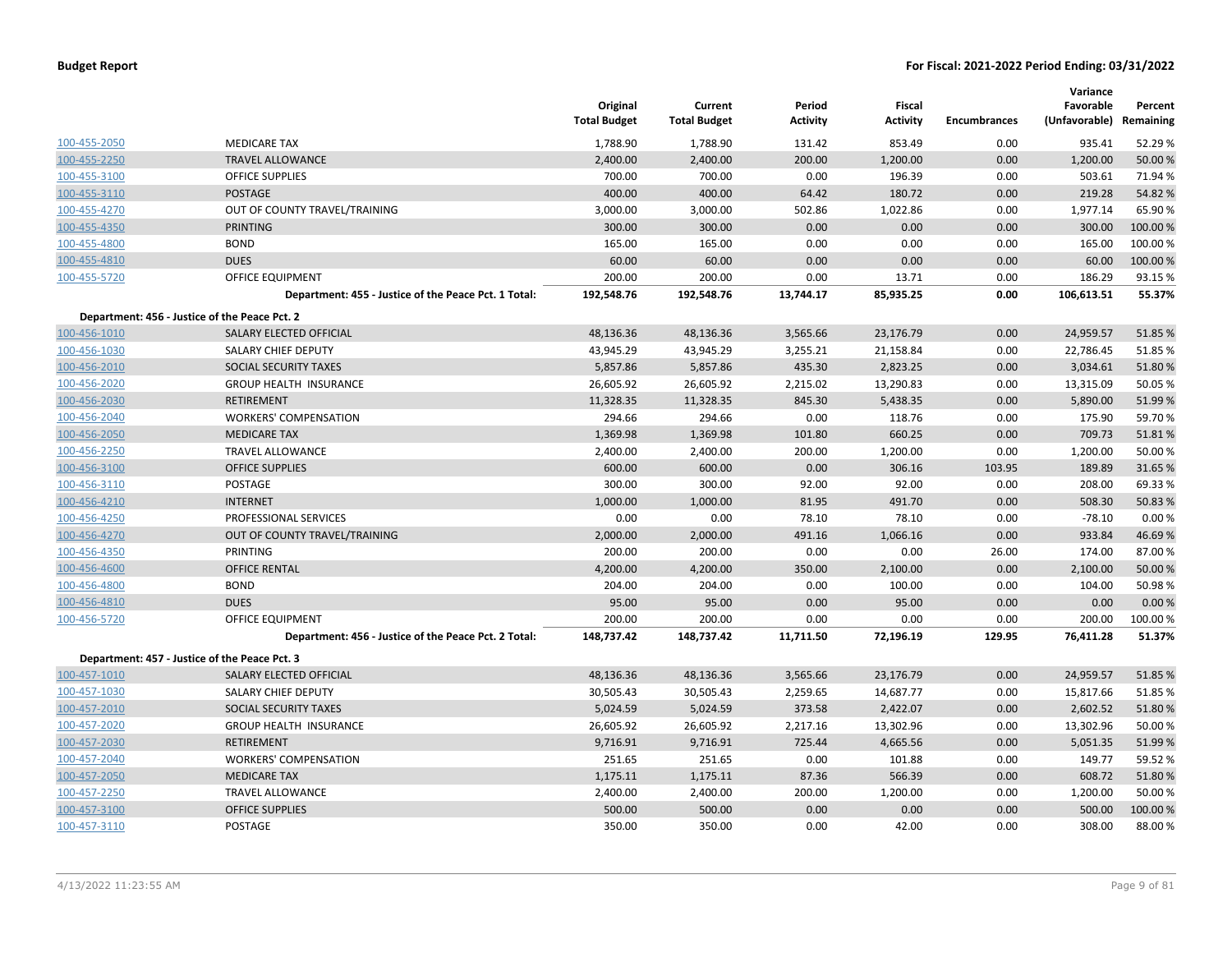|                                     |                           |                                                      | Original<br><b>Total Budget</b> | Current<br><b>Total Budget</b> | Period<br><b>Activity</b> | Fiscal<br><b>Activity</b> | <b>Encumbrances</b> | Variance<br>Favorable<br>(Unfavorable) | Percent<br>Remaining |
|-------------------------------------|---------------------------|------------------------------------------------------|---------------------------------|--------------------------------|---------------------------|---------------------------|---------------------|----------------------------------------|----------------------|
| 100-457-4210                        | <b>INTERNET</b>           |                                                      | 456.00                          | 456.00                         | 37.99                     | 227.94                    | 0.00                | 228.06                                 | 50.01%               |
| 100-457-4270                        |                           | OUT OF COUNTY TRAVEL/TRAINING                        | 1,500.00                        | 1,500.00                       | 0.00                      | 0.00                      | 0.00                | 1,500.00                               | 100.00 %             |
| 100-457-4350                        | <b>PRINTING</b>           |                                                      | 250.00                          | 250.00                         | 0.00                      | 0.00                      | 0.00                | 250.00                                 | 100.00%              |
| 100-457-4800                        | <b>BOND</b>               |                                                      | 50.00                           | 50.00                          | 0.00                      | 0.00                      | 0.00                | 50.00                                  | 100.00%              |
| 100-457-4810                        | <b>DUES</b>               |                                                      | 60.00                           | 60.00                          | 0.00                      | 60.00                     | 0.00                | 0.00                                   | 0.00%                |
| 100-457-5720                        | <b>OFFICE EQUIPMENT</b>   |                                                      | 200.00                          | 200.00                         | 0.00                      | 0.00                      | 0.00                | 200.00                                 | 100.00%              |
|                                     |                           | Department: 457 - Justice of the Peace Pct. 3 Total: | 127,181.97                      | 127,181.97                     | 9,466.84                  | 60,453.36                 | 0.00                | 66,728.61                              | 52.47%               |
| Department: 475 - District Attorney |                           |                                                      |                                 |                                |                           |                           |                     |                                        |                      |
| 100-475-1011                        |                           | DA. SALARY SUPPLEMENT                                | 11,000.00                       | 11,000.00                      | 853.34                    | 5,546.71                  | 0.00                | 5,453.29                               | 49.58%               |
| 100-475-1012                        |                           | DA SALARY REIMB. GC CH 46                            | 27,500.00                       | 27,500.00                      | 1,996.14                  | 12,974.91                 | 0.00                | 14,525.09                              | 52.82 %              |
| 100-475-1030                        | SALARY ASSISTANT D.A.     |                                                      | 332,926.47                      | 332,926.47                     | 24,661.24                 | 160,297.99                | 0.00                | 172,628.48                             | 51.85 %              |
| 100-475-1031                        | INVESTIGATOR              |                                                      | 66,277.35                       | 66,277.35                      | 4,950.29                  | 32,176.86                 | 0.00                | 34,100.49                              | 51.45 %              |
| 100-475-1032                        |                           | ASST. DA LONGEVITY PAY                               | 2,590.00                        | 2,590.00                       | 200.00                    | 1,200.00                  | 0.00                | 1,390.00                               | 53.67%               |
| 100-475-1050                        | SALARIES SECRETARIES      |                                                      | 197,306.64                      | 197,306.64                     | 14,289.85                 | 93,325.78                 | 0.00                | 103,980.86                             | 52.70%               |
| 100-475-1051                        | <b>DISCOVERY CLERK</b>    |                                                      | 40,357.87                       | 40,357.87                      | 2,989.46                  | 19,431.53                 | 0.00                | 20,926.34                              | 51.85 %              |
| 100-475-2010                        | SOCIAL SECURITY TAXES     |                                                      | 42,220.04                       | 42,220.04                      | 3,014.58                  | 19,656.63                 | 0.00                | 22,563.41                              | 53.44 %              |
| 100-475-2020                        |                           | <b>GROUP HEALTH INSURANCE</b>                        | 146,332.56                      | 146,332.56                     | 12,194.38                 | 73,166.28                 | 0.00                | 73,166.28                              | 50.00 %              |
| 100-475-2030                        | <b>RETIREMENT</b>         |                                                      | 80,711.66                       | 80,711.66                      | 6,043.52                  | 38,992.32                 | 0.00                | 41,719.34                              | 51.69%               |
| 100-475-2040                        |                           | <b>WORKERS' COMPENSATION</b>                         | 1,421.01                        | 1,421.01                       | 0.00                      | 1,127.09                  | 0.00                | 293.92                                 | 20.68%               |
| 100-475-2050                        | <b>MEDICARE TAX</b>       |                                                      | 9,874.04                        | 9,874.04                       | 705.02                    | 4,597.06                  | 0.00                | 5,276.98                               | 53.44 %              |
| 100-475-2250                        | <b>TRAVEL ALLOWANCE</b>   |                                                      | 3,060.00                        | 3,060.00                       | 255.00                    | 1,530.00                  | 0.00                | 1,530.00                               | 50.00 %              |
| 100-475-3100                        | <b>OFFICE SUPPLIES</b>    |                                                      | 8,500.00                        | 8,400.01                       | 503.37                    | 4,267.52                  | 225.85              | 3,906.64                               | 46.51%               |
| <b>Budget Adjustments</b>           |                           |                                                      |                                 |                                |                           |                           |                     |                                        |                      |
| <b>Number</b>                       | Date                      | <b>Description</b>                                   | Adjustment                      |                                |                           |                           |                     |                                        |                      |
| BA0000116                           | 01/13/2022                | To move funds for printer cost                       | -99.99                          |                                |                           |                           |                     |                                        |                      |
| 100-475-3110                        | <b>POSTAGE</b>            |                                                      | 1,400.00                        | 1,400.00                       | 109.50                    | 835.92                    | 0.00                | 564.08                                 | 40.29 %              |
| 100-475-3130                        | <b>GRAND JURY EXPENSE</b> |                                                      | 4,000.00                        | 4,000.00                       | 0.00                      | 1,875.83                  | 0.00                | 2,124.17                               | 53.10%               |
| 100-475-3150                        | <b>COPIER EXPENSE</b>     |                                                      | 1,400.00                        | 1,400.00                       | 103.80                    | 630.65                    | 0.00                | 769.35                                 | 54.95 %              |
| 100-475-4270                        |                           | OUT OF COUNTY TRAVEL/TRAINING                        | 7,500.00                        | 7,500.00                       | 79.02                     | 1,524.25                  | 0.00                | 5,975.75                               | 79.68%               |
| 100-475-4350                        | <b>PRINTING</b>           |                                                      | 500.00                          | 500.00                         | 0.00                      | 508.90                    | 0.00                | $-8.90$                                | $-1.78%$             |
| 100-475-4380                        |                           | CT.REPORTER-TRANSCRIPTS                              | 2,500.00                        | 2,500.00                       | 0.00                      | 2,104.99                  | 0.00                | 395.01                                 | 15.80%               |
| 100-475-4390                        | <b>WITNESS EXPENSE</b>    |                                                      | 1,500.00                        | 1,500.00                       | 0.00                      | 152.00                    | 0.00                | 1,348.00                               | 89.87%               |
| 100-475-4650                        |                           | PHYS.EVIDENCE ANALYSIS                               | 2,000.00                        | 2,000.00                       | 0.00                      | 0.00                      | 0.00                | 2,000.00                               | 100.00%              |
| 100-475-4800                        | <b>BOND</b>               |                                                      | 373.00                          | 373.00                         | 0.00                      | 0.00                      | 0.00                | 373.00                                 | 100.00 %             |
| 100-475-4810                        | <b>DUES</b>               |                                                      | 3,500.00                        | 3,500.00                       | 0.00                      | 410.00                    | 0.00                | 3,090.00                               | 88.29%               |
| 100-475-5720                        | <b>OFFICE EQUIPMENT</b>   |                                                      | 200.00                          | 299.99                         | 0.00                      | 299.99                    | 0.00                | 0.00                                   | 0.00%                |
| <b>Budget Adjustments</b>           |                           |                                                      |                                 |                                |                           |                           |                     |                                        |                      |
| Number                              | Date                      | Description                                          | Adjustment                      |                                |                           |                           |                     |                                        |                      |
| BA0000116                           | 01/13/2022                | To move funds for printer cost                       | 99.99                           |                                |                           |                           |                     |                                        |                      |
| 100-475-5740                        | <b>TECHNOLOGY</b>         |                                                      | 200.00                          | 200.00                         | 0.00                      | 0.00                      | 0.00                | 200.00                                 | 100.00%              |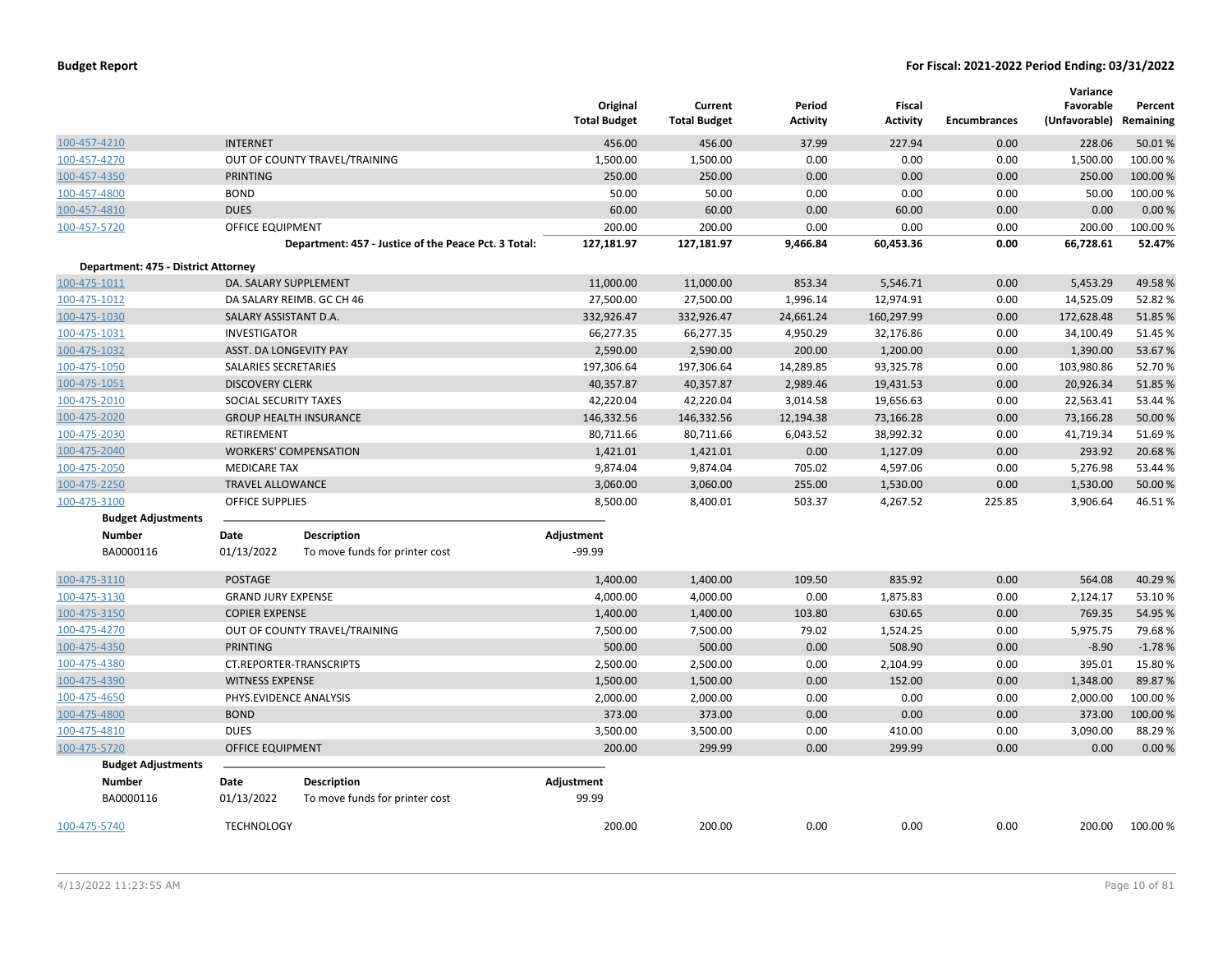|                                    |                                            | Original<br><b>Total Budget</b> | Current<br><b>Total Budget</b> | Period<br><b>Activity</b> | Fiscal<br><b>Activity</b> | <b>Encumbrances</b> | Variance<br>Favorable<br>(Unfavorable) | Percent<br>Remaining |
|------------------------------------|--------------------------------------------|---------------------------------|--------------------------------|---------------------------|---------------------------|---------------------|----------------------------------------|----------------------|
| 100-475-5900                       | <b>BOOKS</b>                               | 750.00                          | 750.00                         | 17.56                     | 969.56                    | 0.00                | $-219.56$                              | $-29.27%$            |
| 100-475-5910                       | <b>ONLINE RESEARCH</b>                     | 9,060.00                        | 9,060.00                       | 774.99                    | 3,856.33                  | 0.00                | 5,203.67                               | 57.44 %              |
|                                    | Department: 475 - District Attorney Total: | 1,004,960.64                    | 1,004,960.64                   | 73,741.06                 | 481,459.10                | 225.85              | 523,275.69                             | 52.07%               |
| Department: 495 - County Auditor   |                                            |                                 |                                |                           |                           |                     |                                        |                      |
| 100-495-1020                       | SALARY APPOINTED OFFICIAL                  | 78,914.48                       | 78,914.48                      | 5,845.52                  | 37,995.88                 | 0.00                | 40,918.60                              | 51.85%               |
| 100-495-1030                       | SALARIES ASSISTANTS                        | 163,730.11                      | 163,730.11                     | 12,128.16                 | 78,833.01                 | 0.00                | 84,897.10                              | 51.85%               |
| 100-495-2010                       | SOCIAL SECURITY TAXES                      | 15,043.96                       | 15,043.96                      | 923.01                    | 6,028.49                  | 0.00                | 9,015.47                               | 59.93 %              |
| 100-495-2020                       | <b>GROUP HEALTH INSURANCE</b>              | 53,211.84                       | 53,211.84                      | 4,434.32                  | 26,605.92                 | 0.00                | 26,605.92                              | 50.00%               |
| 100-495-2030                       | <b>RETIREMENT</b>                          | 29,093.09                       | 29,093.09                      | 2,164.02                  | 13,953.01                 | 0.00                | 15,140.08                              | 52.04 %              |
| 100-495-2040                       | <b>WORKERS COMPENSATION</b>                | 776.46                          | 776.46                         | 0.00                      | 304.70                    | 0.00                | 471.76                                 | 60.76%               |
| 100-495-2050                       | <b>MEDICARE TAX</b>                        | 3,518.35                        | 3,518.35                       | 215.90                    | 1,410.11                  | 0.00                | 2,108.24                               | 59.92 %              |
| 100-495-3100                       | <b>OFFICE SUPPLIES</b>                     | 700.00                          | 700.00                         | 399.34                    | 402.04                    | 0.00                | 297.96                                 | 42.57%               |
| 100-495-4270                       | OUT OF COUNTY TRAVEL/TRAINING              | 4,000.00                        | 4,000.00                       | 175.00                    | 1,159.60                  | 0.00                | 2,840.40                               | 71.01%               |
| 100-495-4350                       | PRINTING                                   | 100.00                          | 100.00                         | 0.00                      | 0.00                      | 0.00                | 100.00                                 | 100.00%              |
| 100-495-4800                       | <b>BOND</b>                                | 236.00                          | 236.00                         | 0.00                      | 50.00                     | 0.00                | 186.00                                 | 78.81%               |
| 100-495-4810                       | <b>DUES</b>                                | 590.00                          | 590.00                         | 0.00                      | 0.00                      | 0.00                | 590.00                                 | 100.00%              |
| 100-495-5720                       | OFFICE EQUIPMENT                           | 200.00                          | 200.00                         | 0.00                      | 0.00                      | 0.00                | 200.00                                 | 100.00 %             |
|                                    | Department: 495 - County Auditor Total:    | 350,114.29                      | 350,114.29                     | 26,285.27                 | 166,742.76                | 0.00                | 183,371.53                             | 52.37%               |
|                                    | Department: 496 - County Purchasing        |                                 |                                |                           |                           |                     |                                        |                      |
| 100-496-1020                       | SALARY PURCHASING AGENT                    | 56,962.11                       | 56,962.11                      | 4,219.42                  | 27,426.23                 | 0.00                | 29,535.88                              | 51.85%               |
| 100-496-1071                       | PART-TIME FACILITIES COORD.                | 27,000.00                       | 27,000.00                      | 1,950.00                  | 8,520.00                  | 0.00                | 18,480.00                              | 68.44 %              |
| 100-496-2010                       | SOCIAL SECURITY TAXES                      | 5,205.65                        | 5,205.65                       | 378.58                    | 2,202.81                  | 0.00                | 3,002.84                               | 57.68%               |
| 100-496-2020                       | <b>GROUP HEALTH INSURANCE</b>              | 13,302.96                       | 13,302.96                      | 1,108.58                  | 6,651.48                  | 0.00                | 6,651.48                               | 50.00 %              |
| 100-496-2030                       | RETIREMENT                                 | 10,067.06                       | 10,067.06                      | 742.80                    | 4,296.05                  | 0.00                | 5,771.01                               | 57.33 %              |
| 100-496-2040                       | <b>WORKERS' COMPENSATION</b>               | 268.68                          | 268.68                         | 0.00                      | 71.53                     | 0.00                | 197.15                                 | 73.38%               |
| 100-496-2050                       | <b>MEDICARE TAX</b>                        | 1,217.45                        | 1,217.45                       | 88.54                     | 515.18                    | 0.00                | 702.27                                 | 57.68%               |
| 100-496-2251                       | <b>FACILITIES COORD TRAVEL</b>             | 0.00                            | 0.00                           | 81.65                     | 172.59                    | 0.00                | $-172.59$                              | 0.00%                |
| 100-496-3100                       | <b>OFFICE SUPPLIES</b>                     | 250.00                          | 250.00                         | 0.00                      | 86.44                     | 0.00                | 163.56                                 | 65.42%               |
| 100-496-4270                       | OUT OF COUNTY TRAVEL/TRAINING              | 2,400.00                        | 2,400.00                       | 0.00                      | 0.00                      | 0.00                | 2,400.00                               | 100.00 %             |
| 100-496-4350                       | PRINTING                                   | 35.00                           | 35.00                          | 0.00                      | 0.00                      | 0.00                | 35.00                                  | 100.00%              |
| 100-496-4810                       | <b>DUES</b>                                | 450.00                          | 450.00                         | 190.00                    | 265.00                    | 0.00                | 185.00                                 | 41.11%               |
| 100-496-5720                       | OFFICE EQUIPMENT                           | 200.00                          | 200.00                         | 0.00                      | 0.00                      | 0.00                | 200.00                                 | 100.00%              |
|                                    | Department: 496 - County Purchasing Total: | 117,358.91                      | 117,358.91                     | 8,759.57                  | 50,207.31                 | 0.00                | 67,151.60                              | 57.22%               |
| Department: 497 - County Treasurer |                                            |                                 |                                |                           |                           |                     |                                        |                      |
| 100-497-1010                       | SALARY ELECTED OFFICIAL                    | 62,848.43                       | 62,848.43                      | 4,655.44                  | 30,260.36                 | 0.00                | 32,588.07                              | 51.85%               |
| 100-497-2010                       | SOCIAL SECURITY TAXES                      | 3,895.60                        | 3,895.60                       | 225.68                    | 1,498.92                  | 0.00                | 2,396.68                               | 61.52%               |
| 100-497-2020                       | <b>GROUP HEALTH INSURANCE</b>              | 13,302.96                       | 13,302.96                      | 1,107.70                  | 6,646.20                  | 0.00                | 6,656.76                               | 50.04 %              |
| 100-497-2030                       | RETIREMENT                                 | 7,533.58                        | 7,533.58                       | 560.52                    | 3,614.05                  | 0.00                | 3,919.53                               | 52.03%               |
| 100-497-2040                       | <b>WORKERS' COMPENSATION</b>               | 201.06                          | 201.06                         | 0.00                      | 78.90                     | 0.00                | 122.16                                 | 60.76%               |
| 100-497-2050                       | <b>MEDICARE TAX</b>                        | 911.07                          | 911.07                         | 52.78                     | 350.55                    | 0.00                | 560.52                                 | 61.52%               |
| 100-497-3100                       | <b>OFFICE SUPPLIES</b>                     | 300.00                          | 300.00                         | 0.00                      | 0.00                      | 0.00                | 300.00                                 | 100.00 %             |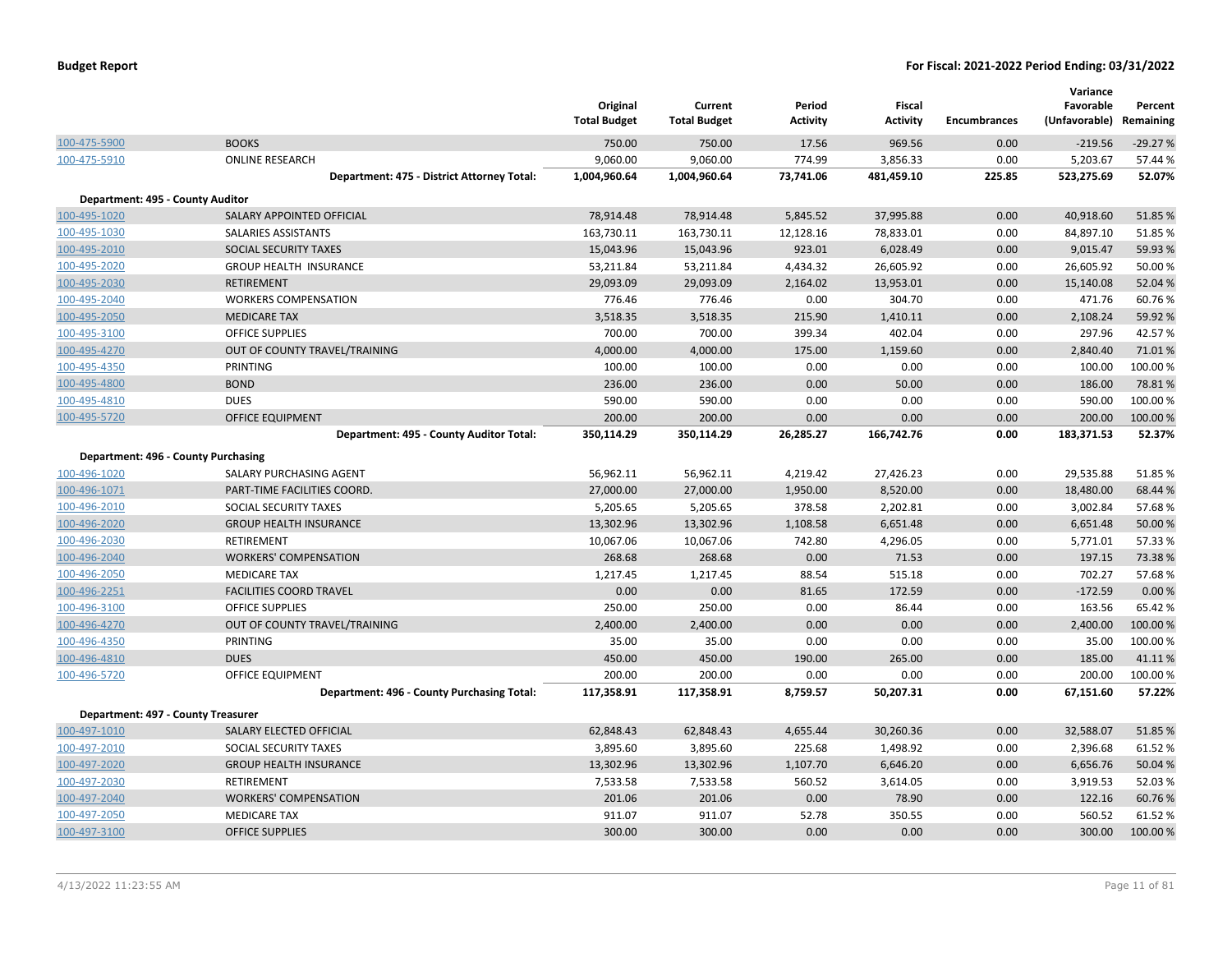|              |                                                 | Original<br><b>Total Budget</b> | Current<br><b>Total Budget</b> | Period<br>Activity | Fiscal<br><b>Activity</b> | <b>Encumbrances</b> | Variance<br>Favorable<br>(Unfavorable) | Percent<br>Remaining |
|--------------|-------------------------------------------------|---------------------------------|--------------------------------|--------------------|---------------------------|---------------------|----------------------------------------|----------------------|
| 100-497-4270 | OUT OF COUNTY TRAVEL/TRAINING                   | 1,500.00                        | 1,500.00                       | 0.00               | 200.00                    | 0.00                | 1,300.00                               | 86.67%               |
| 100-497-4350 | <b>PRINTING</b>                                 | 60.00                           | 60.00                          | 0.00               | 0.00                      | 0.00                | 60.00                                  | 100.00 %             |
| 100-497-4520 | <b>R&amp;M EQUIPMENT</b>                        | 50.00                           | 50.00                          | 0.00               | 0.00                      | 0.00                | 50.00                                  | 100.00%              |
| 100-497-4810 | <b>DUES</b>                                     | 200.00                          | 200.00                         | 0.00               | 175.00                    | 0.00                | 25.00                                  | 12.50%               |
|              | Department: 497 - County Treasurer Total:       | 90,802.70                       | 90,802.70                      | 6,602.12           | 42,823.98                 | 0.00                | 47,978.72                              | 52.84%               |
|              | Department: 499 - Tax Assessor Collector        |                                 |                                |                    |                           |                     |                                        |                      |
| 100-499-1010 | SALARY ELECTED OFFICIAL                         | 62,848.43                       | 62,848.43                      | 4,655.44           | 30,260.36                 | 0.00                | 32,588.07                              | 51.85%               |
| 100-499-1030 | SALARIES CHIEF DEPUTY                           | 45,215.17                       | 45,215.17                      | 3,349.27           | 21,770.26                 | 0.00                | 23,444.91                              | 51.85%               |
| 100-499-1040 | <b>SALARIES DEPUTIES</b>                        | 109,556.60                      | 109,556.60                     | 8,115.32           | 52,749.56                 | 0.00                | 56,807.04                              | 51.85%               |
| 100-499-2010 | SOCIAL SECURITY TAXES                           | 13,492.45                       | 13,492.45                      | 965.17             | 6,286.45                  | 0.00                | 7,206.00                               | 53.41%               |
| 100-499-2020 | <b>GROUP HEALTH INSURANCE</b>                   | 66,514.80                       | 66,514.80                      | 5,542.90           | 33,257.40                 | 0.00                | 33,257.40                              | 50.00%               |
| 100-499-2030 | <b>RETIREMENT</b>                               | 26,092.66                       | 26,092.66                      | 1,940.86           | 12,513.98                 | 0.00                | 13,578.68                              | 52.04 %              |
| 100-499-2040 | <b>WORKERS COMPENSATION</b>                     | 696.38                          | 696.38                         | 0.00               | 273.28                    | 0.00                | 423.10                                 | 60.76%               |
| 100-499-2050 | <b>MEDICARE TAX</b>                             | 3,155.49                        | 3,155.49                       | 225.72             | 1,470.18                  | 0.00                | 1,685.31                               | 53.41%               |
| 100-499-3100 | <b>OFFICE SUPPLIES</b>                          | 1,200.00                        | 1,200.00                       | 137.83             | 671.32                    | 56.09               | 472.59                                 | 39.38%               |
| 100-499-3110 | <b>POSTAGE</b>                                  | 2,400.00                        | 2,400.00                       | 172.12             | 962.10                    | 0.00                | 1,437.90                               | 59.91%               |
| 100-499-3150 | <b>COPIER EXPENSE</b>                           | 1,200.00                        | 1,200.00                       | 94.44              | 572.55                    | 0.00                | 627.45                                 | 52.29%               |
| 100-499-4270 | OUT OF COUNTY TRAVEL/TRAINING                   | 4,000.00                        | 4,000.00                       | 929.00             | 3,091.82                  | 0.00                | 908.18                                 | 22.70%               |
| 100-499-4350 | PRINTING                                        | 200.00                          | 200.00                         | 136.79             | 136.79                    | 0.00                | 63.21                                  | 31.61%               |
| 100-499-4800 | <b>BOND</b>                                     | 368.00                          | 368.00                         | 0.00               | 0.00                      | 0.00                | 368.00                                 | 100.00 %             |
| 100-499-4810 | <b>DUES</b>                                     | 175.00                          | 175.00                         | 0.00               | 0.00                      | 0.00                | 175.00                                 | 100.00 %             |
| 100-499-5720 | <b>OFFICE EQUIPMENT</b>                         | 200.00                          | 200.00                         | 0.00               | 0.00                      | 0.00                | 200.00                                 | 100.00 %             |
|              | Department: 499 - Tax Assessor Collector Total: | 337,314.98                      | 337,314.98                     | 26,264.86          | 164,016.05                | 56.09               | 173,242.84                             | 51.36%               |
|              | Department: 503 - Computer/IT Dept.             |                                 |                                |                    |                           |                     |                                        |                      |
| 100-503-1020 | SALARY-TECHNICIAN                               | 45,797.74                       | 45,797.74                      | 3,392.42           | 22,050.66                 | 0.00                | 23,747.08                              | 51.85%               |
| 100-503-1070 | SALARY PART-TIME TECHNICIAN                     | 20,101.64                       | 20,101.64                      | 900.00             | 6,271.88                  | 0.00                | 13,829.76                              | 68.80%               |
| 100-503-2010 | <b>SOCIAL SECURITY</b>                          | 4,085.76                        | 4,085.76                       | 184.18             | 1,210.25                  | 0.00                | 2,875.51                               | 70.38%               |
| 100-503-2020 | <b>GROUP HEALTH INSURANCE</b>                   | 13,302.96                       | 13,302.96                      | 1,108.58           | 6,651.48                  | 0.00                | 6,651.48                               | 50.00 %              |
| 100-503-2030 | RETIREMENT                                      | 8,000.61                        | 8,000.61                       | 413.26             | 2,662.19                  | 0.00                | 5,338.42                               | 66.73%               |
| 100-503-2040 | <b>WORKERS COMPENSATION</b>                     | 210.88                          | 210.88                         | 0.00               | 61.77                     | 0.00                | 149.11                                 | 70.71%               |
| 100-503-2050 | <b>MEDICARE TAX</b>                             | 955.54                          | 955.54                         | 43.08              | 283.08                    | 0.00                | 672.46                                 | 70.37%               |
| 100-503-2250 | <b>TRAVEL ALLOWANCE</b>                         | 828.00                          | 828.00                         | 40.00              | 240.00                    | 0.00                | 588.00                                 | 71.01%               |
| 100-503-3100 | <b>OFFICE SUPPLIES</b>                          | 100.00                          | 100.00                         | 0.00               | 0.00                      | 0.00                | 100.00                                 | 100.00%              |
| 100-503-4210 | <b>EMERGENCY INTERNET</b>                       | 455.88                          | 455.88                         | 37.99              | 235.29                    | 0.00                | 220.59                                 | 48.39%               |
| 100-503-4270 | OUT OF COUNTY TRAVEL/TRAINING                   | 1,200.00                        | 1,200.00                       | 0.00               | 0.00                      | 0.00                | 1,200.00                               | 100.00%              |
| 100-503-4810 | <b>DUES</b>                                     | 175.00                          | 175.00                         | 0.00               | 0.00                      | 0.00                | 175.00                                 | 100.00%              |
| 100-503-5720 | OFFICE EQUIPMENT                                | 200.00                          | 200.00                         | 0.00               | 26.98                     | 0.00                | 173.02                                 | 86.51%               |
| 100-503-5740 | COMPUTER/WEB SOFTWARE                           | 5,000.00                        | 5,000.00                       | 0.00               | 2,424.93                  | 0.00                | 2,575.07                               | 51.50%               |
| 100-503-5760 | <b>COUNTY COMPUTER REPLACEMENT</b>              | 10,000.00                       | 10,000.00                      | 150.90             | 1,383.61                  | 0.00                | 8,616.39                               | 86.16%               |
|              | Department: 503 - Computer/IT Dept. Total:      | 110,414.01                      | 110,414.01                     | 6,270.41           | 43,502.12                 | 0.00                | 66,911.89                              | 60.60%               |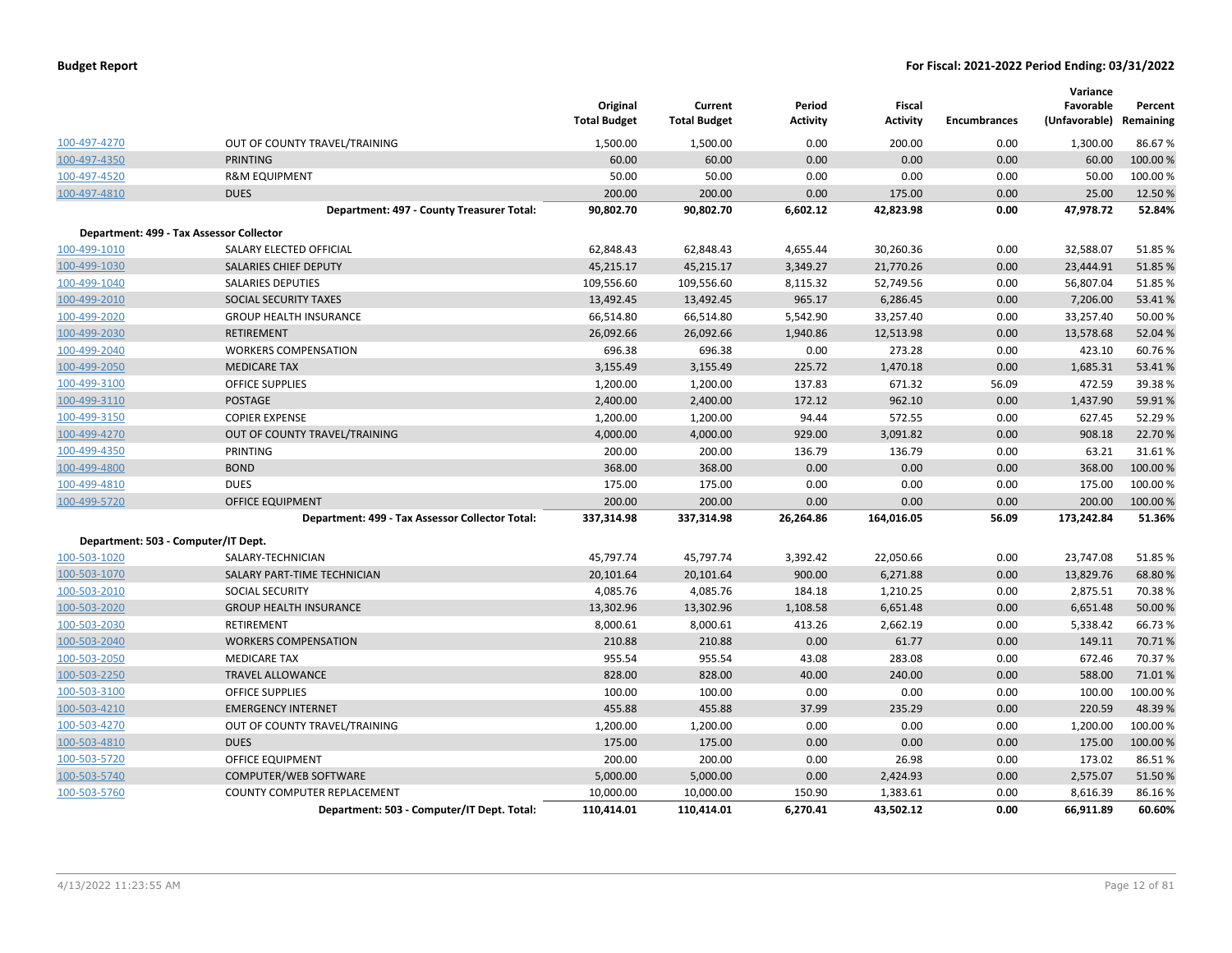|                                          |                            |                                          | Original<br><b>Total Budget</b> | Current<br><b>Total Budget</b> | Period<br>Activity | <b>Fiscal</b><br><b>Activity</b> | Encumbrances | Variance<br>Favorable<br>(Unfavorable) Remaining | Percent  |
|------------------------------------------|----------------------------|------------------------------------------|---------------------------------|--------------------------------|--------------------|----------------------------------|--------------|--------------------------------------------------|----------|
| Department: 509 - Contingency            |                            |                                          |                                 |                                |                    |                                  |              |                                                  |          |
| 100-509-4750                             | <b>CONTINGENCY</b>         |                                          | 250,000.00                      | 227,600.31                     | 0.00               | 0.00                             | 0.00         | 227,600.31                                       | 100.00 % |
| <b>Budget Adjustments</b>                |                            |                                          |                                 |                                |                    |                                  |              |                                                  |          |
| <b>Number</b>                            | Date                       | Description                              | Adjustment                      |                                |                    |                                  |              |                                                  |          |
| BA0000114                                | 12/22/2021                 | Contingency to Non departmental          | $-5,000.00$                     |                                |                    |                                  |              |                                                  |          |
| BA0000113                                | 12/22/2021                 | Transfer from contingency to S Annex R&I | $-17,040.00$                    |                                |                    |                                  |              |                                                  |          |
| BA0000118                                | 01/31/2022                 | To move funds from contingency for Desk  | $-359.69$                       |                                |                    |                                  |              |                                                  |          |
|                                          |                            | Department: 509 - Contingency Total:     | 250,000.00                      | 227,600.31                     | 0.00               | 0.00                             | 0.00         | 227,600.31                                       | 100.00%  |
| Department: 510 - Courthouse             |                            |                                          |                                 |                                |                    |                                  |              |                                                  |          |
| 100-510-1070                             | <b>SALARY PART-TIME</b>    |                                          | 18,096.00                       | 18,096.00                      | 0.00               | 2,641.68                         | 0.00         | 15,454.32                                        | 85.40%   |
| 100-510-1150                             | <b>SALARY JANITOR</b>      |                                          | 43,948.14                       | 43,948.14                      | 0.00               | 4,597.48                         | 0.00         | 39,350.66                                        | 89.54%   |
| 100-510-2010                             | SOCIAL SECURITY TAXES      |                                          | 4,233.96                        | 4,233.96                       | 0.00               | 448.82                           | 0.00         | 3,785.14                                         | 89.40%   |
| 100-510-2020                             |                            | <b>GROUP HEALTH INSURANCE</b>            | 13,302.96                       | 13,302.96                      | 0.00               | 0.00                             | 0.00         | 13,302.96                                        | 100.00%  |
| 100-510-2030                             | <b>RETIREMENT</b>          |                                          | 7,222.78                        | 7,222.78                       | 0.00               | 858.58                           | 0.00         | 6,364.20                                         | 88.11%   |
| 100-510-2040                             |                            | <b>WORKERS' COMPENSATION</b>             | 2,114.69                        | 2,114.69                       | 0.00               | 942.51                           | 0.00         | 1,172.18                                         | 55.43 %  |
| 100-510-2050                             | <b>MEDICARE TAX</b>        |                                          | 832.00                          | 832.00                         | 0.00               | 104.97                           | 0.00         | 727.03                                           | 87.38%   |
| 100-510-3100                             | <b>OFFICE SUPPLIES</b>     |                                          | 3,500.00                        | 3,500.00                       | 488.53             | 1,105.92                         | 163.94       | 2,230.14                                         | 63.72%   |
| 100-510-3110                             | POSTAGE                    |                                          | 5,000.00                        | 5,000.00                       | $-1,762.24$        | $-2,264.64$                      | 0.00         | 7,264.64                                         | 145.29%  |
| 100-510-3150                             | <b>COPIER RENTAL</b>       |                                          | 8,910.00                        | 8,910.00                       | 707.45             | 3,446.46                         | 0.00         | 5,463.54                                         | 61.32%   |
| 100-510-3160                             |                            | <b>EMPLOYEE AWARDS BANQUET</b>           | 2,400.00                        | 2,400.00                       | 0.00               | 2,402.17                         | 0.00         | $-2.17$                                          | $-0.09%$ |
| 100-510-3300                             | <b>EXPENSE-GAS AND OIL</b> |                                          | 200.00                          | 200.00                         | 0.00               | 0.00                             | 0.00         | 200.00                                           | 100.00 % |
| 100-510-3320                             | <b>JANITOR SUPPLIES</b>    |                                          | 2,000.00                        | 2,000.00                       | 0.00               | 0.00                             | 0.00         | 2,000.00                                         | 100.00%  |
| 100-510-4005                             | <b>CUSTODIAL SERVICES</b>  |                                          | 0.00                            | 0.00                           | 5,000.00           | 18,070.00                        | 11,830.00    | $-29,900.00$                                     | 0.00%    |
| 100-510-4200                             | <b>TELEPHONE</b>           |                                          | 44,200.00                       | 44,200.00                      | 3,643.13           | 21,617.44                        | 0.00         | 22,582.56                                        | 51.09%   |
| 100-510-4210                             | <b>INTERNET</b>            |                                          | 10,200.00                       | 10,200.00                      | 710.00             | 3,367.54                         | 0.00         | 6,832.46                                         | 66.98%   |
| 100-510-4400                             | UTILITIES ELECTRICITY      |                                          | 13,500.00                       | 13,500.00                      | 6,294.78           | 11,637.85                        | 0.00         | 1,862.15                                         | 13.79%   |
| 100-510-4420                             | <b>UTILITIES WATER</b>     |                                          | 2,394.00                        | 2,394.00                       | 771.74             | 820.98                           | 0.00         | 1,573.02                                         | 65.71%   |
| 100-510-4430                             | <b>TRASH PICK-UP</b>       |                                          | 1,050.00                        | 1,050.00                       | 0.00               | 0.00                             | 0.00         | 1,050.00                                         | 100.00%  |
| 100-510-4460                             |                            | ELEVATOR MAINTENANCE CONTR               | 4,200.00                        | 4,200.00                       | 0.00               | 0.00                             | 0.00         | 4,200.00                                         | 100.00 % |
| 100-510-4500                             | R & M BUILDING             |                                          | 1,000.00                        | 1,000.00                       | 0.00               | 0.00                             | 0.00         | 1,000.00                                         | 100.00%  |
| 100-510-4501                             | PEST CONTROL               |                                          | 150.00                          | 150.00                         | 0.00               | 0.00                             | 0.00         | 150.00                                           | 100.00 % |
| 100-510-4530                             | <b>COMPUTER SOFTWARE</b>   |                                          | 230,000.00                      | 230,000.00                     | 64.99              | 142,761.61                       | 0.00         | 87,238.39                                        | 37.93%   |
| 100-510-4820                             | <b>FIRE INSURANCE</b>      |                                          | 28,500.00                       | 28,500.00                      | 0.00               | 0.00                             | 0.00         | 28,500.00                                        | 100.00%  |
| 100-510-5770                             | <b>JANITOR EQUIPMENT</b>   |                                          | 300.00                          | 300.00                         | 0.00               | 0.00                             | 0.00         | 300.00                                           | 100.00%  |
|                                          |                            | Department: 510 - Courthouse Total:      | 447,254.53                      | 447,254.53                     | 15,918.38          | 212,559.37                       | 11,993.94    | 222,701.22                                       | 49.79%   |
| Department: 511 - County Office Building |                            |                                          |                                 |                                |                    |                                  |              |                                                  |          |
| 100-511-2251                             | <b>JANITOR TRAVEL</b>      |                                          | 180.00                          | 180.00                         | 0.00               | 0.00                             | 0.00         | 180.00                                           | 100.00 % |
| 100-511-3320                             | JANITOR SUPPLIES           |                                          | 1,000.00                        | 1,000.00                       | 53.29              | 692.30                           | 14.40        | 293.30                                           | 29.33 %  |
| 100-511-4400                             | UTILITIES ELECTRICITY      |                                          | 4,300.00                        | 4,300.00                       | 574.45             | 1,834.95                         | 0.00         | 2,465.05                                         | 57.33 %  |
| 100-511-4410                             | UTILITIES GAS              |                                          | 1,000.00                        | 1,000.00                       | 153.43             | 558.24                           | 0.00         | 441.76                                           | 44.18%   |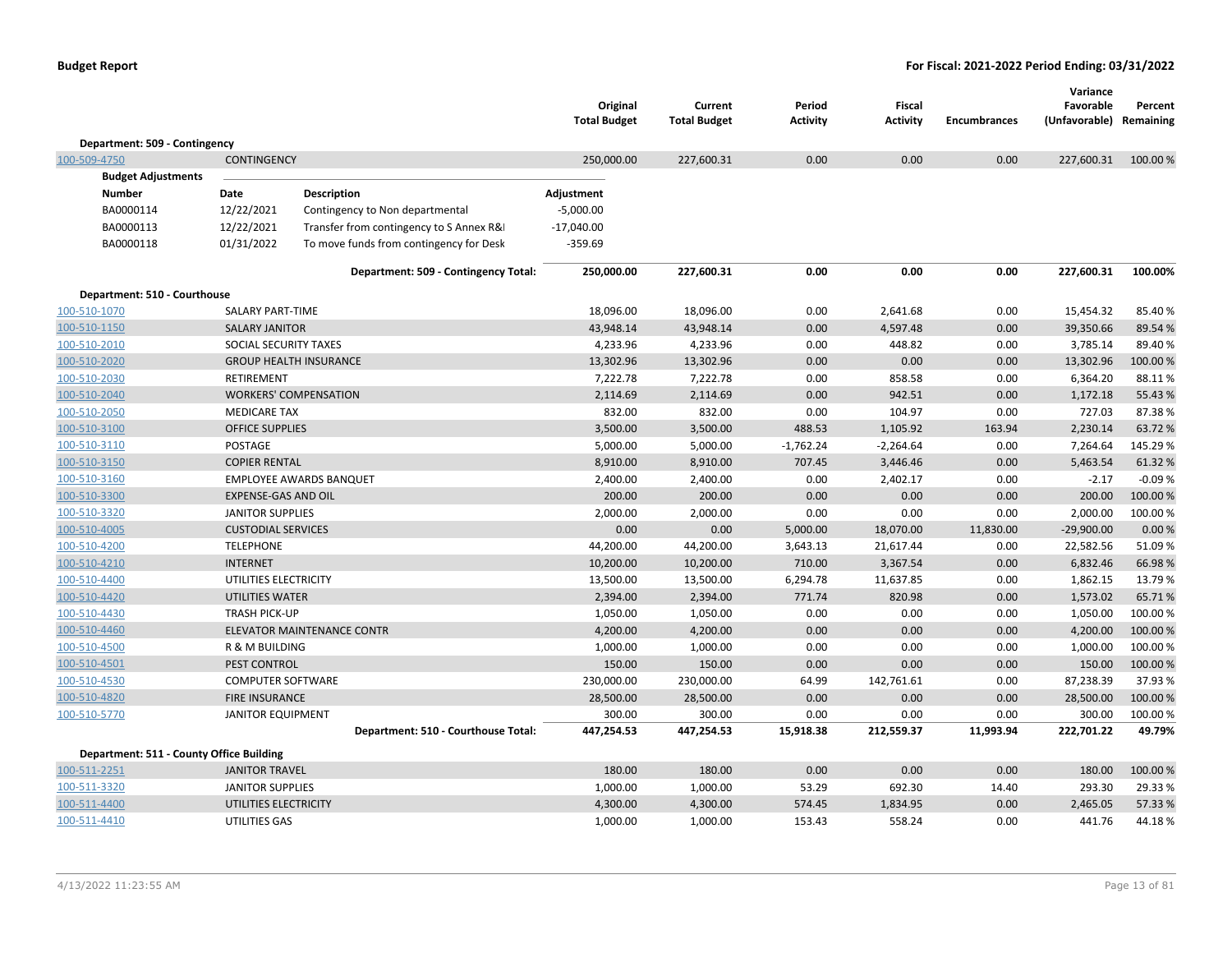|                                          |                              |                                                 | Original<br><b>Total Budget</b> | Current<br><b>Total Budget</b> | Period<br><b>Activity</b> | Fiscal<br><b>Activity</b> | <b>Encumbrances</b> | Variance<br>Favorable<br>(Unfavorable) | Percent<br>Remaining |
|------------------------------------------|------------------------------|-------------------------------------------------|---------------------------------|--------------------------------|---------------------------|---------------------------|---------------------|----------------------------------------|----------------------|
| 100-511-4420                             | <b>UTILITIES WATER</b>       |                                                 | 1,100.00                        | 1,100.00                       | 200.32                    | 744.76                    | 0.00                | 355.24                                 | 32.29 %              |
| 100-511-4430                             | <b>TRASH PICK-UP SERVICE</b> |                                                 | 540.00                          | 540.00                         | 43.78                     | 218.90                    | 0.00                | 321.10                                 | 59.46%               |
| 100-511-4500                             | R & M BUILDING               |                                                 | 1,000.00                        | 1,000.00                       | 5.99                      | 329.04                    | 0.00                | 670.96                                 | 67.10%               |
| 100-511-4501                             | PEST CONTROL                 |                                                 | 268.00                          | 268.00                         | 67.00                     | 134.00                    | 0.00                | 134.00                                 | 50.00 %              |
| 100-511-4503                             |                              | FIRE EXTINGUISHER INSPECTION                    | 75.00                           | 75.00                          | 0.00                      | 0.00                      | 0.00                | 75.00                                  | 100.00 %             |
| 100-511-4820                             | <b>FIRE INSURANCE</b>        |                                                 | 1,152.00                        | 1,152.00                       | 0.00                      | 0.00                      | 0.00                | 1,152.00                               | 100.00%              |
|                                          |                              | Department: 511 - County Office Building Total: | 10,615.00                       | 10,615.00                      | 1,098.26                  | 4,512.19                  | 14.40               | 6,088.41                               | 57.36%               |
| Department: 512 - Co-Op Office Building  |                              |                                                 |                                 |                                |                           |                           |                     |                                        |                      |
| 100-512-4400                             | UTILITIES ELECTRICITY        |                                                 | 720.00                          | 720.00                         | 166.30                    | 497.13                    | 0.00                | 222.87                                 | 30.95 %              |
|                                          |                              | Department: 512 - Co-Op Office Building Total:  | 720.00                          | 720.00                         | 166.30                    | 497.13                    | 0.00                | 222.87                                 | 30.95%               |
| Department: 513 - Courthouse South Annex |                              |                                                 |                                 |                                |                           |                           |                     |                                        |                      |
| 100-513-3110                             | POSTAGE                      |                                                 | 2,000.00                        | 2,000.00                       | $-270.28$                 | $-1,957.56$               | 0.00                | 3,957.56                               | 197.88%              |
| 100-513-3150                             | <b>COPIER RENTAL</b>         |                                                 | 1,500.00                        | 1,500.00                       | 108.22                    | 649.74                    | 0.00                | 850.26                                 | 56.68%               |
| 100-513-3320                             | <b>JANITOR SUPPLIES</b>      |                                                 | 1,400.00                        | 1,400.00                       | 193.20                    | 1,085.67                  | 0.00                | 314.33                                 | 22.45 %              |
| 100-513-4210                             | <b>INTERNET</b>              |                                                 | 3,300.00                        | 3,300.00                       | 231.43                    | 1,388.58                  | 0.00                | 1,911.42                               | 57.92 %              |
| 100-513-4400                             | UTILITIES ELECTRICITY        |                                                 | 5,600.00                        | 5,600.00                       | 792.33                    | 2,578.51                  | 0.00                | 3,021.49                               | 53.96%               |
| 100-513-4410                             | UTILITIES GAS                |                                                 | 1,300.00                        | 1,300.00                       | 566.58                    | 1,178.62                  | 0.00                | 121.38                                 | 9.34 %               |
| 100-513-4420                             | UTILITIES WATER              |                                                 | 1,200.00                        | 1,200.00                       | 413.19                    | 956.68                    | 0.00                | 243.32                                 | 20.28%               |
| 100-513-4430                             | <b>TRASH PICKUP SERVICE</b>  |                                                 | 1,050.00                        | 1,050.00                       | 87.56                     | 437.80                    | 0.00                | 612.20                                 | 58.30%               |
| 100-513-4500                             | <b>R&amp;M BUILDING</b>      |                                                 | 1,000.00                        | 18,040.00                      | 0.00                      | 17,575.56                 | 0.00                | 464.44                                 | 2.57 %               |
| <b>Budget Adjustments</b>                |                              |                                                 |                                 |                                |                           |                           |                     |                                        |                      |
| <b>Number</b>                            | Date                         | <b>Description</b>                              | Adjustment                      |                                |                           |                           |                     |                                        |                      |
| BA0000113                                | 12/22/2021                   | Transfer from contingency to S Annex R&I        | 17,040.00                       |                                |                           |                           |                     |                                        |                      |
| 100-513-4501                             | PEST CONTROL                 |                                                 | 380.00                          | 380.00                         | 95.00                     | 190.00                    | 0.00                | 190.00                                 | 50.00 %              |
| 100-513-4503                             |                              | FIRE EXTINGUISHER INSPECTION                    | 30.00                           | 30.00                          | 0.00                      | 0.00                      | 0.00                | 30.00                                  | 100.00%              |
| 100-513-4820                             | <b>FIRE INSURANCE</b>        |                                                 | 2,700.00                        | 2,700.00                       | 0.00                      | 0.00                      | 0.00                | 2,700.00                               | 100.00 %             |
|                                          |                              | Department: 513 - Courthouse South Annex Total: | 21,460.00                       | 38,500.00                      | 2,217.23                  | 24,083.60                 | 0.00                | 14,416.40                              | 37.45%               |
| Department: 514 - City Hall Annex        |                              |                                                 |                                 |                                |                           |                           |                     |                                        |                      |
| 100-514-4210                             | <b>INTERNET</b>              |                                                 | 340.00                          | 340.00                         | 82.69                     | 496.14                    | 0.00                | $-156.14$                              | -45.92 %             |
|                                          |                              | Department: 514 - City Hall Annex Total:        | 340.00                          | 340.00                         | 82.69                     | 496.14                    | 0.00                | $-156.14$                              | -45.92%              |
| Department: 515 - Windom County Building |                              |                                                 |                                 |                                |                           |                           |                     |                                        |                      |
| 100-515-3320                             | <b>JANITOR SUPPLIES</b>      |                                                 | 1,000.00                        | 1,000.00                       | 0.00                      | 0.00                      | 0.00                | 1,000.00                               | 100.00 %             |
| 100-515-4210                             | <b>INTERNET</b>              |                                                 | 565.00                          | 565.00                         | 46.95                     | 281.70                    | 0.00                | 283.30                                 | 50.14 %              |
| 100-515-4400                             | UTILITIES ELECTRICITY        |                                                 | 3,000.00                        | 3,000.00                       | 389.94                    | 1,386.59                  | 0.00                | 1,613.41                               | 53.78 %              |
| 100-515-4410                             | UTILITIES GAS                |                                                 | 2,000.00                        | 2,000.00                       | 223.52                    | 977.93                    | 0.00                | 1,022.07                               | 51.10%               |
| 100-515-4420                             | <b>UTILITIES WATER</b>       |                                                 | 800.00                          | 800.00                         | 41.50                     | 267.50                    | 0.00                | 532.50                                 | 66.56%               |
| 100-515-4500                             | <b>R&amp;M BUILDING</b>      |                                                 | 1,000.00                        | 1,000.00                       | 0.00                      | 125.00                    | 0.00                | 875.00                                 | 87.50%               |
| 100-515-4501                             | PEST CONTROL                 |                                                 | 260.00                          | 260.00                         | 0.00                      | 0.00                      | 0.00                | 260.00                                 | 100.00 %             |
| 100-515-4502                             | <b>LAWN MAINTENANCE</b>      |                                                 | 800.00                          | 800.00                         | 0.00                      | 60.00                     | 0.00                | 740.00                                 | 92.50%               |
| 100-515-4503                             |                              | FIRE EXTINGUISHER INSPECTION                    | 12.00                           | 12.00                          | 0.00                      | 0.00                      | 0.00                | 12.00                                  | 100.00 %             |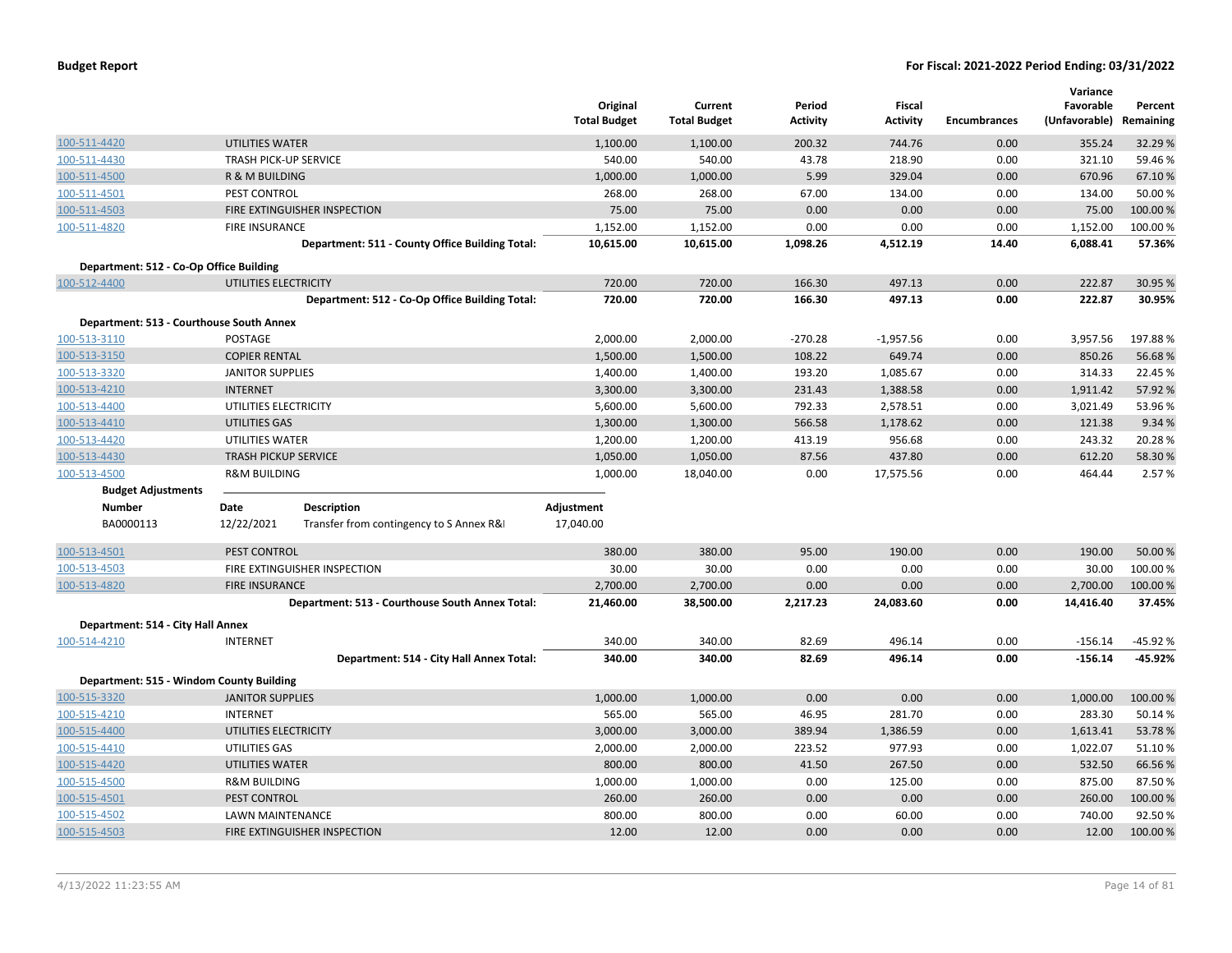|                                          |                                                      | Original<br><b>Total Budget</b> | Current<br><b>Total Budget</b> | Period<br><b>Activity</b> | <b>Fiscal</b><br><b>Activity</b> | <b>Encumbrances</b> | Variance<br>Favorable<br>(Unfavorable) | Percent<br>Remaining |
|------------------------------------------|------------------------------------------------------|---------------------------------|--------------------------------|---------------------------|----------------------------------|---------------------|----------------------------------------|----------------------|
| 100-515-4820                             | <b>FIRE INSURANCE</b>                                | 2,030.00                        | 2,030.00                       | 0.00                      | 0.00                             | 0.00                | 2,030.00                               | 100.00 %             |
|                                          | Department: 515 - Windom County Building Total:      | 11,467.00                       | 11,467.00                      | 701.91                    | 3,098.72                         | 0.00                | 8,368.28                               | 72.98%               |
|                                          | Department: 516 - Agrilife Extension Building        |                                 |                                |                           |                                  |                     |                                        |                      |
| 100-516-2251                             | <b>JANITOR TRAVEL</b>                                | 265.00                          | 265.00                         | 0.00                      | 0.00                             | 0.00                | 265.00                                 | 100.00 %             |
| 100-516-3320                             | <b>JANITOR SUPPLIES</b>                              | 500.00                          | 500.00                         | 0.00                      | 214.80                           | 0.00                | 285.20                                 | 57.04 %              |
| 100-516-4400                             | UTILITIES ELECTRICITY                                | 5,100.00                        | 5,100.00                       | 1,308.93                  | 3,060.34                         | 0.00                | 2,039.66                               | 39.99%               |
| 100-516-4420                             | UTILITIES WATER                                      | 720.00                          | 720.00                         | 63.54                     | 315.31                           | 0.00                | 404.69                                 | 56.21%               |
| 100-516-4500                             | <b>R&amp;M BUILDING</b>                              | 500.00                          | 500.00                         | 0.00                      | 319.74                           | 0.00                | 180.26                                 | 36.05 %              |
| 100-516-4501                             | PEST CONTROL                                         | 228.00                          | 228.00                         | 0.00                      | 114.00                           | 0.00                | 114.00                                 | 50.00 %              |
| 100-516-4503                             | FIRE EXTINGUISHER INSPECTION                         | 12.00                           | 12.00                          | 0.00                      | 0.00                             | 0.00                | 12.00                                  | 100.00 %             |
| 100-516-4820                             | <b>FIRE INSURANCE</b>                                | 1,106.00                        | 1,106.00                       | 0.00                      | 0.00                             | 0.00                | 1,106.00                               | 100.00 %             |
|                                          | Department: 516 - Agrilife Extension Building Total: | 8,431.00                        | 8,431.00                       | 1,372.47                  | 4,024.19                         | 0.00                | 4,406.81                               | 52.27%               |
|                                          | <b>Department: 518 - County Offices Relocation</b>   |                                 |                                |                           |                                  |                     |                                        |                      |
| 100-518-3110                             | <b>POSTAGE</b>                                       | 350.00                          | 350.00                         | 0.00                      | 182.00                           | 0.00                | 168.00                                 | 48.00%               |
| 100-518-3320                             | <b>JANITOR SUPPLIES</b>                              | 1,200.00                        | 1,200.00                       | 0.00                      | 1,471.75                         | 10.54               | $-282.29$                              | $-23.52%$            |
| 100-518-4210                             | <b>INTERNET</b>                                      | 9,600.00                        | 9,600.00                       | 1,046.18                  | 6,277.08                         | 0.00                | 3,322.92                               | 34.61%               |
| 100-518-4400                             | UTILITIES ELECTRICITY                                | 22,500.00                       | 22,500.00                      | 2,528.29                  | 9,945.43                         | 0.00                | 12,554.57                              | 55.80%               |
| 100-518-4410                             | <b>UTILITIES GAS</b>                                 | 2,500.00                        | 2,500.00                       | 690.45                    | 1,903.78                         | 0.00                | 596.22                                 | 23.85 %              |
| 100-518-4420                             | UTILITIES WATER                                      | 6,000.00                        | 6,000.00                       | 299.72                    | 2,054.70                         | 0.00                | 3,945.30                               | 65.76%               |
| 100-518-4430                             | <b>TRASH PICKUP SERVICE</b>                          | 2,150.00                        | 2,150.00                       | 116.27                    | 785.32                           | 0.00                | 1,364.68                               | 63.47%               |
| 100-518-4500                             | R & M BUILDING                                       | 1,000.00                        | 1,000.00                       | 24.36                     | 318.19                           | 0.00                | 681.81                                 | 68.18%               |
| 100-518-4501                             | PEST CONTROL                                         | 1,000.00                        | 1,000.00                       | 90.00                     | 1,435.00                         | 0.00                | $-435.00$                              | $-43.50%$            |
| 100-518-4503                             | FIRE EXTINGUISHER INSPECTION                         | 36.00                           | 36.00                          | 0.00                      | 0.00                             | 0.00                | 36.00                                  | 100.00%              |
| 100-518-4600                             | MOVING EXPENSES                                      | 35,000.00                       | 35,000.00                      | 1,237.88                  | 3,462.50                         | 0.00                | 31,537.50                              | 90.11%               |
| 100-518-4700                             | OFFICE SPACE LEASE                                   | 89,600.00                       | 89,600.00                      | 8,650.00                  | 57,650.00                        | 0.00                | 31,950.00                              | 35.66%               |
| 100-518-4830                             | <b>ALARM MONITORING</b>                              | 900.00                          | 900.00                         | 0.00                      | 885.60                           | 0.00                | 14.40                                  | 1.60%                |
|                                          | Department: 518 - County Offices Relocation Total:   | 171,836.00                      | 171,836.00                     | 14,683.15                 | 86,371.35                        | 10.54               | 85,454.11                              | 49.73%               |
| Department: 520 - Lake Fannin            |                                                      |                                 |                                |                           |                                  |                     |                                        |                      |
| 100-520-4890                             | <b>LOCAL FUNDING 850</b>                             | 5,000.00                        | 5,000.00                       | 0.00                      | 5,000.00                         | 0.00                | 0.00                                   | 0.00%                |
|                                          | Department: 520 - Lake Fannin Total:                 | 5,000.00                        | 5,000.00                       | 0.00                      | 5,000.00                         | 0.00                | 0.00                                   | 0.00%                |
|                                          |                                                      |                                 |                                |                           |                                  |                     |                                        |                      |
|                                          | Department: 540 - Ambulance Service                  |                                 |                                |                           |                                  |                     |                                        |                      |
| 100-540-4170                             | <b>EMS SERVICE</b>                                   | 762,200.00                      | 762,200.00                     | 63,516.67                 | 381,100.02                       | 0.00                | 381,099.98                             | 50.00 %              |
| 100-540-4400                             | UTILITIES ELECTRICITY                                | 6,000.00                        | 6,000.00                       | 467.04                    | 2,653.22                         | 0.00                | 3,346.78                               | 55.78%               |
|                                          | Department: 540 - Ambulance Service Total:           | 768,200.00                      | 768,200.00                     | 63,983.71                 | 383,753.24                       | 0.00                | 384,446.76                             | 50.05%               |
| <b>Department: 543 - Fire Protection</b> |                                                      |                                 |                                |                           |                                  |                     |                                        |                      |
| 100-543-4160                             | FIRE PROTECTION SERVICE                              | 131,320.00                      | 131,320.00                     | 0.00                      | 65,659.88                        | 0.00                | 65,660.12                              | 50.00 %              |
| 100-543-4220                             | <b>R&amp;M RADIO/TOWER</b>                           | 700.00                          | 700.00                         | 0.00                      | 0.00                             | 0.00                | 700.00                                 | 100.00 %             |
|                                          | Department: 543 - Fire Protection Total:             | 132,020.00                      | 132,020.00                     | 0.00                      | 65,659.88                        | 0.00                | 66,360.12                              | 50.27%               |
| Department: 551 - Constable Pct.1        |                                                      |                                 |                                |                           |                                  |                     |                                        |                      |
| 100-551-1010                             | SALARY ELECTED OFFICIAL                              | 36,018.84                       | 36,018.84                      | 2,668.06                  | 17,342.39                        | 0.00                | 18,676.45                              | 51.85%               |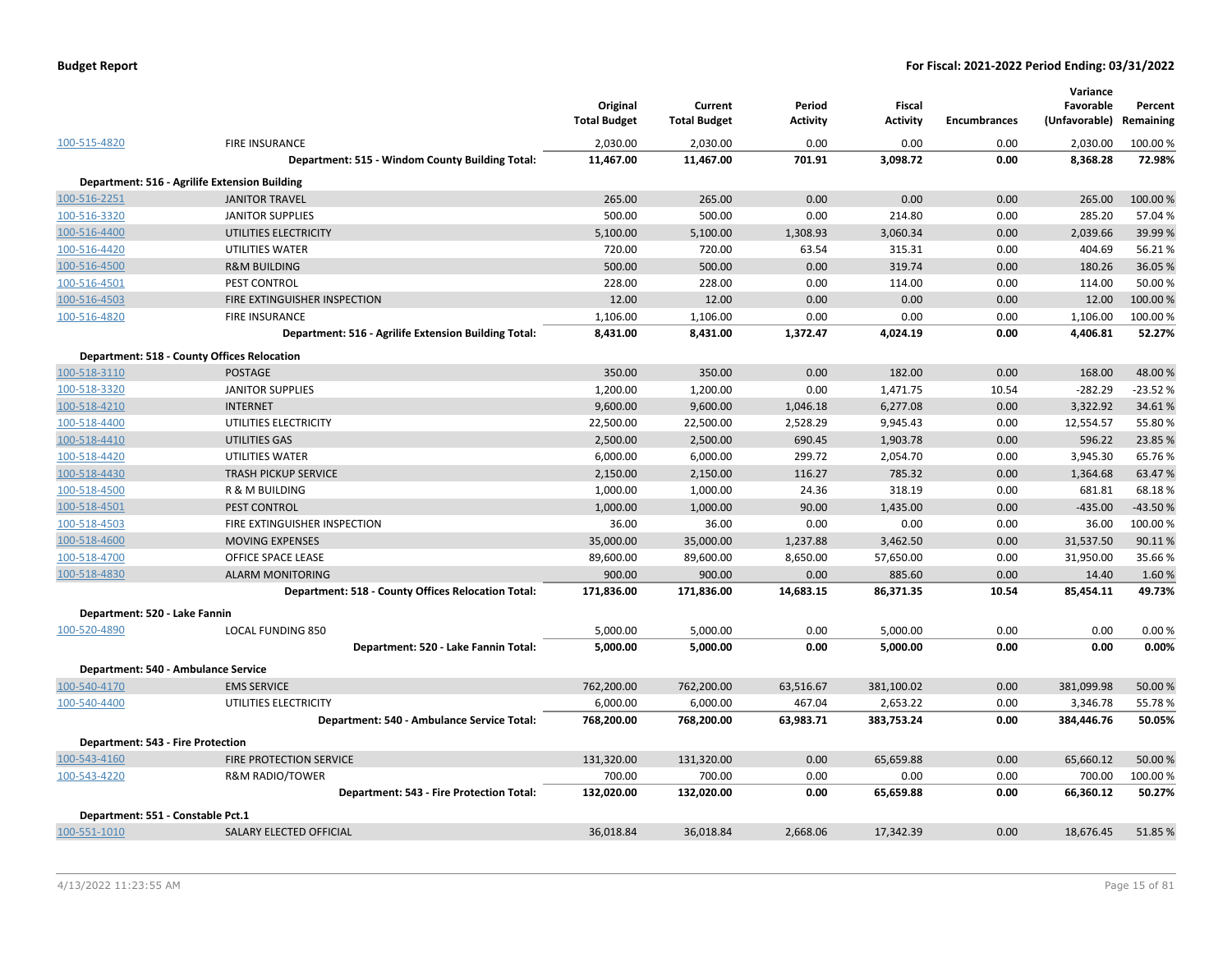|                                   |                                          | Original<br><b>Total Budget</b> | Current<br><b>Total Budget</b> | Period<br><b>Activity</b> | <b>Fiscal</b><br><b>Activity</b> | <b>Encumbrances</b> | Variance<br>Favorable<br>(Unfavorable) Remaining | Percent   |
|-----------------------------------|------------------------------------------|---------------------------------|--------------------------------|---------------------------|----------------------------------|---------------------|--------------------------------------------------|-----------|
| 100-551-2010                      | SOCIAL SECURITY TAXES                    | 2,381.97                        | 2,381.97                       | 170.86                    | 1,106.91                         | 0.00                | 1,275.06                                         | 53.53 %   |
| 100-551-2020                      | <b>GROUP HEALTH INSURANCE</b>            | 6,651.48                        | 6,651.48                       | 520.70                    | 3,124.21                         | 0.00                | 3,527.27                                         | 53.03 %   |
| 100-551-2030                      | <b>RETIREMENT</b>                        | 4,606.42                        | 4,606.42                       | 345.33                    | 2,214.66                         | 0.00                | 2,391.76                                         | 51.92%    |
| 100-551-2040                      | <b>WORKERS' COMPENSATION</b>             | 648.34                          | 648.34                         | 0.00                      | 408.38                           | 0.00                | 239.96                                           | 37.01%    |
| 100-551-2050                      | <b>MEDICARE TAX</b>                      | 557.07                          | 557.07                         | 39.96                     | 258.88                           | 0.00                | 298.19                                           | 53.53 %   |
| 100-551-2250                      | <b>TRAVEL ALLOWANCE</b>                  | 2,400.00                        | 2,400.00                       | 200.00                    | 1,200.00                         | 0.00                | 1,200.00                                         | 50.00 %   |
| 100-551-3100                      | <b>OFFICE SUPPLIES</b>                   | 50.00                           | 50.00                          | 0.00                      | 0.00                             | 0.00                | 50.00                                            | 100.00%   |
| 100-551-3110                      | <b>POSTAGE</b>                           | 150.00                          | 150.00                         | 5.71                      | 13.64                            | 0.00                | 136.36                                           | 90.91%    |
| 100-551-3300                      | AUTO EXPENSE-GAS AND OIL                 | 1,500.00                        | 1,500.00                       | 0.00                      | 380.30                           | 0.00                | 1,119.70                                         | 74.65 %   |
| 100-551-4220                      | R & M RADIO                              | 100.00                          | 100.00                         | 0.00                      | 0.00                             | 0.00                | 100.00                                           | 100.00 %  |
| 100-551-4350                      | PRINTING                                 | 50.00                           | 50.00                          | 0.00                      | 0.00                             | 0.00                | 50.00                                            | 100.00%   |
| 100-551-4880                      | LAW ENFORCEMENT INSURANCE                | 500.00                          | 500.00                         | 0.00                      | 468.83                           | 0.00                | 31.17                                            | 6.23 %    |
| 100-551-5910                      | <b>ONLINE RESEARCH</b>                   | 600.00                          | 600.00                         | 50.00                     | 250.00                           | 0.00                | 350.00                                           | 58.33 %   |
|                                   | Department: 551 - Constable Pct.1 Total: | 56,214.12                       | 56,214.12                      | 4,000.62                  | 26,768.20                        | 0.00                | 29,445.92                                        | 52.38%    |
| Department: 552 - Constable Pct.2 |                                          |                                 |                                |                           |                                  |                     |                                                  |           |
| 100-552-1010                      | SALARY ELECTED OFFICIAL                  | 17,775.99                       | 17,775.99                      | 1,316.74                  | 8,558.81                         | 0.00                | 9,217.18                                         | 51.85%    |
| 100-552-2010                      | SOCIAL SECURITY TAXES                    | 1,250.91                        | 1,250.91                       | 81.64                     | 530.66                           | 0.00                | 720.25                                           | 57.58%    |
| 100-552-2020                      | <b>GROUP HEALTH INSURANCE</b>            | 13,302.96                       | 13,302.96                      | 1,108.58                  | 6,651.48                         | 0.00                | 6,651.48                                         | 50.00 %   |
| 100-552-2030                      | RETIREMENT                               | 2,131.34                        | 2,131.34                       | 158.54                    | 1,022.18                         | 0.00                | 1,109.16                                         | 52.04 %   |
| 100-552-2040                      | <b>WORKERS' COMPENSATION</b>             | 319.97                          | 319.97                         | 0.00                      | 188.50                           | 0.00                | 131.47                                           | 41.09%    |
| 100-552-2050                      | <b>MEDICARE TAX</b>                      | 292.55                          | 292.55                         | 19.10                     | 124.15                           | 0.00                | 168.40                                           | 57.56 %   |
| 100-552-3100                      | <b>OFFICE SUPPLIES</b>                   | 50.00                           | 50.00                          | 0.00                      | 0.00                             | 0.00                | 50.00                                            | 100.00 %  |
| 100-552-3110                      | POSTAGE                                  | 60.00                           | 60.00                          | 0.00                      | 0.00                             | 0.00                | 60.00                                            | 100.00%   |
| 100-552-3300                      | AUTO EXPENSE-GAS AND OIL                 | 1,000.00                        | 1,000.00                       | 0.00                      | 0.00                             | 0.00                | 1,000.00                                         | 100.00 %  |
| 100-552-4220                      | R & M RADIO                              | 100.00                          | 100.00                         | 0.00                      | 0.00                             | 0.00                | 100.00                                           | 100.00%   |
| 100-552-4270                      | OUT OF COUNTY TRAVEL/TRAINING            | 228.00                          | 228.00                         | 0.00                      | 0.00                             | 0.00                | 228.00                                           | 100.00 %  |
| 100-552-4350                      | PRINTING                                 | 50.00                           | 50.00                          | 0.00                      | 0.00                             | 0.00                | 50.00                                            | 100.00 %  |
| 100-552-4540                      | <b>R&amp;M AUTO</b>                      | 1,000.00                        | 1,000.00                       | 0.00                      | 142.45                           | 0.00                | 857.55                                           | 85.76 %   |
| 100-552-4870                      | AUTOMOBILE INSURANCE                     | 425.00                          | 425.00                         | 0.00                      | 477.00                           | 0.00                | $-52.00$                                         | $-12.24%$ |
| 100-552-4880                      | <b>LAW ENFOREMENT INSURANCE</b>          | 500.00                          | 500.00                         | 0.00                      | 468.83                           | 0.00                | 31.17                                            | 6.23 %    |
|                                   | Department: 552 - Constable Pct.2 Total: | 38,486.72                       | 38,486.72                      | 2,684.60                  | 18,164.06                        | 0.00                | 20,322.66                                        | 52.80%    |
| Department: 553 - Constable Pct.3 |                                          |                                 |                                |                           |                                  |                     |                                                  |           |
| 100-553-1010                      | SALARY ELECTED OFFICIAL                  | 15,863.00                       | 15,863.00                      | 1,175.04                  | 7,637.76                         | 0.00                | 8,225.24                                         | 51.85 %   |
| 100-553-2010                      | SOCIAL SECURITY TAXES                    | 1,132.31                        | 1,132.31                       | 85.26                     | 547.99                           | 0.00                | 584.32                                           | 51.60%    |
| 100-553-2020                      | <b>GROUP HEALTH INSURANCE</b>            | 13,302.96                       | 13,302.96                      | 1,108.58                  | 6,651.48                         | 0.00                | 6,651.48                                         | 50.00 %   |
| 100-553-2030                      | <b>RETIREMENT</b>                        | 2,189.73                        | 2,189.73                       | 165.56                    | 1,055.60                         | 0.00                | 1,134.13                                         | 51.79%    |
| 100-553-2040                      | <b>WORKERS' COMPENSATION</b>             | 285.53                          | 285.53                         | 0.00                      | 194.64                           | 0.00                | 90.89                                            | 31.83%    |
| 100-553-2050                      | <b>MEDICARE TAX</b>                      | 264.81                          | 264.81                         | 19.94                     | 128.16                           | 0.00                | 136.65                                           | 51.60%    |
| 100-553-2250                      | <b>TRAVEL ALLOWANCE</b>                  | 2,400.00                        | 2,400.00                       | 200.00                    | 1,200.00                         | 0.00                | 1,200.00                                         | 50.00 %   |
| 100-553-3300                      | AUTO EXPENSE-GAS AND OIL                 | 1,000.00                        | 1,000.00                       | 179.00                    | 338.33                           | 0.00                | 661.67                                           | 66.17%    |
| 100-553-4210                      | <b>INTERNET</b>                          | 500.00                          | 500.00                         | 37.99                     | 227.94                           | 0.00                | 272.06                                           | 54.41%    |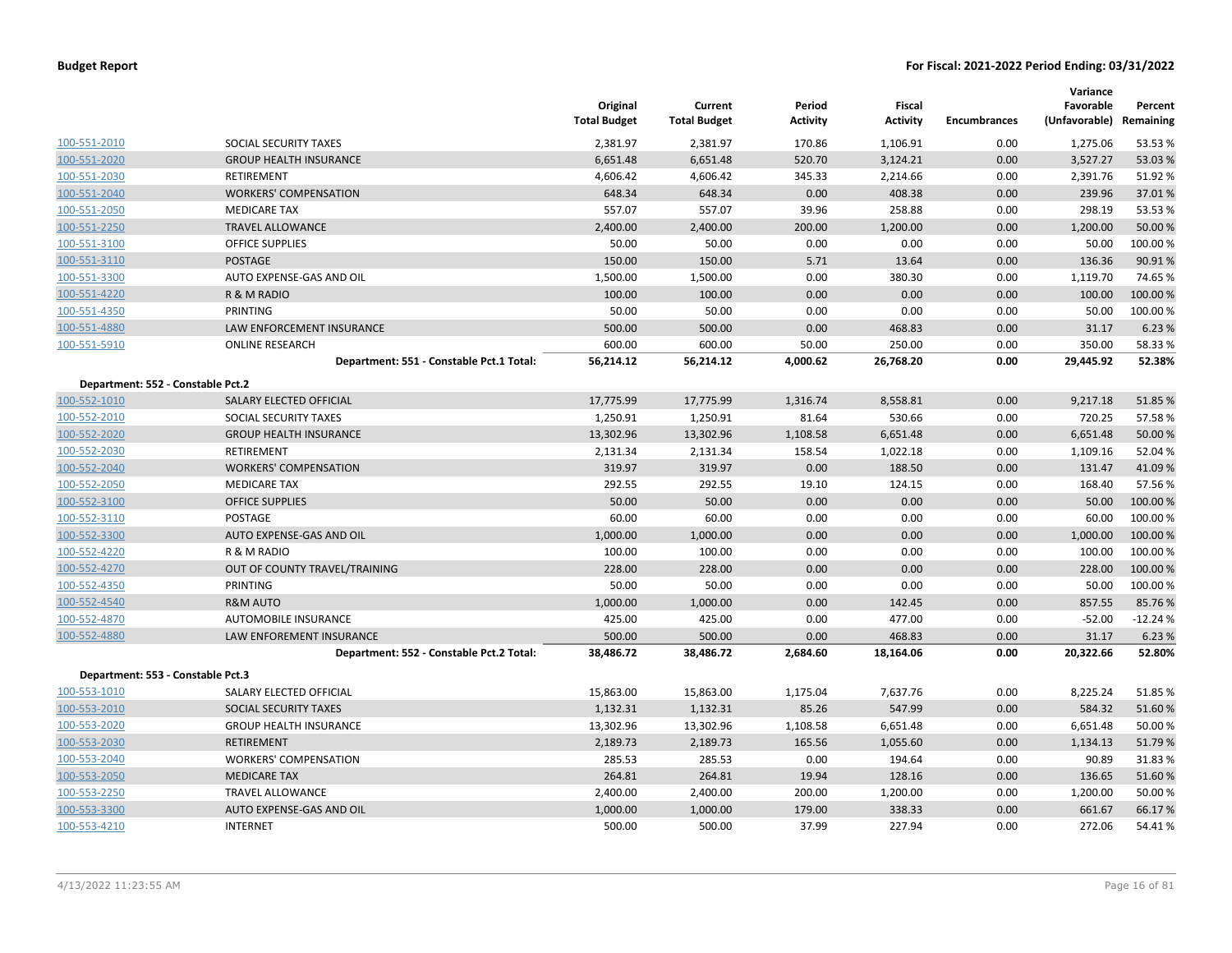| <b>Budget Report</b> |  |
|----------------------|--|
|----------------------|--|

|                                  |                                                 |                     |                     |                 |                 |                     | Variance      |           |
|----------------------------------|-------------------------------------------------|---------------------|---------------------|-----------------|-----------------|---------------------|---------------|-----------|
|                                  |                                                 | Original            | Current             | Period          | Fiscal          |                     | Favorable     | Percent   |
|                                  |                                                 | <b>Total Budget</b> | <b>Total Budget</b> | <b>Activity</b> | <b>Activity</b> | <b>Encumbrances</b> | (Unfavorable) | Remaining |
| 100-553-4350                     | <b>PRINTING</b>                                 | 50.00               | 50.00               | 0.00            | 0.00            | 0.00                | 50.00         | 100.00%   |
| 100-553-4530                     | <b>COMPUTER SOFTWARE</b>                        | 1,152.00            | 1,152.00            | 0.00            | 73.50           | 0.00                | 1,078.50      | 93.62%    |
| 100-553-4540                     | <b>R&amp;M AUTO</b>                             | 0.00                | 0.00                | 0.00            | 7.50            | 0.00                | $-7.50$       | 0.00%     |
| 100-553-4810                     | <b>DUES</b>                                     | 60.00               | 60.00               | 0.00            | 60.00           | 0.00                | 0.00          | 0.00%     |
| 100-553-4880                     | LAW ENFORCEMENT INSURANCE                       | 500.00              | 500.00              | 0.00            | 468.83          | 0.00                | 31.17         | 6.23 %    |
|                                  | Department: 553 - Constable Pct.3 Total:        | 38,700.34           | 38,700.34           | 2,971.37        | 18,591.73       | 0.00                | 20,108.61     | 51.96%    |
|                                  | Department: 555 - Animal Control Officer        |                     |                     |                 |                 |                     |               |           |
| 100-555-4410                     | ANIMAL CONTROL OFFICER/SERVICES                 | 3,000.00            | 3,000.00            | 0.00            | 0.00            | 0.00                | 3,000.00      | 100.00%   |
|                                  | Department: 555 - Animal Control Officer Total: | 3,000.00            | 3,000.00            | 0.00            | 0.00            | 0.00                | 3,000.00      | 100.00%   |
|                                  | Department: 559 - Texas VINE Program            |                     |                     |                 |                 |                     |               |           |
| 100-559-4950                     | VINE AUTOMATED VICTIM NOTIF. SERV.              | 18,618.00           | 18,618.00           | 4,648.07        | 9,296.14        | 0.00                | 9,321.86      | 50.07%    |
|                                  | Department: 559 - Texas VINE Program Total:     | 18,618.00           | 18,618.00           | 4,648.07        | 9,296.14        | 0.00                | 9,321.86      | 50.07%    |
| Department: 560 - County Sheriff |                                                 |                     |                     |                 |                 |                     |               |           |
| 100-560-1010                     | SALARY ELECTED OFFICIAL                         | 64,726.68           | 64,726.68           | 4,794.56        | 31,164.64       | 0.00                | 33,562.04     | 51.85 %   |
| 100-560-1030                     | <b>SALARY CHIEF DEPUTY</b>                      | 58,333.58           | 58,333.58           | 4,321.15        | 28,087.53       | 0.00                | 30,246.05     | 51.85 %   |
| 100-560-1040                     | <b>SALARIES DEPUTIES</b>                        | 793,810.78          | 793,810.78          | 47,939.29       | 354,482.81      | 0.00                | 439,327.97    | 55.34 %   |
| 100-560-1050                     | SALARY ADMINISTRATIVE SECRETARY                 | 36,050.00           | 36,050.00           | 2,773.07        | 18,024.98       | 0.00                | 18,025.02     | 50.00 %   |
| 100-560-1051                     | SALARY EVIDENCE CLERK                           | 25,670.00           | 25,670.00           | 1,911.53        | 12,370.00       | 0.00                | 13,300.00     | 51.81%    |
| 100-560-1070                     | <b>SALARY PART-TIME</b>                         | 37,584.00           | 37,584.00           | 0.00            | 0.00            | 0.00                | 37,584.00     | 100.00 %  |
| 100-560-1080                     | COMPENSATION/HOLIDAY PAY                        | 80,000.00           | 80,000.00           | 2,225.49        | 11,993.10       | 0.00                | 68,006.90     | 85.01%    |
| 100-560-1110                     | <b>SALARY LIEUTENANT</b>                        | 52,494.23           | 52,494.23           | 3,888.46        | 25,274.95       | 0.00                | 27,219.28     | 51.85 %   |
| 100-560-1130                     | SALARY TRANSPORT OFFICER                        | 42,576.92           | 42,576.92           | 2,918.51        | 18,502.39       | 0.00                | 24,074.53     | 56.54%    |
| 100-560-1140                     | SALARY PROF. STANDARDS OFFICER                  | 42,576.92           | 42,576.92           | 3,153.85        | 20,499.97       | 0.00                | 22,076.95     | 51.85 %   |
| 100-560-1200                     | SALARY DISPATCHER                               | 311,265.35          | 311,265.35          | 22,172.94       | 135,288.24      | 0.00                | 175,977.11    | 56.54 %   |
| 100-560-1503                     | <b>CERTIFICATION PAY</b>                        | 65,000.00           | 65,000.00           | 4,075.00        | 26,935.00       | 0.00                | 38,065.00     | 58.56 %   |
| 100-560-2010                     | <b>SOCIAL SECURITY TAXES</b>                    | 90,210.39           | 90,210.39           | 6,085.38        | 41,197.64       | 0.00                | 49,012.75     | 54.33%    |
| 100-560-2020                     | <b>GROUP HEALTH INSURANCE</b>                   | 441,155.94          | 441,155.94          | 30,074.84       | 197,941.47      | 0.00                | 243,214.47    | 55.13 %   |
| 100-560-2030                     | <b>RETIREMENT</b>                               | 170,882.30          | 170,882.30          | 12,060.94       | 81,515.69       | 0.00                | 89,366.61     | 52.30%    |
| 100-560-2040                     | <b>WORKERS' COMPENSATION</b>                    | 32,010.14           | 32,010.14           | 0.00            | 11,389.77       | 0.00                | 20,620.37     | 64.42%    |
| 100-560-2050                     | <b>MEDICARE TAX</b>                             | 21,097.59           | 21,097.59           | 1,423.18        | 9,634.90        | 0.00                | 11,462.69     | 54.33 %   |
| 100-560-2060                     | UNEMPLOYMENT EXPENSE                            | 5,000.00            | 5,000.00            | 3,370.00        | 4,204.00        | 0.00                | 796.00        | 15.92 %   |
| 100-560-2500                     | <b>EMPLOYEE PHYSICALS</b>                       | 1,000.00            | 1,000.00            | 0.00            | 0.00            | 0.00                | 1,000.00      | 100.00%   |
| 100-560-3100                     | <b>OFFICE SUPPLIES</b>                          | 8,000.00            | 8,000.00            | 2,640.97        | 5,244.67        | 579.98              | 2,175.35      | 27.19 %   |
| 100-560-3110                     | <b>POSTAGE</b>                                  | 1,700.00            | 1,700.00            | 135.62          | 797.81          | 0.00                | 902.19        | 53.07%    |
| 100-560-3200                     | <b>WEAPONS SUPPLIES</b>                         | 4,000.00            | 4,000.00            | 1,466.64        | 2,452.22        | $-1,007.13$         | 2,554.91      | 63.87%    |
| 100-560-3210                     | <b>PATROL SUPPLIES</b>                          | 3,800.00            | 3,800.00            | 0.00            | 595.69          | 0.00                | 3,204.31      | 84.32%    |
| 100-560-3300                     | <b>AUTO EXPENSE GAS &amp; OIL</b>               | 70,000.00           | 70,000.00           | 7,285.97        | 36,175.53       | 0.00                | 33,824.47     | 48.32 %   |
| 100-560-3320                     | SHERIFF JANITOR SUPPLIES                        | 1,750.00            | 1,750.00            | 0.00            | 1,149.27        | 0.00                | 600.73        | 34.33 %   |
| 100-560-3950                     | UNIFORMS/OTHER                                  | 6,300.00            | 6,300.00            | 0.00            | 2,528.81        | 1,238.41            | 2,532.78      | 40.20%    |
| 100-560-4210                     | <b>INTERNET SERVICE</b>                         | 9,968.00            | 9,968.00            | 1,086.47        | 5,482.42        | 0.00                | 4,485.58      | 45.00 %   |
| 100-560-4220                     | R & M RADIO                                     | 1,000.00            | 1,000.00            | 0.00            | 0.00            | 731.00              | 269.00        | 26.90 %   |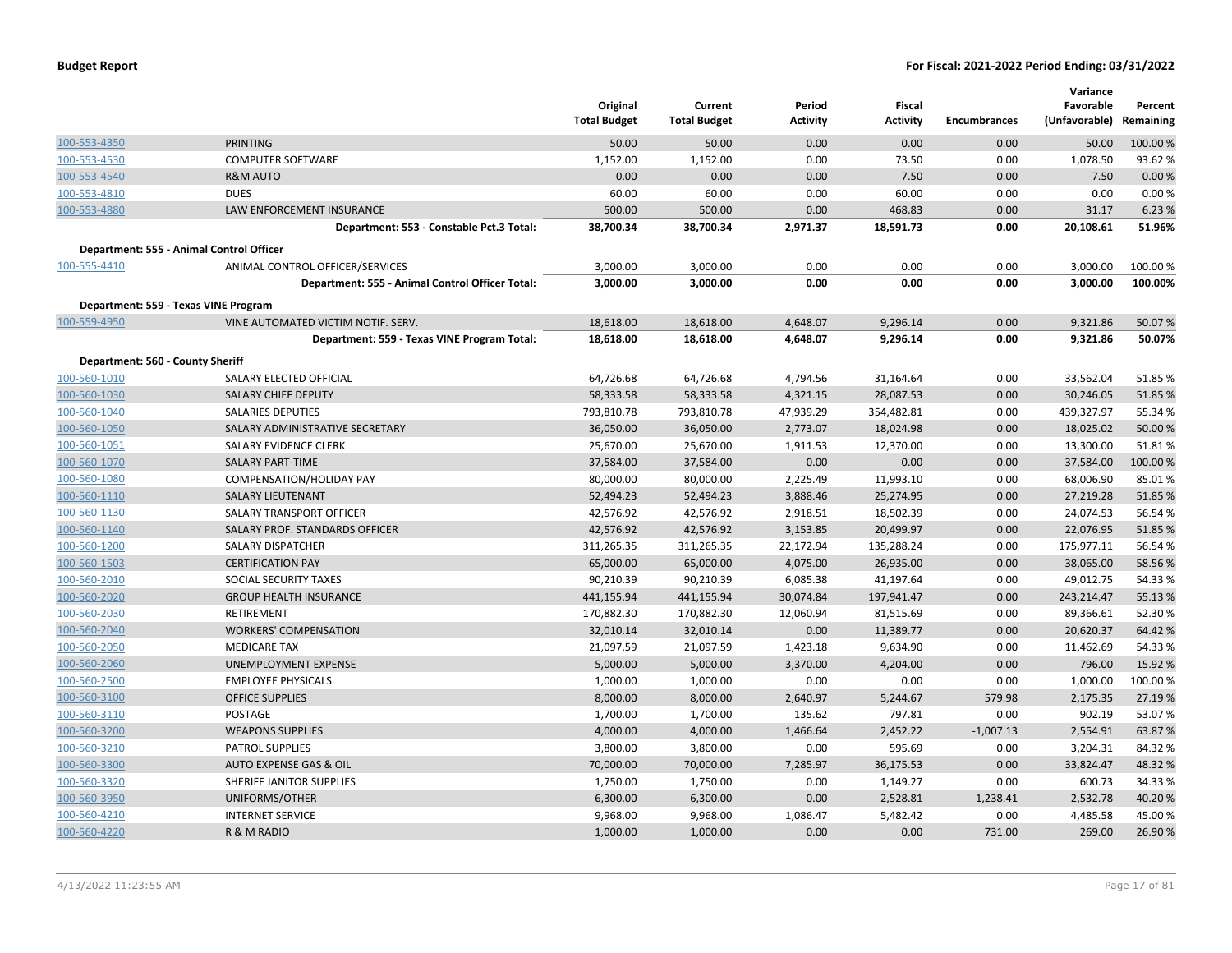|                                          |                                           | Original<br><b>Total Budget</b> | Current<br><b>Total Budget</b> | Period<br><b>Activity</b> | Fiscal<br><b>Activity</b> | <b>Encumbrances</b> | Variance<br>Favorable<br>(Unfavorable) | Percent<br>Remaining |
|------------------------------------------|-------------------------------------------|---------------------------------|--------------------------------|---------------------------|---------------------------|---------------------|----------------------------------------|----------------------|
| 100-560-4250                             | PROFESSIONAL SERVICES/INTERPRETER         | 100.00                          | 100.00                         | 0.00                      | 0.00                      | 0.00                | 100.00                                 | 100.00%              |
| 100-560-4270                             | OUT OF COUNTY TRAVEL/TRAINING             | 4,000.00                        | 4,000.00                       | 24.00                     | 24.00                     | 0.00                | 3,976.00                               | 99.40 %              |
| 100-560-4280                             | PRISONER TRANSPORT                        | 9,000.00                        | 9,000.00                       | 1,105.11                  | 5,855.55                  | 0.00                | 3,144.45                               | 34.94 %              |
| 100-560-4300                             | <b>BIDS AND NOTICES</b>                   | 500.00                          | 500.00                         | 161.74                    | 359.90                    | 0.00                | 140.10                                 | 28.02 %              |
| 100-560-4320                             | <b>IMPOUNDMENT OF ESTRAY LIVESTOCK</b>    | 10,000.00                       | 10,000.00                      | 3,975.00                  | 5,412.50                  | 0.00                | 4,587.50                               | 45.88%               |
| 100-560-4350                             | PRINTING                                  | 1,000.00                        | 1,000.00                       | 23.50                     | 208.75                    | 0.00                | 791.25                                 | 79.13 %              |
| 100-560-4420                             | UTILITIES WATER                           | 2,000.00                        | 2,000.00                       | 361.45                    | 1,823.24                  | 0.00                | 176.76                                 | 8.84 %               |
| 100-560-4430                             | SHERIFF TRASH PICKUP                      | 1,500.00                        | 1,500.00                       | 120.84                    | 604.20                    | 0.00                | 895.80                                 | 59.72 %              |
| 100-560-4500                             | R & M BUILDING                            | 5,000.00                        | 5,000.00                       | 58.00                     | 58.00                     | 135.34              | 4,806.66                               | 96.13%               |
| 100-560-4501                             | PEST CONTROL                              | 320.00                          | 320.00                         | 80.00                     | 160.00                    | 0.00                | 160.00                                 | 50.00 %              |
| 100-560-4503                             | FIRE EXTINGUISHER INSPECTION              | 344.00                          | 344.00                         | 0.00                      | 0.00                      | 0.00                | 344.00                                 | 100.00%              |
| 100-560-4520                             | R & M EQUIPMENT                           | 200.00                          | 200.00                         | 0.00                      | 0.00                      | 0.00                | 200.00                                 | 100.00 %             |
| 100-560-4530                             | TYLER/CAD MAINTENANCE                     | 15,347.62                       | 15,347.62                      | 0.00                      | 11,967.51                 | 0.00                | 3,380.11                               | 22.02 %              |
| 100-560-4540                             | R & M AUTOMOBILES                         | 35,000.00                       | 35,000.00                      | 10,174.56                 | 27,137.50                 | 0.00                | 7,862.50                               | 22.46 %              |
| 100-560-4800                             | <b>BOND</b>                               | 392.00                          | 392.00                         | 0.00                      | 290.00                    | 0.00                | 102.00                                 | 26.02%               |
| 100-560-4820                             | <b>FIRE INSURANCE</b>                     | 325.00                          | 325.00                         | 0.00                      | 0.00                      | 0.00                | 325.00                                 | 100.00 %             |
| 100-560-4830                             | <b>ALARM MONITORING</b>                   | 299.95                          | 299.95                         | 0.00                      | 0.00                      | 0.00                | 299.95                                 | 100.00%              |
| 100-560-4870                             | <b>AUTOMOBILE INSURANCE</b>               | 10,500.00                       | 10,500.00                      | 0.00                      | 12,077.00                 | 0.00                | $-1,577.00$                            | $-15.02%$            |
| 100-560-4880                             | LAW ENFORCEMENT INSURANCE                 | 16,000.00                       | 16,000.00                      | 0.00                      | 14,963.28                 | 0.00                | 1,036.72                               | 6.48%                |
| 100-560-4890                             | <b>LOCAL FUNDING 562</b>                  | 39,116.98                       | 39,116.98                      | 0.00                      | 39,116.98                 | 0.00                | 0.00                                   | 0.00%                |
| 100-560-5720                             | OFFICE EQUIPMENT                          | 200.00                          | 200.00                         | 0.00                      | 0.00                      | 0.00                | 200.00                                 | 100.00%              |
| 100-560-5740                             | <b>TECHNOLOGY</b>                         | 6,300.00                        | 6,300.00                       | 0.00                      | 0.00                      | 0.00                | 6,300.00                               | 100.00 %             |
| 100-560-5750                             | PURCHASE OF AUTOMOBILES                   | 53,483.60                       | 53,483.60                      | 0.00                      | 0.00                      | 50,612.33           | 2,871.27                               | 5.37 %               |
| 100-560-5790                             | <b>WEAPONS</b>                            | 2,000.00                        | 2,000.00                       | 0.00                      | 177.53                    | 548.60              | 1,273.87                               | 63.69%               |
|                                          | Department: 560 - County Sheriff Total:   | 2,690,891.97                    | 2,690,891.97                   | 181,888.06                | 1,203,169.44              | 52,838.53           | 1,434,884.00                           | 53.32%               |
| <b>Department: 565 - Jail Operations</b> |                                           |                                 |                                |                           |                           |                     |                                        |                      |
| 100-565-3320                             | <b>JANITOR SUPPLIES</b>                   | 0.00                            | 0.00                           | 0.00                      | 49.26                     | 0.00                | $-49.26$                               | 0.00%                |
| 100-565-3800                             | PRISONER HOUSING                          | 2,278,509.00                    | 2,278,509.00                   | 163,471.72                | 944,225.00                | 0.00                | 1,334,284.00                           | 58.56 %              |
| 100-565-4000                             | PRISONER TRANSPORT/GUARD                  | 25,000.00                       | 25,000.00                      | 280.20                    | 8,659.10                  | 0.00                | 16,340.90                              | 65.36%               |
| 100-565-4050                             | <b>PRISONER MEDICAL</b>                   | 175,000.00                      | 175,000.00                     | 21,722.06                 | 100,056.22                | 0.00                | 74,943.78                              | 42.83 %              |
| 100-565-4500                             | <b>R&amp;M BUILDING</b>                   | 1,000.00                        | 1,000.00                       | 797.50                    | 991.25                    | 0.00                | 8.75                                   | 0.88%                |
| 100-565-4501                             | PEST CONTROL                              | 580.00                          | 580.00                         | 0.00                      | 0.00                      | 0.00                | 580.00                                 | 100.00 %             |
|                                          | Department: 565 - Jail Operations Total:  | 2,480,089.00                    | 2,480,089.00                   | 186,271.48                | 1,053,980.83              | 0.00                | 1,426,108.17                           | 57.50%               |
| Department: 573 - Bond Supervision       |                                           |                                 |                                |                           |                           |                     |                                        |                      |
| 100-573-4530                             | <b>COMPUTER SOFTWARE</b>                  | 1,284.00                        | 1,284.00                       | 107.00                    | 749.00                    | 0.00                | 535.00                                 | 41.67%               |
| 100-573-4811                             | <b>FUNDING CSCD</b>                       | 78,930.00                       | 78,930.00                      | 5,788.83                  | 36,280.98                 | 0.00                | 42,649.02                              | 54.03 %              |
|                                          | Department: 573 - Bond Supervision Total: | 80,214.00                       | 80,214.00                      | 5,895.83                  | 37,029.98                 | 0.00                | 43,184.02                              | 53.84%               |
| Department: 575 - Juvenile Probation     |                                           |                                 |                                |                           |                           |                     |                                        |                      |
| 100-575-3110                             | POSTAGE                                   | 0.00                            | 0.00                           | 3.71                      | 14.84                     | 0.00                | $-14.84$                               | 0.00%                |
| 100-575-3150                             | <b>COPIER RENTAL</b>                      | 0.00                            | 0.00                           | 28.39                     | 163.18                    | 0.00                | $-163.18$                              | 0.00%                |
|                                          |                                           |                                 |                                |                           |                           |                     |                                        |                      |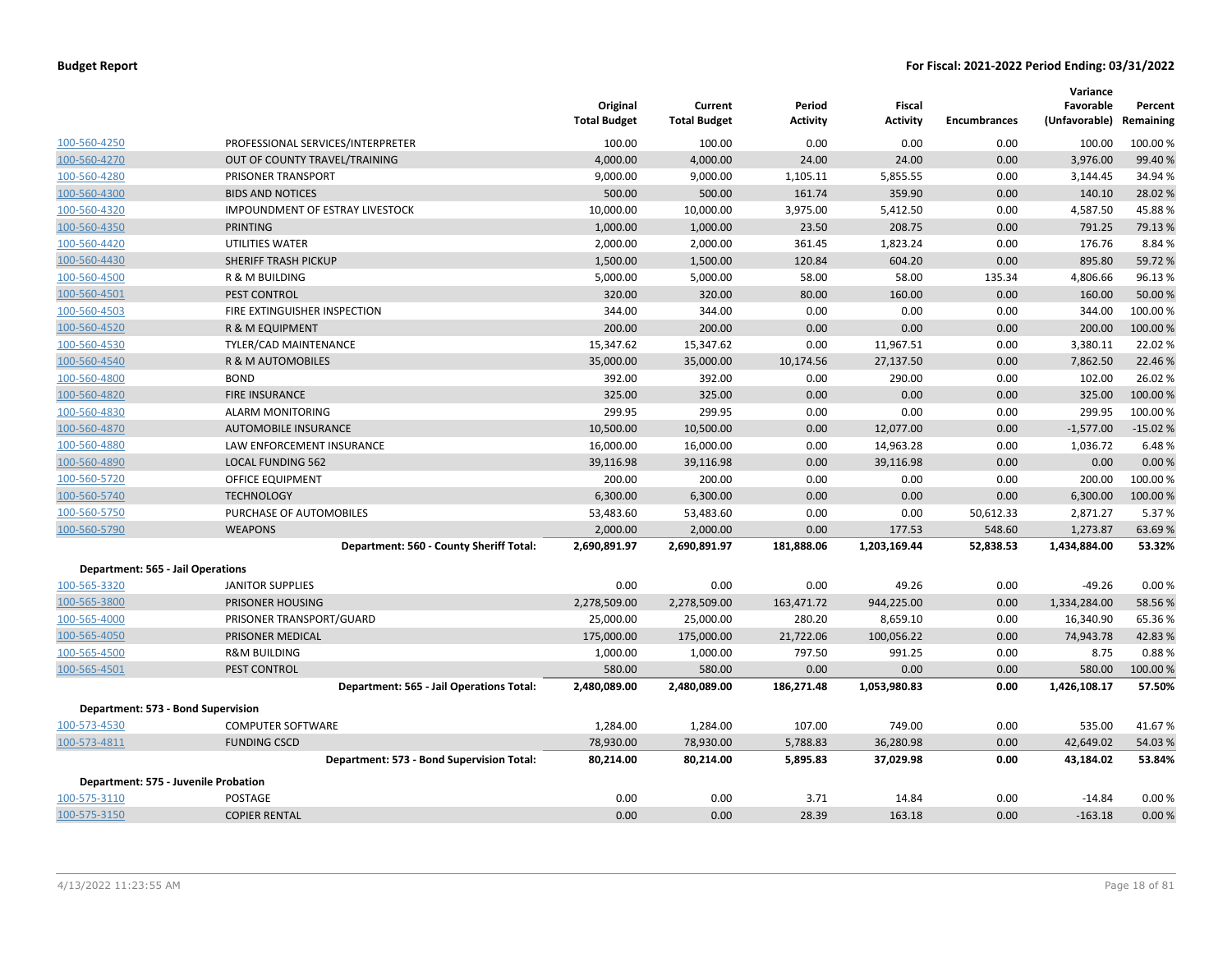|                                               |                          |                                                    | Original<br><b>Total Budget</b> | Current<br><b>Total Budget</b> | Period<br><b>Activity</b> | <b>Fiscal</b><br><b>Activity</b> | <b>Encumbrances</b> | Variance<br>Favorable<br>(Unfavorable) Remaining | Percent   |
|-----------------------------------------------|--------------------------|----------------------------------------------------|---------------------------------|--------------------------------|---------------------------|----------------------------------|---------------------|--------------------------------------------------|-----------|
| 100-575-9950                                  |                          | JUVENILE PROBATION FUNDING                         | 180,000.00                      | 180,000.00                     | 0.00                      | 180,000.00                       | 0.00                | 0.00                                             | 0.00%     |
|                                               |                          | Department: 575 - Juvenile Probation Total:        | 180,000.00                      | 180,000.00                     | 32.10                     | 180,178.02                       | 0.00                | $-178.02$                                        | $-0.10%$  |
| Department: 590 - Environmental Development   |                          |                                                    |                                 |                                |                           |                                  |                     |                                                  |           |
| 100-590-1020                                  | <b>SALARY DIRECTOR</b>   |                                                    | 32,354.71                       | 32,354.71                      | 3,223.24                  | 20,789.89                        | 0.00                | 11,564.82                                        | 35.74 %   |
| 100-590-1040                                  | <b>SALARIES DEPUTIES</b> |                                                    | 43,513.75                       | 43,513.75                      | 0.00                      | 9,452.27                         | 0.00                | 34,061.48                                        | 78.28%    |
| 100-590-1070                                  | <b>SALARY PART-TIME</b>  |                                                    | 18,792.00                       | 18,792.00                      | 1,368.00                  | 4,920.00                         | 0.00                | 13,872.00                                        | 73.82%    |
| 100-590-2010                                  | SOCIAL SECURITY TAXES    |                                                    | 5,868.95                        | 5,868.95                       | 276.23                    | 2,118.10                         | 0.00                | 3,750.85                                         | 63.91%    |
| 100-590-2020                                  |                          | <b>GROUP HEALTH INSURANCE</b>                      | 26,605.92                       | 26,605.92                      | 1,108.58                  | 9,228.93                         | 0.00                | 17,376.99                                        | 65.31%    |
| 100-590-2030                                  | <b>RETIREMENT</b>        |                                                    | 11,394.79                       | 11,394.79                      | 552.79                    | 4,199.68                         | 0.00                | 7,195.11                                         | 63.14%    |
| 100-590-2040                                  |                          | <b>WORKERS' COMPENSATION</b>                       | 289.97                          | 289.97                         | 0.00                      | 126.81                           | 0.00                | 163.16                                           | 56.27 %   |
| 100-590-2050                                  | <b>MEDICARE TAX</b>      |                                                    | 1,372.58                        | 1,372.58                       | 64.59                     | 495.29                           | 0.00                | 877.29                                           | 63.92%    |
| 100-590-3100                                  | <b>OFFICE SUPPLIES</b>   |                                                    | 850.00                          | 850.00                         | 0.00                      | 260.48                           | 280.98              | 308.54                                           | 36.30%    |
| 100-590-3110                                  | POSTAGE                  |                                                    | 1,700.00                        | 1,700.00                       | 119.25                    | 535.98                           | 0.00                | 1,164.02                                         | 68.47%    |
| 100-590-3150                                  | <b>COPIER RENTAL</b>     |                                                    | 1,000.00                        | 1,000.00                       | 74.67                     | 450.78                           | 0.00                | 549.22                                           | 54.92%    |
| 100-590-3300                                  |                          | AUTO EXPENSE GAS & OIL                             | 1,100.00                        | 1,100.00                       | 0.00                      | 374.27                           | 0.00                | 725.73                                           | 65.98%    |
| 100-590-3340                                  |                          | SOIL TESTING/SOIL EQUIPMENT                        | 200.00                          | 200.00                         | 0.00                      | 0.00                             | 0.00                | 200.00                                           | 100.00 %  |
| 100-590-4270                                  |                          | OUT OF COUNTY TRAVEL/TRAINING                      | 1,500.00                        | 1,500.00                       | 0.00                      | 0.00                             | 0.00                | 1,500.00                                         | 100.00%   |
| 100-590-4350                                  | <b>PRINTING</b>          |                                                    | 200.00                          | 200.00                         | 0.00                      | 30.00                            | 0.00                | 170.00                                           | 85.00 %   |
| 100-590-4530                                  | <b>COMPUTER SOFTWARE</b> |                                                    | 300.00                          | 300.00                         | 0.00                      | 0.00                             | 0.00                | 300.00                                           | 100.00%   |
| 100-590-4540                                  | <b>R&amp;M AUTO</b>      |                                                    | 1,000.00                        | 1,000.00                       | 0.00                      | 15.00                            | 0.00                | 985.00                                           | 98.50%    |
| 100-590-4800                                  | <b>BOND</b>              |                                                    | 100.00                          | 100.00                         | 0.00                      | 0.00                             | 0.00                | 100.00                                           | 100.00 %  |
| 100-590-4810                                  | <b>DUES</b>              |                                                    | 111.00                          | 111.00                         | 0.00                      | 0.00                             | 0.00                | 111.00                                           | 100.00 %  |
| 100-590-4870                                  |                          | AUTOMOBILE INSURANCE                               | 188.00                          | 188.00                         | 0.00                      | 213.00                           | 0.00                | $-25.00$                                         | $-13.30%$ |
| 100-590-5720                                  | OFFICE EQUIPMENT         |                                                    | 200.00                          | 559.69                         | 0.00                      | 559.69                           | 0.00                | 0.00                                             | 0.00%     |
| <b>Budget Adjustments</b>                     |                          |                                                    |                                 |                                |                           |                                  |                     |                                                  |           |
| <b>Number</b>                                 | Date                     | <b>Description</b>                                 | Adjustment                      |                                |                           |                                  |                     |                                                  |           |
| BA0000118                                     | 01/31/2022               | To move funds from contingency for Desk            | 359.69                          |                                |                           |                                  |                     |                                                  |           |
|                                               |                          | Department: 590 - Environmental Development Total: | 148,641.67                      | 149,001.36                     | 6,787.35                  | 53,770.17                        | 280.98              | 94,950.21                                        | 63.72%    |
| <b>Department: 591 - Development Services</b> |                          |                                                    |                                 |                                |                           |                                  |                     |                                                  |           |
| 100-591-1020                                  | <b>SALARY DIRECTOR</b>   |                                                    | 32,354.80                       | 32,354.80                      | 2,396.66                  | 15,578.24                        | 0.00                | 16,776.56                                        | 51.85%    |
| 100-591-2010                                  | SOCIAL SECURITY TAXES    |                                                    | 2,660.72                        | 2,660.72                       | 148.60                    | 1,014.86                         | 0.00                | 1,645.86                                         | 61.86%    |
| 100-591-2020                                  |                          | <b>GROUP HEALTH INSURANCE</b>                      | 13,302.96                       | 13,302.96                      | 1,108.58                  | 6,651.48                         | 0.00                | 6,651.48                                         | 50.00%    |
| 100-591-2030                                  | <b>RETIREMENT</b>        |                                                    | 5,145.48                        | 5,145.48                       | 288.56                    | 1,860.52                         | 0.00                | 3,284.96                                         | 63.84 %   |
| 100-591-2040                                  |                          | <b>WORKERS' COMPENSATION</b>                       | 137.33                          | 137.33                         | 0.00                      | 40.63                            | 0.00                | 96.70                                            | 70.41%    |
| 100-591-2050                                  | <b>MEDICARE TAX</b>      |                                                    | 622.26                          | 622.26                         | 34.76                     | 237.39                           | 0.00                | 384.87                                           | 61.85%    |
| 100-591-3100                                  | <b>OFFICE SUPPLIES</b>   |                                                    | 500.00                          | 500.00                         | 19.75                     | 19.75                            | 96.81               | 383.44                                           | 76.69%    |
| 100-591-3110                                  | <b>POSTAGE</b>           |                                                    | 300.00                          | 300.00                         | 0.00                      | 0.00                             | 0.00                | 300.00                                           | 100.00 %  |
| 100-591-3300                                  |                          | AUTO EXPENSE GAS & OIL                             | 1,000.00                        | 1,000.00                       | 0.00                      | 63.25                            | 0.00                | 936.75                                           | 93.68%    |
| 100-591-4270                                  |                          | OUT OF COUNTY TRAVEL/TRAINING                      | 500.00                          | 500.00                         | 0.00                      | 0.00                             | 0.00                | 500.00                                           | 100.00 %  |
| 100-591-4350                                  | PRINTING                 |                                                    | 100.00                          | 100.00                         | 0.00                      | 0.00                             | 0.00                | 100.00                                           | 100.00%   |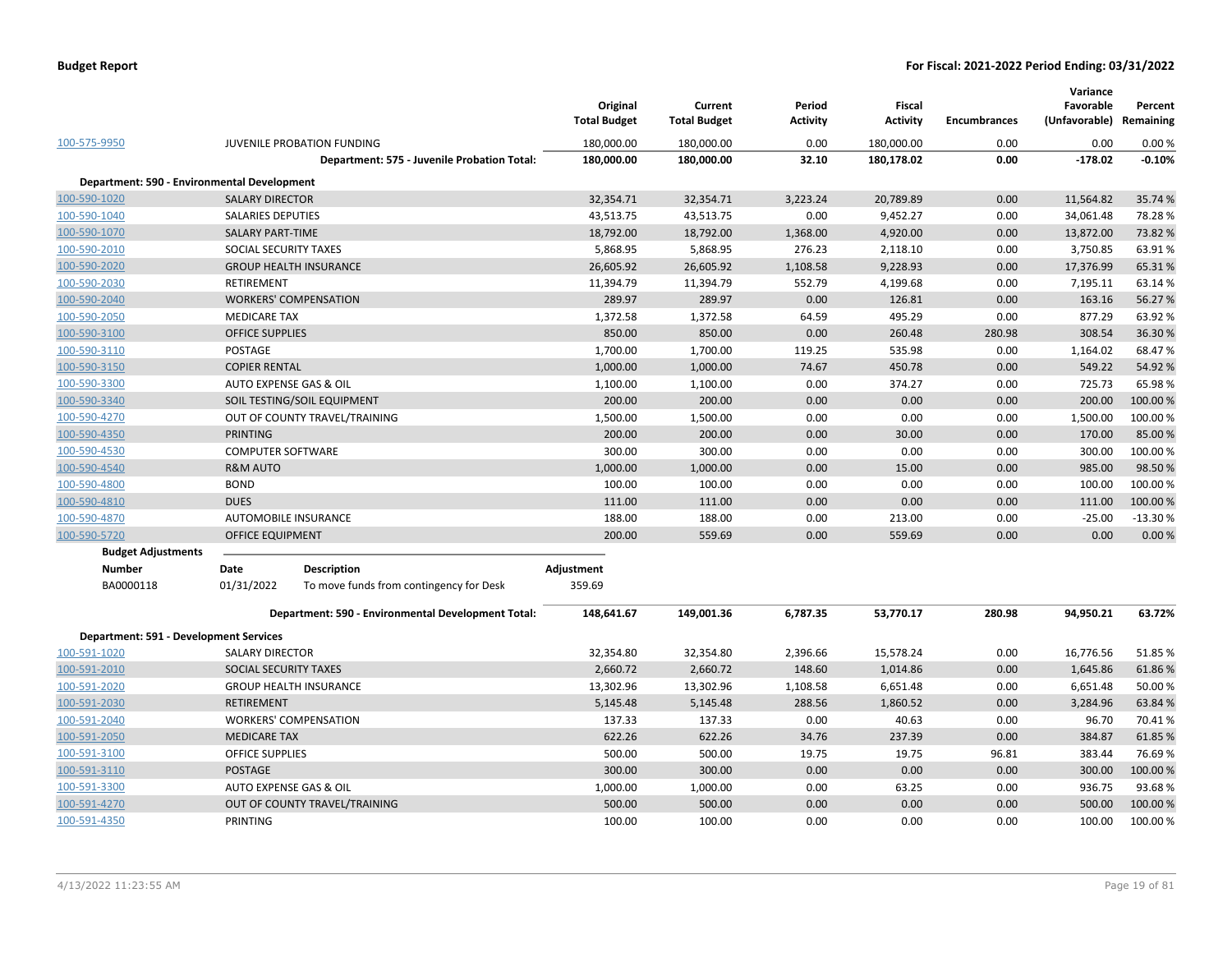|                                   |                                               | Original<br><b>Total Budget</b> | Current<br><b>Total Budget</b> | Period<br><b>Activity</b> | Fiscal<br><b>Activity</b> | <b>Encumbrances</b> | Variance<br>Favorable<br>(Unfavorable) | Percent<br>Remaining |
|-----------------------------------|-----------------------------------------------|---------------------------------|--------------------------------|---------------------------|---------------------------|---------------------|----------------------------------------|----------------------|
| 100-591-4530                      | <b>COMPUTER SOFTWARE</b>                      | 100.00                          | 100.00                         | 0.00                      | 0.00                      | 0.00                | 100.00                                 | 100.00 %             |
| 100-591-4540                      | <b>R&amp;M AUTO</b>                           | 400.00                          | 400.00                         | 0.00                      | 14.50                     | 0.00                | 385.50                                 | 96.38%               |
| 100-591-4800                      | <b>BOND</b>                                   | 50.00                           | 50.00                          | 0.00                      | 0.00                      | 0.00                | 50.00                                  | 100.00 %             |
| 100-591-4810                      | <b>DUES</b>                                   | 100.00                          | 100.00                         | 0.00                      | 0.00                      | 0.00                | 100.00                                 | 100.00%              |
| 100-591-4870                      | <b>AUTOMOBILE INSURANCE</b>                   | 275.00                          | 275.00                         | 0.00                      | 227.00                    | 0.00                | 48.00                                  | 17.45 %              |
|                                   | Department: 591 - Development Services Total: | 57,548.55                       | 57,548.55                      | 3,996.91                  | 25,707.62                 | 96.81               | 31,744.12                              | 55.16%               |
| Department: 640 - County Services |                                               |                                 |                                |                           |                           |                     |                                        |                      |
| 100-640-4100                      | FANNIN CO. CHILDRENS CTR                      | 1,000.00                        | 1,000.00                       | 0.00                      | 0.00                      | 0.00                | 1,000.00                               | 100.00%              |
| 100-640-4110                      | FANNIN CO. WELFARE BOARD                      | 6,000.00                        | 6,000.00                       | 0.00                      | 0.00                      | 0.00                | 6,000.00                               | 100.00 %             |
| 100-640-4120                      | FANNIN CO. HISTORICAL SOC                     | 4,500.00                        | 4,500.00                       | 0.00                      | 4,500.00                  | 0.00                | 0.00                                   | 0.00%                |
| 100-640-4130                      | TEXOMA COMMUNITY CENTER(M.H.M.R.)             | 22,500.00                       | 22,500.00                      | 0.00                      | 22,500.00                 | 0.00                | 0.00                                   | 0.00%                |
| 100-640-4140                      | <b>FANNIN COUNTY CRISIS CENTER</b>            | 1,000.00                        | 1,000.00                       | 0.00                      | 0.00                      | 0.00                | 1,000.00                               | 100.00 %             |
| 100-640-4150                      | <b>TAPS PUBLIC TRANSIT</b>                    | 5,000.00                        | 5,000.00                       | 0.00                      | 5,000.00                  | 0.00                | 0.00                                   | 0.00%                |
| 100-640-4160                      | <b>TRI-COUNTY SNAP</b>                        | 2,178.00                        | 2,178.00                       | 0.00                      | 0.00                      | 0.00                | 2,178.00                               | 100.00%              |
| 100-640-4170                      | <b>OPEN ARMS SHELTER</b>                      | 1,000.00                        | 1,000.00                       | 0.00                      | 0.00                      | 0.00                | 1,000.00                               | 100.00 %             |
| 100-640-4180                      | FANNIN CO COMMUNITY MINISTRIES, INC.          | 1,000.00                        | 1,000.00                       | 0.00                      | 0.00                      | 0.00                | 1,000.00                               | 100.00%              |
| 100-640-4400                      | UTILITIES ELECTRICITY                         | 8,500.00                        | 8,500.00                       | 744.70                    | 2,424.42                  | 0.00                | 6,075.58                               | 71.48%               |
| 100-640-4410                      | UTILITIES GAS                                 | 2,000.00                        | 2,000.00                       | 312.55                    | 1,023.65                  | 0.00                | 976.35                                 | 48.82 %              |
| 100-640-4420                      | <b>UTILITIES WATER</b>                        | 4,000.00                        | 4,000.00                       | 316.10                    | 1,585.10                  | 0.00                | 2,414.90                               | 60.37 %              |
| 100-640-4430                      | <b>TRASH PICK-UP</b>                          | 525.00                          | 525.00                         | 43.78                     | 218.90                    | 0.00                | 306.10                                 | 58.30%               |
| 100-640-4820                      | <b>FIRE INSURANCE</b>                         | 2,600.00                        | 2,600.00                       | 0.00                      | 0.00                      | 0.00                | 2,600.00                               | 100.00%              |
|                                   | Department: 640 - County Services Total:      | 61,803.00                       | 61,803.00                      | 1,417.13                  | 37,252.07                 | 0.00                | 24,550.93                              | 39.72%               |
| Department: 641 - Health Officer  |                                               |                                 |                                |                           |                           |                     |                                        |                      |
| 100-641-1020                      | SALARY APPOINTED OFFICIAL                     | 2,400.00                        | 2,400.00                       | 200.00                    | 1,200.00                  | 0.00                | 1,200.00                               | 50.00 %              |
|                                   | Department: 641 - Health Officer Total:       | 2,400.00                        | 2,400.00                       | 200.00                    | 1,200.00                  | 0.00                | 1,200.00                               | 50.00%               |
|                                   | Department: 645 - Indigent Health Care        |                                 |                                |                           |                           |                     |                                        |                      |
| 100-645-1020                      | <b>SALARY IHC DIRECTOR</b>                    | 32,212.54                       | 32,212.54                      | 2,386.12                  | 14,823.51                 | 0.00                | 17,389.03                              | 53.98 %              |
| 100-645-2010                      | SOCIAL SECURITY TAX                           | 1,997.18                        | 1,997.18                       | 144.90                    | 897.80                    | 0.00                | 1,099.38                               | 55.05 %              |
| 100-645-2020                      | <b>GROUP HEALTH INSURANCE</b>                 | 13,302.96                       | 13,302.96                      | 1,108.58                  | 7,760.06                  | 0.00                | 5,542.90                               | 41.67%               |
| 100-645-2030                      | RETIREMENT                                    | 3,862.28                        | 3,862.28                       | 287.28                    | 1,770.94                  | 0.00                | 2,091.34                               | 54.15 %              |
| 100-645-2040                      | <b>WORKER'S COMP</b>                          | 103.08                          | 103.08                         | 0.00                      | 40.45                     | 0.00                | 62.63                                  | 60.76%               |
| 100-645-2050                      | <b>MEDICARE TAX</b>                           | 467.08                          | 467.08                         | 33.88                     | 209.93                    | 0.00                | 257.15                                 | 55.05 %              |
| 100-645-3100                      | <b>OFFICE SUPPLIES</b>                        | 500.00                          | 500.00                         | 0.00                      | 99.73                     | 181.07              | 219.20                                 | 43.84 %              |
| 100-645-3110                      | POSTAGE                                       | 116.00                          | 116.00                         | 0.00                      | 55.00                     | 0.00                | 61.00                                  | 52.59 %              |
| 100-645-4090                      | <b>DIABETIC SUPPLIES</b>                      | 2,500.00                        | 2,500.00                       | 80.43                     | 324.95                    | 0.00                | 2,175.05                               | 87.00 %              |
| 100-645-4110                      | PHYSICIAN, NON-EMERGENCY                      | 38,000.00                       | 38,000.00                      | 1,839.39                  | 14,123.46                 | 0.00                | 23,876.54                              | 62.83%               |
| 100-645-4120                      | PRESCRIPTIONS, DRUGS                          | 25,000.00                       | 25,000.00                      | 2,027.08                  | 10,906.33                 | 0.00                | 14,093.67                              | 56.37 %              |
| 100-645-4130                      | HOSPITAL, INPATIENT                           | 55,000.00                       | 55,000.00                      | 0.00                      | 26,777.46                 | 0.00                | 28,222.54                              | 51.31%               |
| 100-645-4140                      | HOSPITAL, OUTPATIENT                          | 90,000.00                       | 90,000.00                      | 11,388.24                 | 31,490.30                 | 0.00                | 58,509.70                              | 65.01%               |
| 100-645-4150                      | LABORATORY/X-RAY                              | 4,000.00                        | 4,000.00                       | 335.52                    | 1,335.09                  | 0.00                | 2,664.91                               | 66.62%               |
| 100-645-4165                      | SKILLED NURSING FACILITY                      | 2,000.00                        | 2,000.00                       | 0.00                      | 0.00                      | 0.00                | 2,000.00                               | 100.00 %             |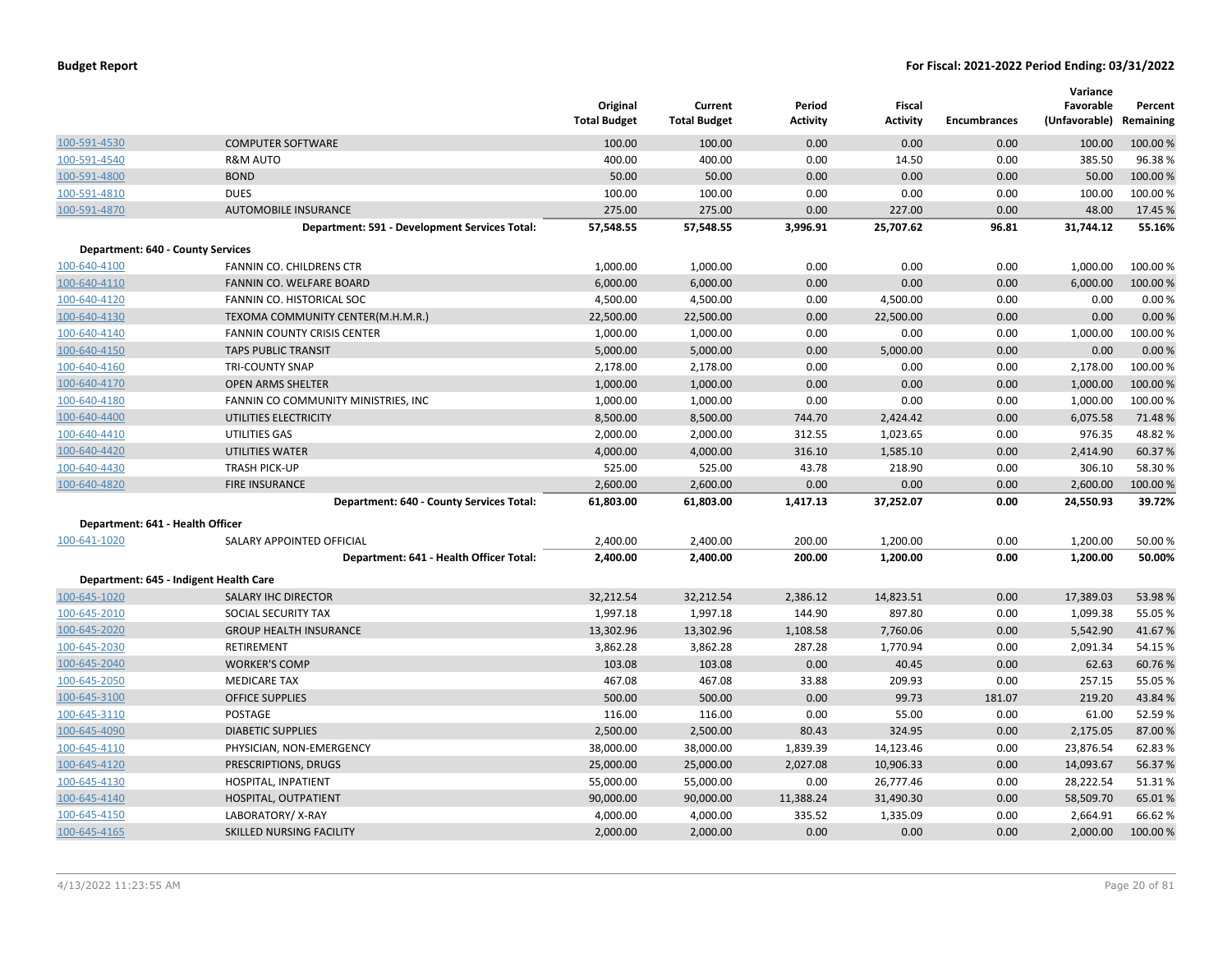|                                                    |                                                    | Original<br><b>Total Budget</b> | Current<br><b>Total Budget</b> | Period<br><b>Activity</b> | <b>Fiscal</b><br><b>Activity</b> | <b>Encumbrances</b> | Variance<br>Favorable<br>(Unfavorable) | Percent<br>Remaining |
|----------------------------------------------------|----------------------------------------------------|---------------------------------|--------------------------------|---------------------------|----------------------------------|---------------------|----------------------------------------|----------------------|
| 100-645-4210                                       | <b>INTERNET</b>                                    | 1,000.00                        | 1,000.00                       | 93.94                     | 563.64                           | 0.00                | 436.36                                 | 43.64 %              |
| 100-645-4530                                       | <b>COMPUTER SOFTWARE</b>                           | 12,708.00                       | 12,708.00                      | 1,059.00                  | 7,413.00                         | 0.00                | 5,295.00                               | 41.67%               |
|                                                    | Department: 645 - Indigent Health Care Total:      | 282,769.12                      | 282,769.12                     | 20,784.36                 | 118,591.65                       | 181.07              | 163,996.40                             | 58.00%               |
| Department: 665 - County Agents                    |                                                    |                                 |                                |                           |                                  |                     |                                        |                      |
| 100-665-1050                                       | <b>SALARY SECRETARY</b>                            | 30,266.80                       | 30,266.80                      | 1,727.87                  | 14,058.77                        | 0.00                | 16,208.03                              | 53.55 %              |
| 100-665-1500                                       | <b>CO. AGENTS SALARIES</b>                         | 53,365.98                       | 53,365.98                      | 4,105.08                  | 26,683.02                        | 0.00                | 26,682.96                              | 50.00 %              |
| 100-665-2010                                       | SOCIAL SECURITY TAXES                              | 5,312.45                        | 5,312.45                       | 361.65                    | 2,270.09                         | 0.00                | 3,042.36                               | 57.27 %              |
| 100-665-2020                                       | <b>GROUP HEALTH INSURANCE</b>                      | 13,302.96                       | 13,302.96                      | 0.00                      | 4,434.32                         | 0.00                | 8,868.64                               | 66.67%               |
| 100-665-2030                                       | <b>RETIREMENT</b>                                  | 3,628.99                        | 3,628.99                       | 208.04                    | 1,678.57                         | 0.00                | 1,950.42                               | 53.75 %              |
| 100-665-2040                                       | <b>WORKERS' COMPENSATION</b>                       | 96.85                           | 96.85                          | 0.00                      | 38.00                            | 0.00                | 58.85                                  | 60.76%               |
| 100-665-2050                                       | <b>MEDICARE TAX</b>                                | 1,242.43                        | 1,242.43                       | 84.57                     | 530.85                           | 0.00                | 711.58                                 | 57.27 %              |
| 100-665-3100                                       | <b>OFFICE SUPPLIES</b>                             | 1,100.00                        | 1,100.00                       | 0.00                      | 494.56                           | 0.00                | 605.44                                 | 55.04 %              |
| 100-665-3110                                       | <b>POSTAGE</b>                                     | 300.00                          | 300.00                         | 0.00                      | 0.00                             | 0.00                | 300.00                                 | 100.00%              |
| 100-665-3150                                       | <b>COPIER RENTAL</b>                               | 1,800.00                        | 1,800.00                       | 104.17                    | 616.93                           | 0.00                | 1,183.07                               | 65.73 %              |
| 100-665-3350                                       | <b>PROGRAM SUPPLIES</b>                            | 500.00                          | 500.00                         | 0.00                      | 0.00                             | 0.00                | 500.00                                 | 100.00%              |
| 100-665-4210                                       | <b>INTERNET</b>                                    | 800.00                          | 800.00                         | 64.99                     | 389.94                           | 0.00                | 410.06                                 | 51.26%               |
| 100-665-4270                                       | IN/OUT CO.TRAVEL/TRAINING-AG.                      | 3,000.00                        | 3,000.00                       | 0.00                      | 0.00                             | 0.00                | 3,000.00                               | 100.00%              |
| 100-665-4280                                       | IN/OUT CO.TRAVEL/TRAINING-F.C.S.                   | 3,000.00                        | 3,000.00                       | 0.00                      | 150.00                           | 0.00                | 2,850.00                               | 95.00 %              |
| 100-665-4290                                       | IN/OUT CO.TRAVEL/TRAINING-4-H                      | 3,000.00                        | 3,000.00                       | 0.00                      | 942.11                           | 0.00                | 2,057.89                               | 68.60%               |
|                                                    | Department: 665 - County Agents Total:             | 120,716.46                      | 120,716.46                     | 6,656.37                  | 52,287.16                        | 0.00                | 68,429.30                              | 56.69%               |
| <b>Department: 696 - Donations and Allocations</b> |                                                    |                                 |                                |                           |                                  |                     |                                        |                      |
| 100-696-4910                                       | SOIL & WATER CONSERVATION                          | 1,000.00                        | 1,000.00                       | 0.00                      | 1,000.00                         | 0.00                | 0.00                                   | 0.00%                |
| 100-696-4920                                       | <b>INDIGENT BURIAL</b>                             | 2,000.00                        | 2,000.00                       | 500.00                    | 500.00                           | 0.00                | 1,500.00                               | 75.00 %              |
|                                                    | Department: 696 - Donations and Allocations Total: | 3,000.00                        | 3,000.00                       | 500.00                    | 1,500.00                         | 0.00                | 1,500.00                               | 50.00%               |
|                                                    | <b>Expense Total:</b>                              | 14,533,962.37                   | 14,537,252.37                  | 1,063,275.03              | 6,507,720.09                     | 70,291.12           | 7,959,241.16                           | 54.75%               |
|                                                    | Fund: 100 - General Surplus (Deficit):             | 0.00                            | 0.00                           | $-609,993.51$             | 5,276,996.81                     | $-70,291.12$        | 5,206,705.69                           | 0.00%                |
| Fund: 110 - Courthouse Security                    |                                                    |                                 |                                |                           |                                  |                     |                                        |                      |
| Revenue                                            |                                                    |                                 |                                |                           |                                  |                     |                                        |                      |
| RevType: 300 - CASH                                |                                                    |                                 |                                |                           |                                  |                     |                                        |                      |
| 110-300-1110                                       | BEGINNING CASH BALANCE                             | 45,930.35                       | 45,930.35                      | 0.00                      | 0.00                             | 0.00                | $-45,930.35$                           | 100.00 %             |
|                                                    | RevType: 300 - CASH Total:                         | 45,930.35                       | 45,930.35                      | 0.00                      | 0.00                             | 0.00                | $-45,930.35$                           | 100.00%              |
| RevType: 340 - FEES OF OFFICE                      |                                                    |                                 |                                |                           |                                  |                     |                                        |                      |
| 110-340-6000                                       | <b>COUNTY CLERK FEES</b>                           | 5,000.00                        | 5,000.00                       | 0.00                      | 1,073.11                         | 0.00                | $-3,926.89$                            | 78.54 %              |
| 110-340-6500                                       | <b>DISTRICT CLERK FEES</b>                         | 2,200.00                        | 2,200.00                       | 0.00                      | 1,194.09                         | 0.00                | $-1,005.91$                            | 45.72%               |
| 110-340-6510                                       | <b>JUSTICE OF PEACE FEES</b>                       | 1,000.00                        | 1,000.00                       | 0.00                      | 246.82                           | 0.00                | $-753.18$                              | 75.32 %              |
|                                                    | RevType: 340 - FEES OF OFFICE Total:               | 8,200.00                        | 8,200.00                       | 0.00                      | 2,514.02                         | 0.00                | $-5,685.98$                            | 69.34%               |
|                                                    | <b>Revenue Total:</b>                              | 54,130.35                       | 54,130.35                      | 0.00                      | 2.514.02                         | 0.00                | $-51,616.33$                           | 95.36%               |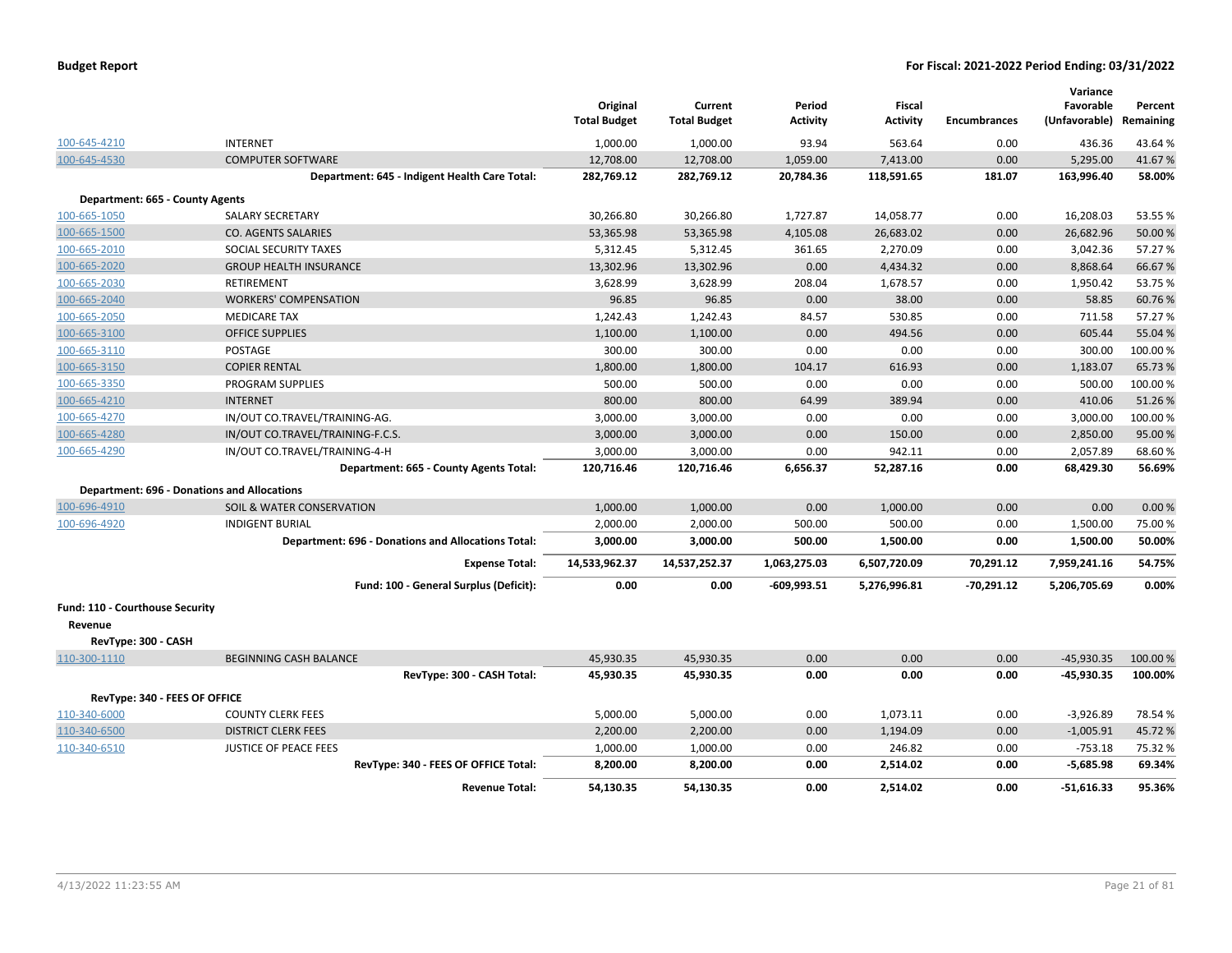|                     |                                                                | Original<br><b>Total Budget</b> | Current<br><b>Total Budget</b> | Period<br>Activity | <b>Fiscal</b><br><b>Activity</b> | <b>Encumbrances</b> | Variance<br>Favorable<br>(Unfavorable) | Percent<br>Remaining |
|---------------------|----------------------------------------------------------------|---------------------------------|--------------------------------|--------------------|----------------------------------|---------------------|----------------------------------------|----------------------|
| <b>Expense</b>      |                                                                |                                 |                                |                    |                                  |                     |                                        |                      |
|                     | Department: 541 - Courthouse Security Part-Time                |                                 |                                |                    |                                  |                     |                                        |                      |
| 110-541-1070        | <b>SALARY PART-TIME</b>                                        | 53,830.40                       | 53,830.40                      | 0.00               | 13,664.64                        | 0.00                | 40,165.76                              | 74.62%               |
|                     | Department: 541 - Courthouse Security Part-Time Total:         | 53,830.40                       | 53,830.40                      | 0.00               | 13,664.64                        | 0.00                | 40,165.76                              | 74.62%               |
|                     | Department: 542 - Security Equipment                           |                                 |                                |                    |                                  |                     |                                        |                      |
| 110-542-4830        | <b>ALARM MONITORING</b>                                        | 299.95                          | 299.95                         | 0.00               | 0.00                             | 0.00                | 299.95                                 | 100.00 %             |
|                     | Department: 542 - Security Equipment Total:                    | 299.95                          | 299.95                         | 0.00               | 0.00                             | 0.00                | 299.95                                 | 100.00%              |
|                     | <b>Expense Total:</b>                                          | 54,130.35                       | 54,130.35                      | 0.00               | 13,664.64                        | 0.00                | 40,465.71                              | 74.76%               |
|                     | Fund: 110 - Courthouse Security Surplus (Deficit):             | 0.00                            | 0.00                           | 0.00               | $-11,150.62$                     | 0.00                | -11,150.62                             | 0.00%                |
|                     | Fund: 111 - Justice Court Building Security                    |                                 |                                |                    |                                  |                     |                                        |                      |
| Revenue             |                                                                |                                 |                                |                    |                                  |                     |                                        |                      |
| RevType: 300 - CASH |                                                                |                                 |                                |                    |                                  |                     |                                        |                      |
| 111-300-1140        | <b>BEGINNING CASH</b>                                          | 1,100.00                        | 1,100.00                       | 0.00               | 0.00                             | 0.00                | $-1,100.00$                            | 100.00 %             |
|                     | RevType: 300 - CASH Total:                                     | 1,100.00                        | 1,100.00                       | 0.00               | 0.00                             | 0.00                | $-1,100.00$                            | 100.00%              |
|                     | RevType: 370 - MISCELLANEOUS                                   |                                 |                                |                    |                                  |                     |                                        |                      |
| 111-370-4550        | JP1 SECURITY FEE                                               | 500.00                          | 500.00                         | 0.00               | 0.00                             | 0.00                | $-500.00$                              | 100.00 %             |
| 111-370-4560        | <b>JP2 SECURITY FEE</b>                                        | 150.00                          | 150.00                         | 0.00               | 0.00                             | 0.00                | $-150.00$                              | 100.00%              |
| 111-370-4570        | <b>JP3 SECURITY FEE</b>                                        | 350.00                          | 350.00                         | 0.00               | 1.59                             | 0.00                | $-348.41$                              | 99.55%               |
|                     | RevType: 370 - MISCELLANEOUS Total:                            | 1,000.00                        | 1,000.00                       | 0.00               | 1.59                             | 0.00                | $-998.41$                              | 99.84%               |
|                     | <b>Revenue Total:</b>                                          | 2,100.00                        | 2,100.00                       | 0.00               | 1.59                             | 0.00                | $-2,098.41$                            | 99.92%               |
| <b>Expense</b>      |                                                                |                                 |                                |                    |                                  |                     |                                        |                      |
|                     | Department: 454 - Justice Ct Bldg Expense                      |                                 |                                |                    |                                  |                     |                                        |                      |
| 111-454-3200        | <b>JP1 SECURITY EXPENSE</b>                                    | 1,000.00                        | 1.000.00                       | 0.00               | 0.00                             | 0.00                | 1,000.00                               | 100.00 %             |
| 111-454-3210        | JP2 SECURITY EXPENSE                                           | 1,000.00                        | 1,000.00                       | 0.00               | 0.00                             | 0.00                | 1,000.00                               | 100.00 %             |
| 111-454-3220        | <b>JP3 SECURITY EXPENSE</b>                                    | 100.00                          | 100.00                         | 0.00               | 0.00                             | 0.00                | 100.00                                 | 100.00 %             |
|                     | Department: 454 - Justice Ct Bldg Expense Total:               | 2,100.00                        | 2,100.00                       | 0.00               | 0.00                             | 0.00                | 2,100.00                               | 100.00%              |
|                     | <b>Expense Total:</b>                                          | 2,100.00                        | 2,100.00                       | 0.00               | 0.00                             | 0.00                | 2,100.00                               | 100.00%              |
|                     | Fund: 111 - Justice Court Building Security Surplus (Deficit): | 0.00                            | 0.00                           | 0.00               | 1.59                             | 0.00                | 1.59                                   | 0.00%                |
|                     | Fund: 120 - County Clerk Vital Statistics                      |                                 |                                |                    |                                  |                     |                                        |                      |
| Revenue             |                                                                |                                 |                                |                    |                                  |                     |                                        |                      |
|                     | RevType: 370 - MISCELLANEOUS                                   |                                 |                                |                    |                                  |                     |                                        |                      |
| 120-370-1340        | CO.CLK.VITAL STAT.FEE                                          | 0.00                            | 0.00                           | 0.00               | 72.00                            | 0.00                | 72.00                                  | 0.00%                |
|                     | RevType: 370 - MISCELLANEOUS Total:                            | 0.00                            | 0.00                           | 0.00               | 72.00                            | 0.00                | 72.00                                  | 0.00%                |
|                     | <b>Revenue Total:</b>                                          | 0.00                            | 0.00                           | 0.00               | 72.00                            | 0.00                | 72.00                                  | 0.00%                |
|                     | Fund: 120 - County Clerk Vital Statistics Total:               | 0.00                            | 0.00                           | 0.00               | 72.00                            | 0.00                | 72.00                                  | 0.00%                |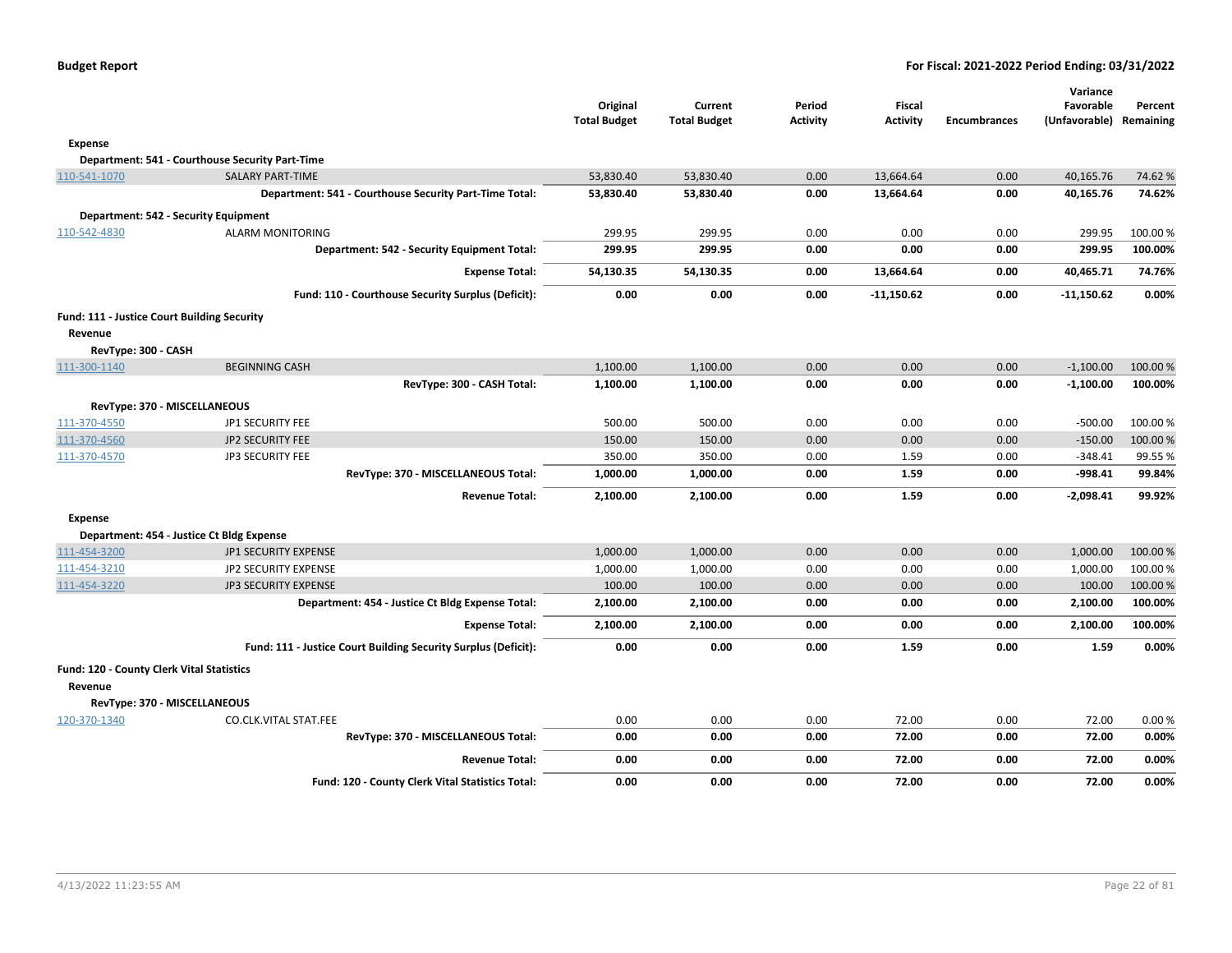|                                |                                                                | Original<br><b>Total Budget</b> | Current<br><b>Total Budget</b> | Period<br><b>Activity</b> | Fiscal<br><b>Activity</b> | <b>Encumbrances</b> | Variance<br>Favorable<br>(Unfavorable) Remaining | Percent    |
|--------------------------------|----------------------------------------------------------------|---------------------------------|--------------------------------|---------------------------|---------------------------|---------------------|--------------------------------------------------|------------|
|                                | <b>Fund: 121 - County Clerk Records Management</b>             |                                 |                                |                           |                           |                     |                                                  |            |
| Revenue                        |                                                                |                                 |                                |                           |                           |                     |                                                  |            |
| RevType: 300 - CASH            |                                                                |                                 |                                |                           |                           |                     |                                                  |            |
| 121-300-1180                   | <b>BEGINNING CASH BALANCE</b>                                  | 36,978.22                       | 36,978.22                      | 0.00                      | 0.00                      | 0.00                | $-36,978.22$                                     | 100.00 %   |
|                                | RevType: 300 - CASH Total:                                     | 36,978.22                       | 36,978.22                      | 0.00                      | 0.00                      | 0.00                | $-36,978.22$                                     | 100.00%    |
| RevType: 370 - MISCELLANEOUS   |                                                                |                                 |                                |                           |                           |                     |                                                  |            |
| 121-370-1310                   | <b>IMAGES FEES AND COPIES</b>                                  | 11,000.00                       | 11,000.00                      | 2,054.50                  | 11,683.00                 | 0.00                | 683.00                                           | 106.21%    |
| 121-370-1330                   | <b>CO.CLERK PRESERVE REC FEE</b>                               | 55,000.00                       | 55,000.00                      | 0.00                      | 375.02                    | 0.00                | $-54,624.98$                                     | 99.32 %    |
|                                | RevType: 370 - MISCELLANEOUS Total:                            | 66,000.00                       | 66,000.00                      | 2,054.50                  | 12,058.02                 | 0.00                | $-53,941.98$                                     | 81.73%     |
|                                |                                                                |                                 |                                |                           |                           |                     |                                                  |            |
|                                | <b>Revenue Total:</b>                                          | 102,978.22                      | 102,978.22                     | 2,054.50                  | 12,058.02                 | 0.00                | $-90,920.20$                                     | 88.29%     |
| <b>Expense</b>                 |                                                                |                                 |                                |                           |                           |                     |                                                  |            |
|                                | Department: 402 - Co.Clerk Records Mgt. Exp.                   |                                 |                                |                           |                           |                     |                                                  |            |
| 121-402-1040                   | <b>SALARY DEPUTY</b>                                           | 27,535.24                       | 27,535.24                      | 2,039.64                  | 13,257.67                 | 0.00                | 14,277.57                                        | 51.85%     |
| 121-402-2010                   | SOCIAL SECURITY TAXES                                          | 1,707.18                        | 1,707.18                       | 126.46                    | 821.99                    | 0.00                | 885.19                                           | 51.85%     |
| 121-402-2020                   | <b>GROUP HEALTH INSURANCE</b>                                  | 13,302.96                       | 13,302.96                      | 1,108.58                  | 6,651.48                  | 0.00                | 6,651.48                                         | 50.00%     |
| 121-402-2030                   | <b>RETIREMENT</b>                                              | 3,301.47                        | 3,301.47                       | 245.58                    | 1,583.39                  | 0.00                | 1,718.08                                         | 52.04 %    |
| 121-402-2040                   | <b>WORKERS COMPENSATION</b>                                    | 88.11                           | 88.11                          | 0.00                      | 34.58                     | 0.00                | 53.53                                            | 60.75%     |
| 121-402-2050                   | <b>MEDICARE TAX</b>                                            | 399.26                          | 399.26                         | 29.58                     | 192.27                    | 0.00                | 206.99                                           | 51.84 %    |
| 121-402-3100                   | <b>OFFICE SUPPLIES</b>                                         | 300.00                          | 300.00                         | 110.97                    | 110.97                    | 0.00                | 189.03                                           | 63.01%     |
| 121-402-3120                   | <b>IMAGING SYSTEM</b>                                          | 55,744.00                       | 55,744.00                      | 0.00                      | 17,152.00                 | 0.00                | 38,592.00                                        | 69.23 %    |
| 121-402-3150                   | <b>COPIER MAINTENANCE</b>                                      | 600.00                          | 600.00                         | 0.00                      | 0.00                      | 0.00                | 600.00                                           | 100.00%    |
| 121-402-4370                   | DIGITAL IMAGING OF MICROFILM                                   | 0.00                            | 0.00                           | 0.00                      | 6,652.75                  | 0.00                | $-6,652.75$                                      | 0.00%      |
|                                | Department: 402 - Co.Clerk Records Mgt. Exp. Total:            | 102,978.22                      | 102,978.22                     | 3,660.81                  | 46,457.10                 | 0.00                | 56,521.12                                        | 54.89%     |
|                                | <b>Expense Total:</b>                                          | 102,978.22                      | 102,978.22                     | 3,660.81                  | 46,457.10                 | 0.00                | 56,521.12                                        | 54.89%     |
|                                | Fund: 121 - County Clerk Records Management Surplus (Deficit): | 0.00                            | 0.00                           | $-1,606.31$               | -34,399.08                | 0.00                | $-34,399.08$                                     | 0.00%      |
| Fund: 122 - Chapter 19 Funds   |                                                                |                                 |                                |                           |                           |                     |                                                  |            |
| Revenue                        |                                                                |                                 |                                |                           |                           |                     |                                                  |            |
| RevType: 330 - GRANTS          |                                                                |                                 |                                |                           |                           |                     |                                                  |            |
| 122-330-4030                   | <b>CHAPTER 19 FUNDS</b>                                        | 700.00                          | 700.00                         | 0.00                      | 1,503.22                  | 0.00                | 803.22                                           | 214.75 %   |
|                                | RevType: 330 - GRANTS Total:                                   | 700.00                          | 700.00                         | 0.00                      | 1,503.22                  | 0.00                | 803.22                                           | 114.75%    |
|                                | <b>Revenue Total:</b>                                          | 700.00                          | 700.00                         | 0.00                      | 1,503.22                  | 0.00                | 803.22                                           | 114.75%    |
| Expense                        |                                                                |                                 |                                |                           |                           |                     |                                                  |            |
| Department: 403 - County Clerk |                                                                |                                 |                                |                           |                           |                     |                                                  |            |
| 122-403-3100                   | <b>OFFICE SUPPLIES</b>                                         | 700.00                          | 700.00                         | 0.00                      | 0.00                      | 750.00              | $-50.00$                                         | $-7.14%$   |
| 122-403-4270                   | OUT OF COUNTY TRAVEL/TRAINING                                  | 0.00                            | 0.00                           | 0.00                      | 967.72                    | 0.00                | $-967.72$                                        | 0.00%      |
|                                | Department: 403 - County Clerk Total:                          | 700.00                          | 700.00                         | 0.00                      | 967.72                    | 750.00              | -1,017.72                                        | $-145.39%$ |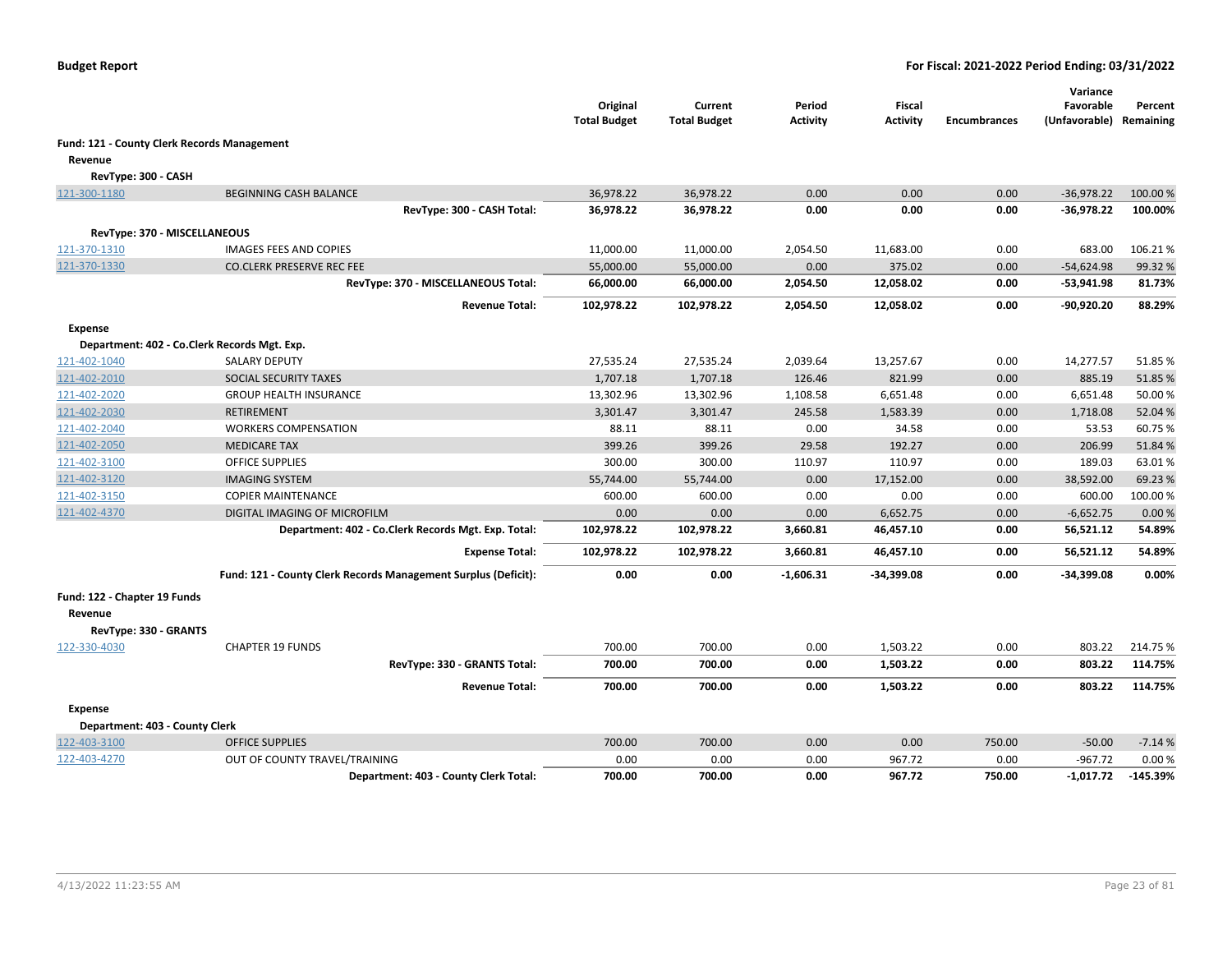| <b>Budget Report</b> |  |
|----------------------|--|
|----------------------|--|

|                                     |                                                                       | Original            | Current             | Period          | <b>Fiscal</b>   |                     | Variance<br>Favorable   | Percent    |
|-------------------------------------|-----------------------------------------------------------------------|---------------------|---------------------|-----------------|-----------------|---------------------|-------------------------|------------|
|                                     |                                                                       | <b>Total Budget</b> | <b>Total Budget</b> | <b>Activity</b> | <b>Activity</b> | <b>Encumbrances</b> | (Unfavorable) Remaining |            |
|                                     | Department: 478 - HAVA CARES Act Coronavirus Relief                   |                     |                     |                 |                 |                     |                         |            |
| 122-478-1090                        | <b>SALARY ELECTION</b>                                                | 0.00                | 0.00                | 0.00            | 535.50          | 0.00                | $-535.50$               | 0.00%      |
|                                     | Department: 478 - HAVA CARES Act Coronavirus Relief Total:            | 0.00                | 0.00                | 0.00            | 535.50          | 0.00                | $-535.50$               | 0.00%      |
|                                     | <b>Expense Total:</b>                                                 | 700.00              | 700.00              | 0.00            | 1,503.22        | 750.00              | $-1,553.22$             | $-221.89%$ |
|                                     | Fund: 122 - Chapter 19 Funds Surplus (Deficit):                       | 0.00                | 0.00                | 0.00            | 0.00            | $-750.00$           | $-750.00$               | 0.00%      |
| Fund: 123 - Election Equipment Fund |                                                                       |                     |                     |                 |                 |                     |                         |            |
| Revenue                             |                                                                       |                     |                     |                 |                 |                     |                         |            |
|                                     | RevType: 340 - FEES OF OFFICE                                         |                     |                     |                 |                 |                     |                         |            |
| 123-340-4840                        | ELECTION REIMBURSEMENTS                                               | 4,000.00            | 4,000.00            | 0.00            | 648.00          | 0.00                | $-3,352.00$             | 83.80%     |
|                                     | RevType: 340 - FEES OF OFFICE Total:                                  | 4,000.00            | 4,000.00            | 0.00            | 648.00          | 0.00                | $-3,352.00$             | 83.80%     |
|                                     | RevType: 370 - MISCELLANEOUS                                          |                     |                     |                 |                 |                     |                         |            |
| 123-370-1840                        | <b>LOCAL FUNDING</b>                                                  | 96,088.00           | 96,088.00           | 0.00            | 0.00            | 0.00                | $-96,088.00$            | 100.00%    |
|                                     | RevType: 370 - MISCELLANEOUS Total:                                   | 96,088.00           | 96,088.00           | 0.00            | 0.00            | 0.00                | $-96,088.00$            | 100.00%    |
|                                     | <b>Revenue Total:</b>                                                 | 100,088.00          | 100,088.00          | 0.00            | 648.00          | 0.00                | $-99,440.00$            | 99.35%     |
| Expense                             |                                                                       |                     |                     |                 |                 |                     |                         |            |
| Department: 403 - County Clerk      |                                                                       |                     |                     |                 |                 |                     |                         |            |
| 123-403-5725                        | CAPITAL LEASE PAYMENTS                                                | 96,088.00           | 96,088.00           | 96,088.00       | 96,088.00       | 0.00                | 0.00                    | 0.00%      |
| 123-403-5730                        | <b>ELECTION EQUIPMENT</b>                                             | 4,000.00            | 4,000.00            | 0.00            | 0.00            | 0.00                | 4,000.00                | 100.00 %   |
|                                     | Department: 403 - County Clerk Total:                                 | 100,088.00          | 100,088.00          | 96,088.00       | 96,088.00       | 0.00                | 4,000.00                | 4.00%      |
|                                     | <b>Expense Total:</b>                                                 | 100,088.00          | 100,088.00          | 96,088.00       | 96,088.00       | 0.00                | 4,000.00                | 4.00%      |
|                                     | Fund: 123 - Election Equipment Fund Surplus (Deficit):                | 0.00                | 0.00                | $-96,088.00$    | $-95,440.00$    | 0.00                | -95,440.00              | 0.00%      |
|                                     | Fund: 125 - County Clerk Co.& Dist.CourtTechnology                    |                     |                     |                 |                 |                     |                         |            |
| Revenue                             |                                                                       |                     |                     |                 |                 |                     |                         |            |
|                                     | RevType: 370 - MISCELLANEOUS                                          |                     |                     |                 |                 |                     |                         |            |
| 125-370-4400                        | CO. CLK. CO. & DIST. CT. TECHNOLOGY FEE                               | 300.00              | 300.00              | 0.00            | 72.51           | 0.00                | $-227.49$               | 75.83%     |
|                                     | RevType: 370 - MISCELLANEOUS Total:                                   | 300.00              | 300.00              | 0.00            | 72.51           | 0.00                | $-227.49$               | 75.83%     |
|                                     | <b>Revenue Total:</b>                                                 | 300.00              | 300.00              | 0.00            | 72.51           | 0.00                | $-227.49$               | 75.83%     |
| Expense                             |                                                                       |                     |                     |                 |                 |                     |                         |            |
|                                     | Department: 440 - Technology Equipment                                |                     |                     |                 |                 |                     |                         |            |
| 125-440-5720                        | <b>OFFICE EQUIPMENT</b>                                               | 300.00              | 300.00              | 0.00            | 0.00            | 0.00                | 300.00                  | 100.00%    |
|                                     | Department: 440 - Technology Equipment Total:                         | 300.00              | 300.00              | 0.00            | 0.00            | 0.00                | 300.00                  | 100.00%    |
|                                     | <b>Expense Total:</b>                                                 | 300.00              | 300.00              | 0.00            | 0.00            | 0.00                | 300.00                  | 100.00%    |
|                                     | Fund: 125 - County Clerk Co.& Dist.CourtTechnology Surplus (Deficit): | 0.00                | 0.00                | 0.00            | 72.51           | 0.00                | 72.51                   | 0.00%      |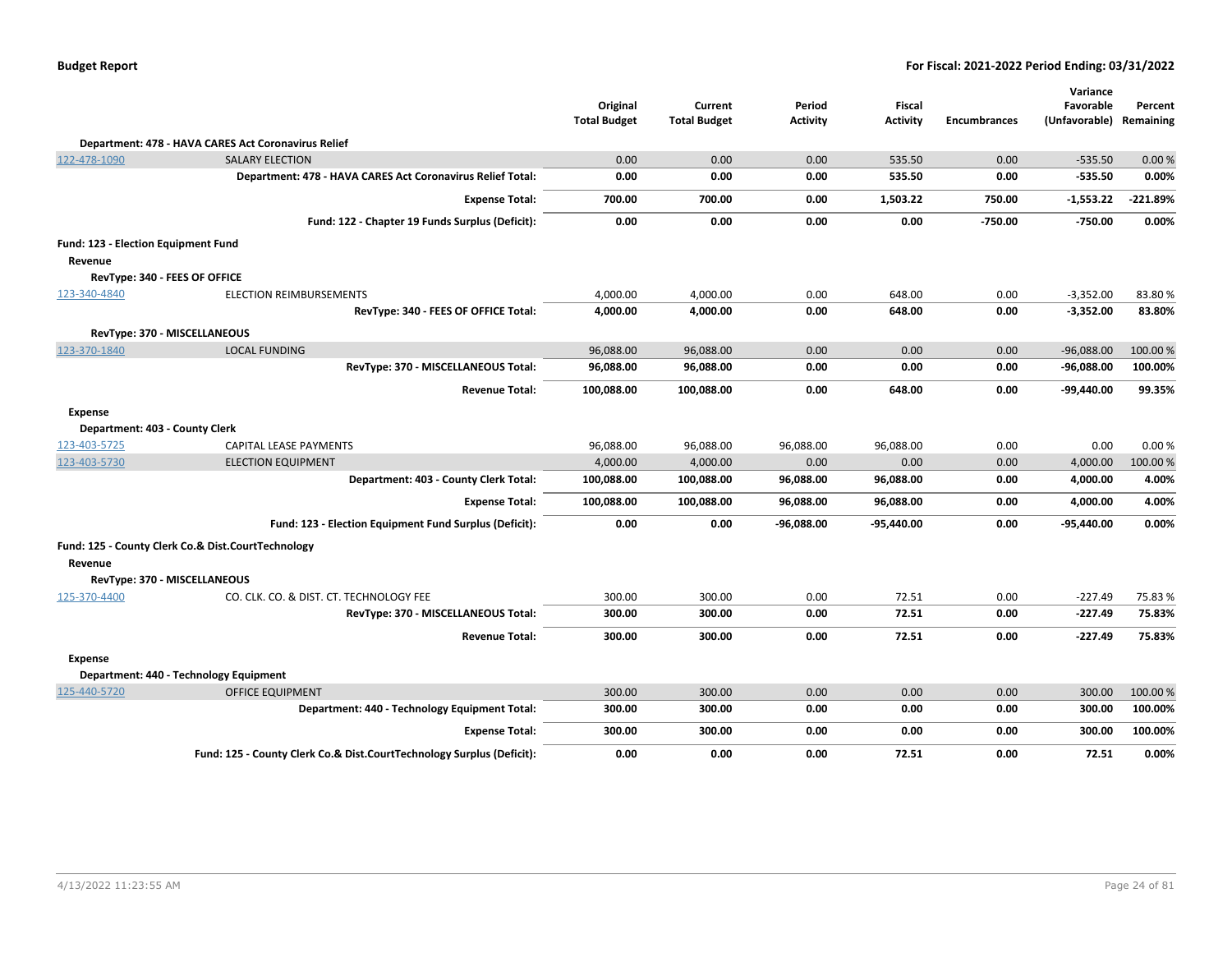|                                                 |                                                                        | Original<br><b>Total Budget</b> | Current<br><b>Total Budget</b> | Period<br><b>Activity</b> | Fiscal<br><b>Activity</b> | <b>Encumbrances</b> | Variance<br>Favorable<br>(Unfavorable) Remaining | Percent  |
|-------------------------------------------------|------------------------------------------------------------------------|---------------------------------|--------------------------------|---------------------------|---------------------------|---------------------|--------------------------------------------------|----------|
|                                                 | Fund: 126 - County Clerk Court Records Preservation                    |                                 |                                |                           |                           |                     |                                                  |          |
| Revenue                                         |                                                                        |                                 |                                |                           |                           |                     |                                                  |          |
|                                                 | RevType: 370 - MISCELLANEOUS                                           |                                 |                                |                           |                           |                     |                                                  |          |
| 126-370-1330                                    | CO.CLK.COURT RECORDS PRESERVATION                                      | 300.00                          | 300.00                         | 0.00                      | 170.00                    | 0.00                | $-130.00$                                        | 43.33%   |
|                                                 | RevType: 370 - MISCELLANEOUS Total:                                    | 300.00                          | 300.00                         | 0.00                      | 170.00                    | 0.00                | $-130.00$                                        | 43.33%   |
|                                                 | <b>Revenue Total:</b>                                                  | 300.00                          | 300.00                         | 0.00                      | 170.00                    | 0.00                | $-130.00$                                        | 43.33%   |
| <b>Expense</b>                                  |                                                                        |                                 |                                |                           |                           |                     |                                                  |          |
|                                                 | Department: 544 - County Clerk Records Pres. Equip.                    |                                 |                                |                           |                           |                     |                                                  |          |
| 126-544-5720                                    | <b>OFFICE EQUIPMENT</b>                                                | 300.00                          | 300.00                         | 0.00                      | 0.00                      | 0.00                | 300.00                                           | 100.00%  |
|                                                 | Department: 544 - County Clerk Records Pres. Equip. Total:             | 300.00                          | 300.00                         | 0.00                      | 0.00                      | 0.00                | 300.00                                           | 100.00%  |
|                                                 | <b>Expense Total:</b>                                                  | 300.00                          | 300.00                         | 0.00                      | 0.00                      | 0.00                | 300.00                                           | 100.00%  |
|                                                 | Fund: 126 - County Clerk Court Records Preservation Surplus (Deficit): | 0.00                            | 0.00                           | 0.00                      | 170.00                    | 0.00                | 170.00                                           | 0.00%    |
| <b>Fund: 127 - County Clerk Records Archive</b> |                                                                        |                                 |                                |                           |                           |                     |                                                  |          |
| Revenue                                         |                                                                        |                                 |                                |                           |                           |                     |                                                  |          |
| RevType: 300 - CASH                             |                                                                        |                                 |                                |                           |                           |                     |                                                  |          |
| 127-300-1530                                    | BEGINNING CASH BALANCE                                                 | 70,000.00                       | 70,000.00                      | 0.00                      | 0.00                      | 0.00                | $-70,000.00$                                     | 100.00%  |
|                                                 | RevType: 300 - CASH Total:                                             | 70,000.00                       | 70,000.00                      | 0.00                      | 0.00                      | 0.00                | $-70,000.00$                                     | 100.00%  |
|                                                 | RevType: 370 - MISCELLANEOUS                                           |                                 |                                |                           |                           |                     |                                                  |          |
| 127-370-1330                                    | CO. CLERK RECORDS ARCHIVE FEE                                          | 70,000.00                       | 70,000.00                      | 0.00                      | 8,330.00                  | 0.00                | $-61,670.00$                                     | 88.10%   |
|                                                 | RevType: 370 - MISCELLANEOUS Total:                                    | 70,000.00                       | 70,000.00                      | 0.00                      | 8,330.00                  | 0.00                | $-61,670.00$                                     | 88.10%   |
|                                                 | <b>Revenue Total:</b>                                                  | 140,000.00                      | 140,000.00                     | 0.00                      | 8,330.00                  | 0.00                | $-131,670.00$                                    | 94.05%   |
| <b>Expense</b>                                  |                                                                        |                                 |                                |                           |                           |                     |                                                  |          |
| Department: 403 - County Clerk                  |                                                                        |                                 |                                |                           |                           |                     |                                                  |          |
| 127-403-4370                                    | <b>DIGITAL IMAGING</b>                                                 | 140,000.00                      | 140,000.00                     | 0.00                      | 0.00                      | 0.00                | 140,000.00                                       | 100.00 % |
|                                                 | Department: 403 - County Clerk Total:                                  | 140,000.00                      | 140,000.00                     | 0.00                      | 0.00                      | 0.00                | 140,000.00                                       | 100.00%  |
|                                                 | <b>Expense Total:</b>                                                  | 140,000.00                      | 140,000.00                     | 0.00                      | 0.00                      | 0.00                | 140,000.00                                       | 100.00%  |
|                                                 | Fund: 127 - County Clerk Records Archive Surplus (Deficit):            | 0.00                            | 0.00                           | 0.00                      | 8,330.00                  | 0.00                | 8,330.00                                         | 0.00%    |
| Fund: 130 - Bail Bond Trust Fund                |                                                                        |                                 |                                |                           |                           |                     |                                                  |          |
| Revenue                                         |                                                                        |                                 |                                |                           |                           |                     |                                                  |          |
| RevType: 345 - BONDS                            |                                                                        |                                 |                                |                           |                           |                     |                                                  |          |
| 130-345-1130                                    | <b>SURETY BAIL BOND FEE</b>                                            | 7,000.00                        | 7,000.00                       | 540.00                    | 2,595.00                  | 0.00                | $-4,405.00$                                      | 62.93 %  |
|                                                 | RevType: 345 - BONDS Total:                                            | 7,000.00                        | 7,000.00                       | 540.00                    | 2,595.00                  | 0.00                | $-4,405.00$                                      | 62.93%   |
|                                                 | <b>Revenue Total:</b>                                                  | 7,000.00                        | 7,000.00                       | 540.00                    | 2,595.00                  | 0.00                | $-4,405.00$                                      | 62.93%   |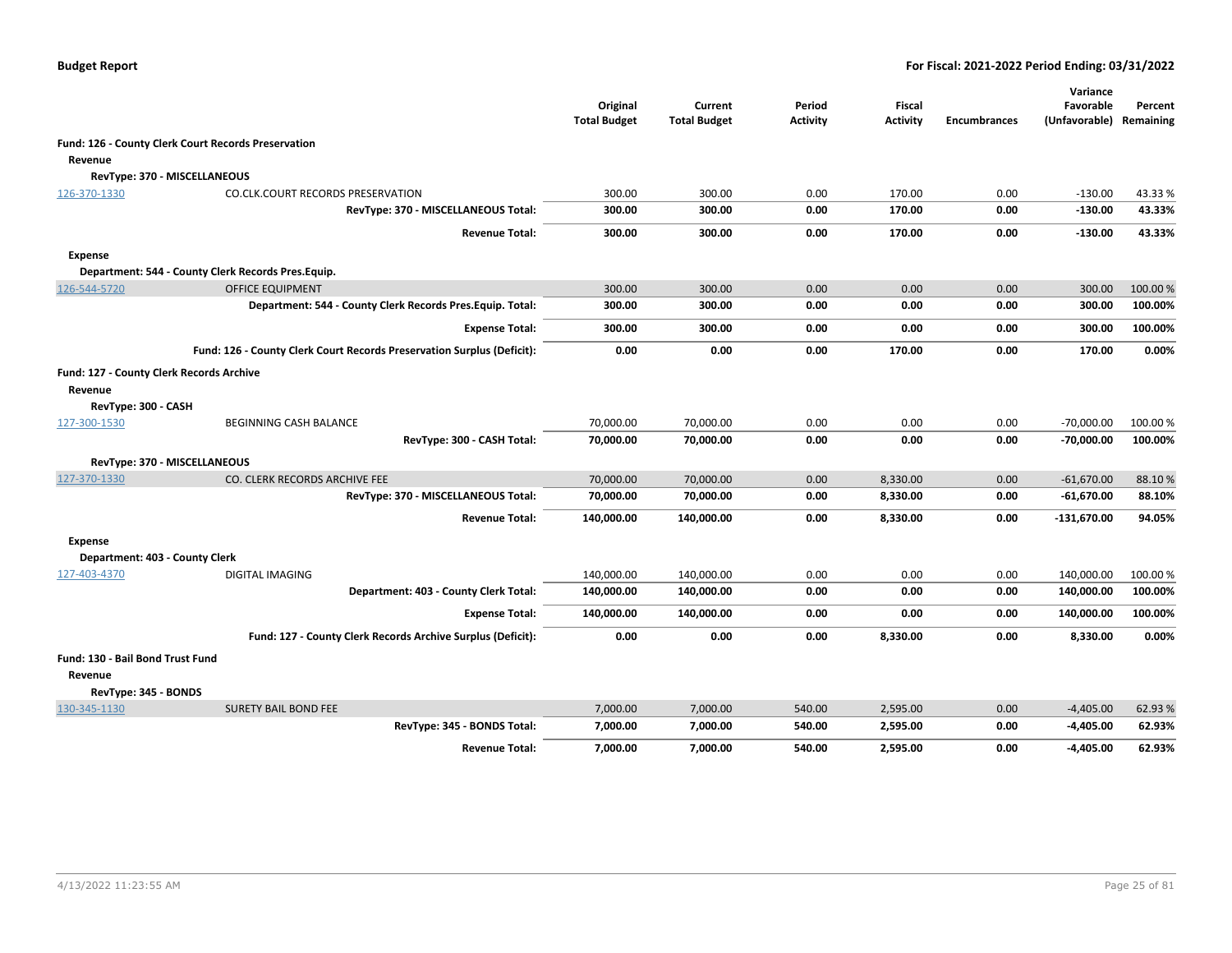|                                      |                                                               | Original<br><b>Total Budget</b> | Current<br><b>Total Budget</b> | Period<br><b>Activity</b> | <b>Fiscal</b><br><b>Activity</b> | <b>Encumbrances</b> | Variance<br>Favorable<br>(Unfavorable) Remaining | Percent  |
|--------------------------------------|---------------------------------------------------------------|---------------------------------|--------------------------------|---------------------------|----------------------------------|---------------------|--------------------------------------------------|----------|
| <b>Expense</b>                       |                                                               |                                 |                                |                           |                                  |                     |                                                  |          |
|                                      | Department: 498 - Bail Bond Fee Expense                       |                                 |                                |                           |                                  |                     |                                                  |          |
| 130-498-4890                         | <b>QUARTERLY BAIL BOND FEES</b>                               | 7,000.00                        | 7,000.00                       | 0.00                      | 0.00                             | 0.00                | 7,000.00                                         | 100.00 % |
|                                      | Department: 498 - Bail Bond Fee Expense Total:                | 7,000.00                        | 7,000.00                       | 0.00                      | 0.00                             | 0.00                | 7,000.00                                         | 100.00%  |
|                                      | <b>Expense Total:</b>                                         | 7,000.00                        | 7,000.00                       | 0.00                      | 0.00                             | 0.00                | 7,000.00                                         | 100.00%  |
|                                      | Fund: 130 - Bail Bond Trust Fund Surplus (Deficit):           | 0.00                            | 0.00                           | 540.00                    | 2,595.00                         | 0.00                | 2,595.00                                         | 0.00%    |
|                                      | Fund: 160 - County Judge Excess Supplement                    |                                 |                                |                           |                                  |                     |                                                  |          |
| Revenue                              |                                                               |                                 |                                |                           |                                  |                     |                                                  |          |
| RevType: 300 - CASH                  |                                                               |                                 |                                |                           |                                  |                     |                                                  |          |
| 160-300-1160                         | BEGINNING CASH BALANCE                                        | 4,750.00                        | 4,750.00                       | 0.00                      | 0.00                             | 0.00                | $-4,750.00$                                      | 100.00 % |
|                                      | RevType: 300 - CASH Total:                                    | 4,750.00                        | 4,750.00                       | 0.00                      | 0.00                             | 0.00                | $-4,750.00$                                      | 100.00%  |
|                                      | <b>Revenue Total:</b>                                         | 4,750.00                        | 4,750.00                       | 0.00                      | 0.00                             | 0.00                | $-4,750.00$                                      | 100.00%  |
| <b>Expense</b>                       |                                                               |                                 |                                |                           |                                  |                     |                                                  |          |
|                                      | Department: 452 - Excess Supplement County Judge              |                                 |                                |                           |                                  |                     |                                                  |          |
| 160-452-3100                         | <b>OFFICE SUPPLIES</b>                                        | 750.00                          | 750.00                         | 80.78                     | 205.30                           | 5.58                | 539.12                                           | 71.88%   |
| 160-452-3110                         | <b>POSTAGE</b>                                                | 1,500.00                        | 1,500.00                       | 188.68                    | 734.17                           | 0.00                | 765.83                                           | 51.06%   |
| 160-452-3150                         | <b>COPIER RENTAL</b>                                          | 1,300.00                        | 1,300.00                       | 101.40                    | 611.43                           | 0.00                | 688.57                                           | 52.97%   |
| 160-452-4270                         | <b>OUT OF COUNTY TRAVEL</b>                                   | 1,000.00                        | 1,000.00                       | 0.00                      | 12.00                            | 0.00                | 988.00                                           | 98.80%   |
| 160-452-4520                         | <b>R&amp;M EQUIPMENT</b>                                      | 200.00                          | 200.00                         | 0.00                      | 0.00                             | 0.00                | 200.00                                           | 100.00%  |
|                                      | Department: 452 - Excess Supplement County Judge Total:       | 4,750.00                        | 4,750.00                       | 370.86                    | 1,562.90                         | 5.58                | 3,181.52                                         | 66.98%   |
|                                      | <b>Expense Total:</b>                                         | 4,750.00                        | 4,750.00                       | 370.86                    | 1,562.90                         | 5.58                | 3,181.52                                         | 66.98%   |
|                                      | Fund: 160 - County Judge Excess Supplement Surplus (Deficit): | 0.00                            | 0.00                           | -370.86                   | $-1,562.90$                      | $-5.58$             | $-1,568.48$                                      | 0.00%    |
| Fund: 161 - Probate Judges Education |                                                               |                                 |                                |                           |                                  |                     |                                                  |          |
| Revenue                              |                                                               |                                 |                                |                           |                                  |                     |                                                  |          |
| RevType: 340 - FEES OF OFFICE        |                                                               |                                 |                                |                           |                                  |                     |                                                  |          |
| 161-340-1310                         | PROBATE JUDGES EDUCATION                                      | 150.00                          | 150.00                         | 0.00                      | 70.00                            | 0.00                | $-80.00$                                         | 53.33 %  |
|                                      | RevType: 340 - FEES OF OFFICE Total:                          | 150.00                          | 150.00                         | 0.00                      | 70.00                            | 0.00                | $-80.00$                                         | 53.33%   |
|                                      | <b>Revenue Total:</b>                                         | 150.00                          | 150.00                         | 0.00                      | 70.00                            | 0.00                | $-80.00$                                         | 53.33%   |
| <b>Expense</b>                       |                                                               |                                 |                                |                           |                                  |                     |                                                  |          |
|                                      | Department: 412 - Probate Judges Expense                      |                                 |                                |                           |                                  |                     |                                                  |          |
| 161-412-4270                         | OUT OF COUNTY TRAVEL                                          | 150.00                          | 150.00                         | 0.00                      | 0.00                             | 0.00                | 150.00                                           | 100.00 % |
|                                      | Department: 412 - Probate Judges Expense Total:               | 150.00                          | 150.00                         | 0.00                      | 0.00                             | 0.00                | 150.00                                           | 100.00%  |
|                                      | <b>Expense Total:</b>                                         | 150.00                          | 150.00                         | 0.00                      | 0.00                             | 0.00                | 150.00                                           | 100.00%  |
|                                      | Fund: 161 - Probate Judges Education Surplus (Deficit):       | 0.00                            | 0.00                           | 0.00                      | 70.00                            | 0.00                | 70.00                                            | 0.00%    |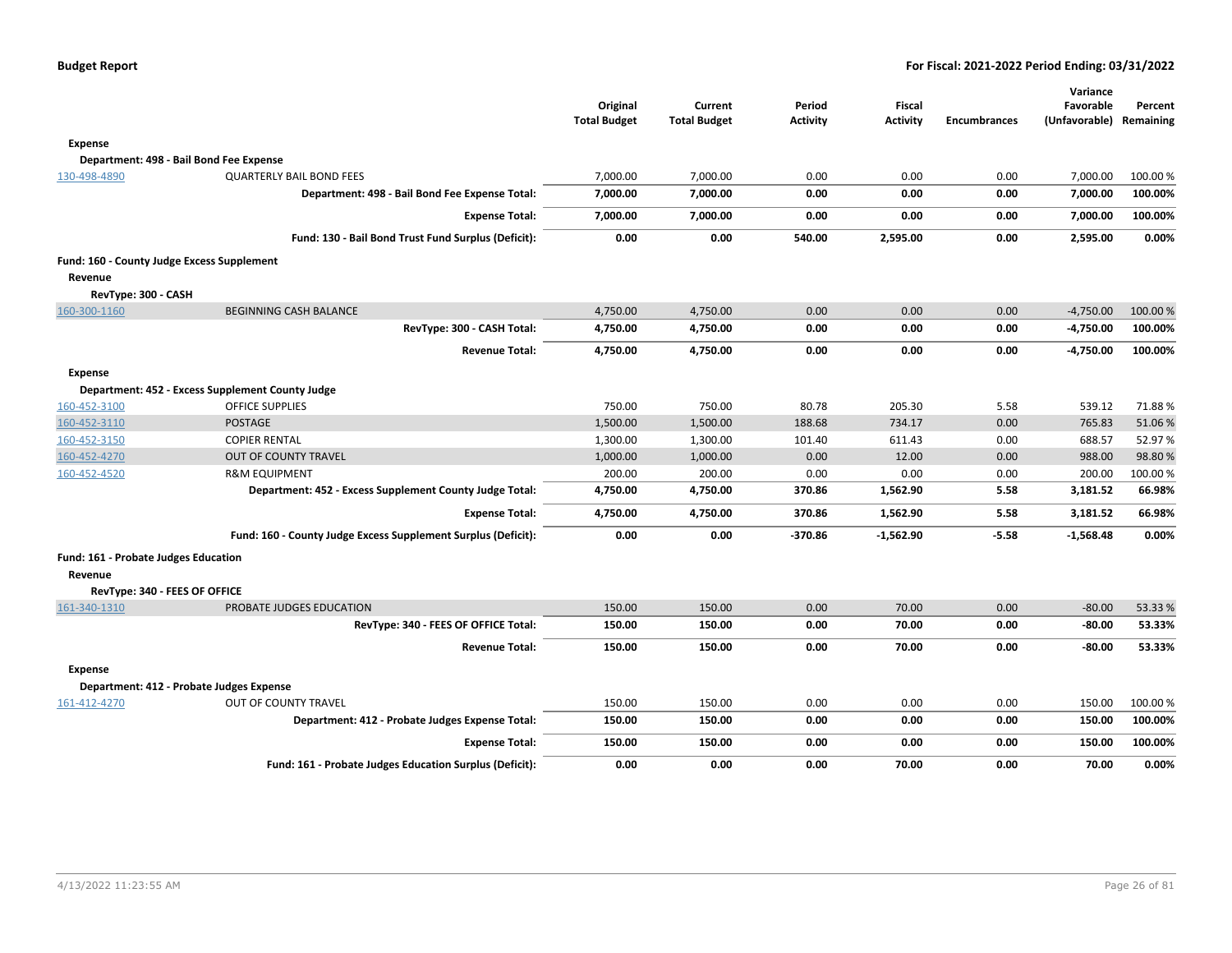|                                                              |                                                                  | Original<br><b>Total Budget</b> | Current<br><b>Total Budget</b> | Period<br><b>Activity</b> | <b>Fiscal</b><br><b>Activity</b> | <b>Encumbrances</b> | Variance<br>Favorable<br>(Unfavorable) Remaining | Percent   |
|--------------------------------------------------------------|------------------------------------------------------------------|---------------------------------|--------------------------------|---------------------------|----------------------------------|---------------------|--------------------------------------------------|-----------|
| <b>Fund: 190 - District Clerk Records Management</b>         |                                                                  |                                 |                                |                           |                                  |                     |                                                  |           |
| Revenue                                                      |                                                                  |                                 |                                |                           |                                  |                     |                                                  |           |
| RevType: 370 - MISCELLANEOUS                                 |                                                                  |                                 |                                |                           |                                  |                     |                                                  |           |
| 190-370-1360                                                 | DST.CLK.PRES.REC.FEE                                             | 0.00                            | 0.00                           | 0.00                      | 997.16                           | 0.00                | 997.16                                           | 0.00%     |
|                                                              | RevType: 370 - MISCELLANEOUS Total:                              | 0.00                            | 0.00                           | 0.00                      | 997.16                           | 0.00                | 997.16                                           | 0.00%     |
|                                                              | <b>Revenue Total:</b>                                            | 0.00                            | 0.00                           | 0.00                      | 997.16                           | 0.00                | 997.16                                           | 0.00%     |
| <b>Expense</b>                                               |                                                                  |                                 |                                |                           |                                  |                     |                                                  |           |
| Department: 450 - District Clerk                             |                                                                  |                                 |                                |                           |                                  |                     |                                                  |           |
| 190-450-5720                                                 | OFFICE EQUIPMENT                                                 | 0.00                            | 0.00                           | 0.00                      | 162.72                           | $-114.48$           | $-48.24$                                         | 0.00%     |
|                                                              | Department: 450 - District Clerk Total:                          | 0.00                            | 0.00                           | 0.00                      | 162.72                           | $-114.48$           | $-48.24$                                         | 0.00%     |
|                                                              | <b>Expense Total:</b>                                            | 0.00                            | 0.00                           | 0.00                      | 162.72                           | $-114.48$           | $-48.24$                                         | 0.00%     |
|                                                              | Fund: 190 - District Clerk Records Management Surplus (Deficit): | 0.00                            | 0.00                           | 0.00                      | 834.44                           | 114.48              | 948.92                                           | 0.00%     |
| <b>Fund: 191 - District Court Records Archive</b><br>Revenue |                                                                  |                                 |                                |                           |                                  |                     |                                                  |           |
| RevType: 300 - CASH                                          |                                                                  |                                 |                                |                           |                                  |                     |                                                  |           |
| 191-300-1340                                                 | <b>BEGINNING CASH BALANCE</b>                                    | 34,423.31                       | 34,423.31                      | 0.00                      | 0.00                             | 0.00                | $-34,423.31$                                     | 100.00 %  |
|                                                              | RevType: 300 - CASH Total:                                       | 34,423.31                       | 34,423.31                      | 0.00                      | 0.00                             | 0.00                | $-34,423.31$                                     | 100.00%   |
| RevType: 370 - MISCELLANEOUS                                 |                                                                  |                                 |                                |                           |                                  |                     |                                                  |           |
| 191-370-4500                                                 | DISTRICT CT.RECORDS ARCHIVE FEE                                  | 330.18                          | 330.18                         | 0.00                      | 1,357.41                         | 0.00                | 1,027.23                                         | 411.11%   |
|                                                              | RevType: 370 - MISCELLANEOUS Total:                              | 330.18                          | 330.18                         | 0.00                      | 1,357.41                         | 0.00                | 1,027.23                                         | 311.11%   |
|                                                              | <b>Revenue Total:</b>                                            | 34,753.49                       | 34,753.49                      | 0.00                      | 1,357.41                         | 0.00                | $-33,396.08$                                     | 96.09%    |
| <b>Expense</b>                                               |                                                                  |                                 |                                |                           |                                  |                     |                                                  |           |
| Department: 450 - District Clerk                             |                                                                  |                                 |                                |                           |                                  |                     |                                                  |           |
| 191-450-1070                                                 | <b>SALARY PART-TIME</b>                                          | 31,111.56                       | 31,111.56                      | 1,418.12                  | 8,359.78                         | 0.00                | 22,751.78                                        | 73.13 %   |
| 191-450-2010                                                 | SOCIAL SECURITY TAXES                                            | 352.42                          | 352.42                         | 87.52                     | 515.66                           | 0.00                | $-163.24$                                        | $-46.32%$ |
| 191-450-2020                                                 | <b>GROUP HEALTH INSURANCE</b>                                    | 2,400.00                        | 2,400.00                       | 191.14                    | 1,146.84                         | 0.00                | 1,253.16                                         | 52.22 %   |
| 191-450-2030                                                 | RETIREMENT                                                       | 654.51                          | 654.51                         | 170.74                    | 999.53                           | 0.00                | $-345.02$                                        | $-52.71%$ |
| 191-450-2040                                                 | <b>WORKERS COMPENSATION</b>                                      | 85.00                           | 85.00                          | 0.00                      | 0.00                             | 0.00                | 85.00                                            | 100.00%   |
| 191-450-2050                                                 | <b>MEDICARE TAX</b>                                              | 150.00                          | 150.00                         | 20.47                     | 120.60                           | 0.00                | 29.40                                            | 19.60%    |
|                                                              | Department: 450 - District Clerk Total:                          | 34,753.49                       | 34,753.49                      | 1,887.99                  | 11,142.41                        | 0.00                | 23,611.08                                        | 67.94%    |
|                                                              | <b>Expense Total:</b>                                            | 34,753.49                       | 34,753.49                      | 1,887.99                  | 11,142.41                        | 0.00                | 23,611.08                                        | 67.94%    |
|                                                              | Fund: 191 - District Court Records Archive Surplus (Deficit):    | 0.00                            | 0.00                           | $-1,887.99$               | $-9,785.00$                      | 0.00                | $-9,785.00$                                      | 0.00%     |
|                                                              | Fund: 192 - District Clerk Co.& Dist.Court Technology            |                                 |                                |                           |                                  |                     |                                                  |           |
| Revenue                                                      |                                                                  |                                 |                                |                           |                                  |                     |                                                  |           |
| RevType: 300 - CASH                                          |                                                                  |                                 |                                |                           |                                  |                     |                                                  |           |
| 192-300-1610                                                 | <b>BEGINNING CASH BALANCE</b>                                    | 3,000.00                        | 3,000.00                       | 0.00                      | 0.00                             | 0.00                | $-3,000.00$                                      | 100.00 %  |
|                                                              | RevType: 300 - CASH Total:                                       | 3,000.00                        | 3,000.00                       | 0.00                      | 0.00                             | 0.00                | $-3,000.00$                                      | 100.00%   |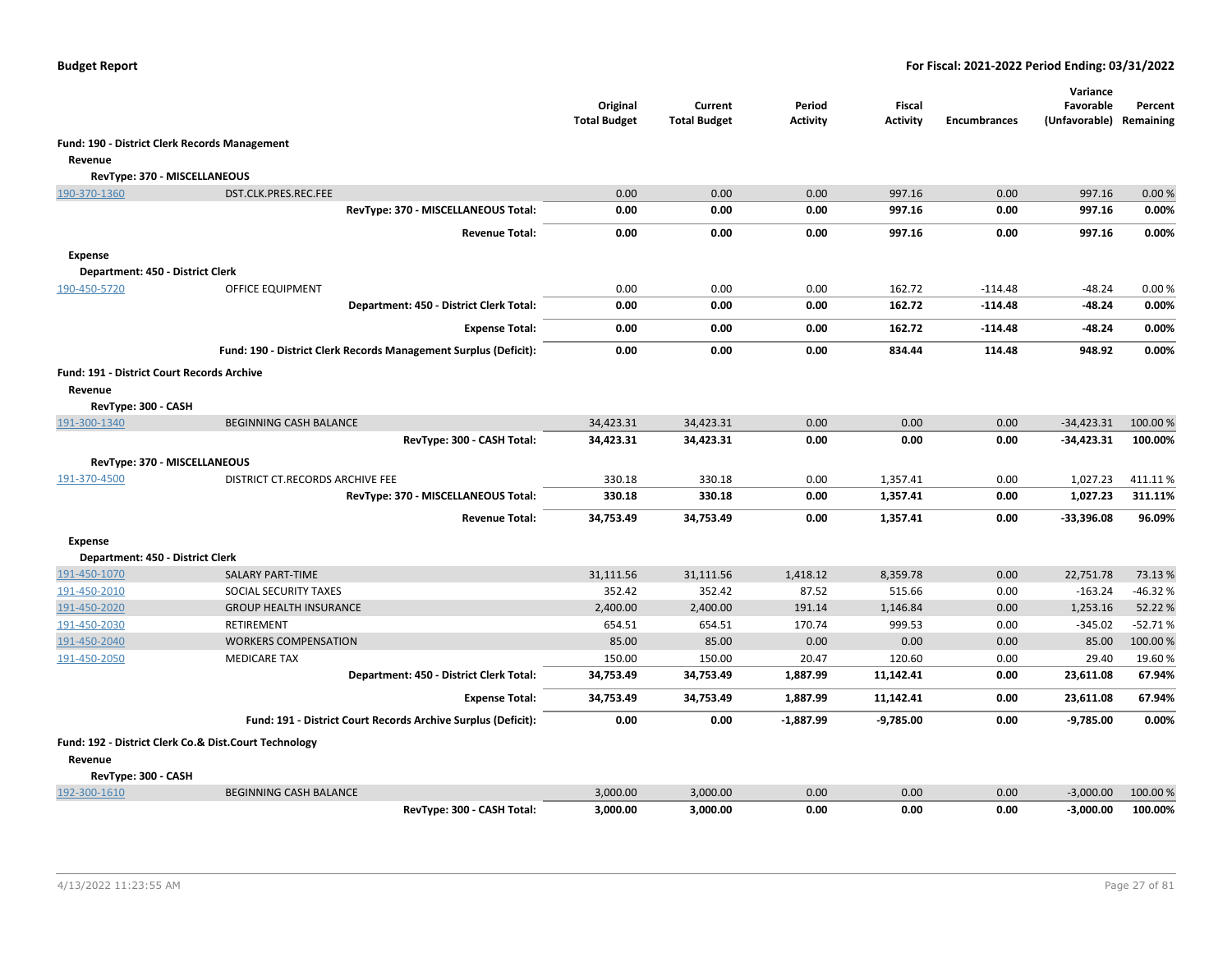|                     |                                                                          |                                 |                                |                           |                           |                     | Variance                   |                      |
|---------------------|--------------------------------------------------------------------------|---------------------------------|--------------------------------|---------------------------|---------------------------|---------------------|----------------------------|----------------------|
|                     |                                                                          | Original<br><b>Total Budget</b> | Current<br><b>Total Budget</b> | Period<br><b>Activity</b> | Fiscal<br><b>Activity</b> | <b>Encumbrances</b> | Favorable<br>(Unfavorable) | Percent<br>Remaining |
|                     |                                                                          |                                 |                                |                           |                           |                     |                            |                      |
|                     | RevType: 370 - MISCELLANEOUS                                             |                                 |                                |                           |                           |                     |                            |                      |
| 192-370-4400        | DST.CLK.CO.&DST.CT.TECHNOLOGY FEE                                        | 500.00                          | 500.00                         | 0.00                      | 158.58                    | 0.00                | $-341.42$                  | 68.28%               |
|                     | RevType: 370 - MISCELLANEOUS Total:                                      | 500.00                          | 500.00                         | 0.00                      | 158.58                    | 0.00                | $-341.42$                  | 68.28%               |
|                     | <b>Revenue Total:</b>                                                    | 3,500.00                        | 3,500.00                       | 0.00                      | 158.58                    | 0.00                | $-3,341.42$                | 95.47%               |
| <b>Expense</b>      |                                                                          |                                 |                                |                           |                           |                     |                            |                      |
|                     | Department: 440 - Technology Equipment                                   |                                 |                                |                           |                           |                     |                            |                      |
| 192-440-5720        | <b>OFFICE EQUIPMENT</b>                                                  | 3,500.00                        | 3,500.00                       | 0.00                      | 0.00                      | 0.00                | 3,500.00                   | 100.00 %             |
|                     | Department: 440 - Technology Equipment Total:                            | 3,500.00                        | 3,500.00                       | 0.00                      | 0.00                      | 0.00                | 3,500.00                   | 100.00%              |
|                     | <b>Expense Total:</b>                                                    | 3,500.00                        | 3,500.00                       | 0.00                      | 0.00                      | 0.00                | 3,500.00                   | 100.00%              |
|                     | Fund: 192 - District Clerk Co.& Dist.Court Technology Surplus (Deficit): | 0.00                            | 0.00                           | 0.00                      | 158.58                    | 0.00                | 158.58                     | 0.00%                |
|                     | Fund: 193 - District Clerk Court Records Preservation                    |                                 |                                |                           |                           |                     |                            |                      |
| Revenue             |                                                                          |                                 |                                |                           |                           |                     |                            |                      |
| RevType: 300 - CASH |                                                                          |                                 |                                |                           |                           |                     |                            |                      |
| 193-300-1620        | BEGINNING CASH BALANCE                                                   | 35,000.00                       | 35,000.00                      | 0.00                      | 0.00                      | 0.00                | $-35,000.00$               | 100.00 %             |
|                     | RevType: 300 - CASH Total:                                               | 35,000.00                       | 35,000.00                      | 0.00                      | 0.00                      | 0.00                | $-35,000.00$               | 100.00%              |
|                     | RevType: 370 - MISCELLANEOUS                                             |                                 |                                |                           |                           |                     |                            |                      |
| 193-370-1330        | DIST.CLK.COURT RECORDS PRESERVATION                                      | 300.00                          | 300.00                         | 0.00                      | 1,138.26                  | 0.00                | 838.26                     | 379.42 %             |
|                     | RevType: 370 - MISCELLANEOUS Total:                                      | 300.00                          | 300.00                         | 0.00                      | 1,138.26                  | 0.00                | 838.26                     | 279.42%              |
|                     | <b>Revenue Total:</b>                                                    | 35,300.00                       | 35,300.00                      | 0.00                      | 1,138.26                  | 0.00                | $-34,161.74$               | 96.78%               |
| <b>Expense</b>      |                                                                          |                                 |                                |                           |                           |                     |                            |                      |
|                     | Department: 545 - District Clerk Records Pres.Equip.                     |                                 |                                |                           |                           |                     |                            |                      |
| 193-545-5720        | <b>OFFICE EQUIPMENT</b>                                                  | 35,300.00                       | 35,300.00                      | 0.00                      | 0.00                      | 0.00                | 35,300.00                  | 100.00 %             |
|                     | Department: 545 - District Clerk Records Pres. Equip. Total:             | 35,300.00                       | 35,300.00                      | 0.00                      | 0.00                      | 0.00                | 35,300.00                  | 100.00%              |
|                     | <b>Expense Total:</b>                                                    | 35,300.00                       | 35,300.00                      | 0.00                      | 0.00                      | 0.00                | 35,300.00                  | 100.00%              |
|                     | Fund: 193 - District Clerk Court Records Preservation Surplus (Deficit): | 0.00                            | 0.00                           | 0.00                      | 1,138.26                  | 0.00                | 1,138.26                   | 0.00%                |
|                     | Fund: 200 - County Offices Records Mangement                             |                                 |                                |                           |                           |                     |                            |                      |
| Revenue             |                                                                          |                                 |                                |                           |                           |                     |                            |                      |
| RevType: 300 - CASH |                                                                          |                                 |                                |                           |                           |                     |                            |                      |
| 200-300-1200        | <b>BEGINNING CASH BALANCE</b>                                            | 12,503.84                       | 12,503.84                      | 0.00                      | 0.00                      | 0.00                | $-12,503.84$               | 100.00 %             |
|                     | RevType: 300 - CASH Total:                                               | 12,503.84                       | 12,503.84                      | 0.00                      | 0.00                      | 0.00                | $-12,503.84$               | 100.00%              |
|                     | RevType: 370 - MISCELLANEOUS                                             |                                 |                                |                           |                           |                     |                            |                      |
| 200-370-1350        | CO.OFFICE REC.MNGMT.FEE                                                  | 10,000.00                       | 10,000.00                      | 0.00                      | 9,798.90                  | 0.00                | $-201.10$                  | 2.01%                |
|                     | RevType: 370 - MISCELLANEOUS Total:                                      | 10,000.00                       | 10,000.00                      | 0.00                      | 9,798.90                  | 0.00                | $-201.10$                  | 2.01%                |
|                     | <b>Revenue Total:</b>                                                    | 22,503.84                       | 22,503.84                      | 0.00                      | 9,798.90                  | 0.00                | $-12,704.94$               | 56.46%               |
| <b>Expense</b>      |                                                                          |                                 |                                |                           |                           |                     |                            |                      |
|                     | Department: 449 - Co. Office Records Mgt.                                |                                 |                                |                           |                           |                     |                            |                      |
| 200-449-1070        | <b>SALARY PART-TIME</b>                                                  | 8,807.83                        | 8,807.83                       | 0.00                      | 0.00                      | 0.00                | 8,807.83                   | 100.00 %             |
|                     |                                                                          |                                 |                                |                           |                           |                     |                            |                      |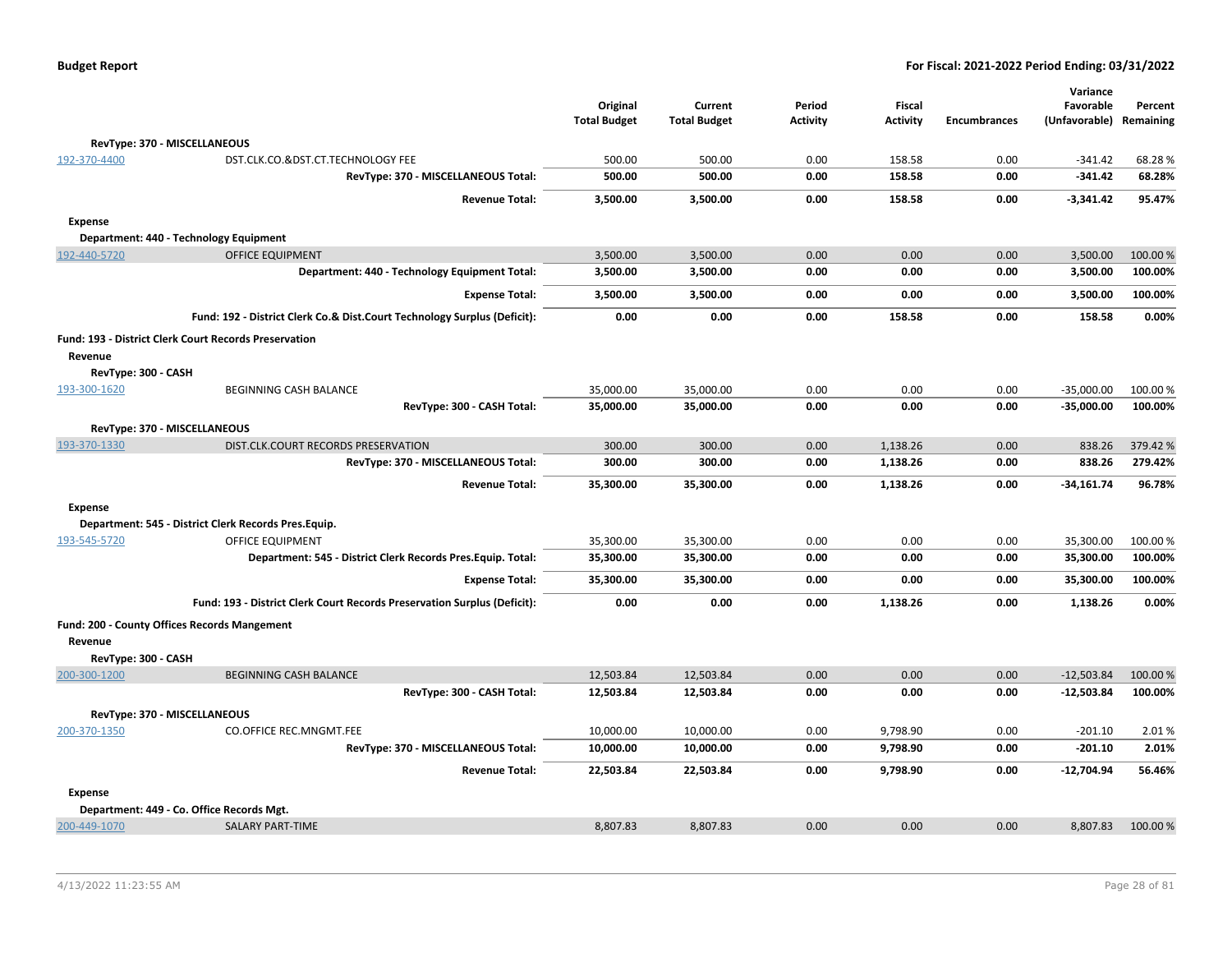|                                      |                             |                                                                 | Original<br><b>Total Budget</b> | Current<br><b>Total Budget</b> | Period<br><b>Activity</b> | Fiscal<br><b>Activity</b> | <b>Encumbrances</b> | Variance<br>Favorable<br>(Unfavorable) | Percent<br>Remaining |
|--------------------------------------|-----------------------------|-----------------------------------------------------------------|---------------------------------|--------------------------------|---------------------------|---------------------------|---------------------|----------------------------------------|----------------------|
| 200-449-2010                         | SOCIAL SECURITY TAXES       |                                                                 | 529.75                          | 529.75                         | 0.00                      | 0.00                      | 0.00                | 529.75                                 | 100.00%              |
| 200-449-2030                         | <b>RETIREMENT</b>           |                                                                 | 1,165.43                        | 1,165.43                       | 0.00                      | 0.00                      | 0.00                | 1,165.43                               | 100.00%              |
| 200-449-2040                         |                             | <b>WORKERS COMPENSATION</b>                                     | 26.94                           | 26.94                          | 0.00                      | 11.14                     | 0.00                | 15.80                                  | 58.65 %              |
| 200-449-2050                         | <b>MEDICARE TAX</b>         |                                                                 | 123.89                          | 123.89                         | 0.00                      | 0.00                      | 0.00                | 123.89                                 | 100.00%              |
| 200-449-3500                         | <b>RECORDS DISPOSAL</b>     |                                                                 | 5,000.00                        | 5,000.00                       | 165.00                    | 1,063.34                  | 0.00                | 3,936.66                               | 78.73%               |
| 200-449-4530                         | <b>COMPUTER SOFTWARE</b>    |                                                                 | 5,700.00                        | 5,700.00                       | 0.00                      | 0.00                      | 0.00                | 5,700.00                               | 100.00 %             |
| 200-449-5740                         | <b>TECHNOLOGY</b>           |                                                                 | 1,150.00                        | 1,150.00                       | 0.00                      | 0.00                      | 0.00                | 1,150.00                               | 100.00%              |
|                                      |                             | Department: 449 - Co. Office Records Mgt. Total:                | 22,503.84                       | 22,503.84                      | 165.00                    | 1,074.48                  | 0.00                | 21,429.36                              | 95.23%               |
|                                      |                             | <b>Expense Total:</b>                                           | 22,503.84                       | 22,503.84                      | 165.00                    | 1,074.48                  | 0.00                | 21,429.36                              | 95.23%               |
|                                      |                             | Fund: 200 - County Offices Records Mangement Surplus (Deficit): | 0.00                            | 0.00                           | $-165.00$                 | 8,724.42                  | 0.00                | 8,724.42                               | 0.00%                |
| Fund: 210 - Road & Bridge #1         |                             |                                                                 |                                 |                                |                           |                           |                     |                                        |                      |
| Revenue                              |                             |                                                                 |                                 |                                |                           |                           |                     |                                        |                      |
| RevType: 300 - CASH                  |                             |                                                                 |                                 |                                |                           |                           |                     |                                        |                      |
| 210-300-1210                         |                             | <b>BEGINNING CASH BALANCE</b>                                   | 9,501.50                        | 9,501.50                       | 0.00                      | 0.00                      | 0.00                | $-9,501.50$                            | 100.00%              |
|                                      |                             | RevType: 300 - CASH Total:                                      | 9,501.50                        | 9,501.50                       | 0.00                      | 0.00                      | 0.00                | $-9,501.50$                            | 100.00%              |
| RevType: 310 - PROPERTY TAXES        |                             |                                                                 |                                 |                                |                           |                           |                     |                                        |                      |
| 210-310-1100                         | <b>CURRENT TAXES</b>        |                                                                 | 573,561.92                      | 573,561.92                     | 9,197.23                  | 541,732.08                | 0.00                | $-31,829.84$                           | 5.55 %               |
| 210-310-1200                         | <b>DELINQUENT TAXES</b>     |                                                                 | 15,000.00                       | 15,000.00                      | 2,467.02                  | 13,832.75                 | 0.00                | $-1,167.25$                            | 7.78%                |
|                                      |                             | RevType: 310 - PROPERTY TAXES Total:                            | 588,561.92                      | 588,561.92                     | 11,664.25                 | 555,564.83                | 0.00                | $-32,997.09$                           | 5.61%                |
| RevType: 318 - OTHER TAXES           |                             |                                                                 |                                 |                                |                           |                           |                     |                                        |                      |
| 210-318-1200                         |                             | PAY N LIEU TAX/GRASSLAND                                        | 1,100.00                        | 1,100.00                       | 0.00                      | 0.00                      | 0.00                | $-1,100.00$                            | 100.00%              |
| 210-318-1210                         |                             | PAY N LIEU TAX/UPPER TRINITY                                    | 500.00                          | 500.00                         | 0.00                      | 442.12                    | 0.00                | $-57.88$                               | 11.58%               |
| 210-318-1600                         | <b>SALES TAX REVENUES</b>   |                                                                 | 65,000.00                       | 65,000.00                      | 5,751.29                  | 39,727.46                 | 0.00                | $-25,272.54$                           | 38.88%               |
|                                      |                             | RevType: 318 - OTHER TAXES Total:                               | 66,600.00                       | 66,600.00                      | 5,751.29                  | 40,169.58                 | 0.00                | $-26,430.42$                           | 39.69%               |
| RevType: 321 - FEES OF TAX COLLECTOR |                             |                                                                 |                                 |                                |                           |                           |                     |                                        |                      |
| 210-321-2000                         |                             | CAR REGISTRATION/SALES TAX                                      | 76,000.00                       | 76,000.00                      | 21,502.77                 | 70,849.52                 | 0.00                | $-5,150.48$                            | 6.78%                |
| 210-321-3000                         |                             | <b>COUNTY'S ADDITIONAL \$10</b>                                 | 60,000.00                       | 60,000.00                      | 7,035.18                  | 31,452.51                 | 0.00                | $-28,547.49$                           | 47.58%               |
|                                      |                             | RevType: 321 - FEES OF TAX COLLECTOR Total:                     | 136,000.00                      | 136,000.00                     | 28,537.95                 | 102,302.03                | 0.00                | $-33,697.97$                           | 24.78%               |
| RevType: 330 - GRANTS                |                             |                                                                 |                                 |                                |                           |                           |                     |                                        |                      |
| 210-330-2200                         | <b>CTIF GRANT</b>           |                                                                 | 0.00                            | 25,600.00                      | 0.00                      | 25,600.00                 | 0.00                | 0.00                                   | 0.00%                |
| <b>Budget Adjustments</b>            |                             |                                                                 |                                 |                                |                           |                           |                     |                                        |                      |
| <b>Number</b>                        | Date                        | <b>Description</b>                                              | Adjustment                      |                                |                           |                           |                     |                                        |                      |
| BA0000117                            | 01/25/2022                  | RB1increase budget for CTIF money receiv                        | $-25,600.00$                    |                                |                           |                           |                     |                                        |                      |
|                                      |                             | RevType: 330 - GRANTS Total:                                    | 0.00                            | 25,600.00                      | 0.00                      | 25,600.00                 | 0.00                | 0.00                                   | 0.00%                |
| RevType: 350 - FINES                 |                             |                                                                 |                                 |                                |                           |                           |                     |                                        |                      |
| 210-350-4030                         | <b>COUNTY CLERK FINES</b>   |                                                                 | 5,900.00                        | 5,900.00                       | 0.00                      | 781.90                    | 0.00                | $-5,118.10$                            | 86.75 %              |
| 210-350-4500                         | <b>DISTRICT CLERK FINES</b> |                                                                 | 10,000.00                       | 10,000.00                      | 0.00                      | 3,555.42                  | 0.00                | $-6,444.58$                            | 64.45 %              |
| 210-350-4550                         | J. P. #1 FINES              |                                                                 | 3,500.00                        | 3,500.00                       | 0.00                      | 0.00                      | 0.00                | $-3,500.00$                            | 100.00%              |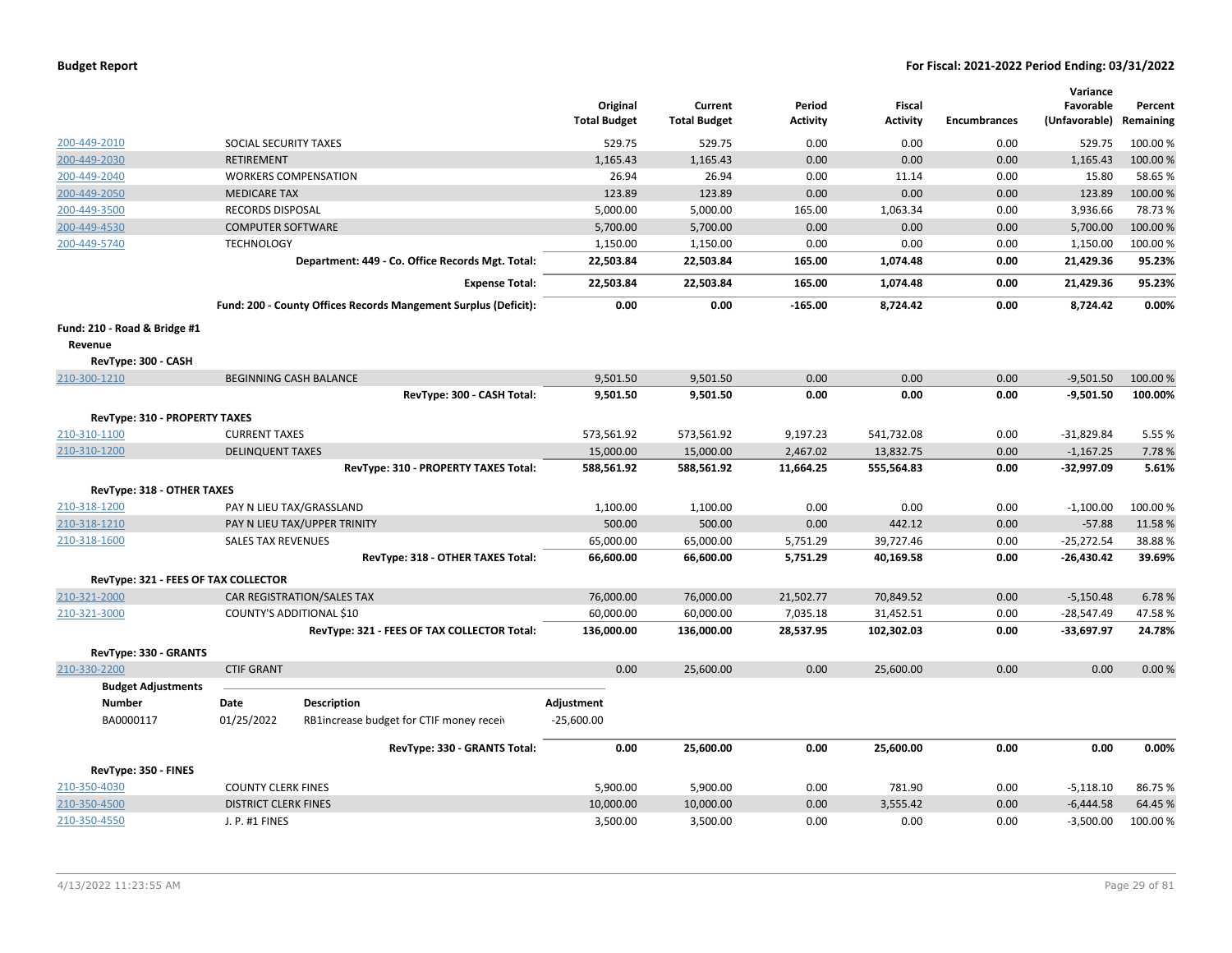| <b>Budget Report</b> |  |
|----------------------|--|
|----------------------|--|

|                                              |                                             |                                                    |                     |                     |           |               |                     | Variance      |           |
|----------------------------------------------|---------------------------------------------|----------------------------------------------------|---------------------|---------------------|-----------|---------------|---------------------|---------------|-----------|
|                                              |                                             |                                                    | Original            | Current             | Period    | <b>Fiscal</b> |                     | Favorable     | Percent   |
|                                              |                                             |                                                    | <b>Total Budget</b> | <b>Total Budget</b> | Activity  | Activity      | <b>Encumbrances</b> | (Unfavorable) | Remaining |
| 210-350-4560                                 | J. P. #2 FINES                              |                                                    | 2,500.00            | 2,500.00            | 0.00      | 0.00          | 0.00                | $-2,500.00$   | 100.00 %  |
| 210-350-4570                                 | J. P. #3 FINES                              |                                                    | 2,000.00            | 2,000.00            | 0.00      | 530.19        | 0.00                | $-1,469.81$   | 73.49%    |
|                                              |                                             | RevType: 350 - FINES Total:                        | 23,900.00           | 23,900.00           | 0.00      | 4,867.51      | 0.00                | $-19,032.49$  | 79.63%    |
|                                              | RevType: 360 - INTEREST EARNINGS            |                                                    |                     |                     |           |               |                     |               |           |
| 210-360-1000                                 | <b>INTEREST EARNINGS</b>                    |                                                    | 10.00               | 10.00               | 9.46      | 34.15         | 0.00                | 24.15         | 341.50%   |
|                                              |                                             | RevType: 360 - INTEREST EARNINGS Total:            | 10.00               | 10.00               | 9.46      | 34.15         | 0.00                | 24.15         | 241.50%   |
|                                              | RevType: 364 - SALE OF ASSETS LAND/BUILDING |                                                    |                     |                     |           |               |                     |               |           |
| 210-364-1630                                 | <b>SALE OF EQUIPMENT</b>                    |                                                    | 1,000.00            | 1,000.00            | 0.00      | 0.00          | 0.00                | $-1,000.00$   | 100.00%   |
|                                              |                                             | RevType: 364 - SALE OF ASSETS LAND/BUILDING Total: | 1,000.00            | 1,000.00            | 0.00      | 0.00          | 0.00                | $-1,000.00$   | 100.00%   |
|                                              |                                             |                                                    |                     |                     |           |               |                     |               |           |
| RevType: 370 - MISCELLANEOUS<br>210-370-1200 | STATE LATERAL ROAD                          |                                                    | 8,400.00            | 8,400.00            | 0.00      | 8,422.07      | 0.00                | 22.07         | 100.26%   |
| 210-370-1250                                 | <b>TDT WEIGHT FEES</b>                      |                                                    | 20,000.00           | 20,000.00           | 0.00      | 10,801.42     | 0.00                | $-9,198.58$   | 45.99%    |
| 210-370-1300                                 |                                             | <b>REFUNDS &amp; MISCELLANEOUS</b>                 | 1,000.00            | 1,000.00            | 0.00      | 1,897.27      | 0.00                | 897.27        | 189.73%   |
| 210-370-1380                                 | SALE OF SCRAP IRON                          |                                                    | 500.00              | 500.00              | 0.00      | 0.00          | 0.00                | $-500.00$     | 100.00%   |
| 210-370-1420                                 |                                             | <b>CULVERT PERMITTING PROCESS</b>                  | 400.00              | 400.00              | 60.00     | 240.00        | 0.00                | $-160.00$     | 40.00 %   |
| 210-370-1450                                 |                                             | REIMBURSEMENT OF MATERIALS                         | 8,000.00            | 8,000.00            | 0.00      | 0.00          | 0.00                | $-8,000.00$   | 100.00%   |
|                                              |                                             | RevType: 370 - MISCELLANEOUS Total:                | 38,300.00           | 38,300.00           | 60.00     | 21,360.76     | 0.00                | $-16,939.24$  | 44.23%    |
|                                              |                                             |                                                    |                     |                     |           |               |                     |               |           |
|                                              |                                             | <b>Revenue Total:</b>                              | 863,873.42          | 889,473.42          | 46,022.95 | 749,898.86    | 0.00                | $-139,574.56$ | 15.69%    |
| <b>Expense</b>                               |                                             |                                                    |                     |                     |           |               |                     |               |           |
| Department: 621 - Road & Bridge 1            |                                             |                                                    |                     |                     |           |               |                     |               |           |
| 210-621-1010                                 | SALARY ELECTED OFFICIAL                     |                                                    | 67,643.51           | 67,643.51           | 5,010.64  | 32,569.16     | 0.00                | 35,074.35     | 51.85%    |
| 210-621-1030                                 | <b>SALARY FOREMAN</b>                       |                                                    | 34,746.65           | 34,746.65           | 2,573.82  | 16,778.13     | 0.00                | 17,968.52     | 51.71%    |
| 210-621-1050                                 | <b>SALARY SECRETARY</b>                     |                                                    | 11,232.00           | 11,232.00           | 0.00      | 0.00          | 0.00                | 11.232.00     | 100.00%   |
| 210-621-1060                                 |                                             | SALARY PRECINCT EMPLOYEES                          | 200,049.25          | 200,049.25          | 7,899.94  | 59,158.27     | 0.00                | 140,890.98    | 70.43%    |
| 210-621-2010                                 | SOCIAL SECURITY TAXES                       |                                                    | 18,751.24           | 18,751.24           | 924.24    | 6,475.85      | 0.00                | 12,275.39     | 65.46 %   |
| 210-621-2020                                 |                                             | <b>GROUP HEALTH INSURANCE</b>                      | 106,204.16          | 106,204.16          | 5,542.90  | 36,583.14     | 0.00                | 69,621.02     | 65.55%    |
| 210-621-2030                                 | RETIREMENT                                  |                                                    | 36,413.70           | 36,413.70           | 1,864.30  | 12,958.44     | 0.00                | 23,455.26     | 64.41%    |
| 210-621-2040                                 |                                             | <b>WORKERS COMPENSATION</b>                        | 7,428.27            | 7,428.27            | 0.00      | 2,486.37      | 0.00                | 4,941.90      | 66.53%    |
| 210-621-2050                                 | <b>MEDICARE TAX</b>                         |                                                    | 4,385.37            | 4,385.37            | 216.16    | 1,514.54      | 0.00                | 2,870.83      | 65.46%    |
| 210-621-3140                                 |                                             | EMPLOYEE PHYSICALS/DOT TESTING                     | 300.00              | 300.00              | 0.00      | 240.00        | 0.00                | 60.00         | 20.00 %   |
| 210-621-3400                                 | <b>SHOP SUPPLIES</b>                        |                                                    | 2,000.00            | 2,000.00            | 84.40     | 2,223.05      | 0.00                | $-223.05$     | $-11.15%$ |
| 210-621-3410                                 | <b>R&amp;B MAT. ROCK &amp; GRAVEL</b>       |                                                    | 100,000.00          | 100,000.00          | 4,864.64  | 40,431.37     | 0.00                | 59,568.63     | 59.57%    |
| 210-621-3420                                 | <b>R&amp;B MAT. CULVERTS</b>                |                                                    | 12,000.00           | 12,000.00           | 0.00      | 0.00          | 0.00                | 12,000.00     | 100.00%   |
| 210-621-3430                                 |                                             | R&B MAT. HARDWARE & LUMBER                         | 2,000.00            | 2,000.00            | 0.00      | 1,554.80      | 140.59              | 304.61        | 15.23 %   |
| 210-621-3440                                 |                                             | R&B MAT. ASPHALT/RD OIL                            | 60,000.00           | 85,600.00           | 7,802.25  | 39,036.75     | 0.00                | 46,563.25     | 54.40%    |
| <b>Budget Adjustments</b>                    |                                             |                                                    |                     |                     |           |               |                     |               |           |
| Number                                       | Date                                        | Description                                        | Adjustment          |                     |           |               |                     |               |           |
| BA0000117                                    | 01/25/2022                                  | RB1increase budget for CTIF money receiv           | 25,600.00           |                     |           |               |                     |               |           |
| 210-621-4060                                 | <b>TAX APPRAISAL DISTRICT</b>               |                                                    | 31,431.34           | 31,431.34           | 6,373.47  | 15,715.67     | 0.00                | 15,715.67     | 50.00 %   |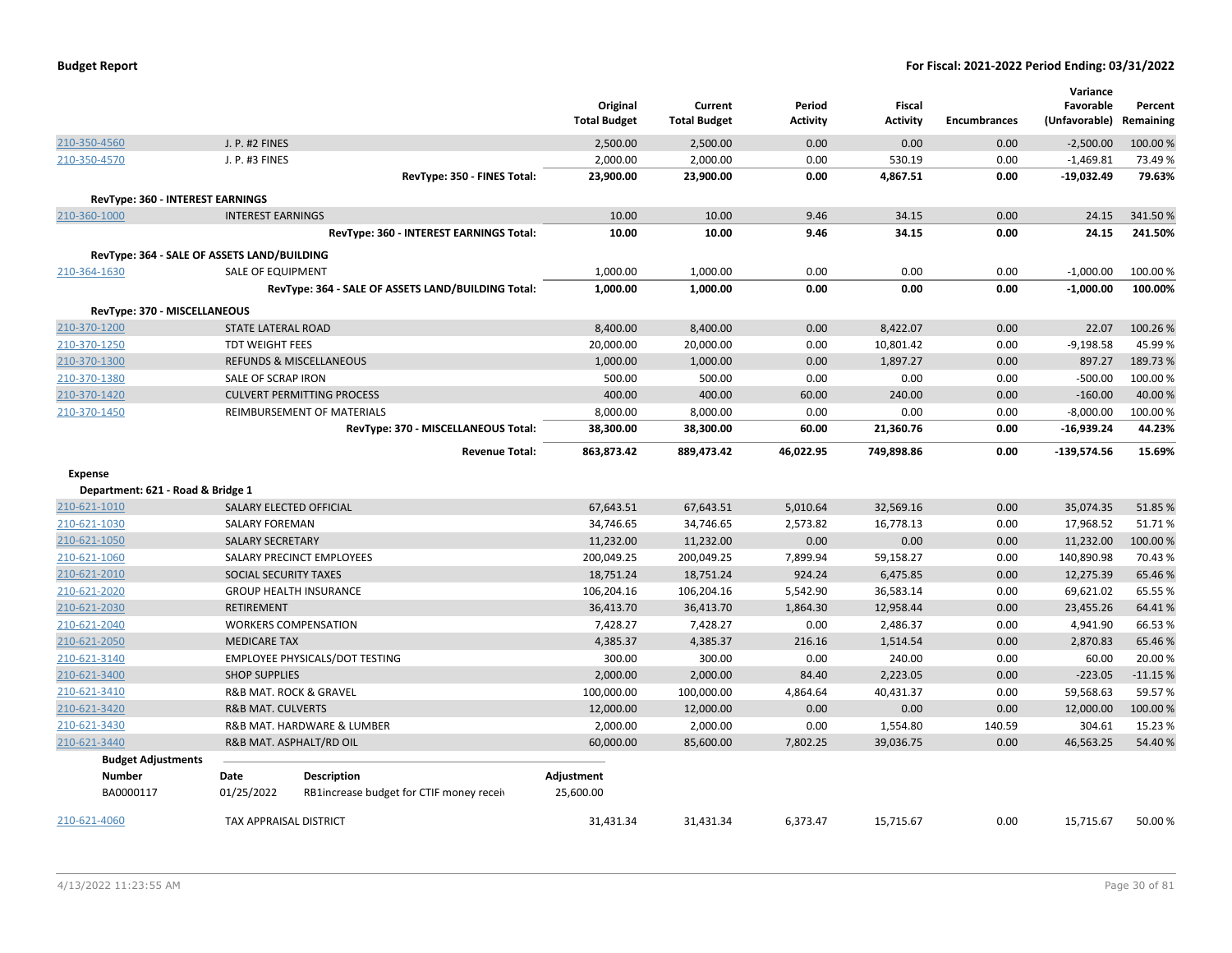|                                      |                                                 | Original<br><b>Total Budget</b> | Current<br><b>Total Budget</b> | Period<br><b>Activity</b> | Fiscal<br><b>Activity</b> | <b>Encumbrances</b> | Variance<br>Favorable<br>(Unfavorable) | Percent<br>Remaining |
|--------------------------------------|-------------------------------------------------|---------------------------------|--------------------------------|---------------------------|---------------------------|---------------------|----------------------------------------|----------------------|
| 210-621-4210                         | <b>INTERNET</b>                                 | 1,100.00                        | 1,100.00                       | 56.90                     | 341.40                    | 0.00                | 758.60                                 | 68.96%               |
| 210-621-4270                         | OUT OF COUNTY TRAVEL/TRAINING                   | 1,435.58                        | 1,435.58                       | 0.00                      | 1,820.00                  | 0.00                | $-384.42$                              | $-26.78%$            |
| 210-621-4300                         | <b>BIDS, NOTICES &amp; PERMITS</b>              | 300.00                          | 300.00                         | 10.83                     | 10.83                     | 0.00                | 289.17                                 | 96.39%               |
| 210-621-4350                         | PRINTING                                        | 100.00                          | 100.00                         | 0.00                      | 0.00                      | 0.00                | 100.00                                 | 100.00%              |
| 210-621-4400                         | UTILITY ELECTRICITY                             | 1,200.00                        | 1,200.00                       | 351.75                    | 725.10                    | 0.00                | 474.90                                 | 39.58%               |
| 210-621-4420                         | UTILITY WATER                                   | 250.00                          | 250.00                         | 20.60                     | 102.86                    | 0.00                | 147.14                                 | 58.86%               |
| 210-621-4430                         | <b>TRASH PICKUP</b>                             | 1,000.00                        | 1,000.00                       | 70.00                     | 420.00                    | 0.00                | 580.00                                 | 58.00 %              |
| 210-621-4500                         | <b>R&amp;M BUILDING</b>                         | 300.00                          | 300.00                         | 0.00                      | 134.91                    | 0.00                | 165.09                                 | 55.03%               |
| 210-621-4503                         | FIRE EXTINGUISHER INSPECTION                    | 77.00                           | 77.00                          | 0.00                      | 0.00                      | 0.00                | 77.00                                  | 100.00 %             |
| 210-621-4570                         | R&M MACHINERY GAS & OIL                         | 30,000.00                       | 30,000.00                      | 3,371.29                  | 17,718.93                 | 0.00                | 12,281.07                              | 40.94%               |
| 210-621-4580                         | <b>R&amp;M MACHINERY PARTS</b>                  | 22,500.00                       | 22,500.00                      | 9,368.25                  | 28,017.63                 | 0.00                | $-5,517.63$                            | $-24.52%$            |
| 210-621-4590                         | R&M MACH. TIRES & TUBES                         | 15,000.00                       | 15,000.00                      | 0.00                      | 4,795.00                  | 0.00                | 10,205.00                              | 68.03%               |
| 210-621-4600                         | <b>EQUIPMENT RENTAL/LEASE</b>                   | 20,000.00                       | 20,000.00                      | 0.00                      | 7,986.55                  | 0.00                | 12,013.45                              | 60.07%               |
| 210-621-4810                         | <b>DUES</b>                                     | 395.00                          | 395.00                         | 360.00                    | 395.00                    | 0.00                | 0.00                                   | 0.00%                |
| 210-621-4820                         | <b>INSURANCE</b>                                | 2,900.00                        | 2,900.00                       | 0.00                      | 3,221.00                  | 0.00                | $-321.00$                              | $-11.07%$            |
| 210-621-4910                         | SOIL & WATER CONSERVATION                       | 0.00                            | 0.00                           | 0.00                      | 250.00                    | 0.00                | $-250.00$                              | 0.00%                |
| 210-621-4940                         | FLOOD CONTROL SITE MAINTENANCE                  | 0.00                            | 0.00                           | 0.00                      | 5,500.00                  | 0.00                | $-5,500.00$                            | 0.00%                |
| 210-621-5710                         | PURCHASE OF MACH./EQUIP                         | 70,000.00                       | 70,000.00                      | 0.00                      | 30,158.21                 | 0.00                | 39,841.79                              | 56.92%               |
| 210-621-5740                         | <b>TECHNOLOGY</b>                               | 2,730.35                        | 2,730.35                       | 0.00                      | 0.00                      | 0.00                | 2,730.35                               | 100.00%              |
|                                      | Department: 621 - Road & Bridge 1 Total:        | 863,873.42                      | 889,473.42                     | 56,766.38                 | 369,322.96                | 140.59              | 520,009.87                             | 58.46%               |
|                                      | <b>Expense Total:</b>                           | 863,873.42                      | 889,473.42                     | 56,766.38                 | 369,322.96                | 140.59              | 520,009.87                             | 58.46%               |
|                                      | Fund: 210 - Road & Bridge #1 Surplus (Deficit): | 0.00                            | 0.00                           | $-10,743.43$              | 380,575.90                | $-140.59$           | 380,435.31                             | 0.00%                |
| Fund: 220 - Road & Bridge #2         |                                                 |                                 |                                |                           |                           |                     |                                        |                      |
| Revenue                              |                                                 |                                 |                                |                           |                           |                     |                                        |                      |
| <b>RevType: 310 - PROPERTY TAXES</b> |                                                 |                                 |                                |                           |                           |                     |                                        |                      |
| 220-310-1100                         | <b>CURRENT TAXES</b>                            | 668,123.64                      | 668,123.64                     | 10,715.40                 | 631,154.75                | 0.00                | $-36,968.89$                           | 5.53%                |
| 220-310-1200                         | <b>DELINQUENT TAXES</b>                         | 18,000.00                       | 18,000.00                      | 2,874.25                  | 16,116.07                 | 0.00                | $-1,883.93$                            | 10.47%               |
|                                      | RevType: 310 - PROPERTY TAXES Total:            | 686,123.64                      | 686,123.64                     | 13,589.65                 | 647,270.82                | 0.00                | -38,852.82                             | 5.66%                |
| RevType: 318 - OTHER TAXES           |                                                 |                                 |                                |                           |                           |                     |                                        |                      |
| 220-318-1200                         | PAY N LIEU TAX/GRASSLAND                        | 1,200.00                        | 1,200.00                       | 0.00                      | 0.00                      | 0.00                | $-1,200.00$                            | 100.00 %             |
| 220-318-1210                         | PAY N LIEU TAX/UPPER TRINITY                    | 639.17                          | 639.17                         | 0.00                      | 514.89                    | 0.00                | $-124.28$                              | 19.44 %              |
| 220-318-1600                         | <b>SALES TAX REVENUES</b>                       | 85,000.00                       | 85,000.00                      | 6,697.87                  | 46,266.01                 | 0.00                | $-38,733.99$                           | 45.57 %              |
|                                      | RevType: 318 - OTHER TAXES Total:               | 86,839.17                       | 86,839.17                      | 6,697.87                  | 46,780.90                 | 0.00                | -40,058.27                             | 46.13%               |
|                                      | RevType: 321 - FEES OF TAX COLLECTOR            |                                 |                                |                           |                           |                     |                                        |                      |
| 220-321-2000                         | <b>CAR REGISTRATION/SALES TAX</b>               | 87,000.00                       | 87,000.00                      | 25,047.87                 | 82,530.32                 | 0.00                | $-4,469.68$                            | 5.14 %               |
| 220-321-3000                         | COUNTY'S ADDITIONAL \$10                        | 85,000.00                       | 85,000.00                      | 8,195.04                  | 36,637.92                 | 0.00                | $-48,362.08$                           | 56.90%               |
|                                      | RevType: 321 - FEES OF TAX COLLECTOR Total:     | 172,000.00                      | 172,000.00                     | 33,242.91                 | 119,168.24                | 0.00                | $-52,831.76$                           | 30.72%               |
| RevType: 350 - FINES                 |                                                 |                                 |                                |                           |                           |                     |                                        |                      |
| 220-350-4030                         | <b>COUNTY CLERK FINES</b>                       | 6,800.00                        | 6,800.00                       | 0.00                      | 910.80                    | 0.00                | $-5,889.20$                            | 86.61%               |
| 220-350-4500                         | <b>DISTRICT CLERK FINES</b>                     | 12,000.00                       | 12,000.00                      | 0.00                      | 4,141.62                  | 0.00                | $-7,858.38$                            | 65.49%               |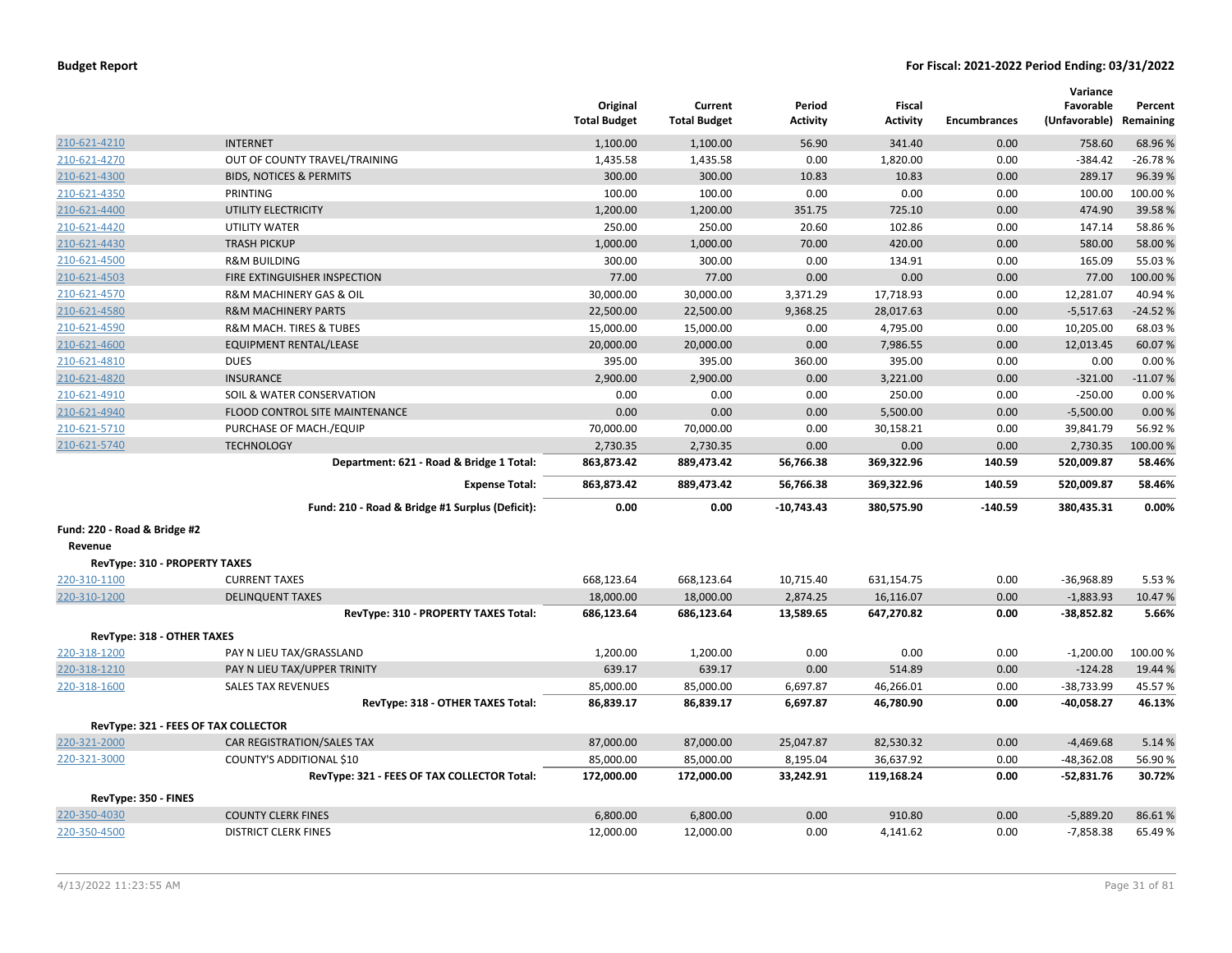| <b>Budget Report</b> |  |
|----------------------|--|
|----------------------|--|

|                                   |                                                    | Original            | Current             | Period          | <b>Fiscal</b>   |                     | Variance<br>Favorable | Percent   |
|-----------------------------------|----------------------------------------------------|---------------------|---------------------|-----------------|-----------------|---------------------|-----------------------|-----------|
|                                   |                                                    | <b>Total Budget</b> | <b>Total Budget</b> | <b>Activity</b> | <b>Activity</b> | <b>Encumbrances</b> | (Unfavorable)         | Remaining |
| 220-350-4550                      | J. P. #1 FINES                                     | 4,400.00            | 4,400.00            | 0.00            | 0.00            | 0.00                | $-4,400.00$           | 100.00%   |
| 220-350-4560                      | J. P. #2 FINES                                     | 3,000.00            | 3,000.00            | 0.00            | 0.00            | 0.00                | $-3,000.00$           | 100.00%   |
| 220-350-4570                      | J. P. #3 FINES                                     | 2,000.00            | 2,000.00            | 0.00            | 617.61          | 0.00                | $-1,382.39$           | 69.12%    |
|                                   | RevType: 350 - FINES Total:                        | 28,200.00           | 28,200.00           | 0.00            | 5,670.03        | 0.00                | $-22,529.97$          | 79.89%    |
|                                   | <b>RevType: 360 - INTEREST EARNINGS</b>            |                     |                     |                 |                 |                     |                       |           |
| 220-360-1000                      | <b>INTEREST EARNINGS</b>                           | 500.00              | 500.00              | 42.42           | 112.89          | 0.00                | $-387.11$             | 77.42%    |
|                                   | RevType: 360 - INTEREST EARNINGS Total:            | 500.00              | 500.00              | 42.42           | 112.89          | 0.00                | $-387.11$             | 77.42%    |
|                                   | RevType: 364 - SALE OF ASSETS LAND/BUILDING        |                     |                     |                 |                 |                     |                       |           |
| 220-364-1630                      | <b>SALE OF EQUIPMENT</b>                           | 5,000.00            | 5,000.00            | 0.00            | 0.00            | 0.00                | $-5,000.00$           | 100.00 %  |
|                                   | RevType: 364 - SALE OF ASSETS LAND/BUILDING Total: | 5,000.00            | 5,000.00            | 0.00            | 0.00            | 0.00                | $-5,000.00$           | 100.00%   |
|                                   | RevType: 370 - MISCELLANEOUS                       |                     |                     |                 |                 |                     |                       |           |
| 220-370-1200                      | STATE LATERAL ROAD                                 | 10,000.00           | 10,000.00           | 0.00            | 9,810.60        | 0.00                | $-189.40$             | 1.89%     |
| 220-370-1250                      | <b>TDT WEIGHT FEES</b>                             | 22,500.00           | 22,500.00           | 0.00            | 12,582.22       | 0.00                | $-9,917.78$           | 44.08%    |
| 220-370-1300                      | <b>REFUNDS &amp; MISCELLANEOUS</b>                 | 1,000.00            | 1,000.00            | 0.00            | 0.00            | 0.00                | $-1,000.00$           | 100.00%   |
| 220-370-1419                      | ROAD ACCEPTANCE                                    | 500.00              | 500.00              | 0.00            | 0.00            | 0.00                | $-500.00$             | 100.00 %  |
| 220-370-1420                      | <b>CULVERT PERMITTING PROCESS</b>                  | 500.00              | 500.00              | 40.00           | 260.00          | 0.00                | $-240.00$             | 48.00 %   |
| 220-370-1421                      | ROW PERMIT APPLICATION                             | 50.00               | 50.00               | 0.00            | 0.00            | 0.00                | $-50.00$              | 100.00%   |
| 220-370-1450                      | REIMBURSEMENT OF MATERIALS                         | 50,000.00           | 50,000.00           | 0.00            | 50.00           | 0.00                | $-49,950.00$          | 99.90%    |
| 220-370-1500                      | TRENTON HIGH MEADOWS SUBDIVISION                   | 4,200.00            | 4,200.00            | 0.00            | 0.00            | 0.00                | $-4,200.00$           | 100.00 %  |
|                                   | RevType: 370 - MISCELLANEOUS Total:                | 88,750.00           | 88,750.00           | 40.00           | 22,702.82       | 0.00                | $-66,047.18$          | 74.42%    |
|                                   | <b>Revenue Total:</b>                              | 1,067,412.81        | 1,067,412.81        | 53,612.85       | 841,705.70      | 0.00                | -225,707.11           | 21.15%    |
| Expense                           |                                                    |                     |                     |                 |                 |                     |                       |           |
| Department: 622 - Road & Bridge 2 |                                                    |                     |                     |                 |                 |                     |                       |           |
| 220-622-1010                      | SALARY ELECTED OFFICIAL                            | 67,643.51           | 67,643.51           | 5,010.64        | 32,569.16       | 0.00                | 35,074.35             | 51.85%    |
| 220-622-1030                      | <b>SALARY FOREMAN</b>                              | 52,677.98           | 52,677.98           | 2,617.60        | 22,362.77       | 0.00                | 30,315.21             | 57.55 %   |
| 220-622-1050                      | SALARY SECRETARY                                   | 12,600.00           | 12,600.00           | 906.00          | 2,952.00        | 0.00                | 9,648.00              | 76.57%    |
| 220-622-1060                      | SALARY PRECINCT EMPLOYEES                          | 195,847.20          | 195,847.20          | 13,409.96       | 91,479.94       | 0.00                | 104,367.26            | 53.29 %   |
| 220-622-2010                      | SOCIAL SECURITY TAXES                              | 20,773.04           | 20,773.04           | 1,286.64        | 8,815.29        | 0.00                | 11,957.75             | 57.56%    |
| 220-622-2020                      | <b>GROUP HEALTH INSURANCE</b>                      | 106,423.68          | 106,423.68          | 8,866.74        | 53,200.44       | 0.00                | 53,223.24             | 50.01%    |
| 220-622-2030                      | RETIREMENT                                         | 39,851.01           | 39,851.01           | 2,642.06        | 17,839.85       | 0.00                | 22,011.16             | 55.23 %   |
| 220-622-2040                      | <b>WORKERS COMPENSATION</b>                        | 8,344.11            | 8,344.11            | 0.00            | 2,789.44        | 0.00                | 5,554.67              | 66.57%    |
| 220-622-2050                      | <b>MEDICARE TAX</b>                                | 4,819.35            | 4,819.35            | 300.90          | 2,061.51        | 0.00                | 2,757.84              | 57.22 %   |
| 220-622-3140                      | <b>EMPLOYEE PHYSICALS/DOT TESTING</b>              | 400.00              | 400.00              | 80.00           | 80.00           | 0.00                | 320.00                | 80.00%    |
| 220-622-3400                      | <b>SHOP SUPPLIES</b>                               | 4,000.00            | 4,000.00            | 918.37          | 2,965.78        | 0.00                | 1,034.22              | 25.86%    |
| 220-622-3410                      | <b>R&amp;B MAT. ROCK &amp; GRAVEL</b>              | 134,307.00          | 134,307.00          | 4,490.80        | 54,732.60       | 0.00                | 79,574.40             | 59.25 %   |
| 220-622-3420                      | <b>R&amp;B MAT. CULVERTS</b>                       | 20,000.00           | 20,000.00           | 0.00            | 17,355.83       | 0.00                | 2,644.17              | 13.22 %   |
| 220-622-3430                      | R&B MAT. HARDWARE & LUMBER                         | 6,000.00            | 6,000.00            | 945.95          | 1,274.36        | 0.00                | 4,725.64              | 78.76%    |
| 220-622-3440                      | R&B MAT. ASPHALT/RD OIL                            | 42,000.00           | 42,000.00           | 0.00            | 21,930.38       | 0.00                | 20,069.62             | 47.78%    |
| 220-622-3450                      | <b>CHEMICALS</b>                                   | 1,000.00            | 1,000.00            | 0.00            | 0.00            | 0.00                | 1,000.00              | 100.00%   |
| 220-622-3950                      | <b>UNIFORMS</b>                                    | 1,500.00            | 1,500.00            | 0.00            | 0.00            | 0.00                | 1,500.00              | 100.00 %  |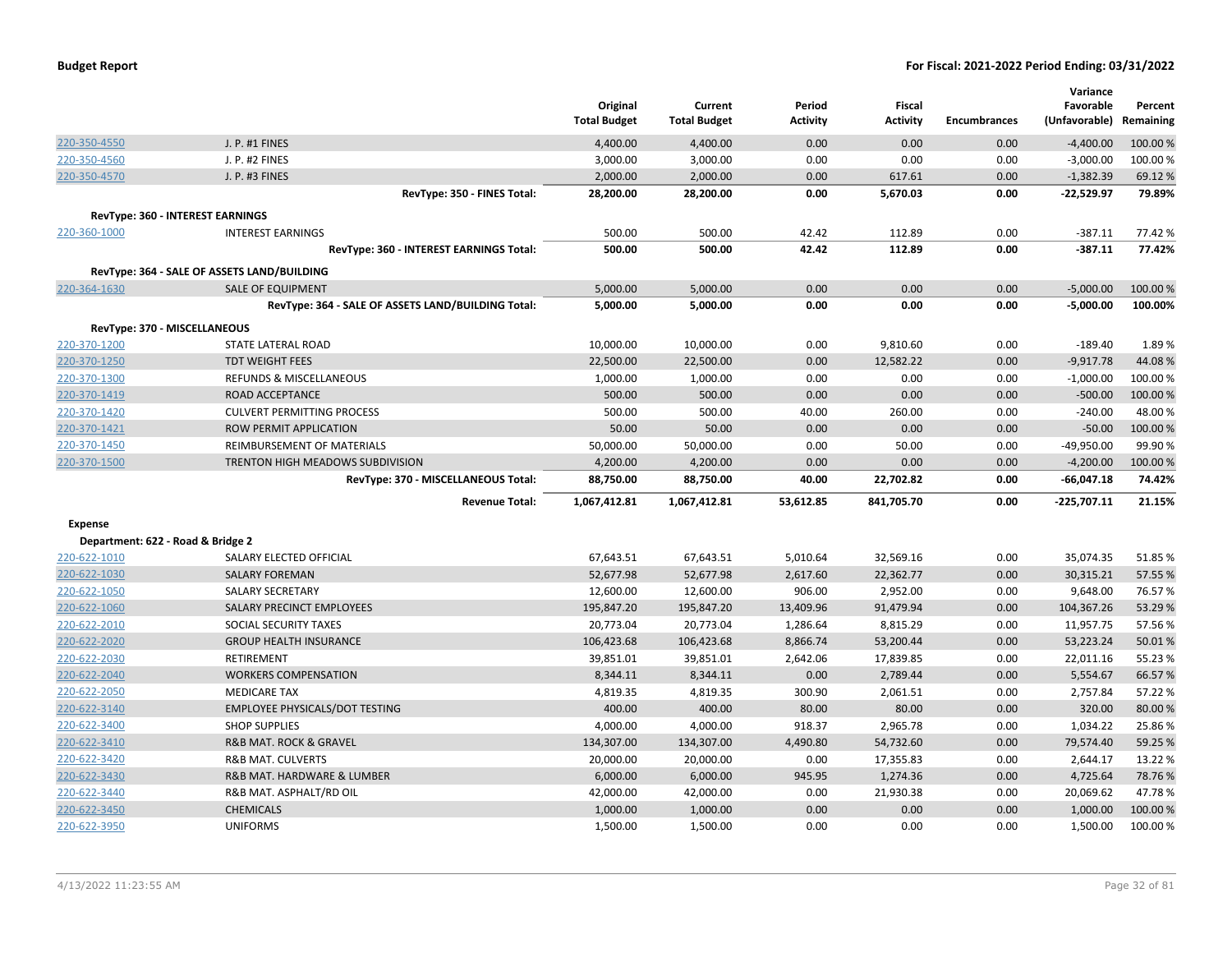|                                         |                                                 | Original<br><b>Total Budget</b> | Current<br><b>Total Budget</b> | Period<br><b>Activity</b> | Fiscal<br><b>Activity</b> | <b>Encumbrances</b> | Variance<br>Favorable<br>(Unfavorable) | Percent<br>Remaining |
|-----------------------------------------|-------------------------------------------------|---------------------------------|--------------------------------|---------------------------|---------------------------|---------------------|----------------------------------------|----------------------|
| 220-622-4060                            | <b>TAX APPRAISAL DISTRICT</b>                   | 36,613.34                       | 36,613.34                      | 7,424.25                  | 18,306.67                 | 0.00                | 18,306.67                              | 50.00 %              |
| 220-622-4210                            | <b>INTERNET</b>                                 | 985.00                          | 985.00                         | 81.95                     | 491.70                    | 0.00                | 493.30                                 | 50.08%               |
| 220-622-4270                            | OUT OF COUNTY TRAVEL/TRAINING                   | 2,500.00                        | 2,500.00                       | 8.66                      | 127.98                    | 0.00                | 2,372.02                               | 94.88%               |
| 220-622-4300                            | <b>BIDS, NOTICES &amp; PERMITS</b>              | 500.00                          | 500.00                         | 10.83                     | 134.73                    | 0.00                | 365.27                                 | 73.05%               |
| 220-622-4350                            | PRINTING                                        | 100.00                          | 100.00                         | 0.00                      | 0.00                      | 0.00                | 100.00                                 | 100.00 %             |
| 220-622-4400                            | UTILITY ELECTRICITY                             | 1,800.00                        | 1,800.00                       | 128.61                    | 862.27                    | 0.00                | 937.73                                 | 52.10%               |
| 220-622-4410                            | <b>UTILITY GAS</b>                              | 850.00                          | 850.00                         | 198.05                    | 772.54                    | 0.00                | 77.46                                  | 9.11%                |
| 220-622-4420                            | <b>UTILITY WATER</b>                            | 975.00                          | 975.00                         | 99.30                     | 457.51                    | 0.00                | 517.49                                 | 53.08%               |
| 220-622-4430                            | <b>TRASH PICK-UP</b>                            | 800.00                          | 800.00                         | 0.00                      | 0.00                      | 0.00                | 800.00                                 | 100.00%              |
| 220-622-4500                            | <b>R&amp;M BUILDING</b>                         | 3,000.00                        | 3,000.00                       | 125.87                    | 2,515.15                  | 0.00                | 484.85                                 | 16.16%               |
| 220-622-4503                            | FIRE EXTINGUISHER INSPECTION                    | 105.00                          | 105.00                         | 0.00                      | 0.00                      | 0.00                | 105.00                                 | 100.00%              |
| 220-622-4530                            | <b>COMPUTER SOFTWARE</b>                        | 2,730.35                        | 2,730.35                       | 0.00                      | 0.00                      | 0.00                | 2,730.35                               | 100.00%              |
| 220-622-4570                            | <b>R&amp;M MACHINERY GAS &amp; OIL</b>          | 70,000.00                       | 70,000.00                      | 10,726.66                 | 36,634.79                 | 0.00                | 33,365.21                              | 47.66%               |
| 220-622-4580                            | <b>R&amp;M MACHINERY PARTS</b>                  | 85,000.00                       | 85,000.00                      | 11,574.27                 | 44,422.37                 | 28,759.06           | 11,818.57                              | 13.90%               |
| 220-622-4590                            | <b>R&amp;M MACH. TIRES &amp; TUBES</b>          | 15,000.00                       | 15,000.00                      | 240.00                    | 4,202.67                  | 0.00                | 10,797.33                              | 71.98%               |
| 220-622-4600                            | EQUIPMENT RENTAL/LEASE                          | 32,000.00                       | 32,000.00                      | 0.00                      | 6,000.00                  | 0.00                | 26,000.00                              | 81.25 %              |
| 220-622-4810                            | <b>DUES</b>                                     | 395.00                          | 395.00                         | 360.00                    | 395.00                    | 0.00                | 0.00                                   | 0.00%                |
| 220-622-4820                            | <b>INSURANCE</b>                                | 5,800.00                        | 5,800.00                       | 0.00                      | 6,362.33                  | 0.00                | $-562.33$                              | $-9.70%$             |
| 220-622-4910                            | SOIL & WATER CONSERVATION                       | 250.00                          | 250.00                         | 0.00                      | 250.00                    | 0.00                | 0.00                                   | 0.00%                |
| 220-622-4930                            | TRENTON HIGH MEADOWS SUBDIVISION                | 4,200.00                        | 4,200.00                       | 0.00                      | 0.00                      | 0.00                | 4,200.00                               | 100.00%              |
| 220-622-4940                            | FLOOD CONTROL SITE MAINTENANCE                  | 4,000.00                        | 4,000.00                       | 0.00                      | 4,000.00                  | 0.00                | 0.00                                   | 0.00%                |
| 220-622-5710                            | PURCHASE OF MACH./EQUIP                         | 81,622.24                       | 81,622.24                      | 0.00                      | 30,000.00                 | 0.00                | 51,622.24                              | 63.25 %              |
| 220-622-5711                            | PURCHASE OF SMALL EQUIPMENT                     | 0.00                            | 0.00                           | 0.00                      | 941.25                    | 0.00                | $-941.25$                              | 0.00%                |
|                                         | Department: 622 - Road & Bridge 2 Total:        | 1,067,412.81                    | 1,067,412.81                   | 72,454.11                 | 489,286.31                | 28,759.06           | 549,367.44                             | 51.47%               |
|                                         | <b>Expense Total:</b>                           | 1,067,412.81                    | 1,067,412.81                   | 72,454.11                 | 489,286.31                | 28,759.06           | 549,367.44                             | 51.47%               |
|                                         | Fund: 220 - Road & Bridge #2 Surplus (Deficit): | 0.00                            | 0.00                           | $-18,841.26$              | 352,419.39                | $-28,759.06$        | 323,660.33                             | 0.00%                |
| Fund: 230 - Road & Bridge #3<br>Revenue |                                                 |                                 |                                |                           |                           |                     |                                        |                      |
| RevType: 300 - CASH                     |                                                 |                                 |                                |                           |                           |                     |                                        |                      |
| 230-300-1230                            | BEGINNING CASH BALANCE                          | 57,509.59                       | 57,509.59                      | 0.00                      | 0.00                      | 0.00                | $-57,509.59$                           | 100.00%              |
|                                         | RevType: 300 - CASH Total:                      | 57,509.59                       | 57,509.59                      | 0.00                      | 0.00                      | 0.00                | $-57,509.59$                           | 100.00%              |
| RevType: 310 - PROPERTY TAXES           |                                                 |                                 |                                |                           |                           |                     |                                        |                      |
| 230-310-1100                            | <b>CURRENT TAXES</b>                            | 1,002,185.47                    | 1,002,185.47                   | 16,072.09                 | 946,671.76                | 0.00                | $-55,513.71$                           | 5.54 %               |
| 230-310-1200                            | <b>DELINQUENT TAXES</b>                         | 25,000.00                       | 25,000.00                      | 4,311.08                  | 24,172.56                 | 0.00                | $-827.44$                              | 3.31%                |
|                                         | RevType: 310 - PROPERTY TAXES Total:            | 1,027,185.47                    | 1,027,185.47                   | 20,383.17                 | 970,844.32                | 0.00                | $-56,341.15$                           | 5.49%                |
| RevType: 318 - OTHER TAXES              |                                                 |                                 |                                |                           |                           |                     |                                        |                      |
| 230-318-1200                            | PAY N LIEU TAX/GRASSLAND                        | 1,800.00                        | 1,800.00                       | 0.00                      | 0.00                      | 0.00                | $-1,800.00$                            | 100.00 %             |
| 230-318-1210                            | PAY N LIEU TAX/UPPER TRINITY                    | 1,000.00                        | 1,000.00                       | 0.00                      | 772.43                    | 0.00                | $-227.57$                              | 22.76%               |
| 230-318-1600                            | <b>SALES TAX REVENUES</b>                       | 100,000.00                      | 100,000.00                     | 10,048.09                 | 69,407.87                 | 0.00                | $-30,592.13$                           | 30.59 %              |
|                                         | RevType: 318 - OTHER TAXES Total:               | 102,800.00                      | 102,800.00                     | 10,048.09                 | 70,180.30                 | 0.00                | $-32,619.70$                           | 31.73%               |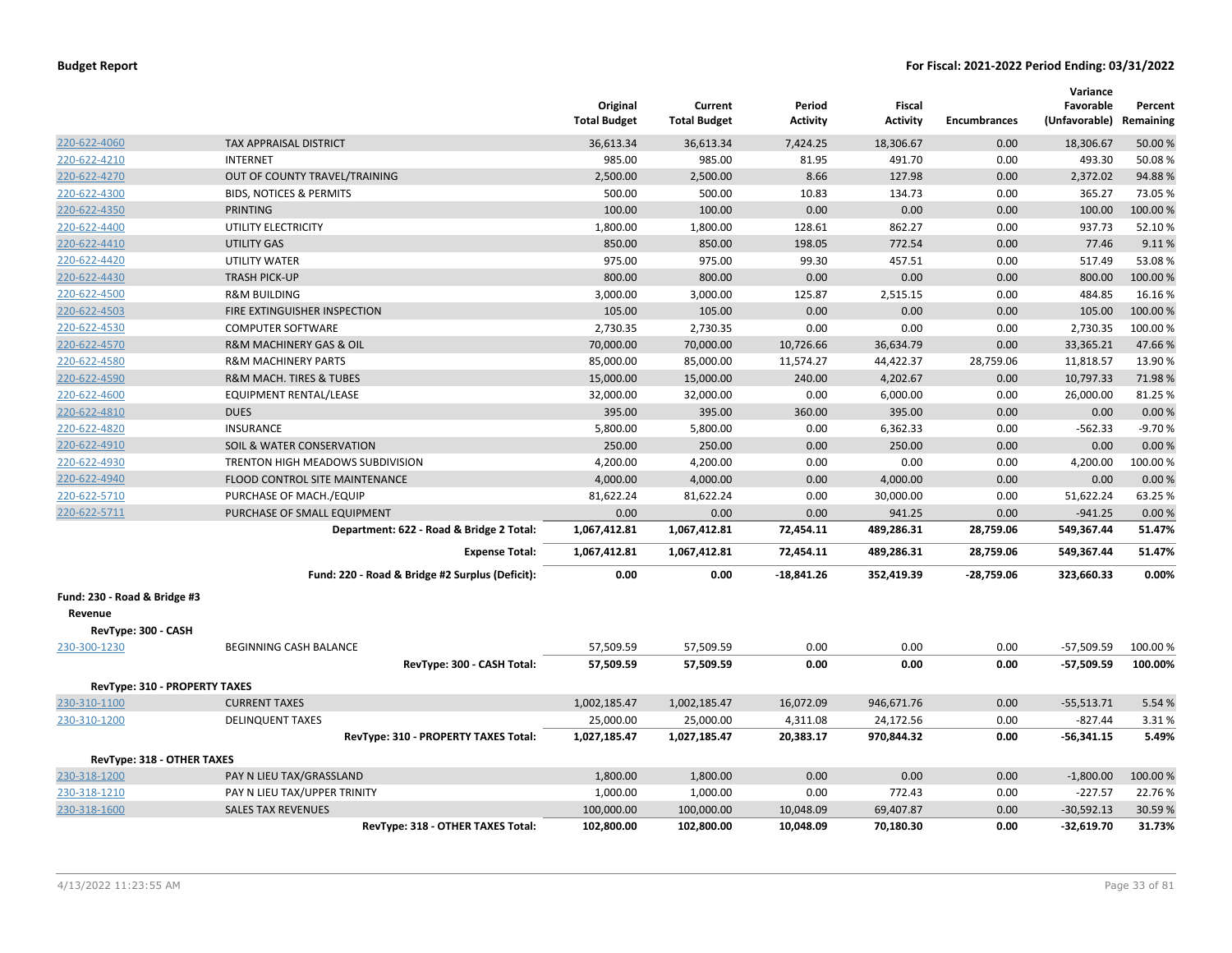| <b>Budget Report</b> |  |
|----------------------|--|
|----------------------|--|

|                               |                                                    | Original<br><b>Total Budget</b> | Current<br><b>Total Budget</b> | Period<br><b>Activity</b> | <b>Fiscal</b><br><b>Activity</b> | <b>Encumbrances</b> | Variance<br>Favorable<br>(Unfavorable) Remaining | Percent  |
|-------------------------------|----------------------------------------------------|---------------------------------|--------------------------------|---------------------------|----------------------------------|---------------------|--------------------------------------------------|----------|
|                               | RevType: 321 - FEES OF TAX COLLECTOR               |                                 |                                |                           |                                  |                     |                                                  |          |
| 230-321-2000                  | CAR REGISTRATION/SALES TAX                         | 120,000.00                      | 120,000.00                     | 37,571.84                 | 123,795.53                       | 0.00                | 3,795.53                                         | 103.16%  |
| 230-321-3000                  | COUNTY'S ADDITIONAL \$10                           | 100,000.00                      | 100,000.00                     | 12,292.56                 | 54,956.86                        | 0.00                | $-45,043.14$                                     | 45.04%   |
|                               | RevType: 321 - FEES OF TAX COLLECTOR Total:        | 220,000.00                      | 220,000.00                     | 49,864.40                 | 178,752.39                       | 0.00                | $-41,247.61$                                     | 18.75%   |
| RevType: 330 - GRANTS         |                                                    |                                 |                                |                           |                                  |                     |                                                  |          |
| 230-330-2200                  | <b>CTIF GRANT</b>                                  | 0.00                            | 0.00                           | 0.00                      | 28,000.00                        | 0.00                | 28,000.00                                        | 0.00%    |
|                               | RevType: 330 - GRANTS Total:                       | 0.00                            | 0.00                           | 0.00                      | 28,000.00                        | 0.00                | 28,000.00                                        | 0.00%    |
| RevType: 350 - FINES          |                                                    |                                 |                                |                           |                                  |                     |                                                  |          |
| 230-350-4030                  | <b>COUNTY CLERK FINES</b>                          | 10,000.00                       | 10,000.00                      | 0.00                      | 1,366.21                         | 0.00                | $-8,633.79$                                      | 86.34 %  |
| 230-350-4500                  | <b>DISTRICT CLERK FINES</b>                        | 10,000.00                       | 10,000.00                      | 0.00                      | 6,212.43                         | 0.00                | $-3,787.57$                                      | 37.88%   |
| 230-350-4550                  | J. P. #1 FINES                                     | 6,000.00                        | 6,000.00                       | 0.00                      | 0.00                             | 0.00                | $-6,000.00$                                      | 100.00 % |
| 230-350-4560                  | J. P. #2 FINES                                     | 2,500.00                        | 2,500.00                       | 0.00                      | 0.00                             | 0.00                | $-2,500.00$                                      | 100.00%  |
| 230-350-4570                  | J. P. #3 FINES                                     | 3,000.00                        | 3,000.00                       | 0.00                      | 926.42                           | 0.00                | $-2,073.58$                                      | 69.12%   |
|                               | RevType: 350 - FINES Total:                        | 31,500.00                       | 31,500.00                      | 0.00                      | 8,505.06                         | 0.00                | $-22,994.94$                                     | 73.00%   |
|                               | RevType: 360 - INTEREST EARNINGS                   |                                 |                                |                           |                                  |                     |                                                  |          |
| 230-360-1000                  | <b>INTEREST EARNINGS</b>                           | 200.00                          | 200.00                         | 93.44                     | 238.70                           | 0.00                | 38.70                                            | 119.35 % |
|                               | RevType: 360 - INTEREST EARNINGS Total:            | 200.00                          | 200.00                         | 93.44                     | 238.70                           | 0.00                | 38.70                                            | 19.35%   |
|                               | RevType: 364 - SALE OF ASSETS LAND/BUILDING        |                                 |                                |                           |                                  |                     |                                                  |          |
| 230-364-1630                  | <b>SALE OF EQUIPMENT</b>                           | 10,000.00                       | 10,000.00                      | 0.00                      | 0.00                             | 0.00                | $-10,000.00$                                     | 100.00%  |
|                               | RevType: 364 - SALE OF ASSETS LAND/BUILDING Total: | 10,000.00                       | 10,000.00                      | 0.00                      | 0.00                             | 0.00                | $-10,000.00$                                     | 100.00%  |
|                               | RevType: 370 - MISCELLANEOUS                       |                                 |                                |                           |                                  |                     |                                                  |          |
| 230-370-1200                  | STATE LATERAL ROAD                                 | 15,000.00                       | 15,000.00                      | 0.00                      | 14,715.90                        | 0.00                | $-284.10$                                        | 1.89%    |
| 230-370-1250                  | <b>TDT WEIGHT FEES</b>                             | 20,000.00                       | 20,000.00                      | 0.00                      | 18,873.34                        | 0.00                | $-1,126.66$                                      | 5.63%    |
| 230-370-1300                  | REFUNDS & MISCELLANEOUS                            | 3,000.00                        | 3,000.00                       | 0.00                      | 1,361.73                         | 0.00                | $-1,638.27$                                      | 54.61%   |
| 230-370-1380                  | SALE OF SCRAP IRON                                 | 0.00                            | 0.00                           | 0.00                      | 1,207.00                         | 0.00                | 1,207.00                                         | 0.00%    |
| 230-370-1420                  | <b>CULVERT PERMITTING PROCESS</b>                  | 1,200.00                        | 1,200.00                       | 0.00                      | 120.00                           | 0.00                | $-1,080.00$                                      | 90.00%   |
| 230-370-1450                  | REIMBURSEMENT OF MATERIALS                         | 1,200.00                        | 1,200.00                       | 0.00                      | 3,708.57                         | 0.00                | 2,508.57                                         | 309.05%  |
|                               | RevType: 370 - MISCELLANEOUS Total:                | 40,400.00                       | 40,400.00                      | 0.00                      | 39,986.54                        | 0.00                | $-413.46$                                        | 1.02%    |
|                               | <b>Revenue Total:</b>                              | 1,489,595.06                    | 1,489,595.06                   | 80,389.10                 | 1,296,507.31                     | 0.00                | -193,087.75                                      | 12.96%   |
| <b>Expense</b>                |                                                    |                                 |                                |                           |                                  |                     |                                                  |          |
| Department: 509 - Contingency |                                                    |                                 |                                |                           |                                  |                     |                                                  |          |
| 230-509-4750                  | CONTINGENCY                                        | 30,000.00                       | 30,000.00                      | 0.00                      | 0.00                             | 0.00                | 30,000.00                                        | 100.00%  |
|                               | Department: 509 - Contingency Total:               | 30,000.00                       | 30,000.00                      | 0.00                      | 0.00                             | 0.00                | 30,000.00                                        | 100.00%  |
|                               | Department: 623 - Road & Bridge 3                  |                                 |                                |                           |                                  |                     |                                                  |          |
| 230-623-1010                  | SALARY ELECTED OFFICIAL                            | 67,643.51                       | 67,643.51                      | 5,010.64                  | 32,569.16                        | 0.00                | 35,074.35                                        | 51.85%   |
| 230-623-1030                  | SALARY FOREMAN                                     | 35,953.60                       | 35,953.60                      | 2,663.22                  | 17,310.93                        | 0.00                | 18,642.67                                        | 51.85%   |
| 230-623-1050                  | <b>SALARY SECRETARY</b>                            | 14,500.00                       | 14,500.00                      | 576.00                    | 4,584.00                         | 0.00                | 9,916.00                                         | 68.39 %  |
| 230-623-1060                  | SALARY PRECINCT EMPLOYEES                          | 274,220.33                      | 274,220.33                     | 15,651.65                 | 117,259.51                       | 0.00                | 156,960.82                                       | 57.24 %  |
| 230-623-1070                  | <b>SALARY PART-TIME</b>                            | 18,792.00                       | 18,792.00                      | 0.00                      | 0.00                             | 0.00                | 18,792.00                                        | 100.00%  |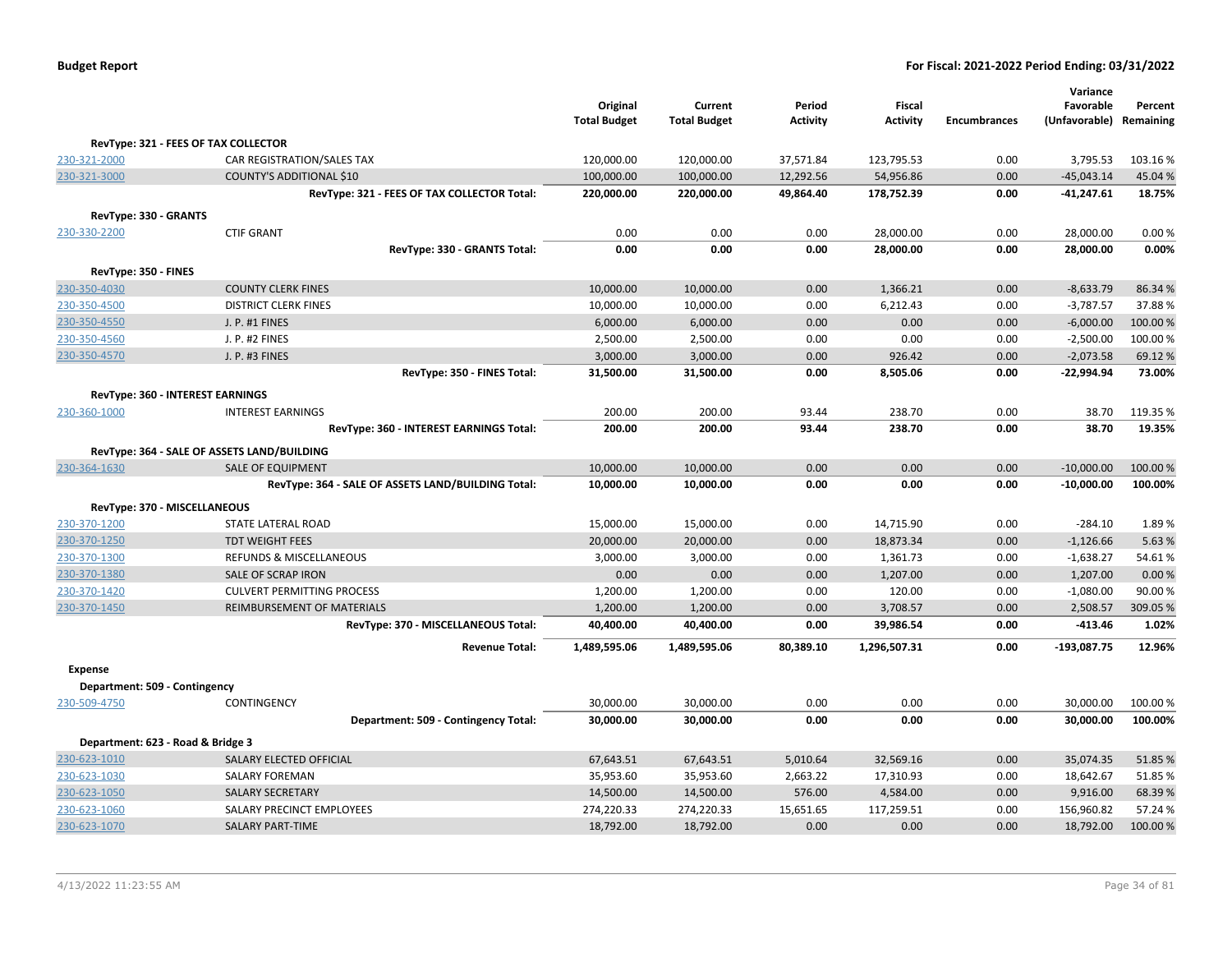|                           |                                    |                                           | Original<br><b>Total Budget</b> | Current<br><b>Total Budget</b> | Period<br><b>Activity</b> | Fiscal<br><b>Activity</b> | <b>Encumbrances</b> | Variance<br>Favorable<br>(Unfavorable) | Percent<br>Remaining |
|---------------------------|------------------------------------|-------------------------------------------|---------------------------------|--------------------------------|---------------------------|---------------------------|---------------------|----------------------------------------|----------------------|
| 230-623-2010              | SOCIAL SECURITY TAXES              |                                           | 25,343.09                       | 25,343.09                      | 1,473.28                  | 10,590.81                 | 0.00                | 14,752.28                              | 58.21%               |
| 230-623-2020              |                                    | <b>GROUP HEALTH INSURANCE</b>             | 133,029.60                      | 133,029.60                     | 8,866.88                  | 57,635.60                 | 0.00                | 75,394.00                              | 56.67%               |
| 230-623-2030              | RETIREMENT                         |                                           | 49,010.26                       | 49,010.26                      | 2,877.77                  | 20,501.68                 | 0.00                | 28,508.58                              | 58.17%               |
| 230-623-2040              |                                    | <b>WORKERS COMPENSATION</b>               | 10,348.75                       | 10,348.75                      | 0.00                      | 3,678.69                  | 0.00                | 6,670.06                               | 64.45 %              |
| 230-623-2050              | <b>MEDICARE TAX</b>                |                                           | 5,927.01                        | 5,927.01                       | 344.58                    | 2,476.96                  | 0.00                | 3,450.05                               | 58.21%               |
| 230-623-3100              | <b>OFFICE SUPPLIES</b>             |                                           | 800.00                          | 800.00                         | 0.00                      | 188.35                    | 110.89              | 500.76                                 | 62.60%               |
| 230-623-3140              |                                    | EMPLOYEE PHYSICALS/DOT TESTING            | 500.00                          | 500.00                         | 0.00                      | 160.00                    | 0.00                | 340.00                                 | 68.00 %              |
| 230-623-3400              | <b>SHOP SUPPLIES</b>               |                                           | 6,500.00                        | 6,500.00                       | 916.62                    | 1,574.75                  | 0.00                | 4,925.25                               | 75.77 %              |
| 230-623-3410              |                                    | R&B MAT. ROCK & GRAVEL                    | 160,000.00                      | 160,000.00                     | 9,915.28                  | 55,898.22                 | 0.00                | 104,101.78                             | 65.06%               |
| 230-623-3420              | <b>R&amp;B MAT. CULVERTS</b>       |                                           | 20,000.00                       | 20,000.00                      | 0.00                      | 11,376.00                 | 0.00                | 8,624.00                               | 43.12%               |
| 230-623-3430              |                                    | R&B MAT. HARDWARE & LUMBER                | 6,000.00                        | 6,000.00                       | 274.29                    | 4,136.65                  | 0.00                | 1,863.35                               | 31.06%               |
| 230-623-3440              |                                    | R&B MAT. ASPHALT/RD OIL                   | 136,671.55                      | 136,671.55                     | 0.00                      | 18,364.78                 | 0.00                | 118,306.77                             | 86.56%               |
| 230-623-3450              | <b>CHEMICALS</b>                   |                                           | 15,000.00                       | 15,000.00                      | 0.00                      | 0.00                      | 0.00                | 15,000.00                              | 100.00 %             |
| 230-623-3460              | <b>CTIF EXPENDITURES</b>           |                                           | 0.00                            | 0.00                           | 0.00                      | 35,581.26                 | 0.00                | $-35,581.26$                           | 0.00 %               |
| 230-623-3500              | <b>DEBRIS REMOVAL</b>              |                                           | 3,000.00                        | 3,000.00                       | 0.00                      | 938.90                    | 0.00                | 2,061.10                               | 68.70%               |
| 230-623-4000              | <b>LEGAL FEES</b>                  |                                           | 1,000.00                        | 1,000.00                       | 0.00                      | 0.00                      | 0.00                | 1,000.00                               | 100.00 %             |
| 230-623-4060              | TAX APPRAISAL DISTRICT             |                                           | 54,920.01                       | 54,920.01                      | 11,136.37                 | 27,460.00                 | 0.00                | 27,460.01                              | 50.00 %              |
| 230-623-4210              | <b>INTERNET</b>                    |                                           | 1,100.00                        | 1,100.00                       | 81.95                     | 491.70                    | 0.00                | 608.30                                 | 55.30 %              |
| 230-623-4270              | OUT OF COUNTY TRAVEL/TRAINING      |                                           | 3,500.00                        | 3,500.00                       | 0.00                      | 50.00                     | 0.00                | 3,450.00                               | 98.57%               |
| 230-623-4300              | <b>BIDS, NOTICES &amp; PERMITS</b> |                                           | 1,500.00                        | 1,500.00                       | 10.83                     | 1,132.05                  | 0.00                | 367.95                                 | 24.53 %              |
| 230-623-4350              | PRINTING                           |                                           | 100.00                          | 100.00                         | 0.00                      | 75.00                     | 0.00                | 25.00                                  | 25.00 %              |
| 230-623-4400              | UTILITY ELECTRICITY                |                                           | 3,750.00                        | 3,750.00                       | 299.86                    | 1,358.99                  | 0.00                | 2,391.01                               | 63.76%               |
| 230-623-4410              | UTILITY GAS                        |                                           | 500.00                          | 500.00                         | 0.00                      | 0.00                      | 0.00                | 500.00                                 | 100.00%              |
| 230-623-4420              | <b>UTILITY WATER</b>               |                                           | 1,000.00                        | 1,000.00                       | 32.18                     | 161.01                    | 0.00                | 838.99                                 | 83.90%               |
| 230-623-4430              | <b>TRASH PICK-UP</b>               |                                           | 1,000.00                        | 1,000.00                       | 70.00                     | 420.00                    | 0.00                | 580.00                                 | 58.00 %              |
| 230-623-4500              | <b>R&amp;M BUILDING</b>            |                                           | 2,000.00                        | 3,500.00                       | 358.80                    | 3,501.10                  | 0.00                | $-1.10$                                | $-0.03%$             |
| <b>Budget Adjustments</b> |                                    |                                           |                                 |                                |                           |                           |                     |                                        |                      |
| <b>Number</b>             | Date                               | <b>Description</b>                        | Adjustment                      |                                |                           |                           |                     |                                        |                      |
| BA0000120                 | 02/25/2022                         | Pct 3 - move \$ from Misc to R&M Building | 1,500.00                        |                                |                           |                           |                     |                                        |                      |
| 230-623-4503              |                                    | FIRE EXTINGUISHER INSPECTION              | 105.00                          | 105.00                         | 0.00                      | 0.00                      | 0.00                | 105.00                                 | 100.00%              |
| 230-623-4530              | <b>COMPUTER SOFTWARE</b>           |                                           | 2,730.35                        | 2,730.35                       | 0.00                      | 0.00                      | 0.00                | 2,730.35                               | 100.00%              |
| 230-623-4570              | R&M MACHINERY GAS & OIL            |                                           | 150,000.00                      | 150,000.00                     | 7,480.10                  | 55,622.64                 | 0.00                | 94,377.36                              | 62.92%               |
| 230-623-4580              | <b>R&amp;M MACHINERY PARTS</b>     |                                           | 115,000.00                      | 115,000.00                     | 3,322.77                  | 34,205.79                 | 0.00                | 80,794.21                              | 70.26%               |
| 230-623-4590              | R&M MACH. TIRES & TUBES            |                                           | 22,000.00                       | 22,000.00                      | 488.18                    | 3,706.86                  | 0.00                | 18,293.14                              | 83.15 %              |
| 230-623-4600              | <b>EQUIPMENT RENTAL/LEASE</b>      |                                           | 20,000.00                       | 20,000.00                      | 0.00                      | 6,000.00                  | 0.00                | 14,000.00                              | 70.00 %              |
| 230-623-4800              | <b>BOND</b>                        |                                           | 150.00                          | 150.00                         | 0.00                      | 150.00                    | 0.00                | 0.00                                   | 0.00%                |
| 230-623-4810              | <b>DUES</b>                        |                                           | 500.00                          | 500.00                         | 360.00                    | 395.00                    | 0.00                | 105.00                                 | 21.00 %              |
| 230-623-4820              | <b>INSURANCE</b>                   |                                           | 11,000.00                       | 11,000.00                      | 0.00                      | 5,373.33                  | 0.00                | 5,626.67                               | 51.15 %              |
| 230-623-4900              | <b>MISCELLANEOUS</b>               |                                           | 1,500.00                        | 0.00                           | 0.00                      | 0.00                      | 0.00                | 0.00                                   | 0.00%                |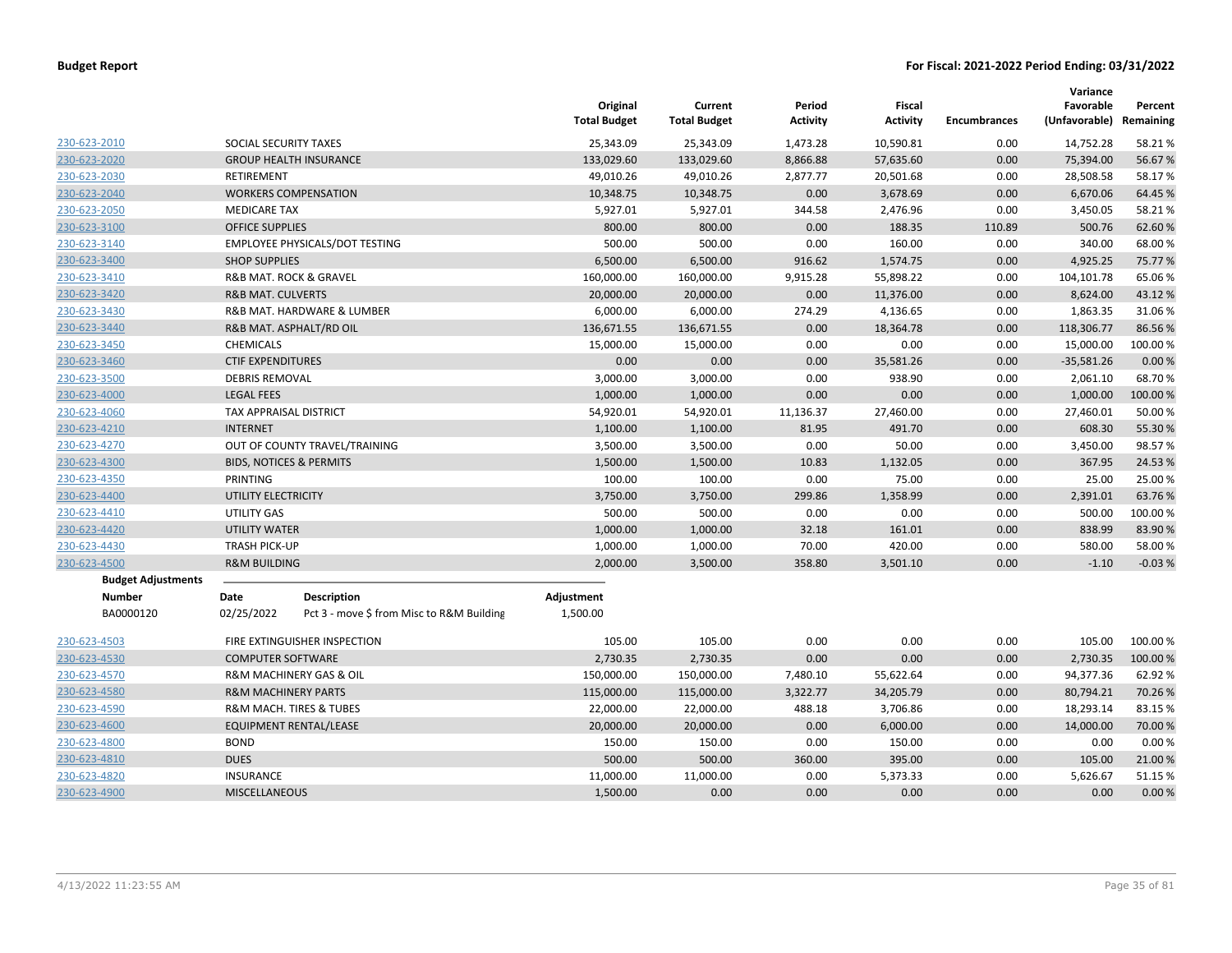|                                                                  |                                   |                        |                                                                          | Original<br><b>Total Budget</b> | Current<br><b>Total Budget</b> | Period<br>Activity | <b>Fiscal</b><br><b>Activity</b> | <b>Encumbrances</b> | Variance<br>Favorable<br>(Unfavorable) Remaining | Percent  |
|------------------------------------------------------------------|-----------------------------------|------------------------|--------------------------------------------------------------------------|---------------------------------|--------------------------------|--------------------|----------------------------------|---------------------|--------------------------------------------------|----------|
|                                                                  | <b>Budget Adjustments</b>         |                        |                                                                          |                                 |                                |                    |                                  |                     |                                                  |          |
| <b>Number</b>                                                    |                                   | Date                   | <b>Description</b>                                                       | Adjustment                      |                                |                    |                                  |                     |                                                  |          |
| BA0000120                                                        |                                   | 02/25/2022             | Pct 3 - move \$ from Misc to R&M Building                                | $-1,500.00$                     |                                |                    |                                  |                     |                                                  |          |
| 230-623-4910                                                     |                                   |                        | SOIL & WATER CONSERVATION                                                | 250.00                          | 250.00                         | 0.00               | 250.00                           | 0.00                | 0.00                                             | 0.00%    |
| 230-623-4960                                                     |                                   |                        | <b>TCOG HAZARDOUS WASTEMATCH</b>                                         | 1,250.00                        | 1,250.00                       | 0.00               | 0.00                             | 0.00                | 1,250.00                                         | 100.00%  |
| 230-623-5710                                                     |                                   |                        | PURCHASE OF MACH./EQUIP                                                  | 0.00                            | 80,000.00                      | 0.00               | 64,157.00                        | 0.00                | 15,843.00                                        | 19.80%   |
|                                                                  | <b>Budget Adjustments</b>         |                        |                                                                          |                                 |                                |                    |                                  |                     |                                                  |          |
| <b>Number</b>                                                    |                                   | Date                   | Description                                                              | Adjustment                      |                                |                    |                                  |                     |                                                  |          |
| BA0000115                                                        |                                   | 01/13/2022             | To correct Budget for Pct 3 purchase of eq                               | 80,000.00                       |                                |                    |                                  |                     |                                                  |          |
| 230-623-5711                                                     |                                   |                        | PURCHASE OF SMALL EQUIPMENT                                              | 80,000.00                       | 0.00                           | 0.00               | 297.18                           | 0.00                | $-297.18$                                        | 0.00%    |
|                                                                  | <b>Budget Adjustments</b>         |                        |                                                                          |                                 |                                |                    |                                  |                     |                                                  |          |
| Number                                                           |                                   | Date                   | Description                                                              | Adjustment                      |                                |                    |                                  |                     |                                                  |          |
| BA0000115                                                        |                                   | 01/13/2022             | To correct Budget for Pct 3 purchase of eq                               | $-80,000.00$                    |                                |                    |                                  |                     |                                                  |          |
| 230-623-5720                                                     |                                   | OFFICE EQUIPMENT       |                                                                          | 750.00                          | 750.00                         | 0.00               | 0.00                             | 0.00                | 750.00                                           | 100.00 % |
| 230-623-5730                                                     |                                   | <b>RADIO EQUIPMENT</b> |                                                                          | 750.00                          | 750.00                         | 0.00               | 0.00                             | 0.00                | 750.00                                           | 100.00 % |
|                                                                  |                                   |                        | Department: 623 - Road & Bridge 3 Total:                                 | 1,459,595.06                    | 1,459,595.06                   | 72,211.25          | 599,633.90                       | 110.89              | 859,850.27                                       | 58.91%   |
|                                                                  |                                   |                        | <b>Expense Total:</b>                                                    | 1,489,595.06                    | 1,489,595.06                   | 72,211.25          | 599,633.90                       | 110.89              | 889,850.27                                       | 59.74%   |
|                                                                  |                                   |                        | Fund: 230 - Road & Bridge #3 Surplus (Deficit):                          | 0.00                            | 0.00                           | 8,177.85           | 696,873.41                       | $-110.89$           | 696,762.52                                       | 0.00%    |
| Fund: 231 - Lake Road Impact/Raw Water PipelinePct. 3<br>Revenue | RevType: 300 - CASH               |                        |                                                                          |                                 |                                |                    |                                  |                     |                                                  |          |
| 231-300-1230                                                     |                                   |                        | UNENCUMBERED FUND BALANCE                                                | 250,000.00                      | 250,000.00                     | 0.00               | 0.00                             | 0.00                | $-250,000.00$                                    | 100.00%  |
|                                                                  |                                   |                        | RevType: 300 - CASH Total:                                               | 250,000.00                      | 250,000.00                     | 0.00               | 0.00                             | 0.00                | $-250,000.00$                                    | 100.00%  |
|                                                                  |                                   |                        | <b>Revenue Total:</b>                                                    | 250,000.00                      | 250,000.00                     | 0.00               | 0.00                             | 0.00                | $-250,000.00$                                    | 100.00%  |
| <b>Expense</b>                                                   |                                   |                        |                                                                          |                                 |                                |                    |                                  |                     |                                                  |          |
|                                                                  | Department: 623 - Road & Bridge 3 |                        |                                                                          |                                 |                                |                    |                                  |                     |                                                  |          |
| 231-623-4900                                                     |                                   | <b>MISCELLANEOUS</b>   |                                                                          | 250,000.00                      | 250,000.00                     | 0.00               | 0.00                             | 0.00                | 250,000.00                                       | 100.00%  |
|                                                                  |                                   |                        | Department: 623 - Road & Bridge 3 Total:                                 | 250,000.00                      | 250,000.00                     | 0.00               | 0.00                             | 0.00                | 250,000.00                                       | 100.00%  |
|                                                                  |                                   |                        | <b>Expense Total:</b>                                                    | 250,000.00                      | 250,000.00                     | 0.00               | 0.00                             | 0.00                | 250,000.00                                       | 100.00%  |
|                                                                  |                                   |                        | Fund: 231 - Lake Road Impact/Raw Water PipelinePct. 3 Surplus (Deficit): | 0.00                            | 0.00                           | 0.00               | 0.00                             | 0.00                | 0.00                                             | 0.00%    |
| Fund: 240 - Road & Bridge #4<br>Revenue                          | RevType: 300 - CASH               |                        |                                                                          |                                 |                                |                    |                                  |                     |                                                  |          |
| 240-300-1240                                                     |                                   |                        | <b>BEGINNING CASH BALANCE</b>                                            | 41,615.57                       | 41,615.57                      | 0.00               | 0.00                             | 0.00                | $-41,615.57$                                     | 100.00%  |
|                                                                  |                                   |                        | RevType: 300 - CASH Total:                                               | 41,615.57                       | 41,615.57                      | 0.00               | 0.00                             | 0.00                | $-41,615.57$                                     | 100.00%  |
|                                                                  | RevType: 310 - PROPERTY TAXES     |                        |                                                                          |                                 |                                |                    |                                  |                     |                                                  |          |
| 240-310-1100                                                     |                                   | <b>CURRENT TAXES</b>   |                                                                          | 570,466.14                      | 570,466.14                     | 9,150.05           | 538,952.75                       | 0.00                | $-31,513.39$                                     | 5.52 %   |
|                                                                  |                                   |                        |                                                                          |                                 |                                |                    |                                  |                     |                                                  |          |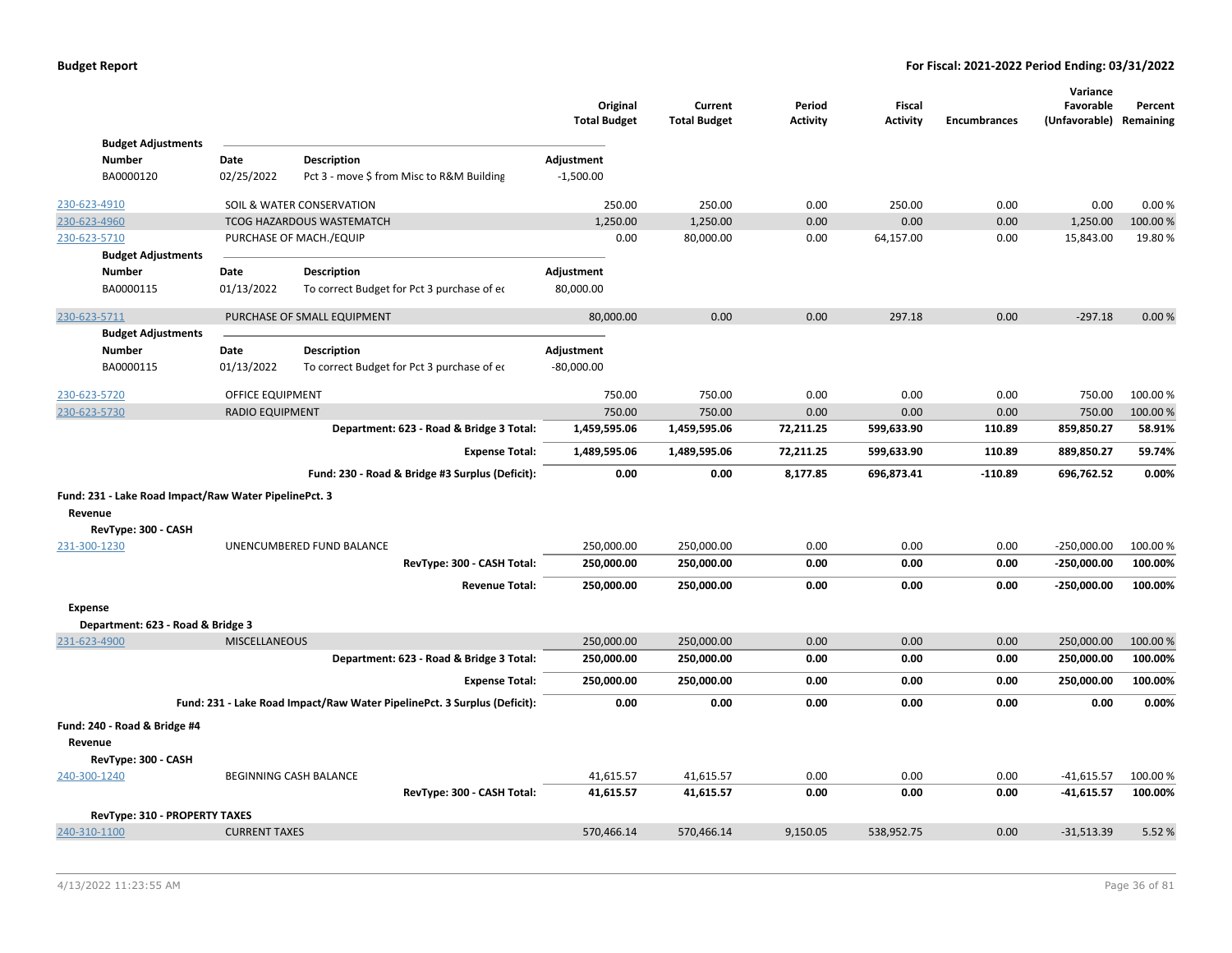| <b>Budget Report</b> |  |
|----------------------|--|
|----------------------|--|

|                              |                                                    | Original<br><b>Total Budget</b> | Current<br><b>Total Budget</b> | Period<br><b>Activity</b> | Fiscal<br><b>Activity</b> | Encumbrances | Variance<br>Favorable<br>(Unfavorable) Remaining | Percent         |
|------------------------------|----------------------------------------------------|---------------------------------|--------------------------------|---------------------------|---------------------------|--------------|--------------------------------------------------|-----------------|
| 240-310-1200                 | <b>DELINQUENT TAXES</b>                            | 16,000.00                       | 16,000.00                      | 2,454.37                  | 13,761.78                 | 0.00         | $-2,238.22$                                      | 13.99%          |
|                              | RevType: 310 - PROPERTY TAXES Total:               | 586,466.14                      | 586,466.14                     | 11,604.42                 | 552,714.53                | 0.00         | $-33,751.61$                                     | 5.76%           |
|                              | RevType: 318 - OTHER TAXES                         |                                 |                                |                           |                           |              |                                                  |                 |
| 240-318-1200                 | PAY N LIEU TAX/GRASSLAND                           | 1,000.00                        | 1,000.00                       | 0.00                      | 0.00                      | 0.00         | $-1,000.00$                                      | 100.00%         |
| 240-318-1210                 | PAY N LIEU TAX/UPPER TRINITY                       | 500.00                          | 500.00                         | 0.00                      | 439.76                    | 0.00         | $-60.24$                                         | 12.05 %         |
| 240-318-1600                 | <b>SALES TAX REVENUES</b>                          | 65,000.00                       | 65,000.00                      | 5,720.51                  | 39,514.83                 | 0.00         | $-25,485.17$                                     | 39.21%          |
|                              | RevType: 318 - OTHER TAXES Total:                  | 66,500.00                       | 66,500.00                      | 5,720.51                  | 39,954.59                 | 0.00         | $-26,545.41$                                     | 39.92%          |
|                              | RevType: 321 - FEES OF TAX COLLECTOR               |                                 |                                |                           |                           |              |                                                  |                 |
| 240-321-2000                 | CAR REGISTRATION/SALES TAX                         | 75,000.00                       | 75,000.00                      | 21,386.72                 | 70,467.16                 | 0.00         | $-4,532.84$                                      | 6.04%           |
| 240-321-3000                 | <b>COUNTY'S ADDITIONAL \$10</b>                    | 63,000.00                       | 63,000.00                      | 6,997.22                  | 31,282.71                 | 0.00         | $-31,717.29$                                     | 50.34 %         |
|                              | RevType: 321 - FEES OF TAX COLLECTOR Total:        | 138,000.00                      | 138,000.00                     | 28,383.94                 | 101,749.87                | 0.00         | $-36,250.13$                                     | 26.27%          |
| RevType: 350 - FINES         |                                                    |                                 |                                |                           |                           |              |                                                  |                 |
| 240-350-4030                 | <b>COUNTY CLERK FINES</b>                          | 6,000.00                        | 6,000.00                       | 0.00                      | 777.67                    | 0.00         | $-5,222.33$                                      | 87.04 %         |
| 240-350-4500                 | <b>DISTRICT CLERK FINES</b>                        | 10,000.00                       | 10,000.00                      | 0.00                      | 3,536.24                  | 0.00         | $-6,463.76$                                      | 64.64%          |
| 240-350-4550                 | J. P. #1 FINES                                     | 4,000.00                        | 4,000.00                       | 0.00                      | 0.00                      | 0.00         | $-4,000.00$                                      | 100.00%         |
| 240-350-4560                 | <b>J. P. #2 FINES</b>                              | $-2,000.00$                     | $-2,000.00$                    | 0.00                      | 0.00                      | 0.00         | 2,000.00                                         | 0.00%           |
| 240-350-4570                 | J. P. #3 FINES                                     | 2,500.00                        | 2,500.00                       | 0.00                      | 527.34                    | 0.00         | $-1,972.66$                                      | 78.91%          |
|                              | RevType: 350 - FINES Total:                        | 20,500.00                       | 20,500.00                      | 0.00                      | 4,841.25                  | 0.00         | $-15,658.75$                                     | 76.38%          |
|                              | RevType: 360 - INTEREST EARNINGS                   |                                 |                                |                           |                           |              |                                                  |                 |
| 240-360-1000                 | <b>INTEREST EARNINGS</b>                           | 50.00                           | 50.00                          | 21.34                     | 61.74                     | 0.00         | 11.74                                            | 123.48%         |
|                              | RevType: 360 - INTEREST EARNINGS Total:            | 50.00                           | 50.00                          | 21.34                     | 61.74                     | 0.00         | 11.74                                            | 23.48%          |
|                              | RevType: 364 - SALE OF ASSETS LAND/BUILDING        |                                 |                                |                           |                           |              |                                                  |                 |
| 240-364-1630                 | <b>SALE OF EQUIPMENT</b>                           | 1,500.00                        | 1,500.00                       | 0.00                      | 0.00                      | 0.00         | $-1,500.00$                                      | 100.00%         |
|                              | RevType: 364 - SALE OF ASSETS LAND/BUILDING Total: | 1,500.00                        | 1,500.00                       | 0.00                      | 0.00                      | 0.00         | $-1,500.00$                                      | 100.00%         |
|                              |                                                    |                                 |                                |                           |                           |              |                                                  |                 |
|                              | RevType: 370 - MISCELLANEOUS                       |                                 |                                |                           |                           |              |                                                  |                 |
| 240-370-1200                 | <b>STATE LATERAL ROAD</b>                          | 9,000.00                        | 9,000.00                       | 0.00                      | 8,376.61                  | 0.00<br>0.00 | $-623.39$                                        | 6.93%<br>51.17% |
| 240-370-1250<br>240-370-1300 | <b>TDT WEIGHT FEES</b><br>REFUNDS & MISCELLANEOUS  | 22,000.00<br>1,000.00           | 22,000.00<br>1,000.00          | 0.00<br>0.00              | 10,743.12<br>1,069.08     | 0.00         | $-11,256.88$<br>69.08                            | 106.91%         |
| 240-370-1420                 | <b>CULVERT PERMITTING PROCESS</b>                  | 1,200.00                        | 1,200.00                       | 20.00                     | 20.00                     | 0.00         | $-1,180.00$                                      | 98.33%          |
| 240-370-1421                 | <b>ROW PERMIT APPLICATION</b>                      | 200.00                          | 200.00                         | 0.00                      | 0.00                      | 0.00         | $-200.00$                                        | 100.00%         |
| 240-370-1450                 | REIMBURSEMENT OF MATERIALS                         | 1,500.00                        | 1,500.00                       | 0.00                      | 2,350.00                  | 0.00         | 850.00                                           | 156.67%         |
| 240-370-1460                 | SALE OF RECYCLED MATERIALS                         | 500.00                          | 500.00                         | 0.00                      | 1,425.70                  | 0.00         | 925.70                                           | 285.14 %        |
|                              | RevType: 370 - MISCELLANEOUS Total:                | 35,400.00                       | 35,400.00                      | 20.00                     | 23,984.51                 | 0.00         | $-11,415.49$                                     | 32.25%          |
|                              |                                                    |                                 |                                |                           |                           |              |                                                  |                 |
|                              | <b>Revenue Total:</b>                              | 890,031.71                      | 890,031.71                     | 45,750.21                 | 723,306.49                | 0.00         | $-166,725.22$                                    | 18.73%          |
| <b>Expense</b>               |                                                    |                                 |                                |                           |                           |              |                                                  |                 |
|                              | Department: 624 - Road & Bridge 4                  |                                 |                                |                           |                           |              |                                                  |                 |
| 240-624-1010                 | SALARY ELECTED OFFICIAL                            | 67,643.51                       | 67,643.51                      | 5,010.64                  | 32,569.16                 | 0.00         | 35,074.35                                        | 51.85%          |
| 240-624-1030                 | <b>SALARY FOREMAN</b>                              | 0.00                            | 0.00                           | 2,835.36                  | 12,759.13                 | 0.00         | $-12,759.13$                                     | 0.00%           |
| 240-624-1050                 | <b>SALARY SECRETARY</b>                            | 32,792.20                       | 32,792.20                      | 2,429.06                  | 6,497.72                  | 0.00         | 26,294.48                                        | 80.19%          |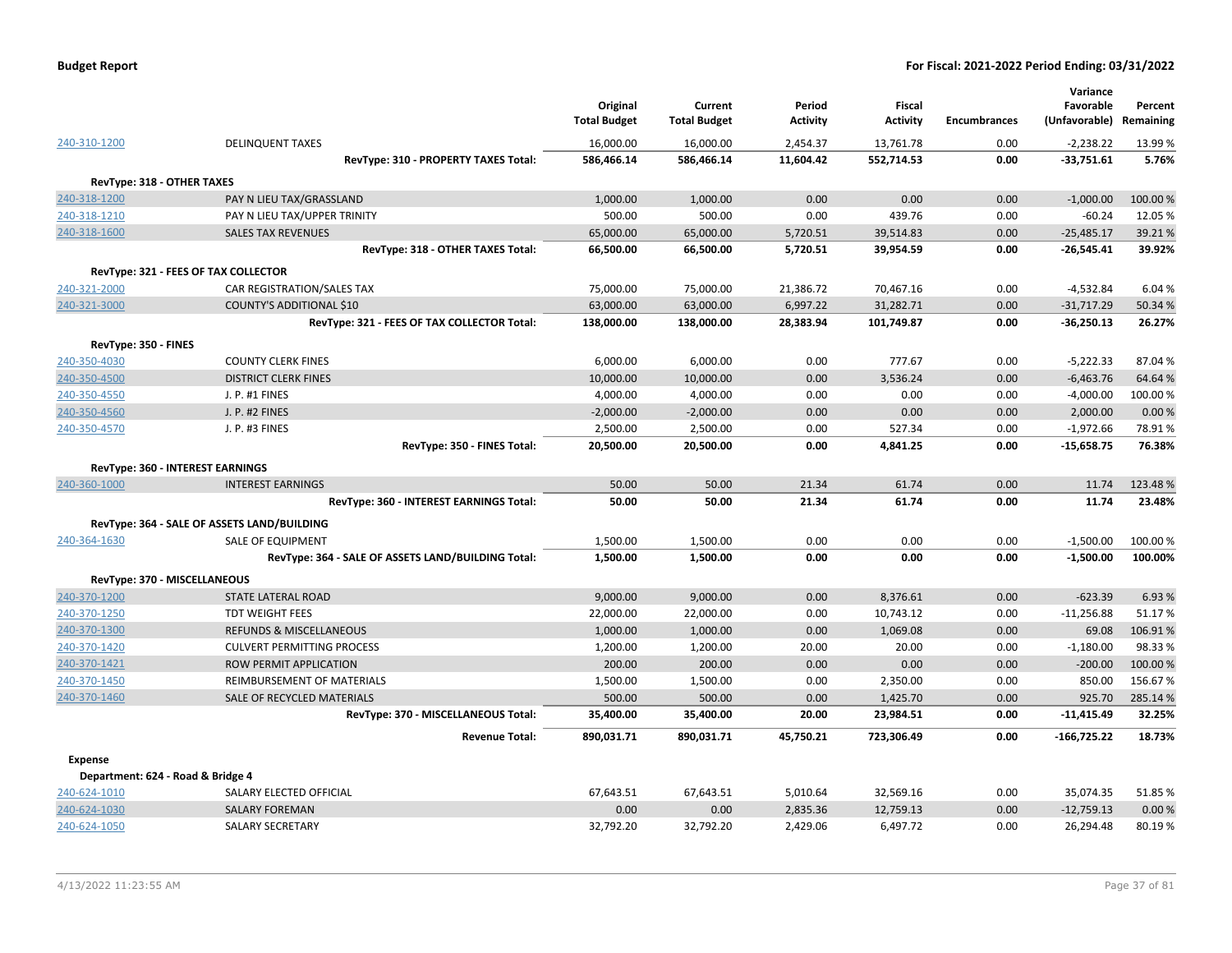|              |                                                 | Original<br><b>Total Budget</b> | Current<br><b>Total Budget</b> | Period<br><b>Activity</b> | Fiscal<br><b>Activity</b> | <b>Encumbrances</b> | Variance<br>Favorable<br>(Unfavorable) Remaining | Percent  |
|--------------|-------------------------------------------------|---------------------------------|--------------------------------|---------------------------|---------------------------|---------------------|--------------------------------------------------|----------|
| 240-624-1060 | SALARY PRECINCT EMPLOYEES                       | 204,692.32                      | 204,692.32                     | 12,026.96                 | 78,832.27                 | 0.00                | 125,860.05                                       | 61.49%   |
| 240-624-1070 | <b>SALARY PART-TIME</b>                         | 18,792.00                       | 18,792.00                      | 0.00                      | 0.00                      | 0.00                | 18,792.00                                        | 100.00%  |
| 240-624-2010 | SOCIAL SECURITY TAXES                           | 20,083.04                       | 20,083.04                      | 1,381.34                  | 8,098.96                  | 0.00                | 11,984.08                                        | 59.67%   |
| 240-624-2020 | <b>GROUP HEALTH INSURANCE</b>                   | 106,423.68                      | 106,423.68                     | 8,868.64                  | 48,417.23                 | 0.00                | 58,006.45                                        | 54.51%   |
| 240-624-2030 | RETIREMENT                                      | 38,838.01                       | 38,838.01                      | 2,685.15                  | 15,612.81                 | 0.00                | 23,225.20                                        | 59.80%   |
| 240-624-2040 | <b>WORKERS COMPENSATION</b>                     | 7,187.07                        | 7,187.07                       | 0.00                      | 2,537.00                  | 0.00                | 4,650.07                                         | 64.70%   |
| 240-624-2050 | <b>MEDICARE TAX</b>                             | 4,696.84                        | 4,696.84                       | 323.08                    | 1,894.27                  | 0.00                | 2,802.57                                         | 59.67%   |
| 240-624-3100 | OFFICE SUPPLIES                                 | 250.00                          | 250.00                         | 0.00                      | 169.24                    | 0.00                | 80.76                                            | 32.30%   |
| 240-624-3140 | <b>EMPLOYEE PHYSICALS/DOT TESTING</b>           | 350.00                          | 350.00                         | 0.00                      | 80.00                     | 0.00                | 270.00                                           | 77.14%   |
| 240-624-3400 | <b>SHOP SUPPLIES</b>                            | 1,500.00                        | 1,500.00                       | 0.00                      | 522.50                    | 0.00                | 977.50                                           | 65.17%   |
| 240-624-3410 | <b>R&amp;B MAT. ROCK &amp; GRAVEL</b>           | 80,000.00                       | 80,000.00                      | 23,680.24                 | 52,492.35                 | 0.00                | 27,507.65                                        | 34.38%   |
| 240-624-3420 | <b>R&amp;B MAT. CULVERTS</b>                    | 9,000.00                        | 9,000.00                       | 1,692.40                  | 1,692.40                  | 0.00                | 7,307.60                                         | 81.20%   |
| 240-624-3430 | R&B MAT. HARDWARE & LUMBER                      | 1,500.00                        | 1,500.00                       | 0.00                      | 9.99                      | 0.00                | 1,490.01                                         | 99.33%   |
| 240-624-3440 | R&B MAT. ASPHALT/RD OIL                         | 70,000.00                       | 70,000.00                      | 0.00                      | 22,703.57                 | 0.00                | 47,296.43                                        | 67.57%   |
| 240-624-3450 | <b>CHEMICALS</b>                                | 1,500.00                        | 1,500.00                       | 0.00                      | 0.00                      | 0.00                | 1,500.00                                         | 100.00%  |
| 240-624-3950 | <b>UNIFORMS</b>                                 | 2,500.00                        | 2,500.00                       | 140.00                    | 735.00                    | 0.00                | 1,765.00                                         | 70.60%   |
| 240-624-4060 | TAX APPRAISAL DISTRICT                          | 31,261.69                       | 31,261.69                      | 6,339.07                  | 15,630.84                 | 0.00                | 15,630.85                                        | 50.00 %  |
| 240-624-4210 | <b>INTERNET</b>                                 | 1,000.00                        | 1,000.00                       | 93.94                     | 563.64                    | 0.00                | 436.36                                           | 43.64%   |
| 240-624-4270 | OUT OF COUNTY TRAVEL/TRAINING                   | 4,600.00                        | 4,600.00                       | 676.18                    | 676.18                    | 0.00                | 3,923.82                                         | 85.30%   |
| 240-624-4300 | <b>BIDS, NOTICES &amp; PERMITS</b>              | 300.00                          | 300.00                         | 10.83                     | 10.83                     | 0.00                | 289.17                                           | 96.39%   |
| 240-624-4350 | <b>PRINTING</b>                                 | 100.00                          | 100.00                         | 0.00                      | 0.00                      | 0.00                | 100.00                                           | 100.00%  |
| 240-624-4400 | UTILITY ELECTRICITY                             | 3,500.00                        | 3,500.00                       | 623.64                    | 1,422.75                  | 0.00                | 2,077.25                                         | 59.35 %  |
| 240-624-4410 | <b>UTILITY GAS</b>                              | 750.00                          | 750.00                         | 123.33                    | 486.38                    | 0.00                | 263.62                                           | 35.15 %  |
| 240-624-4420 | UTILITY WATER                                   | 1,000.00                        | 1,000.00                       | 87.92                     | 516.16                    | 0.00                | 483.84                                           | 48.38%   |
| 240-624-4430 | <b>TRASH PICK-UP</b>                            | 2,500.00                        | 2,500.00                       | 0.00                      | 1,202.25                  | 0.00                | 1,297.75                                         | 51.91%   |
| 240-624-4500 | <b>R&amp;M BUILDING</b>                         | 1,250.00                        | 1,250.00                       | 0.00                      | 0.00                      | 0.00                | 1,250.00                                         | 100.00 % |
| 240-624-4503 | FIRE EXTINGUISHER INSPECTION                    | 146.00                          | 146.00                         | 0.00                      | 0.00                      | 0.00                | 146.00                                           | 100.00%  |
| 240-624-4530 | <b>COMPUTER SOFTWARE</b>                        | 2,730.35                        | 2,730.35                       | 0.00                      | 0.00                      | 0.00                | 2,730.35                                         | 100.00%  |
| 240-624-4570 | <b>R&amp;M MACHINERY GAS &amp; OIL</b>          | 40,000.00                       | 40,000.00                      | 4,739.34                  | 14,446.29                 | 0.00                | 25,553.71                                        | 63.88%   |
| 240-624-4580 | <b>R&amp;M MACHINERY PARTS</b>                  | 30,000.00                       | 30,000.00                      | 423.43                    | 25,534.14                 | 0.00                | 4,465.86                                         | 14.89%   |
| 240-624-4590 | <b>R&amp;M MACH. TIRES &amp; TUBES</b>          | 9,000.00                        | 9,000.00                       | 0.00                      | 5,437.32                  | 0.00                | 3,562.68                                         | 39.59%   |
| 240-624-4600 | EQUIPMENT RENTAL/LEASE                          | 15,000.00                       | 15,000.00                      | 0.00                      | 3,000.00                  | 0.00                | 12,000.00                                        | 80.00%   |
| 240-624-4810 | <b>DUES</b>                                     | 395.00                          | 395.00                         | 360.00                    | 395.00                    | 0.00                | 0.00                                             | 0.00%    |
| 240-624-4820 | <b>INSURANCE</b>                                | 3,000.00                        | 3,000.00                       | 0.00                      | 2,595.34                  | 0.00                | 404.66                                           | 13.49 %  |
| 240-624-4900 | MISCELLANEOUS                                   | 500.00                          | 500.00                         | 0.00                      | 0.00                      | 0.00                | 500.00                                           | 100.00%  |
| 240-624-4910 | SOIL & WATER CONSERVATION                       | 250.00                          | 250.00                         | 0.00                      | 250.00                    | 0.00                | 0.00                                             | 0.00%    |
| 240-624-5711 | PURCHASE OF SMALL EQUIPMENT                     | 75,000.00                       | 75,000.00                      | 0.00                      | 389.99                    | 0.00                | 74,610.01                                        | 99.48%   |
|              | Department: 624 - Road & Bridge 4 Total:        | 890,031.71                      | 890,031.71                     | 74,550.55                 | 358,180.71                | 0.00                | 531,851.00                                       | 59.76%   |
|              | <b>Expense Total:</b>                           | 890,031.71                      | 890,031.71                     | 74,550.55                 | 358,180.71                | 0.00                | 531,851.00                                       | 59.76%   |
|              | Fund: 240 - Road & Bridge #4 Surplus (Deficit): | 0.00                            | 0.00                           | $-28,800.34$              | 365,125.78                | 0.00                | 365,125.78                                       | 0.00%    |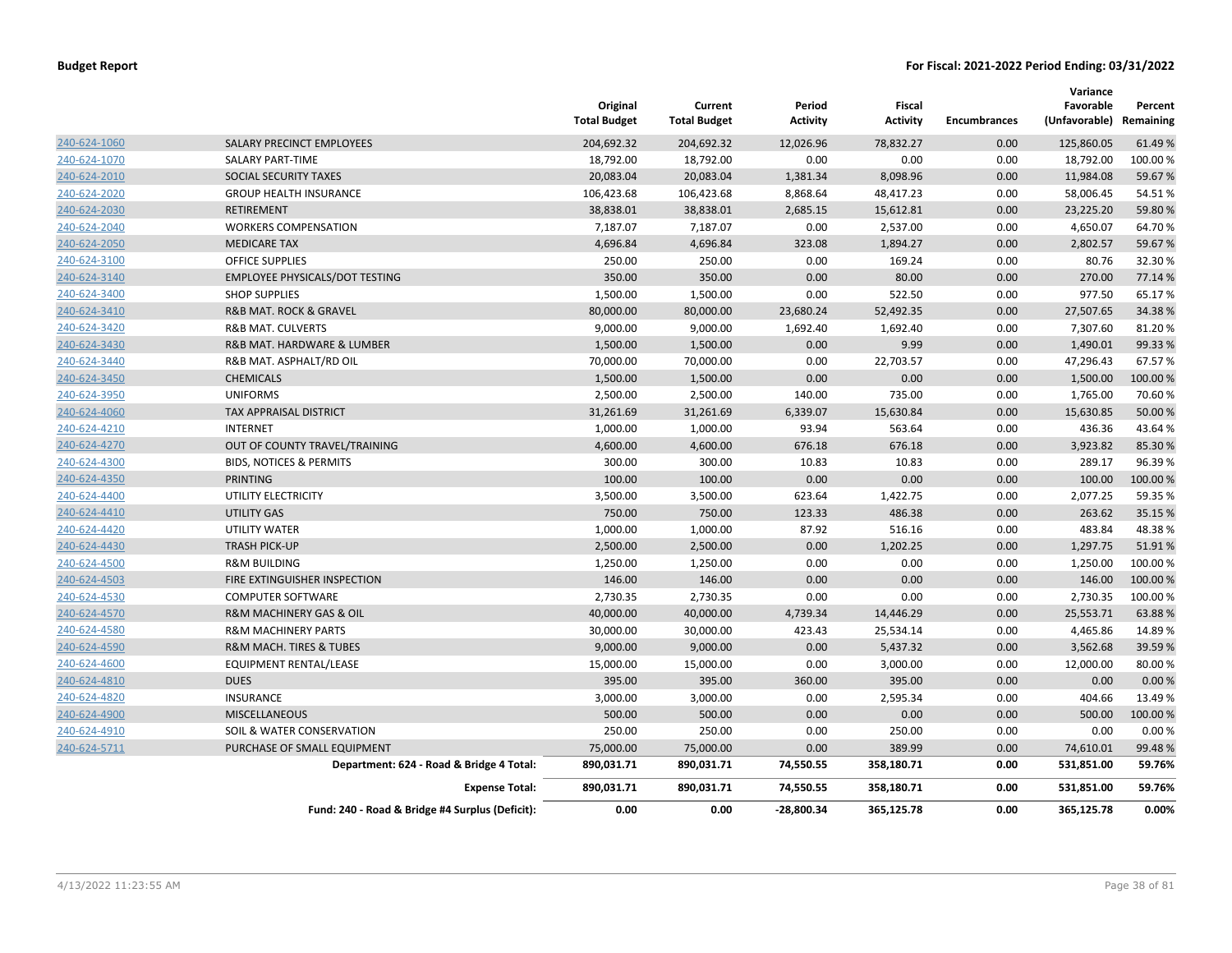|                                                        |                                                                                 | Original<br><b>Total Budget</b> | Current<br><b>Total Budget</b> | Period<br><b>Activity</b> | Fiscal<br><b>Activity</b> | <b>Encumbrances</b> | Variance<br>Favorable<br>(Unfavorable) Remaining | Percent           |
|--------------------------------------------------------|---------------------------------------------------------------------------------|---------------------------------|--------------------------------|---------------------------|---------------------------|---------------------|--------------------------------------------------|-------------------|
| Fund: 260 - J.P.#1 Justice Court Technology            |                                                                                 |                                 |                                |                           |                           |                     |                                                  |                   |
| Revenue                                                |                                                                                 |                                 |                                |                           |                           |                     |                                                  |                   |
| RevType: 300 - CASH                                    |                                                                                 |                                 |                                |                           |                           |                     |                                                  |                   |
| 260-300-1260                                           | BEGINNING CASH BALANCE                                                          | 150.00                          | 150.00                         | 0.00                      | 0.00                      | 0.00                | $-150.00$                                        | 100.00 %          |
|                                                        | RevType: 300 - CASH Total:                                                      | 150.00                          | 150.00                         | 0.00                      | 0.00                      | 0.00                | $-150.00$                                        | 100.00%           |
|                                                        | RevType: 360 - INTEREST EARNINGS                                                |                                 |                                |                           |                           |                     |                                                  |                   |
| 260-360-1000                                           | <b>INTEREST EARNINGS</b>                                                        | 50.00                           | 50.00                          | 0.00                      | 0.00                      | 0.00                | $-50.00$                                         | 100.00 %          |
|                                                        | RevType: 360 - INTEREST EARNINGS Total:                                         | 50.00                           | 50.00                          | 0.00                      | 0.00                      | 0.00                | $-50.00$                                         | 100.00%           |
| RevType: 370 - MISCELLANEOUS                           |                                                                                 |                                 |                                |                           |                           |                     |                                                  |                   |
| 260-370-4550                                           | J.P.#1 TECHNOLOGY FEES                                                          | 1,300.00                        | 1,300.00                       | 0.00                      | 0.00                      | 0.00                | $-1,300.00$                                      | 100.00 %          |
|                                                        | RevType: 370 - MISCELLANEOUS Total:                                             | 1,300.00                        | 1,300.00                       | 0.00                      | 0.00                      | 0.00                | $-1,300.00$                                      | 100.00%           |
|                                                        | <b>Revenue Total:</b>                                                           | 1,500.00                        | 1,500.00                       | 0.00                      | 0.00                      | 0.00                | $-1,500.00$                                      | 100.00%           |
|                                                        |                                                                                 |                                 |                                |                           |                           |                     |                                                  |                   |
| Expense                                                |                                                                                 |                                 |                                |                           |                           |                     |                                                  |                   |
|                                                        | Department: 455 - Justice of the Peace Pct. 1                                   |                                 |                                |                           |                           |                     |                                                  |                   |
| 260-455-5720                                           | <b>OFFICE EQUIPMENT</b><br>Department: 455 - Justice of the Peace Pct. 1 Total: | 1,500.00<br>1,500.00            | 1,500.00<br>1,500.00           | 99.95<br>99.95            | 99.95<br>99.95            | 0.00<br>0.00        | 1,400.05<br>1,400.05                             | 93.34 %<br>93.34% |
|                                                        |                                                                                 |                                 |                                |                           |                           |                     |                                                  |                   |
|                                                        | <b>Expense Total:</b>                                                           | 1,500.00                        | 1,500.00                       | 99.95                     | 99.95                     | 0.00                | 1,400.05                                         | 93.34%            |
|                                                        | Fund: 260 - J.P.#1 Justice Court Technology Surplus (Deficit):                  | 0.00                            | 0.00                           | $-99.95$                  | $-99.95$                  | 0.00                | $-99.95$                                         | 0.00%             |
| Fund: 270 - J.P.#2 Justice Court Technology<br>Revenue |                                                                                 |                                 |                                |                           |                           |                     |                                                  |                   |
|                                                        | RevType: 360 - INTEREST EARNINGS                                                |                                 |                                |                           |                           |                     |                                                  |                   |
| 270-360-1000                                           | <b>INTEREST EARNINGS</b>                                                        | 5.00                            | 5.00                           | 0.00                      | 0.00                      | 0.00                | $-5.00$                                          | 100.00%           |
|                                                        | RevType: 360 - INTEREST EARNINGS Total:                                         | 5.00                            | 5.00                           | 0.00                      | 0.00                      | 0.00                | $-5.00$                                          | 100.00%           |
| RevType: 370 - MISCELLANEOUS                           |                                                                                 |                                 |                                |                           |                           |                     |                                                  |                   |
| 270-370-4560                                           | J.P.#2 TECHNOLOGY FEES                                                          | 700.00                          | 700.00                         | 0.00                      | 0.00                      | 0.00                | $-700.00$                                        | 100.00 %          |
|                                                        | RevType: 370 - MISCELLANEOUS Total:                                             | 700.00                          | 700.00                         | 0.00                      | 0.00                      | 0.00                | $-700.00$                                        | 100.00%           |
|                                                        | <b>Revenue Total:</b>                                                           | 705.00                          | 705.00                         | 0.00                      | 0.00                      | 0.00                | $-705.00$                                        | 100.00%           |
| Expense                                                |                                                                                 |                                 |                                |                           |                           |                     |                                                  |                   |
|                                                        | Department: 456 - Justice of the Peace Pct. 2                                   |                                 |                                |                           |                           |                     |                                                  |                   |
| 270-456-5720                                           | OFFICE EQUIPMENT                                                                | 705.00                          | 705.00                         | 0.00                      | 0.00                      | 0.00                | 705.00                                           | 100.00%           |
|                                                        | Department: 456 - Justice of the Peace Pct. 2 Total:                            | 705.00                          | 705.00                         | 0.00                      | 0.00                      | 0.00                | 705.00                                           | 100.00%           |
|                                                        | <b>Expense Total:</b>                                                           | 705.00                          | 705.00                         | 0.00                      | 0.00                      | 0.00                | 705.00                                           | 100.00%           |
|                                                        | Fund: 270 - J.P.#2 Justice Court Technology Surplus (Deficit):                  | 0.00                            | 0.00                           | 0.00                      | 0.00                      | 0.00                | 0.00                                             | 0.00%             |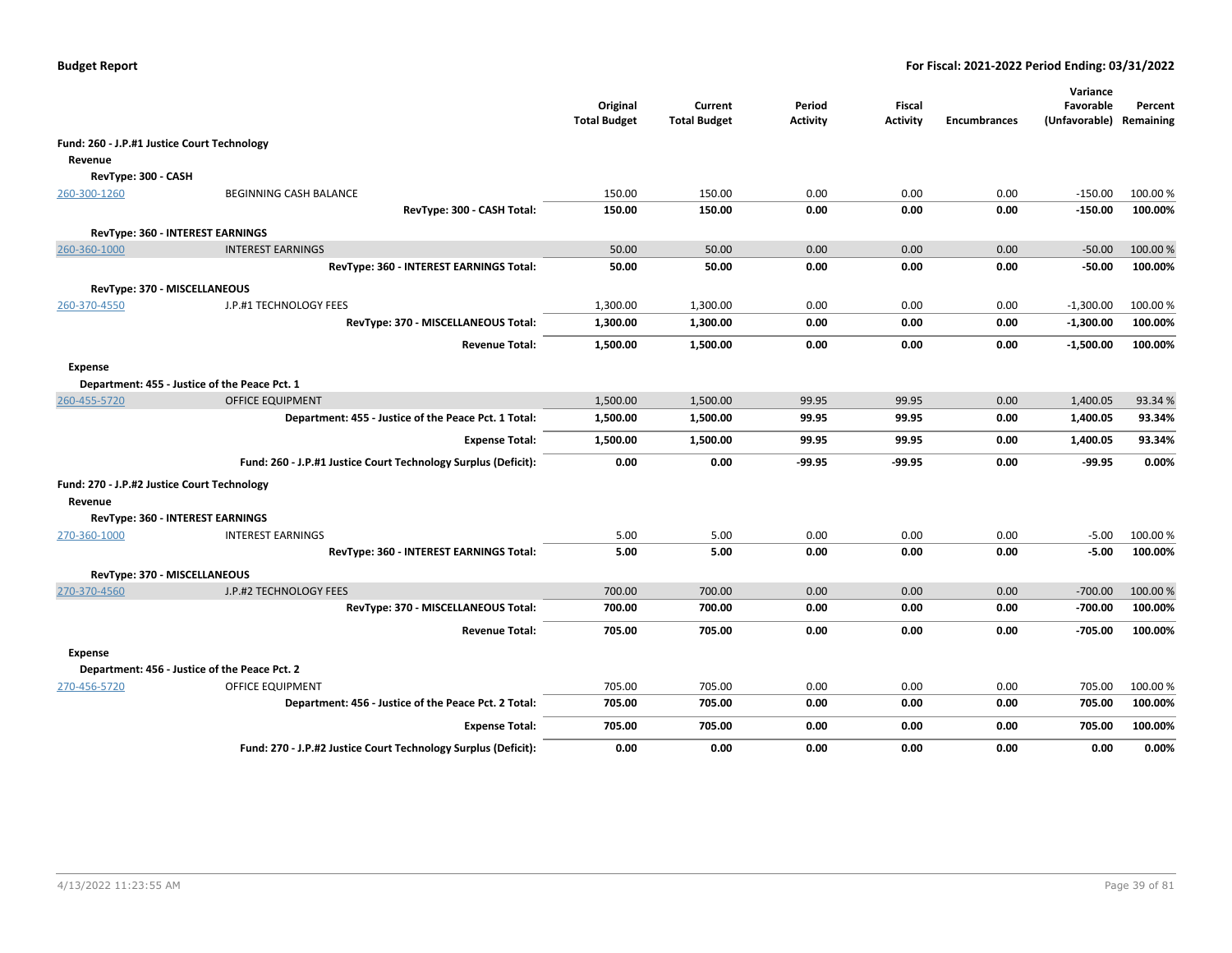|                                             |                                                                    | Original<br><b>Total Budget</b> | Current<br><b>Total Budget</b> | Period<br><b>Activity</b> | <b>Fiscal</b><br><b>Activity</b> | <b>Encumbrances</b> | Variance<br>Favorable<br>(Unfavorable) Remaining | Percent  |
|---------------------------------------------|--------------------------------------------------------------------|---------------------------------|--------------------------------|---------------------------|----------------------------------|---------------------|--------------------------------------------------|----------|
| Fund: 280 - J.P.#3 Justice Court Technology |                                                                    |                                 |                                |                           |                                  |                     |                                                  |          |
| Revenue                                     |                                                                    |                                 |                                |                           |                                  |                     |                                                  |          |
|                                             | RevType: 360 - INTEREST EARNINGS                                   |                                 |                                |                           |                                  |                     |                                                  |          |
| 280-360-1000                                | <b>INTEREST EARNINGS</b>                                           | 5.00                            | 5.00                           | 0.00                      | 0.00                             | 0.00                | $-5.00$                                          | 100.00 % |
|                                             | RevType: 360 - INTEREST EARNINGS Total:                            | 5.00                            | 5.00                           | 0.00                      | 0.00                             | 0.00                | $-5.00$                                          | 100.00%  |
|                                             | RevType: 370 - MISCELLANEOUS                                       |                                 |                                |                           |                                  |                     |                                                  |          |
| 280-370-4560                                | J.P.#3 TECHNOLOGY FEES                                             | 400.00                          | 400.00                         | 0.00                      | 204.38                           | 0.00                | $-195.62$                                        | 48.91%   |
|                                             | RevType: 370 - MISCELLANEOUS Total:                                | 400.00                          | 400.00                         | 0.00                      | 204.38                           | 0.00                | $-195.62$                                        | 48.91%   |
|                                             | <b>Revenue Total:</b>                                              | 405.00                          | 405.00                         | 0.00                      | 204.38                           | 0.00                | $-200.62$                                        | 49.54%   |
| <b>Expense</b>                              |                                                                    |                                 |                                |                           |                                  |                     |                                                  |          |
|                                             | Department: 457 - Justice of the Peace Pct. 3                      |                                 |                                |                           |                                  |                     |                                                  |          |
| 280-457-5720                                | <b>OFFICE EQUIPMENT</b>                                            | 405.00                          | 405.00                         | 0.00                      | 0.00                             | 0.00                | 405.00                                           | 100.00 % |
|                                             | Department: 457 - Justice of the Peace Pct. 3 Total:               | 405.00                          | 405.00                         | 0.00                      | 0.00                             | 0.00                | 405.00                                           | 100.00%  |
|                                             | <b>Expense Total:</b>                                              | 405.00                          | 405.00                         | 0.00                      | 0.00                             | 0.00                | 405.00                                           | 100.00%  |
|                                             | Fund: 280 - J.P.#3 Justice Court Technology Surplus (Deficit):     | 0.00                            | 0.00                           | 0.00                      | 204.38                           | 0.00                | 204.38                                           | 0.00%    |
|                                             | Fund: 310 - F.C. Detention Center Annual Payment                   |                                 |                                |                           |                                  |                     |                                                  |          |
| Revenue                                     |                                                                    |                                 |                                |                           |                                  |                     |                                                  |          |
|                                             | RevType: 319 - F.C. DETENTION CENTER                               |                                 |                                |                           |                                  |                     |                                                  |          |
| 310-319-5510                                | <b>ANNUAL PAYMENT</b>                                              | 10,000.00                       | 10,000.00                      | 0.00                      | 0.00                             | 0.00                | $-10,000.00$                                     | 100.00 % |
|                                             | RevType: 319 - F.C. DETENTION CENTER Total:                        | 10,000.00                       | 10,000.00                      | 0.00                      | 0.00                             | 0.00                | $-10,000.00$                                     | 100.00%  |
|                                             | <b>Revenue Total:</b>                                              | 10,000.00                       | 10,000.00                      | 0.00                      | 0.00                             | 0.00                | $-10,000.00$                                     | 100.00%  |
| <b>Expense</b>                              |                                                                    |                                 |                                |                           |                                  |                     |                                                  |          |
| Department: 560 - County Sheriff            |                                                                    |                                 |                                |                           |                                  |                     |                                                  |          |
| 310-560-4270                                | OUT OF COUNTY TRAVEL/TRAINING                                      | 10,000.00                       | 10,000.00                      | 490.00                    | 2,978.89                         | 0.00                | 7,021.11                                         | 70.21%   |
|                                             | Department: 560 - County Sheriff Total:                            | 10,000.00                       | 10,000.00                      | 490.00                    | 2,978.89                         | 0.00                | 7,021.11                                         | 70.21%   |
|                                             | <b>Expense Total:</b>                                              | 10,000.00                       | 10,000.00                      | 490.00                    | 2,978.89                         | 0.00                | 7,021.11                                         | 70.21%   |
|                                             | Fund: 310 - F.C.Detention Center Annual Payment Surplus (Deficit): | 0.00                            | 0.00                           | -490.00                   | $-2,978.89$                      | 0.00                | $-2,978.89$                                      | 0.00%    |
| Fund: 330 - Bail Bondsman Application Fee   |                                                                    |                                 |                                |                           |                                  |                     |                                                  |          |
| Revenue                                     |                                                                    |                                 |                                |                           |                                  |                     |                                                  |          |
|                                             | RevType: 340 - FEES OF OFFICE                                      |                                 |                                |                           |                                  |                     |                                                  |          |
| 330-340-4800                                | <b>APPLICATION FEE</b>                                             | 1,000.00                        | 1,000.00                       | 0.00                      | 0.00                             | 0.00                | $-1,000.00$                                      | 100.00 % |
|                                             | RevType: 340 - FEES OF OFFICE Total:                               | 1,000.00                        | 1,000.00                       | 0.00                      | 0.00                             | 0.00                | $-1,000.00$                                      | 100.00%  |
|                                             | <b>Revenue Total:</b>                                              | 1,000.00                        | 1,000.00                       | 0.00                      | 0.00                             | 0.00                | $-1,000.00$                                      | 100.00%  |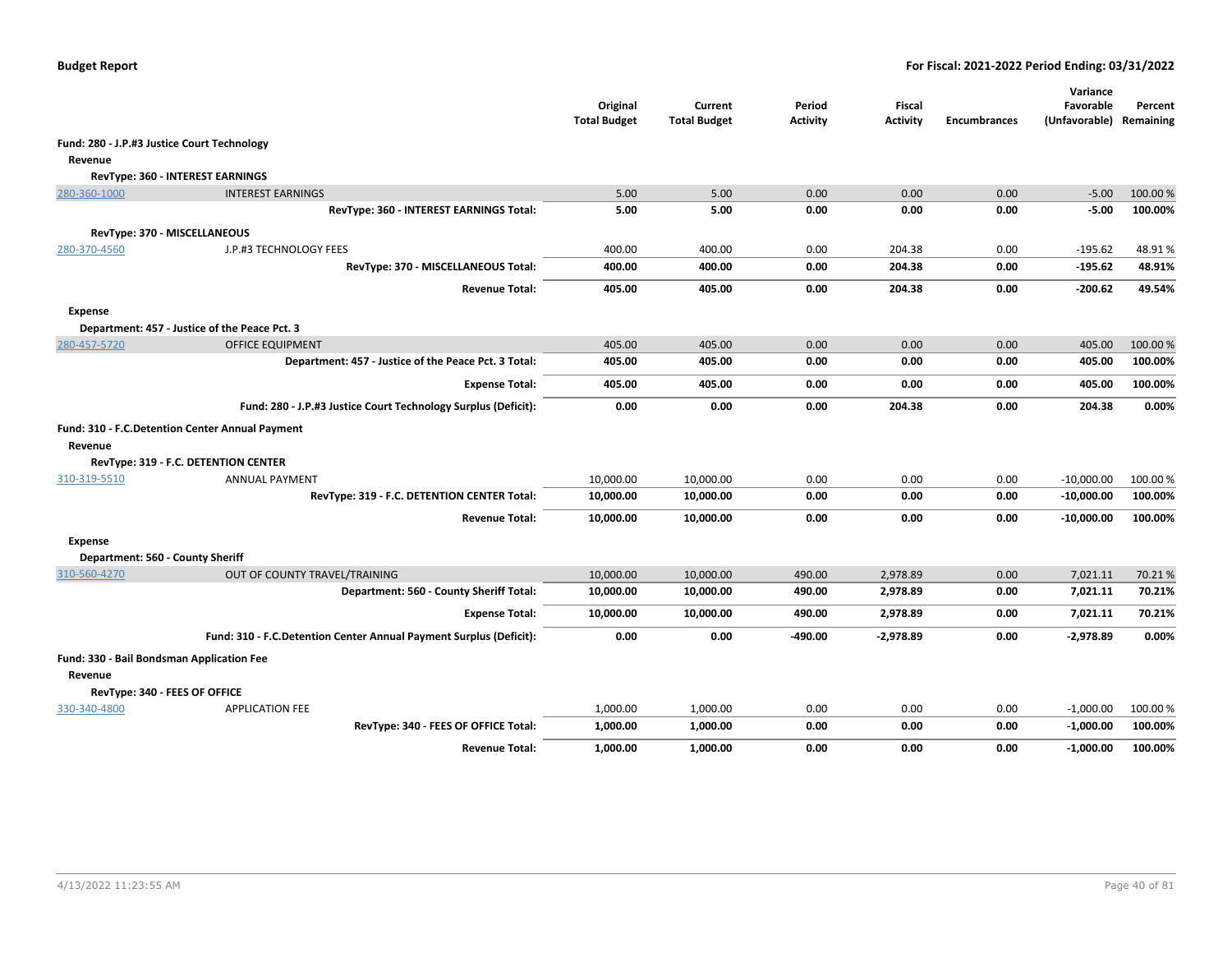|  |  |  | <b>Budget Report</b> |
|--|--|--|----------------------|
|--|--|--|----------------------|

|                                         |                                                              | Original<br><b>Total Budget</b> | Current<br><b>Total Budget</b> | Period<br><b>Activity</b> | <b>Fiscal</b><br><b>Activity</b> | <b>Encumbrances</b> | Variance<br>Favorable<br>(Unfavorable) Remaining | Percent |
|-----------------------------------------|--------------------------------------------------------------|---------------------------------|--------------------------------|---------------------------|----------------------------------|---------------------|--------------------------------------------------|---------|
| <b>Expense</b>                          |                                                              |                                 |                                |                           |                                  |                     |                                                  |         |
| Department: 498 - Bail Bond Fee Expense |                                                              |                                 |                                |                           |                                  |                     |                                                  |         |
| 330-498-3100                            | <b>OFFICE SUPPLIES</b>                                       | 1,000.00                        | 1,000.00                       | 0.00                      | 0.00                             | 0.00                | 1,000.00                                         | 100.00% |
|                                         | Department: 498 - Bail Bond Fee Expense Total:               | 1,000.00                        | 1,000.00                       | 0.00                      | 0.00                             | 0.00                | 1,000.00                                         | 100.00% |
|                                         | <b>Expense Total:</b>                                        | 1,000.00                        | 1,000.00                       | 0.00                      | 0.00                             | 0.00                | 1,000.00                                         | 100.00% |
|                                         | Fund: 330 - Bail Bondsman Application Fee Surplus (Deficit): | 0.00                            | 0.00                           | 0.00                      | 0.00                             | 0.00                | 0.00                                             | 0.00%   |
| Fund: 350 - Law Library                 |                                                              |                                 |                                |                           |                                  |                     |                                                  |         |
| Revenue                                 |                                                              |                                 |                                |                           |                                  |                     |                                                  |         |
| RevType: 340 - FEES OF OFFICE           |                                                              |                                 |                                |                           |                                  |                     |                                                  |         |
| 350-340-4030                            | <b>COUNTY CLERK FEES</b>                                     | 5,000.00                        | 5,000.00                       | 0.00                      | 560.00                           | 0.00                | $-4,440.00$                                      | 88.80%  |
| 350-340-4500                            | <b>DISTRICT CLERK FEES</b>                                   | 10,000.00                       | 10,000.00                      | 0.00                      | 3,570.27                         | 0.00                | $-6,429.73$                                      | 64.30%  |
|                                         | RevType: 340 - FEES OF OFFICE Total:                         | 15,000.00                       | 15,000.00                      | 0.00                      | 4,130.27                         | 0.00                | $-10,869.73$                                     | 72.46%  |
| RevType: 360 - INTEREST EARNINGS        |                                                              |                                 |                                |                           |                                  |                     |                                                  |         |
| 350-360-1000                            | <b>INTEREST EARNINGS</b>                                     | 50.00                           | 50.00                          | 0.00                      | 0.00                             | 0.00                | $-50.00$                                         | 100.00% |
|                                         | RevType: 360 - INTEREST EARNINGS Total:                      | 50.00                           | 50.00                          | 0.00                      | 0.00                             | 0.00                | $-50.00$                                         | 100.00% |
|                                         | <b>Revenue Total:</b>                                        | 15,050.00                       | 15,050.00                      | 0.00                      | 4,130.27                         | 0.00                | $-10,919.73$                                     | 72.56%  |
| <b>Expense</b>                          |                                                              |                                 |                                |                           |                                  |                     |                                                  |         |
| Department: 451 - Law Library           |                                                              |                                 |                                |                           |                                  |                     |                                                  |         |
| 350-451-3100                            | <b>OFFICE SUPPLIES</b>                                       | 500.00                          | 500.00                         | 0.00                      | 0.00                             | 0.00                | 500.00                                           | 100.00% |
| 350-451-5740                            | <b>TECHNOLOGY</b>                                            | 10,000.00                       | 10,000.00                      | 0.00                      | 0.00                             | 0.00                | 10,000.00                                        | 100.00% |
| 350-451-5910                            | <b>ONLINE RESEARCH</b>                                       | 4,550.00                        | 4,550.00                       | 0.00                      | 0.00                             | 0.00                | 4,550.00                                         | 100.00% |
|                                         | Department: 451 - Law Library Total:                         | 15,050.00                       | 15,050.00                      | 0.00                      | 0.00                             | 0.00                | 15,050.00                                        | 100.00% |
|                                         | <b>Expense Total:</b>                                        | 15,050.00                       | 15,050.00                      | 0.00                      | 0.00                             | 0.00                | 15,050.00                                        | 100.00% |
|                                         | Fund: 350 - Law Library Surplus (Deficit):                   | 0.00                            | 0.00                           | 0.00                      | 4,130.27                         | 0.00                | 4,130.27                                         | 0.00%   |
| Fund: 360 - D. A. Fee<br>Revenue        |                                                              |                                 |                                |                           |                                  |                     |                                                  |         |
| RevType: 340 - FEES OF OFFICE           |                                                              |                                 |                                |                           |                                  |                     |                                                  |         |
| 360-340-4750                            | <b>DISTRICT ATTORNEY FEES</b>                                | 1,000.00                        | 1,000.00                       | 93.91                     | 560.24                           | 0.00                | $-439.76$                                        | 43.98%  |
|                                         | RevType: 340 - FEES OF OFFICE Total:                         | 1,000.00                        | 1,000.00                       | 93.91                     | 560.24                           | 0.00                | $-439.76$                                        | 43.98%  |
| RevType: 352 - FINES & FORFEITURES      |                                                              |                                 |                                |                           |                                  |                     |                                                  |         |
| 360-352-2000                            | <b>CONTRABAND FORFEITURE</b>                                 | 0.00                            | 0.00                           | 766.67                    | 1,852.67                         | 0.00                | 1,852.67                                         | 0.00%   |
|                                         | RevType: 352 - FINES & FORFEITURES Total:                    | 0.00                            | 0.00                           | 766.67                    | 1,852.67                         | 0.00                | 1,852.67                                         | 0.00%   |
| RevType: 360 - INTEREST EARNINGS        |                                                              |                                 |                                |                           |                                  |                     |                                                  |         |
| 360-360-1000                            | INTEREST EARNINGS-D.A. FEE                                   | 0.00                            | 0.00                           | 0.33                      | 1.91                             | 0.00                | 1.91                                             | 0.00%   |
|                                         | RevType: 360 - INTEREST EARNINGS Total:                      | 0.00                            | 0.00                           | 0.33                      | 1.91                             | 0.00                | 1.91                                             | 0.00%   |
| RevType: 370 - MISCELLANEOUS            |                                                              |                                 |                                |                           |                                  |                     |                                                  |         |
| 360-370-1300                            | REFUNDS & MISCELLANEOUS                                      | 500.00                          | 500.00                         | 192.44                    | 1,502.55                         | 0.00                | 1,002.55                                         | 300.51% |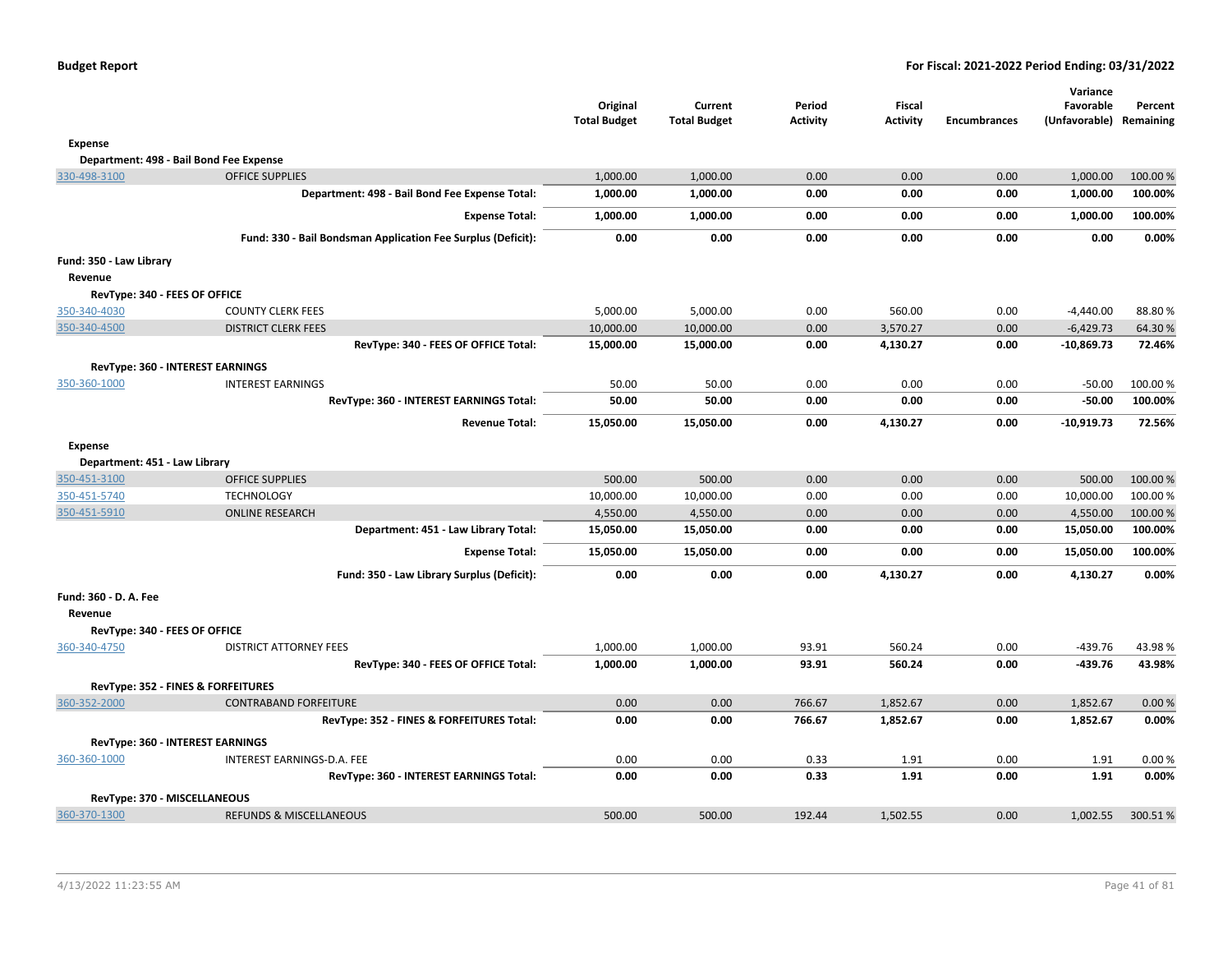|                                       |                                 |                                                   | Original<br><b>Total Budget</b> | Current<br><b>Total Budget</b> | Period<br><b>Activity</b> | <b>Fiscal</b><br><b>Activity</b> | <b>Encumbrances</b> | Variance<br>Favorable<br>(Unfavorable) | Percent<br>Remaining |
|---------------------------------------|---------------------------------|---------------------------------------------------|---------------------------------|--------------------------------|---------------------------|----------------------------------|---------------------|----------------------------------------|----------------------|
| 360-370-3190                          | <b>RESTITUTION</b>              |                                                   | 0.00                            | 0.00                           | 66.43                     | 66.43                            | 0.00                | 66.43                                  | 0.00%                |
|                                       |                                 | RevType: 370 - MISCELLANEOUS Total:               | 500.00                          | 500.00                         | 258.87                    | 1,568.98                         | 0.00                | 1,068.98                               | 213.80%              |
|                                       |                                 | <b>Revenue Total:</b>                             | 1,500.00                        | 1,500.00                       | 1,119.78                  | 3,983.80                         | 0.00                | 2,483.80                               | 165.59%              |
| <b>Expense</b>                        |                                 |                                                   |                                 |                                |                           |                                  |                     |                                        |                      |
| Department: 475 - District Attorney   |                                 |                                                   |                                 |                                |                           |                                  |                     |                                        |                      |
| 360-475-4900                          | <b>MISCELLANEOUS</b>            |                                                   | 0.00                            | 0.00                           | 0.00                      | 1,151.40                         | 0.00                | $-1,151.40$                            | 0.00%                |
|                                       |                                 | Department: 475 - District Attorney Total:        | 0.00                            | 0.00                           | 0.00                      | 1,151.40                         | 0.00                | $-1,151.40$                            | 0.00%                |
| Department: 477 - DA Seizure          |                                 |                                                   |                                 |                                |                           |                                  |                     |                                        |                      |
| 360-477-4900                          | MISCELLANEOUS                   |                                                   | 1,500.00                        | 1,500.00                       | 160.00                    | 1,313.00                         | 0.00                | 187.00                                 | 12.47%               |
|                                       |                                 | Department: 477 - DA Seizure Total:               | 1,500.00                        | 1,500.00                       | 160.00                    | 1,313.00                         | 0.00                | 187.00                                 | 12.47%               |
|                                       |                                 | <b>Expense Total:</b>                             | 1,500.00                        | 1,500.00                       | 160.00                    | 2,464.40                         | 0.00                | -964.40                                | $-64.29%$            |
|                                       |                                 | Fund: 360 - D. A. Fee Surplus (Deficit):          | 0.00                            | 0.00                           | 959.78                    | 1,519.40                         | 0.00                | 1,519.40                               | 0.00%                |
| Fund: 361 - Contraband Seizure        |                                 |                                                   |                                 |                                |                           |                                  |                     |                                        |                      |
| Revenue                               |                                 |                                                   |                                 |                                |                           |                                  |                     |                                        |                      |
| RevType: 360 - INTEREST EARNINGS      |                                 |                                                   |                                 |                                |                           |                                  |                     |                                        |                      |
| 361-360-1000                          | <b>INTEREST EARNINGS</b>        |                                                   | 0.00                            | 0.00                           | 0.18                      | 1.05                             | 0.00                | 1.05                                   | 0.00%                |
|                                       |                                 | RevType: 360 - INTEREST EARNINGS Total:           | 0.00                            | 0.00                           | 0.18                      | 1.05                             | 0.00                | 1.05                                   | 0.00%                |
|                                       |                                 | <b>Revenue Total:</b>                             | 0.00                            | 0.00                           | 0.18                      | 1.05                             | 0.00                | 1.05                                   | 0.00%                |
|                                       |                                 | <b>Fund: 361 - Contraband Seizure Total:</b>      | 0.00                            | 0.00                           | 0.18                      | 1.05                             | 0.00                | 1.05                                   | 0.00%                |
|                                       |                                 |                                                   |                                 |                                |                           |                                  |                     |                                        |                      |
| Fund: 362 - Investigator/LEOSE        |                                 |                                                   |                                 |                                |                           |                                  |                     |                                        |                      |
| Revenue                               |                                 |                                                   |                                 |                                |                           |                                  |                     |                                        |                      |
| RevType: 330 - GRANTS<br>362-330-4750 | <b>INVESTIGATOR/LEOSE GRANT</b> |                                                   | 640.00                          | 640.00                         | 0.00                      | 554.65                           | 0.00                | $-85.35$                               | 13.34 %              |
|                                       |                                 | RevType: 330 - GRANTS Total:                      | 640.00                          | 640.00                         | 0.00                      | 554.65                           | 0.00                | $-85.35$                               | 13.34%               |
|                                       |                                 | <b>Revenue Total:</b>                             | 640.00                          | 640.00                         | 0.00                      | 554.65                           | 0.00                | $-85.35$                               | 13.34%               |
|                                       |                                 |                                                   |                                 |                                |                           |                                  |                     |                                        |                      |
| <b>Expense</b>                        |                                 |                                                   |                                 |                                |                           |                                  |                     |                                        |                      |
| Department: 475 - District Attorney   |                                 |                                                   |                                 |                                |                           |                                  |                     |                                        |                      |
| 362-475-4270                          | OUT OF COUNTY TRAVEL/TRAINING   |                                                   | 640.00                          | 640.00                         | 0.00                      | 751.67                           | 0.00                | $-111.67$                              | $-17.45%$            |
|                                       |                                 | Department: 475 - District Attorney Total:        | 640.00                          | 640.00                         | 0.00                      | 751.67                           | 0.00                | $-111.67$                              | $-17.45%$            |
|                                       |                                 | <b>Expense Total:</b>                             | 640.00                          | 640.00                         | 0.00                      | 751.67                           | 0.00                | $-111.67$                              | $-17.45%$            |
|                                       |                                 | Fund: 362 - Investigator/LEOSE Surplus (Deficit): | 0.00                            | 0.00                           | 0.00                      | $-197.02$                        | 0.00                | $-197.02$                              | 0.00%                |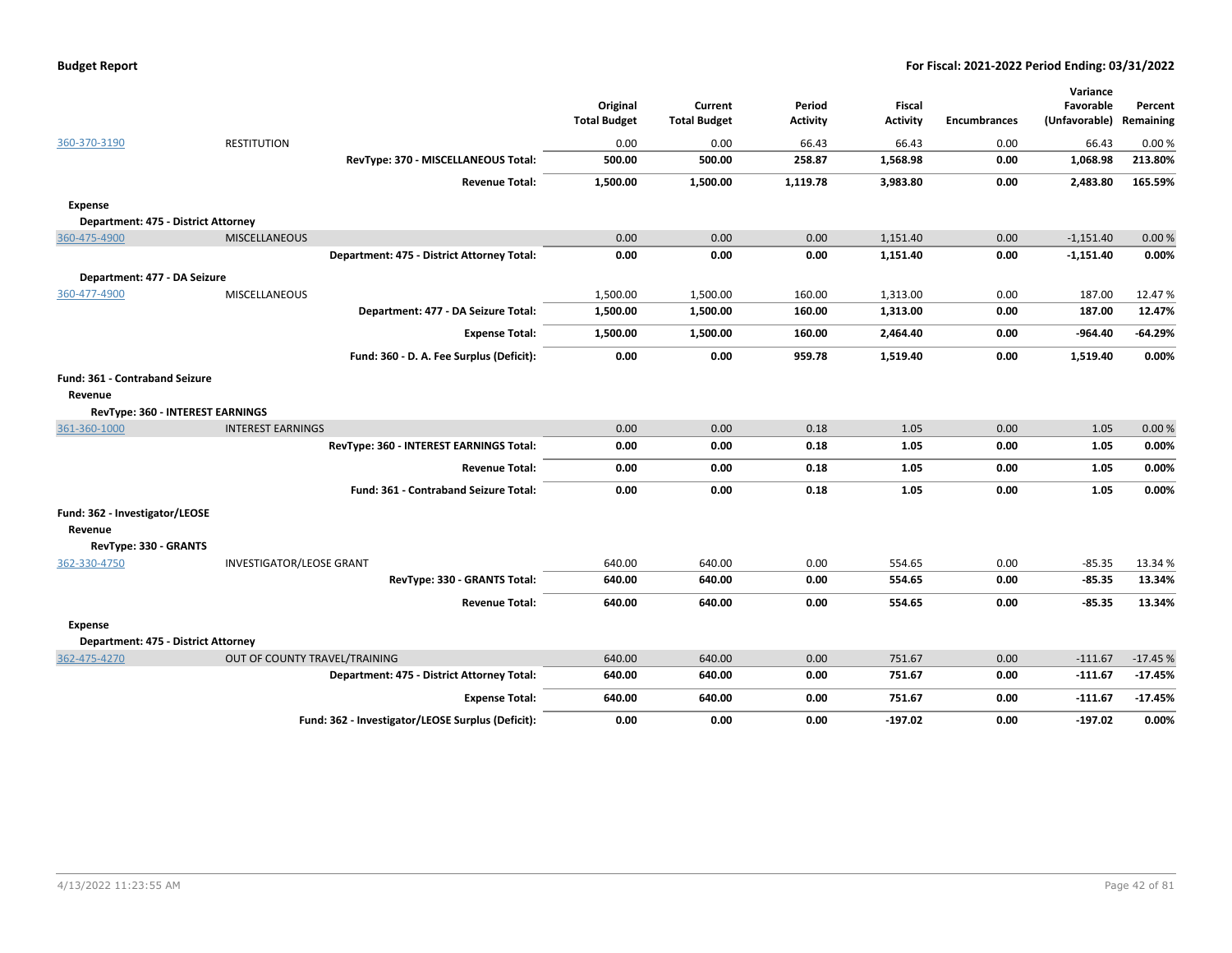|                                                                        |                          |                                           | Original<br><b>Total Budget</b> |      | Current<br><b>Total Budget</b> | Period<br><b>Activity</b> | Fiscal<br><b>Activity</b> | <b>Encumbrances</b> | Variance<br>Favorable<br>(Unfavorable) Remaining | Percent |
|------------------------------------------------------------------------|--------------------------|-------------------------------------------|---------------------------------|------|--------------------------------|---------------------------|---------------------------|---------------------|--------------------------------------------------|---------|
| Fund: 380 - IHC Co-Op Gin                                              |                          |                                           |                                 |      |                                |                           |                           |                     |                                                  |         |
| Revenue                                                                |                          |                                           |                                 |      |                                |                           |                           |                     |                                                  |         |
| RevType: 360 - INTEREST EARNINGS                                       |                          |                                           |                                 |      |                                |                           |                           |                     |                                                  |         |
| 380-360-1000                                                           | <b>INTEREST EARNINGS</b> |                                           |                                 | 0.00 | 0.00                           | 2.49                      | 5.76                      | 0.00                | 5.76                                             | 0.00%   |
|                                                                        |                          | RevType: 360 - INTEREST EARNINGS Total:   |                                 | 0.00 | 0.00                           | 2.49                      | 5.76                      | 0.00                | 5.76                                             | 0.00%   |
|                                                                        |                          | <b>Revenue Total:</b>                     |                                 | 0.00 | 0.00                           | 2.49                      | 5.76                      | 0.00                | 5.76                                             | 0.00%   |
|                                                                        |                          | Fund: 380 - IHC Co-Op Gin Total:          |                                 | 0.00 | 0.00                           | 2.49                      | 5.76                      | 0.00                | 5.76                                             | 0.00%   |
| <b>Fund: 410 - CERT</b>                                                |                          |                                           |                                 |      |                                |                           |                           |                     |                                                  |         |
| Revenue                                                                |                          |                                           |                                 |      |                                |                           |                           |                     |                                                  |         |
| RevType: 370 - MISCELLANEOUS                                           |                          |                                           |                                 |      |                                |                           |                           |                     |                                                  |         |
| 410-370-4060                                                           | <b>DONATIONS</b>         |                                           |                                 | 0.00 | 400.00                         | 0.00                      | 400.00                    | 0.00                | 0.00                                             | 0.00%   |
| <b>Budget Adjustments</b>                                              |                          |                                           |                                 |      |                                |                           |                           |                     |                                                  |         |
| <b>Number</b>                                                          | Date                     | <b>Description</b>                        | Adjustment                      |      |                                |                           |                           |                     |                                                  |         |
| BA0000119                                                              | 02/25/2022               | Donation for radio equipment              | $-400.00$                       |      |                                |                           |                           |                     |                                                  |         |
|                                                                        |                          | RevType: 370 - MISCELLANEOUS Total:       |                                 | 0.00 | 400.00                         | 0.00                      | 400.00                    | 0.00                | 0.00                                             | 0.00%   |
|                                                                        |                          | <b>Revenue Total:</b>                     |                                 | 0.00 | 400.00                         | 0.00                      | 400.00                    | 0.00                | 0.00                                             | 0.00%   |
| <b>Expense</b>                                                         |                          |                                           |                                 |      |                                |                           |                           |                     |                                                  |         |
| <b>Department: 414 - CERT Expenses</b>                                 |                          |                                           |                                 |      |                                |                           |                           |                     |                                                  |         |
| 410-414-5730<br><b>Budget Adjustments</b>                              | <b>RADIO EQUIPMENT</b>   |                                           |                                 | 0.00 | 400.00                         | 358.80                    | 358.80                    | 0.00                | 41.20                                            | 10.30%  |
| <b>Number</b>                                                          | Date                     | Description                               | Adjustment                      |      |                                |                           |                           |                     |                                                  |         |
| BA0000119                                                              | 02/25/2022               | Donation for radio equipment              | 400.00                          |      |                                |                           |                           |                     |                                                  |         |
|                                                                        |                          | Department: 414 - CERT Expenses Total:    |                                 | 0.00 | 400.00                         | 358.80                    | 358.80                    | 0.00                | 41.20                                            | 10.30%  |
|                                                                        |                          | <b>Expense Total:</b>                     |                                 | 0.00 | 400.00                         | 358.80                    | 358.80                    | 0.00                | 41.20                                            | 10.30%  |
|                                                                        |                          | Fund: 410 - CERT Surplus (Deficit):       |                                 | 0.00 | 0.00                           | $-358.80$                 | 41.20                     | 0.00                | 41.20                                            | 0.00%   |
| Fund: 411 - Hazard Mitigation Plan<br>Revenue<br>RevType: 330 - GRANTS |                          |                                           |                                 |      |                                |                           |                           |                     |                                                  |         |
| 411-330-4770                                                           | <b>HAZARD MITIGATION</b> |                                           |                                 | 0.00 | 0.00                           | 0.00                      | 18,750.00                 | 0.00                | 18,750.00                                        | 0.00%   |
|                                                                        |                          | RevType: 330 - GRANTS Total:              |                                 | 0.00 | 0.00                           | 0.00                      | 18,750.00                 | 0.00                | 18,750.00                                        | 0.00%   |
|                                                                        |                          | <b>Revenue Total:</b>                     |                                 | 0.00 | 0.00                           | 0.00                      | 18,750.00                 | 0.00                | 18,750.00                                        | 0.00%   |
|                                                                        |                          | Fund: 411 - Hazard Mitigation Plan Total: |                                 | 0.00 | 0.00                           | 0.00                      | 18,750.00                 | 0.00                | 18,750.00                                        | 0.00%   |
|                                                                        |                          |                                           |                                 |      |                                |                           |                           |                     |                                                  |         |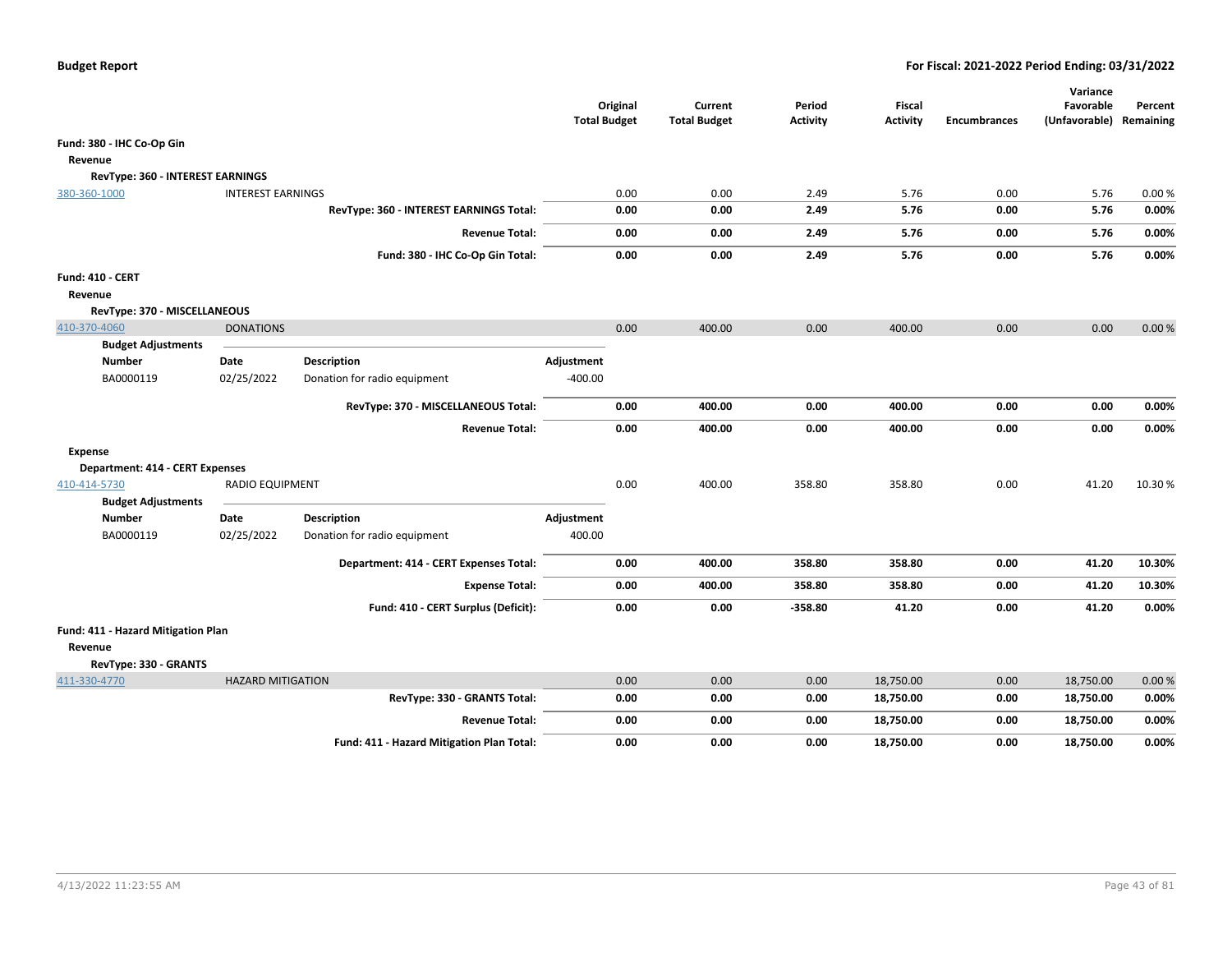|                                           |                                                        | Original<br><b>Total Budget</b> | Current<br><b>Total Budget</b> | Period<br><b>Activity</b> | Fiscal<br><b>Activity</b> | <b>Encumbrances</b> | Variance<br>Favorable<br>(Unfavorable) | Percent<br>Remaining |
|-------------------------------------------|--------------------------------------------------------|---------------------------------|--------------------------------|---------------------------|---------------------------|---------------------|----------------------------------------|----------------------|
| Fund: 412 - Safe Room Reimbursement Prog. |                                                        |                                 |                                |                           |                           |                     |                                        |                      |
| Expense                                   |                                                        |                                 |                                |                           |                           |                     |                                        |                      |
| Department: 408 - Safe Room               |                                                        |                                 |                                |                           |                           |                     |                                        |                      |
| 412-408-3100                              | <b>OFFICE SUPPLIES</b>                                 | 0.00                            | 0.00                           | 0.00                      | 398.89                    | 0.00                | $-398.89$                              | 0.00%                |
|                                           | Department: 408 - Safe Room Total:                     | 0.00                            | 0.00                           | 0.00                      | 398.89                    | 0.00                | $-398.89$                              | 0.00%                |
|                                           | <b>Expense Total:</b>                                  | 0.00                            | 0.00                           | 0.00                      | 398.89                    | 0.00                | $-398.89$                              | 0.00%                |
|                                           | Fund: 412 - Safe Room Reimbursement Prog. Total:       | 0.00                            | 0.00                           | 0.00                      | 398.89                    | 0.00                | $-398.89$                              | 0.00%                |
| Fund: 413 - CARES ACT-CORONAVIRUS RELIEF  |                                                        |                                 |                                |                           |                           |                     |                                        |                      |
| <b>Expense</b>                            |                                                        |                                 |                                |                           |                           |                     |                                        |                      |
| Department: 413 - CARES Act               |                                                        |                                 |                                |                           |                           |                     |                                        |                      |
| 413-413-3160                              | <b>EMPLOYEE AWARDS BANQUET</b>                         | 0.00                            | 0.00                           | 0.00                      | 2,000.00                  | 0.00                | $-2,000.00$                            | 0.00%                |
| 413-413-3200                              | <b>WEAPON SUPPLIES</b>                                 | 0.00                            | 0.00                           | 0.00                      | 0.00                      | 79.23               | $-79.23$                               | 0.00%                |
| 413-413-3320                              | <b>JANITOR SUPPLIES</b>                                | 0.00                            | 0.00                           | 0.00                      | 0.00                      | 288.13              | $-288.13$                              | 0.00%                |
| 413-413-3970                              | SANITIZING SUPPLIES                                    | 0.00                            | 0.00                           | 0.00                      | 179.99                    | 0.00                | $-179.99$                              | 0.00%                |
| 413-413-3980                              | PERSONAL PROTECTIVE EQUIPMENT                          | 0.00                            | 0.00                           | 0.00                      | 386.94                    | 0.00                | $-386.94$                              | 0.00%                |
| 413-413-3981                              | PUBLIC HEALTH EXPENSES                                 | 0.00                            | 0.00                           | 0.00                      | 1,512.98                  | 38,537.02           | $-40,050.00$                           | 0.00%                |
| 413-413-4420                              | OTHER PROFESSIONAL SERVICES                            | 0.00                            | 0.00                           | 0.00                      | 549.00                    | 0.00                | $-549.00$                              | 0.00%                |
| 413-413-5740                              | <b>TECHNOLOGY</b>                                      | 0.00                            | 0.00                           | 0.00                      | 28,642.48                 | $-24,537.50$        | -4,104.98                              | 0.00%                |
|                                           | Department: 413 - CARES Act Total:                     | 0.00                            | 0.00                           | 0.00                      | 33,271.39                 | 14,366.88           | $-47,638.27$                           | 0.00%                |
|                                           | Department: 419 - CARES FINAL ALLOCATION               |                                 |                                |                           |                           |                     |                                        |                      |
| 413-419-5750                              | PURCHASE OF AUTOMOBILES                                | 0.00                            | 0.00                           | 850.00                    | 152,852.35                | 51,612.33           | $-204,464.68$                          | 0.00%                |
|                                           | Department: 419 - CARES FINAL ALLOCATION Total:        | 0.00                            | 0.00                           | 850.00                    | 152,852.35                | 51,612.33           | -204,464.68                            | 0.00%                |
| Department: 621 - Road & Bridge 1         |                                                        |                                 |                                |                           |                           |                     |                                        |                      |
| 413-621-3440                              | R&B MAT.ASPHALT/RD OIL                                 | 0.00                            | 0.00                           | 0.00                      | 79,850.25                 | 0.00                | $-79,850.25$                           | 0.00%                |
|                                           | Department: 621 - Road & Bridge 1 Total:               | 0.00                            | 0.00                           | 0.00                      | 79,850.25                 | 0.00                | -79,850.25                             | 0.00%                |
| Department: 622 - Road & Bridge 2         |                                                        |                                 |                                |                           |                           |                     |                                        |                      |
| 413-622-3440                              | R&B MAT.ASPHALT/RD OIL                                 | 0.00                            | 0.00                           | 0.00                      | 62,777.85                 | 0.00                | $-62,777.85$                           | 0.00%                |
|                                           | Department: 622 - Road & Bridge 2 Total:               | 0.00                            | 0.00                           | 0.00                      | 62,777.85                 | 0.00                | $-62,777.85$                           | 0.00%                |
| Department: 624 - Road & Bridge 4         |                                                        |                                 |                                |                           |                           |                     |                                        |                      |
| 413-624-3440                              | R&B MAT. ASPHALT/RD OIL                                | 0.00                            | 0.00                           | 0.00                      | 43,290.65                 | 0.00                | $-43,290.65$                           | 0.00%                |
| 413-624-4600                              | EQUIPMENT RENTAL/LEASE                                 | 0.00                            | 0.00                           | 0.00                      | 3,674.64                  | 0.00                | $-3,674.64$                            | 0.00%                |
|                                           | Department: 624 - Road & Bridge 4 Total:               | 0.00                            | 0.00                           | 0.00                      | 46,965.29                 | 0.00                | $-46,965.29$                           | 0.00%                |
| Department: 900 - TRANSFERS OUT           |                                                        |                                 |                                |                           |                           |                     |                                        |                      |
| 413-900-9000                              | <b>TRANSFERS OUT</b>                                   | 0.00                            | 0.00                           | 0.00                      | 11,840.00                 | 0.00                | $-11,840.00$                           | 0.00%                |
|                                           | Department: 900 - TRANSFERS OUT Total:                 | 0.00                            | 0.00                           | 0.00                      | 11,840.00                 | 0.00                | $-11,840.00$                           | 0.00%                |
|                                           | <b>Expense Total:</b>                                  | 0.00                            | 0.00                           | 850.00                    | 387,557.13                | 65,979.21           | -453,536.34                            | 0.00%                |
|                                           | <b>Fund: 413 - CARES ACT-CORONAVIRUS RELIEF Total:</b> | 0.00                            | 0.00                           | 850.00                    | 387.557.13                | 65.979.21           | -453.536.34                            | 0.00%                |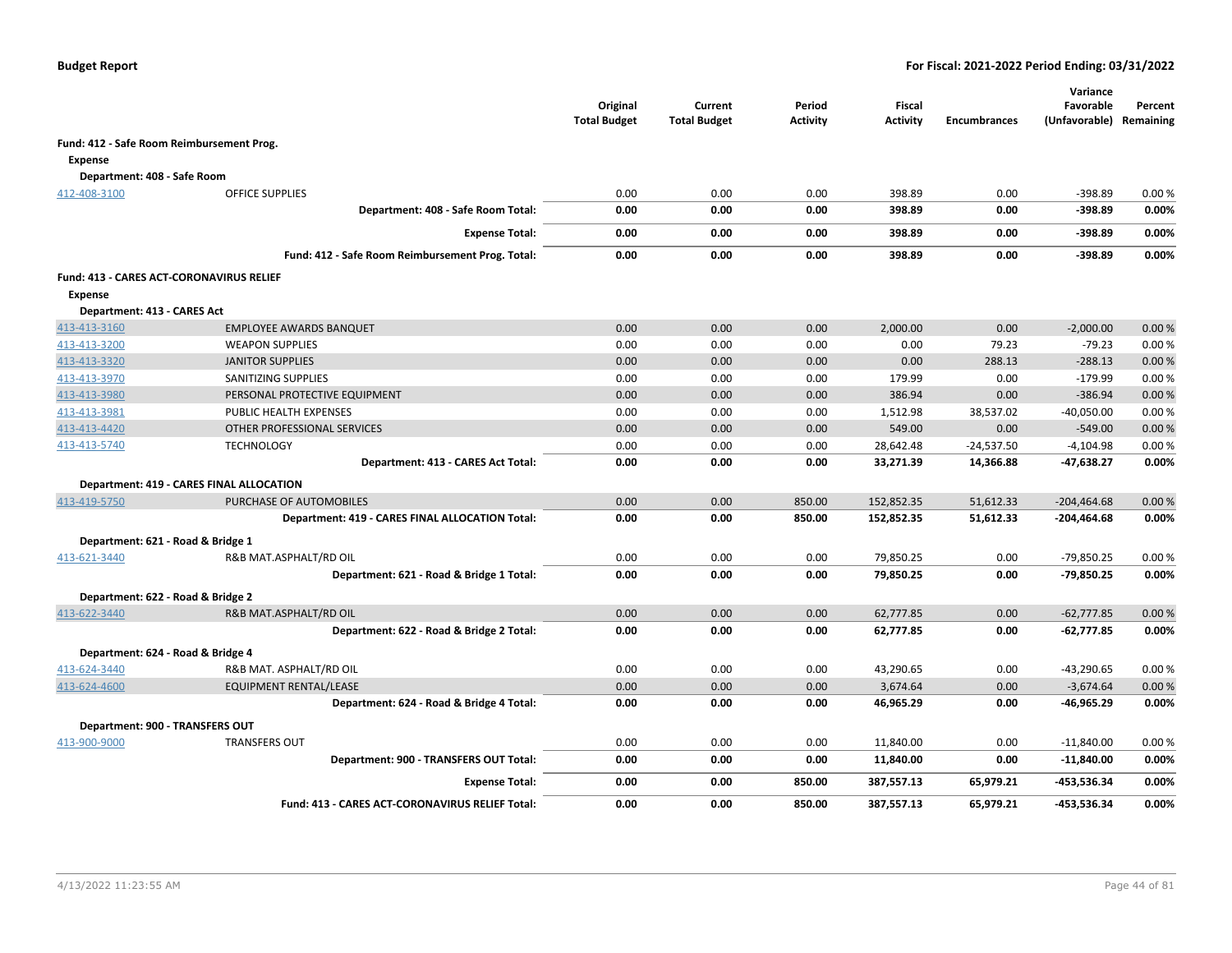|                                             |                                                    | Original<br><b>Total Budget</b> | Current<br><b>Total Budget</b> | Period<br><b>Activity</b> | Fiscal<br><b>Activity</b> | <b>Encumbrances</b> | Variance<br>Favorable<br>(Unfavorable) Remaining | Percent |
|---------------------------------------------|----------------------------------------------------|---------------------------------|--------------------------------|---------------------------|---------------------------|---------------------|--------------------------------------------------|---------|
| Fund: 415 - American Recovery Program Grant |                                                    |                                 |                                |                           |                           |                     |                                                  |         |
| Revenue                                     |                                                    |                                 |                                |                           |                           |                     |                                                  |         |
|                                             | RevType: 360 - INTEREST EARNINGS                   |                                 |                                |                           |                           |                     |                                                  |         |
| 415-360-1591                                | <b>INTEREST EARNINGS CDARS</b>                     | 0.00                            | 0.00                           | 0.00                      | 171.97                    | 0.00                | 171.97                                           | 0.00%   |
|                                             | RevType: 360 - INTEREST EARNINGS Total:            | 0.00                            | 0.00                           | 0.00                      | 171.97                    | 0.00                | 171.97                                           | 0.00%   |
|                                             | <b>Revenue Total:</b>                              | 0.00                            | 0.00                           | 0.00                      | 171.97                    | 0.00                | 171.97                                           | 0.00%   |
|                                             | Fund: 415 - American Recovery Program Grant Total: | 0.00                            | 0.00                           | 0.00                      | 171.97                    | 0.00                | 171.97                                           | 0.00%   |
| Fund: 560 - Sheriff Forfeiture              |                                                    |                                 |                                |                           |                           |                     |                                                  |         |
| Revenue                                     |                                                    |                                 |                                |                           |                           |                     |                                                  |         |
|                                             | <b>RevType: 352 - FINES &amp; FORFEITURES</b>      |                                 |                                |                           |                           |                     |                                                  |         |
| 560-352-2000                                | <b>CONTRABAND FORFEITURE</b>                       | 20,000.00                       | 20,000.00                      | 1,533.33                  | 12,845.33                 | 0.00                | $-7,154.67$                                      | 35.77 % |
|                                             | RevType: 352 - FINES & FORFEITURES Total:          | 20,000.00                       | 20,000.00                      | 1,533.33                  | 12,845.33                 | 0.00                | $-7,154.67$                                      | 35.77%  |
|                                             | RevType: 360 - INTEREST EARNINGS                   |                                 |                                |                           |                           |                     |                                                  |         |
| 560-360-1000                                | <b>INTEREST EARNINGS-SO FORFEITURE</b>             | 0.00                            | 0.00                           | 0.56                      | 3.07                      | 0.00                | 3.07                                             | 0.00%   |
|                                             | RevType: 360 - INTEREST EARNINGS Total:            | 0.00                            | 0.00                           | 0.56                      | 3.07                      | 0.00                | 3.07                                             | 0.00%   |
|                                             | <b>Revenue Total:</b>                              | 20,000.00                       | 20,000.00                      | 1,533.89                  | 12,848.40                 | 0.00                | $-7,151.60$                                      | 35.76%  |
| Expense                                     |                                                    |                                 |                                |                           |                           |                     |                                                  |         |
| Department: 560 - County Sheriff            |                                                    |                                 |                                |                           |                           |                     |                                                  |         |
| 560-560-1012                                | SALARY SUPPLEMENT                                  | 0.00                            | 0.00                           | 85.38                     | 512.28                    | 0.00                | $-512.28$                                        | 0.00%   |
| 560-560-1501                                | <b>SIGN ON BONUS</b>                               | 0.00                            | 0.00                           | 0.00                      | 1,500.00                  | 0.00                | $-1,500.00$                                      | 0.00%   |
| 560-560-2010                                | SOCIAL SECURITY TAXES                              | 0.00                            | 0.00                           | 5.13                      | 30.85                     | 0.00                | $-30.85$                                         | 0.00%   |
| 560-560-2020                                | <b>GROUP HEALTH INSURANCE</b>                      | 0.00                            | 0.00                           | 29.71                     | 160.09                    | 0.00                | $-160.09$                                        | 0.00%   |
| 560-560-2030                                | RETIREMENT                                         | 0.00                            | 0.00                           | 10.29                     | 61.22                     | 0.00                | $-61.22$                                         | 0.00%   |
| 560-560-2050                                | <b>MEDICARE TAX</b>                                | 0.00                            | 0.00                           | 1.21                      | 7.25                      | 0.00                | $-7.25$                                          | 0.00%   |
| 560-560-3200                                | <b>WEAPON SUPPLIES</b>                             | 5,000.00                        | 5,000.00                       | 0.00                      | 1,923.62                  | 0.00                | 3,076.38                                         | 61.53%  |
| 560-560-4200                                | <b>CELL PHONE</b>                                  | 0.00                            | 0.00                           | 40.19                     | 211.23                    | 0.00                | $-211.23$                                        | 0.00%   |
| 560-560-4540                                | <b>R&amp;M AUTO</b>                                | 0.00                            | 0.00                           | 0.00                      | 104.54                    | 0.00                | $-104.54$                                        | 0.00%   |
| 560-560-4900                                | <b>MISCELLANEOUS</b>                               | 0.00                            | 0.00                           | 0.00                      | 201.22                    | 0.00                | $-201.22$                                        | 0.00%   |
| 560-560-4950                                | NARCOTICS AND/OR OTHER INVESTIGATIONS              | 15,000.00                       | 15,000.00                      | 0.00                      | 0.00                      | 0.00                | 15,000.00                                        | 100.00% |
| 560-560-5720                                | <b>EQUIPMENT</b>                                   | 0.00                            | 0.00                           | 0.00                      | 419.99                    | 0.00                | $-419.99$                                        | 0.00%   |
| 560-560-5800                                | <b>INVESTIGATIVE EQUIPMENT</b>                     | 0.00                            | 0.00                           | 0.00                      | 4,111.84                  | 0.00                | $-4,111.84$                                      | 0.00%   |
|                                             | Department: 560 - County Sheriff Total:            | 20,000.00                       | 20,000.00                      | 171.91                    | 9,244.13                  | 0.00                | 10,755.87                                        | 53.78%  |
|                                             | <b>Expense Total:</b>                              | 20,000.00                       | 20,000.00                      | 171.91                    | 9,244.13                  | 0.00                | 10,755.87                                        | 53.78%  |
|                                             | Fund: 560 - Sheriff Forfeiture Surplus (Deficit):  | 0.00                            | 0.00                           | 1,361.98                  | 3,604.27                  | 0.00                | 3,604.27                                         | 0.00%   |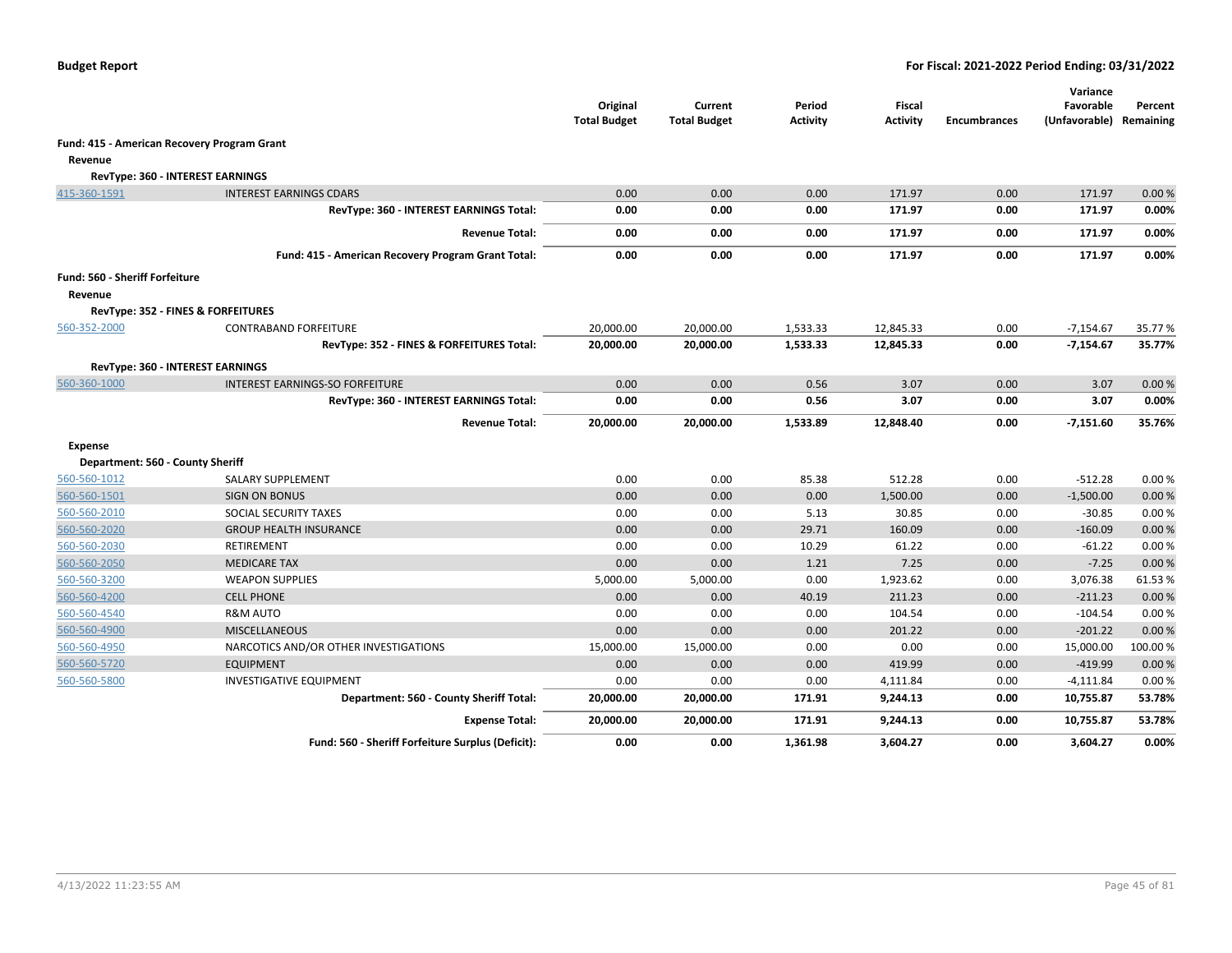|                                                       |                                                                           | Original<br><b>Total Budget</b> | Current<br><b>Total Budget</b> | Period<br><b>Activity</b> | <b>Fiscal</b><br><b>Activity</b> | <b>Encumbrances</b> | Variance<br>Favorable<br>(Unfavorable) | Percent<br>Remaining |
|-------------------------------------------------------|---------------------------------------------------------------------------|---------------------------------|--------------------------------|---------------------------|----------------------------------|---------------------|----------------------------------------|----------------------|
|                                                       | <b>Fund: 561 - Law Enforcement Education Sheriff's Office</b>             |                                 |                                |                           |                                  |                     |                                        |                      |
| Revenue                                               |                                                                           |                                 |                                |                           |                                  |                     |                                        |                      |
|                                                       | RevType: 360 - INTEREST EARNINGS                                          |                                 |                                |                           |                                  |                     |                                        |                      |
| 561-360-1000                                          | <b>INTEREST EARNINGS</b>                                                  | 0.00                            | 0.00                           | 0.01                      | 0.02                             | 0.00                | 0.02                                   | 0.00%                |
|                                                       | RevType: 360 - INTEREST EARNINGS Total:                                   | 0.00                            | 0.00                           | 0.01                      | 0.02                             | 0.00                | 0.02                                   | 0.00%                |
|                                                       |                                                                           |                                 |                                |                           |                                  |                     |                                        |                      |
| RevType: 370 - MISCELLANEOUS                          |                                                                           |                                 |                                |                           |                                  |                     |                                        |                      |
| 561-370-1600                                          | PEACE OFFICE ALLOCATION                                                   | 1,800.00                        | 1,800.00                       | 0.00                      | 1,710.25                         | 0.00                | $-89.75$                               | 4.99%                |
|                                                       | RevType: 370 - MISCELLANEOUS Total:                                       | 1,800.00                        | 1,800.00                       | 0.00                      | 1,710.25                         | 0.00                | $-89.75$                               | 4.99%                |
|                                                       | <b>Revenue Total:</b>                                                     | 1,800.00                        | 1,800.00                       | 0.01                      | 1,710.27                         | 0.00                | $-89.73$                               | 4.99%                |
| <b>Expense</b>                                        |                                                                           |                                 |                                |                           |                                  |                     |                                        |                      |
| Department: 560 - County Sheriff                      |                                                                           |                                 |                                |                           |                                  |                     |                                        |                      |
| 561-560-4270                                          | OUT OF COUNTY TRAVEL/TRAINING                                             | 1,800.00                        | 1,800.00                       | 0.00                      | 0.00                             | 0.00                | 1,800.00                               | 100.00 %             |
|                                                       | Department: 560 - County Sheriff Total:                                   | 1,800.00                        | 1,800.00                       | 0.00                      | 0.00                             | 0.00                | 1,800.00                               | 100.00%              |
|                                                       | <b>Expense Total:</b>                                                     | 1,800.00                        | 1,800.00                       | 0.00                      | 0.00                             | 0.00                | 1,800.00                               | 100.00%              |
|                                                       | Fund: 561 - Law Enforcement Education Sheriff's Office Surplus (Deficit): | 0.00                            | 0.00                           | 0.01                      | 1,710.27                         | 0.00                | 1,710.27                               | 0.00%                |
| Fund: 562 - Bois D'Arc Lake Reservoir (SO)<br>Revenue |                                                                           |                                 |                                |                           |                                  |                     |                                        |                      |
|                                                       | RevType: 322 - LAKE BOIS D'ARC YEAR 3                                     |                                 |                                |                           |                                  |                     |                                        |                      |
| 562-322-1841                                          | PERSONNEL INCOME YEAR 3                                                   | 108,852.00                      | 108,852.00                     | 0.00                      | 108,852.00                       | 0.00                | 0.00                                   | 0.00%                |
| 562-322-1842                                          | DRUG SCREENING/PSYCHOLOG INC.YR.3                                         | 600.00                          | 600.00                         | 0.00                      | 600.00                           | 0.00                | 0.00                                   | 0.00%                |
| 562-322-1843                                          | UNIFORMS INCOME YEAR 3                                                    | 2,048.00                        | 2,048.00                       | 0.00                      | 2,048.00                         | 0.00                | 0.00                                   | 0.00%                |
| 562-322-1844                                          | TRAINING INCOME YEAR 3                                                    | 10,000.00                       | 10,000.00                      | 0.00                      | 10,000.00                        | 0.00                | 0.00                                   | 0.00%                |
|                                                       | RevType: 322 - LAKE BOIS D'ARC YEAR 3 Total:                              | 121,500.00                      | 121,500.00                     | 0.00                      | 121,500.00                       | 0.00                | 0.00                                   | 0.00%                |
| RevType: 370 - MISCELLANEOUS                          |                                                                           |                                 |                                |                           |                                  |                     |                                        |                      |
| 562-370-1840                                          | <b>LOCAL FUNDING</b>                                                      | 39,116.98                       | 39,116.98                      | 0.00                      | 0.00                             | 0.00                | $-39,116.98$                           | 100.00 %             |
|                                                       | RevType: 370 - MISCELLANEOUS Total:                                       | 39,116.98                       | 39,116.98                      | 0.00                      | 0.00                             | 0.00                | $-39,116.98$                           | 100.00%              |
| RevType: 390 - TRANSFERS IN                           |                                                                           |                                 |                                |                           |                                  |                     |                                        |                      |
| 562-390-1401                                          | <b>TRANSFERS IN</b>                                                       | 0.00                            | 0.00                           | 0.00                      | 39,116.98                        | 0.00                | 39,116.98                              | 0.00%                |
|                                                       | RevType: 390 - TRANSFERS IN Total:                                        | 0.00                            | 0.00                           | 0.00                      | 39,116.98                        | 0.00                | 39,116.98                              | 0.00%                |
|                                                       | <b>Revenue Total:</b>                                                     | 160,616.98                      | 160,616.98                     | 0.00                      | 160,616.98                       | 0.00                | 0.00                                   | 0.00%                |
| <b>Expense</b>                                        |                                                                           |                                 |                                |                           |                                  |                     |                                        |                      |
| Department: 560 - County Sheriff                      |                                                                           |                                 |                                |                           |                                  |                     |                                        |                      |
| 562-560-1040                                          | <b>SALARIES DEPUTIES</b>                                                  | 97,768.41                       | 97,768.41                      | 6,630.79                  | 43,315.92                        | 0.00                | 54,452.49                              | 55.70%               |
| 562-560-2010                                          | <b>SOCIAL SECURITY TAXES</b>                                              | 5,862.24                        | 5,862.24                       | 395.65                    | 2,592.49                         | 0.00                | 3,269.75                               | 55.78%               |
| 562-560-2020                                          | <b>GROUP HEALTH INSURANCE</b>                                             | 26,605.92                       | 26,605.92                      | 2,018.17                  | 12,372.04                        | 0.00                | 14,233.88                              | 53.50%               |
| 562-560-2030                                          | <b>RETIREMENT</b>                                                         | 12,384.10                       | 12,384.10                      | 798.33                    | 5,173.30                         | 0.00                | 7,210.80                               | 58.23 %              |
| 562-560-2040                                          | <b>WORKERS COMPENSATION</b>                                               | 2,080.15                        | 2,080.15                       | 0.00                      | 920.80                           | 0.00                | 1,159.35                               | 55.73 %              |
| 562-560-2050                                          | <b>MEDICARE TAX</b>                                                       | 1,371.01                        | 1,371.01                       | 92.53                     | 606.31                           | 0.00                | 764.70                                 | 55.78%               |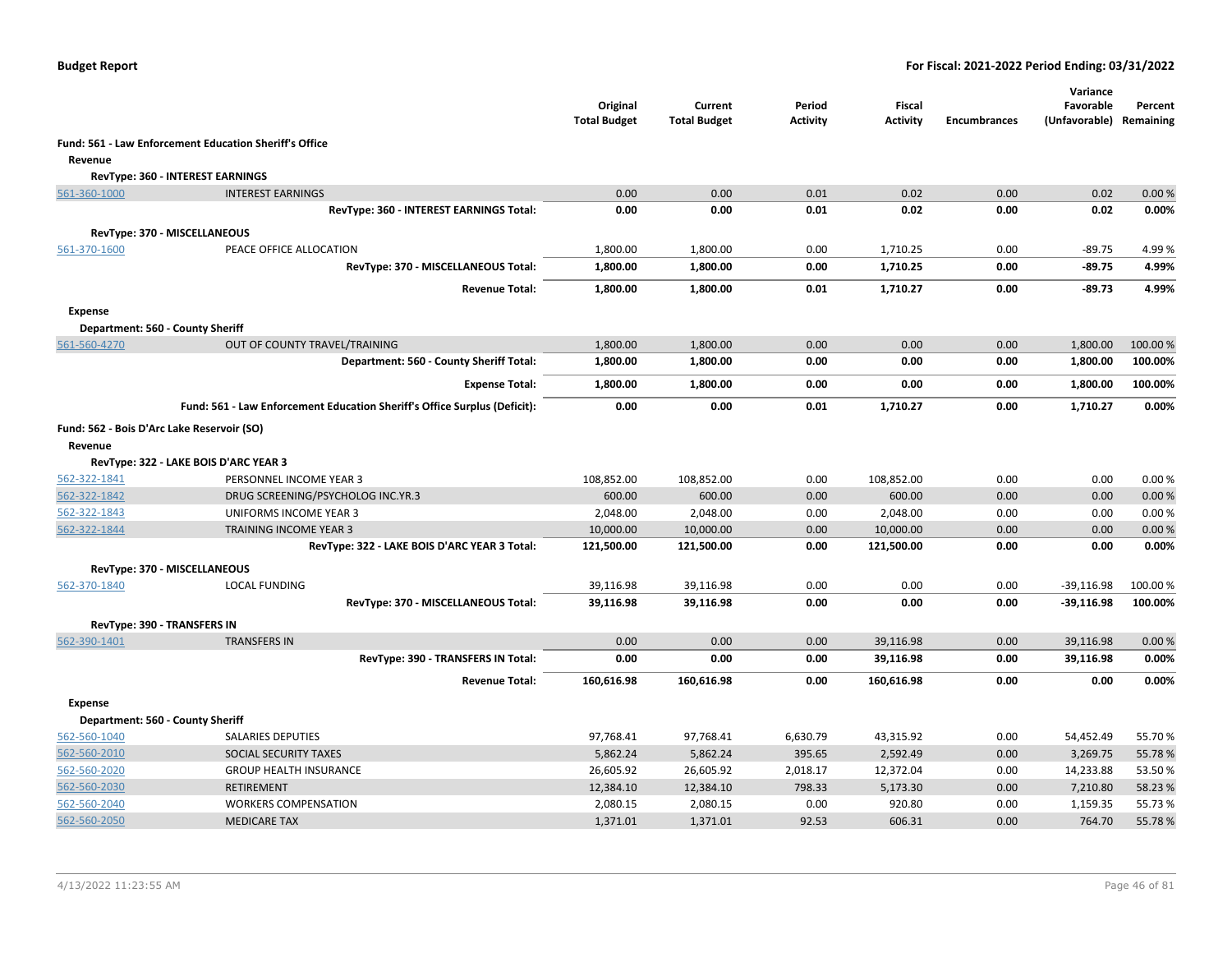|                                        |                                                               | Original<br><b>Total Budget</b> | Current<br><b>Total Budget</b> | Period<br><b>Activity</b> | <b>Fiscal</b><br><b>Activity</b> | <b>Encumbrances</b> | Variance<br>Favorable<br>(Unfavorable) | Percent<br>Remaining |
|----------------------------------------|---------------------------------------------------------------|---------------------------------|--------------------------------|---------------------------|----------------------------------|---------------------|----------------------------------------|----------------------|
| 562-560-2500                           | <b>EMPLOYEE PHYSICALS</b>                                     | 600.00                          | 600.00                         | 0.00                      | 0.00                             | 0.00                | 600.00                                 | 100.00%              |
| 562-560-3210                           | <b>PATROL SUPPLIES</b>                                        | 1,945.15                        | 1,945.15                       | 0.00                      | 0.00                             | 0.00                | 1,945.15                               | 100.00%              |
| 562-560-3950                           | UNIFORMS/OTHER                                                | 2,000.00                        | 2,000.00                       | 0.00                      | 0.00                             | 0.00                | 2,000.00                               | 100.00%              |
| 562-560-4270                           | OUT OF COUNTY TRAVEL/TRAINING                                 | 10,000.00                       | 10,000.00                      | 0.00                      | 140.00                           | 0.00                | 9,860.00                               | 98.60%               |
| 562-560-4540                           | R&M AUTO, BOATS, ATV                                          | 0.00                            | 0.00                           | 0.00                      | 50.00                            | 0.00                | $-50.00$                               | 0.00%                |
| 562-560-5730                           | <b>EMERGENCY RADIO IMPROVEMENTS</b>                           | 0.00                            | 0.00                           | 0.00                      | 4,265.07                         | $-4,055.07$         | $-210.00$                              | 0.00 %               |
| 562-560-5750                           | PURCHASE AUTOS, BOATS, ATV'S                                  | 0.00                            | 0.00                           | 0.00                      | 0.00                             | 178,314.00          | $-178,314.00$                          | 0.00%                |
|                                        | Department: 560 - County Sheriff Total:                       | 160,616.98                      | 160,616.98                     | 9,935.47                  | 69,435.93                        | 174,258.93          | $-83,077.88$                           | $-51.72%$            |
|                                        | <b>Expense Total:</b>                                         | 160,616.98                      | 160,616.98                     | 9,935.47                  | 69,435.93                        | 174,258.93          | $-83,077.88$                           | $-51.72%$            |
|                                        | Fund: 562 - Bois D'Arc Lake Reservoir (SO) Surplus (Deficit): | 0.00                            | 0.00                           | $-9,935.47$               | 91,181.05                        | $-174,258.93$       | $-83,077.88$                           | 0.00%                |
| Fund: 590 - Specialty Court/Drug Court |                                                               |                                 |                                |                           |                                  |                     |                                        |                      |
| Revenue                                |                                                               |                                 |                                |                           |                                  |                     |                                        |                      |
| RevType: 370 - MISCELLANEOUS           |                                                               |                                 |                                |                           |                                  |                     |                                        |                      |
| 590-370-4250                           | <b>DRUG COURT FEE</b>                                         | 1,000.00                        | 1,000.00                       | 0.00                      | 737.58                           | 0.00                | $-262.42$                              | 26.24 %              |
| 590-370-4260                           | SPECIALTY COURT                                               | 100.00                          | 100.00                         | 0.00                      | 329.58                           | 0.00                | 229.58                                 | 329.58%              |
|                                        | RevType: 370 - MISCELLANEOUS Total:                           | 1,100.00                        | 1,100.00                       | 0.00                      | 1,067.16                         | 0.00                | $-32.84$                               | 2.99%                |
|                                        | <b>Revenue Total:</b>                                         | 1,100.00                        | 1,100.00                       | 0.00                      | 1,067.16                         | 0.00                | $-32.84$                               | 2.99%                |
| Expense                                | <b>Department: 436 - Specialty Court Expenses</b>             |                                 |                                |                           |                                  |                     |                                        |                      |
| 590-436-4330                           | <b>DRUG COURT PROGRAMS</b>                                    | 0.00                            | 0.00                           | 0.00                      | 1,181.30                         | 0.00                | $-1,181.30$                            | 0.00 %               |
| 590-436-4370                           | <b>ATTORNEY FEES DRUG COURT</b>                               | 1,100.00                        | 1,100.00                       | 403.75                    | 1,644.75                         | 0.00                | $-544.75$                              | -49.52 %             |
|                                        | Department: 436 - Specialty Court Expenses Total:             | 1,100.00                        | 1,100.00                       | 403.75                    | 2,826.05                         | 0.00                | $-1,726.05$                            | $-156.91%$           |
|                                        |                                                               | 1,100.00                        | 1,100.00                       | 403.75                    | 2,826.05                         | 0.00                | $-1,726.05$                            | $-156.91%$           |
|                                        | <b>Expense Total:</b>                                         |                                 |                                |                           |                                  |                     |                                        | 0.00%                |
|                                        | Fund: 590 - Specialty Court/Drug Court Surplus (Deficit):     | 0.00                            | 0.00                           | $-403.75$                 | $-1,758.89$                      | 0.00                | $-1,758.89$                            |                      |
| Fund: 600 - Sinking                    |                                                               |                                 |                                |                           |                                  |                     |                                        |                      |
| Revenue                                |                                                               |                                 |                                |                           |                                  |                     |                                        |                      |
| RevType: 310 - PROPERTY TAXES          |                                                               |                                 |                                |                           |                                  |                     |                                        |                      |
| 600-310-1100                           | <b>CURRENT TAXES</b>                                          | 1,222,678.14                    | 1,222,678.14                   | 19,262.98                 | 1,141,654.20                     | 0.00                | $-81,023.94$                           | 6.63%                |
| 600-310-1200                           | <b>DELINQUENT TAXES</b>                                       | 44,759.36                       | 44,759.36                      | 2,751.37                  | 17,511.89                        | 0.00                | $-27,247.47$                           | 60.88%               |
|                                        | RevType: 310 - PROPERTY TAXES Total:                          | 1,267,437.50                    | 1,267,437.50                   | 22,014.35                 | 1,159,166.09                     | 0.00                | $-108,271.41$                          | 8.54%                |
| RevType: 318 - OTHER TAXES             |                                                               |                                 |                                |                           |                                  |                     |                                        |                      |
| 600-318-1210                           | PAY N LIEU TAX/UPPER TRINITY                                  | 200.00                          | 200.00                         | 0.00                      | 394.40                           | 0.00                | 194.40                                 | 197.20%              |
|                                        | RevType: 318 - OTHER TAXES Total:                             | 200.00                          | 200.00                         | 0.00                      | 394.40                           | 0.00                | 194.40                                 | 97.20%               |
|                                        | <b>Revenue Total:</b>                                         | 1,267,637.50                    | 1,267,637.50                   | 22,014.35                 | 1,159,560.49                     | 0.00                | $-108,077.01$                          | 8.53%                |
| <b>Expense</b>                         |                                                               |                                 |                                |                           |                                  |                     |                                        |                      |
| Department: 620 - Debt Service         |                                                               |                                 |                                |                           |                                  |                     |                                        |                      |
| 600-620-3090                           | ANNUAL PAYING AGENT REGISTRAR FEES                            | 1,200.00                        | 1,200.00                       | 0.00                      | 600.00                           | 0.00                | 600.00                                 | 50.00 %              |
| 600-620-4010                           | <b>CONTINUING DISCLOSURE FEES</b>                             | 2,250.00                        | 2,250.00                       | 0.00                      | 0.00                             | 0.00                | 2,250.00                               | 100.00 %             |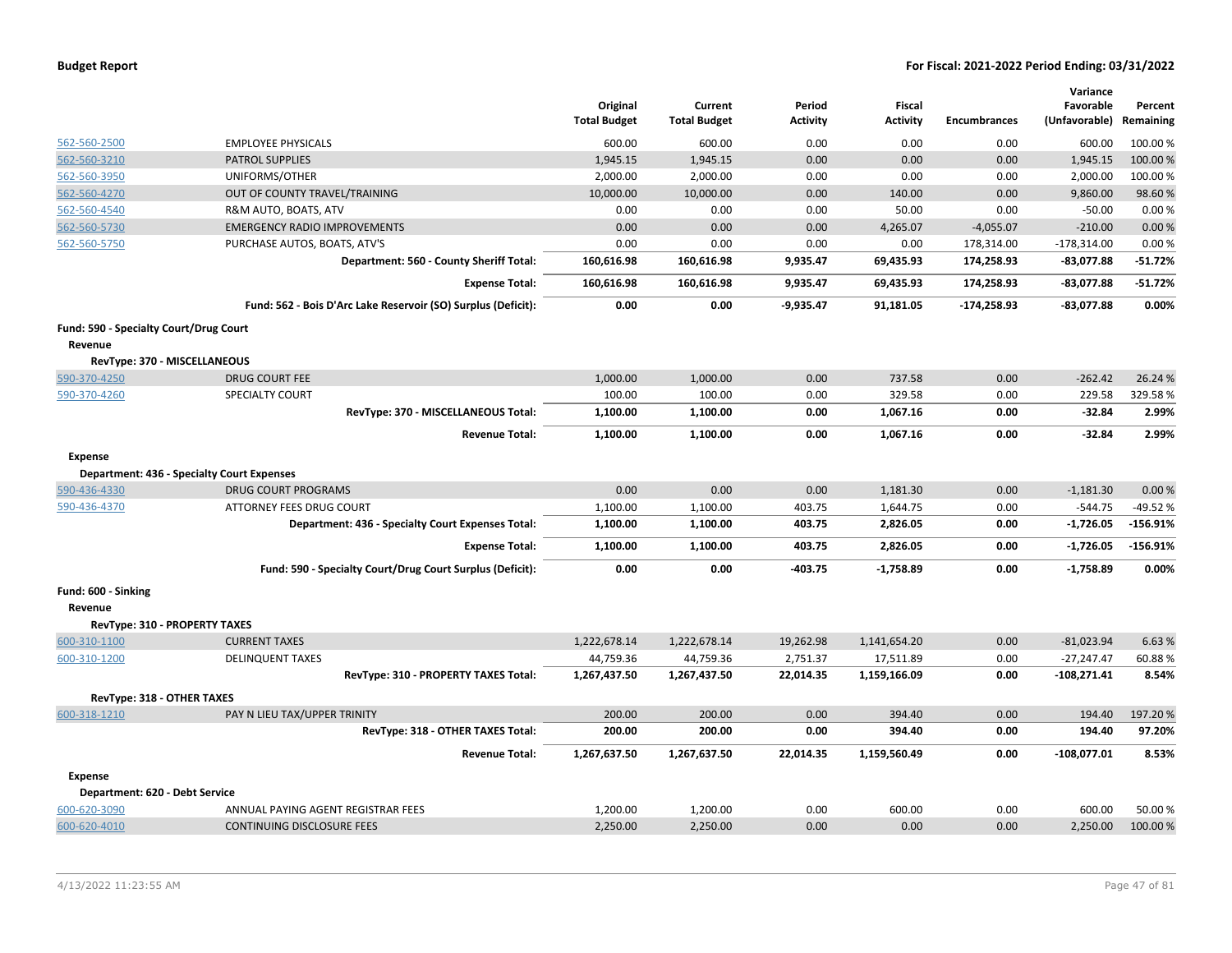|                |                                                                       | Original<br><b>Total Budget</b> | Current<br><b>Total Budget</b> | Period<br><b>Activity</b> | <b>Fiscal</b><br><b>Activity</b> | <b>Encumbrances</b> | Variance<br>Favorable<br>(Unfavorable) | Percent<br>Remaining |
|----------------|-----------------------------------------------------------------------|---------------------------------|--------------------------------|---------------------------|----------------------------------|---------------------|----------------------------------------|----------------------|
| 600-620-6270   | PRINCIPAL, 2017 GO BONDS                                              | 185,000.00                      | 185,000.00                     | 0.00                      | 185,000.00                       | 0.00                | 0.00                                   | 0.00%                |
| 600-620-6300   | PRINCIPAL, 2018 GO BONDS                                              | 165,000.00                      | 165,000.00                     | 0.00                      | 0.00                             | 0.00                | 165,000.00                             | 100.00%              |
| 600-620-6310   | PRINCIPAL, 2020 CO BONDS                                              | 265,000.00                      | 265,000.00                     | 0.00                      | 265,000.00                       | 0.00                | 0.00                                   | 0.00%                |
|                | Department: 620 - Debt Service Total:                                 | 618,450.00                      | 618,450.00                     | 0.00                      | 450,600.00                       | 0.00                | 167,850.00                             | 27.14%               |
|                | Department: 660 - Debt Service Interest                               |                                 |                                |                           |                                  |                     |                                        |                      |
| 600-660-6670   | INTEREST, 2017 GO BONDS                                               | 188,975.00                      | 188,975.00                     | 0.00                      | 96,337.50                        | 0.00                | 92,637.50                              | 49.02%               |
| 600-660-6700   | INTEREST, 2018 GO BONDS                                               | 231,700.00                      | 231,700.00                     | 0.00                      | 115,850.00                       | 0.00                | 115,850.00                             | 50.00 %              |
| 600-660-6710   | INTEREST, 2020 CO BONDS                                               | 228,512.50                      | 228,512.50                     | 0.00                      | 116,243.75                       | 0.00                | 112,268.75                             | 49.13%               |
|                | Department: 660 - Debt Service Interest Total:                        | 649,187.50                      | 649,187.50                     | 0.00                      | 328,431.25                       | 0.00                | 320,756.25                             | 49.41%               |
|                | <b>Expense Total:</b>                                                 | 1,267,637.50                    | 1,267,637.50                   | 0.00                      | 779,031.25                       | 0.00                | 488,606.25                             | 38.54%               |
|                | Fund: 600 - Sinking Surplus (Deficit):                                | 0.00                            | 0.00                           | 22,014.35                 | 380,529.24                       | 0.00                | 380,529.24                             | 0.00%                |
|                | Fund: 630 - Law Enforcement Education Const. Pct.1                    |                                 |                                |                           |                                  |                     |                                        |                      |
| Revenue        | RevType: 370 - MISCELLANEOUS                                          |                                 |                                |                           |                                  |                     |                                        |                      |
| 630-370-1600   | PEACE OFFICER ALLOCATION                                              | 640.00                          | 640.00                         | 0.00                      | 554.65                           | 0.00                | $-85.35$                               | 13.34 %              |
|                | RevType: 370 - MISCELLANEOUS Total:                                   | 640.00                          | 640.00                         | 0.00                      | 554.65                           | 0.00                | $-85.35$                               | 13.34%               |
|                | <b>Revenue Total:</b>                                                 | 640.00                          | 640.00                         | 0.00                      | 554.65                           | 0.00                | $-85.35$                               | 13.34%               |
| <b>Expense</b> |                                                                       |                                 |                                |                           |                                  |                     |                                        |                      |
|                | Department: 551 - Constable Pct.1                                     |                                 |                                |                           |                                  |                     |                                        |                      |
| 630-551-4270   | OUT OF COUNTY TRAVEL/TRAINING                                         | 640.00                          | 640.00                         | 0.00                      | 0.00                             | 0.00                | 640.00                                 | 100.00 %             |
|                | Department: 551 - Constable Pct.1 Total:                              | 640.00                          | 640.00                         | 0.00                      | 0.00                             | 0.00                | 640.00                                 | 100.00%              |
|                | <b>Expense Total:</b>                                                 | 640.00                          | 640.00                         | 0.00                      | 0.00                             | 0.00                | 640.00                                 | 100.00%              |
|                | Fund: 630 - Law Enforcement Education Const. Pct.1 Surplus (Deficit): | 0.00                            | 0.00                           | 0.00                      | 554.65                           | 0.00                | 554.65                                 | 0.00%                |
|                | Fund: 640 - Law Enforcement Education Const. Pct.2                    |                                 |                                |                           |                                  |                     |                                        |                      |
| Revenue        |                                                                       |                                 |                                |                           |                                  |                     |                                        |                      |
|                | RevType: 370 - MISCELLANEOUS                                          |                                 |                                |                           |                                  |                     |                                        |                      |
| 640-370-1600   | PEACE OFFICER ALLOCATION                                              | 640.00                          | 640.00                         | 0.00                      | 554.65                           | 0.00                | $-85.35$                               | 13.34 %              |
|                | RevType: 370 - MISCELLANEOUS Total:                                   | 640.00                          | 640.00                         | 0.00                      | 554.65                           | 0.00                | $-85.35$                               | 13.34%               |
|                | <b>Revenue Total:</b>                                                 | 640.00                          | 640.00                         | 0.00                      | 554.65                           | 0.00                | $-85.35$                               | 13.34%               |
| <b>Expense</b> |                                                                       |                                 |                                |                           |                                  |                     |                                        |                      |
|                | Department: 552 - Constable Pct.2                                     |                                 |                                |                           |                                  |                     |                                        |                      |
| 640-552-4270   | OUT OF COUNTY TRAVEL/TRAINING                                         | 640.00                          | 640.00                         | 0.00                      | 0.00                             | 0.00                | 640.00                                 | 100.00 %             |
|                | Department: 552 - Constable Pct.2 Total:                              | 640.00                          | 640.00                         | 0.00                      | 0.00                             | 0.00                | 640.00                                 | 100.00%              |
|                | <b>Expense Total:</b>                                                 | 640.00                          | 640.00                         | 0.00                      | 0.00                             | 0.00                | 640.00                                 | 100.00%              |
|                | Fund: 640 - Law Enforcement Education Const. Pct.2 Surplus (Deficit): | 0.00                            | 0.00                           | 0.00                      | 554.65                           | 0.00                | 554.65                                 | 0.00%                |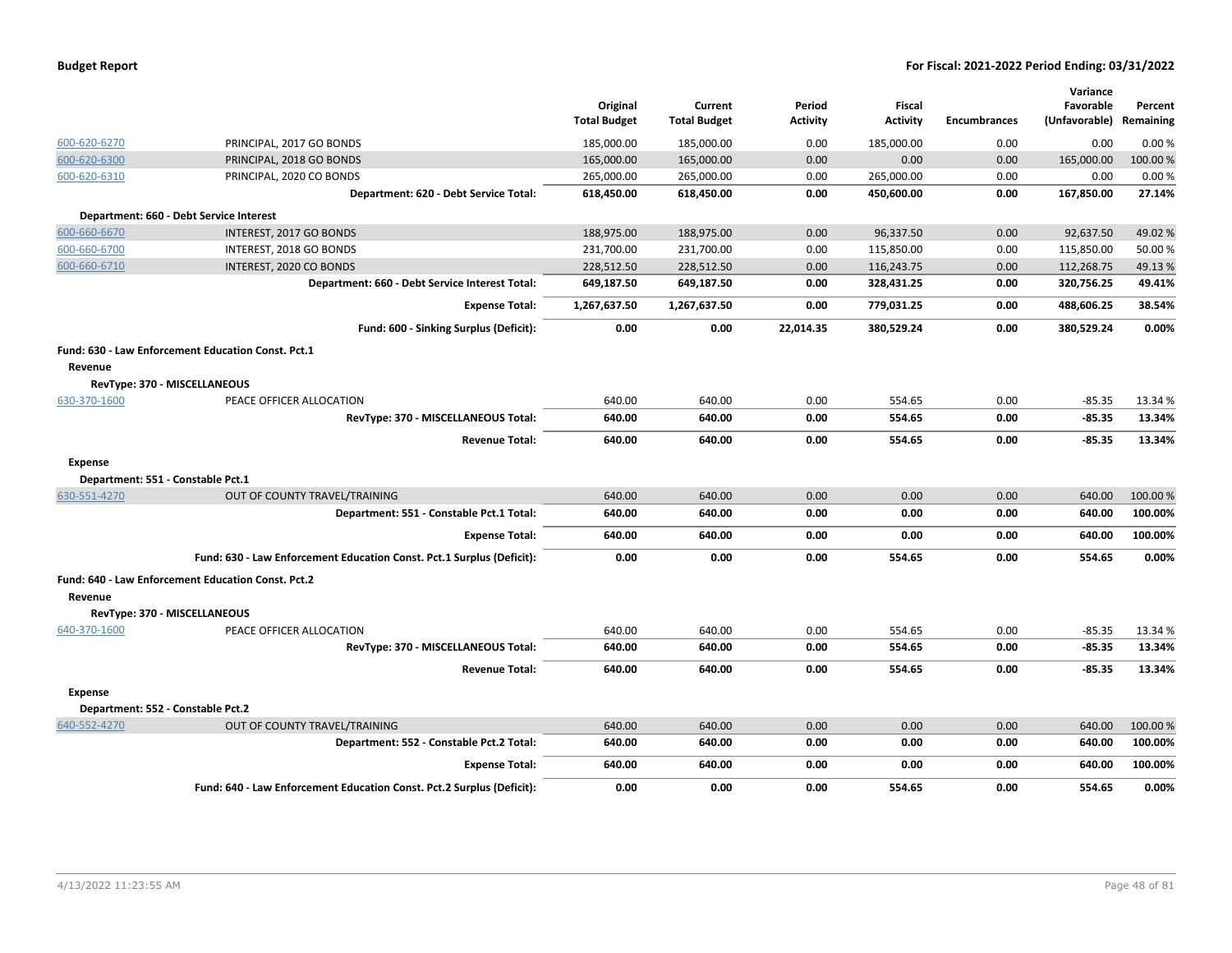|                                    |                                                                       | Original<br><b>Total Budget</b> | Current<br><b>Total Budget</b> | Period<br>Activity | <b>Fiscal</b><br><b>Activity</b> | <b>Encumbrances</b> | Variance<br>Favorable<br>(Unfavorable) | Percent<br>Remaining |
|------------------------------------|-----------------------------------------------------------------------|---------------------------------|--------------------------------|--------------------|----------------------------------|---------------------|----------------------------------------|----------------------|
|                                    | Fund: 650 - Law Enforcement Education Const. Pct.3                    |                                 |                                |                    |                                  |                     |                                        |                      |
| Revenue                            |                                                                       |                                 |                                |                    |                                  |                     |                                        |                      |
|                                    | RevType: 370 - MISCELLANEOUS                                          |                                 |                                |                    |                                  |                     |                                        |                      |
| 650-370-1600                       | PEACE OFFICER ALLOCATION                                              | 640.00                          | 640.00                         | 0.00               | 554.65                           | 0.00                | $-85.35$                               | 13.34 %              |
|                                    | RevType: 370 - MISCELLANEOUS Total:                                   | 640.00                          | 640.00                         | 0.00               | 554.65                           | 0.00                | $-85.35$                               | 13.34%               |
|                                    | <b>Revenue Total:</b>                                                 | 640.00                          | 640.00                         | 0.00               | 554.65                           | 0.00                | $-85.35$                               | 13.34%               |
| <b>Expense</b>                     |                                                                       |                                 |                                |                    |                                  |                     |                                        |                      |
|                                    | Department: 553 - Constable Pct.3                                     |                                 |                                |                    |                                  |                     |                                        |                      |
| 650-553-4270                       | OUT OF COUNTY TRAVEL/TRAINING                                         | 640.00                          | 640.00                         | 0.00               | 0.00                             | 0.00                | 640.00                                 | 100.00 %             |
|                                    | Department: 553 - Constable Pct.3 Total:                              | 640.00                          | 640.00                         | 0.00               | 0.00                             | 0.00                | 640.00                                 | 100.00%              |
|                                    | <b>Expense Total:</b>                                                 | 640.00                          | 640.00                         | 0.00               | 0.00                             | 0.00                | 640.00                                 | 100.00%              |
|                                    | Fund: 650 - Law Enforcement Education Const. Pct.3 Surplus (Deficit): | 0.00                            | 0.00                           | 0.00               | 554.65                           | 0.00                | 554.65                                 | 0.00%                |
| Fund: 670 - Courthouse Restoration |                                                                       |                                 |                                |                    |                                  |                     |                                        |                      |
| Revenue                            |                                                                       |                                 |                                |                    |                                  |                     |                                        |                      |
| RevType: 330 - GRANTS              |                                                                       |                                 |                                |                    |                                  |                     |                                        |                      |
| 670-330-5100                       | <b>COURTHOUSE RESTORATION</b>                                         | 0.00                            | 0.00                           | 314,060.02         | 970,792.82                       | 0.00                | 970,792.82                             | 0.00%                |
|                                    | RevType: 330 - GRANTS Total:                                          | 0.00                            | 0.00                           | 314,060.02         | 970,792.82                       | 0.00                | 970,792.82                             | 0.00%                |
|                                    | RevType: 370 - MISCELLANEOUS                                          |                                 |                                |                    |                                  |                     |                                        |                      |
| 670-370-1310                       | <b>RESTORATION DONATIONS</b>                                          | 0.00                            | 0.00                           | 2,836.31           | 2,836.31                         | 0.00                | 2,836.31                               | 0.00%                |
|                                    | RevType: 370 - MISCELLANEOUS Total:                                   | 0.00                            | 0.00                           | 2,836.31           | 2,836.31                         | 0.00                | 2,836.31                               | 0.00%                |
|                                    | RevType: 390 - TRANSFERS IN                                           |                                 |                                |                    |                                  |                     |                                        |                      |
| 670-390-1401                       | <b>TRANSFERS IN</b>                                                   | 0.00                            | 0.00                           | 0.00               | 11,840.00                        | 0.00                | 11,840.00                              | 0.00%                |
|                                    | RevType: 390 - TRANSFERS IN Total:                                    | 0.00                            | 0.00                           | 0.00               | 11,840.00                        | 0.00                | 11,840.00                              | 0.00%                |
|                                    | <b>Revenue Total:</b>                                                 | 0.00                            | 0.00                           | 316,896.33         | 985,469.13                       | 0.00                | 985,469.13                             | 0.00%                |
| Expense                            |                                                                       |                                 |                                |                    |                                  |                     |                                        |                      |
|                                    | Department: 670 - Courthouse Restoration Phase 2                      |                                 |                                |                    |                                  |                     |                                        |                      |
| 670-670-1650                       | <b>CONSTRUCTION</b>                                                   | 0.00                            | 0.00                           | 895,264.91         | 3,024,204.13                     | 0.00                | $-3,024,204.13$                        | 0.00%                |
| 670-670-1670                       | <b>CONSTRUCTION MANAGER AGENT</b>                                     | 0.00                            | 0.00                           | 131,018.38         | 370,108.51                       | 0.00                | $-370,108.51$                          | 0.00%                |
| 670-670-1680                       | <b>MASONRY AND STONE</b>                                              | 0.00                            | 0.00                           | 1,638.00           | 99,854.55                        | 0.00                | $-99,854.55$                           | 0.00%                |
| 670-670-1685                       | LANDSCAPING                                                           | 0.00                            | 0.00                           | 47,915.52          | 122,287.37                       | 0.00                | $-122,287.37$                          | 0.00%                |
| 670-670-4030                       | <b>ARCHITECTURAL FEES</b>                                             | 0.00                            | 0.00                           | 12,090.00          | 33,545.00                        | 0.00                | $-33,545.00$                           | 0.00%                |
| 670-670-4260                       | PROFESSIONAL FEES                                                     | 0.00                            | 0.00                           | 0.00               | 2,600.00                         | 0.00                | $-2,600.00$                            | 0.00%                |
| 670-670-4430                       | <b>TRASH PICK UP</b>                                                  | 0.00                            | 0.00                           | 1,377.13           | 7,197.72                         | 0.00                | $-7,197.72$                            | 0.00%                |
| 670-670-4530                       | <b>IT DESIGN</b>                                                      | 0.00                            | 0.00                           | 28,287.78          | 44,638.64                        | 0.00                | -44,638.64                             | 0.00%                |
|                                    | Department: 670 - Courthouse Restoration Phase 2 Total:               | 0.00                            | 0.00                           | 1,117,591.72       | 3,704,435.92                     | 0.00                | -3,704,435.92                          | 0.00%                |
|                                    | <b>Expense Total:</b>                                                 | 0.00                            | 0.00                           | 1,117,591.72       | 3,704,435.92                     | 0.00                | -3,704,435.92                          | 0.00%                |
|                                    | Fund: 670 - Courthouse Restoration Surplus (Deficit):                 | 0.00                            | 0.00                           | $-800,695.39$      | $-2,718,966.79$                  | 0.00                | -2,718,966.79                          | 0.00%                |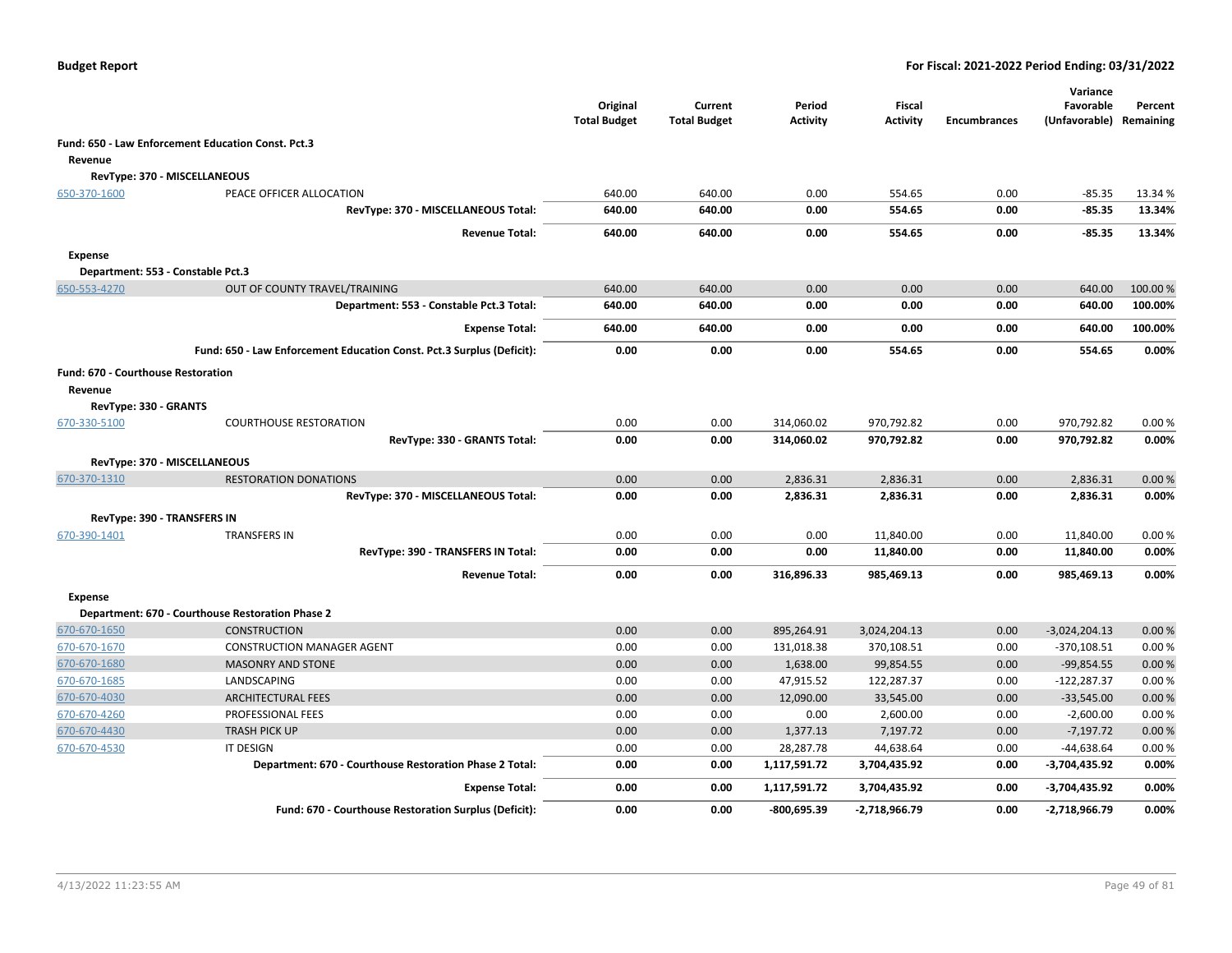|                                |                                                                       | Original<br><b>Total Budget</b> | Current<br><b>Total Budget</b> | Period<br><b>Activity</b> | <b>Fiscal</b><br><b>Activity</b> | <b>Encumbrances</b> | Variance<br>Favorable<br>(Unfavorable) Remaining | Percent  |
|--------------------------------|-----------------------------------------------------------------------|---------------------------------|--------------------------------|---------------------------|----------------------------------|---------------------|--------------------------------------------------|----------|
|                                | Fund: 690 - 2020 CO Bonds-Construction Fund FY2020                    |                                 |                                |                           |                                  |                     |                                                  |          |
| Revenue                        |                                                                       |                                 |                                |                           |                                  |                     |                                                  |          |
| RevType: 300 - CASH            |                                                                       |                                 |                                |                           |                                  |                     |                                                  |          |
| 690-300-1680                   | <b>BEGINNING CASH BALANCE</b>                                         | 2,000,000.00                    | 2,000,000.00                   | 0.00                      | 0.00                             | 0.00                | $-2,000,000.00$                                  | 100.00%  |
|                                | RevType: 300 - CASH Total:                                            | 2,000,000.00                    | 2,000,000.00                   | 0.00                      | 0.00                             | 0.00                | $-2,000,000.00$                                  | 100.00%  |
|                                | <b>RevType: 360 - INTEREST EARNINGS</b>                               |                                 |                                |                           |                                  |                     |                                                  |          |
| 690-360-1000                   | INTEREST EARNING LEGEND BANK                                          | 0.00                            | 0.00                           | 0.64                      | 238.90                           | 0.00                | 238.90                                           | 0.00%    |
|                                | RevType: 360 - INTEREST EARNINGS Total:                               | 0.00                            | 0.00                           | 0.64                      | 238.90                           | 0.00                | 238.90                                           | 0.00%    |
|                                | <b>Revenue Total:</b>                                                 | 2,000,000.00                    | 2,000,000.00                   | 0.64                      | 238.90                           | 0.00                | $-1,999,761.10$                                  | 99.99%   |
| <b>Expense</b>                 |                                                                       |                                 |                                |                           |                                  |                     |                                                  |          |
|                                | Department: 669 - Courthouse Construction Phase 2                     |                                 |                                |                           |                                  |                     |                                                  |          |
| 690-669-1650                   | <b>CONSTRUCTION</b>                                                   | 2,000,000.00                    | 2,000,000.00                   | 0.00                      | 807,716.93                       | 0.00                | 1,192,283.07                                     | 59.61%   |
| 690-669-1670                   | <b>CONSTRUCTION MANAGER AGENT</b>                                     | 0.00                            | 0.00                           | 0.00                      | 104,161.86                       | 0.00                | $-104, 161.86$                                   | 0.00%    |
| 690-669-1680                   | <b>MASONRY AND STONE</b>                                              | 0.00                            | 0.00                           | 0.00                      | 164,595.61                       | 0.00                | $-164,595.61$                                    | 0.00%    |
| 690-669-5735                   | FF&E                                                                  | 0.00                            | 0.00                           | 0.00                      | 130,578.00                       | 16,996.50           | $-147,574.50$                                    | 0.00%    |
| 690-669-5740                   | <b>TECHNOLOGY</b>                                                     | 0.00                            | 0.00                           | 0.00                      | 28,529.57                        | 2,850.85            | $-31,380.42$                                     | 0.00%    |
|                                | Department: 669 - Courthouse Construction Phase 2 Total:              | 2,000,000.00                    | 2,000,000.00                   | 0.00                      | 1,235,581.97                     | 19,847.35           | 744,570.68                                       | 37.23%   |
|                                | <b>Expense Total:</b>                                                 | 2,000,000.00                    | 2,000,000.00                   | 0.00                      | 1,235,581.97                     | 19,847.35           | 744,570.68                                       | 37.23%   |
|                                | Fund: 690 - 2020 CO Bonds-Construction Fund FY2020 Surplus (Deficit): | 0.00                            | 0.00                           | 0.64                      | -1,235,343.07                    | $-19,847.35$        | -1,255,190.42                                    | 0.00%    |
| Fund: 700 - Right of Way       |                                                                       |                                 |                                |                           |                                  |                     |                                                  |          |
| Revenue                        | RevType: 360 - INTEREST EARNINGS                                      |                                 |                                |                           |                                  |                     |                                                  |          |
| 700-360-1000                   | <b>INTEREST EARNINGS</b>                                              | 20.00                           | 20.00                          | 11.14                     | 25.94                            | 0.00                | 5.94                                             | 129.70%  |
|                                | RevType: 360 - INTEREST EARNINGS Total:                               | 20.00                           | 20.00                          | 11.14                     | 25.94                            | 0.00                | 5.94                                             | 29.70%   |
|                                | RevType: 370 - MISCELLANEOUS                                          |                                 |                                |                           |                                  |                     |                                                  |          |
| 700-370-1421                   | <b>ROW PERMITS</b>                                                    | 0.00                            | 0.00                           | 0.00                      | 60.00                            | 0.00                | 60.00                                            | 0.00%    |
|                                | RevType: 370 - MISCELLANEOUS Total:                                   | 0.00                            | 0.00                           | 0.00                      | 60.00                            | 0.00                | 60.00                                            | 0.00%    |
|                                | <b>Revenue Total:</b>                                                 | 20.00                           | 20.00                          | 11.14                     | 85.94                            | 0.00                | 65.94                                            | 329.70%  |
| <b>Expense</b>                 |                                                                       |                                 |                                |                           |                                  |                     |                                                  |          |
| Department: 700 - Right of Way |                                                                       |                                 |                                |                           |                                  |                     |                                                  |          |
| 700-700-3990                   | <b>CLAIMS SETTLEMENTS</b>                                             | 20.00                           | 20.00                          | 0.00                      | 0.00                             | 0.00                | 20.00                                            | 100.00 % |
|                                | Department: 700 - Right of Way Total:                                 | 20.00                           | 20.00                          | 0.00                      | 0.00                             | 0.00                | 20.00                                            | 100.00%  |
|                                | <b>Expense Total:</b>                                                 | 20.00                           | 20.00                          | 0.00                      | 0.00                             | 0.00                | 20.00                                            | 100.00%  |
|                                | Fund: 700 - Right of Way Surplus (Deficit):                           | 0.00                            | 0.00                           | 11.14                     | 85.94                            | 0.00                | 85.94                                            | 0.00%    |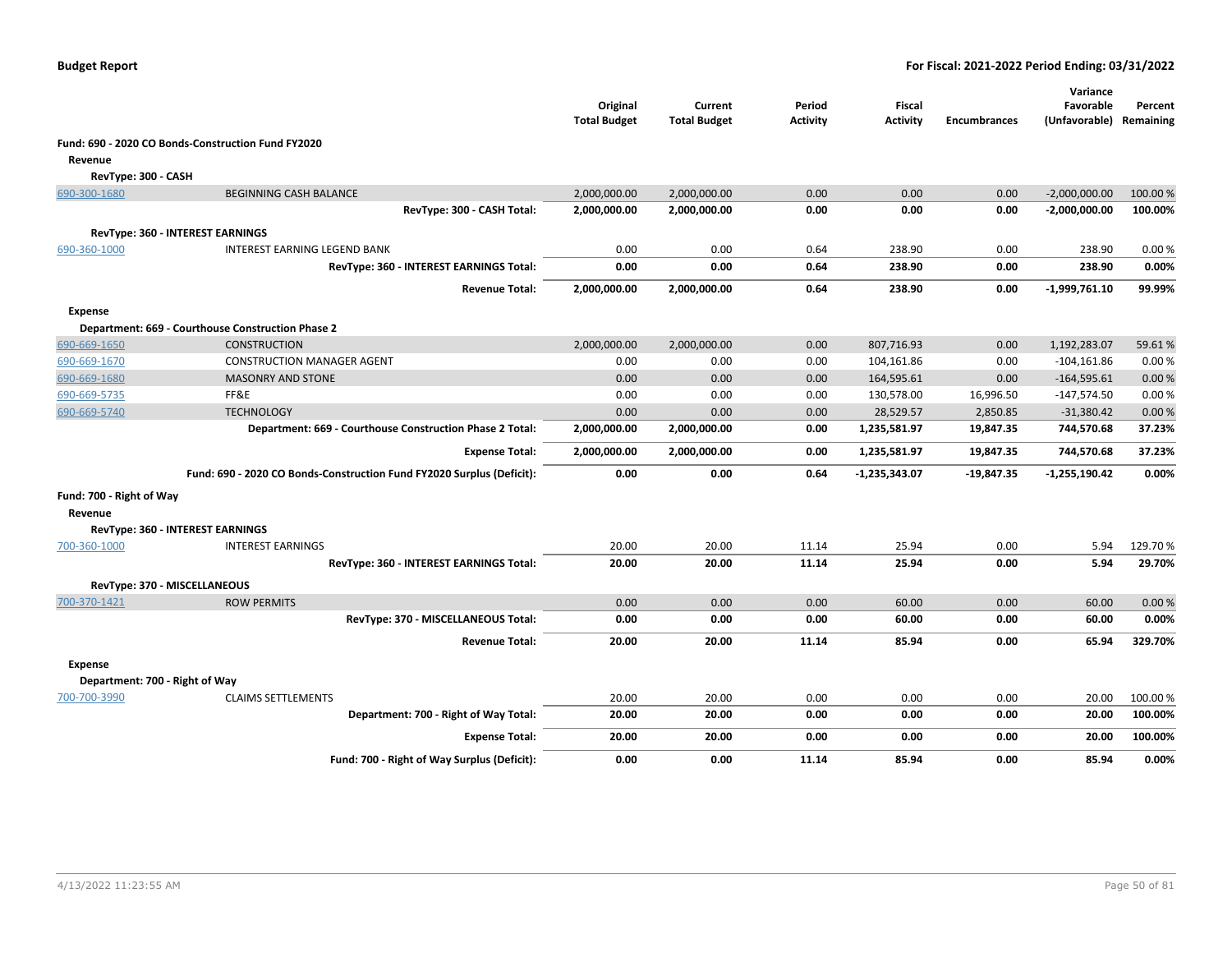|                                                     |                                                             | Original<br><b>Total Budget</b> | Current<br><b>Total Budget</b> | Period<br><b>Activity</b> | Fiscal<br><b>Activity</b> | <b>Encumbrances</b> | Variance<br>Favorable<br>(Unfavorable) Remaining | Percent  |
|-----------------------------------------------------|-------------------------------------------------------------|---------------------------------|--------------------------------|---------------------------|---------------------------|---------------------|--------------------------------------------------|----------|
| Fund: 800 - Veterans Court Program                  |                                                             |                                 |                                |                           |                           |                     |                                                  |          |
| Revenue                                             |                                                             |                                 |                                |                           |                           |                     |                                                  |          |
| RevType: 370 - MISCELLANEOUS                        |                                                             |                                 |                                |                           |                           |                     |                                                  |          |
| 800-370-1800                                        | <b>PROGRAM FEES</b>                                         | 200.00                          | 200.00                         | 168.00                    | 1,129.00                  | 0.00                | 929.00                                           | 564.50%  |
|                                                     | RevType: 370 - MISCELLANEOUS Total:                         | 200.00                          | 200.00                         | 168.00                    | 1,129.00                  | 0.00                | 929.00                                           | 464.50%  |
|                                                     | <b>Revenue Total:</b>                                       | 200.00                          | 200.00                         | 168.00                    | 1,129.00                  | 0.00                | 929.00                                           | 464.50%  |
| <b>Expense</b>                                      |                                                             |                                 |                                |                           |                           |                     |                                                  |          |
|                                                     | Department: 800 - Veterans Court Expense                    |                                 |                                |                           |                           |                     |                                                  |          |
| 800-800-4900                                        | <b>MISCELLANEOUS</b>                                        | 200.00                          | 200.00                         | 0.00                      | 0.00                      | 0.00                | 200.00                                           | 100.00 % |
|                                                     | Department: 800 - Veterans Court Expense Total:             | 200.00                          | 200.00                         | 0.00                      | 0.00                      | 0.00                | 200.00                                           | 100.00%  |
|                                                     | <b>Expense Total:</b>                                       | 200.00                          | 200.00                         | 0.00                      | 0.00                      | 0.00                | 200.00                                           | 100.00%  |
|                                                     | Fund: 800 - Veterans Court Program Surplus (Deficit):       | 0.00                            | 0.00                           | 168.00                    | 1,129.00                  | 0.00                | 1,129.00                                         | 0.00%    |
| Fund: 810 - County Lake Road Impact Fund<br>Revenue |                                                             |                                 |                                |                           |                           |                     |                                                  |          |
| RevType: 318 - OTHER TAXES                          |                                                             |                                 |                                |                           |                           |                     |                                                  |          |
| 810-318-1831                                        | YEAR 4 PAYMENT                                              | 100,000.00                      | 100,000.00                     | 0.00                      | 100,000.00                | 0.00                | 0.00                                             | 0.00%    |
|                                                     | RevType: 318 - OTHER TAXES Total:                           | 100,000.00                      | 100,000.00                     | 0.00                      | 100,000.00                | 0.00                | 0.00                                             | 0.00%    |
|                                                     | <b>Revenue Total:</b>                                       | 100,000.00                      | 100,000.00                     | 0.00                      | 100,000.00                | 0.00                | 0.00                                             | 0.00%    |
| <b>Expense</b>                                      |                                                             |                                 |                                |                           |                           |                     |                                                  |          |
|                                                     | Department: 522 - COUNTY LAKE ROAD IMPACT                   |                                 |                                |                           |                           |                     |                                                  |          |
| 810-522-4900                                        | <b>MISCELLANEOUS</b>                                        | 100,000.00                      | 100,000.00                     | 0.00                      | 0.00                      | 0.00                | 100,000.00                                       | 100.00 % |
|                                                     | Department: 522 - COUNTY LAKE ROAD IMPACT Total:            | 100,000.00                      | 100,000.00                     | 0.00                      | 0.00                      | 0.00                | 100,000.00                                       | 100.00%  |
|                                                     | <b>Expense Total:</b>                                       | 100,000.00                      | 100,000.00                     | 0.00                      | 0.00                      | 0.00                | 100,000.00                                       | 100.00%  |
|                                                     | Fund: 810 - County Lake Road Impact Fund Surplus (Deficit): | 0.00                            | 0.00                           | 0.00                      | 100,000.00                | 0.00                | 100,000.00                                       | 0.00%    |
| Fund: 850 - Lake Fannin                             |                                                             |                                 |                                |                           |                           |                     |                                                  |          |
| Revenue                                             |                                                             |                                 |                                |                           |                           |                     |                                                  |          |
| RevType: 300 - CASH                                 |                                                             |                                 |                                |                           |                           |                     |                                                  |          |
| 850-300-1100                                        | UNENCUMBERED FUND BALANCE                                   | 12,000.00                       | 12,000.00                      | 0.00                      | 0.00                      | 0.00                | $-12,000.00$                                     | 100.00%  |
|                                                     | RevType: 300 - CASH Total:                                  | 12,000.00                       | 12,000.00                      | 0.00                      | 0.00                      | 0.00                | $-12,000.00$                                     | 100.00%  |
| RevType: 370 - MISCELLANEOUS                        |                                                             |                                 |                                |                           |                           |                     |                                                  |          |
| 850-370-1500                                        | <b>DONATIONS</b>                                            | 1,000.00                        | 1,000.00                       | 0.00                      | 733.00                    | 0.00                | $-267.00$                                        | 26.70%   |
| 850-370-1840                                        | <b>LOCAL FUNDING</b>                                        | 5,000.00                        | 5,000.00                       | 0.00                      | 0.00                      | 0.00                | $-5,000.00$                                      | 100.00 % |
| 850-370-1850                                        | <b>RENTAL FEE</b>                                           | 1,000.00                        | 1,000.00                       | 40.00                     | 1,200.00                  | 0.00                | 200.00                                           | 120.00%  |
| 850-370-1860                                        | <b>DEPOSIT FEE</b>                                          | 500.00                          | 500.00                         | 0.00                      | 300.00                    | 0.00                | $-200.00$                                        | 40.00 %  |
|                                                     | RevType: 370 - MISCELLANEOUS Total:                         | 7,500.00                        | 7,500.00                       | 40.00                     | 2.233.00                  | 0.00                | $-5,267.00$                                      | 70.23%   |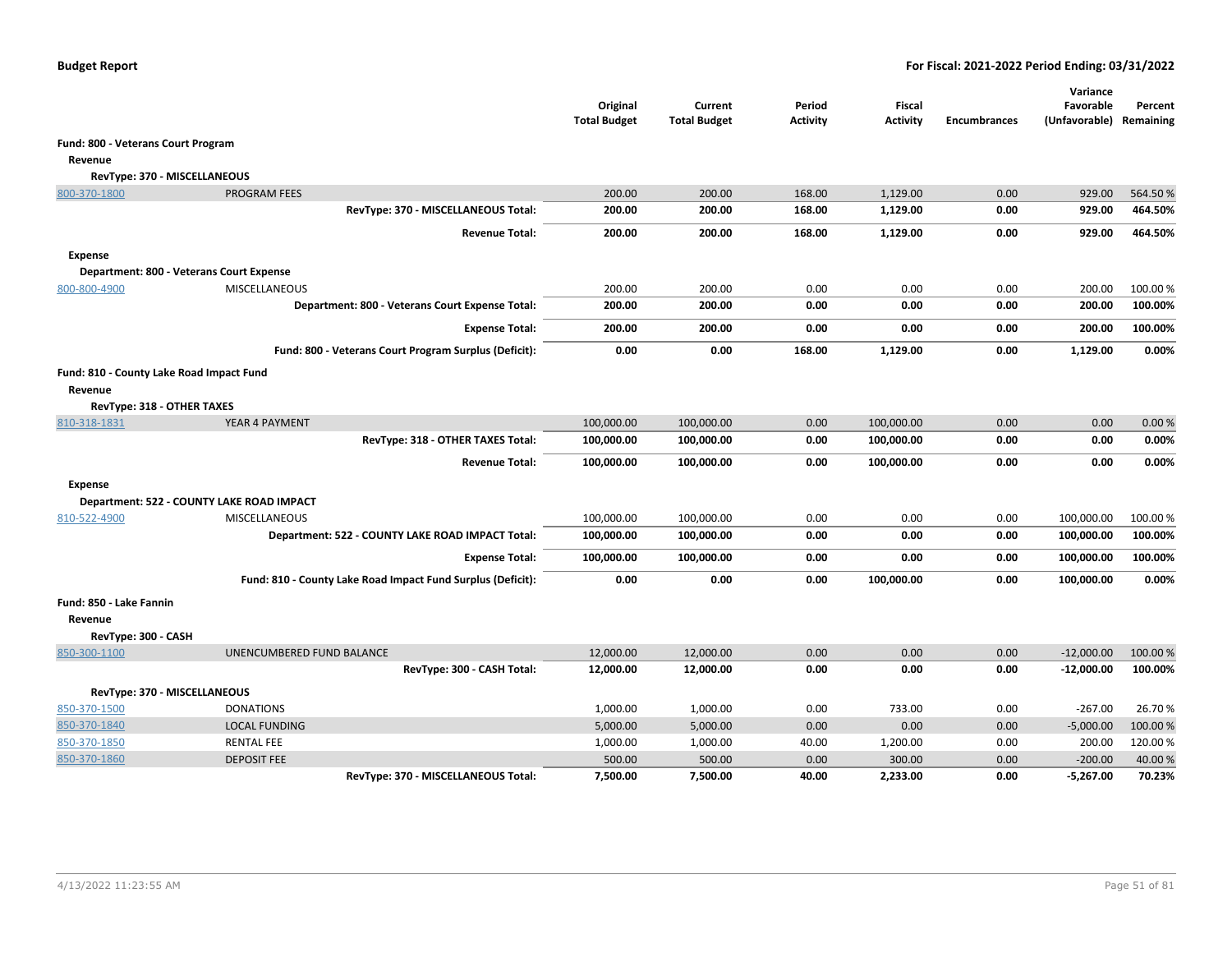|                               |                                            | Original<br><b>Total Budget</b> | Current<br><b>Total Budget</b> | Period<br><b>Activity</b> | <b>Fiscal</b><br><b>Activity</b> | <b>Encumbrances</b> | Variance<br>Favorable<br>(Unfavorable) | Percent<br>Remaining |
|-------------------------------|--------------------------------------------|---------------------------------|--------------------------------|---------------------------|----------------------------------|---------------------|----------------------------------------|----------------------|
| RevType: 390 - TRANSFERS IN   |                                            |                                 |                                |                           |                                  |                     |                                        |                      |
| 850-390-1401                  | <b>TRANSFERS IN</b>                        | 0.00                            | 0.00                           | 0.00                      | 5,000.00                         | 0.00                | 5,000.00                               | 0.00%                |
|                               | RevType: 390 - TRANSFERS IN Total:         | 0.00                            | 0.00                           | 0.00                      | 5,000.00                         | 0.00                | 5,000.00                               | 0.00%                |
|                               | <b>Revenue Total:</b>                      | 19,500.00                       | 19,500.00                      | 40.00                     | 7,233.00                         | 0.00                | -12,267.00                             | 62.91%               |
| <b>Expense</b>                |                                            |                                 |                                |                           |                                  |                     |                                        |                      |
| Department: 520 - Lake Fannin |                                            |                                 |                                |                           |                                  |                     |                                        |                      |
| 850-520-1860                  | <b>DEPOSIT REFUND</b>                      | 500.00                          | 500.00                         | 0.00                      | 300.00                           | 0.00                | 200.00                                 | 40.00%               |
| 850-520-3430                  | R&M DAM                                    | 1,500.00                        | 1,500.00                       | 0.00                      | 0.00                             | 0.00                | 1,500.00                               | 100.00%              |
| 850-520-4400                  | UTILITIES ELECTRICITY                      | 600.00                          | 600.00                         | 79.91                     | 231.20                           | 0.00                | 368.80                                 | 61.47%               |
| 850-520-4420                  | UTILITIES WATER                            | 600.00                          | 600.00                         | 25.15                     | 130.70                           | 0.00                | 469.30                                 | 78.22 %              |
| 850-520-4430                  | <b>TRASH PICK UP</b>                       | 900.00                          | 900.00                         | 70.00                     | 420.00                           | 0.00                | 480.00                                 | 53.33 %              |
| 850-520-4500                  | <b>R&amp;M BUILDING</b>                    | 1,240.00                        | 1,240.00                       | 0.00                      | 172.20                           | 29.57               | 1,038.23                               | 83.73%               |
| 850-520-4501                  | PEST CONTROL                               | 0.00                            | 0.00                           | 0.00                      | 350.00                           | 0.00                | $-350.00$                              | 0.00 %               |
| 850-520-4505                  | <b>ROOF REPAIR</b>                         | 12,000.00                       | 12,000.00                      | 0.00                      | 12,212.19                        | 0.00                | $-212.19$                              | $-1.77%$             |
| 850-520-4840                  | <b>GENERAL LIABILITY INSURANCE</b>         | 2,160.00                        | 2,160.00                       | 0.00                      | 2,319.00                         | 0.00                | $-159.00$                              | $-7.36%$             |
|                               | Department: 520 - Lake Fannin Total:       | 19,500.00                       | 19,500.00                      | 175.06                    | 16,135.29                        | 29.57               | 3,335.14                               | 17.10%               |
|                               | <b>Expense Total:</b>                      | 19,500.00                       | 19,500.00                      | 175.06                    | 16,135.29                        | 29.57               | 3,335.14                               | 17.10%               |
|                               | Fund: 850 - Lake Fannin Surplus (Deficit): | 0.00                            | 0.00                           | $-135.06$                 | $-8,902.29$                      | $-29.57$            | $-8,931.86$                            | 0.00%                |
| Fund: 890 - T.J.J.D.          |                                            |                                 |                                |                           |                                  |                     |                                        |                      |
| Revenue                       |                                            |                                 |                                |                           |                                  |                     |                                        |                      |
| RevType: 330 - GRANTS         |                                            |                                 |                                |                           |                                  |                     |                                        |                      |
| 890-330-9080                  | STRUCTURAL FAMILY THERAPY GRANT OOG        | 0.00                            | 0.00                           | 25,000.00                 | 25,000.00                        | 0.00                | 25,000.00                              | 0.00%                |
| 890-330-9081                  | STRUCTURAL FAM THER HOSP AUTH              | 0.00                            | 0.00                           | 25,000.00                 | 50,000.00                        | 0.00                | 50,000.00                              | 0.00%                |
| 890-330-9150                  | <b>BASIC PROBATION SUPERVISION</b>         | 139,041.00                      | 139,041.00                     | 23,173.00                 | 92,694.00                        | 0.00                | $-46,347.00$                           | 33.33%               |
| 890-330-9160                  | <b>COMMUNITY PROGRAMS</b>                  | 75,000.00                       | 75,000.00                      | 12,500.00                 | 50,000.00                        | 0.00                | $-25,000.00$                           | 33.33 %              |
| 890-330-9170                  | PRE/POST ADJUDICATION                      | 4,373.00                        | 4,373.00                       | 728.00                    | 2,915.00                         | 0.00                | $-1,458.00$                            | 33.34 %              |
| 890-330-9180                  | <b>COMMITMENT DIVERSION</b>                | 10,000.00                       | 10,000.00                      | 1,667.00                  | 6,667.00                         | 0.00                | $-3,333.00$                            | 33.33 %              |
| 890-330-9190                  | <b>MENTAL HEALTH SERVICES</b>              | 10,737.00                       | 10,737.00                      | 1,789.00                  | 7,158.00                         | 0.00                | $-3,579.00$                            | 33.33 %              |
| 890-330-9200                  | REGIONAL DIVERSIONS ALTERNATIVES           | 3,090.00                        | 3,090.00                       | 0.00                      | 3,090.00                         | 0.00                | 0.00                                   | 0.00%                |
|                               | RevType: 330 - GRANTS Total:               | 242,241.00                      | 242,241.00                     | 89,857.00                 | 237,524.00                       | 0.00                | $-4,717.00$                            | 1.95%                |
|                               | <b>RevType: 360 - INTEREST EARNINGS</b>    |                                 |                                |                           |                                  |                     |                                        |                      |
| 890-360-1890                  | <b>INTEREST EARNINGS</b>                   | 0.00                            | 0.00                           | 1.80                      | 9.69                             | 0.00                | 9.69                                   | 0.00%                |
|                               | RevType: 360 - INTEREST EARNINGS Total:    | 0.00                            | 0.00                           | 1.80                      | 9.69                             | 0.00                | 9.69                                   | 0.00%                |
| RevType: 370 - MISCELLANEOUS  |                                            |                                 |                                |                           |                                  |                     |                                        |                      |
| 890-370-1300                  | <b>REFUNDS &amp; MISCELLANEOUS</b>         | 0.00                            | 0.00                           | 23,589.90                 | 45,828.64                        | 0.00                | 45,828.64                              | 0.00%                |
| 890-370-9950                  | <b>LOCAL FUNDING</b>                       | 180,000.00                      | 180,000.00                     | 0.00                      | 180,000.00                       | 0.00                | 0.00                                   | 0.00%                |
|                               | RevType: 370 - MISCELLANEOUS Total:        | 180,000.00                      | 180,000.00                     | 23,589.90                 | 225,828.64                       | 0.00                | 45,828.64                              | 25.46%               |
|                               | <b>Revenue Total:</b>                      | 422,241.00                      | 422,241.00                     | 113,448.70                | 463,362.33                       | 0.00                | 41,121.33                              | 9.74%                |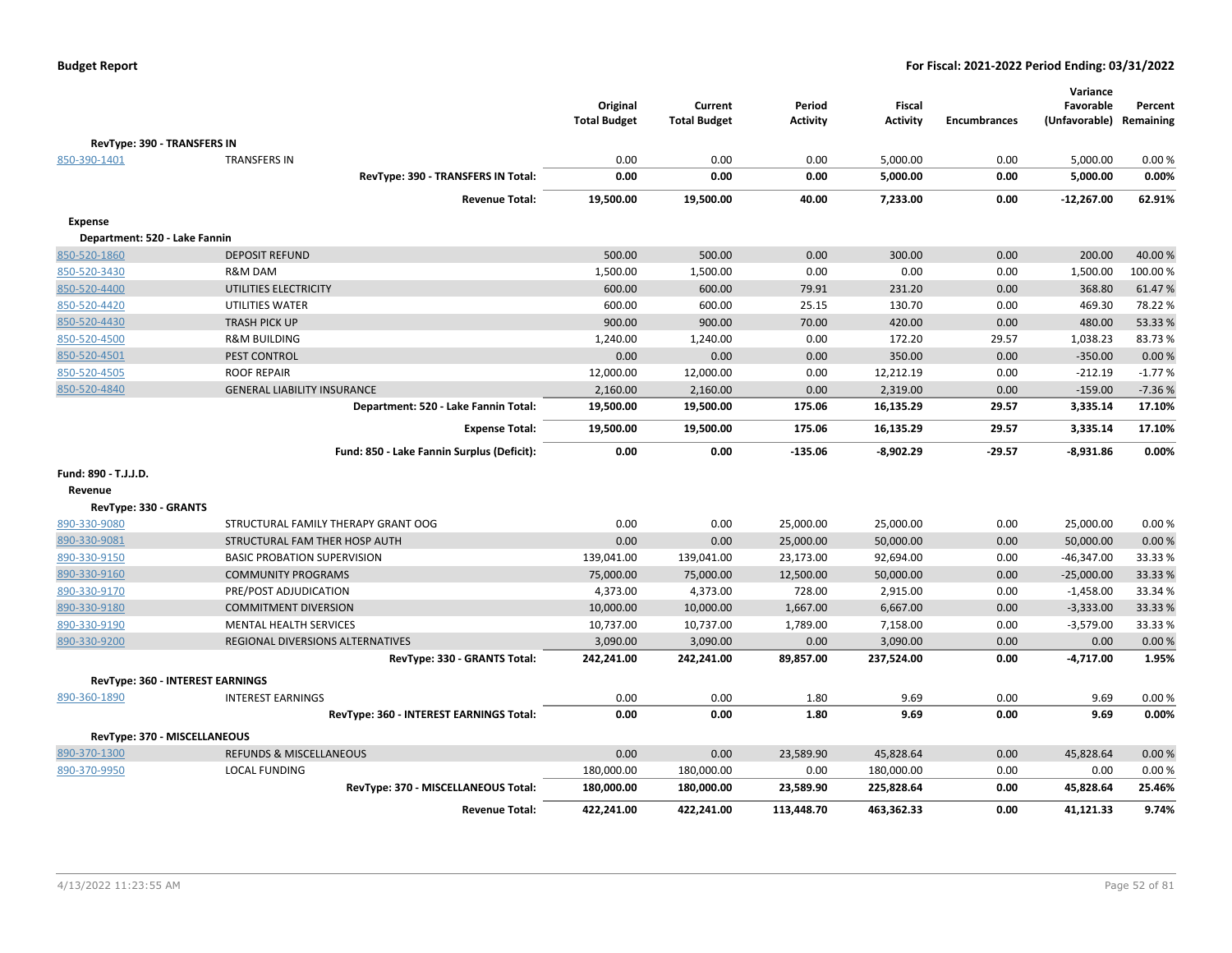| <b>Budget Report</b> |  |
|----------------------|--|
|----------------------|--|

|              |                                                                   | Original<br><b>Total Budget</b> | Current<br><b>Total Budget</b> | Period<br><b>Activity</b> | Fiscal<br><b>Activity</b> | <b>Encumbrances</b> | Variance<br>Favorable<br>(Unfavorable) | Percent<br>Remaining |
|--------------|-------------------------------------------------------------------|---------------------------------|--------------------------------|---------------------------|---------------------------|---------------------|----------------------------------------|----------------------|
| Expense      |                                                                   |                                 |                                |                           |                           |                     |                                        |                      |
|              | Department: 581 - Structural Family Therapy                       |                                 |                                |                           |                           |                     |                                        |                      |
| 890-581-4160 | STRUCTURAL FAMILY THERAPY                                         | 0.00                            | 0.00                           | 25,000.00                 | 25,000.00                 | 0.00                | $-25,000.00$                           | 0.00%                |
|              | Department: 581 - Structural Family Therapy Total:                | 0.00                            | 0.00                           | 25,000.00                 | 25,000.00                 | 0.00                | $-25,000.00$                           | 0.00%                |
|              | Department: 582 - Structural Family Therapy Hosp Authority        |                                 |                                |                           |                           |                     |                                        |                      |
| 890-582-4160 | STRUCTURAL FAM THER HOSP AUTH                                     | 0.00                            | 0.00                           | 0.00                      | 16,666.00                 | 0.00                | $-16,666.00$                           | 0.00%                |
|              | Department: 582 - Structural Family Therapy Hosp Authority Total: | 0.00                            | 0.00                           | 0.00                      | 16,666.00                 | 0.00                | $-16,666.00$                           | 0.00%                |
|              | <b>Department: 589 - Regional Diversions Alternatives</b>         |                                 |                                |                           |                           |                     |                                        |                      |
| 890-589-4530 | <b>COMPUTER SOFTWARE</b>                                          | 3,090.00                        | 3,090.00                       | 0.00                      | 3,090.00                  | 0.00                | 0.00                                   | 0.00%                |
|              | Department: 589 - Regional Diversions Alternatives Total:         | 3,090.00                        | 3,090.00                       | 0.00                      | 3,090.00                  | 0.00                | 0.00                                   | 0.00%                |
|              | Department: 592 - Pre/Post Adjudication Facilities                |                                 |                                |                           |                           |                     |                                        |                      |
| 890-592-1020 | SALARY APPOINTED OFFICIAL                                         | 1,344.36                        | 1,344.36                       | 103.29                    | 671.35                    | 0.00                | 673.01                                 | 50.06%               |
| 890-592-1030 | SALARY COMM.CORR.OFFICERS                                         | 1,681.98                        | 1,681.98                       | 129.24                    | 840.01                    | 0.00                | 841.97                                 | 50.06%               |
| 890-592-2010 | SOCIAL SECURITY TAX                                               | 187.63                          | 187.63                         | 14.26                     | 92.94                     | 0.00                | 94.69                                  | 50.47%               |
| 890-592-2020 | <b>GROUP HEALTH INSURANCE</b>                                     | 727.14                          | 727.14                         | 60.50                     | 362.89                    | 0.00                | 364.25                                 | 50.09%               |
| 890-592-2030 | RETIREMENT                                                        | 362.55                          | 362.55                         | 28.00                     | 180.51                    | 0.00                | 182.04                                 | 50.21%               |
| 890-592-2040 | <b>WORKERS COMPENSATION</b>                                       | 25.46                           | 25.46                          | 0.00                      | 10.38                     | 0.00                | 15.08                                  | 59.23 %              |
| 890-592-2050 | <b>MEDICARE TAX</b>                                               | 43.88                           | 43.88                          | 3.36                      | 21.70                     | 0.00                | 22.18                                  | 50.55 %              |
|              | Department: 592 - Pre/Post Adjudication Facilities Total:         | 4,373.00                        | 4,373.00                       | 338.65                    | 2,179.78                  | 0.00                | 2,193.22                               | 50.15%               |
|              | Department: 593 - Commitment Diversion                            |                                 |                                |                           |                           |                     |                                        |                      |
| 890-593-1020 | SALARY APPOINTED OFFICIAL                                         | 3,074.22                        | 3,074.22                       | 236.68                    | 1,538.35                  | 0.00                | 1,535.87                               | 49.96%               |
| 890-593-1030 | SALARY COMM.CORR.OFFICERS                                         | 3,846.28                        | 3,846.28                       | 296.10                    | 1,924.69                  | 0.00                | 1,921.59                               | 49.96%               |
| 890-593-2010 | SOCIAL SECURITY TAX                                               | 429.07                          | 429.07                         | 32.74                     | 212.90                    | 0.00                | 216.17                                 | 50.38%               |
| 890-593-2020 | <b>GROUP HEALTH INSURANCE</b>                                     | 1,663.00                        | 1,663.00                       | 138.65                    | 831.98                    | 0.00                | 831.02                                 | 49.97%               |
| 890-593-2030 | <b>RETIREMENT</b>                                                 | 829.07                          | 829.07                         | 64.12                     | 413.48                    | 0.00                | 415.59                                 | 50.13%               |
| 890-593-2040 | <b>WORKERS COMPENSATION</b>                                       | 58.01                           | 58.01                          | 0.00                      | 23.73                     | 0.00                | 34.28                                  | 59.09%               |
| 890-593-2050 | <b>MEDICARE TAX</b>                                               | 100.35                          | 100.35                         | 7.65                      | 49.74                     | 0.00                | 50.61                                  | 50.43 %              |
|              | Department: 593 - Commitment Diversion Total:                     | 10,000.00                       | 10,000.00                      | 775.94                    | 4,994.87                  | 0.00                | 5,005.13                               | 50.05%               |
|              | Department: 594 - Mental Health Services                          |                                 |                                |                           |                           |                     |                                        |                      |
| 890-594-1020 | SALARY APPOINTED OFFICIAL                                         | 402.42                          | 402.42                         | 31.22                     | 202.91                    | 0.00                | 199.51                                 | 49.58%               |
| 890-594-1030 | SALARY COMM.CORR.OFFICERS                                         | 503.48                          | 503.48                         | 39.05                     | 253.83                    | 0.00                | 249.65                                 | 49.58%               |
| 890-594-2010 | SOCIAL SECURITY TAX                                               | 56.17                           | 56.17                          | 4.34                      | 28.16                     | 0.00                | 28.01                                  | 49.87%               |
| 890-594-2020 | <b>GROUP HEALTH INSURANCE</b>                                     | 217.50                          | 217.50                         | 18.26                     | 109.82                    | 0.00                | 107.68                                 | 49.51%               |
| 890-594-2030 | RETIREMENT                                                        | 108.53                          | 108.53                         | 8.47                      | 54.57                     | 0.00                | 53.96                                  | 49.72%               |
| 890-594-2040 | <b>WORKERS COMPENSATION</b>                                       | 7.76                            | 7.76                           | 0.00                      | 3.11                      | 0.00                | 4.65                                   | 59.92 %              |
| 890-594-2050 | <b>MEDICARE TAX</b>                                               | 13.14                           | 13.14                          | 1.01                      | 6.57                      | 0.00                | 6.57                                   | 50.00%               |
| 890-594-4130 | PSYCHOLOGICAL                                                     | 4,928.00                        | 4,928.00                       | 575.00                    | 1,625.00                  | 0.00                | 3,303.00                               | 67.03%               |
| 890-594-4140 | COUNSELING                                                        | 4,500.00                        | 4,500.00                       | 330.00                    | 440.00                    | 0.00                | 4,060.00                               | 90.22%               |
|              | Department: 594 - Mental Health Services Total:                   | 10,737.00                       | 10,737.00                      | 1,007.35                  | 2,723.97                  | 0.00                | 8.013.03                               | 74.63%               |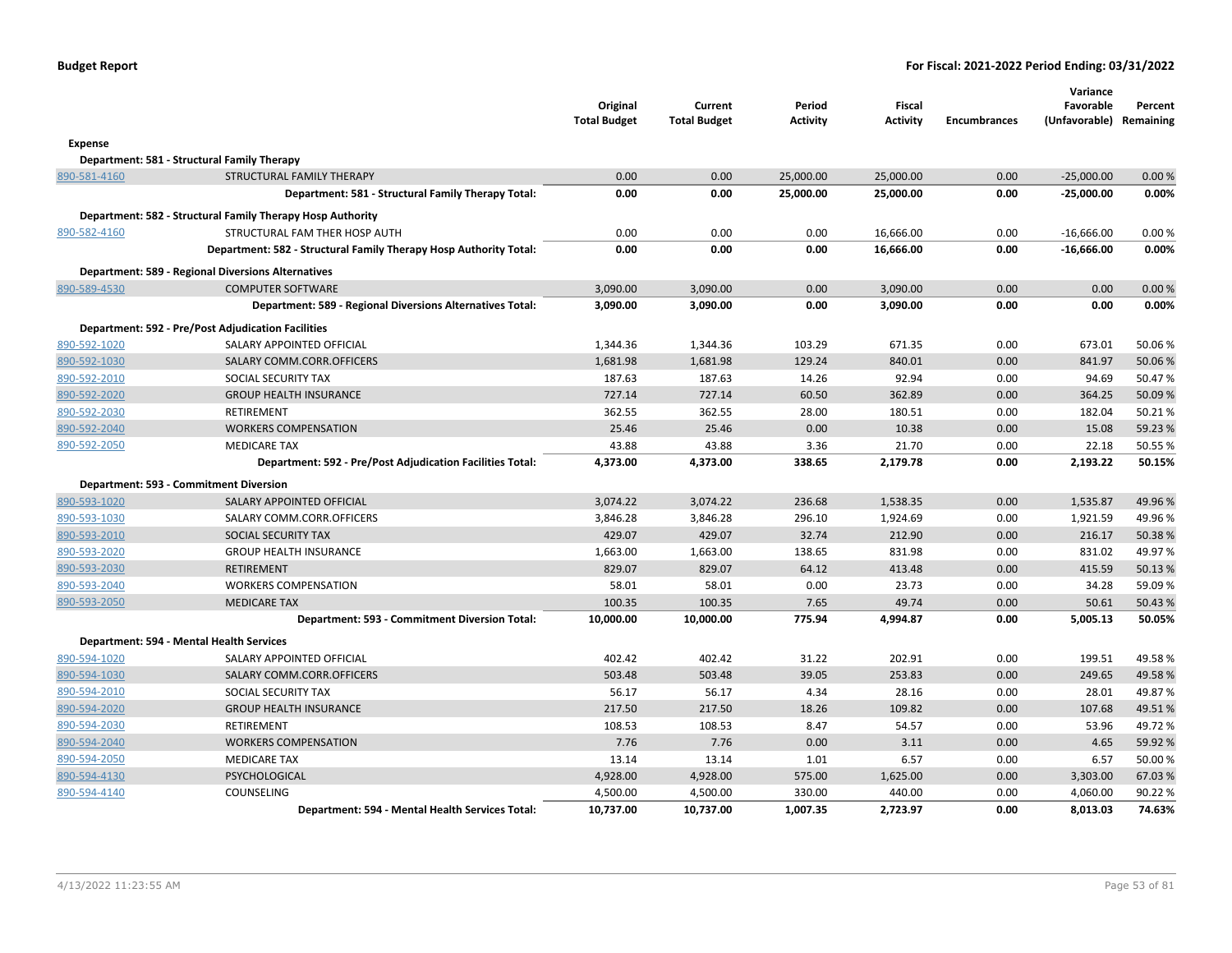|                                 |                                                      | Original<br><b>Total Budget</b> | Current<br><b>Total Budget</b> | Period<br>Activity | Fiscal<br><b>Activity</b> | <b>Encumbrances</b> | Variance<br>Favorable<br>(Unfavorable) Remaining | Percent   |
|---------------------------------|------------------------------------------------------|---------------------------------|--------------------------------|--------------------|---------------------------|---------------------|--------------------------------------------------|-----------|
|                                 | Department: 994 - Local Funds Carried Forward        |                                 |                                |                    |                           |                     |                                                  |           |
| 890-994-4160                    | STRUCTURAL FAMILY THERAPY                            | 0.00                            | 0.00                           | 0.00               | 12,500.00                 | 0.00                | $-12,500.00$                                     | 0.00%     |
| 890-994-4880                    | <b>LAW ENFORCEMENT INSURANCE</b>                     | 0.00                            | 0.00                           | 0.00               | 703.23                    | 0.00                | $-703.23$                                        | 0.00%     |
|                                 | Department: 994 - Local Funds Carried Forward Total: | 0.00                            | 0.00                           | 0.00               | 13,203.23                 | 0.00                | $-13,203.23$                                     | 0.00%     |
| Department: 995 - Local Funding |                                                      |                                 |                                |                    |                           |                     |                                                  |           |
| 890-995-1020                    | SALARY APPOINTED OFFICIAL                            | 7,168.46                        | 7,168.46                       | 551.08             | 3,582.04                  | 0.00                | 3,586.42                                         | 50.03%    |
| 890-995-1030                    | SALARY COMM.CORR.OFFICERS                            | 8,968.76                        | 8,968.76                       | 689.51             | 4,481.68                  | 0.00                | 4,487.08                                         | 50.03%    |
| 890-995-2010                    | SOCIAL SECURITY TAX                                  | 1,000.50                        | 1,000.50                       | 76.29              | 496.02                    | 0.00                | 504.48                                           | 50.42%    |
| 890-995-2020                    | <b>GROUP HEALTH INSURANCE</b>                        | 3,877.55                        | 3,877.55                       | 322.91             | 1,937.47                  | 0.00                | 1,940.08                                         | 50.03%    |
| 890-995-2030                    | <b>RETIREMENT</b>                                    | 1,933.24                        | 1,933.24                       | 149.36             | 963.05                    | 0.00                | 970.19                                           | 50.18%    |
| 890-995-2040                    | <b>WORKERS COMPENSATION</b>                          | 135.50                          | 135.50                         | 0.00               | 55.34                     | 0.00                | 80.16                                            | 59.16%    |
| 890-995-2050                    | <b>MEDICARE TAX</b>                                  | 233.99                          | 233.99                         | 17.86              | 115.99                    | 0.00                | 118.00                                           | 50.43 %   |
| 890-995-4010                    | <b>AUDIT EXPENSE</b>                                 | 7,000.00                        | 7,000.00                       | 0.00               | 0.00                      | 0.00                | 7,000.00                                         | 100.00%   |
| 890-995-4042                    | DETENTION OPERATING COST FY22                        | 139,682.00                      | 139,682.00                     | 14,211.25          | 65,839.15                 | 0.00                | 73,842.85                                        | 52.86%    |
| 890-995-4150                    | RESIDENTIAL PLACEMENT                                | 10,000.00                       | 10,000.00                      | 8,517.04           | 43,130.98                 | 0.00                | $-33,130.98$                                     | -331.31 % |
|                                 | Department: 995 - Local Funding Total:               | 180,000.00                      | 180,000.00                     | 24,535.30          | 120,601.72                | 0.00                | 59,398.28                                        | 33.00%    |
|                                 | Department: 996 - Basic Probation Supervision        |                                 |                                |                    |                           |                     |                                                  |           |
| 890-996-1020                    | SALARY APPOINTED OFFICIAL                            | 38,735.14                       | 38,735.14                      | 2,979.62           | 19,367.54                 | 0.00                | 19,367.60                                        | 50.00 %   |
| 890-996-1030                    | SALARY COMM.CORR.OFFICERS                            | 48,463.07                       | 48,463.07                      | 3,727.93           | 24,231.45                 | 0.00                | 24,231.62                                        | 50.00%    |
| 890-996-2010                    | SOCIAL SECURITY TAX                                  | 5,406.29                        | 5,406.29                       | 412.54             | 2,681.46                  | 0.00                | 2,724.83                                         | 50.40%    |
| 890-996-2020                    | <b>GROUP HEALTH INSURANCE</b>                        | 20,952.16                       | 20,952.16                      | 1,746.04           | 10,476.10                 | 0.00                | 10,476.06                                        | 50.00 %   |
| 890-996-2030                    | <b>RETIREMENT</b>                                    | 10,446.35                       | 10,446.35                      | 807.60             | 5,207.12                  | 0.00                | 5,239.23                                         | 50.15 %   |
| 890-996-2040                    | <b>WORKERS COMPENSATION</b>                          | 732.62                          | 732.62                         | 0.00               | 299.02                    | 0.00                | 433.60                                           | 59.18%    |
| 890-996-2050                    | <b>MEDICARE TAX</b>                                  | 1,264.37                        | 1,264.37                       | 96.50              | 627.25                    | 0.00                | 637.12                                           | 50.39%    |
| 890-996-3100                    | OFFICE SUPPLIES                                      | 2,000.00                        | 2,000.00                       | 0.00               | 194.63                    | 0.00                | 1,805.37                                         | 90.27%    |
| 890-996-3110                    | <b>POSTAGE</b>                                       | 200.00                          | 200.00                         | 0.00               | 0.00                      | 0.00                | 200.00                                           | 100.00%   |
| 890-996-4210                    | <b>INTERNET</b>                                      | 1,100.00                        | 1,100.00                       | 93.94              | 563.64                    | 0.00                | 536.36                                           | 48.76%    |
| 890-996-4230                    | <b>CELL PHONE ALLOWANCE</b>                          | 641.00                          | 641.00                         | 0.00               | 138.27                    | 0.00                | 502.73                                           | 78.43%    |
| 890-996-4270                    | OUT OF COUNTY TRAVEL/TRAINING                        | 8,500.00                        | 8,500.00                       | 684.52             | 3,686.69                  | 0.00                | 4,813.31                                         | 56.63%    |
| 890-996-4350                    | <b>PRINTING</b>                                      | 600.00                          | 600.00                         | 0.00               | 0.00                      | 0.00                | 600.00                                           | 100.00%   |
|                                 | Department: 996 - Basic Probation Supervision Total: | 139,041.00                      | 139,041.00                     | 10,548.69          | 67,473.17                 | 0.00                | 71,567.83                                        | 51.47%    |
|                                 | Department: 997 - Community Programs                 |                                 |                                |                    |                           |                     |                                                  |           |
| 890-997-1020                    | SALARY APPOINTED OFFICIAL                            | 23,056.63                       | 23,056.63                      | 1,773.58           | 11,528.41                 | 0.00                | 11,528.22                                        | 50.00%    |
| 890-997-1030                    | SALARY COMM.CORR.OFFICERS                            | 28,847.07                       | 28,847.07                      | 2,219.01           | 14,423.63                 | 0.00                | 14,423.44                                        | 50.00 %   |
| 890-997-2010                    | SOCIAL SECURITY TAX                                  | 3,218.03                        | 3,218.03                       | 245.61             | 1,596.09                  | 0.00                | 1,621.94                                         | 50.40%    |
| 890-997-2020                    | <b>GROUP HEALTH INSURANCE</b>                        | 12,471.53                       | 12,471.53                      | 1,039.38           | 6,236.18                  | 0.00                | 6,235.35                                         | 50.00 %   |
| 890-997-2030                    | <b>RETIREMENT</b>                                    | 6,218.06                        | 6,218.06                       | 480.71             | 3,099.50                  | 0.00                | 3,118.56                                         | 50.15 %   |
| 890-997-2040                    | <b>WORKERS COMPENSATION</b>                          | 436.08                          | 436.08                         | 0.00               | 177.99                    | 0.00                | 258.09                                           | 59.18%    |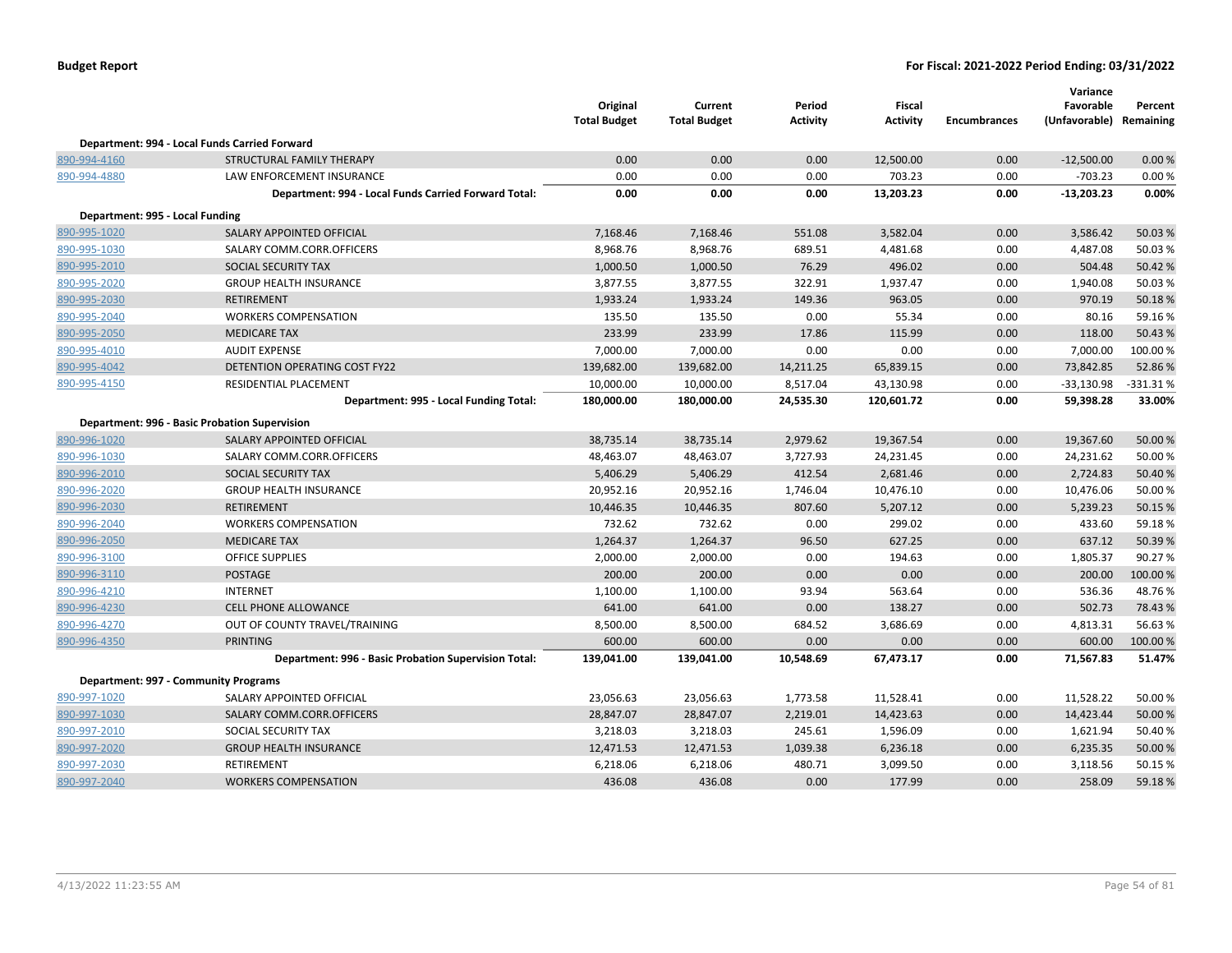|  | <b>Budget Report</b> |
|--|----------------------|
|--|----------------------|

|                                                 |                                                               | Original<br><b>Total Budget</b> | Current<br><b>Total Budget</b> | Period<br><b>Activity</b> | <b>Fiscal</b><br><b>Activity</b> | <b>Encumbrances</b> | Variance<br>Favorable<br>(Unfavorable) | Percent<br>Remaining |
|-------------------------------------------------|---------------------------------------------------------------|---------------------------------|--------------------------------|---------------------------|----------------------------------|---------------------|----------------------------------------|----------------------|
| 890-997-2050                                    | <b>MEDICARE TAX</b>                                           | 752.60                          | 752.60                         | 57.40                     | 373.32                           | 0.00                | 379.28                                 | 50.40%               |
|                                                 | Department: 997 - Community Programs Total:                   | 75,000.00                       | 75,000.00                      | 5,815.69                  | 37,435.12                        | 0.00                | 37,564.88                              | 50.09%               |
|                                                 | <b>Expense Total:</b>                                         | 422,241.00                      | 422,241.00                     | 68,021.62                 | 293,367.86                       | 0.00                | 128,873.14                             | 30.52%               |
|                                                 | Fund: 890 - T.J.J.D. Surplus (Deficit):                       | 0.00                            | 0.00                           | 45,427.08                 | 169,994.47                       | 0.00                | 169,994.47                             | 0.00%                |
| Fund: 891 - Juvenile Probation-Restitution      |                                                               |                                 |                                |                           |                                  |                     |                                        |                      |
| Revenue                                         |                                                               |                                 |                                |                           |                                  |                     |                                        |                      |
| RevType: 340 - FEES OF OFFICE                   |                                                               |                                 |                                |                           |                                  |                     |                                        |                      |
| 891-340-5750                                    | <b>JUVENILE PROBATION FEES</b>                                | 0.00                            | 0.00                           | 120.00                    | 800.00                           | 0.00                | 800.00                                 | 0.00%                |
| 891-340-5760                                    | JUVENILE PROBATION RESTITUTION                                | 0.00                            | 0.00                           | 0.00                      | 101.66                           | 0.00                | 101.66                                 | 0.00%                |
| 891-340-5770                                    | <b>JUVENILE PROBATION COURT COSTS</b>                         | 0.00                            | 0.00                           | 200.00                    | 220.00                           | 0.00                | 220.00                                 | 0.00%                |
| 891-340-5790                                    | REIMBURSEMENT OF EXPENSES                                     | 0.00                            | 0.00                           | 0.00                      | 50.58                            | 0.00                | 50.58                                  | 0.00%                |
|                                                 | RevType: 340 - FEES OF OFFICE Total:                          | 0.00                            | 0.00                           | 320.00                    | 1,172.24                         | 0.00                | 1,172.24                               | 0.00%                |
|                                                 | <b>Revenue Total:</b>                                         | 0.00                            | 0.00                           | 320.00                    | 1,172.24                         | 0.00                | 1,172.24                               | 0.00%                |
| <b>Expense</b>                                  |                                                               |                                 |                                |                           |                                  |                     |                                        |                      |
| <b>Department: 891 - Probation Fee Expenses</b> |                                                               |                                 |                                |                           |                                  |                     |                                        |                      |
| 891-891-3100                                    | OFFICE SUPPLIES/MISC.                                         | 0.00                            | 0.00                           | 87.92                     | 165.08                           | 0.00                | $-165.08$                              | 0.00%                |
| 891-891-3190                                    | <b>RESTITUTION</b>                                            | 0.00                            | 0.00                           | 0.00                      | 101.66                           | 0.00                | $-101.66$                              | 0.00%                |
| 891-891-3200                                    | <b>COURT COSTS</b>                                            | 0.00                            | 0.00                           | 0.00                      | 20.00                            | 0.00                | $-20.00$                               | 0.00%                |
|                                                 | Department: 891 - Probation Fee Expenses Total:               | 0.00                            | 0.00                           | 87.92                     | 286.74                           | 0.00                | $-286.74$                              | 0.00%                |
|                                                 | <b>Expense Total:</b>                                         | 0.00                            | 0.00                           | 87.92                     | 286.74                           | 0.00                | $-286.74$                              | 0.00%                |
|                                                 | Fund: 891 - Juvenile Probation-Restitution Surplus (Deficit): | 0.00                            | 0.00                           | 232.08                    | 885.50                           | 0.00                | 885.50                                 | 0.00%                |
| Fund: 920 - Statzer                             |                                                               |                                 |                                |                           |                                  |                     |                                        |                      |
| Revenue                                         |                                                               |                                 |                                |                           |                                  |                     |                                        |                      |
| RevType: 360 - INTEREST EARNINGS                |                                                               |                                 |                                |                           |                                  |                     |                                        |                      |
| 920-360-1000                                    | <b>INTEREST EARNINGS</b>                                      | 0.00                            | 0.00                           | 5.47                      | 12.46                            | 0.00                | 12.46                                  | 0.00%                |
|                                                 | RevType: 360 - INTEREST EARNINGS Total:                       | 0.00                            | 0.00                           | 5.47                      | 12.46                            | 0.00                | 12.46                                  | 0.00%                |
| RevType: 370 - MISCELLANEOUS                    |                                                               |                                 |                                |                           |                                  |                     |                                        |                      |
| 920-370-1000                                    | <b>RENT</b>                                                   | 757.85                          | 757.85                         | 0.00                      | 0.00                             | 0.00                | $-757.85$                              | 100.00%              |
|                                                 | RevType: 370 - MISCELLANEOUS Total:                           | 757.85                          | 757.85                         | 0.00                      | 0.00                             | 0.00                | $-757.85$                              | 100.00%              |
|                                                 | <b>Revenue Total:</b>                                         | 757.85                          | 757.85                         | 5.47                      | 12.46                            | 0.00                | $-745.39$                              | 98.36%               |
| <b>Expense</b>                                  |                                                               |                                 |                                |                           |                                  |                     |                                        |                      |
| Department: 521 - Statzer Expenses              |                                                               |                                 |                                |                           |                                  |                     |                                        |                      |
| 920-521-4300                                    | <b>BIDS, NOTICES &amp; PERMITS</b>                            | 110.00                          | 110.00                         | 0.00                      | 0.00                             | 0.00                | 110.00                                 | 100.00%              |
| 920-521-4900                                    | LITERACY COUNCIL DONATIONS                                    | 647.85                          | 647.85                         | 0.00                      | 0.00                             | 0.00                | 647.85                                 | 100.00%              |
|                                                 | Department: 521 - Statzer Expenses Total:                     | 757.85                          | 757.85                         | 0.00                      | 0.00                             | 0.00                | 757.85                                 | 100.00%              |
|                                                 | <b>Expense Total:</b>                                         | 757.85                          | 757.85                         | 0.00                      | 0.00                             | 0.00                | 757.85                                 | 100.00%              |
|                                                 | Fund: 920 - Statzer Surplus (Deficit):                        | 0.00                            | 0.00                           | 5.47                      | 12.46                            | 0.00                | 12.46                                  | 0.00%                |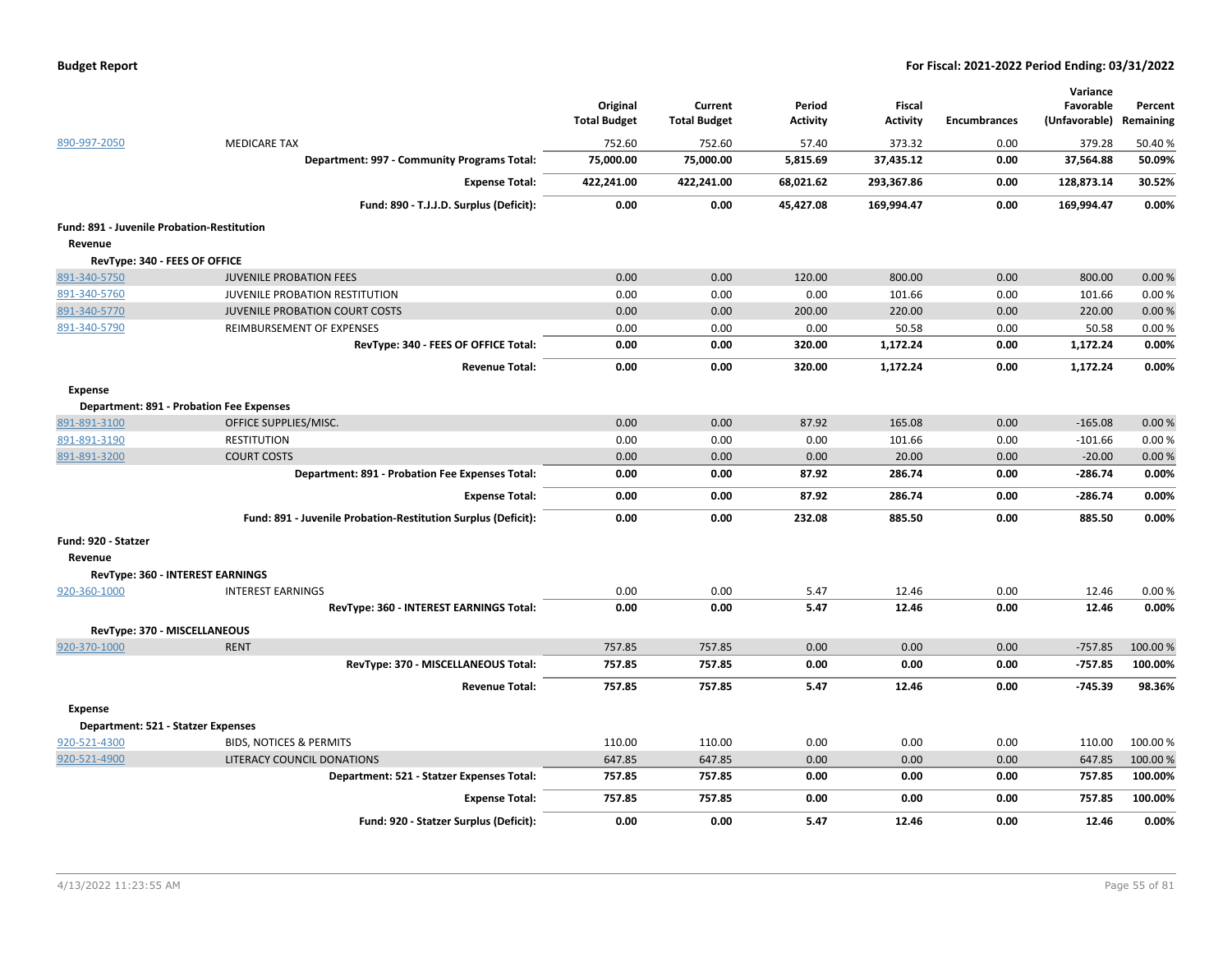|                                       |                                                          | Original<br><b>Total Budget</b> | Current<br><b>Total Budget</b> | Period<br><b>Activity</b> | <b>Fiscal</b><br><b>Activity</b> | <b>Encumbrances</b> | Variance<br>Favorable<br>(Unfavorable) | Percent<br>Remaining |
|---------------------------------------|----------------------------------------------------------|---------------------------------|--------------------------------|---------------------------|----------------------------------|---------------------|----------------------------------------|----------------------|
| Fund: 930 - Texas Community Dev.Prog. |                                                          |                                 |                                |                           |                                  |                     |                                        |                      |
| Revenue                               |                                                          |                                 |                                |                           |                                  |                     |                                        |                      |
| RevType: 330 - GRANTS                 |                                                          |                                 |                                |                           |                                  |                     |                                        |                      |
| 930-330-9090                          | <b>GRANT #7219149 HICKORY CREEK</b>                      | 0.00                            | 0.00                           | 0.00                      | 6,200.00                         | 0.00                | 6,200.00                               | 0.00%                |
|                                       | RevType: 330 - GRANTS Total:                             | 0.00                            | 0.00                           | 0.00                      | 6,200.00                         | 0.00                | 6,200.00                               | 0.00%                |
|                                       | <b>Revenue Total:</b>                                    | 0.00                            | 0.00                           | 0.00                      | 6,200.00                         | 0.00                | 6,200.00                               | 0.00%                |
| <b>Expense</b>                        |                                                          |                                 |                                |                           |                                  |                     |                                        |                      |
|                                       | Department: 909 - Grant #7219149 Hickory Creek           |                                 |                                |                           |                                  |                     |                                        |                      |
| 930-909-4140                          | <b>GRANT ADMINISTRATION</b>                              | 0.00                            | 0.00                           | 0.00                      | 6,200.00                         | 0.00                | $-6,200.00$                            | 0.00%                |
|                                       | Department: 909 - Grant #7219149 Hickory Creek Total:    | 0.00                            | 0.00                           | 0.00                      | 6,200.00                         | 0.00                | $-6,200.00$                            | 0.00%                |
|                                       | <b>Expense Total:</b>                                    | 0.00                            | 0.00                           | 0.00                      | 6,200.00                         | 0.00                | $-6,200.00$                            | 0.00%                |
|                                       | Fund: 930 - Texas Community Dev.Prog. Surplus (Deficit): | 0.00                            | 0.00                           | 0.00                      | 0.00                             | 0.00                | 0.00                                   | 0.00%                |
| Fund: 950 - Payroll                   |                                                          |                                 |                                |                           |                                  |                     |                                        |                      |
| Revenue                               |                                                          |                                 |                                |                           |                                  |                     |                                        |                      |
| RevType: 360 - INTEREST EARNINGS      |                                                          |                                 |                                |                           |                                  |                     |                                        |                      |
| 950-360-1000                          | <b>INTEREST EARNINGS</b>                                 | 0.00                            | 0.00                           | 1.91                      | 9.19                             | 0.00                | 9.19                                   | 0.00%                |
|                                       | RevType: 360 - INTEREST EARNINGS Total:                  | 0.00                            | 0.00                           | 1.91                      | 9.19                             | 0.00                | 9.19                                   | 0.00%                |
| RevType: 370 - MISCELLANEOUS          |                                                          |                                 |                                |                           |                                  |                     |                                        |                      |
| 950-370-1300                          | <b>REFUNDS &amp; MISCELLANEOUS</b>                       | 0.00                            | 0.00                           | 3,776.70                  | 26,973.78                        | 0.00                | 26,973.78                              | 0.00%                |
|                                       | RevType: 370 - MISCELLANEOUS Total:                      | 0.00                            | 0.00                           | 3,776.70                  | 26,973.78                        | 0.00                | 26,973.78                              | 0.00%                |
|                                       | <b>Revenue Total:</b>                                    | 0.00                            | 0.00                           | 3,778.61                  | 26,982.97                        | 0.00                | 26,982.97                              | 0.00%                |
| <b>Expense</b>                        |                                                          |                                 |                                |                           |                                  |                     |                                        |                      |
|                                       | Department: 415 - COBRA Health Insurance                 |                                 |                                |                           |                                  |                     |                                        |                      |
| 950-415-2020                          | <b>COBRA Group Health Insurance</b>                      | 0.00                            | 0.00                           | 3,776.70                  | 26,973.58                        | 0.00                | $-26,973.58$                           | 0.00%                |
|                                       | Department: 415 - COBRA Health Insurance Total:          | 0.00                            | 0.00                           | 3,776.70                  | 26,973.58                        | 0.00                | $-26,973.58$                           | 0.00%                |
|                                       | <b>Expense Total:</b>                                    | 0.00                            | 0.00                           | 3,776.70                  | 26,973.58                        | 0.00                | $-26,973.58$                           | 0.00%                |
|                                       | Fund: 950 - Payroll Surplus (Deficit):                   | 0.00                            | 0.00                           | 1.91                      | 9.39                             | 0.00                | 9.39                                   | 0.00%                |
|                                       | <b>Report Surplus (Deficit):</b>                         | 0.00                            | 0.00                           | $-1,502,562.16$           | 3,361,247.14                     | $-360,057.82$       | 3,001,189.32                           | 0.00%                |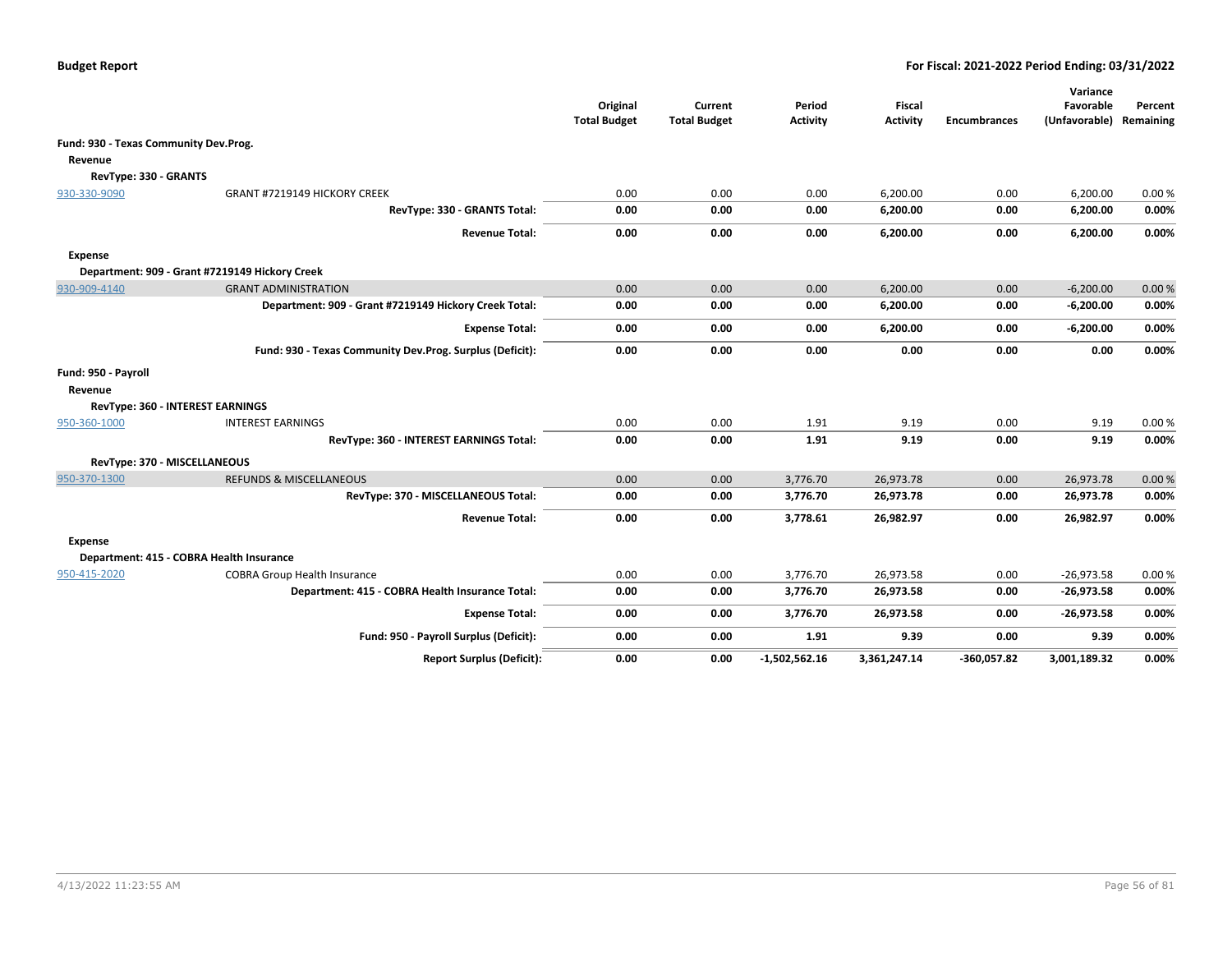# **Group Summary**

| Revenue<br>310 - PROPERTY TAXES<br>9,666,307.88<br>0.00<br>$-526,816.29$<br>5.17%<br>10,193,124.17<br>10,193,124.17<br>202,947.04<br>318 - OTHER TAXES<br>1,694,614.80<br>102,581.20<br>810,517.14<br>0.00<br>$-884,097.66$<br>52.17%<br>1,694,614.80<br>635,771.76<br>635,771.76<br>79,907.58<br>339,062.30<br>0.00<br>$-296,709.46$<br>46.67%<br>319 - F.C. DETENTION CENTER<br>142,800.00<br>142,800.00<br>10,035.00<br>72,325.00<br>320 - LICENSES & PERMITS<br>0.00<br>$-70,475.00$<br>49.35%<br>321 - FEES OF TAX COLLECTOR<br>482,000.00<br>482,000.00<br>15,989.09<br>75,646.46<br>0.00<br>$-406,353.54$<br>84.31%<br>330 - GRANTS<br>44,095.00<br>44,095.00<br>0.00<br>19,354.60<br>0.00<br>$-24,740.40$<br>56.11%<br>340 - FEES OF OFFICE<br>494,000.00<br>494,000.00<br>10,405.00<br>121,973.57<br>0.00<br>$-372,026.43$<br>75.31%<br>350 - FINES<br>4,500.00<br>4,500.00<br>708.49<br>0.00<br>$-3,791.51$<br>84.26%<br>0.00<br>5,500.00<br>5,500.00<br>10.00<br>$-5,490.00$<br>99.82%<br>352 - FINES & FORFEITURES<br>0.00<br>0.00<br>360 - INTEREST EARNINGS<br>800.00<br>800.00<br>0.00<br>544.13<br>$-68.02%$<br>455.21<br>1,344.13<br>5,000.00<br>0.00<br>$-5,000.00$<br>100.00%<br>364 - SALE OF ASSETS LAND/BUILDING<br>5,000.00<br>0.00<br>0.00<br>370 - MISCELLANEOUS<br>831,756.64<br>835,046.64<br>30,961.40<br>677,467.33<br>0.00<br>$-157,579.31$<br>18.87%<br><b>Revenue Surplus (Deficit):</b><br>14,533,962.37<br>14,537,252.37<br>453,281.52<br>$-2,752,535.47$<br>18.93%<br>11,784,716.90<br>0.00<br><b>Expense</b><br>Department: 400 - County Judge<br>74,767.41<br>0.00<br>79,775.40<br>154,542.81<br>154,542.81<br>11,689.27<br>51.62%<br>Department: 400 - County Judge Total:<br>154,542.81<br>154,542.81<br>11,689.27<br>74,767.41<br>0.00<br>79,775.40<br>51.62%<br>Department: 401 - 911 Coordinator<br>23,000.00<br>0.00<br>23,000.00<br>23,000.00<br>0.00<br>0.00<br>0.00%<br>0.00<br>Department: 401 - 911 Coordinator Total:<br>23,000.00<br>23,000.00<br>0.00<br>23,000.00<br>0.00<br>0.00%<br>Department: 403 - County Clerk<br>447,106.39<br>33,201.73<br>203,021.16<br>179.42<br>243,905.81<br>447,106.39<br>54.55%<br>Department: 403 - County Clerk Total:<br>447,106.39<br>447,106.39<br>33,201.73<br>203,021.16<br>179.42<br>243,905.81<br>54.55%<br>Department: 404 - Election<br>158,143.00<br>158,143.00<br>13,952.17<br>58,826.86<br>3,873.21<br>95,442.93<br>60.35%<br>Department: 404 - Election Total:<br>158,143.00<br>13,952.17<br>3,873.21<br>95,442.93<br>60.35%<br>158,143.00<br>58,826.86<br>Department: 405 - Veterans' Service Officer<br>67,261.33<br>67,261.33<br>4,971.73<br>31,853.70<br>0.00<br>35,407.63<br>52.64%<br>Department: 405 - Veterans' Service Officer Total:<br>0.00<br>52.64%<br>67,261.33<br>67,261.33<br>4,971.73<br>31,853.70<br>35,407.63<br>Department: 406 - Emergency Management<br>97,664.45<br>6,218.28<br>51,466.04<br>0.00<br>46,198.41<br>97,664.45<br>47.30%<br>6,218.28<br>0.00<br>46,198.41<br>47.30%<br>Department: 406 - Emergency Management Total:<br>97,664.45<br>97,664.45<br>51,466.04<br>Department: 409 - Non-Departmental<br>911,616.62<br>919,906.62<br>119,196.87<br>401,830.94<br>0.00<br>518,075.68<br>56.32%<br>911,616.62<br>919,906.62<br>119,196.87<br>401,830.94<br>0.00<br>518,075.68<br>56.32% | RevTyp                                    | Original<br><b>Total Budget</b> | Current<br><b>Total Budget</b> | Period<br><b>Activity</b> | <b>Fiscal</b><br>Activity | <b>Encumbrances</b> | Variance<br>Favorable<br>(Unfavorable) | Percent<br>Remaining |
|------------------------------------------------------------------------------------------------------------------------------------------------------------------------------------------------------------------------------------------------------------------------------------------------------------------------------------------------------------------------------------------------------------------------------------------------------------------------------------------------------------------------------------------------------------------------------------------------------------------------------------------------------------------------------------------------------------------------------------------------------------------------------------------------------------------------------------------------------------------------------------------------------------------------------------------------------------------------------------------------------------------------------------------------------------------------------------------------------------------------------------------------------------------------------------------------------------------------------------------------------------------------------------------------------------------------------------------------------------------------------------------------------------------------------------------------------------------------------------------------------------------------------------------------------------------------------------------------------------------------------------------------------------------------------------------------------------------------------------------------------------------------------------------------------------------------------------------------------------------------------------------------------------------------------------------------------------------------------------------------------------------------------------------------------------------------------------------------------------------------------------------------------------------------------------------------------------------------------------------------------------------------------------------------------------------------------------------------------------------------------------------------------------------------------------------------------------------------------------------------------------------------------------------------------------------------------------------------------------------------------------------------------------------------------------------------------------------------------------------------------------------------------------------------------------------------------------------------------------------------------------------------------------------------------------------------------------------------------------------------------------------------------------------------------------------------------------------------------------------------------------------------------------------------------------------------------------------------------------------------------------------------------------------------------------------------|-------------------------------------------|---------------------------------|--------------------------------|---------------------------|---------------------------|---------------------|----------------------------------------|----------------------|
|                                                                                                                                                                                                                                                                                                                                                                                                                                                                                                                                                                                                                                                                                                                                                                                                                                                                                                                                                                                                                                                                                                                                                                                                                                                                                                                                                                                                                                                                                                                                                                                                                                                                                                                                                                                                                                                                                                                                                                                                                                                                                                                                                                                                                                                                                                                                                                                                                                                                                                                                                                                                                                                                                                                                                                                                                                                                                                                                                                                                                                                                                                                                                                                                                                                                                                                        | Fund: 100 - General                       |                                 |                                |                           |                           |                     |                                        |                      |
|                                                                                                                                                                                                                                                                                                                                                                                                                                                                                                                                                                                                                                                                                                                                                                                                                                                                                                                                                                                                                                                                                                                                                                                                                                                                                                                                                                                                                                                                                                                                                                                                                                                                                                                                                                                                                                                                                                                                                                                                                                                                                                                                                                                                                                                                                                                                                                                                                                                                                                                                                                                                                                                                                                                                                                                                                                                                                                                                                                                                                                                                                                                                                                                                                                                                                                                        |                                           |                                 |                                |                           |                           |                     |                                        |                      |
|                                                                                                                                                                                                                                                                                                                                                                                                                                                                                                                                                                                                                                                                                                                                                                                                                                                                                                                                                                                                                                                                                                                                                                                                                                                                                                                                                                                                                                                                                                                                                                                                                                                                                                                                                                                                                                                                                                                                                                                                                                                                                                                                                                                                                                                                                                                                                                                                                                                                                                                                                                                                                                                                                                                                                                                                                                                                                                                                                                                                                                                                                                                                                                                                                                                                                                                        |                                           |                                 |                                |                           |                           |                     |                                        |                      |
|                                                                                                                                                                                                                                                                                                                                                                                                                                                                                                                                                                                                                                                                                                                                                                                                                                                                                                                                                                                                                                                                                                                                                                                                                                                                                                                                                                                                                                                                                                                                                                                                                                                                                                                                                                                                                                                                                                                                                                                                                                                                                                                                                                                                                                                                                                                                                                                                                                                                                                                                                                                                                                                                                                                                                                                                                                                                                                                                                                                                                                                                                                                                                                                                                                                                                                                        |                                           |                                 |                                |                           |                           |                     |                                        |                      |
|                                                                                                                                                                                                                                                                                                                                                                                                                                                                                                                                                                                                                                                                                                                                                                                                                                                                                                                                                                                                                                                                                                                                                                                                                                                                                                                                                                                                                                                                                                                                                                                                                                                                                                                                                                                                                                                                                                                                                                                                                                                                                                                                                                                                                                                                                                                                                                                                                                                                                                                                                                                                                                                                                                                                                                                                                                                                                                                                                                                                                                                                                                                                                                                                                                                                                                                        |                                           |                                 |                                |                           |                           |                     |                                        |                      |
|                                                                                                                                                                                                                                                                                                                                                                                                                                                                                                                                                                                                                                                                                                                                                                                                                                                                                                                                                                                                                                                                                                                                                                                                                                                                                                                                                                                                                                                                                                                                                                                                                                                                                                                                                                                                                                                                                                                                                                                                                                                                                                                                                                                                                                                                                                                                                                                                                                                                                                                                                                                                                                                                                                                                                                                                                                                                                                                                                                                                                                                                                                                                                                                                                                                                                                                        |                                           |                                 |                                |                           |                           |                     |                                        |                      |
|                                                                                                                                                                                                                                                                                                                                                                                                                                                                                                                                                                                                                                                                                                                                                                                                                                                                                                                                                                                                                                                                                                                                                                                                                                                                                                                                                                                                                                                                                                                                                                                                                                                                                                                                                                                                                                                                                                                                                                                                                                                                                                                                                                                                                                                                                                                                                                                                                                                                                                                                                                                                                                                                                                                                                                                                                                                                                                                                                                                                                                                                                                                                                                                                                                                                                                                        |                                           |                                 |                                |                           |                           |                     |                                        |                      |
|                                                                                                                                                                                                                                                                                                                                                                                                                                                                                                                                                                                                                                                                                                                                                                                                                                                                                                                                                                                                                                                                                                                                                                                                                                                                                                                                                                                                                                                                                                                                                                                                                                                                                                                                                                                                                                                                                                                                                                                                                                                                                                                                                                                                                                                                                                                                                                                                                                                                                                                                                                                                                                                                                                                                                                                                                                                                                                                                                                                                                                                                                                                                                                                                                                                                                                                        |                                           |                                 |                                |                           |                           |                     |                                        |                      |
|                                                                                                                                                                                                                                                                                                                                                                                                                                                                                                                                                                                                                                                                                                                                                                                                                                                                                                                                                                                                                                                                                                                                                                                                                                                                                                                                                                                                                                                                                                                                                                                                                                                                                                                                                                                                                                                                                                                                                                                                                                                                                                                                                                                                                                                                                                                                                                                                                                                                                                                                                                                                                                                                                                                                                                                                                                                                                                                                                                                                                                                                                                                                                                                                                                                                                                                        |                                           |                                 |                                |                           |                           |                     |                                        |                      |
|                                                                                                                                                                                                                                                                                                                                                                                                                                                                                                                                                                                                                                                                                                                                                                                                                                                                                                                                                                                                                                                                                                                                                                                                                                                                                                                                                                                                                                                                                                                                                                                                                                                                                                                                                                                                                                                                                                                                                                                                                                                                                                                                                                                                                                                                                                                                                                                                                                                                                                                                                                                                                                                                                                                                                                                                                                                                                                                                                                                                                                                                                                                                                                                                                                                                                                                        |                                           |                                 |                                |                           |                           |                     |                                        |                      |
|                                                                                                                                                                                                                                                                                                                                                                                                                                                                                                                                                                                                                                                                                                                                                                                                                                                                                                                                                                                                                                                                                                                                                                                                                                                                                                                                                                                                                                                                                                                                                                                                                                                                                                                                                                                                                                                                                                                                                                                                                                                                                                                                                                                                                                                                                                                                                                                                                                                                                                                                                                                                                                                                                                                                                                                                                                                                                                                                                                                                                                                                                                                                                                                                                                                                                                                        |                                           |                                 |                                |                           |                           |                     |                                        |                      |
|                                                                                                                                                                                                                                                                                                                                                                                                                                                                                                                                                                                                                                                                                                                                                                                                                                                                                                                                                                                                                                                                                                                                                                                                                                                                                                                                                                                                                                                                                                                                                                                                                                                                                                                                                                                                                                                                                                                                                                                                                                                                                                                                                                                                                                                                                                                                                                                                                                                                                                                                                                                                                                                                                                                                                                                                                                                                                                                                                                                                                                                                                                                                                                                                                                                                                                                        |                                           |                                 |                                |                           |                           |                     |                                        |                      |
|                                                                                                                                                                                                                                                                                                                                                                                                                                                                                                                                                                                                                                                                                                                                                                                                                                                                                                                                                                                                                                                                                                                                                                                                                                                                                                                                                                                                                                                                                                                                                                                                                                                                                                                                                                                                                                                                                                                                                                                                                                                                                                                                                                                                                                                                                                                                                                                                                                                                                                                                                                                                                                                                                                                                                                                                                                                                                                                                                                                                                                                                                                                                                                                                                                                                                                                        |                                           |                                 |                                |                           |                           |                     |                                        |                      |
|                                                                                                                                                                                                                                                                                                                                                                                                                                                                                                                                                                                                                                                                                                                                                                                                                                                                                                                                                                                                                                                                                                                                                                                                                                                                                                                                                                                                                                                                                                                                                                                                                                                                                                                                                                                                                                                                                                                                                                                                                                                                                                                                                                                                                                                                                                                                                                                                                                                                                                                                                                                                                                                                                                                                                                                                                                                                                                                                                                                                                                                                                                                                                                                                                                                                                                                        |                                           |                                 |                                |                           |                           |                     |                                        |                      |
|                                                                                                                                                                                                                                                                                                                                                                                                                                                                                                                                                                                                                                                                                                                                                                                                                                                                                                                                                                                                                                                                                                                                                                                                                                                                                                                                                                                                                                                                                                                                                                                                                                                                                                                                                                                                                                                                                                                                                                                                                                                                                                                                                                                                                                                                                                                                                                                                                                                                                                                                                                                                                                                                                                                                                                                                                                                                                                                                                                                                                                                                                                                                                                                                                                                                                                                        |                                           |                                 |                                |                           |                           |                     |                                        |                      |
|                                                                                                                                                                                                                                                                                                                                                                                                                                                                                                                                                                                                                                                                                                                                                                                                                                                                                                                                                                                                                                                                                                                                                                                                                                                                                                                                                                                                                                                                                                                                                                                                                                                                                                                                                                                                                                                                                                                                                                                                                                                                                                                                                                                                                                                                                                                                                                                                                                                                                                                                                                                                                                                                                                                                                                                                                                                                                                                                                                                                                                                                                                                                                                                                                                                                                                                        |                                           |                                 |                                |                           |                           |                     |                                        |                      |
|                                                                                                                                                                                                                                                                                                                                                                                                                                                                                                                                                                                                                                                                                                                                                                                                                                                                                                                                                                                                                                                                                                                                                                                                                                                                                                                                                                                                                                                                                                                                                                                                                                                                                                                                                                                                                                                                                                                                                                                                                                                                                                                                                                                                                                                                                                                                                                                                                                                                                                                                                                                                                                                                                                                                                                                                                                                                                                                                                                                                                                                                                                                                                                                                                                                                                                                        |                                           |                                 |                                |                           |                           |                     |                                        |                      |
|                                                                                                                                                                                                                                                                                                                                                                                                                                                                                                                                                                                                                                                                                                                                                                                                                                                                                                                                                                                                                                                                                                                                                                                                                                                                                                                                                                                                                                                                                                                                                                                                                                                                                                                                                                                                                                                                                                                                                                                                                                                                                                                                                                                                                                                                                                                                                                                                                                                                                                                                                                                                                                                                                                                                                                                                                                                                                                                                                                                                                                                                                                                                                                                                                                                                                                                        |                                           |                                 |                                |                           |                           |                     |                                        |                      |
|                                                                                                                                                                                                                                                                                                                                                                                                                                                                                                                                                                                                                                                                                                                                                                                                                                                                                                                                                                                                                                                                                                                                                                                                                                                                                                                                                                                                                                                                                                                                                                                                                                                                                                                                                                                                                                                                                                                                                                                                                                                                                                                                                                                                                                                                                                                                                                                                                                                                                                                                                                                                                                                                                                                                                                                                                                                                                                                                                                                                                                                                                                                                                                                                                                                                                                                        |                                           |                                 |                                |                           |                           |                     |                                        |                      |
|                                                                                                                                                                                                                                                                                                                                                                                                                                                                                                                                                                                                                                                                                                                                                                                                                                                                                                                                                                                                                                                                                                                                                                                                                                                                                                                                                                                                                                                                                                                                                                                                                                                                                                                                                                                                                                                                                                                                                                                                                                                                                                                                                                                                                                                                                                                                                                                                                                                                                                                                                                                                                                                                                                                                                                                                                                                                                                                                                                                                                                                                                                                                                                                                                                                                                                                        |                                           |                                 |                                |                           |                           |                     |                                        |                      |
|                                                                                                                                                                                                                                                                                                                                                                                                                                                                                                                                                                                                                                                                                                                                                                                                                                                                                                                                                                                                                                                                                                                                                                                                                                                                                                                                                                                                                                                                                                                                                                                                                                                                                                                                                                                                                                                                                                                                                                                                                                                                                                                                                                                                                                                                                                                                                                                                                                                                                                                                                                                                                                                                                                                                                                                                                                                                                                                                                                                                                                                                                                                                                                                                                                                                                                                        |                                           |                                 |                                |                           |                           |                     |                                        |                      |
|                                                                                                                                                                                                                                                                                                                                                                                                                                                                                                                                                                                                                                                                                                                                                                                                                                                                                                                                                                                                                                                                                                                                                                                                                                                                                                                                                                                                                                                                                                                                                                                                                                                                                                                                                                                                                                                                                                                                                                                                                                                                                                                                                                                                                                                                                                                                                                                                                                                                                                                                                                                                                                                                                                                                                                                                                                                                                                                                                                                                                                                                                                                                                                                                                                                                                                                        |                                           |                                 |                                |                           |                           |                     |                                        |                      |
|                                                                                                                                                                                                                                                                                                                                                                                                                                                                                                                                                                                                                                                                                                                                                                                                                                                                                                                                                                                                                                                                                                                                                                                                                                                                                                                                                                                                                                                                                                                                                                                                                                                                                                                                                                                                                                                                                                                                                                                                                                                                                                                                                                                                                                                                                                                                                                                                                                                                                                                                                                                                                                                                                                                                                                                                                                                                                                                                                                                                                                                                                                                                                                                                                                                                                                                        |                                           |                                 |                                |                           |                           |                     |                                        |                      |
|                                                                                                                                                                                                                                                                                                                                                                                                                                                                                                                                                                                                                                                                                                                                                                                                                                                                                                                                                                                                                                                                                                                                                                                                                                                                                                                                                                                                                                                                                                                                                                                                                                                                                                                                                                                                                                                                                                                                                                                                                                                                                                                                                                                                                                                                                                                                                                                                                                                                                                                                                                                                                                                                                                                                                                                                                                                                                                                                                                                                                                                                                                                                                                                                                                                                                                                        |                                           |                                 |                                |                           |                           |                     |                                        |                      |
|                                                                                                                                                                                                                                                                                                                                                                                                                                                                                                                                                                                                                                                                                                                                                                                                                                                                                                                                                                                                                                                                                                                                                                                                                                                                                                                                                                                                                                                                                                                                                                                                                                                                                                                                                                                                                                                                                                                                                                                                                                                                                                                                                                                                                                                                                                                                                                                                                                                                                                                                                                                                                                                                                                                                                                                                                                                                                                                                                                                                                                                                                                                                                                                                                                                                                                                        |                                           |                                 |                                |                           |                           |                     |                                        |                      |
|                                                                                                                                                                                                                                                                                                                                                                                                                                                                                                                                                                                                                                                                                                                                                                                                                                                                                                                                                                                                                                                                                                                                                                                                                                                                                                                                                                                                                                                                                                                                                                                                                                                                                                                                                                                                                                                                                                                                                                                                                                                                                                                                                                                                                                                                                                                                                                                                                                                                                                                                                                                                                                                                                                                                                                                                                                                                                                                                                                                                                                                                                                                                                                                                                                                                                                                        |                                           |                                 |                                |                           |                           |                     |                                        |                      |
|                                                                                                                                                                                                                                                                                                                                                                                                                                                                                                                                                                                                                                                                                                                                                                                                                                                                                                                                                                                                                                                                                                                                                                                                                                                                                                                                                                                                                                                                                                                                                                                                                                                                                                                                                                                                                                                                                                                                                                                                                                                                                                                                                                                                                                                                                                                                                                                                                                                                                                                                                                                                                                                                                                                                                                                                                                                                                                                                                                                                                                                                                                                                                                                                                                                                                                                        |                                           |                                 |                                |                           |                           |                     |                                        |                      |
|                                                                                                                                                                                                                                                                                                                                                                                                                                                                                                                                                                                                                                                                                                                                                                                                                                                                                                                                                                                                                                                                                                                                                                                                                                                                                                                                                                                                                                                                                                                                                                                                                                                                                                                                                                                                                                                                                                                                                                                                                                                                                                                                                                                                                                                                                                                                                                                                                                                                                                                                                                                                                                                                                                                                                                                                                                                                                                                                                                                                                                                                                                                                                                                                                                                                                                                        |                                           |                                 |                                |                           |                           |                     |                                        |                      |
|                                                                                                                                                                                                                                                                                                                                                                                                                                                                                                                                                                                                                                                                                                                                                                                                                                                                                                                                                                                                                                                                                                                                                                                                                                                                                                                                                                                                                                                                                                                                                                                                                                                                                                                                                                                                                                                                                                                                                                                                                                                                                                                                                                                                                                                                                                                                                                                                                                                                                                                                                                                                                                                                                                                                                                                                                                                                                                                                                                                                                                                                                                                                                                                                                                                                                                                        |                                           |                                 |                                |                           |                           |                     |                                        |                      |
|                                                                                                                                                                                                                                                                                                                                                                                                                                                                                                                                                                                                                                                                                                                                                                                                                                                                                                                                                                                                                                                                                                                                                                                                                                                                                                                                                                                                                                                                                                                                                                                                                                                                                                                                                                                                                                                                                                                                                                                                                                                                                                                                                                                                                                                                                                                                                                                                                                                                                                                                                                                                                                                                                                                                                                                                                                                                                                                                                                                                                                                                                                                                                                                                                                                                                                                        |                                           |                                 |                                |                           |                           |                     |                                        |                      |
|                                                                                                                                                                                                                                                                                                                                                                                                                                                                                                                                                                                                                                                                                                                                                                                                                                                                                                                                                                                                                                                                                                                                                                                                                                                                                                                                                                                                                                                                                                                                                                                                                                                                                                                                                                                                                                                                                                                                                                                                                                                                                                                                                                                                                                                                                                                                                                                                                                                                                                                                                                                                                                                                                                                                                                                                                                                                                                                                                                                                                                                                                                                                                                                                                                                                                                                        |                                           |                                 |                                |                           |                           |                     |                                        |                      |
|                                                                                                                                                                                                                                                                                                                                                                                                                                                                                                                                                                                                                                                                                                                                                                                                                                                                                                                                                                                                                                                                                                                                                                                                                                                                                                                                                                                                                                                                                                                                                                                                                                                                                                                                                                                                                                                                                                                                                                                                                                                                                                                                                                                                                                                                                                                                                                                                                                                                                                                                                                                                                                                                                                                                                                                                                                                                                                                                                                                                                                                                                                                                                                                                                                                                                                                        |                                           |                                 |                                |                           |                           |                     |                                        |                      |
|                                                                                                                                                                                                                                                                                                                                                                                                                                                                                                                                                                                                                                                                                                                                                                                                                                                                                                                                                                                                                                                                                                                                                                                                                                                                                                                                                                                                                                                                                                                                                                                                                                                                                                                                                                                                                                                                                                                                                                                                                                                                                                                                                                                                                                                                                                                                                                                                                                                                                                                                                                                                                                                                                                                                                                                                                                                                                                                                                                                                                                                                                                                                                                                                                                                                                                                        |                                           |                                 |                                |                           |                           |                     |                                        |                      |
|                                                                                                                                                                                                                                                                                                                                                                                                                                                                                                                                                                                                                                                                                                                                                                                                                                                                                                                                                                                                                                                                                                                                                                                                                                                                                                                                                                                                                                                                                                                                                                                                                                                                                                                                                                                                                                                                                                                                                                                                                                                                                                                                                                                                                                                                                                                                                                                                                                                                                                                                                                                                                                                                                                                                                                                                                                                                                                                                                                                                                                                                                                                                                                                                                                                                                                                        |                                           |                                 |                                |                           |                           |                     |                                        |                      |
|                                                                                                                                                                                                                                                                                                                                                                                                                                                                                                                                                                                                                                                                                                                                                                                                                                                                                                                                                                                                                                                                                                                                                                                                                                                                                                                                                                                                                                                                                                                                                                                                                                                                                                                                                                                                                                                                                                                                                                                                                                                                                                                                                                                                                                                                                                                                                                                                                                                                                                                                                                                                                                                                                                                                                                                                                                                                                                                                                                                                                                                                                                                                                                                                                                                                                                                        |                                           |                                 |                                |                           |                           |                     |                                        |                      |
|                                                                                                                                                                                                                                                                                                                                                                                                                                                                                                                                                                                                                                                                                                                                                                                                                                                                                                                                                                                                                                                                                                                                                                                                                                                                                                                                                                                                                                                                                                                                                                                                                                                                                                                                                                                                                                                                                                                                                                                                                                                                                                                                                                                                                                                                                                                                                                                                                                                                                                                                                                                                                                                                                                                                                                                                                                                                                                                                                                                                                                                                                                                                                                                                                                                                                                                        |                                           |                                 |                                |                           |                           |                     |                                        |                      |
|                                                                                                                                                                                                                                                                                                                                                                                                                                                                                                                                                                                                                                                                                                                                                                                                                                                                                                                                                                                                                                                                                                                                                                                                                                                                                                                                                                                                                                                                                                                                                                                                                                                                                                                                                                                                                                                                                                                                                                                                                                                                                                                                                                                                                                                                                                                                                                                                                                                                                                                                                                                                                                                                                                                                                                                                                                                                                                                                                                                                                                                                                                                                                                                                                                                                                                                        |                                           |                                 |                                |                           |                           |                     |                                        |                      |
|                                                                                                                                                                                                                                                                                                                                                                                                                                                                                                                                                                                                                                                                                                                                                                                                                                                                                                                                                                                                                                                                                                                                                                                                                                                                                                                                                                                                                                                                                                                                                                                                                                                                                                                                                                                                                                                                                                                                                                                                                                                                                                                                                                                                                                                                                                                                                                                                                                                                                                                                                                                                                                                                                                                                                                                                                                                                                                                                                                                                                                                                                                                                                                                                                                                                                                                        |                                           |                                 |                                |                           |                           |                     |                                        |                      |
|                                                                                                                                                                                                                                                                                                                                                                                                                                                                                                                                                                                                                                                                                                                                                                                                                                                                                                                                                                                                                                                                                                                                                                                                                                                                                                                                                                                                                                                                                                                                                                                                                                                                                                                                                                                                                                                                                                                                                                                                                                                                                                                                                                                                                                                                                                                                                                                                                                                                                                                                                                                                                                                                                                                                                                                                                                                                                                                                                                                                                                                                                                                                                                                                                                                                                                                        | Department: 409 - Non-Departmental Total: |                                 |                                |                           |                           |                     |                                        |                      |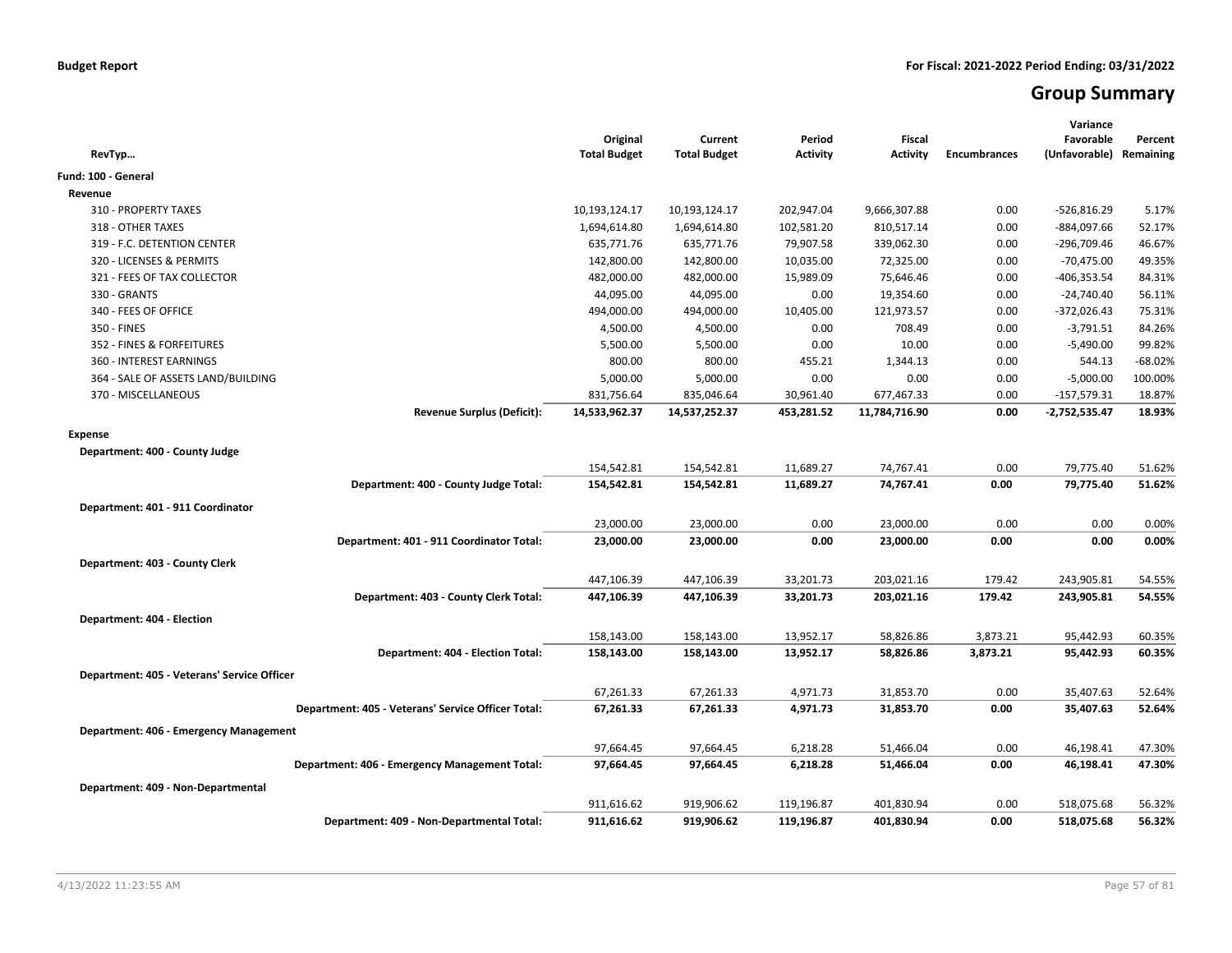|  | <b>Budget Report</b> |
|--|----------------------|
|--|----------------------|

|                                                              |                     |                     |                 |            |                     | Variance      |           |
|--------------------------------------------------------------|---------------------|---------------------|-----------------|------------|---------------------|---------------|-----------|
|                                                              | Original            | Current             | Period          | Fiscal     |                     | Favorable     | Percent   |
| RevTyp                                                       | <b>Total Budget</b> | <b>Total Budget</b> | <b>Activity</b> | Activity   | <b>Encumbrances</b> | (Unfavorable) | Remaining |
| Department: 410 - County Court at Law                        |                     |                     |                 |            |                     |               |           |
|                                                              | 501,949.16          | 501,949.16          | 38,834.59       | 239,688.34 | 0.00                | 262,260.82    | 52.25%    |
| Department: 410 - County Court at Law Total:                 | 501,949.16          | 501,949.16          | 38,834.59       | 239,688.34 | 0.00                | 262,260.82    | 52.25%    |
| Department: 425 - Court Administration                       |                     |                     |                 |            |                     |               |           |
|                                                              | 89,561.00           | 89,561.00           | 6,867.69        | 51,265.77  | 0.00                | 38,295.23     | 42.76%    |
| Department: 425 - Court Administration Total:                | 89,561.00           | 89,561.00           | 6,867.69        | 51,265.77  | 0.00                | 38,295.23     | 42.76%    |
| Department: 435 - 336th District Court Administration        |                     |                     |                 |            |                     |               |           |
|                                                              | 1,031,283.23        | 1,031,283.23        | 79,823.72       | 344,216.15 | 115.05              | 686,952.03    | 66.61%    |
| Department: 435 - 336th District Court Administration Total: | 1,031,283.23        | 1,031,283.23        | 79,823.72       | 344,216.15 | 115.05              | 686,952.03    | 66.61%    |
| Department: 450 - District Clerk                             |                     |                     |                 |            |                     |               |           |
|                                                              | 481,964.22          | 481,964.22          | 36,714.83       | 232,904.72 | 295.28              | 248,764.22    | 51.61%    |
| Department: 450 - District Clerk Total:                      | 481,964.22          | 481,964.22          | 36,714.83       | 232,904.72 | 295.28              | 248,764.22    | 51.61%    |
| Department: 455 - Justice of the Peace Pct. 1                |                     |                     |                 |            |                     |               |           |
|                                                              | 192,548.76          | 192,548.76          | 13,744.17       | 85,935.25  | 0.00                | 106,613.51    | 55.37%    |
| Department: 455 - Justice of the Peace Pct. 1 Total:         | 192,548.76          | 192,548.76          | 13,744.17       | 85,935.25  | 0.00                | 106,613.51    | 55.37%    |
| Department: 456 - Justice of the Peace Pct. 2                |                     |                     |                 |            |                     |               |           |
|                                                              | 148,737.42          | 148,737.42          | 11,711.50       | 72,196.19  | 129.95              | 76,411.28     | 51.37%    |
| Department: 456 - Justice of the Peace Pct. 2 Total:         | 148,737.42          | 148,737.42          | 11,711.50       | 72,196.19  | 129.95              | 76,411.28     | 51.37%    |
| Department: 457 - Justice of the Peace Pct. 3                |                     |                     |                 |            |                     |               |           |
|                                                              | 127,181.97          | 127,181.97          | 9,466.84        | 60,453.36  | 0.00                | 66,728.61     | 52.47%    |
| Department: 457 - Justice of the Peace Pct. 3 Total:         | 127,181.97          | 127,181.97          | 9,466.84        | 60,453.36  | 0.00                | 66,728.61     | 52.47%    |
| Department: 475 - District Attorney                          |                     |                     |                 |            |                     |               |           |
|                                                              | 1,004,960.64        | 1,004,960.64        | 73,741.06       | 481,459.10 | 225.85              | 523,275.69    | 52.07%    |
| Department: 475 - District Attorney Total:                   | 1,004,960.64        | 1,004,960.64        | 73,741.06       | 481,459.10 | 225.85              | 523,275.69    | 52.07%    |
| Department: 495 - County Auditor                             |                     |                     |                 |            |                     |               |           |
|                                                              | 350,114.29          | 350,114.29          | 26,285.27       | 166,742.76 | 0.00                | 183,371.53    | 52.37%    |
| Department: 495 - County Auditor Total:                      | 350,114.29          | 350,114.29          | 26,285.27       | 166,742.76 | 0.00                | 183,371.53    | 52.37%    |
| Department: 496 - County Purchasing                          |                     |                     |                 |            |                     |               |           |
|                                                              | 117,358.91          | 117,358.91          | 8,759.57        | 50,207.31  | 0.00                | 67,151.60     | 57.22%    |
| Department: 496 - County Purchasing Total:                   | 117,358.91          | 117,358.91          | 8,759.57        | 50,207.31  | 0.00                | 67,151.60     | 57.22%    |
| Department: 497 - County Treasurer                           |                     |                     |                 |            |                     |               |           |
|                                                              | 90,802.70           | 90,802.70           | 6,602.12        | 42,823.98  | 0.00                | 47,978.72     | 52.84%    |
| Department: 497 - County Treasurer Total:                    | 90,802.70           | 90,802.70           | 6,602.12        | 42,823.98  | 0.00                | 47,978.72     | 52.84%    |
| Department: 499 - Tax Assessor Collector                     |                     |                     |                 |            |                     |               |           |
|                                                              | 337,314.98          | 337,314.98          | 26,264.86       | 164,016.05 | 56.09               | 173,242.84    | 51.36%    |
| Department: 499 - Tax Assessor Collector Total:              | 337,314.98          | 337,314.98          | 26,264.86       | 164,016.05 | 56.09               | 173,242.84    | 51.36%    |
| Department: 503 - Computer/IT Dept.                          |                     |                     |                 |            |                     |               |           |
|                                                              | 110,414.01          | 110,414.01          | 6,270.41        | 43,502.12  | 0.00                | 66,911.89     | 60.60%    |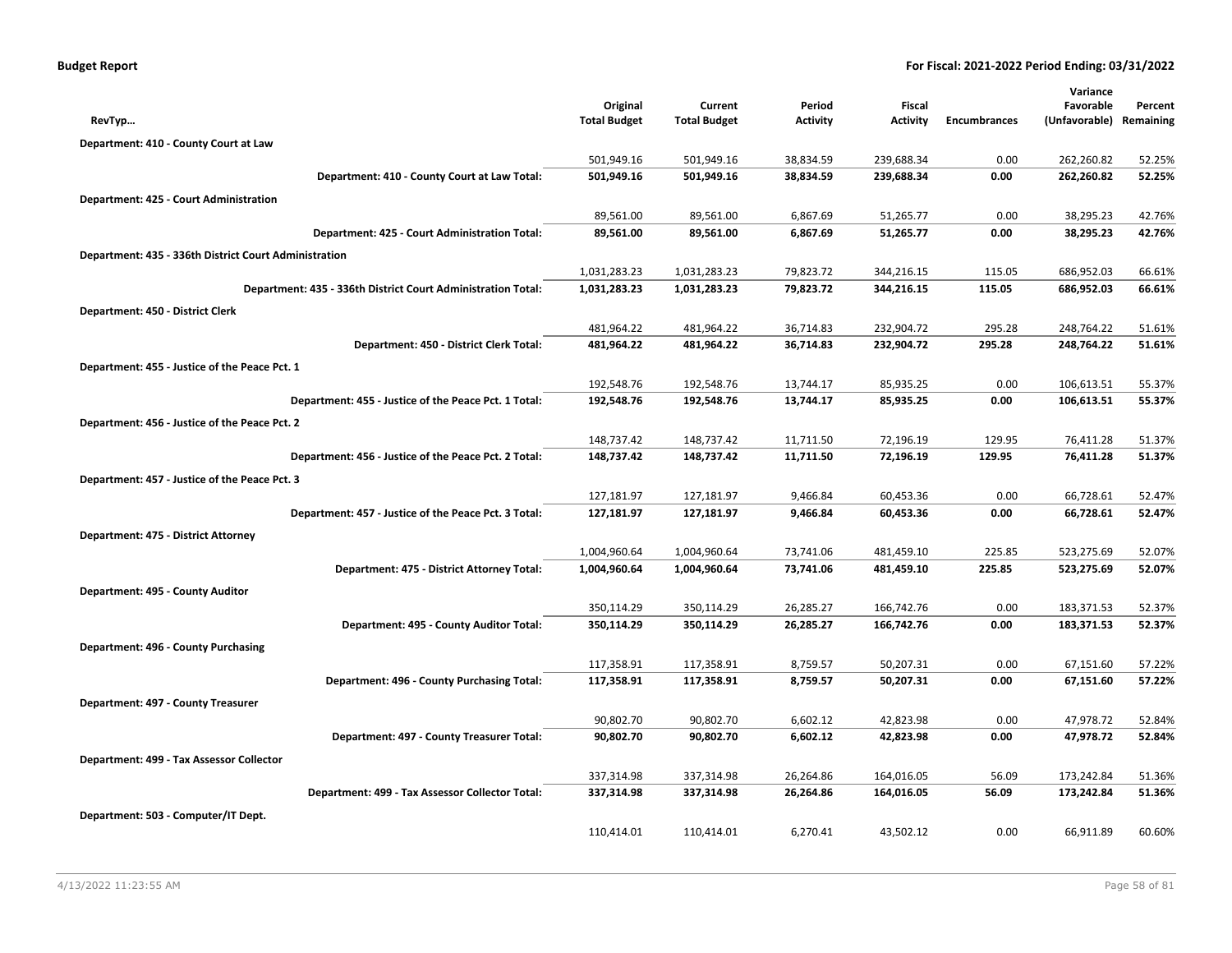| <b>Budget Report</b> |  |
|----------------------|--|
|----------------------|--|

| Original<br>Current<br>Period<br>Fiscal<br>Favorable<br><b>Total Budget</b><br><b>Total Budget</b><br><b>Activity</b><br><b>Activity</b><br><b>Encumbrances</b><br>(Unfavorable)<br>Remaining<br>RevTyp<br>Department: 503 - Computer/IT Dept. Total:<br>110,414.01<br>110,414.01<br>6,270.41<br>43,502.12<br>0.00<br>66,911.89<br>Department: 509 - Contingency |  |  |  |  |         |
|------------------------------------------------------------------------------------------------------------------------------------------------------------------------------------------------------------------------------------------------------------------------------------------------------------------------------------------------------------------|--|--|--|--|---------|
|                                                                                                                                                                                                                                                                                                                                                                  |  |  |  |  | Percent |
|                                                                                                                                                                                                                                                                                                                                                                  |  |  |  |  |         |
|                                                                                                                                                                                                                                                                                                                                                                  |  |  |  |  | 60.60%  |
|                                                                                                                                                                                                                                                                                                                                                                  |  |  |  |  |         |
| 250,000.00<br>227,600.31<br>0.00<br>0.00<br>227,600.31<br>0.00                                                                                                                                                                                                                                                                                                   |  |  |  |  | 100.00% |
| 250,000.00<br>0.00<br>0.00<br>0.00<br>227,600.31<br>Department: 509 - Contingency Total:<br>227,600.31                                                                                                                                                                                                                                                           |  |  |  |  | 100.00% |
| Department: 510 - Courthouse                                                                                                                                                                                                                                                                                                                                     |  |  |  |  |         |
| 447,254.53<br>447,254.53<br>15,918.38<br>212,559.37<br>11,993.94<br>222,701.22                                                                                                                                                                                                                                                                                   |  |  |  |  | 49.79%  |
| Department: 510 - Courthouse Total:<br>447,254.53<br>447,254.53<br>15,918.38<br>212,559.37<br>11,993.94<br>222,701.22                                                                                                                                                                                                                                            |  |  |  |  | 49.79%  |
| Department: 511 - County Office Building                                                                                                                                                                                                                                                                                                                         |  |  |  |  |         |
| 10,615.00<br>10,615.00<br>1,098.26<br>4,512.19<br>14.40<br>6,088.41                                                                                                                                                                                                                                                                                              |  |  |  |  | 57.36%  |
| Department: 511 - County Office Building Total:<br>10,615.00<br>10,615.00<br>1,098.26<br>4,512.19<br>14.40<br>6,088.41                                                                                                                                                                                                                                           |  |  |  |  | 57.36%  |
| Department: 512 - Co-Op Office Building                                                                                                                                                                                                                                                                                                                          |  |  |  |  |         |
| 720.00<br>720.00<br>166.30<br>497.13<br>0.00<br>222.87                                                                                                                                                                                                                                                                                                           |  |  |  |  | 30.95%  |
| Department: 512 - Co-Op Office Building Total:<br>720.00<br>720.00<br>166.30<br>497.13<br>0.00<br>222.87                                                                                                                                                                                                                                                         |  |  |  |  | 30.95%  |
| Department: 513 - Courthouse South Annex                                                                                                                                                                                                                                                                                                                         |  |  |  |  |         |
| 21,460.00<br>38,500.00<br>2,217.23<br>24,083.60<br>0.00<br>14,416.40                                                                                                                                                                                                                                                                                             |  |  |  |  | 37.45%  |
| Department: 513 - Courthouse South Annex Total:<br>21,460.00<br>38,500.00<br>2,217.23<br>24,083.60<br>0.00<br>14,416.40                                                                                                                                                                                                                                          |  |  |  |  | 37.45%  |
| Department: 514 - City Hall Annex                                                                                                                                                                                                                                                                                                                                |  |  |  |  |         |
| 340.00<br>340.00<br>496.14<br>82.69<br>0.00<br>$-156.14$                                                                                                                                                                                                                                                                                                         |  |  |  |  | -45.92% |
| Department: 514 - City Hall Annex Total:<br>340.00<br>340.00<br>82.69<br>496.14<br>0.00<br>$-156.14$                                                                                                                                                                                                                                                             |  |  |  |  | -45.92% |
| Department: 515 - Windom County Building                                                                                                                                                                                                                                                                                                                         |  |  |  |  |         |
| 701.91<br>3,098.72<br>0.00<br>11,467.00<br>11,467.00<br>8,368.28                                                                                                                                                                                                                                                                                                 |  |  |  |  | 72.98%  |
| 3,098.72<br>Department: 515 - Windom County Building Total:<br>11,467.00<br>11,467.00<br>701.91<br>0.00<br>8,368.28                                                                                                                                                                                                                                              |  |  |  |  | 72.98%  |
| Department: 516 - Agrilife Extension Building                                                                                                                                                                                                                                                                                                                    |  |  |  |  |         |
| 4,024.19<br>8,431.00<br>8,431.00<br>1,372.47<br>0.00<br>4,406.81                                                                                                                                                                                                                                                                                                 |  |  |  |  | 52.27%  |
| Department: 516 - Agrilife Extension Building Total:<br>8,431.00<br>8,431.00<br>1,372.47<br>4,024.19<br>0.00<br>4,406.81                                                                                                                                                                                                                                         |  |  |  |  | 52.27%  |
| <b>Department: 518 - County Offices Relocation</b>                                                                                                                                                                                                                                                                                                               |  |  |  |  |         |
| 171,836.00<br>86,371.35<br>171,836.00<br>14,683.15<br>10.54<br>85,454.11                                                                                                                                                                                                                                                                                         |  |  |  |  | 49.73%  |
| Department: 518 - County Offices Relocation Total:<br>171,836.00<br>171,836.00<br>14,683.15<br>86,371.35<br>10.54<br>85,454.11                                                                                                                                                                                                                                   |  |  |  |  | 49.73%  |
| Department: 520 - Lake Fannin                                                                                                                                                                                                                                                                                                                                    |  |  |  |  |         |
| 5,000.00<br>5,000.00<br>5,000.00<br>0.00<br>0.00<br>0.00                                                                                                                                                                                                                                                                                                         |  |  |  |  | 0.00%   |
| Department: 520 - Lake Fannin Total:<br>5,000.00<br>5,000.00<br>0.00<br>5,000.00<br>0.00<br>0.00                                                                                                                                                                                                                                                                 |  |  |  |  | 0.00%   |
| Department: 540 - Ambulance Service                                                                                                                                                                                                                                                                                                                              |  |  |  |  |         |
| 768,200.00<br>768,200.00<br>63,983.71<br>383,753.24<br>0.00<br>384,446.76                                                                                                                                                                                                                                                                                        |  |  |  |  | 50.05%  |
| Department: 540 - Ambulance Service Total:<br>768,200.00<br>768,200.00<br>63,983.71<br>383,753.24<br>0.00<br>384,446.76                                                                                                                                                                                                                                          |  |  |  |  | 50.05%  |
| Department: 543 - Fire Protection                                                                                                                                                                                                                                                                                                                                |  |  |  |  |         |
| 132,020.00<br>132,020.00<br>0.00<br>65,659.88<br>0.00<br>66,360.12                                                                                                                                                                                                                                                                                               |  |  |  |  | 50.27%  |
| 132,020.00<br>132,020.00<br>0.00<br>65,659.88<br>0.00<br>66,360.12<br>Department: 543 - Fire Protection Total:                                                                                                                                                                                                                                                   |  |  |  |  | 50.27%  |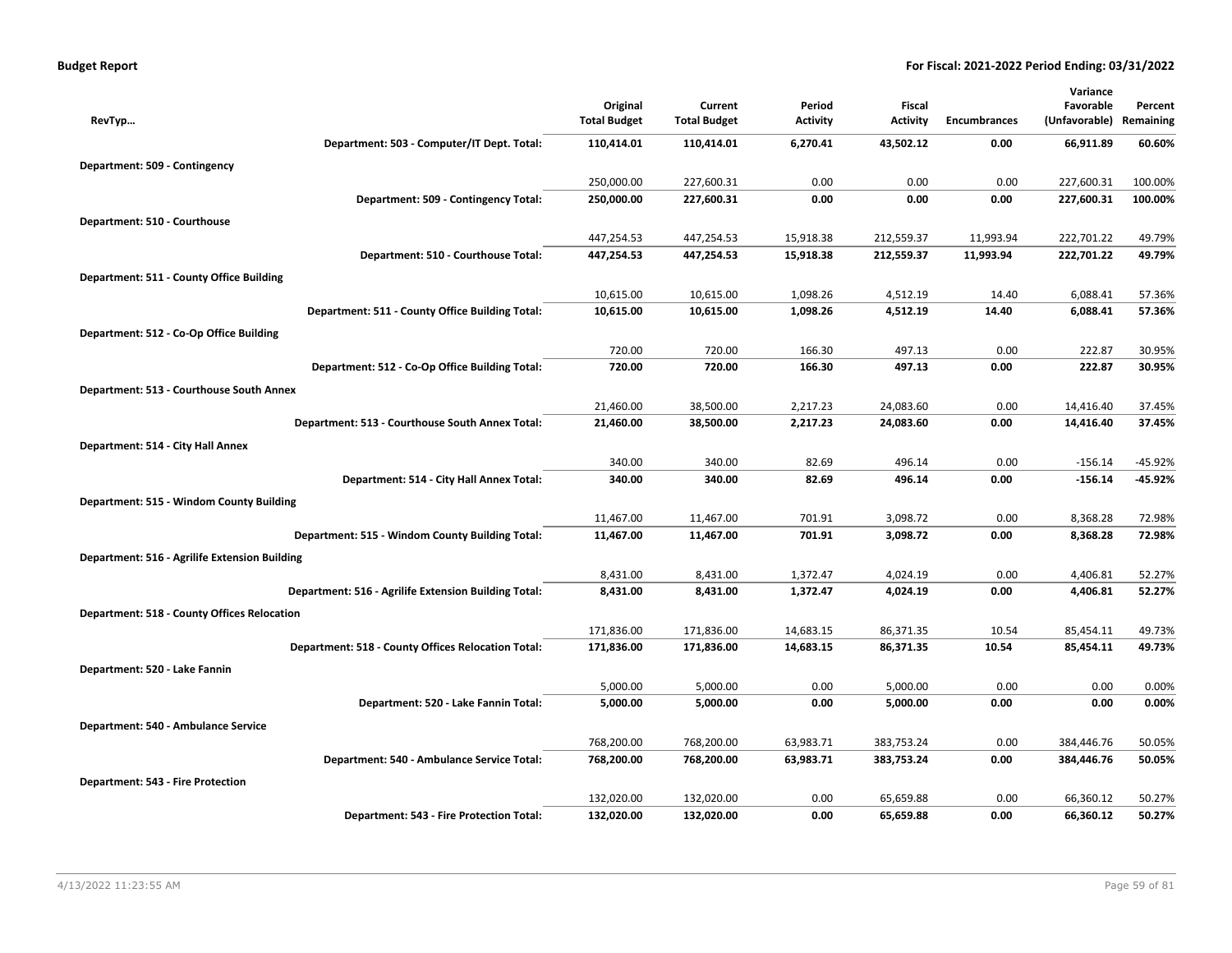|                                               |                                                    |                                 |                                |                           |                                  |                     | Variance                   |                      |
|-----------------------------------------------|----------------------------------------------------|---------------------------------|--------------------------------|---------------------------|----------------------------------|---------------------|----------------------------|----------------------|
| RevTyp                                        |                                                    | Original<br><b>Total Budget</b> | Current<br><b>Total Budget</b> | Period<br><b>Activity</b> | <b>Fiscal</b><br><b>Activity</b> | <b>Encumbrances</b> | Favorable<br>(Unfavorable) | Percent<br>Remaining |
|                                               |                                                    |                                 |                                |                           |                                  |                     |                            |                      |
| Department: 551 - Constable Pct.1             |                                                    | 56,214.12                       | 56,214.12                      | 4,000.62                  | 26,768.20                        | 0.00                | 29,445.92                  | 52.38%               |
|                                               | Department: 551 - Constable Pct.1 Total:           | 56,214.12                       | 56,214.12                      | 4,000.62                  | 26,768.20                        | 0.00                | 29,445.92                  | 52.38%               |
|                                               |                                                    |                                 |                                |                           |                                  |                     |                            |                      |
| Department: 552 - Constable Pct.2             |                                                    | 38,486.72                       | 38,486.72                      | 2,684.60                  | 18,164.06                        | 0.00                | 20,322.66                  | 52.80%               |
|                                               | Department: 552 - Constable Pct.2 Total:           | 38,486.72                       | 38,486.72                      | 2,684.60                  | 18,164.06                        | 0.00                | 20,322.66                  | 52.80%               |
| Department: 553 - Constable Pct.3             |                                                    |                                 |                                |                           |                                  |                     |                            |                      |
|                                               |                                                    | 38,700.34                       | 38,700.34                      | 2,971.37                  | 18,591.73                        | 0.00                | 20,108.61                  | 51.96%               |
|                                               | Department: 553 - Constable Pct.3 Total:           | 38,700.34                       | 38,700.34                      | 2,971.37                  | 18,591.73                        | 0.00                | 20,108.61                  | 51.96%               |
| Department: 555 - Animal Control Officer      |                                                    |                                 |                                |                           |                                  |                     |                            |                      |
|                                               |                                                    | 3,000.00                        | 3,000.00                       | 0.00                      | 0.00                             | 0.00                | 3,000.00                   | 100.00%              |
|                                               | Department: 555 - Animal Control Officer Total:    | 3,000.00                        | 3,000.00                       | 0.00                      | 0.00                             | 0.00                | 3,000.00                   | 100.00%              |
| Department: 559 - Texas VINE Program          |                                                    |                                 |                                |                           |                                  |                     |                            |                      |
|                                               |                                                    | 18,618.00                       | 18,618.00                      | 4,648.07                  | 9,296.14                         | 0.00                | 9,321.86                   | 50.07%               |
|                                               | Department: 559 - Texas VINE Program Total:        | 18,618.00                       | 18,618.00                      | 4,648.07                  | 9,296.14                         | 0.00                | 9,321.86                   | 50.07%               |
| Department: 560 - County Sheriff              |                                                    |                                 |                                |                           |                                  |                     |                            |                      |
|                                               |                                                    | 2,690,891.97                    | 2,690,891.97                   | 181,888.06                | 1,203,169.44                     | 52,838.53           | 1,434,884.00               | 53.32%               |
|                                               | Department: 560 - County Sheriff Total:            | 2,690,891.97                    | 2,690,891.97                   | 181,888.06                | 1,203,169.44                     | 52,838.53           | 1,434,884.00               | 53.32%               |
| Department: 565 - Jail Operations             |                                                    |                                 |                                |                           |                                  |                     |                            |                      |
|                                               |                                                    | 2,480,089.00                    | 2,480,089.00                   | 186,271.48                | 1,053,980.83                     | 0.00                | 1,426,108.17               | 57.50%               |
|                                               | Department: 565 - Jail Operations Total:           | 2,480,089.00                    | 2,480,089.00                   | 186,271.48                | 1,053,980.83                     | 0.00                | 1,426,108.17               | 57.50%               |
| Department: 573 - Bond Supervision            |                                                    |                                 |                                |                           |                                  |                     |                            |                      |
|                                               |                                                    | 80,214.00                       | 80,214.00                      | 5,895.83                  | 37,029.98                        | 0.00                | 43,184.02                  | 53.84%               |
|                                               | Department: 573 - Bond Supervision Total:          | 80,214.00                       | 80,214.00                      | 5,895.83                  | 37,029.98                        | 0.00                | 43,184.02                  | 53.84%               |
| Department: 575 - Juvenile Probation          |                                                    |                                 |                                |                           |                                  |                     |                            |                      |
|                                               |                                                    | 180,000.00                      | 180,000.00                     | 32.10                     | 180,178.02                       | 0.00                | $-178.02$                  | $-0.10%$             |
|                                               | Department: 575 - Juvenile Probation Total:        | 180,000.00                      | 180,000.00                     | 32.10                     | 180,178.02                       | 0.00                | $-178.02$                  | $-0.10%$             |
| Department: 590 - Environmental Development   |                                                    |                                 |                                |                           |                                  |                     |                            |                      |
|                                               |                                                    | 148,641.67                      | 149,001.36                     | 6,787.35                  | 53,770.17                        | 280.98              | 94,950.21                  | 63.72%               |
|                                               | Department: 590 - Environmental Development Total: | 148,641.67                      | 149,001.36                     | 6,787.35                  | 53,770.17                        | 280.98              | 94,950.21                  | 63.72%               |
| <b>Department: 591 - Development Services</b> |                                                    |                                 |                                |                           |                                  |                     |                            |                      |
|                                               |                                                    | 57,548.55                       | 57,548.55                      | 3,996.91                  | 25,707.62                        | 96.81               | 31,744.12                  | 55.16%               |
|                                               | Department: 591 - Development Services Total:      | 57,548.55                       | 57,548.55                      | 3,996.91                  | 25,707.62                        | 96.81               | 31,744.12                  | 55.16%               |
| Department: 640 - County Services             |                                                    |                                 |                                |                           |                                  |                     |                            |                      |
|                                               |                                                    | 61,803.00                       | 61,803.00                      | 1,417.13                  | 37,252.07                        | 0.00                | 24,550.93                  | 39.72%               |
|                                               | Department: 640 - County Services Total:           | 61,803.00                       | 61,803.00                      | 1,417.13                  | 37,252.07                        | 0.00                | 24,550.93                  | 39.72%               |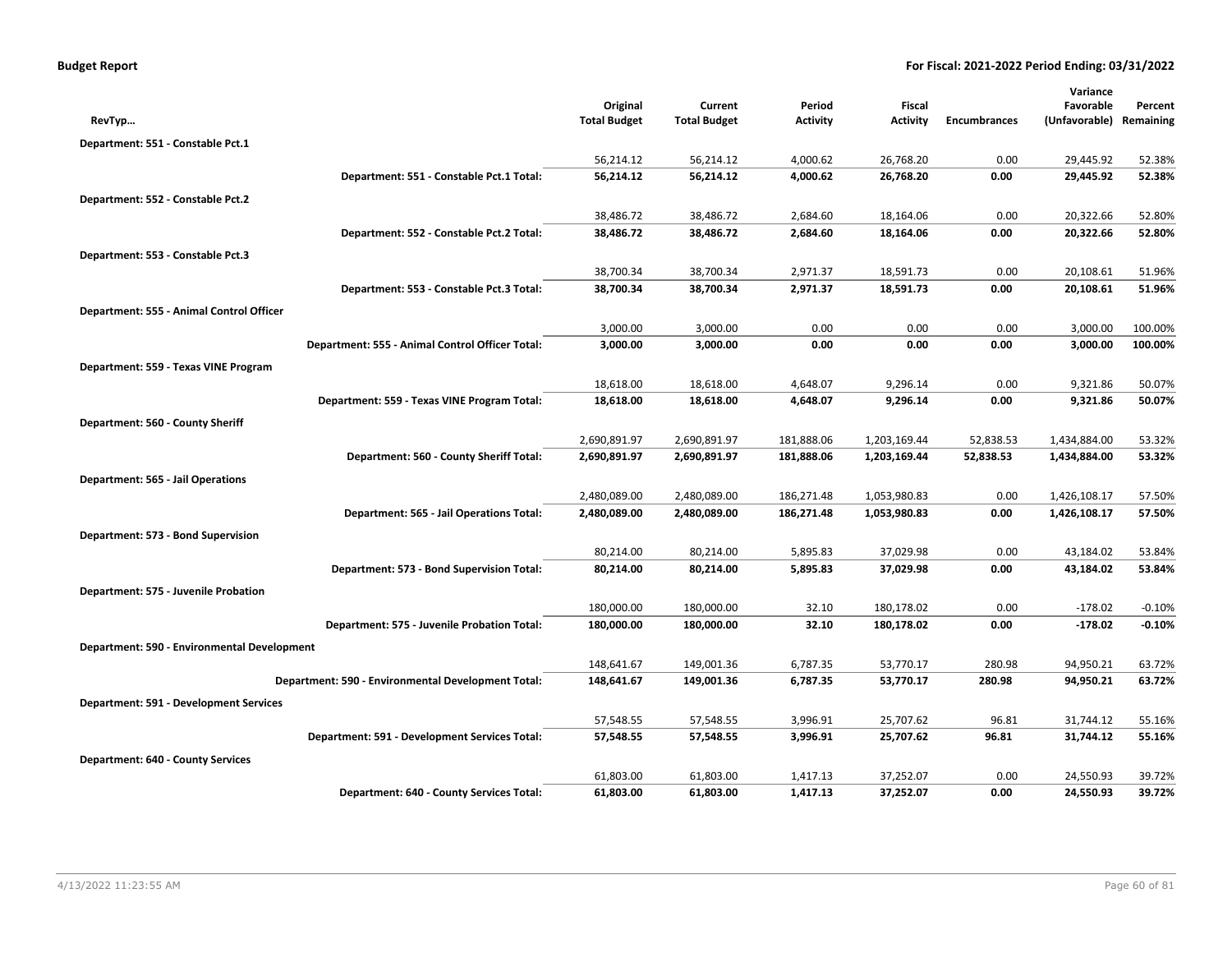| RevTyp                                             |                                                        | Original<br><b>Total Budget</b> | Current<br><b>Total Budget</b> | Period<br><b>Activity</b> | Fiscal<br><b>Activity</b> | <b>Encumbrances</b> | Variance<br>Favorable<br>(Unfavorable) Remaining | Percent |
|----------------------------------------------------|--------------------------------------------------------|---------------------------------|--------------------------------|---------------------------|---------------------------|---------------------|--------------------------------------------------|---------|
| Department: 641 - Health Officer                   |                                                        |                                 |                                |                           |                           |                     |                                                  |         |
|                                                    |                                                        | 2,400.00                        | 2,400.00                       | 200.00                    | 1,200.00                  | 0.00                | 1,200.00                                         | 50.00%  |
|                                                    | Department: 641 - Health Officer Total:                | 2,400.00                        | 2,400.00                       | 200.00                    | 1,200.00                  | 0.00                | 1,200.00                                         | 50.00%  |
| Department: 645 - Indigent Health Care             |                                                        |                                 |                                |                           |                           |                     |                                                  |         |
|                                                    |                                                        | 282,769.12                      | 282,769.12                     | 20,784.36                 | 118,591.65                | 181.07              | 163,996.40                                       | 58.00%  |
|                                                    | Department: 645 - Indigent Health Care Total:          | 282,769.12                      | 282,769.12                     | 20,784.36                 | 118,591.65                | 181.07              | 163,996.40                                       | 58.00%  |
| Department: 665 - County Agents                    |                                                        |                                 |                                |                           |                           |                     |                                                  |         |
|                                                    |                                                        | 120,716.46                      | 120,716.46                     | 6,656.37                  | 52,287.16                 | 0.00                | 68,429.30                                        | 56.69%  |
|                                                    | Department: 665 - County Agents Total:                 | 120,716.46                      | 120,716.46                     | 6,656.37                  | 52,287.16                 | 0.00                | 68,429.30                                        | 56.69%  |
| <b>Department: 696 - Donations and Allocations</b> |                                                        |                                 |                                |                           |                           |                     |                                                  |         |
|                                                    |                                                        | 3,000.00                        | 3,000.00                       | 500.00                    | 1,500.00                  | 0.00                | 1,500.00                                         | 50.00%  |
|                                                    | Department: 696 - Donations and Allocations Total:     | 3,000.00                        | 3,000.00                       | 500.00                    | 1,500.00                  | 0.00                | 1,500.00                                         | 50.00%  |
|                                                    | <b>Expense Total:</b>                                  | 14,533,962.37                   | 14,537,252.37                  | 1,063,275.03              | 6,507,720.09              | 70,291.12           | 7,959,241.16                                     | 54.75%  |
|                                                    | Fund: 100 - General Surplus (Deficit):                 | 0.00                            | 0.00                           | $-609,993.51$             | 5,276,996.81              | -70,291.12          | 5,206,705.69                                     | 0.00%   |
|                                                    |                                                        |                                 |                                |                           |                           |                     |                                                  |         |
| Fund: 110 - Courthouse Security                    |                                                        |                                 |                                |                           |                           |                     |                                                  |         |
| Revenue<br>300 - CASH                              |                                                        | 45,930.35                       | 45,930.35                      | 0.00                      | 0.00                      | 0.00                | -45,930.35                                       | 100.00% |
| 340 - FEES OF OFFICE                               |                                                        | 8,200.00                        | 8,200.00                       | 0.00                      | 2,514.02                  | 0.00                | $-5,685.98$                                      | 69.34%  |
|                                                    | <b>Revenue Surplus (Deficit):</b>                      | 54,130.35                       | 54,130.35                      | 0.00                      | 2,514.02                  | 0.00                | $-51,616.33$                                     | 95.36%  |
| <b>Expense</b>                                     |                                                        |                                 |                                |                           |                           |                     |                                                  |         |
| Department: 541 - Courthouse Security Part-Time    |                                                        |                                 |                                |                           |                           |                     |                                                  |         |
|                                                    |                                                        | 53,830.40                       | 53,830.40                      | 0.00                      | 13,664.64                 | 0.00                | 40,165.76                                        | 74.62%  |
|                                                    | Department: 541 - Courthouse Security Part-Time Total: | 53,830.40                       | 53,830.40                      | 0.00                      | 13,664.64                 | 0.00                | 40,165.76                                        | 74.62%  |
| Department: 542 - Security Equipment               |                                                        |                                 |                                |                           |                           |                     |                                                  |         |
|                                                    |                                                        | 299.95                          | 299.95                         | 0.00                      | 0.00                      | 0.00                | 299.95                                           | 100.00% |
|                                                    | Department: 542 - Security Equipment Total:            | 299.95                          | 299.95                         | 0.00                      | 0.00                      | 0.00                | 299.95                                           | 100.00% |
|                                                    | <b>Expense Total:</b>                                  | 54,130.35                       | 54,130.35                      | 0.00                      | 13,664.64                 | 0.00                | 40,465.71                                        | 74.76%  |
|                                                    | Fund: 110 - Courthouse Security Surplus (Deficit):     | 0.00                            | 0.00                           | 0.00                      | $-11,150.62$              | 0.00                | $-11,150.62$                                     | 0.00%   |
| Fund: 111 - Justice Court Building Security        |                                                        |                                 |                                |                           |                           |                     |                                                  |         |
| Revenue                                            |                                                        |                                 |                                |                           |                           |                     |                                                  |         |
| 300 - CASH                                         |                                                        | 1,100.00                        | 1,100.00                       | 0.00                      | 0.00                      | 0.00                | $-1,100.00$                                      | 100.00% |
| 370 - MISCELLANEOUS                                |                                                        | 1,000.00                        | 1,000.00                       | 0.00                      | 1.59                      | 0.00                | $-998.41$                                        | 99.84%  |
|                                                    | <b>Revenue Surplus (Deficit):</b>                      | 2,100.00                        | 2,100.00                       | 0.00                      | 1.59                      | 0.00                | $-2,098.41$                                      | 99.92%  |
| <b>Expense</b>                                     |                                                        |                                 |                                |                           |                           |                     |                                                  |         |
| Department: 454 - Justice Ct Bldg Expense          |                                                        |                                 |                                |                           |                           |                     |                                                  |         |
|                                                    |                                                        | 2,100.00                        | 2,100.00                       | 0.00                      | 0.00                      | 0.00                | 2,100.00                                         | 100.00% |
|                                                    |                                                        |                                 |                                |                           |                           |                     |                                                  |         |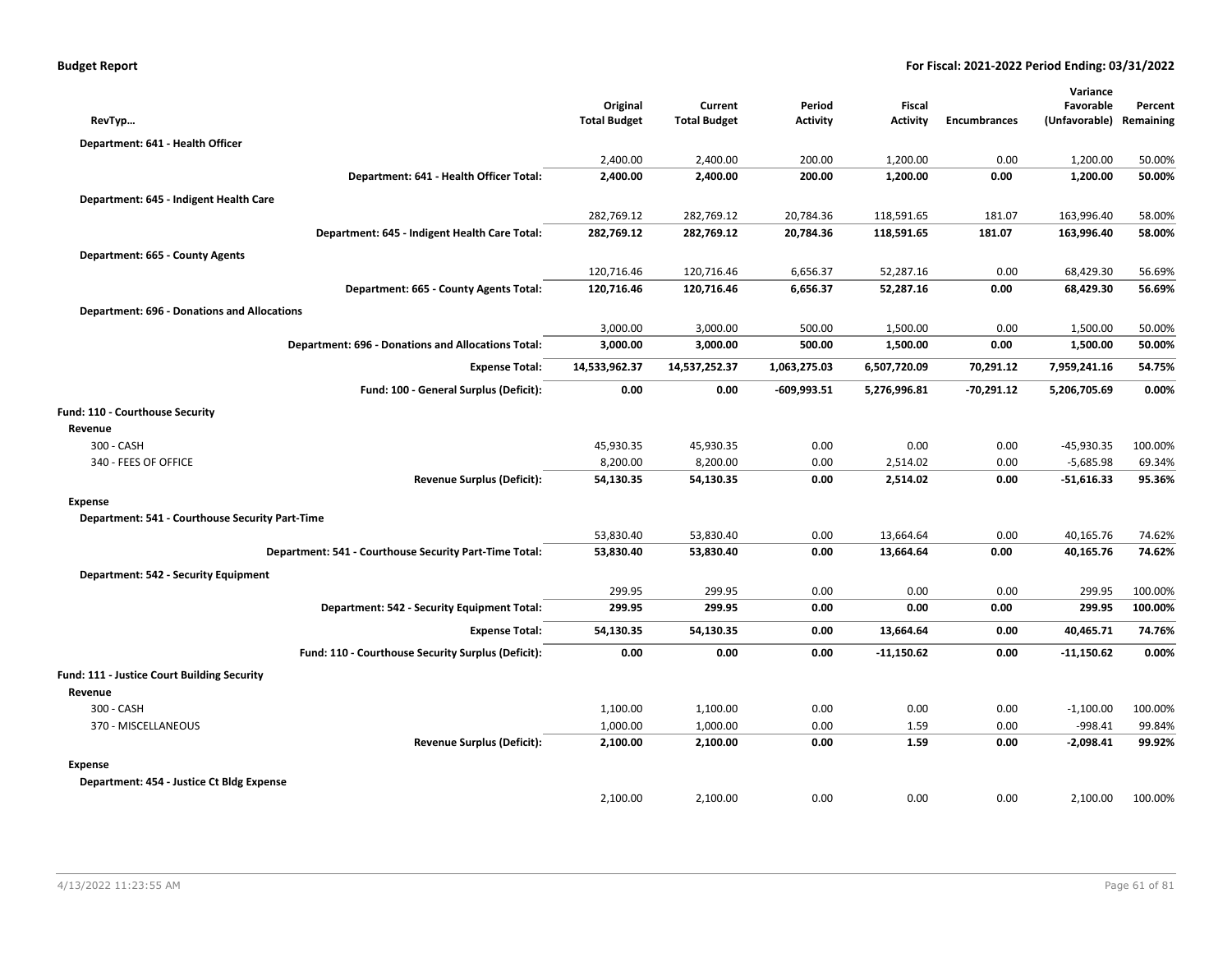| <b>Budget Report</b> |  |  |  |  |
|----------------------|--|--|--|--|
|----------------------|--|--|--|--|

| RevTyp                                              |                                                                | Original<br><b>Total Budget</b> | Current<br><b>Total Budget</b> | Period<br><b>Activity</b> | <b>Fiscal</b><br><b>Activity</b> | <b>Encumbrances</b> | Variance<br>Favorable<br>(Unfavorable) | Percent<br>Remaining |
|-----------------------------------------------------|----------------------------------------------------------------|---------------------------------|--------------------------------|---------------------------|----------------------------------|---------------------|----------------------------------------|----------------------|
|                                                     | Department: 454 - Justice Ct Bldg Expense Total:               | 2,100.00                        | 2,100.00                       | 0.00                      | 0.00                             | 0.00                | 2,100.00                               | 100.00%              |
|                                                     | <b>Expense Total:</b>                                          | 2,100.00                        | 2,100.00                       | 0.00                      | 0.00                             | 0.00                | 2,100.00                               | 100.00%              |
|                                                     | Fund: 111 - Justice Court Building Security Surplus (Deficit): | 0.00                            | 0.00                           | 0.00                      | 1.59                             | 0.00                | 1.59                                   | 0.00%                |
| Fund: 120 - County Clerk Vital Statistics           |                                                                |                                 |                                |                           |                                  |                     |                                        |                      |
| Revenue                                             |                                                                |                                 |                                |                           |                                  |                     |                                        |                      |
| 370 - MISCELLANEOUS                                 |                                                                | 0.00                            | 0.00                           | 0.00                      | 72.00                            | 0.00                | 72.00                                  | 0.00%                |
|                                                     | <b>Revenue Surplus (Deficit):</b>                              | 0.00                            | 0.00                           | 0.00                      | 72.00                            | 0.00                | 72.00                                  | 0.00%                |
|                                                     | Fund: 120 - County Clerk Vital Statistics Surplus (Deficit):   | 0.00                            | 0.00                           | 0.00                      | 72.00                            | 0.00                | 72.00                                  | 0.00%                |
| Fund: 121 - County Clerk Records Management         |                                                                |                                 |                                |                           |                                  |                     |                                        |                      |
| Revenue                                             |                                                                |                                 |                                |                           |                                  |                     |                                        |                      |
| 300 - CASH                                          |                                                                | 36,978.22                       | 36,978.22                      | 0.00                      | 0.00                             | 0.00                | $-36,978.22$                           | 100.00%              |
| 370 - MISCELLANEOUS                                 |                                                                | 66,000.00                       | 66,000.00                      | 2,054.50                  | 12,058.02                        | 0.00                | $-53,941.98$                           | 81.73%               |
|                                                     | <b>Revenue Surplus (Deficit):</b>                              | 102,978.22                      | 102,978.22                     | 2,054.50                  | 12,058.02                        | 0.00                | -90,920.20                             | 88.29%               |
| <b>Expense</b>                                      |                                                                |                                 |                                |                           |                                  |                     |                                        |                      |
| Department: 402 - Co.Clerk Records Mgt. Exp.        |                                                                |                                 |                                |                           |                                  |                     |                                        |                      |
|                                                     |                                                                | 102,978.22                      | 102,978.22                     | 3,660.81                  | 46,457.10                        | 0.00                | 56,521.12                              | 54.89%               |
|                                                     | Department: 402 - Co.Clerk Records Mgt. Exp. Total:            | 102,978.22                      | 102,978.22                     | 3,660.81                  | 46,457.10                        | 0.00                | 56,521.12                              | 54.89%               |
|                                                     | <b>Expense Total:</b>                                          | 102,978.22                      | 102,978.22                     | 3,660.81                  | 46,457.10                        | 0.00                | 56,521.12                              | 54.89%               |
|                                                     | Fund: 121 - County Clerk Records Management Surplus (Deficit): | 0.00                            | 0.00                           | $-1,606.31$               | $-34,399.08$                     | 0.00                | $-34,399.08$                           | 0.00%                |
| Fund: 122 - Chapter 19 Funds                        |                                                                |                                 |                                |                           |                                  |                     |                                        |                      |
| Revenue                                             |                                                                |                                 |                                |                           |                                  |                     |                                        |                      |
| 330 - GRANTS                                        |                                                                | 700.00                          | 700.00                         | 0.00                      | 1,503.22                         | 0.00                | 803.22                                 | $-114.75%$           |
|                                                     | <b>Revenue Surplus (Deficit):</b>                              | 700.00                          | 700.00                         | 0.00                      | 1,503.22                         | 0.00                | 803.22                                 | $-114.75%$           |
| <b>Expense</b>                                      |                                                                |                                 |                                |                           |                                  |                     |                                        |                      |
| Department: 403 - County Clerk                      |                                                                |                                 |                                |                           |                                  |                     |                                        |                      |
|                                                     |                                                                | 700.00                          | 700.00                         | 0.00                      | 967.72                           | 750.00              | $-1,017.72$                            | $-145.39%$           |
|                                                     | Department: 403 - County Clerk Total:                          | 700.00                          | 700.00                         | 0.00                      | 967.72                           | 750.00              | $-1,017.72$                            | $-145.39%$           |
| Department: 478 - HAVA CARES Act Coronavirus Relief |                                                                |                                 |                                |                           |                                  |                     |                                        |                      |
|                                                     |                                                                | 0.00                            | 0.00                           | 0.00                      | 535.50                           | 0.00                | $-535.50$                              | 0.00%                |
|                                                     | Department: 478 - HAVA CARES Act Coronavirus Relief Total:     | 0.00                            | 0.00                           | 0.00                      | 535.50                           | 0.00                | $-535.50$                              | 0.00%                |
|                                                     | <b>Expense Total:</b>                                          | 700.00                          | 700.00                         | 0.00                      | 1,503.22                         | 750.00              | $-1,553.22$                            | $-221.89%$           |
|                                                     | Fund: 122 - Chapter 19 Funds Surplus (Deficit):                | 0.00                            | 0.00                           | 0.00                      | 0.00                             | $-750.00$           | $-750.00$                              | 0.00%                |
| Fund: 123 - Election Equipment Fund                 |                                                                |                                 |                                |                           |                                  |                     |                                        |                      |
| Revenue                                             |                                                                |                                 |                                |                           |                                  |                     |                                        |                      |
| 340 - FEES OF OFFICE                                |                                                                | 4,000.00                        | 4,000.00                       | 0.00                      | 648.00                           | 0.00                | $-3,352.00$                            | 83.80%               |
| 370 - MISCELLANEOUS                                 |                                                                | 96,088.00                       | 96,088.00                      | 0.00                      | 0.00                             | 0.00                | $-96,088.00$                           | 100.00%              |
|                                                     | <b>Revenue Surplus (Deficit):</b>                              | 100,088.00                      | 100,088.00                     | 0.00                      | 648.00                           | 0.00                | -99,440.00                             | 99.35%               |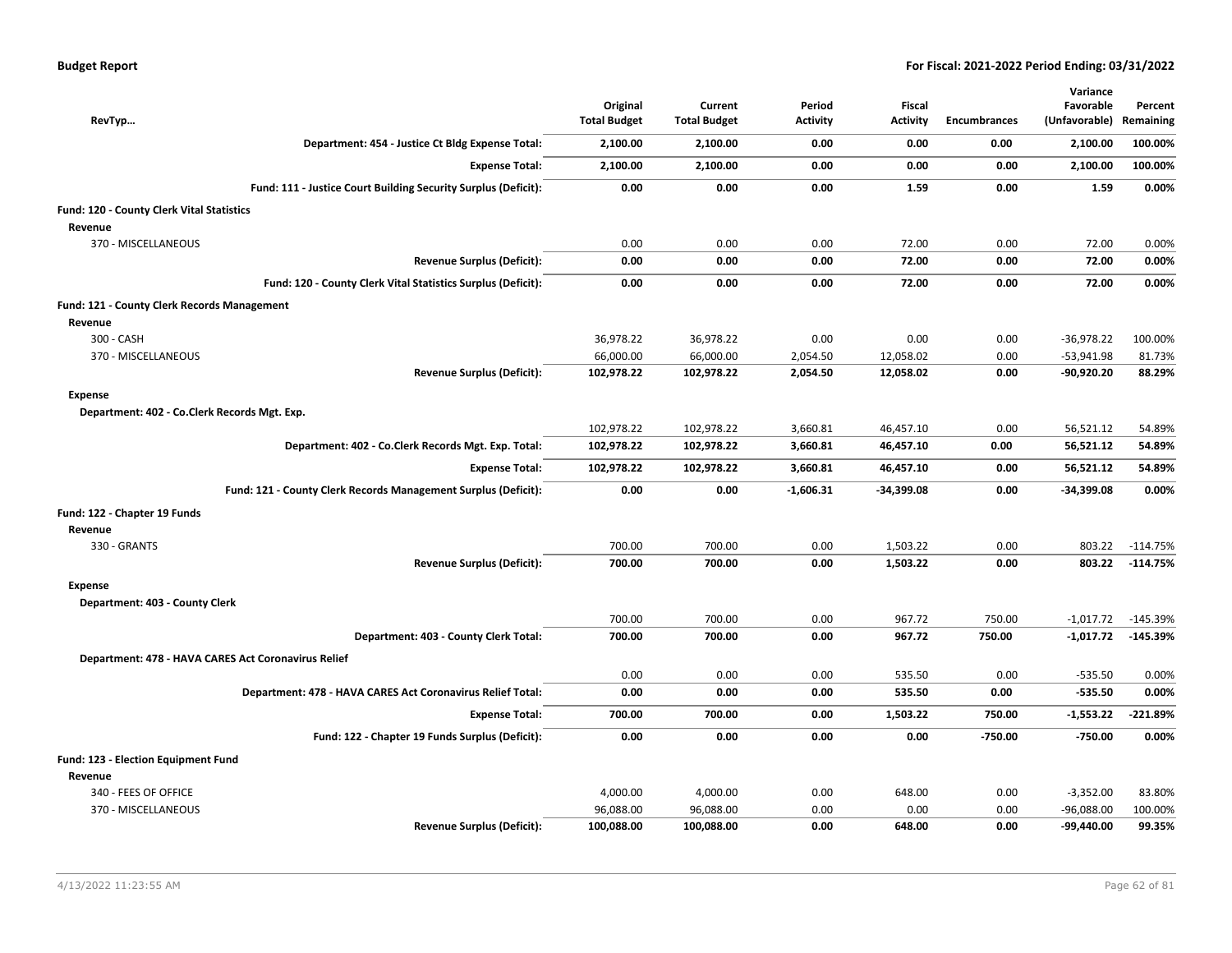| RevTyp                                                                 | Original<br><b>Total Budget</b> | Current<br><b>Total Budget</b> | Period<br><b>Activity</b> | Fiscal<br><b>Activity</b> | <b>Encumbrances</b> | Variance<br>Favorable<br>(Unfavorable) Remaining | Percent |
|------------------------------------------------------------------------|---------------------------------|--------------------------------|---------------------------|---------------------------|---------------------|--------------------------------------------------|---------|
| <b>Expense</b>                                                         |                                 |                                |                           |                           |                     |                                                  |         |
| Department: 403 - County Clerk                                         |                                 |                                |                           |                           |                     |                                                  |         |
|                                                                        | 100,088.00                      | 100,088.00                     | 96,088.00                 | 96,088.00                 | 0.00                | 4,000.00                                         | 4.00%   |
| Department: 403 - County Clerk Total:                                  | 100,088.00                      | 100,088.00                     | 96,088.00                 | 96,088.00                 | 0.00                | 4,000.00                                         | 4.00%   |
| <b>Expense Total:</b>                                                  | 100,088.00                      | 100,088.00                     | 96,088.00                 | 96,088.00                 | 0.00                | 4,000.00                                         | 4.00%   |
| Fund: 123 - Election Equipment Fund Surplus (Deficit):                 | 0.00                            | 0.00                           | -96,088.00                | $-95,440.00$              | 0.00                | -95,440.00                                       | 0.00%   |
| Fund: 125 - County Clerk Co.& Dist.CourtTechnology                     |                                 |                                |                           |                           |                     |                                                  |         |
| Revenue                                                                |                                 |                                |                           |                           |                     |                                                  |         |
| 370 - MISCELLANEOUS                                                    | 300.00                          | 300.00                         | 0.00                      | 72.51                     | 0.00                | $-227.49$                                        | 75.83%  |
| <b>Revenue Surplus (Deficit):</b>                                      | 300.00                          | 300.00                         | 0.00                      | 72.51                     | 0.00                | $-227.49$                                        | 75.83%  |
| <b>Expense</b>                                                         |                                 |                                |                           |                           |                     |                                                  |         |
| Department: 440 - Technology Equipment                                 |                                 |                                |                           |                           |                     |                                                  |         |
|                                                                        | 300.00                          | 300.00                         | 0.00                      | 0.00                      | 0.00                | 300.00                                           | 100.00% |
| Department: 440 - Technology Equipment Total:                          | 300.00                          | 300.00                         | 0.00                      | 0.00                      | 0.00                | 300.00                                           | 100.00% |
| <b>Expense Total:</b>                                                  | 300.00                          | 300.00                         | 0.00                      | 0.00                      | 0.00                | 300.00                                           | 100.00% |
| Fund: 125 - County Clerk Co.& Dist.CourtTechnology Surplus (Deficit):  | 0.00                            | 0.00                           | 0.00                      | 72.51                     | 0.00                | 72.51                                            | 0.00%   |
| Fund: 126 - County Clerk Court Records Preservation                    |                                 |                                |                           |                           |                     |                                                  |         |
| Revenue                                                                |                                 |                                |                           |                           |                     |                                                  |         |
| 370 - MISCELLANEOUS                                                    | 300.00                          | 300.00                         | 0.00                      | 170.00                    | 0.00                | $-130.00$                                        | 43.33%  |
| <b>Revenue Surplus (Deficit):</b>                                      | 300.00                          | 300.00                         | 0.00                      | 170.00                    | 0.00                | $-130.00$                                        | 43.33%  |
| <b>Expense</b>                                                         |                                 |                                |                           |                           |                     |                                                  |         |
| Department: 544 - County Clerk Records Pres. Equip.                    |                                 |                                |                           |                           |                     |                                                  |         |
|                                                                        | 300.00                          | 300.00                         | 0.00                      | 0.00                      | 0.00                | 300.00                                           | 100.00% |
| Department: 544 - County Clerk Records Pres. Equip. Total:             | 300.00                          | 300.00                         | 0.00                      | 0.00                      | 0.00                | 300.00                                           | 100.00% |
| <b>Expense Total:</b>                                                  | 300.00                          | 300.00                         | 0.00                      | 0.00                      | 0.00                | 300.00                                           | 100.00% |
| Fund: 126 - County Clerk Court Records Preservation Surplus (Deficit): | 0.00                            | 0.00                           | 0.00                      | 170.00                    | 0.00                | 170.00                                           | 0.00%   |
| Fund: 127 - County Clerk Records Archive                               |                                 |                                |                           |                           |                     |                                                  |         |
| Revenue                                                                |                                 |                                |                           |                           |                     |                                                  |         |
| 300 - CASH                                                             | 70,000.00                       | 70,000.00                      | 0.00                      | 0.00                      | 0.00                | $-70,000.00$                                     | 100.00% |
| 370 - MISCELLANEOUS                                                    | 70,000.00                       | 70,000.00                      | 0.00                      | 8,330.00                  | 0.00                | $-61,670.00$                                     | 88.10%  |
| <b>Revenue Surplus (Deficit):</b>                                      | 140,000.00                      | 140,000.00                     | 0.00                      | 8,330.00                  | 0.00                | $-131,670.00$                                    | 94.05%  |
| <b>Expense</b>                                                         |                                 |                                |                           |                           |                     |                                                  |         |
| Department: 403 - County Clerk                                         |                                 |                                |                           |                           |                     |                                                  |         |
|                                                                        | 140,000.00                      | 140,000.00                     | 0.00                      | 0.00                      | 0.00                | 140,000.00                                       | 100.00% |
| Department: 403 - County Clerk Total:                                  | 140,000.00                      | 140,000.00                     | 0.00                      | 0.00                      | 0.00                | 140,000.00                                       | 100.00% |
| <b>Expense Total:</b>                                                  | 140,000.00                      | 140,000.00                     | 0.00                      | 0.00                      | 0.00                | 140,000.00                                       | 100.00% |
| Fund: 127 - County Clerk Records Archive Surplus (Deficit):            | 0.00                            | 0.00                           | 0.00                      | 8,330.00                  | 0.00                | 8,330.00                                         | 0.00%   |
|                                                                        |                                 |                                |                           |                           |                     |                                                  |         |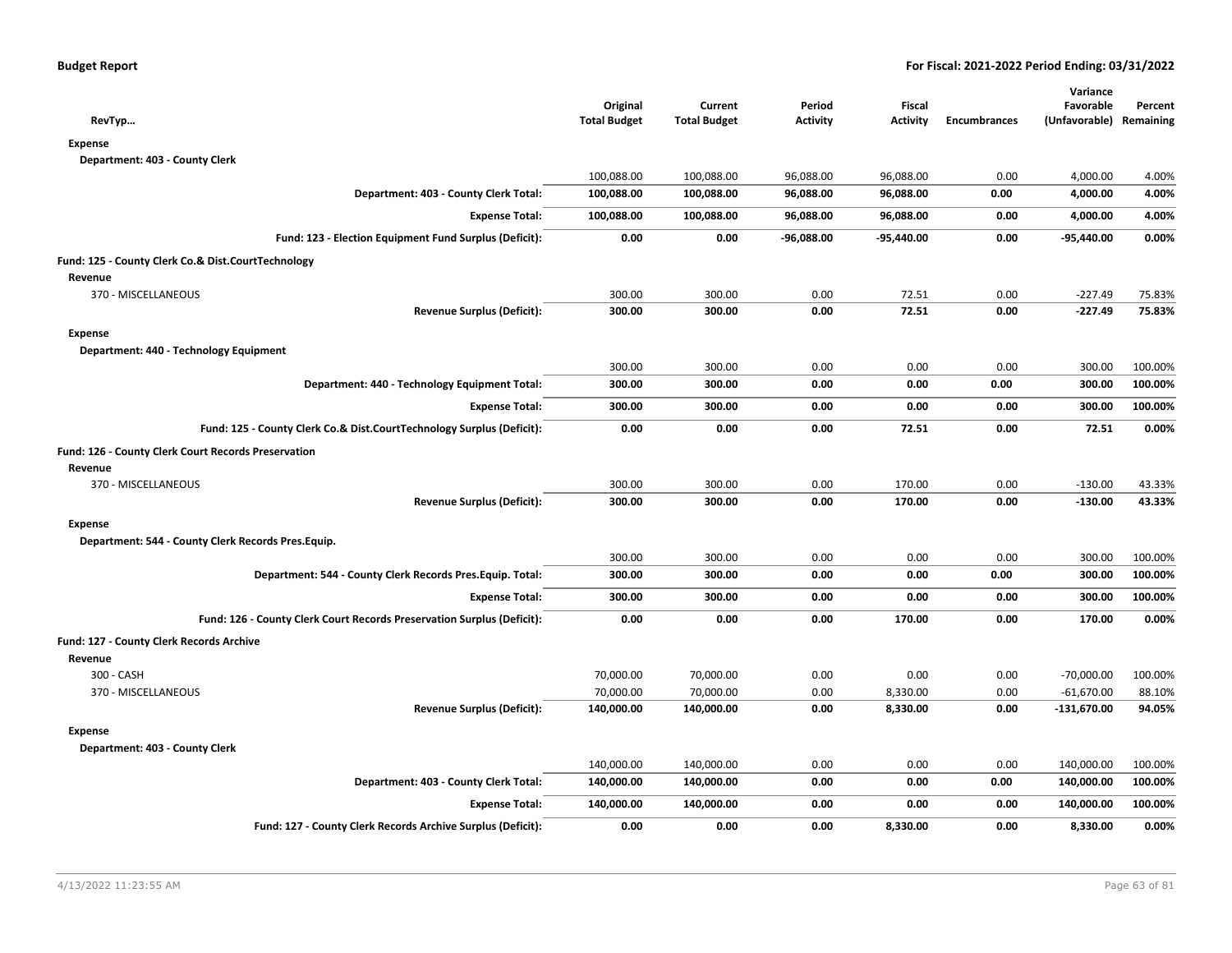|                                                               | Original            | Current             | Period          | <b>Fiscal</b>   |                     | Variance<br>Favorable | Percent   |
|---------------------------------------------------------------|---------------------|---------------------|-----------------|-----------------|---------------------|-----------------------|-----------|
| RevTyp                                                        | <b>Total Budget</b> | <b>Total Budget</b> | <b>Activity</b> | <b>Activity</b> | <b>Encumbrances</b> | (Unfavorable)         | Remaining |
| <b>Fund: 130 - Bail Bond Trust Fund</b>                       |                     |                     |                 |                 |                     |                       |           |
| Revenue                                                       |                     |                     |                 |                 |                     |                       |           |
| 345 - BONDS                                                   | 7,000.00            | 7,000.00            | 540.00          | 2,595.00        | 0.00                | $-4,405.00$           | 62.93%    |
| <b>Revenue Surplus (Deficit):</b>                             | 7,000.00            | 7,000.00            | 540.00          | 2,595.00        | 0.00                | $-4,405.00$           | 62.93%    |
| Expense                                                       |                     |                     |                 |                 |                     |                       |           |
| Department: 498 - Bail Bond Fee Expense                       |                     |                     |                 |                 |                     |                       |           |
|                                                               | 7,000.00            | 7,000.00            | 0.00            | 0.00            | 0.00                | 7,000.00              | 100.00%   |
| Department: 498 - Bail Bond Fee Expense Total:                | 7,000.00            | 7,000.00            | 0.00            | 0.00            | 0.00                | 7,000.00              | 100.00%   |
| <b>Expense Total:</b>                                         | 7,000.00            | 7,000.00            | 0.00            | 0.00            | 0.00                | 7,000.00              | 100.00%   |
| Fund: 130 - Bail Bond Trust Fund Surplus (Deficit):           | 0.00                | 0.00                | 540.00          | 2,595.00        | 0.00                | 2,595.00              | 0.00%     |
| Fund: 160 - County Judge Excess Supplement                    |                     |                     |                 |                 |                     |                       |           |
| Revenue                                                       |                     |                     |                 |                 |                     |                       |           |
| 300 - CASH                                                    | 4,750.00            | 4,750.00            | 0.00            | 0.00            | 0.00                | $-4,750.00$           | 100.00%   |
| <b>Revenue Surplus (Deficit):</b>                             | 4,750.00            | 4,750.00            | 0.00            | 0.00            | 0.00                | $-4,750.00$           | 100.00%   |
| Expense                                                       |                     |                     |                 |                 |                     |                       |           |
| Department: 452 - Excess Supplement County Judge              |                     |                     |                 |                 |                     |                       |           |
|                                                               | 4,750.00            | 4,750.00            | 370.86          | 1,562.90        | 5.58                | 3,181.52              | 66.98%    |
| Department: 452 - Excess Supplement County Judge Total:       | 4,750.00            | 4,750.00            | 370.86          | 1,562.90        | 5.58                | 3,181.52              | 66.98%    |
| <b>Expense Total:</b>                                         | 4,750.00            | 4,750.00            | 370.86          | 1,562.90        | 5.58                | 3,181.52              | 66.98%    |
| Fund: 160 - County Judge Excess Supplement Surplus (Deficit): | 0.00                | 0.00                | $-370.86$       | $-1,562.90$     | $-5.58$             | $-1,568.48$           | 0.00%     |
| Fund: 161 - Probate Judges Education                          |                     |                     |                 |                 |                     |                       |           |
| Revenue                                                       |                     |                     |                 |                 |                     |                       |           |
| 340 - FEES OF OFFICE                                          | 150.00              | 150.00              | 0.00            | 70.00           | 0.00                | $-80.00$              | 53.33%    |
| <b>Revenue Surplus (Deficit):</b>                             | 150.00              | 150.00              | 0.00            | 70.00           | 0.00                | $-80.00$              | 53.33%    |
| Expense                                                       |                     |                     |                 |                 |                     |                       |           |
| Department: 412 - Probate Judges Expense                      |                     |                     |                 |                 |                     |                       |           |
|                                                               | 150.00              | 150.00              | 0.00            | 0.00            | 0.00                | 150.00                | 100.00%   |
| Department: 412 - Probate Judges Expense Total:               | 150.00              | 150.00              | 0.00            | 0.00            | 0.00                | 150.00                | 100.00%   |
| <b>Expense Total:</b>                                         | 150.00              | 150.00              | 0.00            | 0.00            | 0.00                | 150.00                | 100.00%   |
| Fund: 161 - Probate Judges Education Surplus (Deficit):       | 0.00                | 0.00                | 0.00            | 70.00           | 0.00                | 70.00                 | 0.00%     |
| Fund: 190 - District Clerk Records Management                 |                     |                     |                 |                 |                     |                       |           |
| Revenue                                                       |                     |                     |                 |                 |                     |                       |           |
| 370 - MISCELLANEOUS                                           | 0.00                | 0.00                | 0.00            | 997.16          | 0.00                | 997.16                | 0.00%     |
| <b>Revenue Surplus (Deficit):</b>                             | 0.00                | 0.00                | 0.00            | 997.16          | 0.00                | 997.16                | 0.00%     |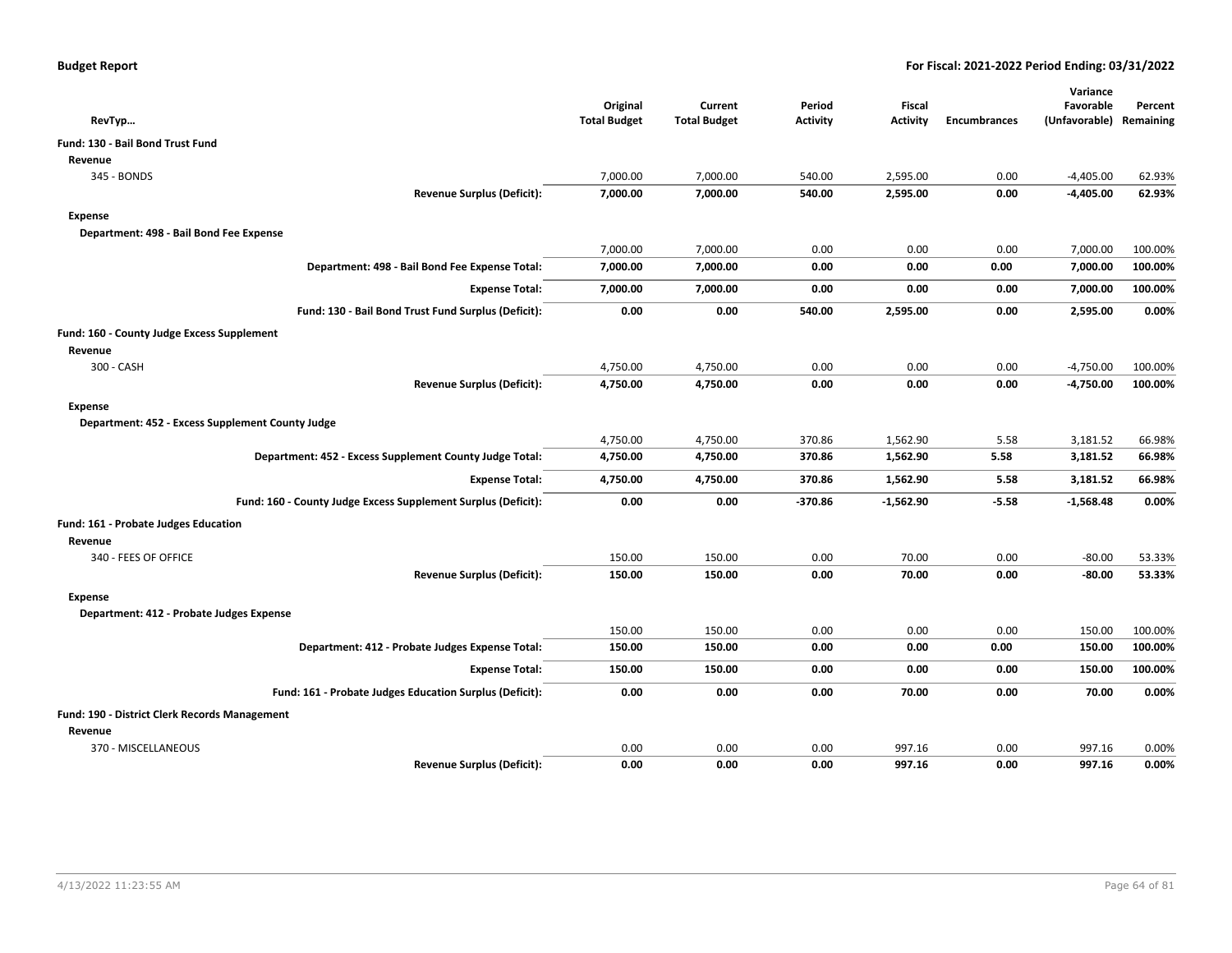| RevTyp                                                                   | Original<br><b>Total Budget</b> | Current<br><b>Total Budget</b> | Period<br>Activity | <b>Fiscal</b><br>Activity | <b>Encumbrances</b> | Variance<br>Favorable<br>(Unfavorable) Remaining | Percent     |
|--------------------------------------------------------------------------|---------------------------------|--------------------------------|--------------------|---------------------------|---------------------|--------------------------------------------------|-------------|
| <b>Expense</b>                                                           |                                 |                                |                    |                           |                     |                                                  |             |
| Department: 450 - District Clerk                                         |                                 |                                |                    |                           |                     |                                                  |             |
|                                                                          | 0.00                            | 0.00                           | 0.00               | 162.72                    | $-114.48$           | $-48.24$                                         | 0.00%       |
| Department: 450 - District Clerk Total:                                  | 0.00                            | 0.00                           | 0.00               | 162.72                    | $-114.48$           | $-48.24$                                         | 0.00%       |
| <b>Expense Total:</b>                                                    | 0.00                            | 0.00                           | 0.00               | 162.72                    | $-114.48$           | $-48.24$                                         | 0.00%       |
| Fund: 190 - District Clerk Records Management Surplus (Deficit):         | 0.00                            | 0.00                           | 0.00               | 834.44                    | 114.48              | 948.92                                           | 0.00%       |
| Fund: 191 - District Court Records Archive                               |                                 |                                |                    |                           |                     |                                                  |             |
| Revenue                                                                  |                                 |                                |                    |                           |                     |                                                  |             |
| 300 - CASH                                                               | 34,423.31                       | 34,423.31                      | 0.00               | 0.00                      | 0.00                | $-34,423.31$                                     | 100.00%     |
| 370 - MISCELLANEOUS                                                      | 330.18                          | 330.18                         | 0.00               | 1,357.41                  | 0.00                | 1,027.23                                         | $-311.11\%$ |
| <b>Revenue Surplus (Deficit):</b>                                        | 34,753.49                       | 34,753.49                      | 0.00               | 1,357.41                  | 0.00                | $-33,396.08$                                     | 96.09%      |
| <b>Expense</b>                                                           |                                 |                                |                    |                           |                     |                                                  |             |
| Department: 450 - District Clerk                                         |                                 |                                |                    |                           |                     |                                                  |             |
|                                                                          | 34,753.49                       | 34,753.49                      | 1,887.99           | 11,142.41                 | 0.00                | 23,611.08                                        | 67.94%      |
| Department: 450 - District Clerk Total:                                  | 34,753.49                       | 34,753.49                      | 1,887.99           | 11,142.41                 | 0.00                | 23,611.08                                        | 67.94%      |
| <b>Expense Total:</b>                                                    | 34,753.49                       | 34,753.49                      | 1,887.99           | 11,142.41                 | 0.00                | 23,611.08                                        | 67.94%      |
| Fund: 191 - District Court Records Archive Surplus (Deficit):            | 0.00                            | 0.00                           | $-1,887.99$        | $-9,785.00$               | 0.00                | $-9,785.00$                                      | 0.00%       |
| Fund: 192 - District Clerk Co.& Dist.Court Technology                    |                                 |                                |                    |                           |                     |                                                  |             |
| Revenue                                                                  |                                 |                                |                    |                           |                     |                                                  |             |
| 300 - CASH                                                               | 3,000.00                        | 3,000.00                       | 0.00               | 0.00                      | 0.00                | $-3,000.00$                                      | 100.00%     |
| 370 - MISCELLANEOUS                                                      | 500.00                          | 500.00                         | 0.00               | 158.58                    | 0.00                | $-341.42$                                        | 68.28%      |
| <b>Revenue Surplus (Deficit):</b>                                        | 3,500.00                        | 3,500.00                       | 0.00               | 158.58                    | 0.00                | $-3,341.42$                                      | 95.47%      |
| <b>Expense</b>                                                           |                                 |                                |                    |                           |                     |                                                  |             |
| Department: 440 - Technology Equipment                                   |                                 |                                |                    |                           |                     |                                                  |             |
|                                                                          | 3,500.00                        | 3,500.00                       | 0.00               | 0.00                      | 0.00                | 3,500.00                                         | 100.00%     |
| Department: 440 - Technology Equipment Total:                            | 3,500.00                        | 3,500.00                       | 0.00               | 0.00                      | 0.00                | 3,500.00                                         | 100.00%     |
| <b>Expense Total:</b>                                                    | 3,500.00                        | 3,500.00                       | 0.00               | 0.00                      | 0.00                | 3,500.00                                         | 100.00%     |
| Fund: 192 - District Clerk Co.& Dist.Court Technology Surplus (Deficit): | 0.00                            | 0.00                           | 0.00               | 158.58                    | 0.00                | 158.58                                           | 0.00%       |
| Fund: 193 - District Clerk Court Records Preservation                    |                                 |                                |                    |                           |                     |                                                  |             |
| Revenue                                                                  |                                 |                                |                    |                           |                     |                                                  |             |
| 300 - CASH                                                               | 35,000.00                       | 35,000.00                      | 0.00               | 0.00                      | 0.00                | $-35,000.00$                                     | 100.00%     |
| 370 - MISCELLANEOUS                                                      | 300.00                          | 300.00                         | 0.00               | 1,138.26                  | 0.00                | 838.26                                           | $-279.42%$  |
| <b>Revenue Surplus (Deficit):</b>                                        | 35,300.00                       | 35,300.00                      | 0.00               | 1,138.26                  | 0.00                | $-34,161.74$                                     | 96.78%      |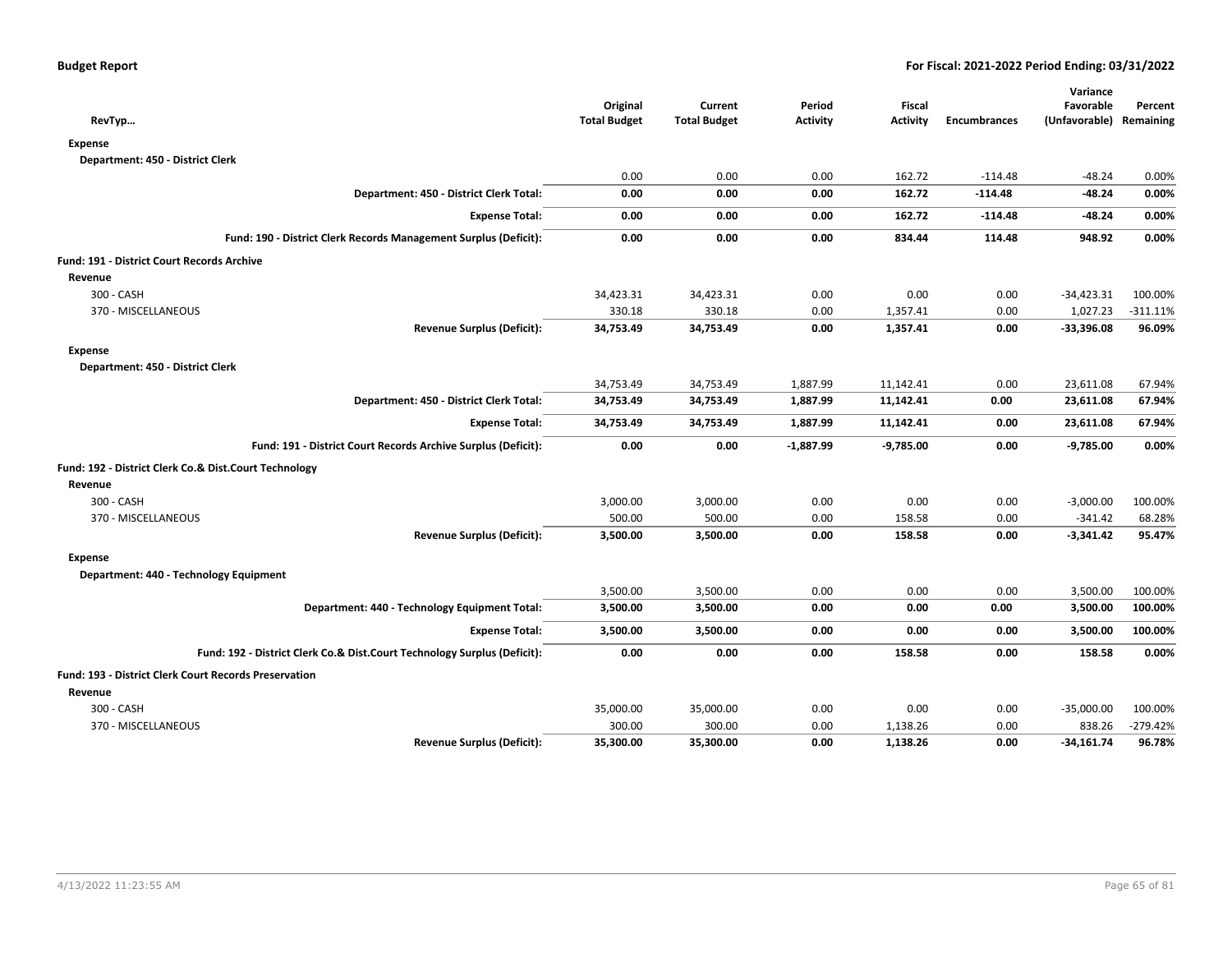| RevTyp                                                                   | Original<br><b>Total Budget</b> | Current<br><b>Total Budget</b> | Period<br><b>Activity</b> | Fiscal<br><b>Activity</b> | <b>Encumbrances</b> | Variance<br>Favorable<br>(Unfavorable) Remaining | Percent    |
|--------------------------------------------------------------------------|---------------------------------|--------------------------------|---------------------------|---------------------------|---------------------|--------------------------------------------------|------------|
| <b>Expense</b>                                                           |                                 |                                |                           |                           |                     |                                                  |            |
| Department: 545 - District Clerk Records Pres.Equip.                     |                                 |                                |                           |                           |                     |                                                  |            |
|                                                                          | 35,300.00                       | 35,300.00                      | 0.00                      | 0.00                      | 0.00                | 35,300.00                                        | 100.00%    |
| Department: 545 - District Clerk Records Pres. Equip. Total:             | 35,300.00                       | 35,300.00                      | 0.00                      | 0.00                      | 0.00                | 35,300.00                                        | 100.00%    |
|                                                                          |                                 |                                |                           |                           |                     |                                                  |            |
| <b>Expense Total:</b>                                                    | 35,300.00                       | 35,300.00                      | 0.00                      | 0.00                      | 0.00                | 35,300.00                                        | 100.00%    |
| Fund: 193 - District Clerk Court Records Preservation Surplus (Deficit): | 0.00                            | 0.00                           | 0.00                      | 1,138.26                  | 0.00                | 1,138.26                                         | 0.00%      |
| Fund: 200 - County Offices Records Mangement                             |                                 |                                |                           |                           |                     |                                                  |            |
| Revenue                                                                  |                                 |                                |                           |                           |                     |                                                  |            |
| 300 - CASH                                                               | 12,503.84                       | 12,503.84                      | 0.00                      | 0.00                      | 0.00                | $-12,503.84$                                     | 100.00%    |
| 370 - MISCELLANEOUS                                                      | 10,000.00                       | 10,000.00                      | 0.00                      | 9,798.90                  | 0.00                | $-201.10$                                        | 2.01%      |
| <b>Revenue Surplus (Deficit):</b>                                        | 22,503.84                       | 22,503.84                      | 0.00                      | 9,798.90                  | 0.00                | $-12,704.94$                                     | 56.46%     |
| <b>Expense</b>                                                           |                                 |                                |                           |                           |                     |                                                  |            |
| Department: 449 - Co. Office Records Mgt.                                |                                 |                                |                           |                           |                     |                                                  |            |
|                                                                          | 22,503.84                       | 22,503.84                      | 165.00                    | 1,074.48                  | 0.00                | 21,429.36                                        | 95.23%     |
| Department: 449 - Co. Office Records Mgt. Total:                         | 22,503.84                       | 22,503.84                      | 165.00                    | 1,074.48                  | 0.00                | 21,429.36                                        | 95.23%     |
| <b>Expense Total:</b>                                                    | 22,503.84                       | 22,503.84                      | 165.00                    | 1,074.48                  | 0.00                | 21,429.36                                        | 95.23%     |
| Fund: 200 - County Offices Records Mangement Surplus (Deficit):          | 0.00                            | 0.00                           | $-165.00$                 | 8,724.42                  | 0.00                | 8,724.42                                         | 0.00%      |
| Fund: 210 - Road & Bridge #1                                             |                                 |                                |                           |                           |                     |                                                  |            |
| Revenue                                                                  |                                 |                                |                           |                           |                     |                                                  |            |
| 300 - CASH                                                               | 9,501.50                        | 9,501.50                       | 0.00                      | 0.00                      | 0.00                | $-9,501.50$                                      | 100.00%    |
| 310 - PROPERTY TAXES                                                     | 588,561.92                      | 588,561.92                     | 11,664.25                 | 555,564.83                | 0.00                | $-32,997.09$                                     | 5.61%      |
| 318 - OTHER TAXES                                                        | 66,600.00                       | 66,600.00                      | 5,751.29                  | 40,169.58                 | 0.00                | $-26,430.42$                                     | 39.69%     |
| 321 - FEES OF TAX COLLECTOR                                              | 136,000.00                      | 136,000.00                     | 28,537.95                 | 102,302.03                | 0.00                | -33,697.97                                       | 24.78%     |
| 330 - GRANTS                                                             | 0.00                            | 25,600.00                      | 0.00                      | 25,600.00                 | 0.00                | 0.00                                             | 0.00%      |
| 350 - FINES                                                              | 23,900.00                       | 23,900.00                      | 0.00                      | 4,867.51                  | 0.00                | -19,032.49                                       | 79.63%     |
| 360 - INTEREST EARNINGS                                                  | 10.00                           | 10.00                          | 9.46                      | 34.15                     | 0.00                | 24.15                                            | $-241.50%$ |
| 364 - SALE OF ASSETS LAND/BUILDING                                       | 1,000.00                        | 1,000.00                       | 0.00                      | 0.00                      | 0.00                | $-1,000.00$                                      | 100.00%    |
| 370 - MISCELLANEOUS                                                      | 38,300.00                       | 38,300.00                      | 60.00                     | 21,360.76                 | 0.00                | $-16,939.24$                                     | 44.23%     |
| <b>Revenue Surplus (Deficit):</b>                                        | 863,873.42                      | 889,473.42                     | 46,022.95                 | 749,898.86                | 0.00                | $-139,574.56$                                    | 15.69%     |
| <b>Expense</b>                                                           |                                 |                                |                           |                           |                     |                                                  |            |
| Department: 621 - Road & Bridge 1                                        |                                 |                                |                           |                           |                     |                                                  |            |
|                                                                          | 863,873.42                      | 889,473.42                     | 56,766.38                 | 369,322.96                | 140.59              | 520,009.87                                       | 58.46%     |
| Department: 621 - Road & Bridge 1 Total:                                 | 863,873.42                      | 889,473.42                     | 56,766.38                 | 369,322.96                | 140.59              | 520,009.87                                       | 58.46%     |
| <b>Expense Total:</b>                                                    | 863,873.42                      | 889,473.42                     | 56,766.38                 | 369,322.96                | 140.59              | 520,009.87                                       | 58.46%     |
| Fund: 210 - Road & Bridge #1 Surplus (Deficit):                          | 0.00                            | 0.00                           | -10,743.43                | 380,575.90                | $-140.59$           | 380,435.31                                       | 0.00%      |
| Fund: 220 - Road & Bridge #2                                             |                                 |                                |                           |                           |                     |                                                  |            |
| Revenue                                                                  |                                 |                                |                           |                           |                     |                                                  |            |
| 310 - PROPERTY TAXES                                                     | 686,123.64                      | 686,123.64                     | 13,589.65                 | 647,270.82                | 0.00                | -38,852.82                                       | 5.66%      |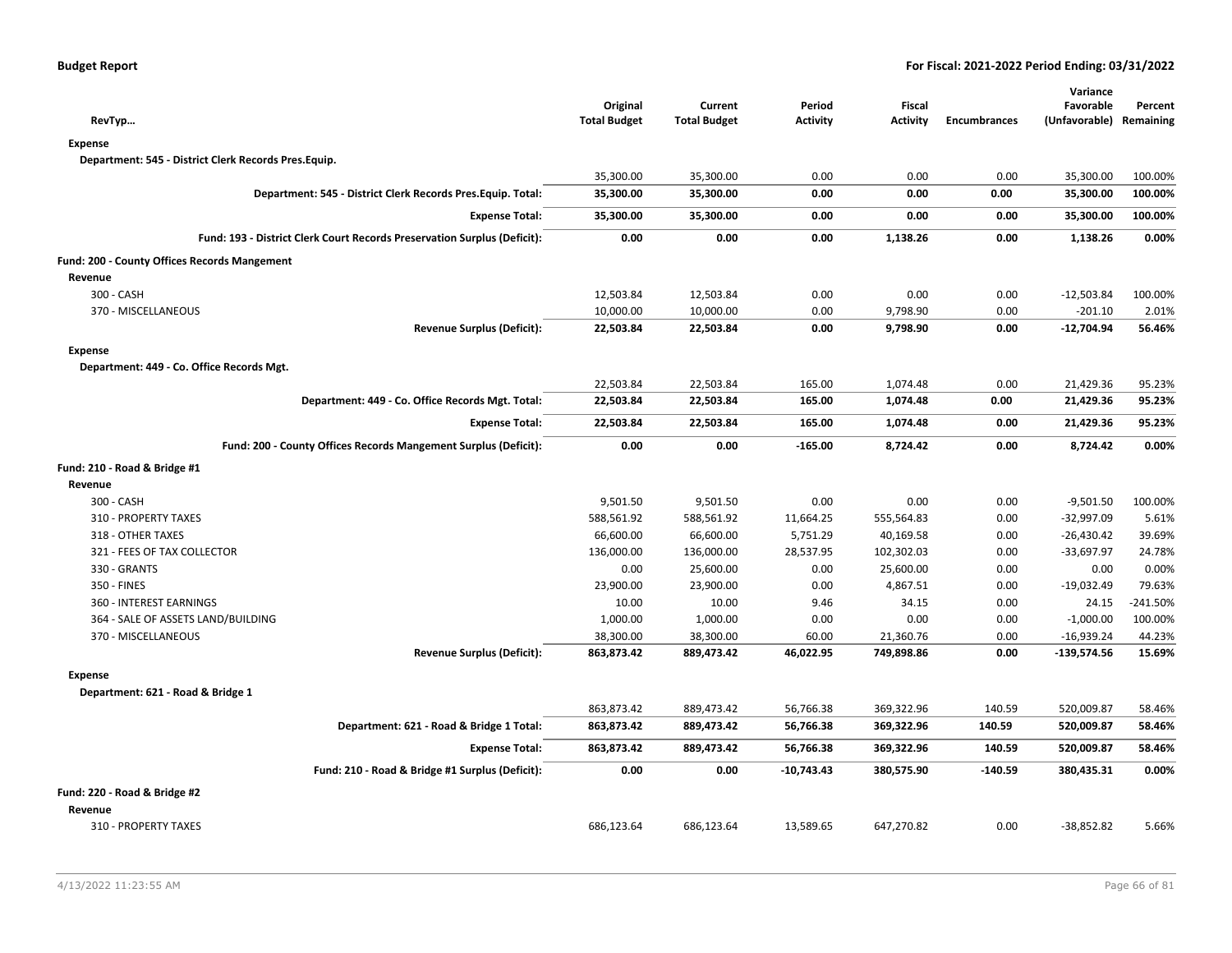|  |  |  | <b>Budget Report</b> |
|--|--|--|----------------------|
|--|--|--|----------------------|

| RevTyp                                                |                                                 | Original<br><b>Total Budget</b> | Current<br><b>Total Budget</b> | Period<br><b>Activity</b> | Fiscal<br><b>Activity</b> | <b>Encumbrances</b> | Variance<br>Favorable<br>(Unfavorable) | Percent<br>Remaining |
|-------------------------------------------------------|-------------------------------------------------|---------------------------------|--------------------------------|---------------------------|---------------------------|---------------------|----------------------------------------|----------------------|
| 318 - OTHER TAXES                                     |                                                 | 86.839.17                       | 86,839.17                      | 6,697.87                  | 46,780.90                 | 0.00                | $-40,058.27$                           | 46.13%               |
| 321 - FEES OF TAX COLLECTOR                           |                                                 | 172,000.00                      | 172,000.00                     | 33,242.91                 | 119,168.24                | 0.00                | $-52,831.76$                           | 30.72%               |
| 350 - FINES                                           |                                                 | 28,200.00                       | 28,200.00                      | 0.00                      | 5,670.03                  | 0.00                | $-22,529.97$                           | 79.89%               |
| 360 - INTEREST EARNINGS                               |                                                 | 500.00                          | 500.00                         | 42.42                     | 112.89                    | 0.00                | $-387.11$                              | 77.42%               |
| 364 - SALE OF ASSETS LAND/BUILDING                    |                                                 | 5,000.00                        | 5,000.00                       | 0.00                      | 0.00                      | 0.00                | $-5,000.00$                            | 100.00%              |
| 370 - MISCELLANEOUS                                   |                                                 | 88,750.00                       | 88,750.00                      | 40.00                     | 22,702.82                 | 0.00                | $-66,047.18$                           | 74.42%               |
|                                                       | <b>Revenue Surplus (Deficit):</b>               | 1,067,412.81                    | 1,067,412.81                   | 53,612.85                 | 841,705.70                | 0.00                | $-225,707.11$                          | 21.15%               |
| <b>Expense</b>                                        |                                                 |                                 |                                |                           |                           |                     |                                        |                      |
| Department: 622 - Road & Bridge 2                     |                                                 |                                 |                                |                           |                           |                     |                                        |                      |
|                                                       |                                                 | 1,067,412.81                    | 1,067,412.81                   | 72,454.11                 | 489,286.31                | 28,759.06           | 549,367.44                             | 51.47%               |
|                                                       | Department: 622 - Road & Bridge 2 Total:        | 1,067,412.81                    | 1,067,412.81                   | 72,454.11                 | 489,286.31                | 28,759.06           | 549,367.44                             | 51.47%               |
|                                                       | <b>Expense Total:</b>                           | 1,067,412.81                    | 1,067,412.81                   | 72,454.11                 | 489,286.31                | 28,759.06           | 549,367.44                             | 51.47%               |
|                                                       | Fund: 220 - Road & Bridge #2 Surplus (Deficit): | 0.00                            | 0.00                           | -18,841.26                | 352,419.39                | $-28,759.06$        | 323,660.33                             | 0.00%                |
| Fund: 230 - Road & Bridge #3                          |                                                 |                                 |                                |                           |                           |                     |                                        |                      |
| Revenue                                               |                                                 |                                 |                                |                           |                           |                     |                                        |                      |
| 300 - CASH                                            |                                                 | 57,509.59                       | 57,509.59                      | 0.00                      | 0.00                      | 0.00                | -57,509.59                             | 100.00%              |
| 310 - PROPERTY TAXES                                  |                                                 | 1,027,185.47                    | 1,027,185.47                   | 20,383.17                 | 970,844.32                | 0.00                | $-56,341.15$                           | 5.49%                |
| 318 - OTHER TAXES                                     |                                                 | 102,800.00                      | 102,800.00                     | 10,048.09                 | 70,180.30                 | 0.00                | $-32,619.70$                           | 31.73%               |
| 321 - FEES OF TAX COLLECTOR                           |                                                 | 220,000.00                      | 220,000.00                     | 49,864.40                 | 178,752.39                | 0.00                | $-41,247.61$                           | 18.75%               |
| 330 - GRANTS                                          |                                                 | 0.00                            | 0.00                           | 0.00                      | 28,000.00                 | 0.00                | 28,000.00                              | 0.00%                |
| 350 - FINES                                           |                                                 | 31,500.00                       | 31,500.00                      | 0.00                      | 8,505.06                  | 0.00                | $-22,994.94$                           | 73.00%               |
| 360 - INTEREST EARNINGS                               |                                                 | 200.00                          | 200.00                         | 93.44                     | 238.70                    | 0.00                | 38.70                                  | $-19.35%$            |
| 364 - SALE OF ASSETS LAND/BUILDING                    |                                                 | 10,000.00                       | 10,000.00                      | 0.00                      | 0.00                      | 0.00                | $-10,000.00$                           | 100.00%              |
| 370 - MISCELLANEOUS                                   |                                                 | 40,400.00                       | 40,400.00                      | 0.00                      | 39,986.54                 | 0.00                | $-413.46$                              | 1.02%                |
|                                                       | <b>Revenue Surplus (Deficit):</b>               | 1,489,595.06                    | 1,489,595.06                   | 80,389.10                 | 1,296,507.31              | 0.00                | $-193,087.75$                          | 12.96%               |
| <b>Expense</b>                                        |                                                 |                                 |                                |                           |                           |                     |                                        |                      |
| Department: 509 - Contingency                         |                                                 |                                 |                                |                           |                           |                     |                                        |                      |
|                                                       |                                                 | 30,000.00                       | 30,000.00                      | 0.00                      | 0.00                      | 0.00                | 30,000.00                              | 100.00%              |
|                                                       | Department: 509 - Contingency Total:            | 30,000.00                       | 30,000.00                      | 0.00                      | 0.00                      | 0.00                | 30,000.00                              | 100.00%              |
| Department: 623 - Road & Bridge 3                     |                                                 |                                 |                                |                           |                           |                     |                                        |                      |
|                                                       |                                                 | 1,459,595.06                    | 1,459,595.06                   | 72,211.25                 | 599,633.90                | 110.89              | 859,850.27                             | 58.91%               |
|                                                       | Department: 623 - Road & Bridge 3 Total:        | 1,459,595.06                    | 1,459,595.06                   | 72,211.25                 | 599,633.90                | 110.89              | 859,850.27                             | 58.91%               |
|                                                       | <b>Expense Total:</b>                           | 1,489,595.06                    | 1,489,595.06                   | 72,211.25                 | 599,633.90                | 110.89              | 889,850.27                             | 59.74%               |
|                                                       | Fund: 230 - Road & Bridge #3 Surplus (Deficit): | 0.00                            | 0.00                           | 8,177.85                  | 696,873.41                | $-110.89$           | 696,762.52                             | 0.00%                |
| Fund: 231 - Lake Road Impact/Raw Water PipelinePct. 3 |                                                 |                                 |                                |                           |                           |                     |                                        |                      |
| Revenue                                               |                                                 |                                 |                                |                           |                           |                     |                                        |                      |
| 300 - CASH                                            |                                                 | 250,000.00                      | 250,000.00                     | 0.00                      | 0.00                      | 0.00                | $-250,000.00$                          | 100.00%              |
|                                                       | <b>Revenue Surplus (Deficit):</b>               | 250,000.00                      | 250,000.00                     | 0.00                      | 0.00                      | 0.00                | $-250,000.00$                          | 100.00%              |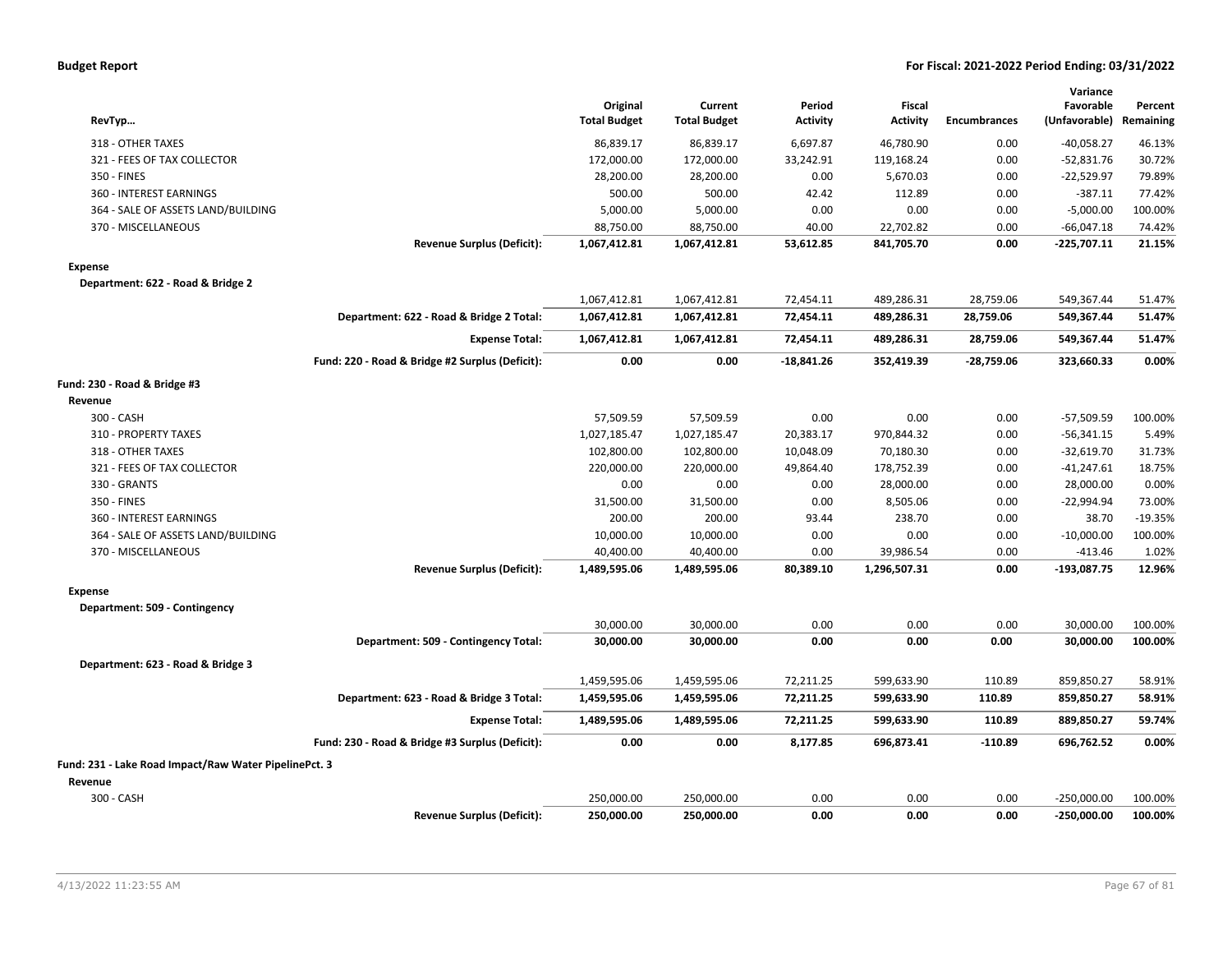| RevTyp                                                                   | Original<br><b>Total Budget</b> | Current<br><b>Total Budget</b> | Period<br><b>Activity</b> | <b>Fiscal</b><br><b>Activity</b> | <b>Encumbrances</b> | Variance<br>Favorable<br>(Unfavorable) Remaining | Percent   |
|--------------------------------------------------------------------------|---------------------------------|--------------------------------|---------------------------|----------------------------------|---------------------|--------------------------------------------------|-----------|
| <b>Expense</b>                                                           |                                 |                                |                           |                                  |                     |                                                  |           |
| Department: 623 - Road & Bridge 3                                        |                                 |                                |                           |                                  |                     |                                                  |           |
|                                                                          | 250,000.00                      | 250,000.00                     | 0.00                      | 0.00                             | 0.00                | 250,000.00                                       | 100.00%   |
| Department: 623 - Road & Bridge 3 Total:                                 | 250,000.00                      | 250,000.00                     | 0.00                      | 0.00                             | 0.00                | 250,000.00                                       | 100.00%   |
| <b>Expense Total:</b>                                                    | 250,000.00                      | 250,000.00                     | 0.00                      | 0.00                             | 0.00                | 250,000.00                                       | 100.00%   |
| Fund: 231 - Lake Road Impact/Raw Water PipelinePct. 3 Surplus (Deficit): | 0.00                            | 0.00                           | 0.00                      | 0.00                             | 0.00                | 0.00                                             | 0.00%     |
| Fund: 240 - Road & Bridge #4                                             |                                 |                                |                           |                                  |                     |                                                  |           |
| Revenue                                                                  |                                 |                                |                           |                                  |                     |                                                  |           |
| 300 - CASH                                                               | 41,615.57                       | 41,615.57                      | 0.00                      | 0.00                             | 0.00                | $-41,615.57$                                     | 100.00%   |
| 310 - PROPERTY TAXES                                                     | 586,466.14                      | 586,466.14                     | 11,604.42                 | 552,714.53                       | 0.00                | $-33,751.61$                                     | 5.76%     |
| 318 - OTHER TAXES                                                        | 66,500.00                       | 66,500.00                      | 5,720.51                  | 39,954.59                        | 0.00                | $-26,545.41$                                     | 39.92%    |
| 321 - FEES OF TAX COLLECTOR                                              | 138,000.00                      | 138,000.00                     | 28,383.94                 | 101,749.87                       | 0.00                | $-36,250.13$                                     | 26.27%    |
| 350 - FINES                                                              | 20,500.00                       | 20,500.00                      | 0.00                      | 4,841.25                         | 0.00                | $-15,658.75$                                     | 76.38%    |
| 360 - INTEREST EARNINGS                                                  | 50.00                           | 50.00                          | 21.34                     | 61.74                            | 0.00                | 11.74                                            | $-23.48%$ |
| 364 - SALE OF ASSETS LAND/BUILDING                                       | 1,500.00                        | 1,500.00                       | 0.00                      | 0.00                             | 0.00                | $-1,500.00$                                      | 100.00%   |
| 370 - MISCELLANEOUS                                                      | 35,400.00                       | 35,400.00                      | 20.00                     | 23,984.51                        | 0.00                | $-11,415.49$                                     | 32.25%    |
| <b>Revenue Surplus (Deficit):</b>                                        | 890,031.71                      | 890,031.71                     | 45,750.21                 | 723,306.49                       | 0.00                | $-166,725.22$                                    | 18.73%    |
| <b>Expense</b>                                                           |                                 |                                |                           |                                  |                     |                                                  |           |
| Department: 624 - Road & Bridge 4                                        |                                 |                                |                           |                                  |                     |                                                  |           |
|                                                                          | 890,031.71                      | 890,031.71                     | 74,550.55                 | 358,180.71                       | 0.00                | 531,851.00                                       | 59.76%    |
| Department: 624 - Road & Bridge 4 Total:                                 | 890,031.71                      | 890,031.71                     | 74,550.55                 | 358,180.71                       | 0.00                | 531,851.00                                       | 59.76%    |
| <b>Expense Total:</b>                                                    | 890,031.71                      | 890,031.71                     | 74,550.55                 | 358,180.71                       | 0.00                | 531,851.00                                       | 59.76%    |
| Fund: 240 - Road & Bridge #4 Surplus (Deficit):                          | 0.00                            | 0.00                           | $-28,800.34$              | 365,125.78                       | 0.00                | 365,125.78                                       | 0.00%     |
| Fund: 260 - J.P.#1 Justice Court Technology                              |                                 |                                |                           |                                  |                     |                                                  |           |
| Revenue                                                                  |                                 |                                |                           |                                  |                     |                                                  |           |
| 300 - CASH                                                               | 150.00                          | 150.00                         | 0.00                      | 0.00                             | 0.00                | $-150.00$                                        | 100.00%   |
| 360 - INTEREST EARNINGS                                                  | 50.00                           | 50.00                          | 0.00                      | 0.00                             | 0.00                | $-50.00$                                         | 100.00%   |
| 370 - MISCELLANEOUS                                                      | 1,300.00                        | 1,300.00                       | 0.00                      | 0.00                             | 0.00                | $-1,300.00$                                      | 100.00%   |
| <b>Revenue Surplus (Deficit):</b>                                        | 1,500.00                        | 1,500.00                       | 0.00                      | 0.00                             | 0.00                | $-1,500.00$                                      | 100.00%   |
| <b>Expense</b>                                                           |                                 |                                |                           |                                  |                     |                                                  |           |
| Department: 455 - Justice of the Peace Pct. 1                            |                                 |                                |                           |                                  |                     |                                                  |           |
|                                                                          | 1,500.00                        | 1,500.00                       | 99.95                     | 99.95                            | 0.00                | 1,400.05                                         | 93.34%    |
| Department: 455 - Justice of the Peace Pct. 1 Total:                     | 1,500.00                        | 1,500.00                       | 99.95                     | 99.95                            | 0.00                | 1,400.05                                         | 93.34%    |
| <b>Expense Total:</b>                                                    | 1,500.00                        | 1,500.00                       | 99.95                     | 99.95                            | 0.00                | 1,400.05                                         | 93.34%    |
| Fund: 260 - J.P.#1 Justice Court Technology Surplus (Deficit):           | 0.00                            | 0.00                           | -99.95                    | $-99.95$                         | 0.00                | $-99.95$                                         | 0.00%     |
| Fund: 270 - J.P.#2 Justice Court Technology                              |                                 |                                |                           |                                  |                     |                                                  |           |
| Revenue                                                                  |                                 |                                |                           |                                  |                     |                                                  |           |
| 360 - INTEREST EARNINGS                                                  | 5.00                            | 5.00                           | 0.00                      | 0.00                             | 0.00                | $-5.00$                                          | 100.00%   |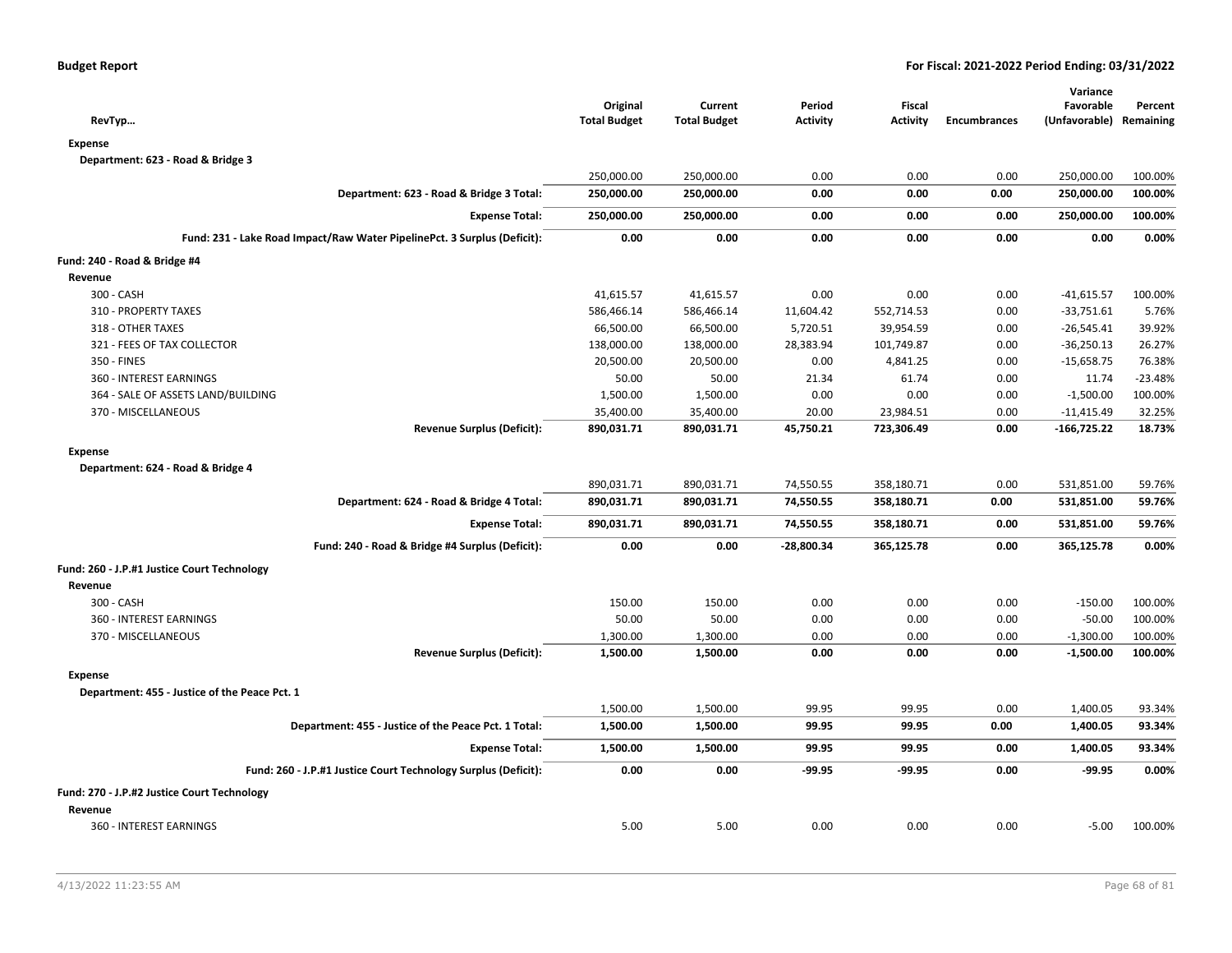| RevTyp                                                             | Original<br><b>Total Budget</b> | Current<br><b>Total Budget</b> | Period<br><b>Activity</b> | <b>Fiscal</b><br><b>Activity</b> | <b>Encumbrances</b> | Variance<br>Favorable<br>(Unfavorable) | Percent<br>Remaining |
|--------------------------------------------------------------------|---------------------------------|--------------------------------|---------------------------|----------------------------------|---------------------|----------------------------------------|----------------------|
| 370 - MISCELLANEOUS                                                | 700.00                          | 700.00                         | 0.00                      | 0.00                             | 0.00                | $-700.00$                              | 100.00%              |
| <b>Revenue Surplus (Deficit):</b>                                  | 705.00                          | 705.00                         | 0.00                      | 0.00                             | 0.00                | $-705.00$                              | 100.00%              |
| <b>Expense</b>                                                     |                                 |                                |                           |                                  |                     |                                        |                      |
| Department: 456 - Justice of the Peace Pct. 2                      |                                 |                                |                           |                                  |                     |                                        |                      |
|                                                                    | 705.00                          | 705.00                         | 0.00                      | 0.00                             | 0.00                | 705.00                                 | 100.00%              |
| Department: 456 - Justice of the Peace Pct. 2 Total:               | 705.00                          | 705.00                         | 0.00                      | 0.00                             | 0.00                | 705.00                                 | 100.00%              |
| <b>Expense Total:</b>                                              | 705.00                          | 705.00                         | 0.00                      | 0.00                             | 0.00                | 705.00                                 | 100.00%              |
| Fund: 270 - J.P.#2 Justice Court Technology Surplus (Deficit):     | 0.00                            | 0.00                           | 0.00                      | 0.00                             | 0.00                | 0.00                                   | 0.00%                |
| Fund: 280 - J.P.#3 Justice Court Technology                        |                                 |                                |                           |                                  |                     |                                        |                      |
| Revenue                                                            |                                 |                                |                           |                                  |                     |                                        |                      |
| 360 - INTEREST EARNINGS                                            | 5.00                            | 5.00                           | 0.00                      | 0.00                             | 0.00                | $-5.00$                                | 100.00%              |
| 370 - MISCELLANEOUS                                                | 400.00                          | 400.00                         | 0.00                      | 204.38                           | 0.00                | $-195.62$                              | 48.91%               |
| <b>Revenue Surplus (Deficit):</b>                                  | 405.00                          | 405.00                         | 0.00                      | 204.38                           | 0.00                | $-200.62$                              | 49.54%               |
| <b>Expense</b>                                                     |                                 |                                |                           |                                  |                     |                                        |                      |
| Department: 457 - Justice of the Peace Pct. 3                      |                                 |                                |                           |                                  |                     |                                        |                      |
|                                                                    | 405.00                          | 405.00                         | 0.00                      | 0.00                             | 0.00                | 405.00                                 | 100.00%              |
| Department: 457 - Justice of the Peace Pct. 3 Total:               | 405.00                          | 405.00                         | 0.00                      | 0.00                             | 0.00                | 405.00                                 | 100.00%              |
| <b>Expense Total:</b>                                              | 405.00                          | 405.00                         | 0.00                      | 0.00                             | 0.00                | 405.00                                 | 100.00%              |
| Fund: 280 - J.P.#3 Justice Court Technology Surplus (Deficit):     | 0.00                            | 0.00                           | 0.00                      | 204.38                           | 0.00                | 204.38                                 | 0.00%                |
| Fund: 310 - F.C.Detention Center Annual Payment                    |                                 |                                |                           |                                  |                     |                                        |                      |
| Revenue                                                            |                                 |                                |                           |                                  |                     |                                        |                      |
| 319 - F.C. DETENTION CENTER                                        | 10,000.00                       | 10,000.00                      | 0.00                      | 0.00                             | 0.00                | $-10,000.00$                           | 100.00%              |
| <b>Revenue Surplus (Deficit):</b>                                  | 10,000.00                       | 10,000.00                      | 0.00                      | 0.00                             | 0.00                | $-10,000.00$                           | 100.00%              |
| <b>Expense</b>                                                     |                                 |                                |                           |                                  |                     |                                        |                      |
| Department: 560 - County Sheriff                                   |                                 |                                |                           |                                  |                     |                                        |                      |
|                                                                    | 10,000.00                       | 10,000.00                      | 490.00                    | 2,978.89                         | 0.00                | 7,021.11                               | 70.21%               |
| Department: 560 - County Sheriff Total:                            | 10,000.00                       | 10,000.00                      | 490.00                    | 2,978.89                         | 0.00                | 7,021.11                               | 70.21%               |
| <b>Expense Total:</b>                                              | 10,000.00                       | 10,000.00                      | 490.00                    | 2,978.89                         | 0.00                | 7,021.11                               | 70.21%               |
| Fund: 310 - F.C.Detention Center Annual Payment Surplus (Deficit): | 0.00                            | 0.00                           | $-490.00$                 | $-2,978.89$                      | 0.00                | $-2,978.89$                            | 0.00%                |
| Fund: 330 - Bail Bondsman Application Fee                          |                                 |                                |                           |                                  |                     |                                        |                      |
| Revenue                                                            |                                 |                                |                           |                                  |                     |                                        |                      |
| 340 - FEES OF OFFICE                                               | 1,000.00                        | 1,000.00                       | 0.00                      | 0.00                             | 0.00                | $-1,000.00$                            | 100.00%              |
| <b>Revenue Surplus (Deficit):</b>                                  | 1,000.00                        | 1,000.00                       | 0.00                      | 0.00                             | 0.00                | $-1,000.00$                            | 100.00%              |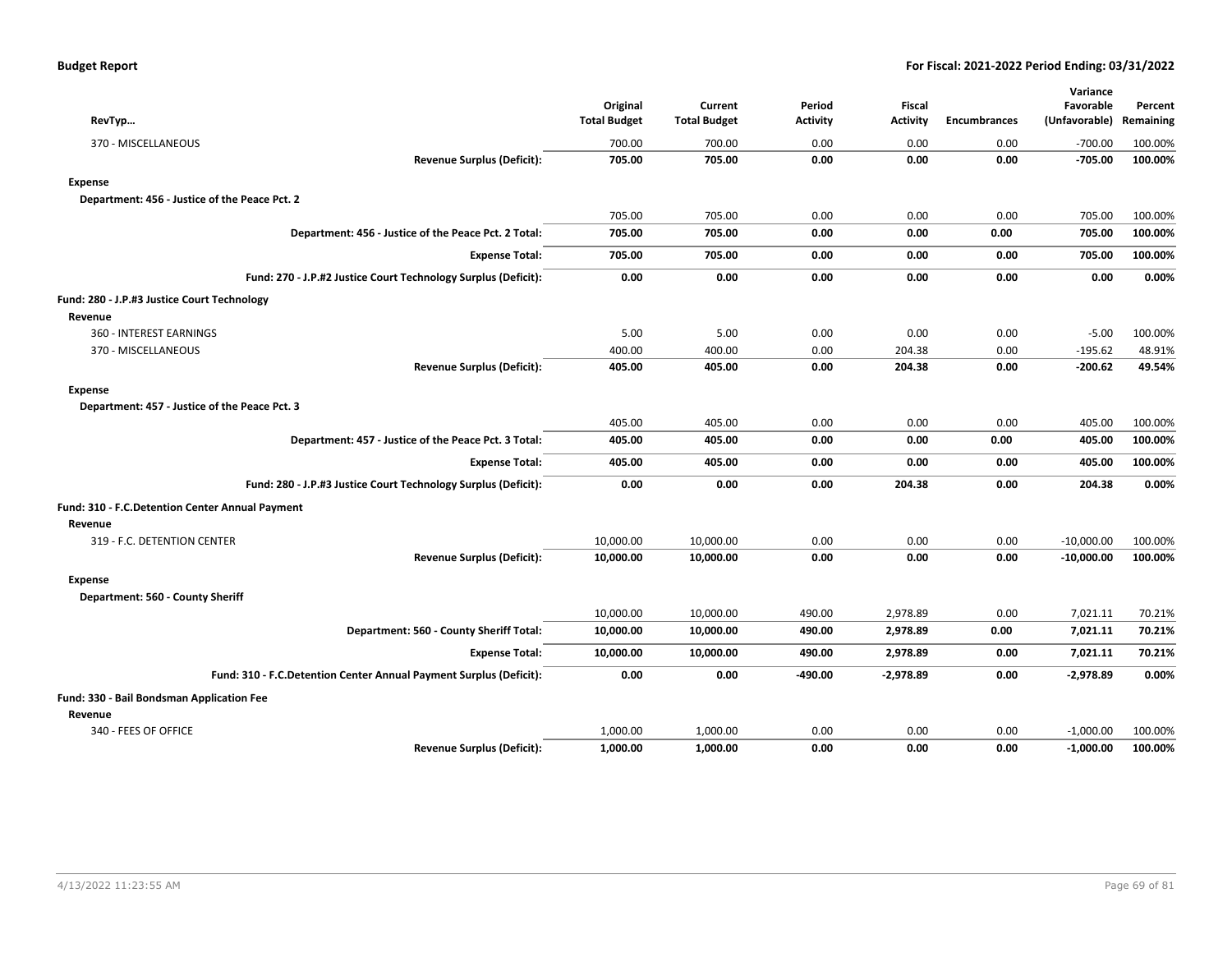|                                                              |                                 |                                |                           |                           |                     | Variance                             |            |
|--------------------------------------------------------------|---------------------------------|--------------------------------|---------------------------|---------------------------|---------------------|--------------------------------------|------------|
| RevTyp                                                       | Original<br><b>Total Budget</b> | Current<br><b>Total Budget</b> | Period<br><b>Activity</b> | Fiscal<br><b>Activity</b> | <b>Encumbrances</b> | Favorable<br>(Unfavorable) Remaining | Percent    |
| <b>Expense</b>                                               |                                 |                                |                           |                           |                     |                                      |            |
| Department: 498 - Bail Bond Fee Expense                      |                                 |                                |                           |                           |                     |                                      |            |
|                                                              | 1,000.00                        | 1,000.00                       | 0.00                      | 0.00                      | 0.00                | 1,000.00                             | 100.00%    |
| Department: 498 - Bail Bond Fee Expense Total:               | 1,000.00                        | 1,000.00                       | 0.00                      | 0.00                      | 0.00                | 1,000.00                             | 100.00%    |
| <b>Expense Total:</b>                                        | 1,000.00                        | 1,000.00                       | 0.00                      | 0.00                      | 0.00                | 1,000.00                             | 100.00%    |
| Fund: 330 - Bail Bondsman Application Fee Surplus (Deficit): | 0.00                            | 0.00                           | 0.00                      | 0.00                      | 0.00                | 0.00                                 | 0.00%      |
| Fund: 350 - Law Library                                      |                                 |                                |                           |                           |                     |                                      |            |
| Revenue                                                      |                                 |                                |                           |                           |                     |                                      |            |
| 340 - FEES OF OFFICE                                         | 15,000.00                       | 15,000.00                      | 0.00                      | 4,130.27                  | 0.00                | $-10,869.73$                         | 72.46%     |
| 360 - INTEREST EARNINGS                                      | 50.00                           | 50.00                          | 0.00                      | 0.00                      | 0.00                | $-50.00$                             | 100.00%    |
| <b>Revenue Surplus (Deficit):</b>                            | 15,050.00                       | 15,050.00                      | 0.00                      | 4,130.27                  | 0.00                | $-10,919.73$                         | 72.56%     |
| <b>Expense</b>                                               |                                 |                                |                           |                           |                     |                                      |            |
| Department: 451 - Law Library                                |                                 |                                |                           |                           |                     |                                      |            |
|                                                              | 15,050.00                       | 15,050.00                      | 0.00                      | 0.00                      | 0.00                | 15,050.00                            | 100.00%    |
| Department: 451 - Law Library Total:                         | 15,050.00                       | 15,050.00                      | 0.00                      | 0.00                      | 0.00                | 15,050.00                            | 100.00%    |
| <b>Expense Total:</b>                                        | 15,050.00                       | 15,050.00                      | 0.00                      | 0.00                      | 0.00                | 15,050.00                            | 100.00%    |
| Fund: 350 - Law Library Surplus (Deficit):                   | 0.00                            | 0.00                           | 0.00                      | 4,130.27                  | 0.00                | 4,130.27                             | 0.00%      |
| Fund: 360 - D. A. Fee                                        |                                 |                                |                           |                           |                     |                                      |            |
| Revenue                                                      |                                 |                                |                           |                           |                     |                                      |            |
| 340 - FEES OF OFFICE                                         | 1,000.00                        | 1,000.00                       | 93.91                     | 560.24                    | 0.00                | $-439.76$                            | 43.98%     |
| 352 - FINES & FORFEITURES                                    | 0.00                            | 0.00                           | 766.67                    | 1,852.67                  | 0.00                | 1,852.67                             | 0.00%      |
| 360 - INTEREST EARNINGS                                      | 0.00                            | 0.00                           | 0.33                      | 1.91                      | 0.00                | 1.91                                 | 0.00%      |
| 370 - MISCELLANEOUS                                          | 500.00                          | 500.00                         | 258.87                    | 1,568.98                  | 0.00                | 1,068.98                             | $-213.80%$ |
| <b>Revenue Surplus (Deficit):</b>                            | 1,500.00                        | 1,500.00                       | 1,119.78                  | 3,983.80                  | 0.00                | 2,483.80                             | $-165.59%$ |
| <b>Expense</b>                                               |                                 |                                |                           |                           |                     |                                      |            |
| Department: 475 - District Attorney                          |                                 |                                |                           |                           |                     |                                      |            |
|                                                              | 0.00                            | 0.00                           | 0.00                      | 1,151.40                  | 0.00                | $-1,151.40$                          | 0.00%      |
| Department: 475 - District Attorney Total:                   | 0.00                            | 0.00                           | 0.00                      | 1,151.40                  | 0.00                | $-1,151.40$                          | 0.00%      |
| Department: 477 - DA Seizure                                 |                                 |                                |                           |                           |                     |                                      |            |
|                                                              | 1,500.00                        | 1,500.00                       | 160.00                    | 1,313.00                  | 0.00                | 187.00                               | 12.47%     |
| Department: 477 - DA Seizure Total:                          | 1,500.00                        | 1,500.00                       | 160.00                    | 1,313.00                  | 0.00                | 187.00                               | 12.47%     |
| <b>Expense Total:</b>                                        | 1,500.00                        | 1,500.00                       | 160.00                    | 2,464.40                  | 0.00                | $-964.40$                            | $-64.29%$  |
| Fund: 360 - D. A. Fee Surplus (Deficit):                     | 0.00                            | 0.00                           | 959.78                    | 1,519.40                  | 0.00                | 1,519.40                             | 0.00%      |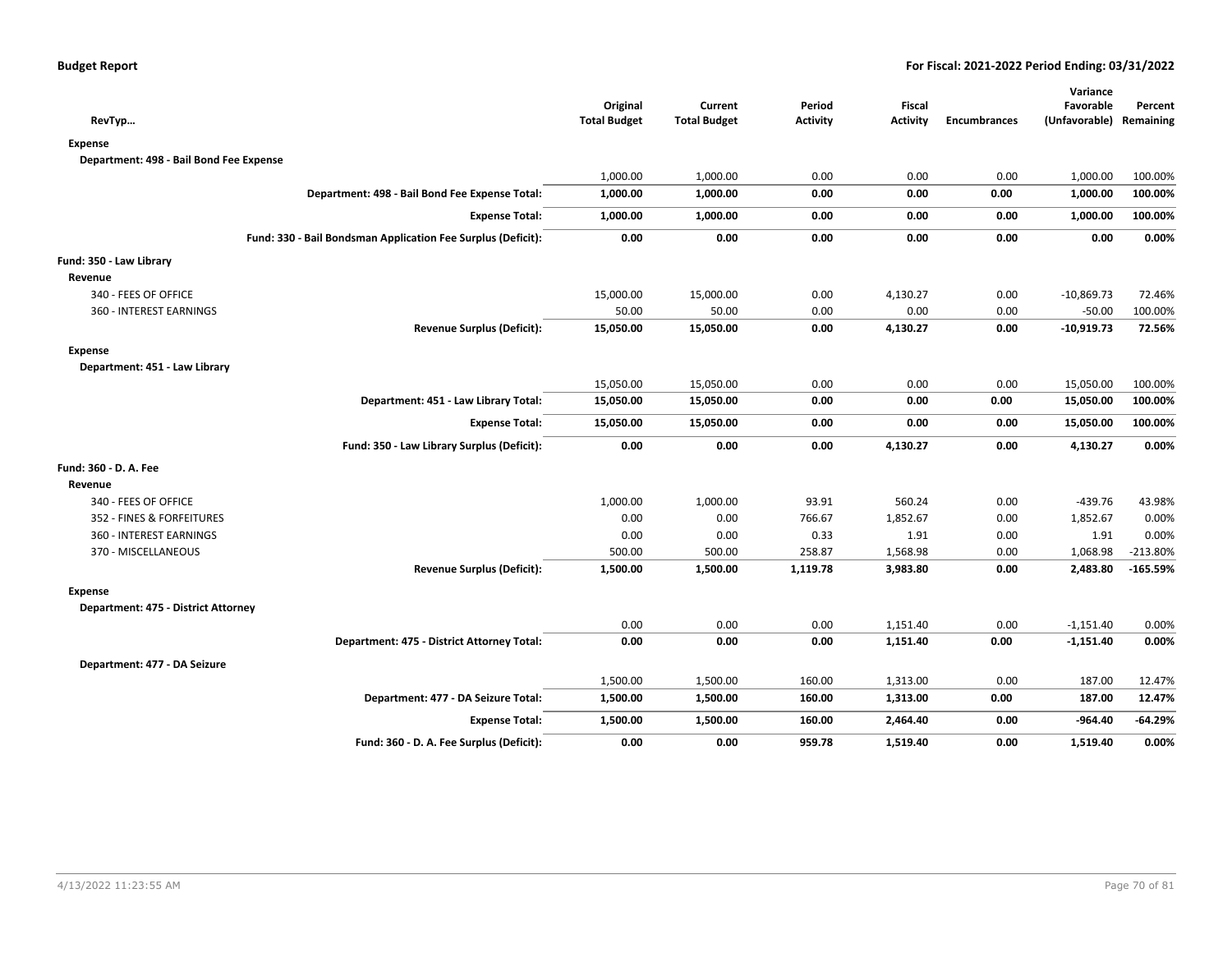| RevTyp                                 |                                                       | Original<br><b>Total Budget</b> | Current<br><b>Total Budget</b> | Period<br><b>Activity</b> | Fiscal<br><b>Activity</b> | <b>Encumbrances</b> | Variance<br>Favorable<br>(Unfavorable) Remaining | Percent   |
|----------------------------------------|-------------------------------------------------------|---------------------------------|--------------------------------|---------------------------|---------------------------|---------------------|--------------------------------------------------|-----------|
| Fund: 361 - Contraband Seizure         |                                                       |                                 |                                |                           |                           |                     |                                                  |           |
| Revenue                                |                                                       |                                 |                                |                           |                           |                     |                                                  |           |
| 360 - INTEREST EARNINGS                |                                                       | 0.00                            | 0.00                           | 0.18                      | 1.05                      | 0.00                | 1.05                                             | 0.00%     |
|                                        | <b>Revenue Surplus (Deficit):</b>                     | 0.00                            | 0.00                           | 0.18                      | 1.05                      | 0.00                | 1.05                                             | 0.00%     |
|                                        | Fund: 361 - Contraband Seizure Surplus (Deficit):     | 0.00                            | 0.00                           | 0.18                      | 1.05                      | 0.00                | 1.05                                             | 0.00%     |
| Fund: 362 - Investigator/LEOSE         |                                                       |                                 |                                |                           |                           |                     |                                                  |           |
| Revenue                                |                                                       |                                 |                                |                           |                           |                     |                                                  |           |
| 330 - GRANTS                           |                                                       | 640.00                          | 640.00                         | 0.00                      | 554.65                    | 0.00                | $-85.35$                                         | 13.34%    |
|                                        | <b>Revenue Surplus (Deficit):</b>                     | 640.00                          | 640.00                         | 0.00                      | 554.65                    | 0.00                | $-85.35$                                         | 13.34%    |
| Expense                                |                                                       |                                 |                                |                           |                           |                     |                                                  |           |
| Department: 475 - District Attorney    |                                                       |                                 |                                |                           |                           |                     |                                                  |           |
|                                        |                                                       | 640.00                          | 640.00                         | 0.00                      | 751.67                    | 0.00                | $-111.67$                                        | $-17.45%$ |
|                                        | Department: 475 - District Attorney Total:            | 640.00                          | 640.00                         | 0.00                      | 751.67                    | 0.00                | $-111.67$                                        | $-17.45%$ |
|                                        | <b>Expense Total:</b>                                 | 640.00                          | 640.00                         | 0.00                      | 751.67                    | 0.00                | $-111.67$                                        | $-17.45%$ |
|                                        | Fund: 362 - Investigator/LEOSE Surplus (Deficit):     | 0.00                            | 0.00                           | 0.00                      | $-197.02$                 | 0.00                | $-197.02$                                        | 0.00%     |
| Fund: 380 - IHC Co-Op Gin              |                                                       |                                 |                                |                           |                           |                     |                                                  |           |
| Revenue                                |                                                       |                                 |                                |                           |                           |                     |                                                  |           |
| 360 - INTEREST EARNINGS                |                                                       | 0.00                            | 0.00                           | 2.49                      | 5.76                      | 0.00                | 5.76                                             | 0.00%     |
|                                        | <b>Revenue Surplus (Deficit):</b>                     | 0.00                            | 0.00                           | 2.49                      | 5.76                      | 0.00                | 5.76                                             | 0.00%     |
|                                        | Fund: 380 - IHC Co-Op Gin Surplus (Deficit):          | 0.00                            | 0.00                           | 2.49                      | 5.76                      | 0.00                | 5.76                                             | 0.00%     |
| <b>Fund: 410 - CERT</b>                |                                                       |                                 |                                |                           |                           |                     |                                                  |           |
| Revenue                                |                                                       |                                 |                                |                           |                           |                     |                                                  |           |
| 370 - MISCELLANEOUS                    |                                                       | 0.00                            | 400.00                         | 0.00                      | 400.00                    | 0.00                | 0.00                                             | 0.00%     |
|                                        | <b>Revenue Surplus (Deficit):</b>                     | 0.00                            | 400.00                         | 0.00                      | 400.00                    | 0.00                | 0.00                                             | 0.00%     |
| <b>Expense</b>                         |                                                       |                                 |                                |                           |                           |                     |                                                  |           |
| <b>Department: 414 - CERT Expenses</b> |                                                       |                                 |                                |                           |                           |                     |                                                  |           |
|                                        |                                                       | 0.00                            | 400.00                         | 358.80                    | 358.80                    | 0.00                | 41.20                                            | 10.30%    |
|                                        | Department: 414 - CERT Expenses Total:                | 0.00                            | 400.00                         | 358.80                    | 358.80                    | 0.00                | 41.20                                            | 10.30%    |
|                                        | <b>Expense Total:</b>                                 | 0.00                            | 400.00                         | 358.80                    | 358.80                    | 0.00                | 41.20                                            | 10.30%    |
|                                        | Fund: 410 - CERT Surplus (Deficit):                   | 0.00                            | 0.00                           | $-358.80$                 | 41.20                     | 0.00                | 41.20                                            | 0.00%     |
| Fund: 411 - Hazard Mitigation Plan     |                                                       |                                 |                                |                           |                           |                     |                                                  |           |
| Revenue                                |                                                       |                                 |                                |                           |                           |                     |                                                  |           |
| 330 - GRANTS                           |                                                       | 0.00                            | 0.00                           | 0.00                      | 18,750.00                 | 0.00                | 18,750.00                                        | 0.00%     |
|                                        | <b>Revenue Surplus (Deficit):</b>                     | 0.00                            | 0.00                           | 0.00                      | 18,750.00                 | 0.00                | 18,750.00                                        | 0.00%     |
|                                        | Fund: 411 - Hazard Mitigation Plan Surplus (Deficit): | 0.00                            | 0.00                           | 0.00                      | 18,750.00                 | 0.00                | 18,750.00                                        | 0.00%     |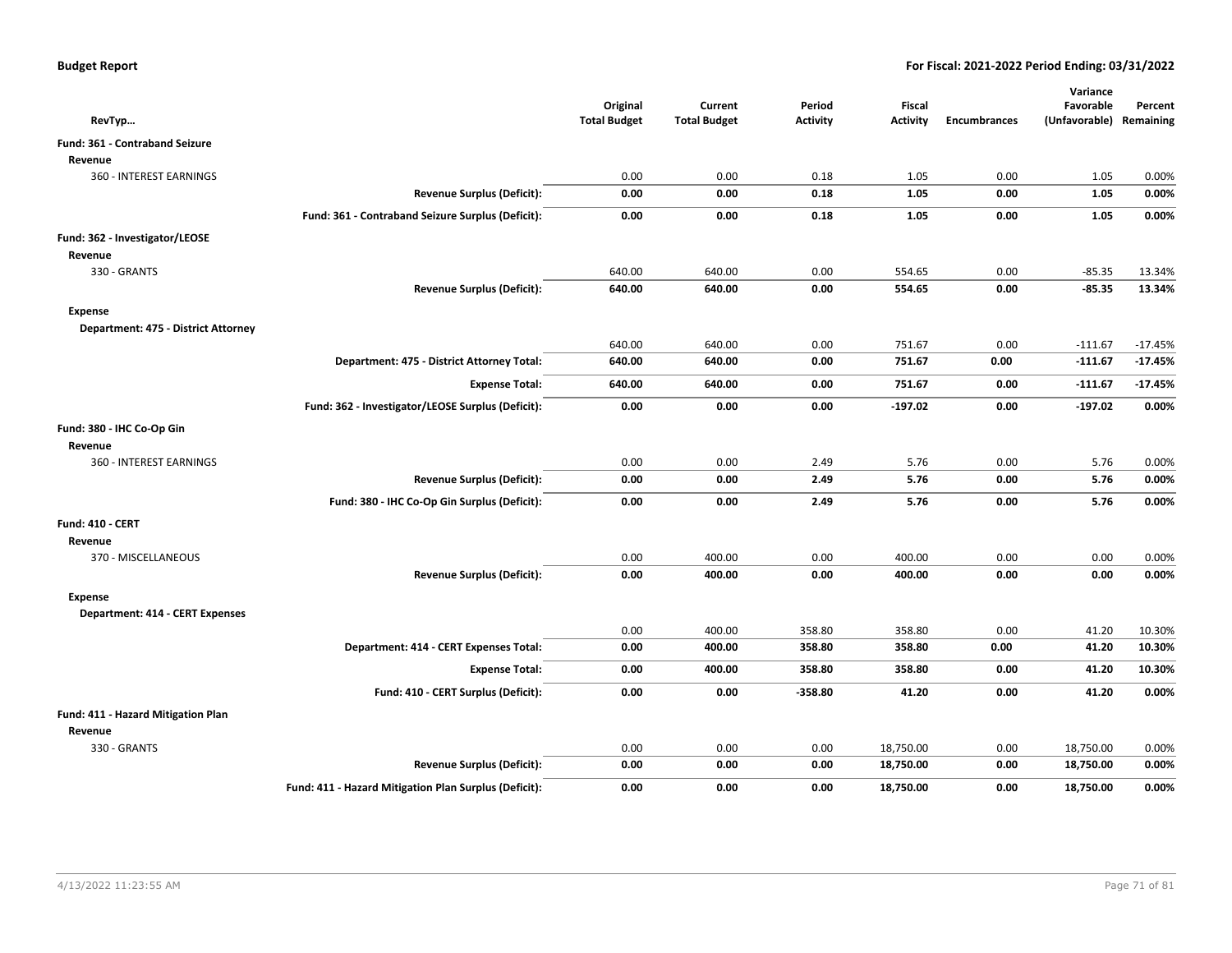| RevTyp                                                         | Original<br><b>Total Budget</b> | Current<br><b>Total Budget</b> | Period<br><b>Activity</b> | Fiscal<br><b>Activity</b> | <b>Encumbrances</b> | Variance<br>Favorable<br>(Unfavorable) Remaining | Percent |
|----------------------------------------------------------------|---------------------------------|--------------------------------|---------------------------|---------------------------|---------------------|--------------------------------------------------|---------|
| Fund: 412 - Safe Room Reimbursement Prog.                      |                                 |                                |                           |                           |                     |                                                  |         |
| Expense                                                        |                                 |                                |                           |                           |                     |                                                  |         |
| Department: 408 - Safe Room                                    |                                 |                                |                           |                           |                     |                                                  |         |
|                                                                | 0.00                            | 0.00                           | 0.00                      | 398.89                    | 0.00                | $-398.89$                                        | 0.00%   |
| Department: 408 - Safe Room Total:                             | 0.00                            | 0.00                           | 0.00                      | 398.89                    | 0.00                | $-398.89$                                        | 0.00%   |
| <b>Expense Total:</b>                                          | 0.00                            | 0.00                           | 0.00                      | 398.89                    | 0.00                | $-398.89$                                        | 0.00%   |
| Fund: 412 - Safe Room Reimbursement Prog. Total:               | 0.00                            | 0.00                           | 0.00                      | 398.89                    | 0.00                | $-398.89$                                        | 0.00%   |
| Fund: 413 - CARES ACT-CORONAVIRUS RELIEF                       |                                 |                                |                           |                           |                     |                                                  |         |
| <b>Expense</b>                                                 |                                 |                                |                           |                           |                     |                                                  |         |
| Department: 413 - CARES Act                                    |                                 |                                |                           |                           |                     |                                                  |         |
|                                                                | 0.00                            | 0.00                           | 0.00                      | 33,271.39                 | 14,366.88           | $-47,638.27$                                     | 0.00%   |
| Department: 413 - CARES Act Total:                             | 0.00                            | 0.00                           | 0.00                      | 33,271.39                 | 14,366.88           | $-47,638.27$                                     | 0.00%   |
| <b>Department: 419 - CARES FINAL ALLOCATION</b>                |                                 |                                |                           |                           |                     |                                                  |         |
|                                                                | 0.00                            | 0.00                           | 850.00                    | 152,852.35                | 51,612.33           | $-204,464.68$                                    | 0.00%   |
| Department: 419 - CARES FINAL ALLOCATION Total:                | 0.00                            | 0.00                           | 850.00                    | 152,852.35                | 51,612.33           | $-204,464.68$                                    | 0.00%   |
| Department: 621 - Road & Bridge 1                              |                                 |                                |                           |                           |                     |                                                  |         |
|                                                                | 0.00                            | 0.00                           | 0.00                      | 79,850.25                 | 0.00                | $-79,850.25$                                     | 0.00%   |
| Department: 621 - Road & Bridge 1 Total:                       | 0.00                            | 0.00                           | 0.00                      | 79,850.25                 | 0.00                | $-79,850.25$                                     | 0.00%   |
| Department: 622 - Road & Bridge 2                              |                                 |                                |                           |                           |                     |                                                  |         |
|                                                                | 0.00                            | 0.00                           | 0.00                      | 62,777.85                 | 0.00                | $-62,777.85$                                     | 0.00%   |
| Department: 622 - Road & Bridge 2 Total:                       | 0.00                            | 0.00                           | 0.00                      | 62,777.85                 | 0.00                | $-62,777.85$                                     | 0.00%   |
| Department: 624 - Road & Bridge 4                              |                                 |                                |                           |                           |                     |                                                  |         |
|                                                                | 0.00                            | 0.00                           | 0.00                      | 46,965.29                 | 0.00                | $-46,965.29$                                     | 0.00%   |
| Department: 624 - Road & Bridge 4 Total:                       | 0.00                            | 0.00                           | 0.00                      | 46,965.29                 | 0.00                | -46,965.29                                       | 0.00%   |
| Department: 900 - TRANSFERS OUT                                |                                 |                                |                           |                           |                     |                                                  |         |
|                                                                | 0.00                            | 0.00                           | 0.00                      | 11,840.00                 | 0.00                | $-11,840.00$                                     | 0.00%   |
| Department: 900 - TRANSFERS OUT Total:                         | 0.00                            | 0.00                           | 0.00                      | 11,840.00                 | 0.00                | $-11,840.00$                                     | 0.00%   |
| <b>Expense Total:</b>                                          | 0.00                            | 0.00                           | 850.00                    | 387,557.13                | 65,979.21           | -453,536.34                                      | 0.00%   |
| Fund: 413 - CARES ACT-CORONAVIRUS RELIEF Total:                | 0.00                            | 0.00                           | 850.00                    | 387,557.13                | 65,979.21           | -453,536.34                                      | 0.00%   |
| Fund: 415 - American Recovery Program Grant                    |                                 |                                |                           |                           |                     |                                                  |         |
| Revenue                                                        |                                 |                                |                           |                           |                     |                                                  |         |
| 360 - INTEREST EARNINGS                                        | 0.00                            | 0.00                           | 0.00                      | 171.97                    | 0.00                | 171.97                                           | 0.00%   |
| <b>Revenue Surplus (Deficit):</b>                              | 0.00                            | 0.00                           | 0.00                      | 171.97                    | 0.00                | 171.97                                           | 0.00%   |
| Fund: 415 - American Recovery Program Grant Surplus (Deficit): | 0.00                            | 0.00                           | 0.00                      | 171.97                    | 0.00                | 171.97                                           | 0.00%   |
| <b>Fund: 560 - Sheriff Forfeiture</b>                          |                                 |                                |                           |                           |                     |                                                  |         |
| Revenue                                                        |                                 |                                |                           |                           |                     |                                                  |         |
| 352 - FINES & FORFEITURES                                      | 20,000.00                       | 20,000.00                      | 1,533.33                  | 12,845.33                 | 0.00                | $-7,154.67$                                      | 35.77%  |
|                                                                |                                 |                                |                           |                           |                     |                                                  |         |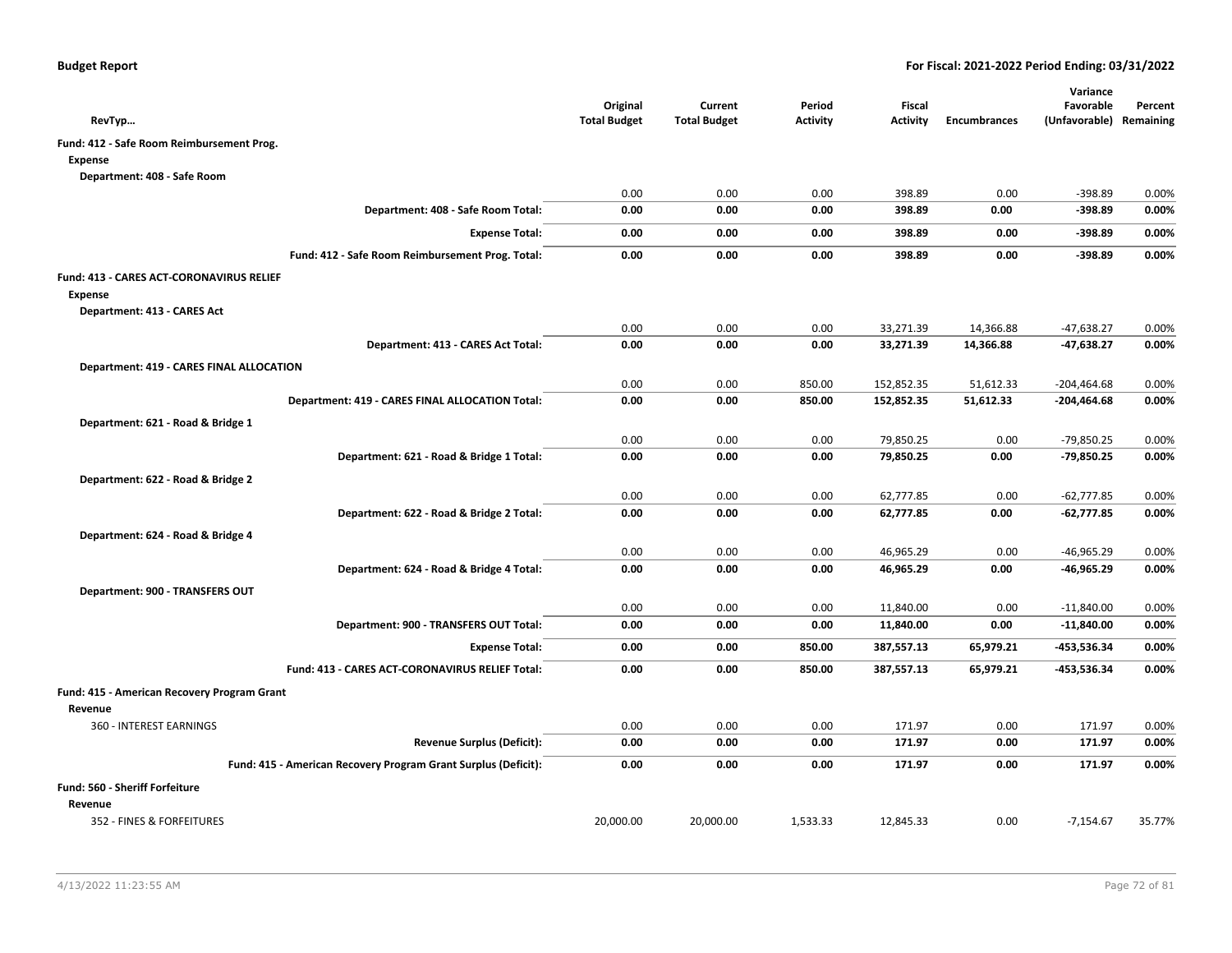| <b>Budget Report</b> |  |  |  |
|----------------------|--|--|--|
|----------------------|--|--|--|

| RevTyp                                                                    | Original<br><b>Total Budget</b> | Current<br><b>Total Budget</b> | Period<br>Activity | <b>Fiscal</b><br><b>Activity</b> | <b>Encumbrances</b> | Variance<br>Favorable<br>(Unfavorable) | Percent<br>Remaining |
|---------------------------------------------------------------------------|---------------------------------|--------------------------------|--------------------|----------------------------------|---------------------|----------------------------------------|----------------------|
| 360 - INTEREST EARNINGS                                                   | 0.00                            | 0.00                           | 0.56               | 3.07                             | 0.00                | 3.07                                   | 0.00%                |
| <b>Revenue Surplus (Deficit):</b>                                         | 20,000.00                       | 20,000.00                      | 1,533.89           | 12,848.40                        | 0.00                | $-7,151.60$                            | 35.76%               |
| <b>Expense</b>                                                            |                                 |                                |                    |                                  |                     |                                        |                      |
| Department: 560 - County Sheriff                                          |                                 |                                |                    |                                  |                     |                                        |                      |
|                                                                           | 20,000.00                       | 20,000.00                      | 171.91             | 9,244.13                         | 0.00                | 10,755.87                              | 53.78%               |
| Department: 560 - County Sheriff Total:                                   | 20,000.00                       | 20,000.00                      | 171.91             | 9,244.13                         | 0.00                | 10,755.87                              | 53.78%               |
| <b>Expense Total:</b>                                                     | 20,000.00                       | 20,000.00                      | 171.91             | 9,244.13                         | 0.00                | 10,755.87                              | 53.78%               |
| Fund: 560 - Sheriff Forfeiture Surplus (Deficit):                         | 0.00                            | 0.00                           | 1,361.98           | 3,604.27                         | 0.00                | 3,604.27                               | 0.00%                |
| Fund: 561 - Law Enforcement Education Sheriff's Office                    |                                 |                                |                    |                                  |                     |                                        |                      |
| Revenue                                                                   |                                 |                                |                    |                                  |                     |                                        |                      |
| 360 - INTEREST EARNINGS                                                   | 0.00                            | 0.00                           | 0.01               | 0.02                             | 0.00                | 0.02                                   | 0.00%                |
| 370 - MISCELLANEOUS                                                       | 1,800.00                        | 1,800.00                       | 0.00               | 1,710.25                         | 0.00                | $-89.75$                               | 4.99%                |
| <b>Revenue Surplus (Deficit):</b>                                         | 1,800.00                        | 1,800.00                       | 0.01               | 1,710.27                         | 0.00                | $-89.73$                               | 4.99%                |
| <b>Expense</b>                                                            |                                 |                                |                    |                                  |                     |                                        |                      |
| Department: 560 - County Sheriff                                          |                                 |                                |                    |                                  |                     |                                        |                      |
|                                                                           | 1,800.00                        | 1,800.00                       | 0.00               | 0.00                             | 0.00                | 1,800.00                               | 100.00%              |
| Department: 560 - County Sheriff Total:                                   | 1,800.00                        | 1,800.00                       | 0.00               | 0.00                             | 0.00                | 1,800.00                               | 100.00%              |
| <b>Expense Total:</b>                                                     | 1,800.00                        | 1,800.00                       | 0.00               | 0.00                             | 0.00                | 1,800.00                               | 100.00%              |
| Fund: 561 - Law Enforcement Education Sheriff's Office Surplus (Deficit): | 0.00                            | 0.00                           | 0.01               | 1,710.27                         | 0.00                | 1,710.27                               | 0.00%                |
| Fund: 562 - Bois D'Arc Lake Reservoir (SO)                                |                                 |                                |                    |                                  |                     |                                        |                      |
| Revenue                                                                   |                                 |                                |                    |                                  |                     |                                        |                      |
| 322 - LAKE BOIS D'ARC YEAR 3                                              | 121,500.00                      | 121,500.00                     | 0.00               | 121,500.00                       | 0.00                | 0.00                                   | 0.00%                |
| 370 - MISCELLANEOUS                                                       | 39,116.98                       | 39,116.98                      | 0.00               | 0.00                             | 0.00                | $-39,116.98$                           | 100.00%              |
| 390 - TRANSFERS IN                                                        | 0.00                            | 0.00                           | 0.00               | 39,116.98                        | 0.00                | 39,116.98                              | 0.00%                |
| <b>Revenue Surplus (Deficit):</b>                                         | 160,616.98                      | 160,616.98                     | 0.00               | 160,616.98                       | 0.00                | 0.00                                   | 0.00%                |
| <b>Expense</b>                                                            |                                 |                                |                    |                                  |                     |                                        |                      |
| Department: 560 - County Sheriff                                          |                                 |                                |                    |                                  |                     |                                        |                      |
|                                                                           | 160,616.98                      | 160,616.98                     | 9,935.47           | 69,435.93                        | 174,258.93          | $-83,077.88$                           | $-51.72%$            |
| Department: 560 - County Sheriff Total:                                   | 160,616.98                      | 160,616.98                     | 9,935.47           | 69,435.93                        | 174,258.93          | -83,077.88                             | $-51.72%$            |
| <b>Expense Total:</b>                                                     | 160,616.98                      | 160,616.98                     | 9,935.47           | 69,435.93                        | 174,258.93          | -83,077.88                             | $-51.72%$            |
| Fund: 562 - Bois D'Arc Lake Reservoir (SO) Surplus (Deficit):             | 0.00                            | 0.00                           | $-9,935.47$        | 91,181.05                        | -174,258.93         | -83,077.88                             | 0.00%                |
| Fund: 590 - Specialty Court/Drug Court                                    |                                 |                                |                    |                                  |                     |                                        |                      |
| Revenue                                                                   |                                 |                                |                    |                                  |                     |                                        |                      |
| 370 - MISCELLANEOUS                                                       | 1,100.00                        | 1,100.00                       | 0.00               | 1,067.16                         | 0.00                | $-32.84$                               | 2.99%                |
| <b>Revenue Surplus (Deficit):</b>                                         | 1,100.00                        | 1.100.00                       | 0.00               | 1.067.16                         | 0.00                | $-32.84$                               | 2.99%                |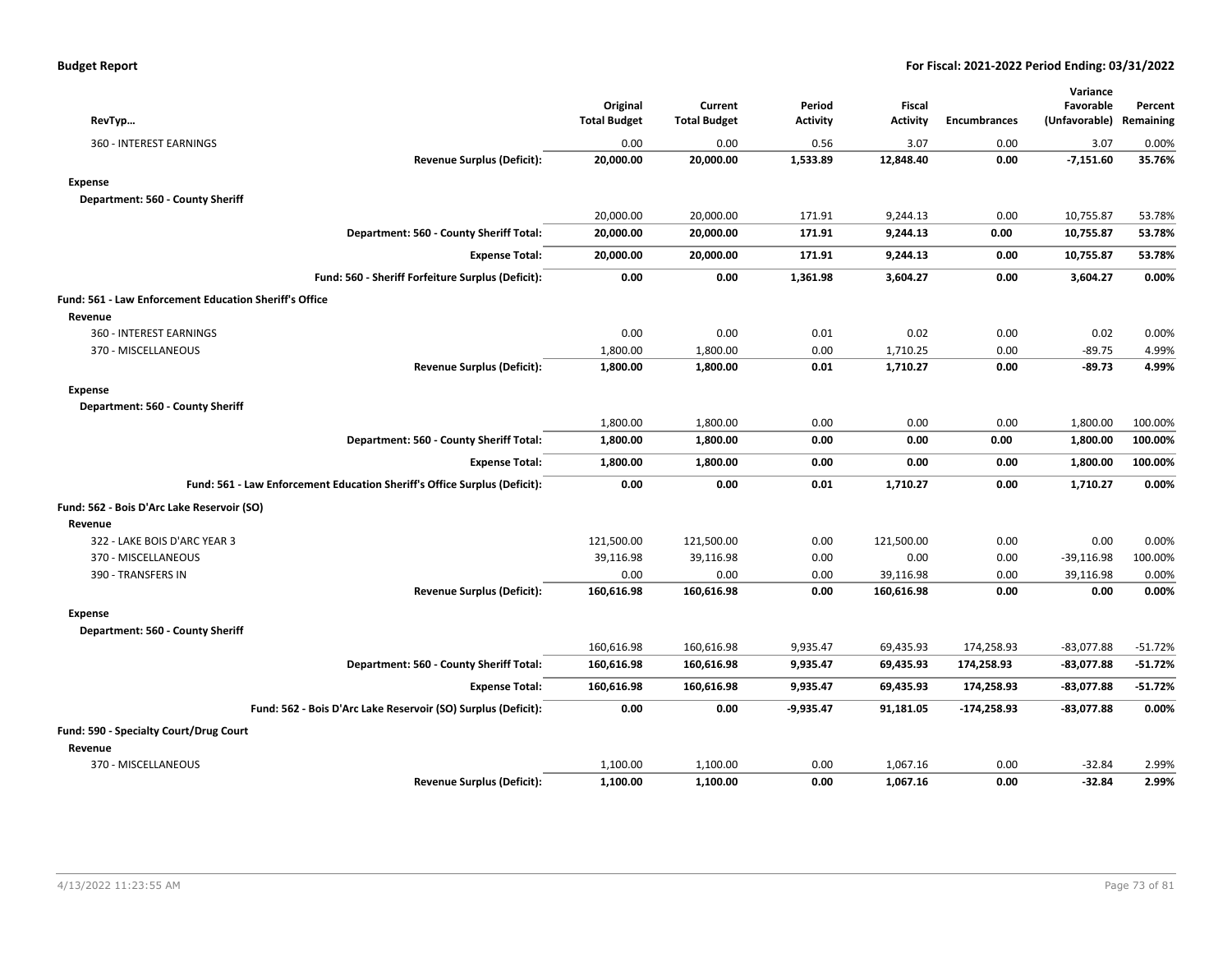| RevTyp                                                                | Original<br><b>Total Budget</b> | Current<br><b>Total Budget</b> | Period<br><b>Activity</b> | <b>Fiscal</b><br><b>Activity</b> | <b>Encumbrances</b> | Variance<br>Favorable<br>(Unfavorable) | Percent<br>Remaining |
|-----------------------------------------------------------------------|---------------------------------|--------------------------------|---------------------------|----------------------------------|---------------------|----------------------------------------|----------------------|
| Expense                                                               |                                 |                                |                           |                                  |                     |                                        |                      |
| <b>Department: 436 - Specialty Court Expenses</b>                     |                                 |                                |                           |                                  |                     |                                        |                      |
|                                                                       | 1,100.00                        | 1,100.00                       | 403.75                    | 2,826.05                         | 0.00                | $-1,726.05$                            | $-156.91%$           |
| Department: 436 - Specialty Court Expenses Total:                     | 1,100.00                        | 1,100.00                       | 403.75                    | 2,826.05                         | 0.00                | $-1,726.05$                            | $-156.91%$           |
| <b>Expense Total:</b>                                                 | 1,100.00                        | 1,100.00                       | 403.75                    | 2,826.05                         | 0.00                | -1,726.05                              | $-156.91%$           |
| Fund: 590 - Specialty Court/Drug Court Surplus (Deficit):             | 0.00                            | 0.00                           | $-403.75$                 | $-1,758.89$                      | 0.00                | $-1,758.89$                            | 0.00%                |
| Fund: 600 - Sinking                                                   |                                 |                                |                           |                                  |                     |                                        |                      |
| Revenue                                                               |                                 |                                |                           |                                  |                     |                                        |                      |
| 310 - PROPERTY TAXES                                                  | 1,267,437.50                    | 1,267,437.50                   | 22,014.35                 | 1,159,166.09                     | 0.00                | $-108,271.41$                          | 8.54%                |
| 318 - OTHER TAXES                                                     | 200.00                          | 200.00                         | 0.00                      | 394.40                           | 0.00                | 194.40                                 | $-97.20%$            |
| <b>Revenue Surplus (Deficit):</b>                                     | 1,267,637.50                    | 1,267,637.50                   | 22,014.35                 | 1,159,560.49                     | 0.00                | $-108,077.01$                          | 8.53%                |
| <b>Expense</b>                                                        |                                 |                                |                           |                                  |                     |                                        |                      |
| Department: 620 - Debt Service                                        |                                 |                                |                           |                                  |                     |                                        |                      |
|                                                                       | 618,450.00                      | 618,450.00                     | 0.00                      | 450,600.00                       | 0.00                | 167,850.00                             | 27.14%               |
| Department: 620 - Debt Service Total:                                 | 618,450.00                      | 618,450.00                     | 0.00                      | 450,600.00                       | 0.00                | 167,850.00                             | 27.14%               |
| Department: 660 - Debt Service Interest                               |                                 |                                |                           |                                  |                     |                                        |                      |
|                                                                       | 649,187.50                      | 649,187.50                     | 0.00                      | 328,431.25                       | 0.00                | 320,756.25                             | 49.41%               |
| Department: 660 - Debt Service Interest Total:                        | 649,187.50                      | 649,187.50                     | 0.00                      | 328,431.25                       | 0.00                | 320,756.25                             | 49.41%               |
| <b>Expense Total:</b>                                                 | 1,267,637.50                    | 1,267,637.50                   | 0.00                      | 779,031.25                       | 0.00                | 488,606.25                             | 38.54%               |
| Fund: 600 - Sinking Surplus (Deficit):                                | 0.00                            | 0.00                           | 22,014.35                 | 380,529.24                       | 0.00                | 380,529.24                             | 0.00%                |
| Fund: 630 - Law Enforcement Education Const. Pct.1                    |                                 |                                |                           |                                  |                     |                                        |                      |
| Revenue                                                               |                                 |                                |                           |                                  |                     |                                        |                      |
| 370 - MISCELLANEOUS                                                   | 640.00                          | 640.00                         | 0.00                      | 554.65                           | 0.00                | $-85.35$                               | 13.34%               |
| <b>Revenue Surplus (Deficit):</b>                                     | 640.00                          | 640.00                         | 0.00                      | 554.65                           | 0.00                | $-85.35$                               | 13.34%               |
| <b>Expense</b>                                                        |                                 |                                |                           |                                  |                     |                                        |                      |
| Department: 551 - Constable Pct.1                                     |                                 |                                |                           |                                  |                     |                                        |                      |
|                                                                       | 640.00                          | 640.00                         | 0.00                      | 0.00                             | 0.00                | 640.00                                 | 100.00%              |
| Department: 551 - Constable Pct.1 Total:                              | 640.00                          | 640.00                         | 0.00                      | 0.00                             | 0.00                | 640.00                                 | 100.00%              |
| <b>Expense Total:</b>                                                 | 640.00                          | 640.00                         | 0.00                      | 0.00                             | 0.00                | 640.00                                 | 100.00%              |
| Fund: 630 - Law Enforcement Education Const. Pct.1 Surplus (Deficit): | 0.00                            | 0.00                           | 0.00                      | 554.65                           | 0.00                | 554.65                                 | 0.00%                |
| Fund: 640 - Law Enforcement Education Const. Pct.2                    |                                 |                                |                           |                                  |                     |                                        |                      |
| Revenue                                                               |                                 |                                |                           |                                  |                     |                                        |                      |
| 370 - MISCELLANEOUS                                                   | 640.00                          | 640.00                         | 0.00                      | 554.65                           | 0.00                | $-85.35$                               | 13.34%               |
| <b>Revenue Surplus (Deficit):</b>                                     | 640.00                          | 640.00                         | 0.00                      | 554.65                           | 0.00                | $-85.35$                               | 13.34%               |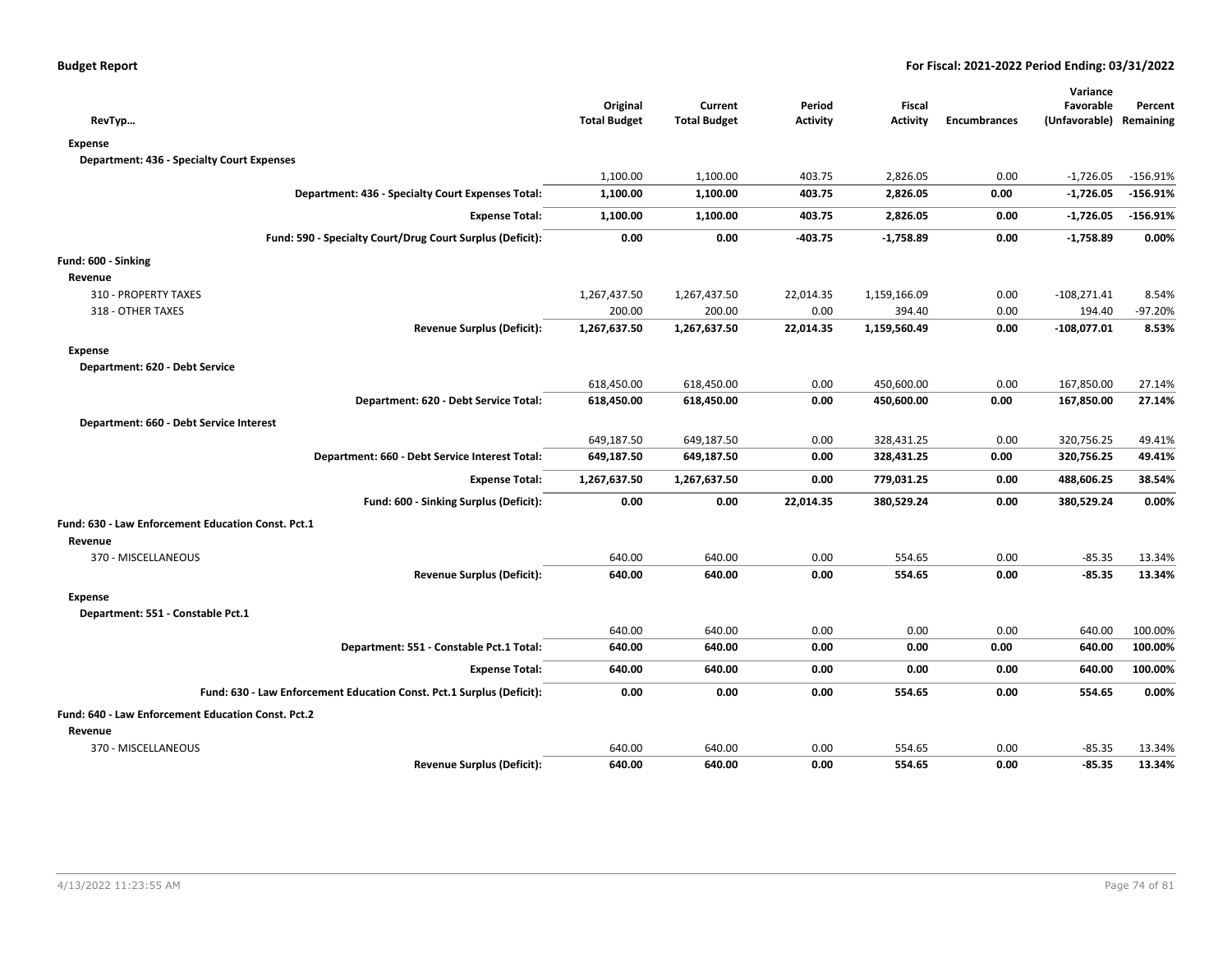| RevTyp                                                                | Original<br><b>Total Budget</b> | Current<br><b>Total Budget</b> | Period<br><b>Activity</b> | <b>Fiscal</b><br><b>Activity</b> | <b>Encumbrances</b> | Variance<br>Favorable<br>(Unfavorable) Remaining | Percent |
|-----------------------------------------------------------------------|---------------------------------|--------------------------------|---------------------------|----------------------------------|---------------------|--------------------------------------------------|---------|
| <b>Expense</b>                                                        |                                 |                                |                           |                                  |                     |                                                  |         |
| Department: 552 - Constable Pct.2                                     |                                 |                                |                           |                                  |                     |                                                  |         |
|                                                                       | 640.00                          | 640.00                         | 0.00                      | 0.00                             | 0.00                | 640.00                                           | 100.00% |
| Department: 552 - Constable Pct.2 Total:                              | 640.00                          | 640.00                         | 0.00                      | 0.00                             | 0.00                | 640.00                                           | 100.00% |
| <b>Expense Total:</b>                                                 | 640.00                          | 640.00                         | 0.00                      | 0.00                             | 0.00                | 640.00                                           | 100.00% |
| Fund: 640 - Law Enforcement Education Const. Pct.2 Surplus (Deficit): | 0.00                            | 0.00                           | 0.00                      | 554.65                           | 0.00                | 554.65                                           | 0.00%   |
| Fund: 650 - Law Enforcement Education Const. Pct.3                    |                                 |                                |                           |                                  |                     |                                                  |         |
| Revenue                                                               |                                 |                                |                           |                                  |                     |                                                  |         |
| 370 - MISCELLANEOUS                                                   | 640.00                          | 640.00                         | 0.00                      | 554.65                           | 0.00                | $-85.35$                                         | 13.34%  |
| <b>Revenue Surplus (Deficit):</b>                                     | 640.00                          | 640.00                         | 0.00                      | 554.65                           | 0.00                | $-85.35$                                         | 13.34%  |
| <b>Expense</b>                                                        |                                 |                                |                           |                                  |                     |                                                  |         |
| Department: 553 - Constable Pct.3                                     |                                 |                                |                           |                                  |                     |                                                  |         |
|                                                                       | 640.00                          | 640.00                         | 0.00                      | 0.00                             | 0.00                | 640.00                                           | 100.00% |
| Department: 553 - Constable Pct.3 Total:                              | 640.00                          | 640.00                         | 0.00                      | 0.00                             | 0.00                | 640.00                                           | 100.00% |
| <b>Expense Total:</b>                                                 | 640.00                          | 640.00                         | 0.00                      | 0.00                             | 0.00                | 640.00                                           | 100.00% |
| Fund: 650 - Law Enforcement Education Const. Pct.3 Surplus (Deficit): | 0.00                            | 0.00                           | 0.00                      | 554.65                           | 0.00                | 554.65                                           | 0.00%   |
| <b>Fund: 670 - Courthouse Restoration</b>                             |                                 |                                |                           |                                  |                     |                                                  |         |
| Revenue                                                               |                                 |                                |                           |                                  |                     |                                                  |         |
| 330 - GRANTS                                                          | 0.00                            | 0.00                           | 314,060.02                | 970,792.82                       | 0.00                | 970,792.82                                       | 0.00%   |
| 370 - MISCELLANEOUS                                                   | 0.00                            | 0.00                           | 2,836.31                  | 2,836.31                         | 0.00                | 2,836.31                                         | 0.00%   |
| 390 - TRANSFERS IN                                                    | 0.00                            | 0.00                           | 0.00                      | 11,840.00                        | 0.00                | 11,840.00                                        | 0.00%   |
| <b>Revenue Surplus (Deficit):</b>                                     | 0.00                            | 0.00                           | 316,896.33                | 985,469.13                       | 0.00                | 985,469.13                                       | 0.00%   |
| <b>Expense</b>                                                        |                                 |                                |                           |                                  |                     |                                                  |         |
| Department: 670 - Courthouse Restoration Phase 2                      |                                 |                                |                           |                                  |                     |                                                  |         |
|                                                                       | 0.00                            | 0.00                           | 1,117,591.72              | 3,704,435.92                     | 0.00                | $-3,704,435.92$                                  | 0.00%   |
| Department: 670 - Courthouse Restoration Phase 2 Total:               | 0.00                            | 0.00                           | 1,117,591.72              | 3,704,435.92                     | 0.00                | -3,704,435.92                                    | 0.00%   |
| <b>Expense Total:</b>                                                 | 0.00                            | 0.00                           | 1,117,591.72              | 3,704,435.92                     | 0.00                | -3,704,435.92                                    | 0.00%   |
| Fund: 670 - Courthouse Restoration Surplus (Deficit):                 | 0.00                            | 0.00                           | $-800,695.39$             | $-2,718,966.79$                  | 0.00                | -2,718,966.79                                    | 0.00%   |
| Fund: 690 - 2020 CO Bonds-Construction Fund FY2020                    |                                 |                                |                           |                                  |                     |                                                  |         |
| Revenue                                                               |                                 |                                |                           |                                  |                     |                                                  |         |
| 300 - CASH                                                            | 2,000,000.00                    | 2,000,000.00                   | 0.00                      | 0.00                             | 0.00                | $-2,000,000.00$                                  | 100.00% |
| 360 - INTEREST EARNINGS                                               | 0.00                            | 0.00                           | 0.64                      | 238.90                           | 0.00                | 238.90                                           | 0.00%   |
| <b>Revenue Surplus (Deficit):</b>                                     | 2,000,000.00                    | 2,000,000.00                   | 0.64                      | 238.90                           | 0.00                | -1,999,761.10                                    | 99.99%  |
| <b>Expense</b>                                                        |                                 |                                |                           |                                  |                     |                                                  |         |
| Department: 669 - Courthouse Construction Phase 2                     |                                 |                                |                           |                                  |                     |                                                  |         |
|                                                                       | 2.000.000.00                    | 2.000.000.00                   | 0.00                      | 1,235,581.97                     | 19.847.35           | 744,570.68                                       | 37.23%  |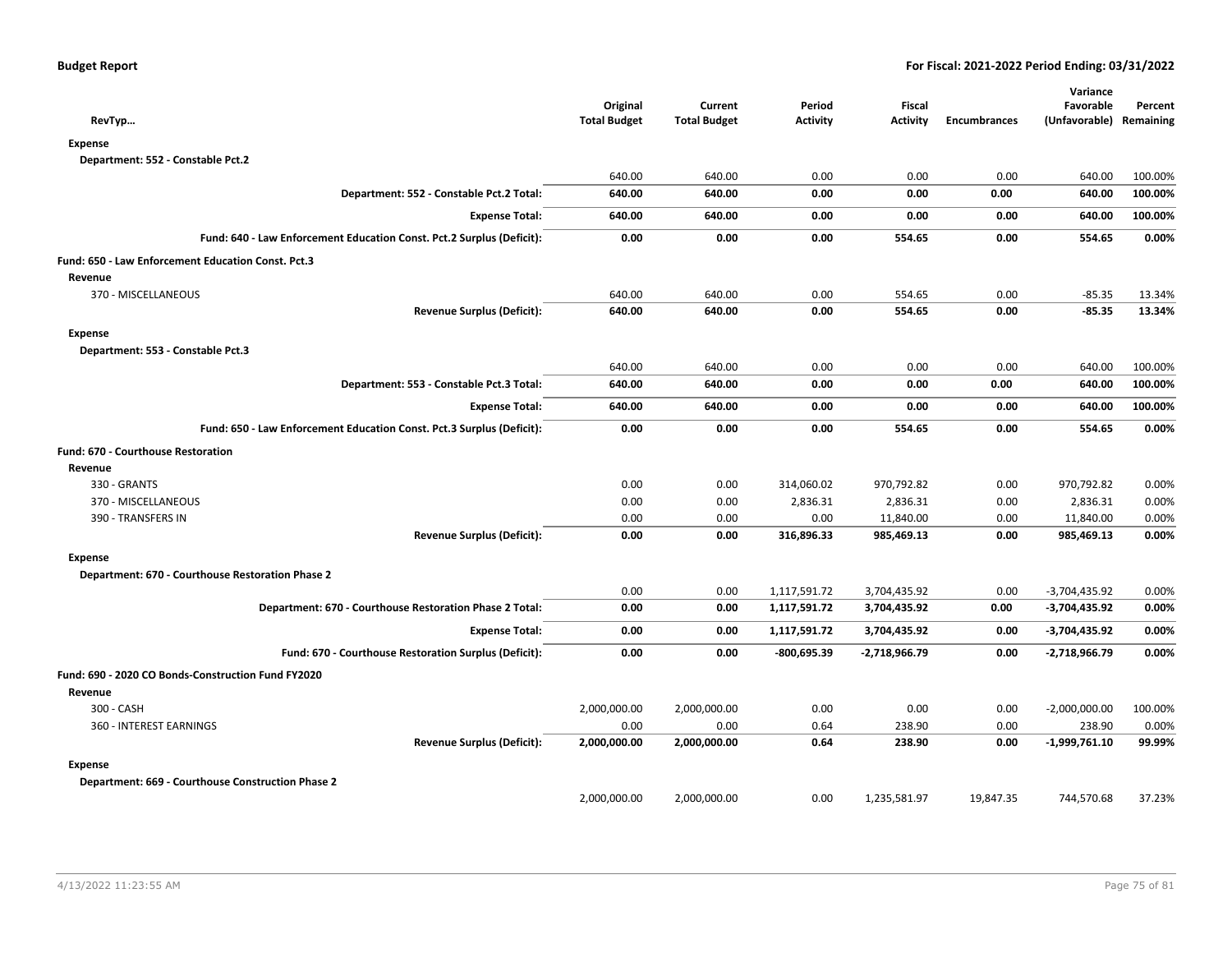|  |  |  | <b>Budget Report</b> |
|--|--|--|----------------------|
|--|--|--|----------------------|

|                                           |                                                                       |                                 |                                |                           |                                  |              | Variance                   |                      |
|-------------------------------------------|-----------------------------------------------------------------------|---------------------------------|--------------------------------|---------------------------|----------------------------------|--------------|----------------------------|----------------------|
| RevTyp                                    |                                                                       | Original<br><b>Total Budget</b> | Current<br><b>Total Budget</b> | Period<br><b>Activity</b> | <b>Fiscal</b><br><b>Activity</b> | Encumbrances | Favorable<br>(Unfavorable) | Percent<br>Remaining |
|                                           | Department: 669 - Courthouse Construction Phase 2 Total:              | 2,000,000.00                    | 2,000,000.00                   | 0.00                      | 1,235,581.97                     | 19,847.35    | 744,570.68                 | 37.23%               |
|                                           | <b>Expense Total:</b>                                                 | 2,000,000.00                    | 2,000,000.00                   | 0.00                      | 1,235,581.97                     | 19,847.35    | 744,570.68                 | 37.23%               |
|                                           | Fund: 690 - 2020 CO Bonds-Construction Fund FY2020 Surplus (Deficit): | 0.00                            | 0.00                           | 0.64                      | $-1,235,343.07$                  | $-19,847.35$ | $-1,255,190.42$            | 0.00%                |
| Fund: 700 - Right of Way                  |                                                                       |                                 |                                |                           |                                  |              |                            |                      |
| Revenue                                   |                                                                       |                                 |                                |                           |                                  |              |                            |                      |
| 360 - INTEREST EARNINGS                   |                                                                       | 20.00                           | 20.00                          | 11.14                     | 25.94                            | 0.00         | 5.94                       | $-29.70%$            |
| 370 - MISCELLANEOUS                       |                                                                       | 0.00                            | 0.00                           | 0.00                      | 60.00                            | 0.00         | 60.00                      | 0.00%                |
|                                           | <b>Revenue Surplus (Deficit):</b>                                     | 20.00                           | 20.00                          | 11.14                     | 85.94                            | 0.00         | 65.94                      | $-329.70%$           |
| <b>Expense</b>                            |                                                                       |                                 |                                |                           |                                  |              |                            |                      |
| Department: 700 - Right of Way            |                                                                       |                                 |                                |                           |                                  |              |                            |                      |
|                                           |                                                                       | 20.00                           | 20.00                          | 0.00                      | 0.00                             | 0.00         | 20.00                      | 100.00%              |
|                                           | Department: 700 - Right of Way Total:                                 | 20.00                           | 20.00                          | 0.00                      | 0.00                             | 0.00         | 20.00                      | 100.00%              |
|                                           | <b>Expense Total:</b>                                                 | 20.00                           | 20.00                          | 0.00                      | 0.00                             | 0.00         | 20.00                      | 100.00%              |
|                                           | Fund: 700 - Right of Way Surplus (Deficit):                           | 0.00                            | 0.00                           | 11.14                     | 85.94                            | 0.00         | 85.94                      | 0.00%                |
| Fund: 800 - Veterans Court Program        |                                                                       |                                 |                                |                           |                                  |              |                            |                      |
| Revenue                                   |                                                                       |                                 |                                |                           |                                  |              |                            |                      |
| 370 - MISCELLANEOUS                       |                                                                       | 200.00                          | 200.00                         | 168.00                    | 1,129.00                         | 0.00         | 929.00                     | $-464.50%$           |
|                                           | <b>Revenue Surplus (Deficit):</b>                                     | 200.00                          | 200.00                         | 168.00                    | 1,129.00                         | 0.00         | 929.00                     | -464.50%             |
| <b>Expense</b>                            |                                                                       |                                 |                                |                           |                                  |              |                            |                      |
| Department: 800 - Veterans Court Expense  |                                                                       |                                 |                                |                           |                                  |              |                            |                      |
|                                           |                                                                       | 200.00                          | 200.00                         | 0.00                      | 0.00                             | 0.00         | 200.00                     | 100.00%              |
|                                           | Department: 800 - Veterans Court Expense Total:                       | 200.00                          | 200.00                         | 0.00                      | 0.00                             | 0.00         | 200.00                     | 100.00%              |
|                                           | <b>Expense Total:</b>                                                 | 200.00                          | 200.00                         | 0.00                      | 0.00                             | 0.00         | 200.00                     | 100.00%              |
|                                           | Fund: 800 - Veterans Court Program Surplus (Deficit):                 | 0.00                            | 0.00                           | 168.00                    | 1,129.00                         | 0.00         | 1,129.00                   | 0.00%                |
| Fund: 810 - County Lake Road Impact Fund  |                                                                       |                                 |                                |                           |                                  |              |                            |                      |
| Revenue                                   |                                                                       |                                 |                                |                           |                                  |              |                            |                      |
| 318 - OTHER TAXES                         |                                                                       | 100,000.00                      | 100,000.00                     | 0.00                      | 100,000.00                       | 0.00         | 0.00                       | 0.00%                |
|                                           | <b>Revenue Surplus (Deficit):</b>                                     | 100,000.00                      | 100,000.00                     | 0.00                      | 100,000.00                       | 0.00         | 0.00                       | 0.00%                |
| <b>Expense</b>                            |                                                                       |                                 |                                |                           |                                  |              |                            |                      |
| Department: 522 - COUNTY LAKE ROAD IMPACT |                                                                       |                                 |                                |                           |                                  |              |                            |                      |
|                                           |                                                                       | 100,000.00                      | 100,000.00                     | 0.00                      | 0.00                             | 0.00         | 100,000.00                 | 100.00%              |
|                                           | Department: 522 - COUNTY LAKE ROAD IMPACT Total:                      | 100,000.00                      | 100,000.00                     | 0.00                      | 0.00                             | 0.00         | 100,000.00                 | 100.00%              |
|                                           | <b>Expense Total:</b>                                                 | 100,000.00                      | 100,000.00                     | 0.00                      | 0.00                             | 0.00         | 100,000.00                 | 100.00%              |
|                                           | Fund: 810 - County Lake Road Impact Fund Surplus (Deficit):           | 0.00                            | 0.00                           | 0.00                      | 100,000.00                       | 0.00         | 100,000.00                 | 0.00%                |
| Fund: 850 - Lake Fannin                   |                                                                       |                                 |                                |                           |                                  |              |                            |                      |
| Revenue                                   |                                                                       |                                 |                                |                           |                                  |              |                            |                      |
| 300 - CASH                                |                                                                       | 12,000.00                       | 12,000.00                      | 0.00                      | 0.00                             | 0.00         | $-12,000.00$               | 100.00%              |
|                                           |                                                                       |                                 |                                |                           |                                  |              |                            |                      |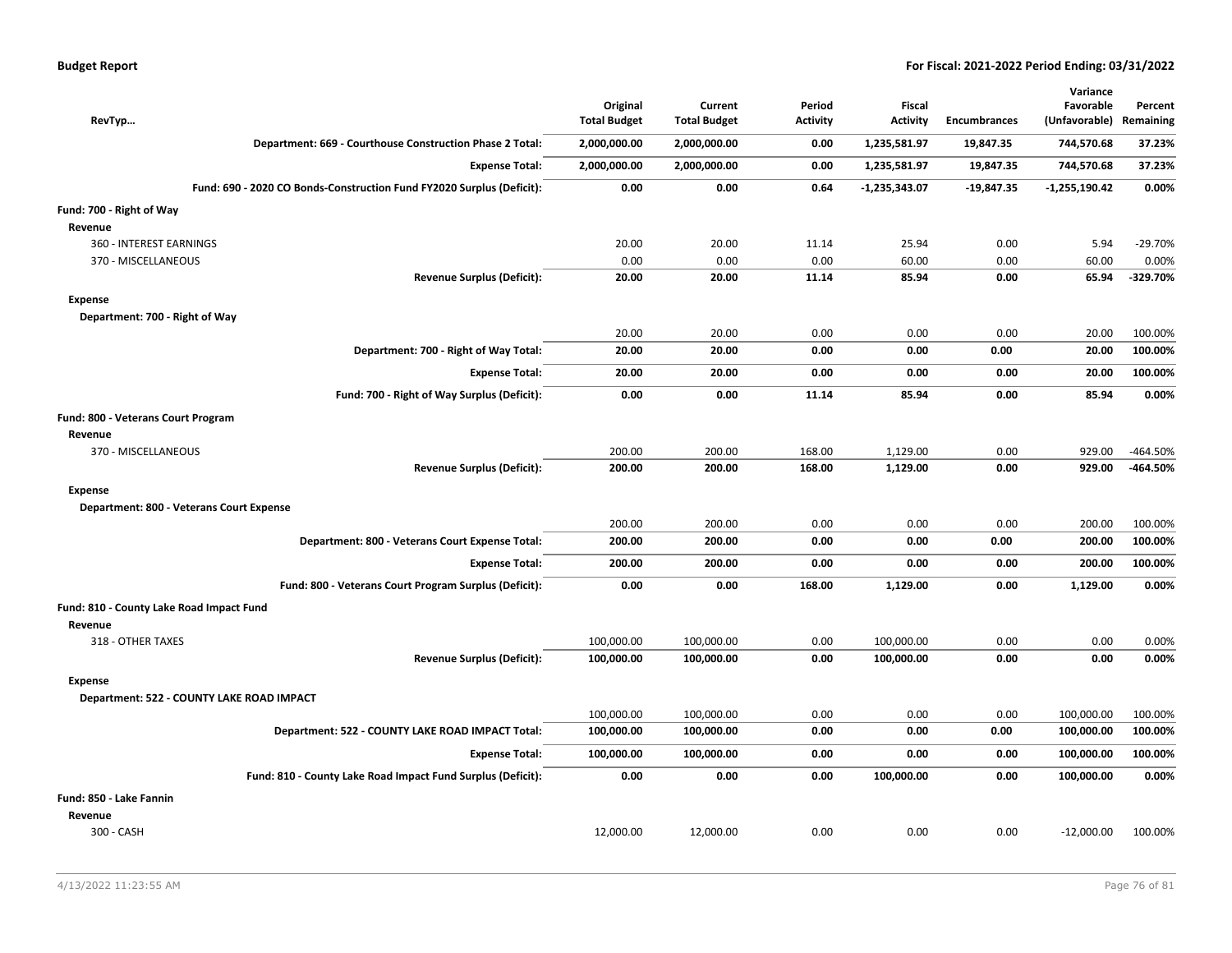| <b>Budget Report</b> |  |  |
|----------------------|--|--|
|----------------------|--|--|

|                                                                   |                                 |                                |                    |                           |              | Variance                   |                      |
|-------------------------------------------------------------------|---------------------------------|--------------------------------|--------------------|---------------------------|--------------|----------------------------|----------------------|
|                                                                   | Original<br><b>Total Budget</b> | Current<br><b>Total Budget</b> | Period<br>Activity | Fiscal<br><b>Activity</b> | Encumbrances | Favorable<br>(Unfavorable) | Percent<br>Remaining |
| RevTyp                                                            |                                 |                                |                    |                           |              |                            |                      |
| 370 - MISCELLANEOUS                                               | 7,500.00                        | 7,500.00                       | 40.00              | 2,233.00                  | 0.00         | $-5,267.00$                | 70.23%               |
| 390 - TRANSFERS IN                                                | 0.00                            | 0.00                           | 0.00               | 5,000.00                  | 0.00         | 5,000.00                   | 0.00%                |
| <b>Revenue Surplus (Deficit):</b>                                 | 19,500.00                       | 19,500.00                      | 40.00              | 7,233.00                  | 0.00         | $-12,267.00$               | 62.91%               |
| <b>Expense</b>                                                    |                                 |                                |                    |                           |              |                            |                      |
| Department: 520 - Lake Fannin                                     |                                 |                                |                    |                           |              |                            |                      |
|                                                                   | 19,500.00                       | 19,500.00                      | 175.06             | 16,135.29                 | 29.57        | 3,335.14                   | 17.10%               |
| Department: 520 - Lake Fannin Total:                              | 19,500.00                       | 19,500.00                      | 175.06             | 16,135.29                 | 29.57        | 3,335.14                   | 17.10%               |
| <b>Expense Total:</b>                                             | 19,500.00                       | 19,500.00                      | 175.06             | 16,135.29                 | 29.57        | 3,335.14                   | 17.10%               |
| Fund: 850 - Lake Fannin Surplus (Deficit):                        | 0.00                            | 0.00                           | $-135.06$          | $-8,902.29$               | $-29.57$     | $-8,931.86$                | 0.00%                |
| Fund: 890 - T.J.J.D.                                              |                                 |                                |                    |                           |              |                            |                      |
| Revenue                                                           |                                 |                                |                    |                           |              |                            |                      |
| 330 - GRANTS                                                      | 242,241.00                      | 242,241.00                     | 89,857.00          | 237,524.00                | 0.00         | $-4,717.00$                | 1.95%                |
| 360 - INTEREST EARNINGS                                           | 0.00                            | 0.00                           | 1.80               | 9.69                      | 0.00         | 9.69                       | 0.00%                |
| 370 - MISCELLANEOUS                                               | 180,000.00                      | 180,000.00                     | 23,589.90          | 225,828.64                | 0.00         | 45,828.64                  | $-25.46%$            |
| <b>Revenue Surplus (Deficit):</b>                                 | 422,241.00                      | 422,241.00                     | 113,448.70         | 463,362.33                | 0.00         | 41,121.33                  | $-9.74%$             |
| Expense                                                           |                                 |                                |                    |                           |              |                            |                      |
| Department: 581 - Structural Family Therapy                       |                                 |                                |                    |                           |              |                            |                      |
|                                                                   | 0.00                            | 0.00                           | 25,000.00          | 25,000.00                 | 0.00         | $-25,000.00$               | 0.00%                |
| Department: 581 - Structural Family Therapy Total:                | 0.00                            | 0.00                           | 25,000.00          | 25,000.00                 | 0.00         | $-25,000.00$               | 0.00%                |
| Department: 582 - Structural Family Therapy Hosp Authority        |                                 |                                |                    |                           |              |                            |                      |
|                                                                   | 0.00                            | 0.00                           | 0.00               | 16,666.00                 | 0.00         | $-16,666.00$               | 0.00%                |
| Department: 582 - Structural Family Therapy Hosp Authority Total: | 0.00                            | 0.00                           | 0.00               | 16,666.00                 | 0.00         | $-16,666.00$               | 0.00%                |
| <b>Department: 589 - Regional Diversions Alternatives</b>         |                                 |                                |                    |                           |              |                            |                      |
|                                                                   | 3,090.00                        | 3,090.00                       | 0.00               | 3,090.00                  | 0.00         | 0.00                       | 0.00%                |
| Department: 589 - Regional Diversions Alternatives Total:         | 3,090.00                        | 3,090.00                       | 0.00               | 3,090.00                  | 0.00         | 0.00                       | 0.00%                |
| <b>Department: 592 - Pre/Post Adjudication Facilities</b>         |                                 |                                |                    |                           |              |                            |                      |
|                                                                   | 4,373.00                        | 4,373.00                       | 338.65             | 2,179.78                  | 0.00         | 2,193.22                   | 50.15%               |
| Department: 592 - Pre/Post Adjudication Facilities Total:         | 4,373.00                        | 4,373.00                       | 338.65             | 2,179.78                  | 0.00         | 2,193.22                   | 50.15%               |
|                                                                   |                                 |                                |                    |                           |              |                            |                      |
| Department: 593 - Commitment Diversion                            |                                 |                                |                    |                           |              |                            |                      |
| Department: 593 - Commitment Diversion Total:                     | 10,000.00<br>10,000.00          | 10,000.00<br>10,000.00         | 775.94<br>775.94   | 4,994.87<br>4,994.87      | 0.00<br>0.00 | 5,005.13<br>5,005.13       | 50.05%<br>50.05%     |
|                                                                   |                                 |                                |                    |                           |              |                            |                      |
| Department: 594 - Mental Health Services                          |                                 |                                |                    |                           |              |                            |                      |
|                                                                   | 10,737.00                       | 10,737.00                      | 1,007.35           | 2,723.97                  | 0.00         | 8,013.03                   | 74.63%               |
| Department: 594 - Mental Health Services Total:                   | 10,737.00                       | 10,737.00                      | 1,007.35           | 2,723.97                  | 0.00         | 8,013.03                   | 74.63%               |
| Department: 994 - Local Funds Carried Forward                     |                                 |                                |                    |                           |              |                            |                      |
|                                                                   | 0.00                            | 0.00                           | 0.00               | 13,203.23                 | 0.00         | $-13,203.23$               | 0.00%                |
| Department: 994 - Local Funds Carried Forward Total:              | 0.00                            | 0.00                           | 0.00               | 13,203.23                 | 0.00         | $-13,203.23$               | 0.00%                |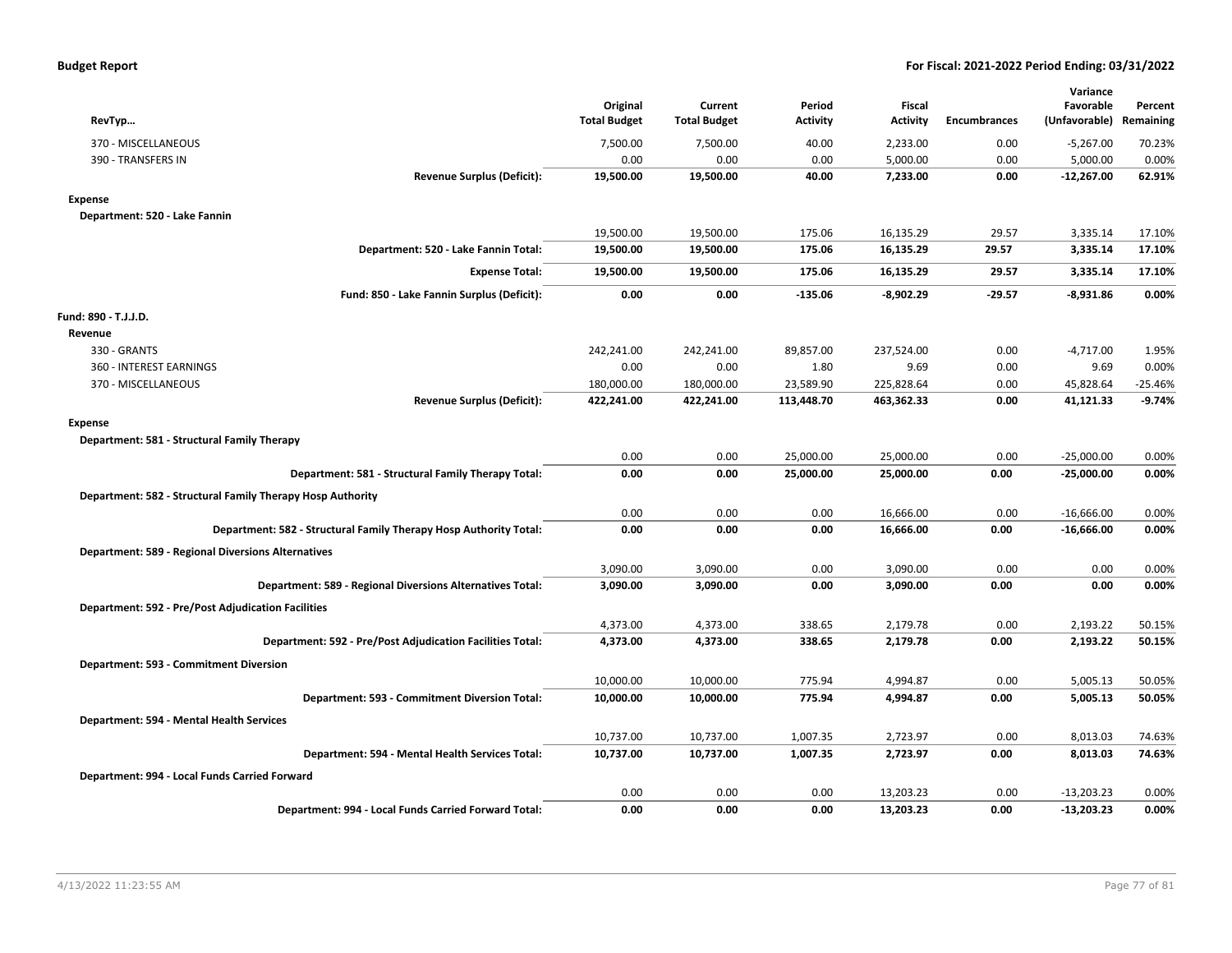|  | Budget Report |
|--|---------------|
|  |               |

|                                                               |                     |                     |                 |                 |                     | Variance      |           |
|---------------------------------------------------------------|---------------------|---------------------|-----------------|-----------------|---------------------|---------------|-----------|
|                                                               | Original            | Current             | Period          | Fiscal          |                     | Favorable     | Percent   |
| RevTyp                                                        | <b>Total Budget</b> | <b>Total Budget</b> | <b>Activity</b> | <b>Activity</b> | <b>Encumbrances</b> | (Unfavorable) | Remaining |
| Department: 995 - Local Funding                               |                     |                     |                 |                 |                     |               |           |
|                                                               | 180,000.00          | 180,000.00          | 24,535.30       | 120,601.72      | 0.00                | 59,398.28     | 33.00%    |
| Department: 995 - Local Funding Total:                        | 180,000.00          | 180,000.00          | 24,535.30       | 120,601.72      | 0.00                | 59,398.28     | 33.00%    |
| Department: 996 - Basic Probation Supervision                 |                     |                     |                 |                 |                     |               |           |
|                                                               | 139,041.00          | 139,041.00          | 10,548.69       | 67,473.17       | 0.00                | 71,567.83     | 51.47%    |
| Department: 996 - Basic Probation Supervision Total:          | 139,041.00          | 139,041.00          | 10,548.69       | 67,473.17       | 0.00                | 71,567.83     | 51.47%    |
| Department: 997 - Community Programs                          |                     |                     |                 |                 |                     |               |           |
|                                                               | 75,000.00           | 75,000.00           | 5,815.69        | 37,435.12       | 0.00                | 37,564.88     | 50.09%    |
| Department: 997 - Community Programs Total:                   | 75,000.00           | 75,000.00           | 5,815.69        | 37,435.12       | 0.00                | 37,564.88     | 50.09%    |
| <b>Expense Total:</b>                                         | 422,241.00          | 422,241.00          | 68,021.62       | 293,367.86      | 0.00                | 128,873.14    | 30.52%    |
| Fund: 890 - T.J.J.D. Surplus (Deficit):                       | 0.00                | 0.00                | 45,427.08       | 169,994.47      | 0.00                | 169,994.47    | 0.00%     |
| Fund: 891 - Juvenile Probation-Restitution                    |                     |                     |                 |                 |                     |               |           |
| Revenue                                                       |                     |                     |                 |                 |                     |               |           |
| 340 - FEES OF OFFICE                                          | 0.00                | 0.00                | 320.00          | 1,172.24        | 0.00                | 1,172.24      | 0.00%     |
| <b>Revenue Surplus (Deficit):</b>                             | 0.00                | 0.00                | 320.00          | 1,172.24        | 0.00                | 1,172.24      | 0.00%     |
| Expense                                                       |                     |                     |                 |                 |                     |               |           |
| <b>Department: 891 - Probation Fee Expenses</b>               |                     |                     |                 |                 |                     |               |           |
|                                                               | 0.00                | 0.00                | 87.92           | 286.74          | 0.00                | $-286.74$     | 0.00%     |
| Department: 891 - Probation Fee Expenses Total:               | 0.00                | 0.00                | 87.92           | 286.74          | 0.00                | $-286.74$     | 0.00%     |
| <b>Expense Total:</b>                                         | 0.00                | 0.00                | 87.92           | 286.74          | 0.00                | $-286.74$     | 0.00%     |
| Fund: 891 - Juvenile Probation-Restitution Surplus (Deficit): | 0.00                | 0.00                | 232.08          | 885.50          | 0.00                | 885.50        | 0.00%     |
| Fund: 920 - Statzer                                           |                     |                     |                 |                 |                     |               |           |
| Revenue                                                       |                     |                     |                 |                 |                     |               |           |
| 360 - INTEREST EARNINGS                                       | 0.00                | 0.00                | 5.47            | 12.46           | 0.00                | 12.46         | 0.00%     |
| 370 - MISCELLANEOUS                                           | 757.85              | 757.85              | 0.00            | 0.00            | 0.00                | $-757.85$     | 100.00%   |
| <b>Revenue Surplus (Deficit):</b>                             | 757.85              | 757.85              | 5.47            | 12.46           | 0.00                | $-745.39$     | 98.36%    |
| Expense                                                       |                     |                     |                 |                 |                     |               |           |
| Department: 521 - Statzer Expenses                            |                     |                     |                 |                 |                     |               |           |
|                                                               | 757.85              | 757.85              | 0.00            | 0.00            | 0.00                | 757.85        | 100.00%   |
| Department: 521 - Statzer Expenses Total:                     | 757.85              | 757.85              | 0.00            | 0.00            | 0.00                | 757.85        | 100.00%   |
| <b>Expense Total:</b>                                         | 757.85              | 757.85              | 0.00            | 0.00            | 0.00                | 757.85        | 100.00%   |
| Fund: 920 - Statzer Surplus (Deficit):                        | 0.00                | 0.00                | 5.47            | 12.46           | 0.00                | 12.46         | 0.00%     |
| Fund: 930 - Texas Community Dev.Prog.                         |                     |                     |                 |                 |                     |               |           |
| Revenue                                                       |                     |                     |                 |                 |                     |               |           |
| 330 - GRANTS                                                  | 0.00                | 0.00                | 0.00            | 6,200.00        | 0.00                | 6,200.00      | 0.00%     |
| <b>Revenue Surplus (Deficit):</b>                             | 0.00                | 0.00                | 0.00            | 6,200.00        | 0.00                | 6,200.00      | 0.00%     |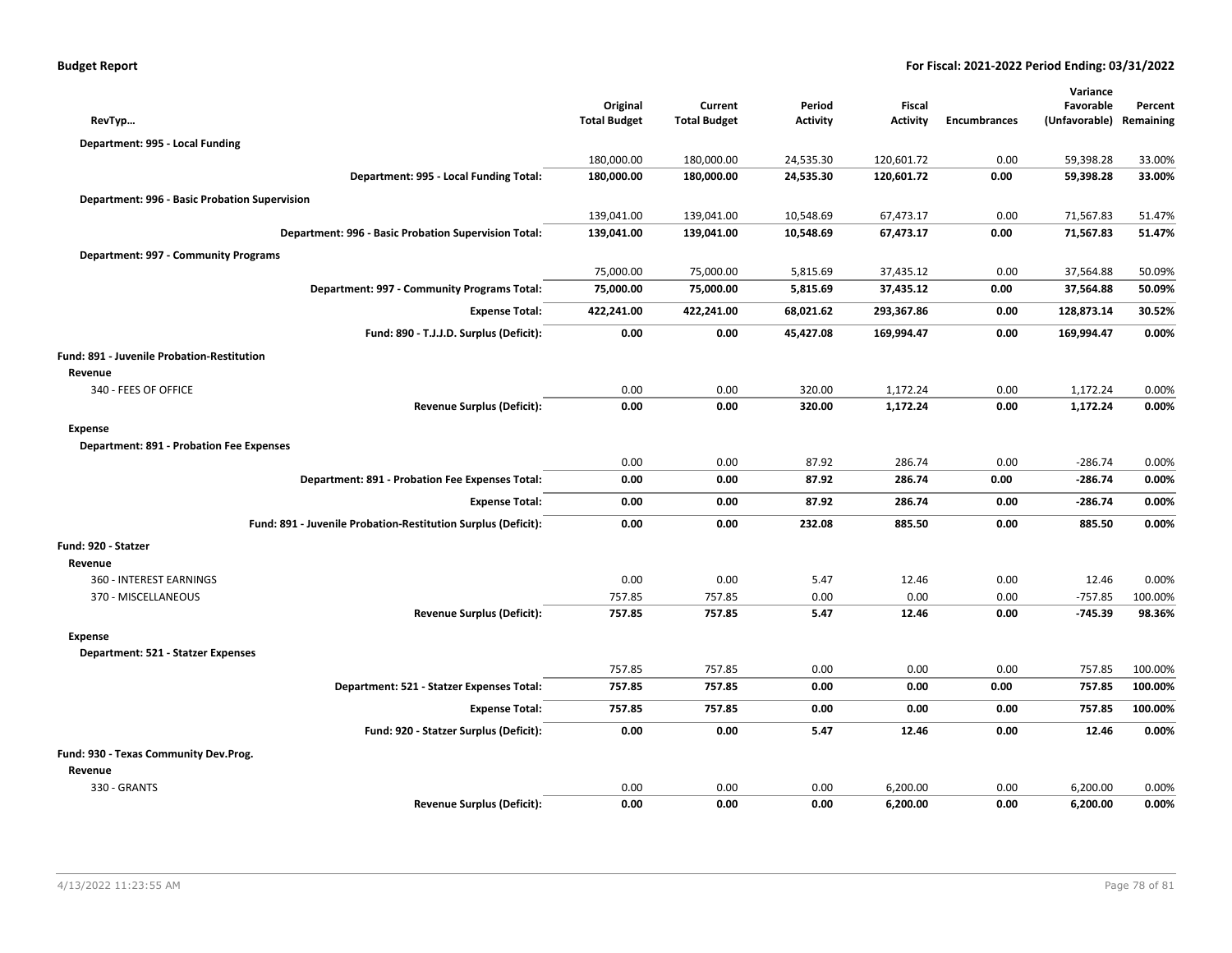| RevTyp                                         |                                                          | Original<br><b>Total Budget</b> | Current<br><b>Total Budget</b> | Period<br><b>Activity</b> | <b>Fiscal</b><br><b>Activity</b> | <b>Encumbrances</b> | Variance<br>Favorable<br>(Unfavorable) | Percent<br>Remaining |
|------------------------------------------------|----------------------------------------------------------|---------------------------------|--------------------------------|---------------------------|----------------------------------|---------------------|----------------------------------------|----------------------|
| <b>Expense</b>                                 |                                                          |                                 |                                |                           |                                  |                     |                                        |                      |
| Department: 909 - Grant #7219149 Hickory Creek |                                                          |                                 |                                |                           |                                  |                     |                                        |                      |
|                                                |                                                          | 0.00                            | 0.00                           | 0.00                      | 6,200.00                         | 0.00                | $-6,200.00$                            | 0.00%                |
|                                                | Department: 909 - Grant #7219149 Hickory Creek Total:    | 0.00                            | 0.00                           | 0.00                      | 6,200.00                         | 0.00                | $-6,200.00$                            | 0.00%                |
|                                                | <b>Expense Total:</b>                                    | 0.00                            | 0.00                           | 0.00                      | 6,200.00                         | 0.00                | $-6,200.00$                            | 0.00%                |
|                                                | Fund: 930 - Texas Community Dev.Prog. Surplus (Deficit): | 0.00                            | 0.00                           | 0.00                      | 0.00                             | 0.00                | 0.00                                   | 0.00%                |
| Fund: 950 - Payroll                            |                                                          |                                 |                                |                           |                                  |                     |                                        |                      |
| Revenue                                        |                                                          |                                 |                                |                           |                                  |                     |                                        |                      |
| 360 - INTEREST EARNINGS                        |                                                          | 0.00                            | 0.00                           | 1.91                      | 9.19                             | 0.00                | 9.19                                   | 0.00%                |
| 370 - MISCELLANEOUS                            |                                                          | 0.00                            | 0.00                           | 3,776.70                  | 26,973.78                        | 0.00                | 26,973.78                              | 0.00%                |
|                                                | <b>Revenue Surplus (Deficit):</b>                        | 0.00                            | 0.00                           | 3,778.61                  | 26,982.97                        | 0.00                | 26,982.97                              | 0.00%                |
| <b>Expense</b>                                 |                                                          |                                 |                                |                           |                                  |                     |                                        |                      |
| Department: 415 - COBRA Health Insurance       |                                                          |                                 |                                |                           |                                  |                     |                                        |                      |
|                                                |                                                          | 0.00                            | 0.00                           | 3,776.70                  | 26,973.58                        | 0.00                | $-26,973.58$                           | 0.00%                |
|                                                | Department: 415 - COBRA Health Insurance Total:          | 0.00                            | 0.00                           | 3,776.70                  | 26,973.58                        | 0.00                | $-26,973.58$                           | $0.00\%$             |
|                                                | <b>Expense Total:</b>                                    | 0.00                            | 0.00                           | 3,776.70                  | 26,973.58                        | 0.00                | $-26,973.58$                           | 0.00%                |
|                                                | Fund: 950 - Payroll Surplus (Deficit):                   | 0.00                            | 0.00                           | 1.91                      | 9.39                             | 0.00                | 9.39                                   | 0.00%                |
|                                                | <b>Report Surplus (Deficit):</b>                         | 0.00                            | 0.00                           | $-1,502,562.16$           | 3,361,247.14                     | $-360,057.82$       | 3,001,189.32                           | 0.00%                |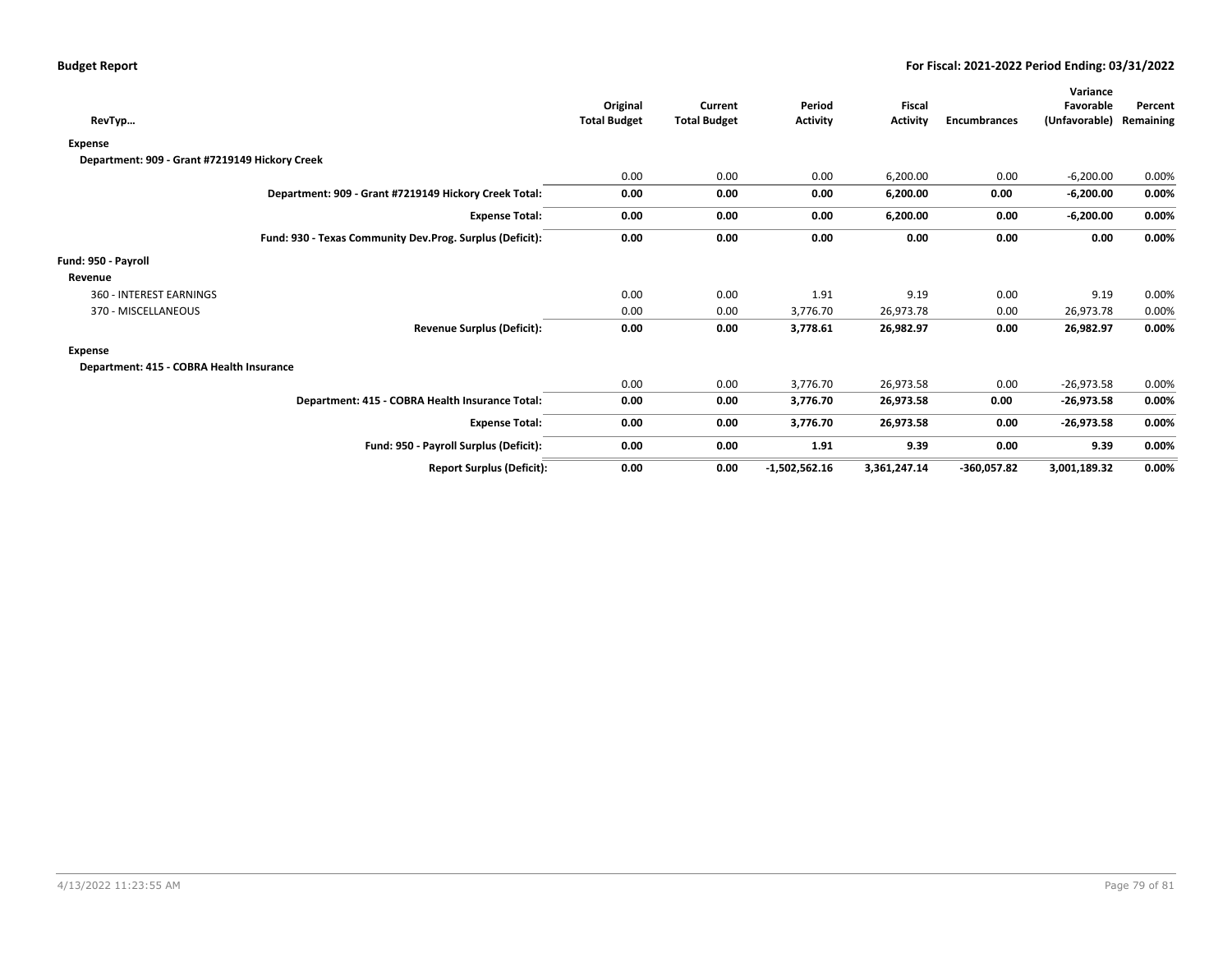# **Fund Summary**

| Fund                                 | Original<br><b>Total Budget</b> | Current<br><b>Total Budget</b> | Period<br><b>Activity</b> | <b>Fiscal</b><br><b>Activity</b> | <b>Encumbrances</b> | Variance<br>Favorable<br>(Unfavorable) |
|--------------------------------------|---------------------------------|--------------------------------|---------------------------|----------------------------------|---------------------|----------------------------------------|
| 100 - General                        | 0.00                            | 0.00                           | $-609,993.51$             | 5,276,996.81                     | $-70,291.12$        | 5,206,705.69                           |
| 110 - Courthouse Security            | 0.00                            | 0.00                           | 0.00                      | $-11,150.62$                     | 0.00                | $-11,150.62$                           |
| 111 - Justice Court Building Securit | 0.00                            | 0.00                           | 0.00                      | 1.59                             | 0.00                | 1.59                                   |
| 120 - County Clerk Vital Statistics  | 0.00                            | 0.00                           | 0.00                      | 72.00                            | 0.00                | 72.00                                  |
| 121 - County Clerk Records Manag     | 0.00                            | 0.00                           | $-1,606.31$               | $-34,399.08$                     | 0.00                | $-34,399.08$                           |
| 122 - Chapter 19 Funds               | 0.00                            | 0.00                           | 0.00                      | 0.00                             | $-750.00$           | $-750.00$                              |
| 123 - Election Equipment Fund        | 0.00                            | 0.00                           | $-96,088.00$              | $-95,440.00$                     | 0.00                | $-95,440.00$                           |
| 125 - County Clerk Co.& Dist.Court   | 0.00                            | 0.00                           | 0.00                      | 72.51                            | 0.00                | 72.51                                  |
| 126 - County Clerk Court Records P   | 0.00                            | 0.00                           | 0.00                      | 170.00                           | 0.00                | 170.00                                 |
| 127 - County Clerk Records Archive   | 0.00                            | 0.00                           | 0.00                      | 8,330.00                         | 0.00                | 8,330.00                               |
| 130 - Bail Bond Trust Fund           | 0.00                            | 0.00                           | 540.00                    | 2,595.00                         | 0.00                | 2,595.00                               |
| 160 - County Judge Excess Supplen    | 0.00                            | 0.00                           | $-370.86$                 | $-1,562.90$                      | $-5.58$             | $-1,568.48$                            |
| 161 - Probate Judges Education       | 0.00                            | 0.00                           | 0.00                      | 70.00                            | 0.00                | 70.00                                  |
| 190 - District Clerk Records Manag   | 0.00                            | 0.00                           | 0.00                      | 834.44                           | 114.48              | 948.92                                 |
| 191 - District Court Records Archive | 0.00                            | 0.00                           | $-1,887.99$               | $-9,785.00$                      | 0.00                | $-9,785.00$                            |
| 192 - District Clerk Co.& Dist.Court | 0.00                            | 0.00                           | 0.00                      | 158.58                           | 0.00                | 158.58                                 |
| 193 - District Clerk Court Records F | 0.00                            | 0.00                           | 0.00                      | 1,138.26                         | 0.00                | 1,138.26                               |
| 200 - County Offices Records Mang    | 0.00                            | 0.00                           | $-165.00$                 | 8,724.42                         | 0.00                | 8,724.42                               |
| 210 - Road & Bridge #1               | 0.00                            | 0.00                           | $-10,743.43$              | 380,575.90                       | $-140.59$           | 380,435.31                             |
| 220 - Road & Bridge #2               | 0.00                            | 0.00                           | $-18,841.26$              | 352,419.39                       | $-28,759.06$        | 323,660.33                             |
| 230 - Road & Bridge #3               | 0.00                            | 0.00                           | 8,177.85                  | 696,873.41                       | $-110.89$           | 696,762.52                             |
| 231 - Lake Road Impact/Raw Wate      | 0.00                            | 0.00                           | 0.00                      | 0.00                             | 0.00                | 0.00                                   |
| 240 - Road & Bridge #4               | 0.00                            | 0.00                           | $-28,800.34$              | 365,125.78                       | 0.00                | 365,125.78                             |
| 260 - J.P.#1 Justice Court Technolo  | 0.00                            | 0.00                           | $-99.95$                  | $-99.95$                         | 0.00                | $-99.95$                               |
| 270 - J.P.#2 Justice Court Technolo  | 0.00                            | 0.00                           | 0.00                      | 0.00                             | 0.00                | 0.00                                   |
| 280 - J.P.#3 Justice Court Technolo  | 0.00                            | 0.00                           | 0.00                      | 204.38                           | 0.00                | 204.38                                 |
| 310 - F.C.Detention Center Annual    | 0.00                            | 0.00                           | $-490.00$                 | $-2,978.89$                      | 0.00                | $-2,978.89$                            |
| 330 - Bail Bondsman Application Fe   | 0.00                            | 0.00                           | 0.00                      | 0.00                             | 0.00                | 0.00                                   |
| 350 - Law Library                    | 0.00                            | 0.00                           | 0.00                      | 4,130.27                         | 0.00                | 4,130.27                               |
| 360 - D. A. Fee                      | 0.00                            | 0.00                           | 959.78                    | 1,519.40                         | 0.00                | 1,519.40                               |
| 361 - Contraband Seizure             | 0.00                            | 0.00                           | 0.18                      | 1.05                             | 0.00                | 1.05                                   |
| 362 - Investigator/LEOSE             | 0.00                            | 0.00                           | 0.00                      | $-197.02$                        | 0.00                | $-197.02$                              |
| 380 - IHC Co-Op Gin                  | 0.00                            | 0.00                           | 2.49                      | 5.76                             | 0.00                | 5.76                                   |
| 410 - CERT                           | 0.00                            | 0.00                           | $-358.80$                 | 41.20                            | 0.00                | 41.20                                  |
| 411 - Hazard Mitigation Plan         | 0.00                            | 0.00                           | 0.00                      | 18,750.00                        | 0.00                | 18,750.00                              |
| 412 - Safe Room Reimbursement P      | 0.00                            | 0.00                           | 0.00                      | $-398.89$                        | 0.00                | $-398.89$                              |
| 413 - CARES ACT-CORONAVIRUS RI       | 0.00                            | 0.00                           | $-850.00$                 | $-387,557.13$                    | $-65,979.21$        | -453,536.34                            |
| 415 - American Recovery Program      | 0.00                            | 0.00                           | 0.00                      | 171.97                           | 0.00                | 171.97                                 |
| 560 - Sheriff Forfeiture             | 0.00                            | 0.00                           | 1,361.98                  | 3,604.27                         | 0.00                | 3,604.27                               |
| 561 - Law Enforcement Education !    | 0.00                            | 0.00                           | 0.01                      | 1,710.27                         | 0.00                | 1,710.27                               |